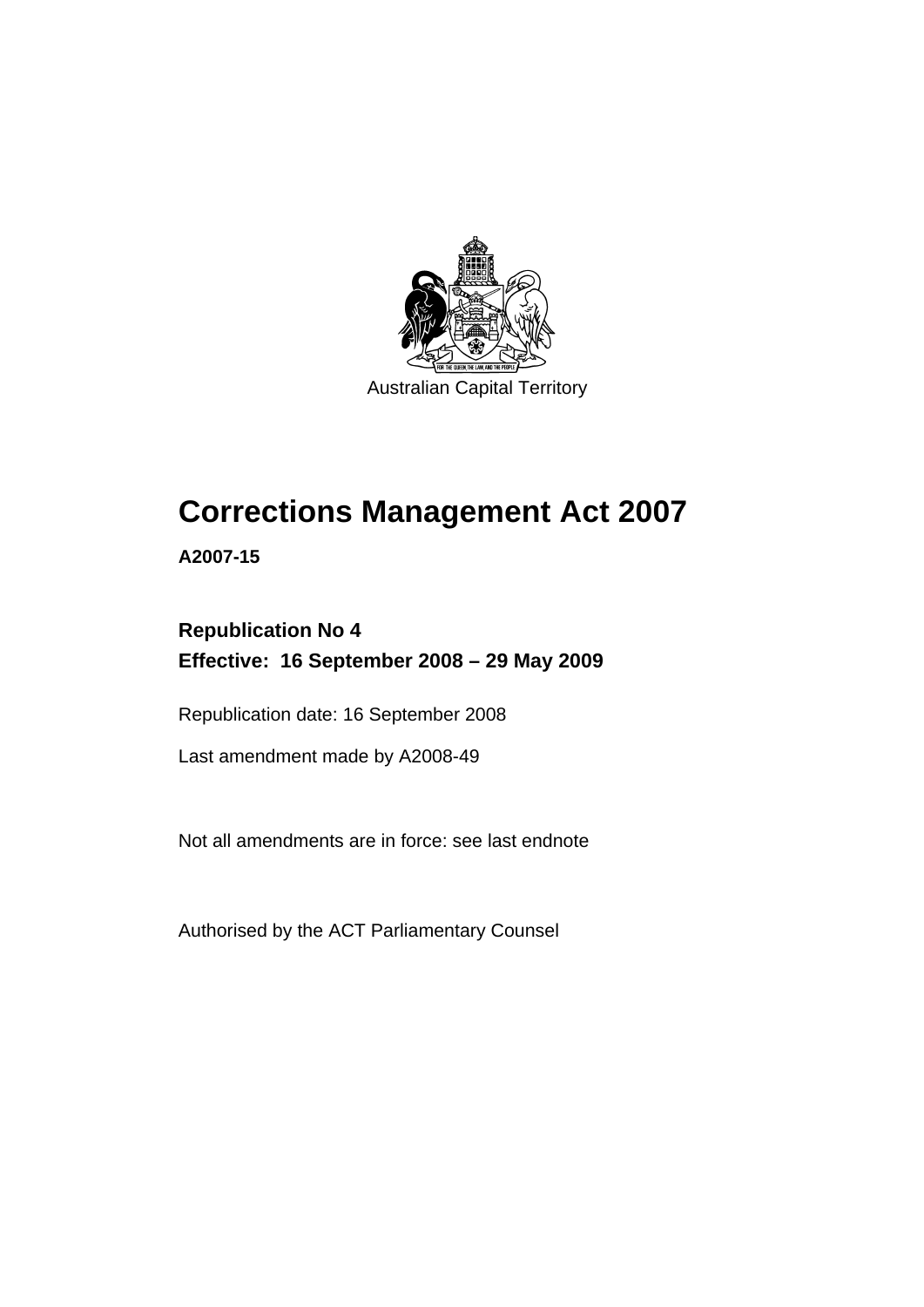#### **About this republication**

#### **The republished law**

This is a republication of the *Corrections Management Act 2007* (including any amendment made under the *Legislation Act 2001*, part 11.3 (Editorial changes)) as in force on 16 September 2008*.* It also includes any amendment, repeal or expiry affecting the republished law to 16 September 2008.

The legislation history and amendment history of the republished law are set out in endnotes 3 and 4.

#### **Kinds of republications**

The Parliamentary Counsel's Office prepares 2 kinds of republications of ACT laws (see the ACT legislation register at www.legislation.act.gov.au):

- authorised republications to which the *Legislation Act 2001* applies
- unauthorised republications.

The status of this republication appears on the bottom of each page.

#### **Editorial changes**

The *Legislation Act 2001*, part 11.3 authorises the Parliamentary Counsel to make editorial amendments and other changes of a formal nature when preparing a law for republication. Editorial changes do not change the effect of the law, but have effect as if they had been made by an Act commencing on the republication date (see *Legislation Act 2001*, s 115 and s 117). The changes are made if the Parliamentary Counsel considers they are desirable to bring the law into line, or more closely into line, with current legislative drafting practice.

This republication does not include amendments made under part 11.3 (see endnote 1).

#### **Uncommenced provisions and amendments**

If a provision of the republished law has not commenced or is affected by an uncommenced amendment, the symbol  $\mathbf{U}$  appears immediately before the provision heading. The text of the uncommenced provision  $\overline{or}$  amendment appears only in the last endnote.

#### **Modifications**

If a provision of the republished law is affected by a current modification, the symbol  $\mathbf{M}$ appears immediately before the provision heading. The text of the modifying provision appears in the endnotes. For the legal status of modifications, see *Legislation Act 2001*, section 95.

#### **Penalties**

The value of a penalty unit for an offence against this republished law at the republication date is—

- (a) if the person charged is an individual—\$100; or
- (b) if the person charged is a corporation—\$500.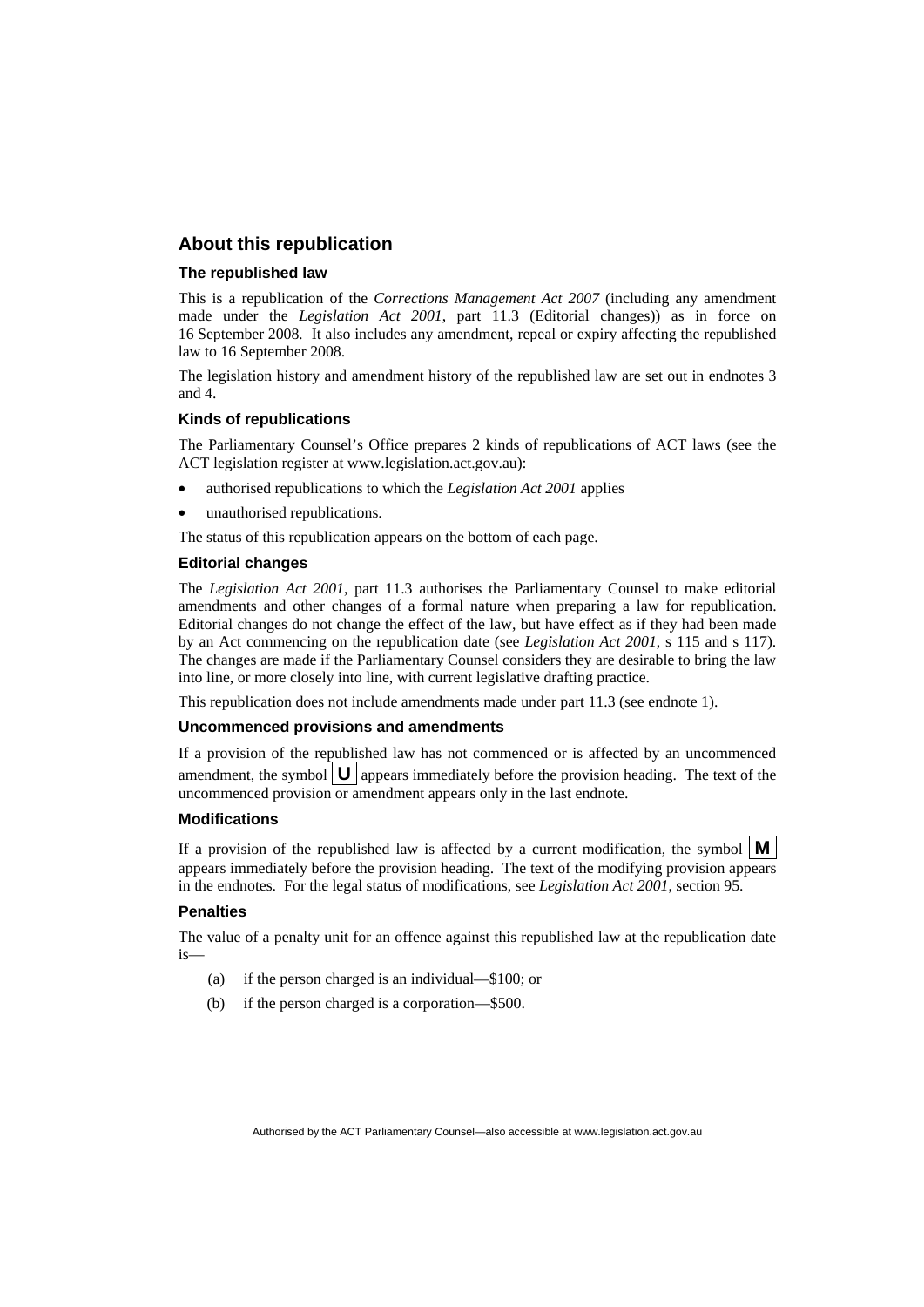

# **[Corrections Management Act 2007](#page-14-0)**

# **Contents**

| Preamble                   |                                                                 | Page<br>2  |
|----------------------------|-----------------------------------------------------------------|------------|
| <b>Chapter 1</b>           | <b>Preliminary</b>                                              |            |
| 1                          | Name of Act                                                     | 3          |
| 3                          | Dictionary                                                      | 3          |
| 4                          | <b>Notes</b>                                                    | 3          |
| 5                          | Offences against Act-application of Criminal Code etc           | 4          |
| 6                          | Application of Act-detainees                                    | 4          |
| <b>Chapter 2</b>           | <b>Objects and principles</b>                                   |            |
| 7                          | Main objects of Act                                             | 6          |
| 8                          | Management of correctional services                             | 6          |
| 9                          | Treatment of detainees generally                                | 7          |
| R <sub>4</sub><br>16/09/08 | Corrections Management Act 2007<br>Effective: 16/09/08-29/05/09 | contents 1 |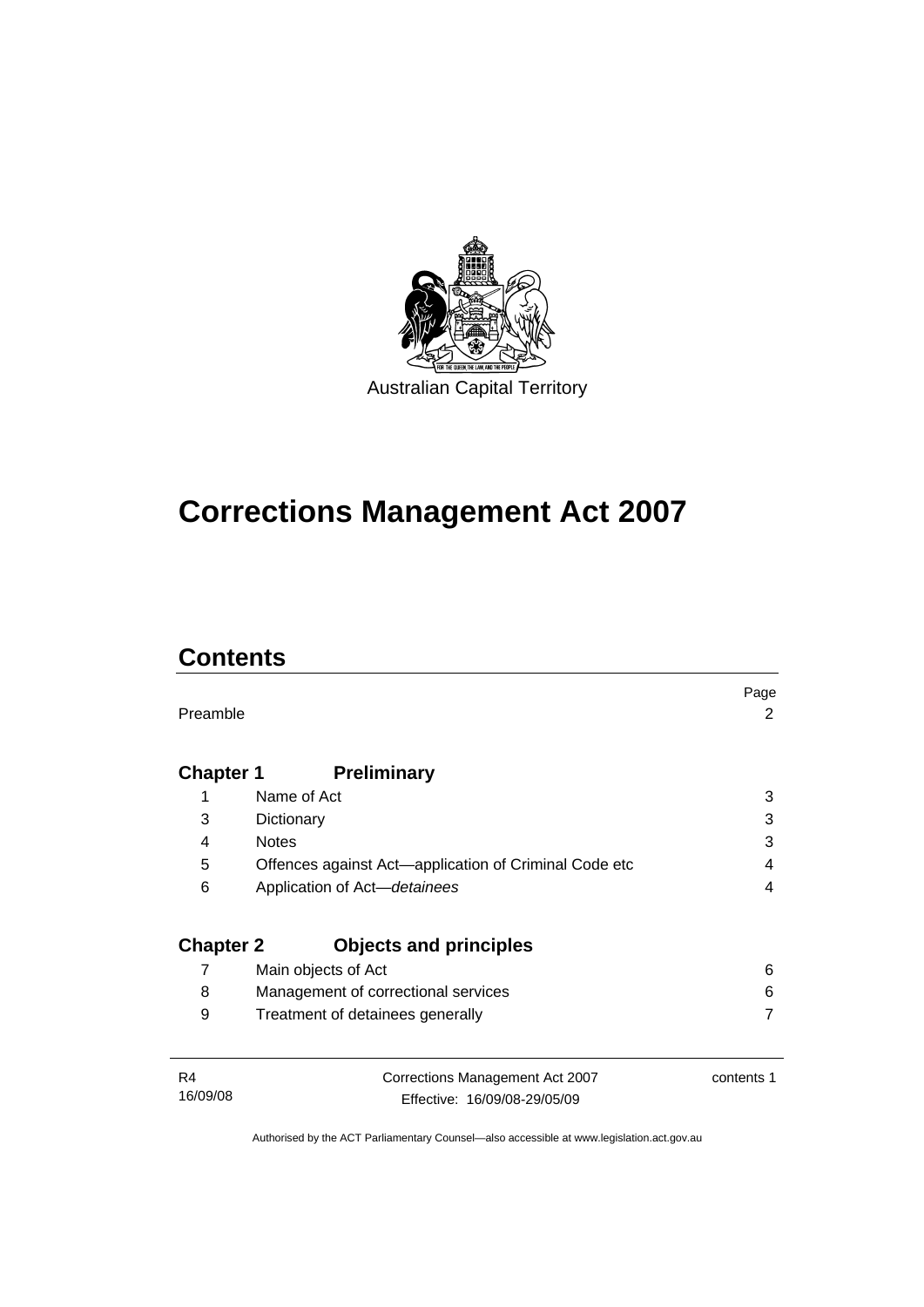|    |                                                | Page |
|----|------------------------------------------------|------|
| 10 | Treatment of remandees                         |      |
| 11 | Treatment of certain detainees                 | 8.   |
| 12 | Correctional centres—minimum living conditions |      |

# **Chapter 3 Administration**

| <b>Part 3.1</b>        | Administration—general                                                 |    |
|------------------------|------------------------------------------------------------------------|----|
| 13                     | Ministerial directions to chief executive                              | 10 |
| 14                     | Corrections policies and operating procedures                          | 10 |
| 15                     | Exclusions from notified corrections policies and operating procedures | 11 |
| 16                     | Chief executive directions                                             | 12 |
| 17                     | Chief executive delegations                                            | 12 |
| 18                     | Chief police officer delegations                                       | 13 |
| <b>Part 3.2</b>        | <b>Corrections officers</b>                                            |    |
| 19                     | Corrections officers-appointment                                       | 14 |
| 20                     | Corrections officers-functions                                         | 14 |
| 21                     | Doctors-health service appointments                                    | 15 |
| 22                     | Health professionals-non-therapeutic functions                         | 15 |
| 23                     | Identity cards                                                         | 15 |
|                        |                                                                        |    |
| <b>Part 3.3</b>        | <b>Correctional centres</b>                                            |    |
| 24                     | Correctional centres-declaration                                       | 17 |
| 25                     | Correctional centres-arrangements with NSW                             | 17 |
| <b>Part 3.4</b>        | <b>Administration-special provisions</b>                               |    |
| 26                     | Declaration of emergency                                               | 19 |
| 27                     | <b>Emergency powers</b>                                                | 20 |
| 28                     | Arrangements with police                                               | 20 |
|                        | Detention in police and court cells etc                                |    |
| <b>Chapter 4</b><br>29 | Definitions-ch 4                                                       | 21 |

| contents 2 | Corrections Management Act 2007 | R4       |
|------------|---------------------------------|----------|
|            | Effective: 16/09/08-29/05/09    | 16/09/08 |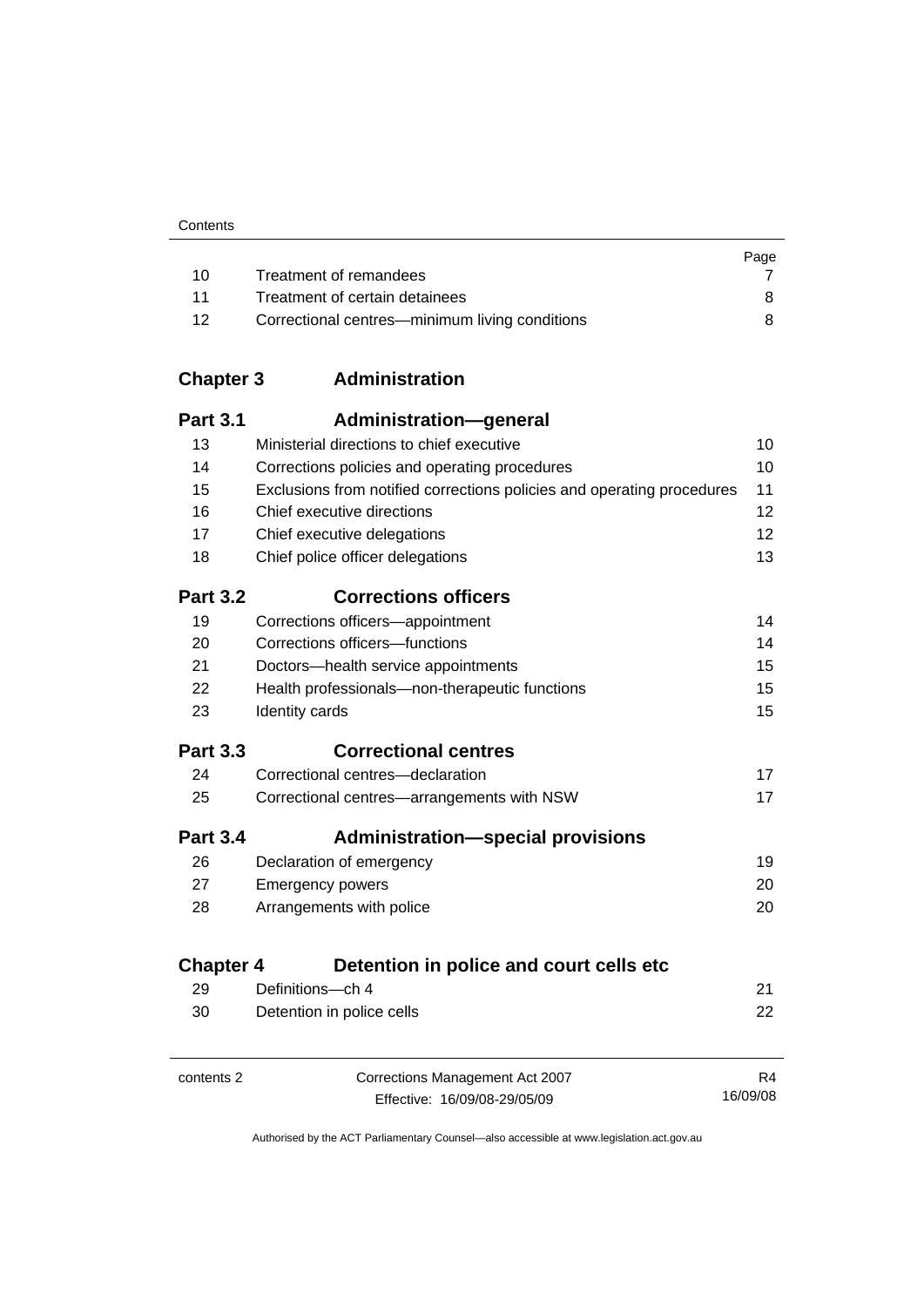| Contents |
|----------|
|          |

|     |                                                                     | Page |
|-----|---------------------------------------------------------------------|------|
| -31 | Detention in police cells-search powers etc                         | 23   |
| 31A | Detention in police cells—additional provisions for young detainees | 23   |
| 32  | Other police powers not limited                                     | 24   |
| -33 | Detention in court cells                                            | 24   |
| 33A | Detention in court cells—additional provisions for young detainees  | 25   |
| 34  | Detainees accommodated away from correctional centre                | 26   |

# **Chapter 5 Escorting detainees**

| 35  | Escort officer functions etc                      | 28 |
|-----|---------------------------------------------------|----|
| 36  | Escorting arrested person to court etc.           | 28 |
| -37 | Custody etc during proceedings                    | 29 |
| 38  | Executing warrants of imprisonment or remand etc. | 29 |
| 39  | Other powers not limited                          | 30 |

# **Chapter 6 Living conditions at correctional centres**

| 40 | Food and drink                                     | 31 |
|----|----------------------------------------------------|----|
| 41 | Clothing                                           | 32 |
| 42 | Personal hygiene                                   | 32 |
| 43 | Sleeping areas                                     | 33 |
| 44 | Treatment of convicted and non-convicted detainees | 33 |
| 45 | Access to open air and exercise                    | 34 |
| 46 | Communication with family and others               | 35 |
| 47 | Telephone calls                                    | 36 |
| 48 | Mail                                               | 37 |
| 49 | Visits by family members etc                       | 39 |
| 50 | Contact with accredited people                     | 40 |
| 51 | Visits-protected communications                    | 41 |
| 52 | News and educational services                      | 41 |
| 53 | Health care                                        | 42 |
| 54 | Transfers to health facilities                     | 43 |
| 55 | Religious, spiritual and cultural needs            | 44 |
|    |                                                    |    |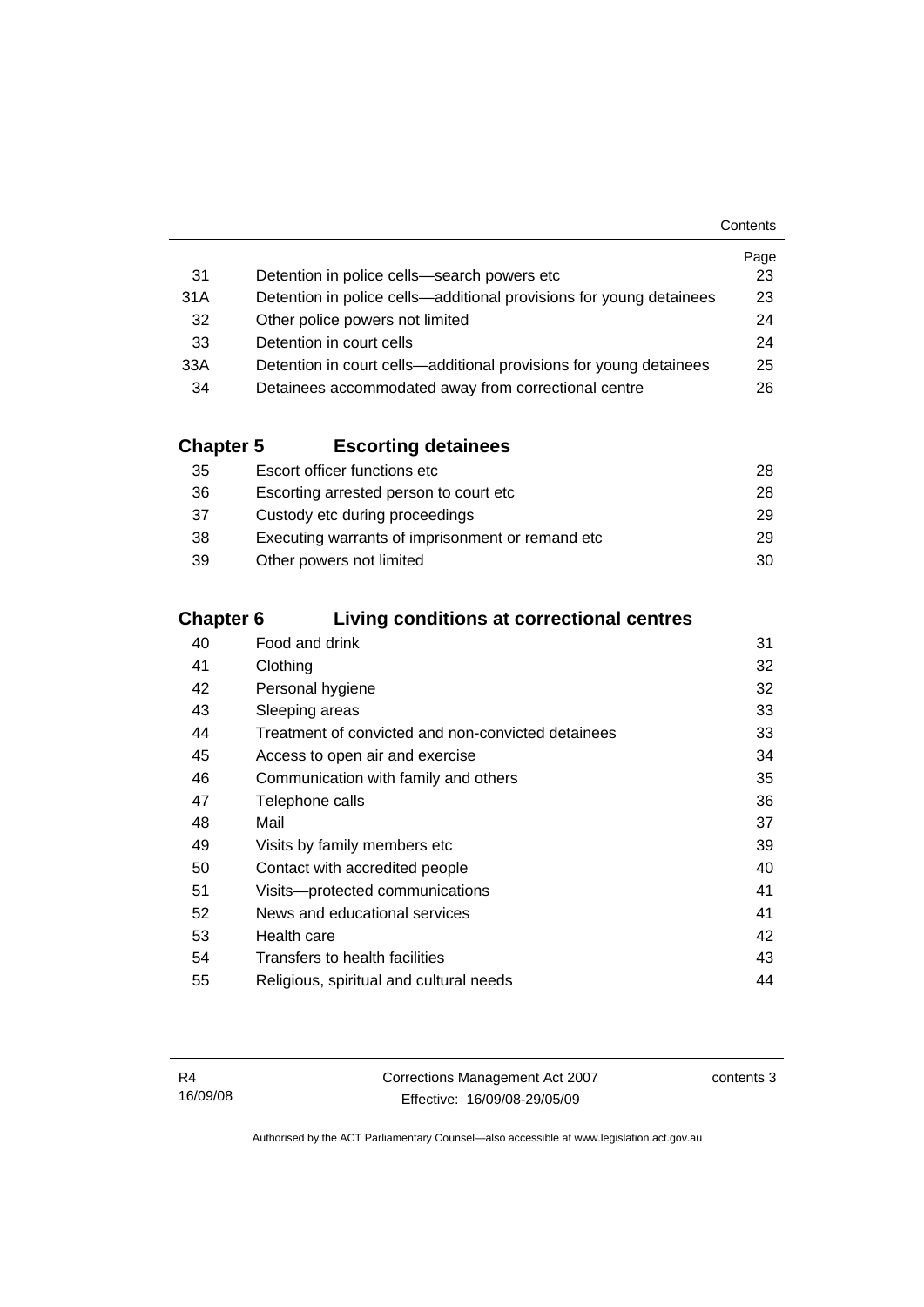#### **Contents**

| <b>Chapter 7</b> | Inspection of correctional centres      | Page |
|------------------|-----------------------------------------|------|
| 56               | Independent inspections                 | 46   |
| 57               | Official visitors-appointment           | 46   |
| 58               | Official visitors-functions             | 47   |
| 59               | Complaints to official visitors         | 48   |
| 60               | Investigation etc by official visitors  | 49   |
| 61               | Official visitors-ending appointments   | 49   |
| 62               | Relationship with other inspection laws | 50   |
|                  |                                         |      |

# **Chapter 8 Admission to correctional centres**

| 63 | Meaning of admission to correctional centre    | 52 |
|----|------------------------------------------------|----|
| 64 | Authority for detention                        | 52 |
| 65 | Identification of detainees                    | 53 |
| 66 | Information about entitlements and obligations | 54 |
| 67 | Initial assessment                             | 56 |
| 68 | Health assessment                              | 56 |
| 69 | Alcohol and drug tests on admission            | 57 |
| 70 | Strip search on admission                      | 57 |
| 71 | Property of detainees                          | 57 |
| 72 | Security classification                        | 58 |
| 73 | Case management plan                           | 58 |
| 74 | Entries in register of detainees               | 59 |

### **Chapter 9 Management and security**

| <b>Part 9.1</b> | <b>Management and security-general</b>             |    |
|-----------------|----------------------------------------------------|----|
| 75              | Compliance with chief executive's directions       | 60 |
| 76              | Register of detainees                              | 60 |
| 77              | Health reports                                     | 61 |
| 78              | Case management plans-scope etc                    | 63 |
| 79              | Transgender and intersex detainees—sexual identity | 65 |
| 80              | Security classification-basis etc                  | 66 |
| 81              | Prohibited things                                  | 67 |

| contents 4 |  |
|------------|--|
|------------|--|

Corrections Management Act 2007 Effective: 16/09/08-29/05/09

R4 16/09/08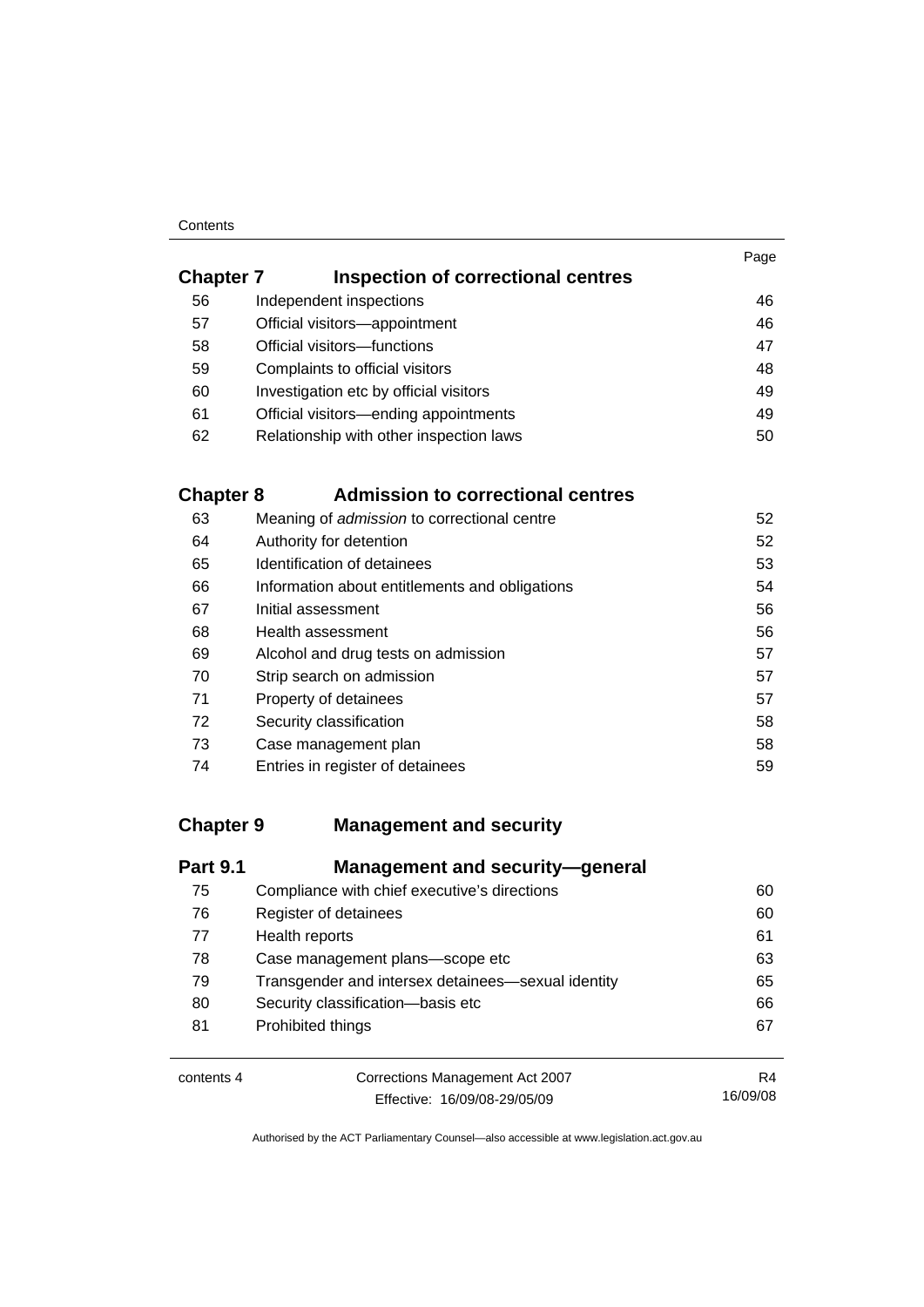|                 |                                                                          | Contents   |
|-----------------|--------------------------------------------------------------------------|------------|
|                 |                                                                          | Page       |
| 82              | Possession of prohibited things                                          | 67         |
| 83              | Work by detainees                                                        | 68         |
| 84              | Trust accounts for detainees                                             | 68         |
| 85              | <b>Prohibited areas</b>                                                  | 68         |
| 86              | Nonsmoking areas                                                         | 69         |
| 87              | Management and security-corrections policies and operating<br>procedures | 69         |
| <b>Part 9.2</b> | <b>Segregation</b>                                                       |            |
| 88              | Meaning of segregation                                                   | 70         |
| 89              | Segregation under pt 9.2-purpose                                         | 70         |
| 90              | Segregation-safety and security                                          | 70         |
| 91              | Segregation-protective custody                                           | 71         |
| 92              | Segregation-health                                                       | 73         |
| 93              | Interstate segregated detainees transferred to ACT                       | 74         |
| 94              | Segregated detainees removed to NSW                                      | 75         |
| 95              | Segregation not to affect minimum living conditions                      | 75         |
| 96              | Application for review of segregation directions                         | 75         |
| 97              | Review of segregation directions                                         | 76         |
| 98              | Other separation of detainees                                            | 77         |
| <b>Part 9.3</b> | <b>Monitoring</b>                                                        |            |
| 99              | Monitoring-general considerations                                        | 78         |
| 100             | Monitoring at correctional centres                                       | 78         |
| 101             | Personal monitoring devices                                              | 79         |
| 102             | Interfering with personal monitoring devices                             | 79         |
| 103             | Monitoring telephone calls etc                                           | 79         |
| 104             | Monitoring ordinary mail                                                 | 80         |
| 105             | Monitoring protected mail                                                | 81         |
| 106             | Mail searches-consequences                                               | 82         |
| <b>Part 9.4</b> | <b>Searches</b>                                                          |            |
| Division 9.4.1  | Searches-general                                                         |            |
| 107             | Definitions-searches                                                     | 83         |
| 108             | Intrusiveness of searches                                                | 84         |
| R4              | Corrections Management Act 2007                                          | contents 5 |
| 16/09/08        | Effective: 16/09/08-29/05/09                                             |            |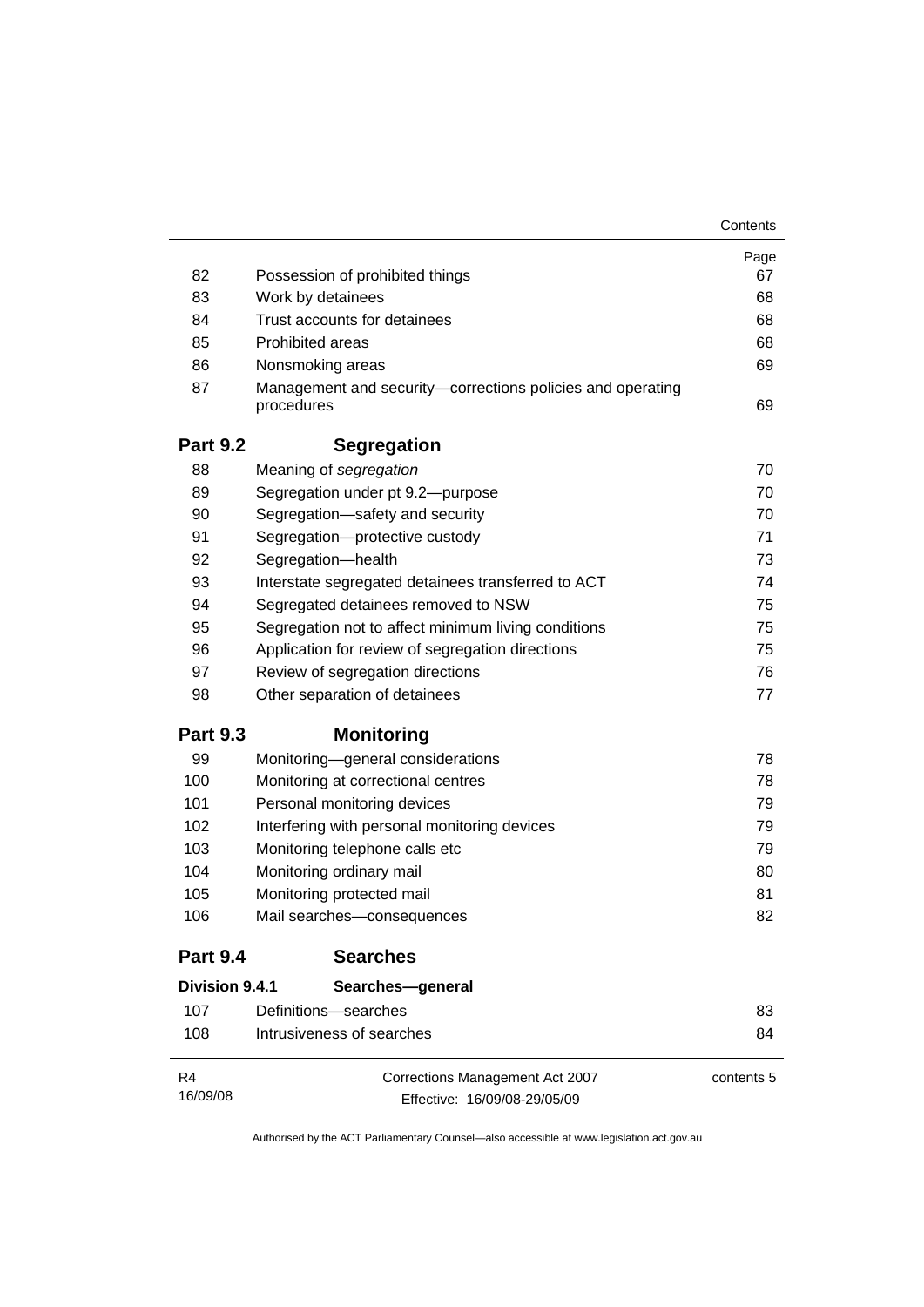#### **Contents**

| 109             | Searches of transgender and intersex detainees                   | Page<br>84 |
|-----------------|------------------------------------------------------------------|------------|
| 110             | Register of strip and body searches                              | 85         |
| Division 9.4.2  | Scanning, frisk and ordinary searches                            |            |
| 111             | Scanning, frisk and ordinary searches-directions                 | 85         |
| 112             | Scanning, frisk and ordinary searches-requirements               | 86         |
| Division 9.4.3  | <b>Strip searches</b>                                            |            |
| 113             | Meaning of seizeable item-div 9.4.3                              | 87         |
| 113A            | Strip searches—when may be conducted                             | 87         |
| 113B            | Strip searches-on suspicion                                      | 87         |
| 113C            | Strip searches-where prudent                                     | 88         |
| 114             | Strip searches-presence of corrections officers                  | 89         |
| 115             | Strip searches-general rules                                     | 89         |
| Division 9.4.4  | <b>Body searches</b>                                             |            |
| 116             | Body searches-directions                                         | 90         |
| 117             | Body searches-presence of nurse and corrections officers         | 91         |
| 118             | Body searches-assistance from corrections officer                | 91         |
| 119             | Body searches-rules about detainee's clothing                    | 92         |
| 120             | Body searches-rules about touching detainee                      | 92         |
| 121             | Body searches-seizing things                                     | 92         |
| Division 9.4.5  | Searches of premises and property                                |            |
| 122             | Searches-premises and property                                   | 93         |
| 123             | Searches of detainee cells-legally privileged material           | 94         |
| 124             | Searches of detainee cells-suspected legally privileged material | 94         |
| Division 9.4.6  | Searches-miscellaneous                                           |            |
| 125             | Searches-use of corrections dogs                                 | 95         |
| 126             | Searches-use of force                                            | 96         |
| <b>Part 9.5</b> | <b>Seizing property</b>                                          |            |
| 127             | Seizing mail etc                                                 | 97         |
| 128             | Seizing property-general                                         | 98         |
| 129             | Receipt for seizure                                              | 98         |
| 130             | Forfeiture of things seized                                      | 99         |
| 131             | Return of things seized but not forfeited                        | 100        |
| contents 6      | <b>Corrections Management Act 2007</b>                           | R4         |
|                 | Effective: 16/09/08-29/05/09                                     | 16/09/08   |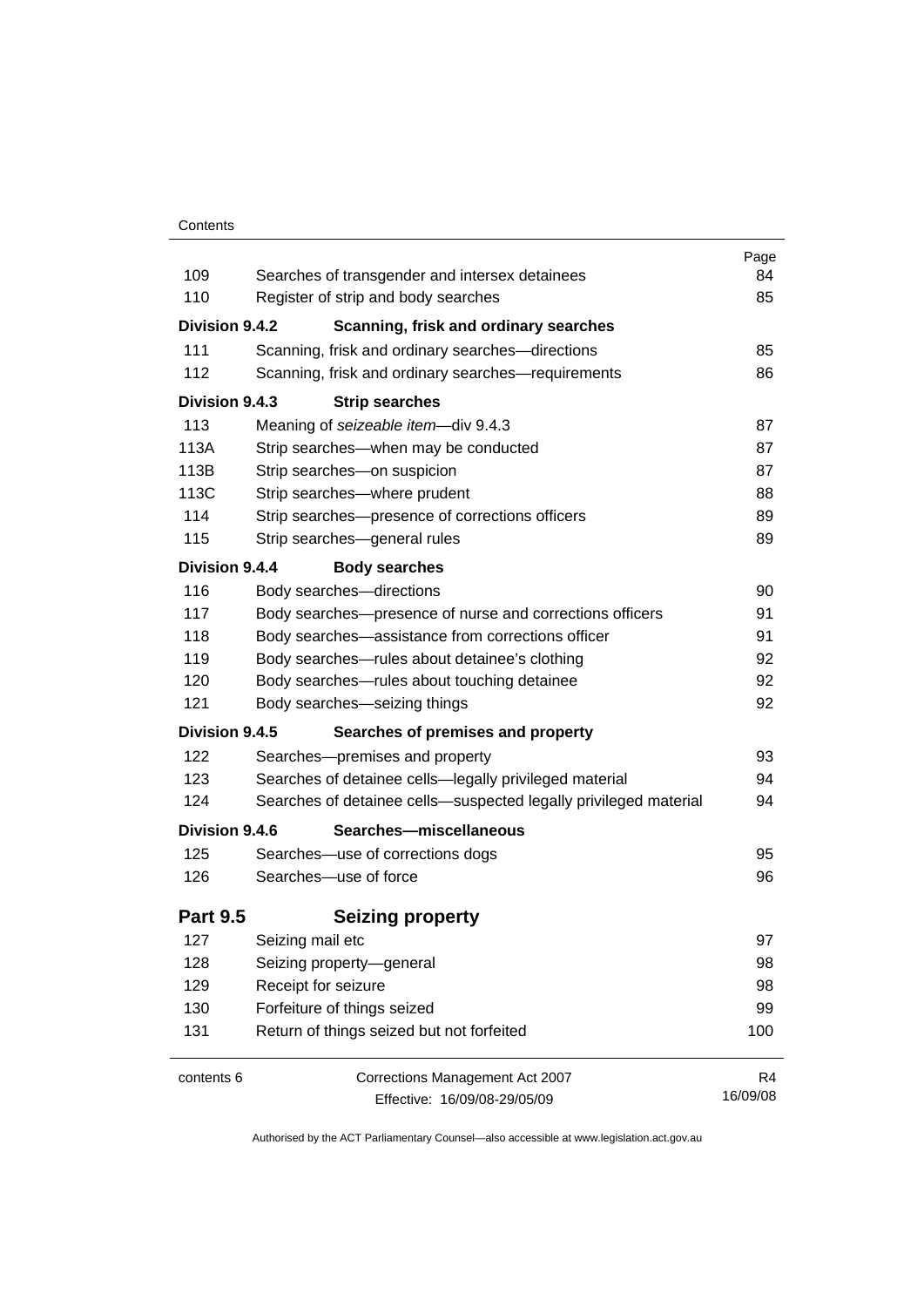|                   |                                                       | Contents |
|-------------------|-------------------------------------------------------|----------|
|                   |                                                       | Page     |
| <b>Part 9.6</b>   | <b>Alcohol and drug testing</b>                       |          |
| Division 9.6.1    | General                                               |          |
| 132               | Definitions-drug and test sample                      | 102      |
| 133               | When test sample positive                             | 102      |
| Division 9.6.2    | Alcohol and drug testing-detainees                    |          |
| 134               | Alcohol and drug testing of detainees                 | 104      |
| 135               | Effect of positive test sample from detainee          | 105      |
| Division 9.6.3    | Alcohol and drug testing-corrections officers etc     |          |
| 136               | Alcohol and drug testing of corrections officers etc  | 105      |
| <b>Part 9.7</b>   | Use of force                                          |          |
| 137               | Managing use of force                                 | 107      |
| 138               | Authorised use of force                               | 107      |
| 139               | Application of force                                  | 108      |
| 140               | Use of restraints or weapons                          | 109      |
| 141               | Medical examination after use of force                | 110      |
| 142               | Reporting use of force                                | 110      |
| <b>Part 9.8</b>   | <b>Access to correctional centres</b>                 |          |
| 143               | Visiting conditions                                   | 112      |
| 144               | Notice of visiting conditions                         | 112      |
| 145               | Taking prohibited things etc into correctional centre | 113      |
| 146               | Directions to visitors                                | 113      |
| 147               | Searches of visitors                                  | 114      |
| 148               | Directions to leave correctional centre etc           | 114      |
| 149               | Removing people from correctional centre              | 116      |
| <b>Chapter 10</b> | <b>Discipline</b>                                     |          |

| <b>Part 10.1</b> | General                        |     |
|------------------|--------------------------------|-----|
| 150              | Application—ch 10              | 117 |
| 151              | Definitions-discipline         | 117 |
| 152              | Meaning of disciplinary breach | 118 |

| R4       | Corrections Management Act 2007 | contents 7 |
|----------|---------------------------------|------------|
| 16/09/08 | Effective: 16/09/08-29/05/09    |            |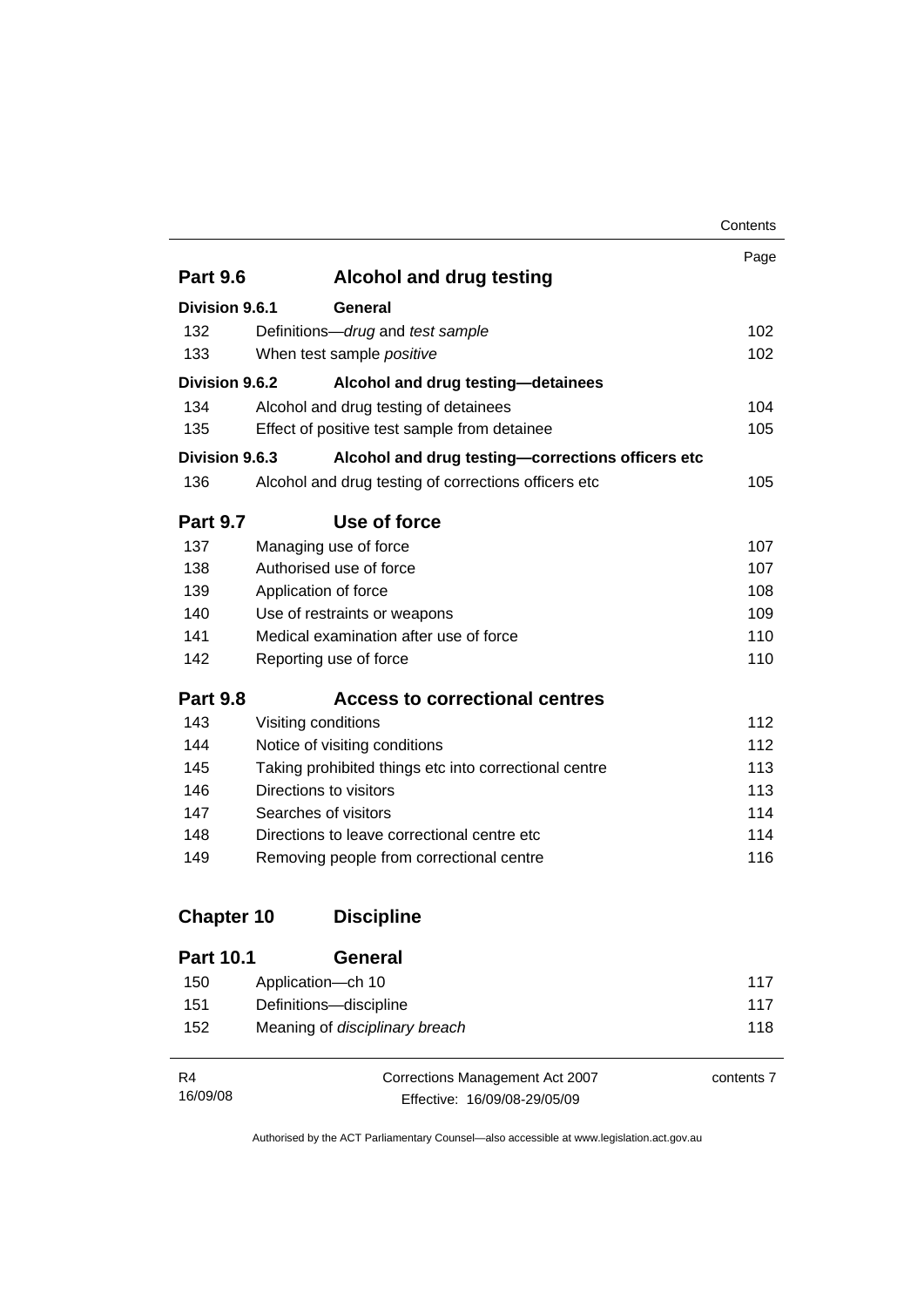| 153<br>154<br>155<br><b>Part 10.2</b> | Meaning of <i>investigator</i><br>Meaning of <i>privilege</i><br>Overlapping disciplinary breaches and criminal offences<br><b>Disciplinary investigations</b> | Page<br>120<br>121<br>121 |
|---------------------------------------|----------------------------------------------------------------------------------------------------------------------------------------------------------------|---------------------------|
| Division 10.2.1                       | Investigation of disciplinary breaches                                                                                                                         |                           |
| 156                                   | Report etc by corrections officer                                                                                                                              | 123                       |
| 157                                   | Report etc by investigator                                                                                                                                     | 124                       |
| 158                                   | Action by administrator                                                                                                                                        | 125                       |
| 159                                   | Disciplinary charge                                                                                                                                            | 126                       |
| Division 10.2.2                       | <b>Investigative segregation</b>                                                                                                                               |                           |
| 160                                   | Chief executive directions-investigative segregation                                                                                                           | 127                       |
| 161                                   | Grounds for investigative segregation                                                                                                                          | 127                       |
| 162                                   | Notice of investigative segregation                                                                                                                            | 127                       |
| 163                                   | Duration of investigative segregation                                                                                                                          | 128                       |
| 164                                   | Application for review of investigative segregation directions                                                                                                 | 129                       |
| 165                                   | Review of investigative segregation directions                                                                                                                 | 129                       |
| <b>Part 10.3</b>                      | <b>Disciplinary action and review</b>                                                                                                                          |                           |
| Division 10.3.1                       | Disciplinary action-with accused's consent                                                                                                                     |                           |
| 166                                   | Meaning of presiding officer-div 10.3.1                                                                                                                        | 131                       |
| 167                                   | Disciplinary breach admitted by accused                                                                                                                        | 131                       |
| 168                                   | Presiding officer's powers--breach admitted by accused                                                                                                         | 132                       |
| Division 10.3.2                       | Internal disciplinary inquiry                                                                                                                                  |                           |
| 169                                   | Meaning of presiding officer-div 10.3.2                                                                                                                        | 132                       |
| 170                                   | Disciplinary inquiry into charge                                                                                                                               | 133                       |
| 171                                   | Presiding officer's powers after internal inquiry                                                                                                              | 133                       |
| Division 10.3.3                       | Internal review of inquiry decision                                                                                                                            |                           |
| 172                                   | Meaning of review officer-div 10.3.3                                                                                                                           | 134                       |
| 173                                   | Application for review of inquiry decision                                                                                                                     | 135                       |
| 174                                   | Chief executive to assign review officer                                                                                                                       | 135                       |
| 175                                   | Review of inquiry decision                                                                                                                                     | 136                       |
| 176                                   | Review officer's powers after further inquiry                                                                                                                  | 136                       |
| contents 8                            | Corrections Management Act 2007<br>Effective: 16/09/08-29/05/09                                                                                                | R4<br>16/09/08            |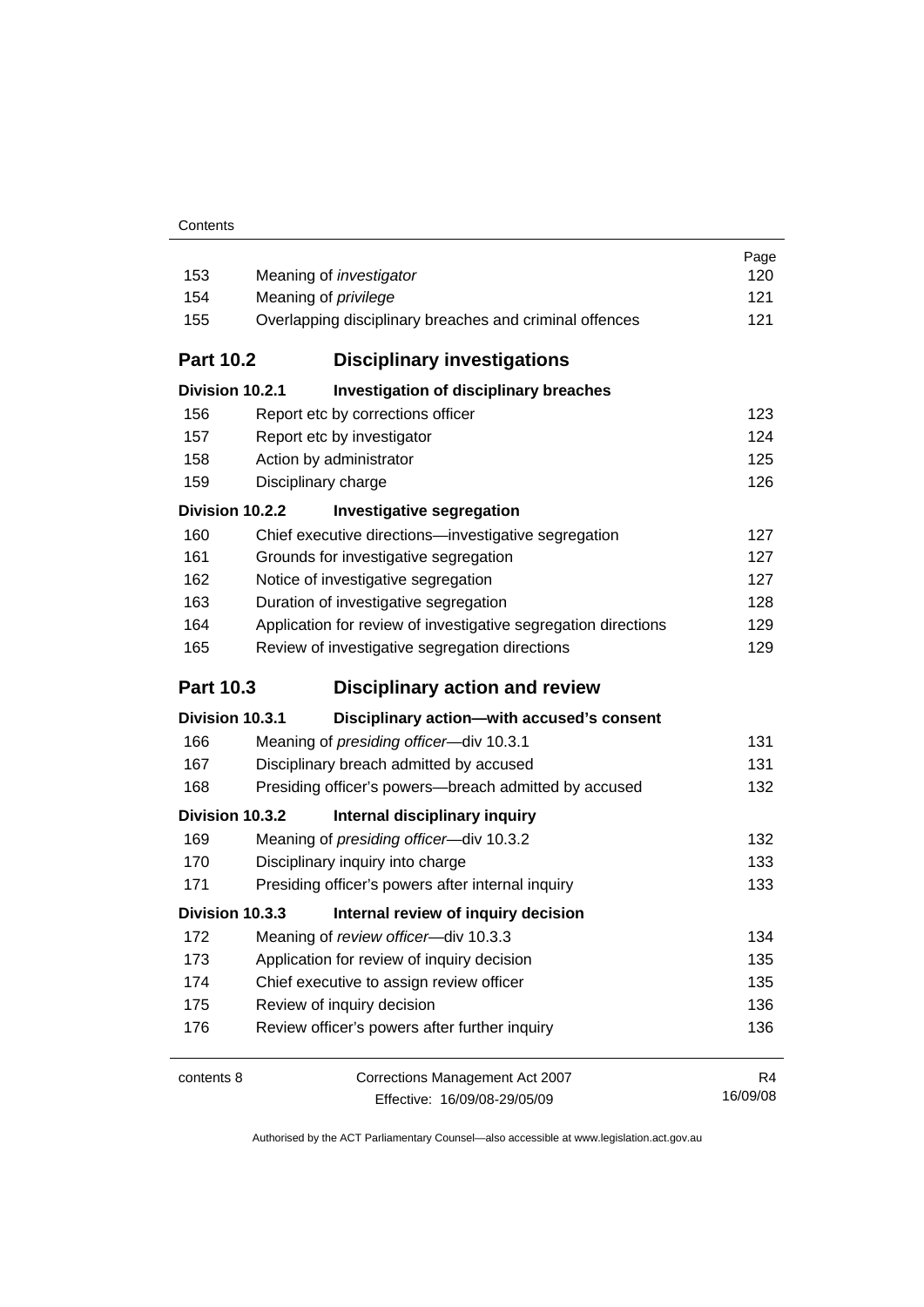|     |                                                                | Contents |
|-----|----------------------------------------------------------------|----------|
|     | Division 10.3.4<br><b>External review of inquiry decisions</b> | Page     |
| 177 |                                                                | 137      |
|     | Appointment of adjudicator                                     |          |
| 178 | Application for review by adjudicator                          | 137      |
| 179 | Review by adjudicator                                          | 138      |
| 180 | Adjudicator's powers after review                              | 138      |
|     | Division 10.3.5<br><b>Disciplinary action</b>                  |          |
| 181 | Application-div 10.3.5                                         | 139      |
| 182 | Meaning of relevant presiding officer—div 10.3.5               | 139      |
| 183 | Disciplinary action by relevant presiding officer              | 140      |
| 184 | Administrative penalties                                       | 140      |
| 185 | Reparation                                                     | 141      |
| 186 | Maximum administrative penalties                               | 142      |
| 187 | Separate confinement conditions                                | 142      |
| 188 | Privileges and entitlements—impact of discipline               | 142      |
| 189 | Record of disciplinary action                                  | 143      |

# **Chapter 11 Disciplinary inquiries**

| <b>Part 11.1</b> | Conduct of disciplinary inquiries—general               |     |
|------------------|---------------------------------------------------------|-----|
| 190              | Application-ch 11                                       | 144 |
| 191              | Meaning of presiding officer-ch 11                      | 144 |
| <b>Part 11.2</b> | Disciplinary inquiry procedures                         |     |
| 192              | Nature of disciplinary inquiries                        | 145 |
| 193              | Application of Criminal Code, ch 7                      | 145 |
| 194              | Notice of disciplinary inquiry etc                      | 145 |
| 195              | Conduct of disciplinary inquiries                       | 146 |
| 196              | Presiding officer may require official reports          | 147 |
| 197              | Presiding officer may require information and documents | 147 |
| 198              | Possession of inquiry documents etc.                    | 148 |
| 199              | Record of inquiry                                       | 148 |

# **Part 11.3 Disciplinary hearing procedures**

| 200            | Notice of disciplinary hearing                                  | 149        |
|----------------|-----------------------------------------------------------------|------------|
| R4<br>16/09/08 | Corrections Management Act 2007<br>Effective: 16/09/08-29/05/09 | contents 9 |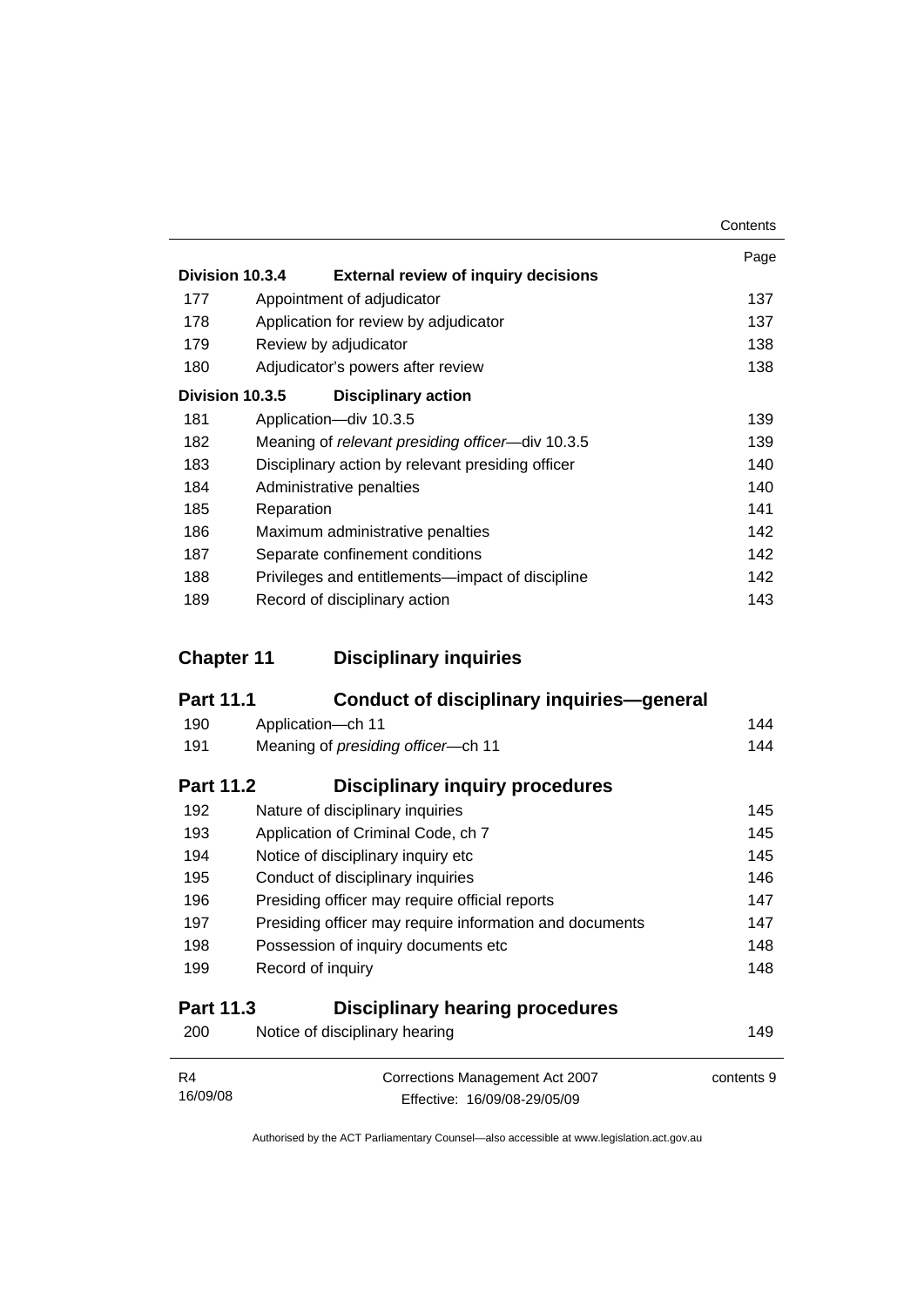| Contents |
|----------|
|----------|

|                   |                                                                                                  |                                                                        | Page<br>149 |  |
|-------------------|--------------------------------------------------------------------------------------------------|------------------------------------------------------------------------|-------------|--|
| 201               | Appearance at disciplinary hearing                                                               |                                                                        |             |  |
| 202               | Rights of accused at disciplinary hearing<br>150                                                 |                                                                        |             |  |
|                   | 203<br>Appearance at disciplinary hearing—audiovisual or audio link<br>151                       |                                                                        |             |  |
| <b>Chapter 12</b> |                                                                                                  | <b>Full-time detainees—leave</b>                                       |             |  |
| <b>Part 12.1</b>  |                                                                                                  | <b>Local leave</b>                                                     |             |  |
| 204               | Local leave directions                                                                           |                                                                        |             |  |
| 205               | 153<br>Local leave permits<br>154                                                                |                                                                        |             |  |
| <b>Part 12.2</b>  |                                                                                                  | Interstate leave                                                       |             |  |
| Division 12.2.1   |                                                                                                  | General                                                                |             |  |
| 206               |                                                                                                  | Definitions-pt 12.2                                                    | 155         |  |
| 207               |                                                                                                  | Declaration of corresponding leave laws                                | 155         |  |
| Division 12.2.2   |                                                                                                  | <b>ACT permits for interstate leave</b>                                |             |  |
| 208               |                                                                                                  | Interstate leave permits                                               | 156         |  |
| 209               | Effect of ACT permit for interstate leave<br>157<br>158<br>210<br>Notice to participating States |                                                                        |             |  |
|                   |                                                                                                  |                                                                        |             |  |
| 211               | Powers of escort officers<br>158                                                                 |                                                                        |             |  |
| 212               |                                                                                                  | Liability for damage etc                                               | 159         |  |
| Division 12.2.3   |                                                                                                  | Interstate leave under corresponding leave laws                        |             |  |
| 213               |                                                                                                  | Effect in ACT of interstate leave permit under corresponding leave law | 159         |  |
| 214               | Powers of interstate escort officers<br>159                                                      |                                                                        |             |  |
| 215               | Escape of interstate detainee                                                                    |                                                                        | 160         |  |
| 216               |                                                                                                  | Return of escaped interstate detainee                                  | 160         |  |
| <b>Chapter 13</b> |                                                                                                  | <b>Miscellaneous</b>                                                   |             |  |
| 217               |                                                                                                  | Lawful temporary absence from correctional centre                      | 162         |  |
| 218               | Detainee's work-no employment contract etc                                                       |                                                                        | 162         |  |
| 219               | Detainee's work-occupational health and safety                                                   |                                                                        | 163         |  |
| 220               |                                                                                                  | Personal injury management-detainees etc                               | 163         |  |
| 221               |                                                                                                  | Random testing of detainees-statistical purposes                       | 164         |  |
| contents 10       |                                                                                                  | Corrections Management Act 2007                                        | R4          |  |
|                   |                                                                                                  | Effective: 16/09/08-29/05/09                                           | 16/09/08    |  |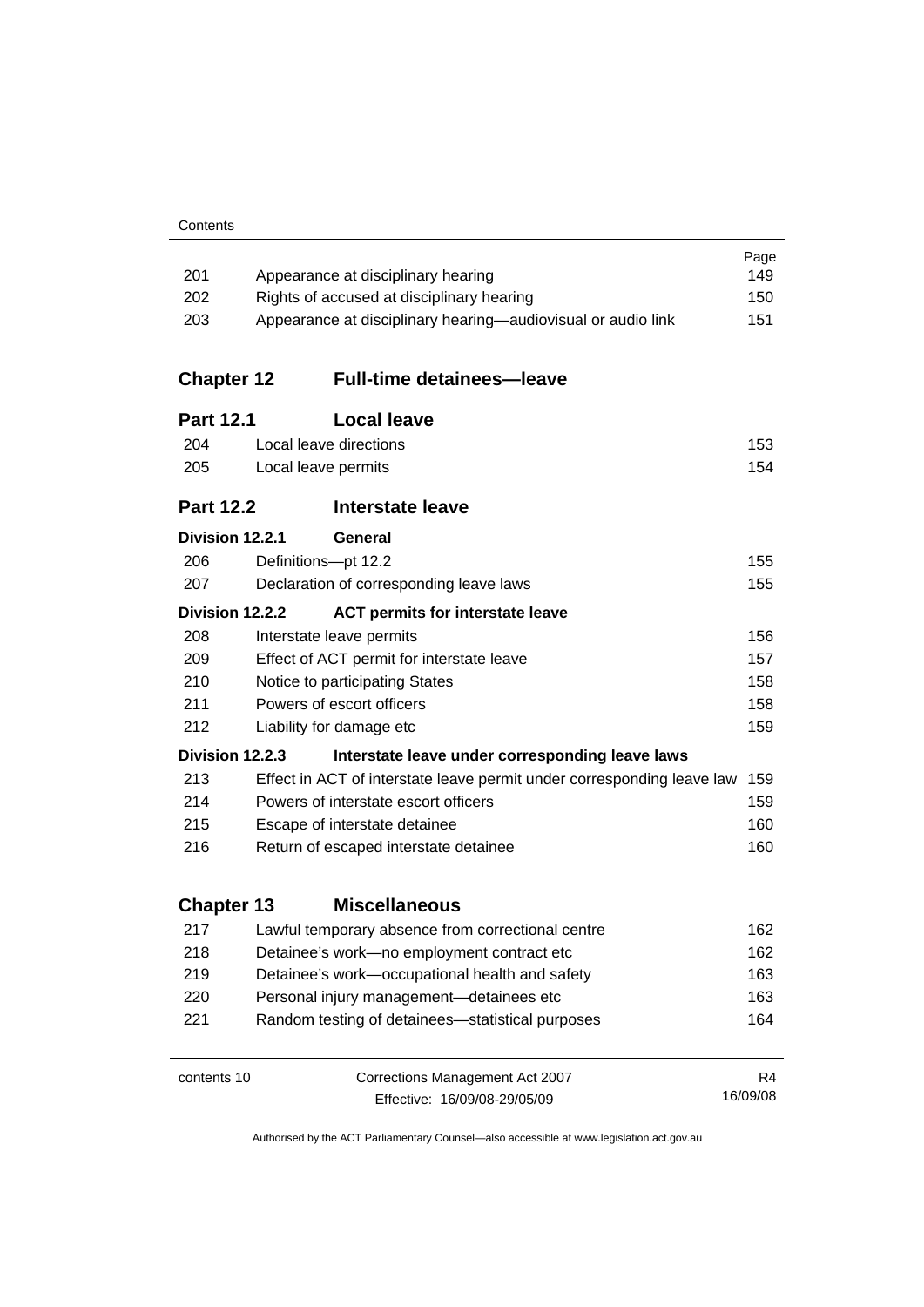**Contents** 

|     |                                              | Page |
|-----|----------------------------------------------|------|
| 222 | Confidentiality                              | 164  |
| 223 | Protection from liability                    | 167  |
| 224 | Corrections dogs                             | 167  |
| 225 | Declaration of corresponding corrections law | 168  |
| 226 | Evidentiary certificates                     | 168  |
| 227 | Determination of fees                        | 169  |
| 228 | Approved forms                               | 169  |
| 229 | Regulation-making power                      | 170  |

# **Chapter 50 Transitional**

| 500 | Meaning of commencement day-ch 50                                                                                                                 | 172 |
|-----|---------------------------------------------------------------------------------------------------------------------------------------------------|-----|
| 501 | Application of Act to transitional detainees                                                                                                      | 172 |
| 502 | Application of Act to transitional interstate leave permits                                                                                       | 172 |
| 503 | Application of Act to certain transitional remandees                                                                                              | 173 |
| 504 | Transitional arrangements with NSW-Rehabilitation of Offenders<br>(Interim) Act, s 94                                                             | 174 |
| 505 | Construction of outdated references                                                                                                               | 174 |
| 506 | Crimes (Sentence Administration) Act 2005, ch 17 (Transitional-<br>interim custody arrangements)—definition of Corrections Management<br>Act 2007 | 176 |
| 507 | <b>Transitional regulations</b>                                                                                                                   | 176 |

# **Dictionary** [177](#page-190-0)

# **Endnotes**

|   | About the endnotes     | 184 |
|---|------------------------|-----|
| 2 | Abbreviation key       | 184 |
| 3 | Legislation history    | 185 |
| 4 | Amendment history      | 186 |
| 5 | Earlier republications | 188 |
| 6 | Uncommenced amendments | 189 |

| <b>R4</b> | Corrections Management Act 2007 | contents 11 |
|-----------|---------------------------------|-------------|
| 16/09/08  | Effective: 16/09/08-29/05/09    |             |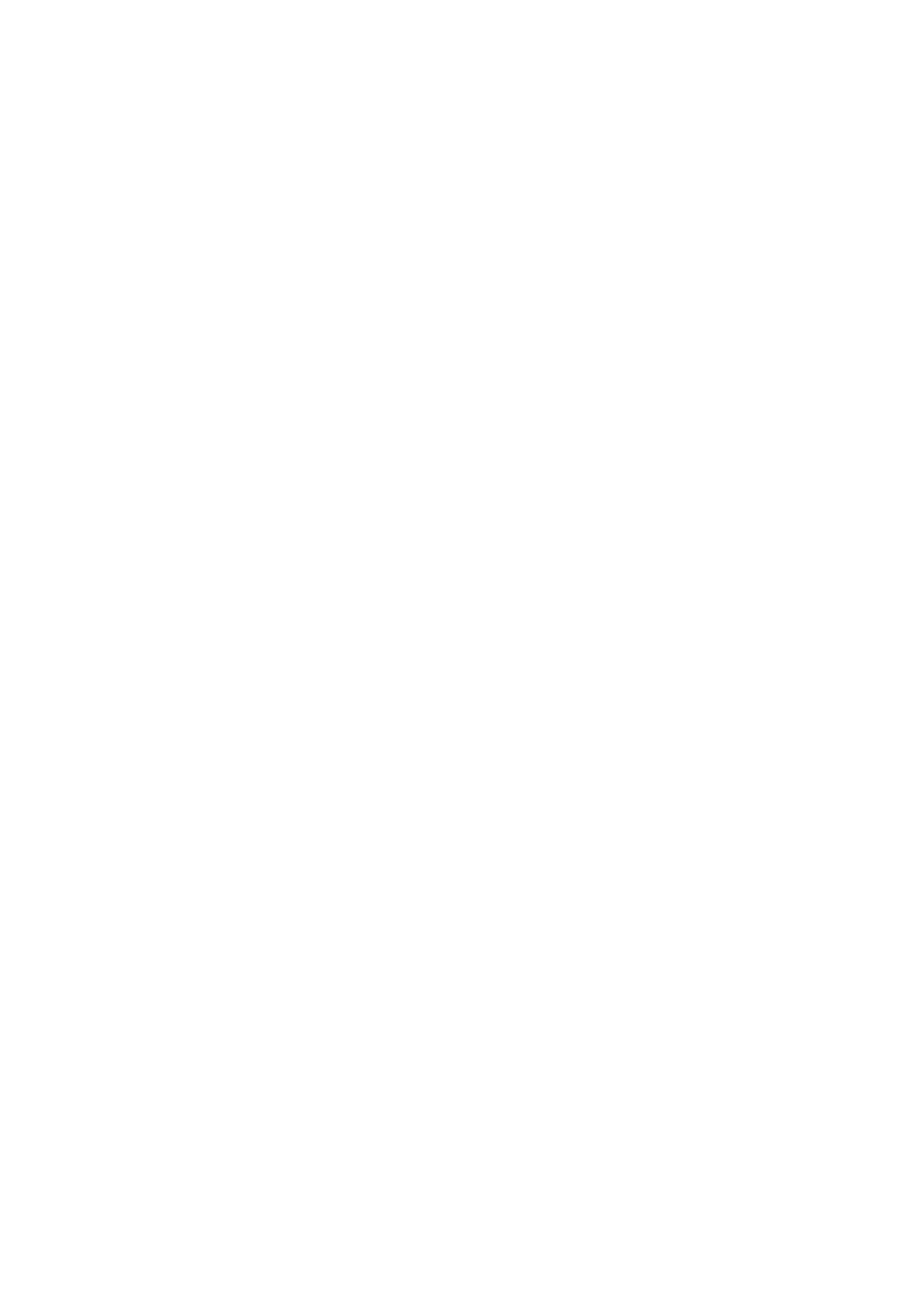<span id="page-14-0"></span>

# **Corrections Management Act 2007**

An Act relating to correctional services, and for other purposes

R4 16/09/08

I

Corrections Management Act 2007 Effective: 16/09/08-29/05/09

page 1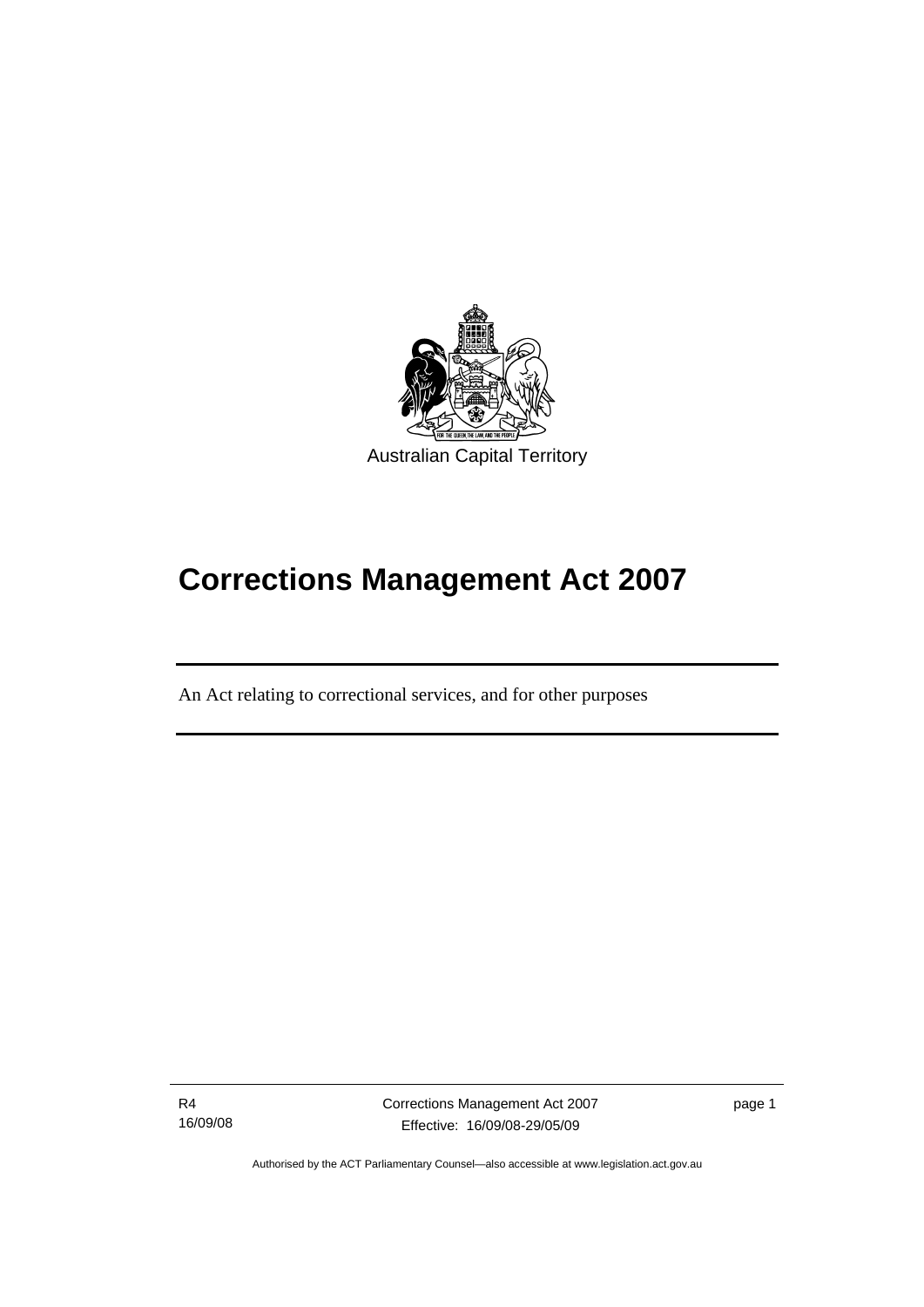#### <span id="page-15-0"></span>**Preamble**

- 1 The inherent dignity of all human beings, whatever their personal or social status, is one of the fundamental values of a just and democratic society.
- 2 The criminal justice system should respect and protect all human rights in accordance with the *Human Rights Act 2004* and international law.
- 3 Sentences are imposed on offenders as punishment, not for punishment.
- 4 The management of imprisoned offenders, and people remanded or otherwise detained in lawful custody, should contribute to the maintenance of a safe, just and democratic society, particularly as follows:
	- (a) by ensuring justice, security and good order at correctional centres;
	- (b) by ensuring that harm suffered by victims of offenders, and their need for protection, are considered appropriately in making decisions about the management of offenders;
	- (c) by promoting the rehabilitation of imprisoned offenders and their reintegration into society;
	- (d) by ensuring that imprisoned offenders and people remanded or otherwise detained in lawful custody are treated in a decent, humane and just way.

The Legislative Assembly for the Australian Capital Territory therefore enacts as follows: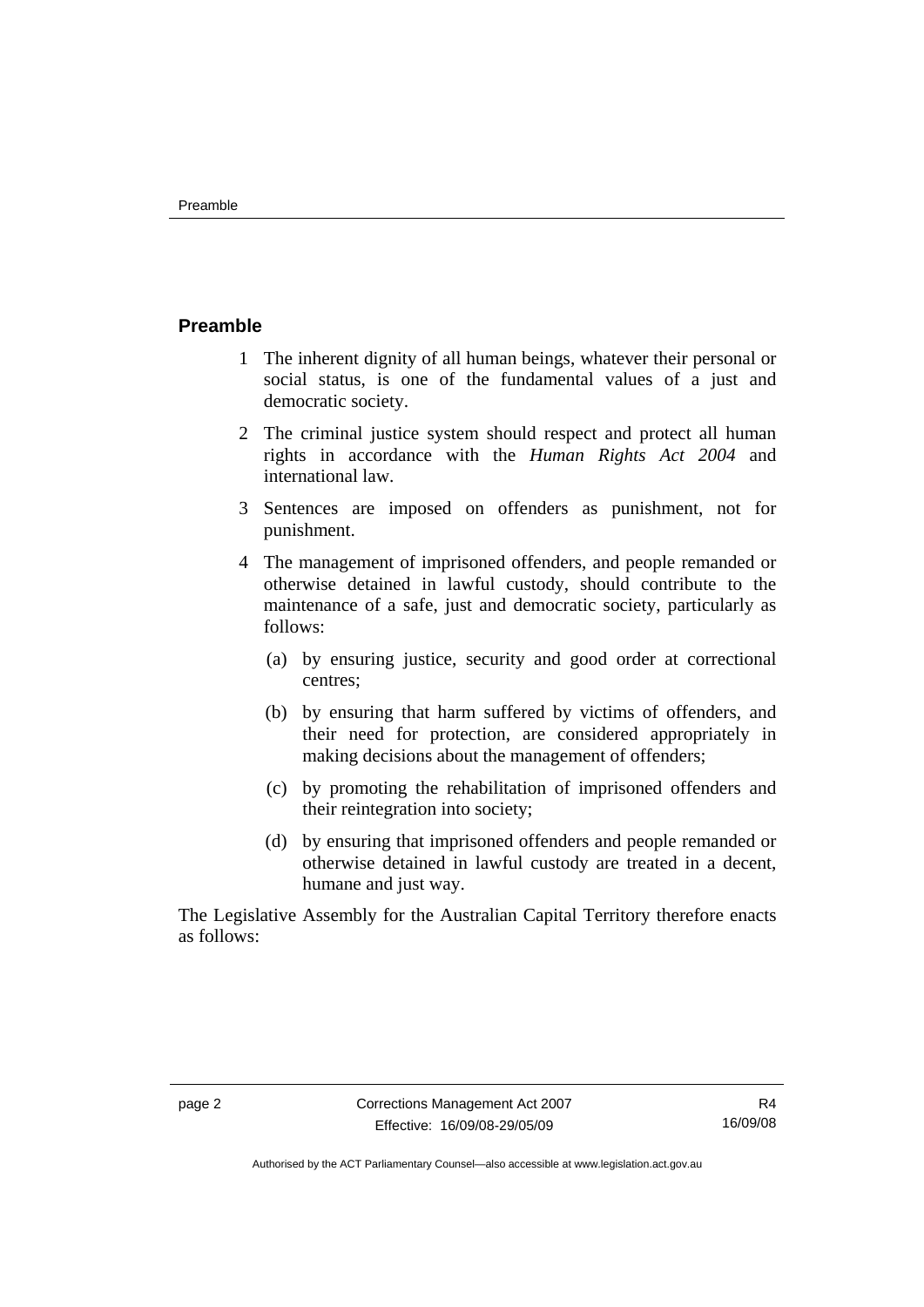# <span id="page-16-0"></span>**Chapter 1** Preliminary

#### **1 Name of Act**

This Act is the *Corrections Management Act 2007*.

#### **3 Dictionary**

The dictionary at the end of this Act is part of this Act.

*Note 1* The dictionary at the end of this Act defines certain terms used in this Act, and includes references (*signpost definitions*) to other terms defined elsewhere.

> For example, the signpost definition '*detainee*—see section 6.' means that the term '*detainee*' is defined in that section and the definition applies to this Act.

*Note 2* A definition in the dictionary (including a signpost definition) applies to the entire Act unless the definition, or another provision of the Act, provides otherwise or the contrary intention otherwise appears (see Legislation Act,  $s$  155 and  $s$  156 (1)).

#### **4 Notes**

A note included in this Act is explanatory and is not part of this Act.

*Note* See the Legislation Act, s 127 (1), (4) and (5) for the legal status of notes.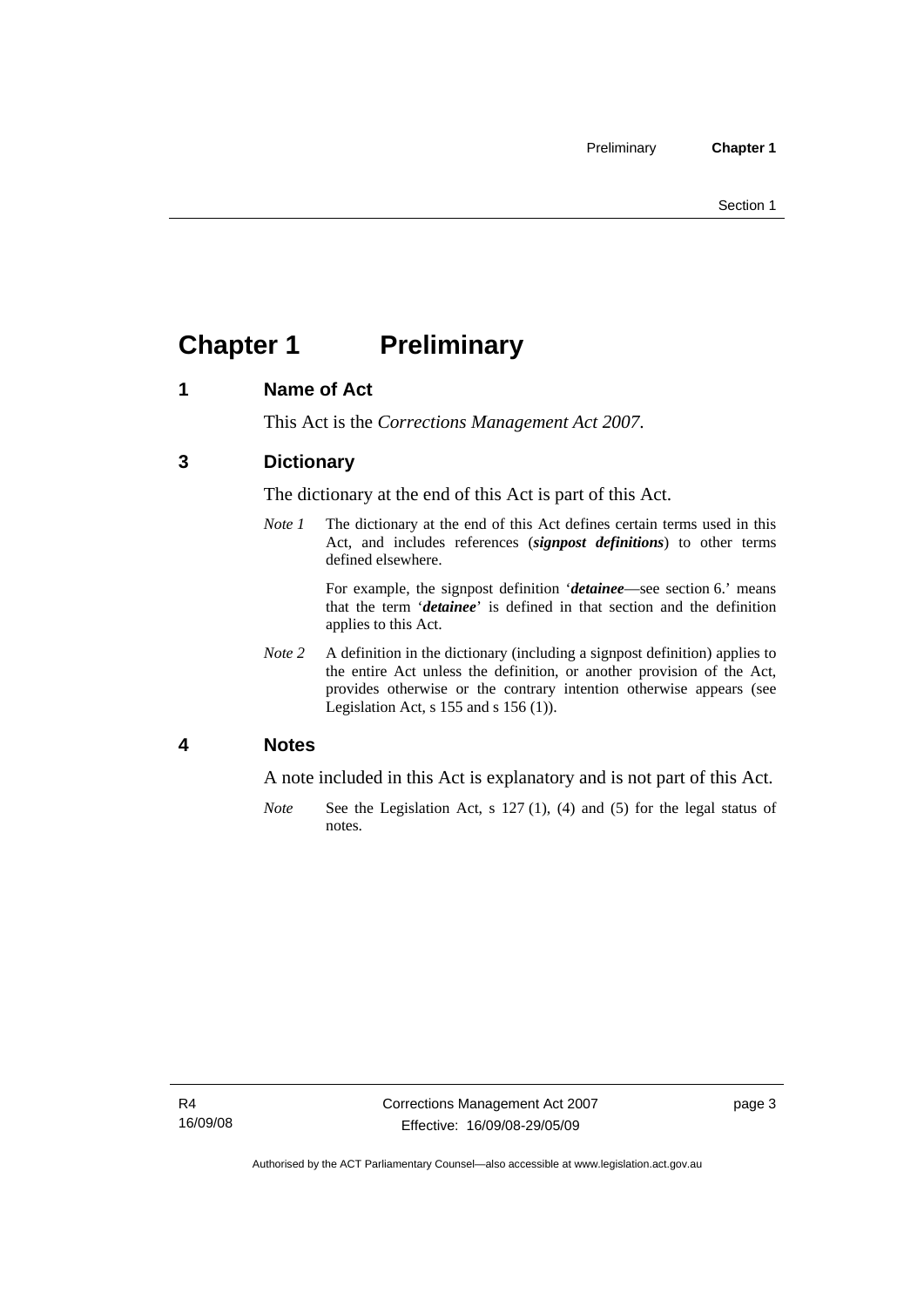#### <span id="page-17-0"></span>**5 Offences against Act—application of Criminal Code etc**

Other legislation applies in relation to offences against this Act.

*Note 1 Criminal Code*

The Criminal Code, ch 2 applies to all offences against this Act (see Code, pt 2.1).

The chapter sets out the general principles of criminal responsibility (including burdens of proof and general defences), and defines terms used for offences to which the Code applies (eg *conduct*, *intention*, *recklessness* and *strict liability*).

*Note 2 Penalty units* 

The Legislation Act, s 133 deals with the meaning of offence penalties that are expressed in penalty units.

#### **6 Application of Act—***detainees*

- (1) This Act applies to each of the following (each of whom is a *detainee*):
	- (a) an offender while the offender is required to be imprisoned under full-time detention because of a committal order for the *Crimes (Sentence Administration) Act 2005*, part 3.1;
	- (b) an offender under a sentence of imprisonment while the offender is required to perform periodic detention in a detention period under the *Crimes (Sentence Administration) Act 2005,* part 5.3;
	- (c) a person while the person is remanded in custody because of an order for remand for the *Crimes (Sentence Administration) Act 2005*, part 3.2;
	- (d) anyone else while the person is required to be held in custody or detention under a territory law or a law of the Commonwealth, a State or another Territory.

#### **Examples—par (d)**

1 a person held on a warrant issued under the *Royal Commissions Act 1991*, section 35 (Apprehension of witnesses failing to appear)

Authorised by the ACT Parliamentary Counsel—also accessible at www.legislation.act.gov.au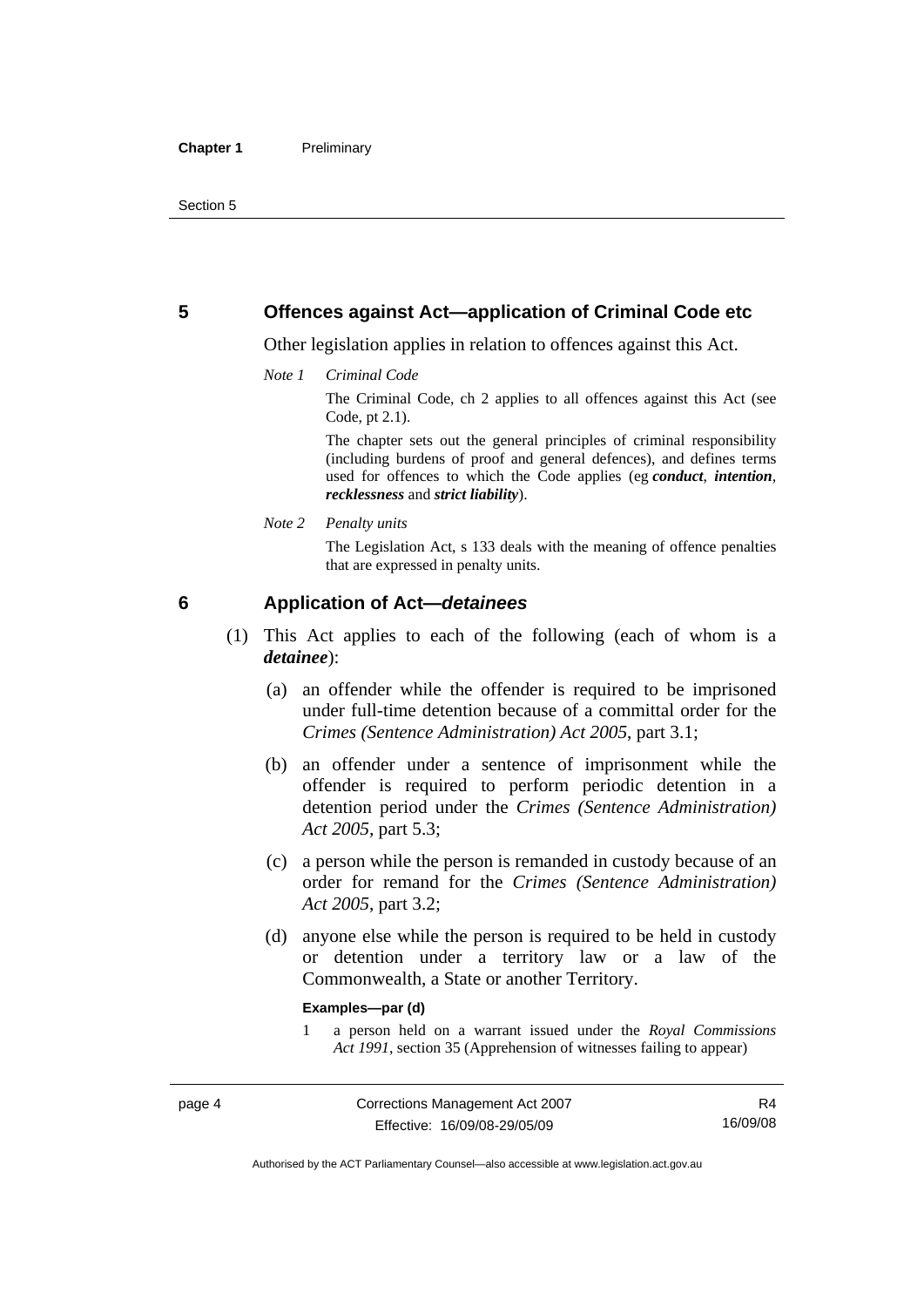- 2 a person in immigration detention under the *Migration Act 1958*  (Cwlth)
- 3 an interstate detainee on leave in the ACT held in custody overnight
- *Note 1* An example is part of the Act, is not exhaustive and may extend, but does not limit, the meaning of the provision in which it appears (see Legislation Act, s 126 and s 132).
- *Note 2* For the application of the Act to offenders in full-time imprisonment, or people remanded or otherwise in custody, immediately before the commencement of this Act, see s 501 (Application of Act to transitional detainees).
- (2) However, the application of this Act is subject to the *Crimes (Sentence Administration) Act 2005*, part 4.3 (Full-time detention in NSW).
- (3) Also, this Act (other than chapter 4 (Detention in police and court cells)) does not apply to a person detained under the *Children and Young People Act 2008*.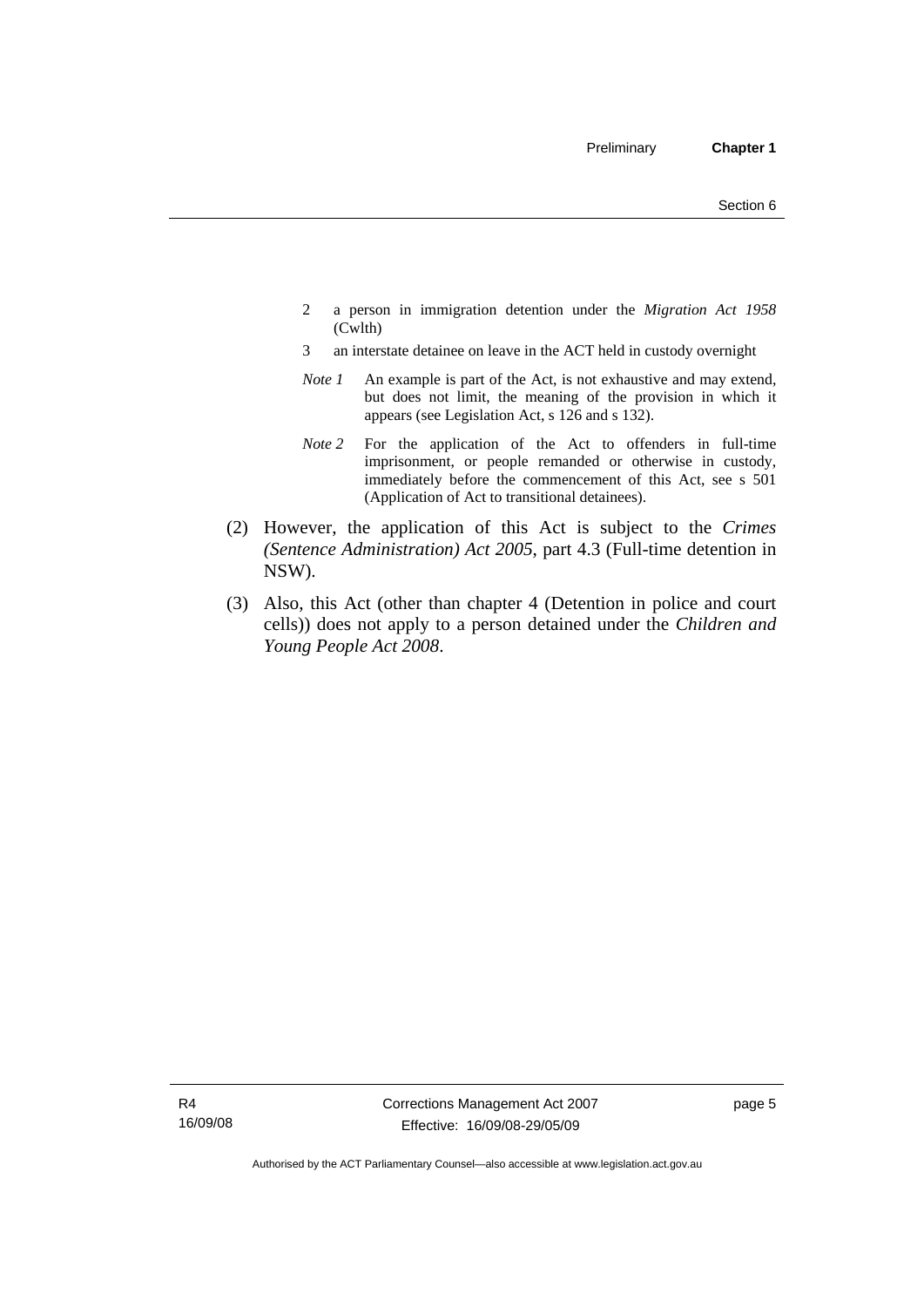# <span id="page-19-0"></span>**Chapter 2 Objects and principles**

#### **7 Main objects of Act**

The main objects of this Act are to promote public safety and the maintenance of a just society, particularly by—

- (a) ensuring the secure detention of detainees at correctional centres; and
- (b) ensuring justice, security and good order at correctional centres; and
- (c) ensuring that detainees are treated in a decent, humane and just way; and
- (d) promoting the rehabilitation of offenders and their reintegration into society.

#### **8 Management of correctional services**

Correctional services must be managed so as to achieve the main objects of this Act, particularly by—

- (a) ensuring that public safety is the paramount consideration in decision-making about the management of detainees; and
- (b) ensuring respect for the humanity of everyone involved in correctional services, including detainees, corrections officers and other people who work at or visit correctional centres; and
- (c) ensuring behaviour by corrections officers that recognises and respects the inherent dignity of detainees as individuals; and
- (d) ensuring that harm suffered by victims, and their need for protection, are considered appropriately in decision-making about the management of detainees.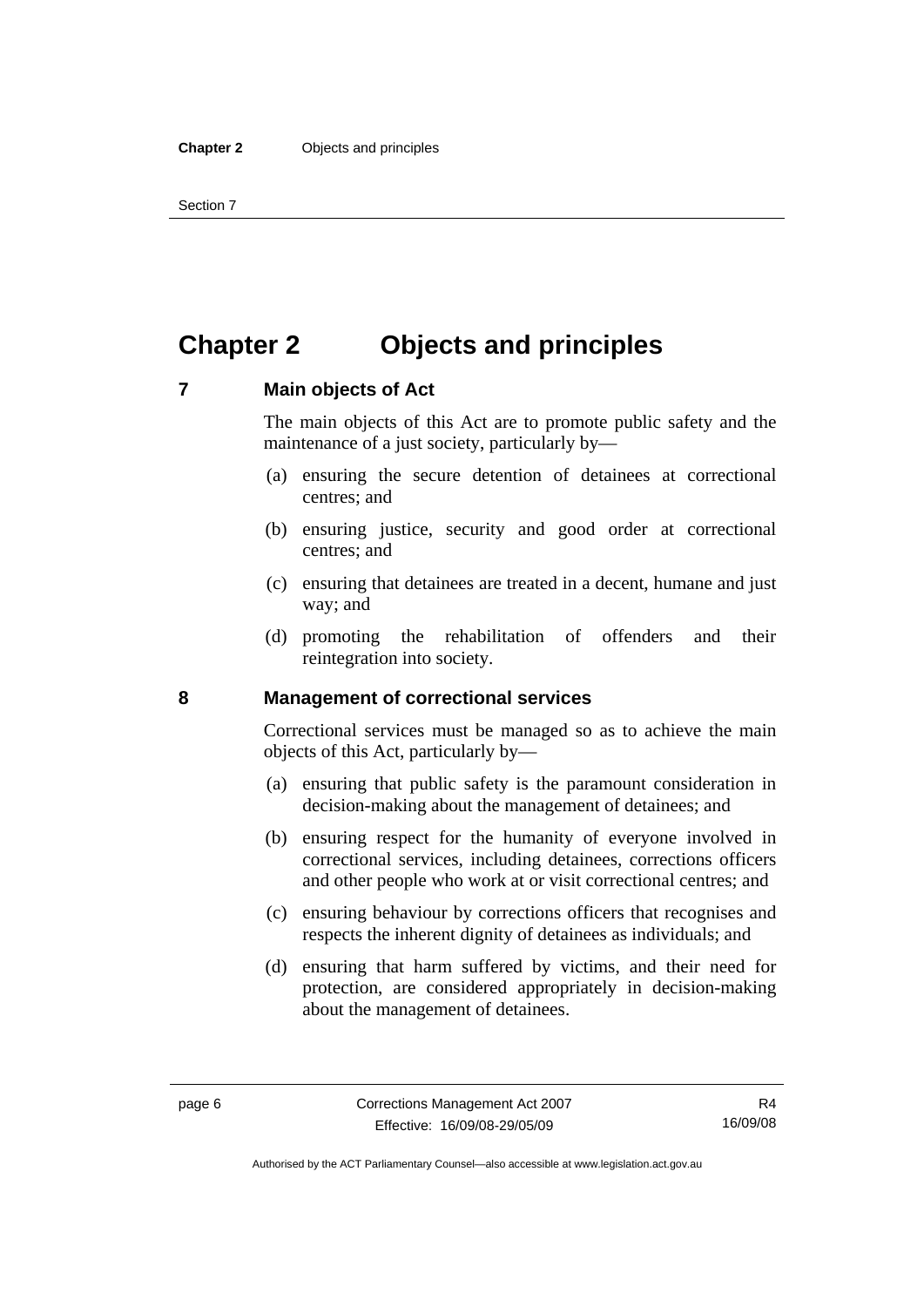### <span id="page-20-0"></span>**9 Treatment of detainees generally**

Functions under this Act in relation to a detainee must be exercised as follows:

- (a) to respect and protect the detainee's human rights;
- (b) to ensure the detainee's decent, humane and just treatment;
- (c) to preclude torture or cruel, inhuman or degrading treatment;
- (d) to ensure the detainee is not subject to further punishment (in addition to deprivation of liberty) only because of the conditions of detention;
- (e) to ensure the detainee's conditions in detention comply with section 12 (Correctional centres—minimum living conditions);
- (f) if the detainee is an offender—to promote, as far as practicable, the detainee's rehabilitation and reintegration into society.

#### **10 Treatment of remandees**

- (1) Functions under this Act in relation to a detainee who is a remandee must also be exercised to recognise and respect that—
	- (a) the remandee must be presumed innocent of any offence for which the remandee is remanded; and
	- (b) the detention is not imposed as punishment of the remandee.
- (2) Subsection (1) does not apply if the remandee—
	- (a) has been convicted or found guilty of the offence for which the remandee is detained; or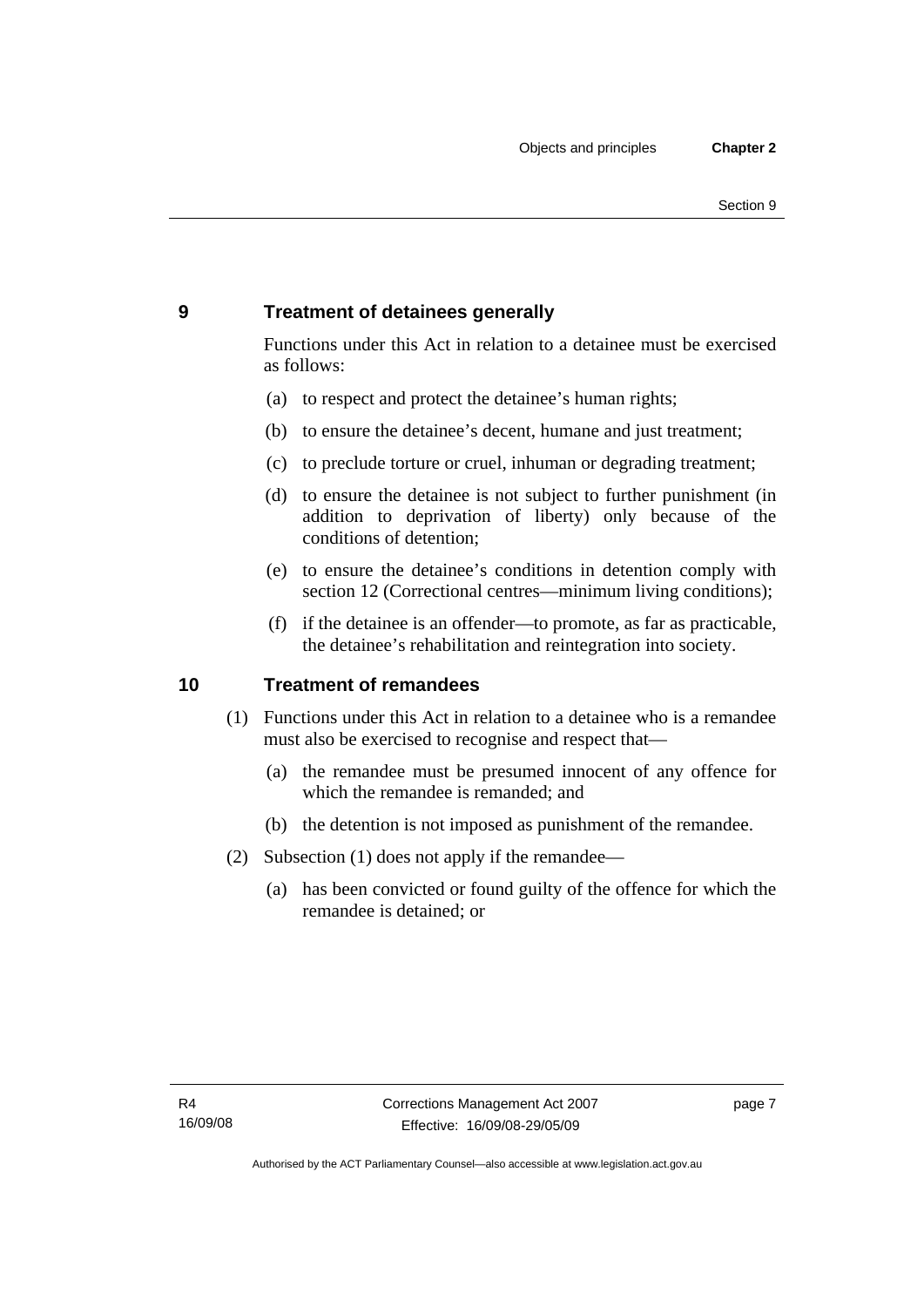<span id="page-21-0"></span> (b) is under a sentence of imprisonment in relation to another offence.

#### **Examples—par (a)**

- 1 a convicted person remanded in custody for sentencing
- 2 a paroled offender remanded in custody during an adjournment of a hearing by the sentence administration board
- *Note* An example is part of the Act, is not exhaustive and may extend, but does not limit, the meaning of the provision in which it appears (see Legislation Act, s 126 and s 132).

#### **11 Treatment of certain detainees**

- (1) This section applies to a person (other than a sentenced offender or remandee) while the person is required to be held in custody or detention under a territory law or a law of the Commonwealth, a State or another Territory.
- (2) Functions under this Act in relation to the person must be exercised to recognise and respect the purpose for which the person is held in custody or detention.
- (3) This Act applies in relation to the person as a full-time detainee, with any changes prescribed by regulation.

#### **12 Correctional centres—minimum living conditions**

- (1) To protect the human rights of detainees at correctional centres, the chief executive must ensure, as far as practicable, that conditions at correctional centres meet at least the following minimum standards:
	- (a) detainees must have access to sufficient food and drink to avoid hunger and poor nourishment;
	- (b) detainees must have access to sufficient suitable clothing that does not degrade or humiliate detainees;
	- (c) detainees must have access to suitable facilities for personal hygiene;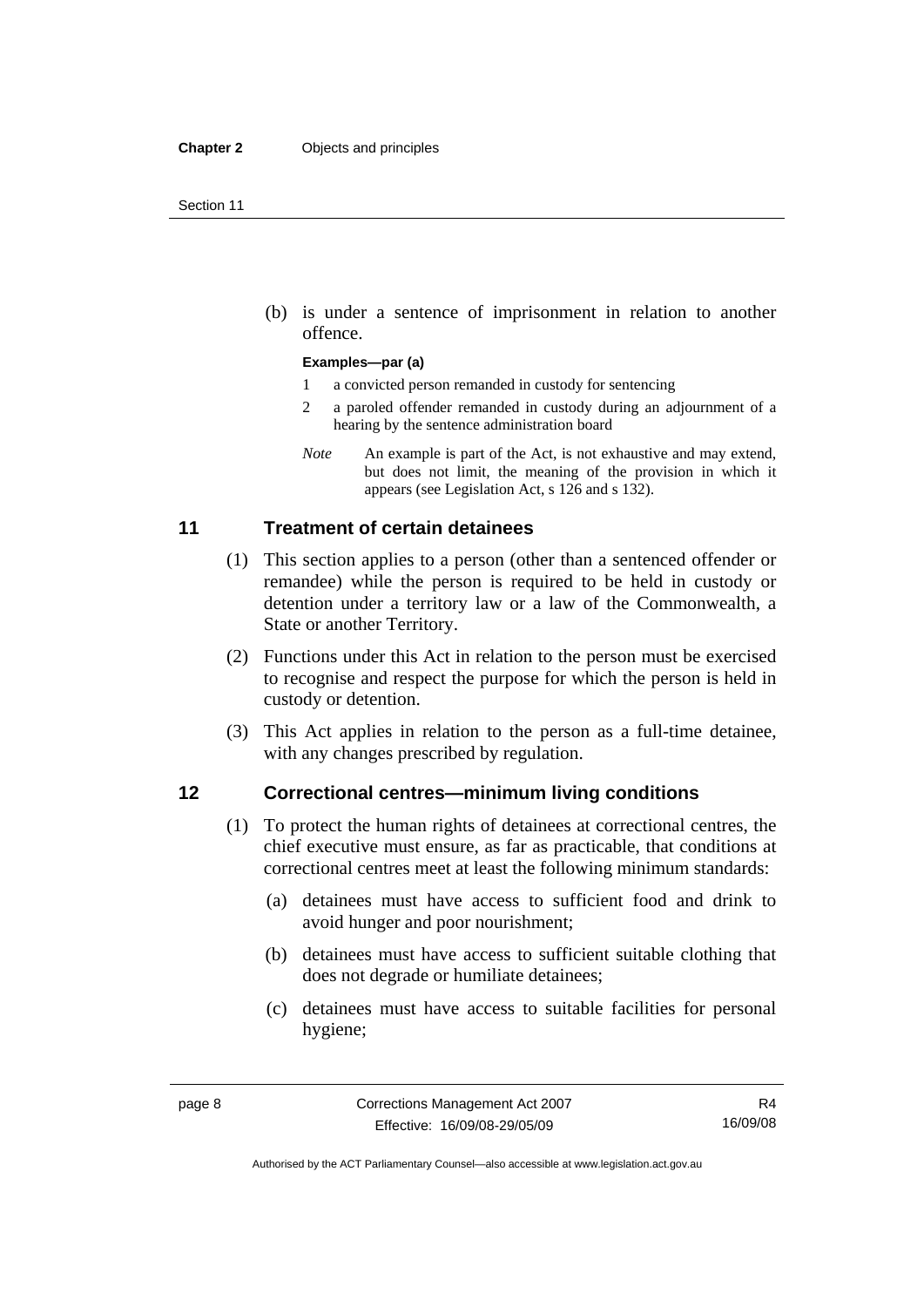- (d) detainees must have suitable accommodation and bedding for sleeping in reasonable privacy and comfort;
- (e) detainees must have reasonable access to the open air and exercise;
- (f) detainees must have reasonable access to telephone, mail and other facilities for communicating with people in the community;
- (g) detainees must have reasonable opportunities to receive visits from family members, accredited people and others;
	- *Note Family member* and *accredited person* are defined in the dictionary.
- (h) detainees must have reasonable opportunities to communicate with their lawyers;
- (i) detainees must have reasonable access to news and education services and facilities to maintain contact with society;
- (j) detainees must have access to suitable health services and health facilities;
- (k) detainees must have reasonable opportunities for religious, spiritual and cultural observances.

#### **Example—par (k)**

observances and practices relating to religious or spiritual beliefs, including indigenous spiritual beliefs

- *Note* An example is part of the Act, is not exhaustive and may extend, but does not limit, the meaning of the provision in which it appears (see Legislation Act, s 126 and s 132).
- (2) Chapter 6 (Living conditions at correctional centres) applies in relation to correctional centres.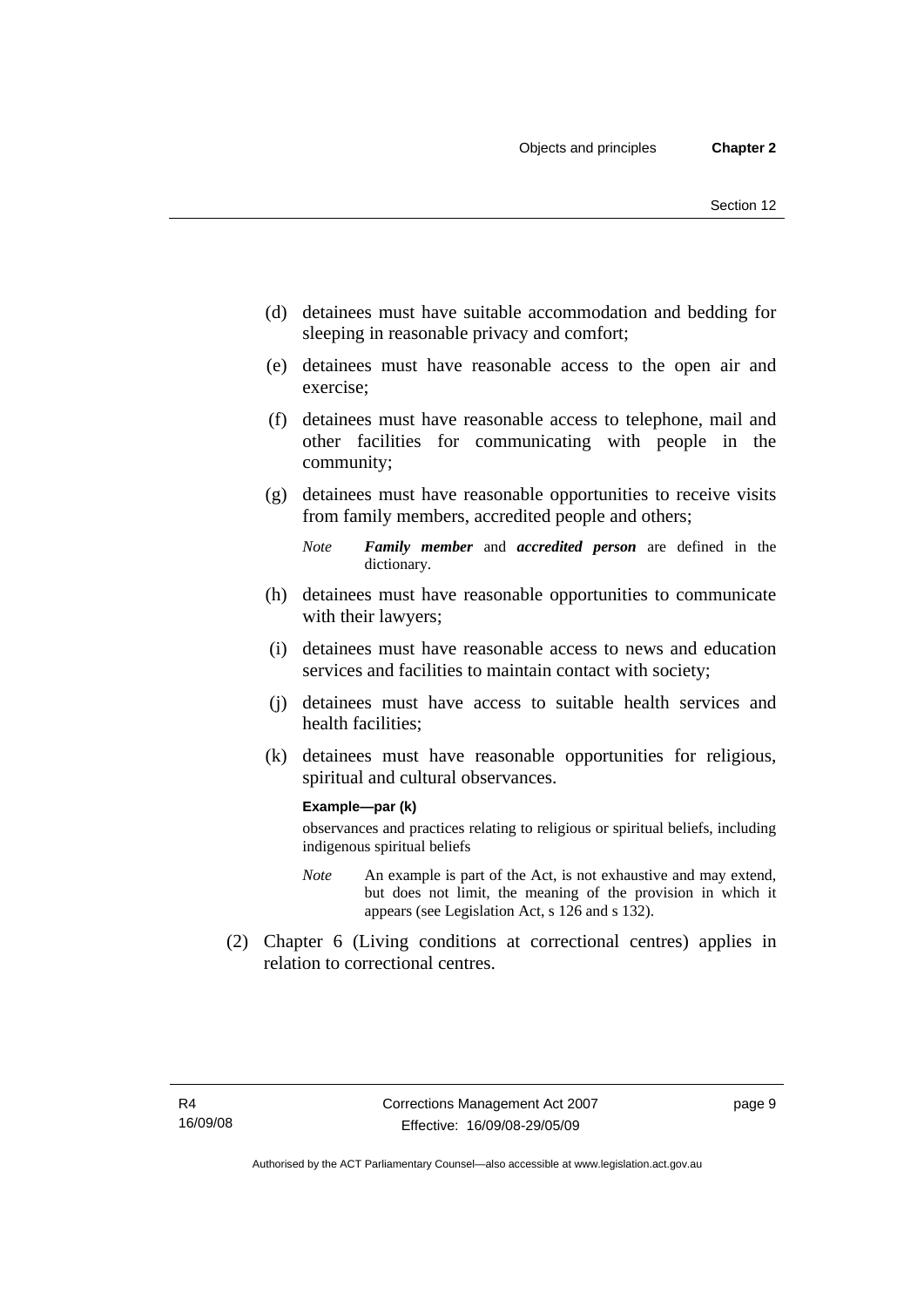<span id="page-23-0"></span>**Chapter 3** Administration<br>**Part 3.1** Administration Administration—general

Section 13

# **Chapter 3 Administration**

# **Part 3.1 Administration—general**

#### **13 Ministerial directions to chief executive**

 (1) The Minister may give written directions to the chief executive about the exercise of functions under this Act.

#### **Example of direction**

a direction to make corrections policies or operating procedures to ensure that functions are exercised in accordance with a particular decision of the Supreme Court or a particular finding of a board of inquiry or royal commission

- *Note* An example is part of the Act, is not exhaustive and may extend, but does not limit, the meaning of the provision in which it appears (see Legislation Act, s 126 and s 132).
- (2) The chief executive must comply with a direction under this section.
- (3) A direction is a notifiable instrument.

*Note* A notifiable instrument must be notified under the Legislation Act.

#### **14 Corrections policies and operating procedures**

- (1) The chief executive may make corrections policies and operating procedures, consistent with this Act, to facilitate the effective and efficient management of correctional services.
- (2) Each corrections policy or operating procedure is a notifiable instrument.
	- *Note 1* A notifiable instrument must be notified under the Legislation Act.
	- *Note 2* The amendment or repeal of a corrections policy or operating procedure is also a notifiable instrument. See the Legislation Act, section 46 (Power to make instrument includes power to amend or repeal).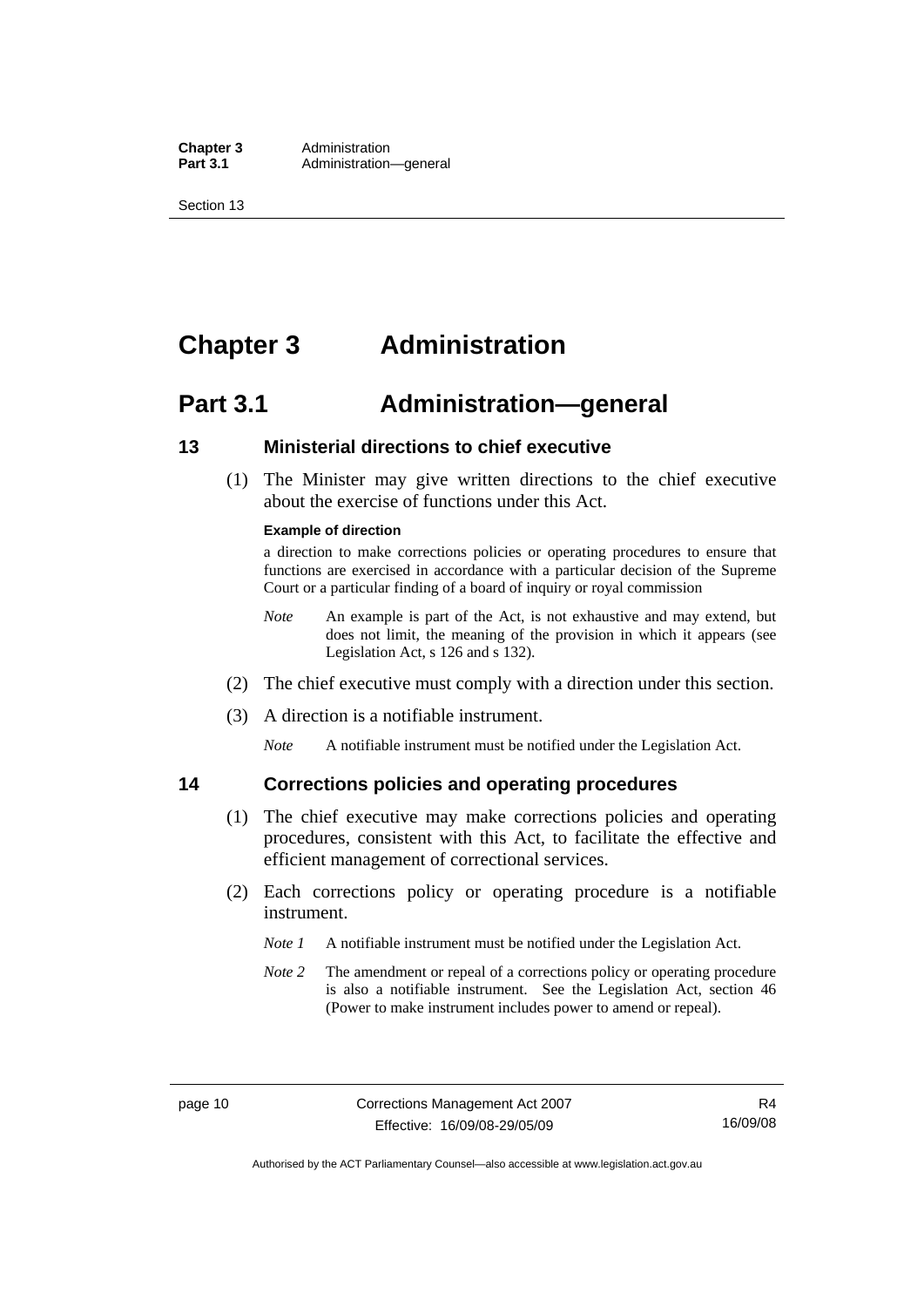- <span id="page-24-0"></span> (3) Each corrections policy or operating procedure—
	- (a) must be available for inspection by anyone at each correctional centre; and
	- (b) may be made available for inspection at any other place decided by the chief executive.

#### **15 Exclusions from notified corrections policies and operating procedures**

- (1) The chief executive may exclude from a corrections policy or operating procedure notified or available for inspection in accordance with section 14 any matter that the chief executive believes, on reasonable grounds, would be likely to disclose—
	- (a) information that may endanger public safety or undermine justice, security or good order at a correctional centre; or
	- (b) anything prescribed by regulation.
- (2) If subsection (1) applies to a corrections policy or operating procedure—
	- (a) the policy or procedure must contain a statement about the effect of this section; and
	- (b) the excluded matter must be available for inspection, on request, by any of the following:
		- (i) a judge or magistrate;
		- (ii) a member of the Legislative Assembly;
		- (iii) an official visitor;
		- (iv) the human rights commissioner;
		- (v) the public advocate;
		- (vi) the ombudsman;

page 11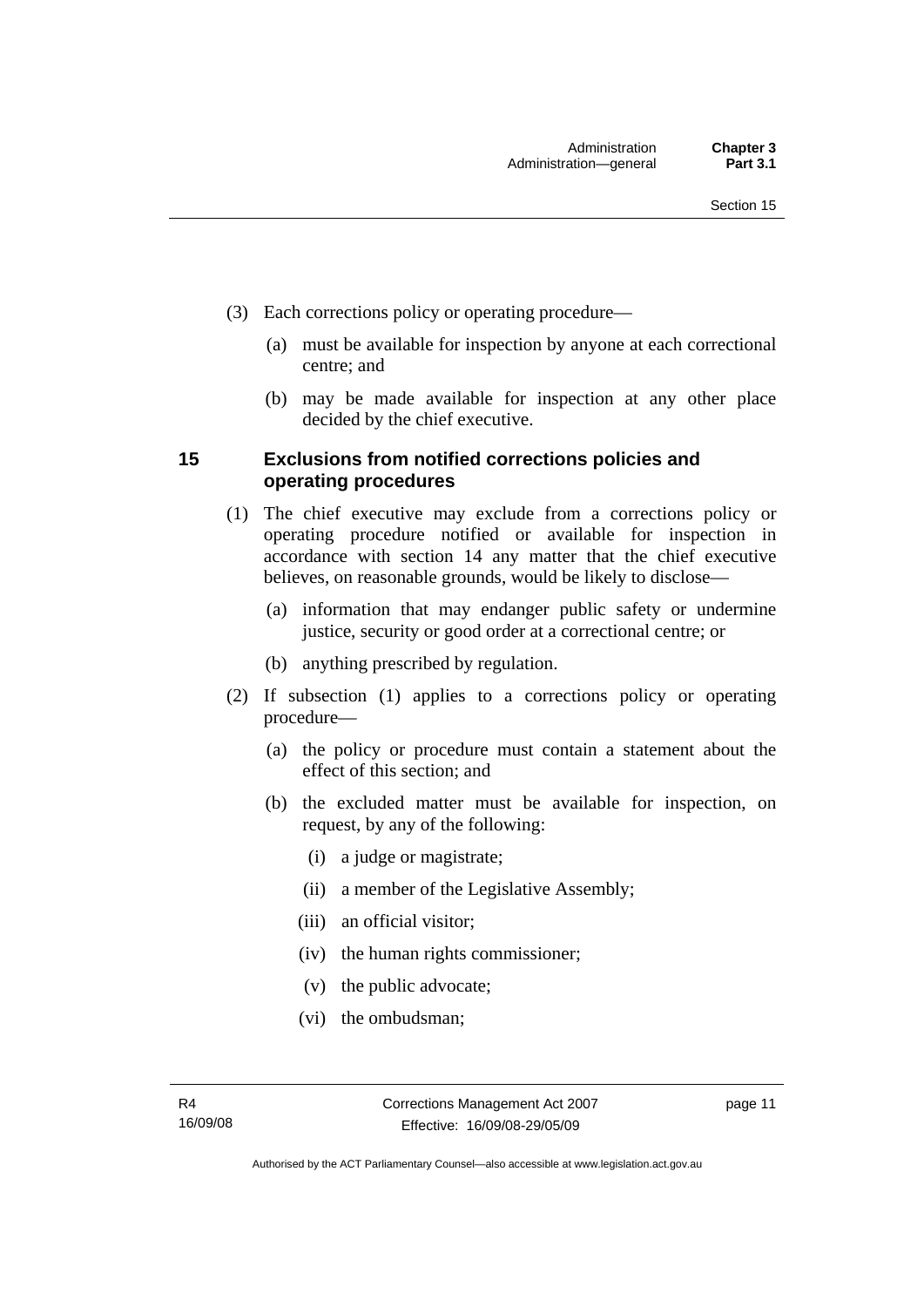<span id="page-25-0"></span>Section 16

- (vii) anyone else prescribed by regulation.
- *Note* Territory laws apply to a delegate of a person in the exercise of a delegation as if the delegate were the person who appointed the delegate (see Legislation Act, s 239 (2)).

#### **16 Chief executive directions**

- (1) The chief executive may give directions in relation to a detainee.
- (2) Without limiting subsection (1), the chief executive may give a direction that the chief executive considers necessary and reasonable in relation to any of the following:
	- (a) the welfare or safety of the detainee or anyone else;
	- (b) security or good order at a correctional centre;
	- (c) ensuring compliance with any requirement under this Act or another territory law.
- (3) A direction may be given orally or in writing and may apply to a particular detainee or 2 or more detainees.
- (4) A direction by the chief executive under this Act, or anything done under the direction, is not invalid because of a defect or irregularity in or in relation to the direction.

#### **17 Chief executive delegations**

- (1) The chief executive may delegate any of the chief executive's functions under this Act to a corrections officer.
- (2) This section does not limit the chief executive's power to delegate a function under any other territory law.

#### **Examples of delegation**

1 a delegation for directions to be given to detainees at a correctional centre by the corrections officer in charge of the centre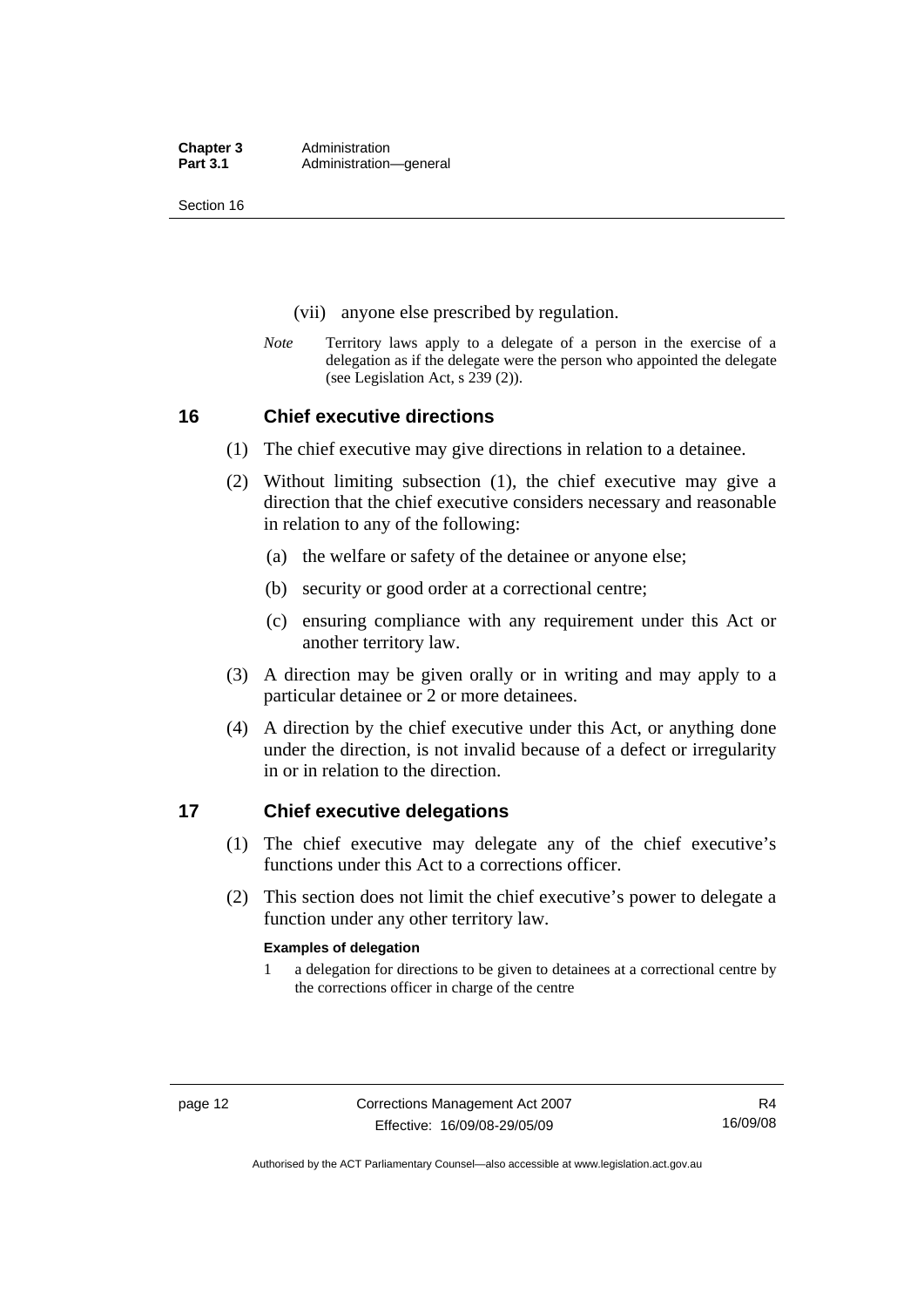- <span id="page-26-0"></span>2 a delegation for functions under chapter 10 (Discipline) to be exercised by a corrections officer at a correctional centre
- *Note 1* An example is part of the Act, is not exhaustive and may extend, but does not limit, the meaning of the provision in which it appears (see Legislation Act, s 126 and s 132).
- *Note* 2 For the making of delegations and the exercise of delegated functions, see the Legislation Act, pt 19.4.
- *Note 3* The *Public Sector Management Act 1994*, s 36 also provides for a chief executive to delegate, and sub-delegate, powers given to the chief executive under a territory law.

#### **18 Chief police officer delegations**

- (1) The chief police officer may delegate any of the chief police officer's functions under this Act to a police officer.
- (2) This section does not limit the chief police officer's power to delegate a function under any other territory law.

#### **Example of delegation**

a delegation for giving directions under section 30 (Detention in police cells).

- *Note 1* An example is part of the Act, is not exhaustive and may extend, but does not limit, the meaning of the provision in which it appears (see Legislation Act, s 126 and s 132).
- *Note* 2 For the making of delegations and the exercise of delegated functions, see the Legislation Act, pt 19.4.

page 13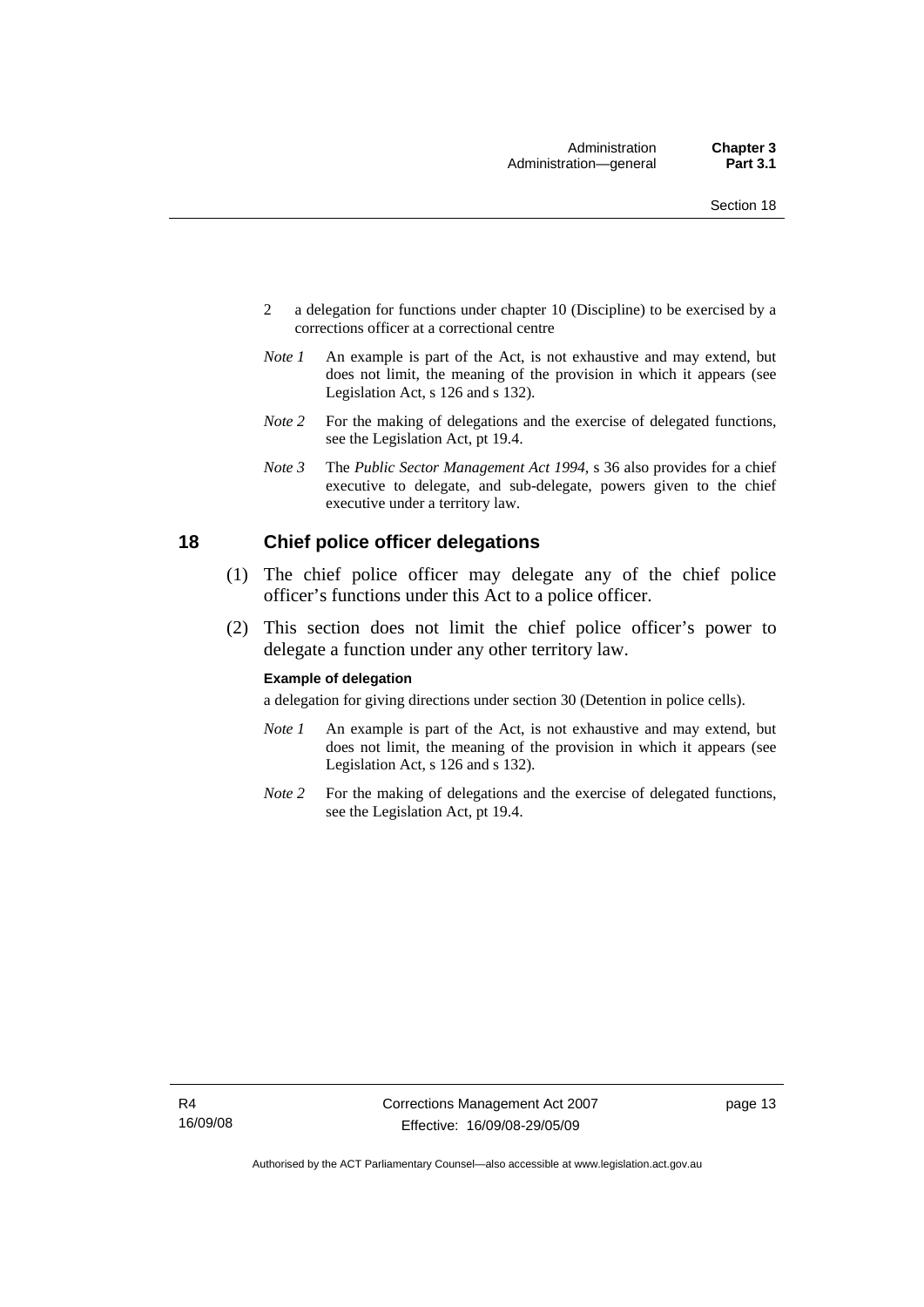<span id="page-27-0"></span>**Chapter 3** Administration<br> **Part 3.2** Corrections off **Corrections officers** 

Section 19

# **Part 3.2 Corrections officers**

#### **19 Corrections officers—appointment**

- (1) The chief executive may appoint a public servant, or anyone else, as a corrections officer for this Act.
	- *Note 1* For the making of appointments (including acting appointments), see the Legislation Act, pt 19.3.
	- *Note 2* In particular, a person may be appointed for a particular provision of a law (see Legislation Act,  $s \, 7 \, (3)$ ) and an appointment may be made by naming a person or nominating the occupant of a position (see s 207).
	- *Note 3* A reference to an Act includes a reference to the statutory instruments made or in force under the Act, including any regulation and corrections policy and operating procedure (see Legislation Act, s 104).
- (2) The chief executive may make an appointment under this section only if satisfied that the appointee has appropriate qualifications or experience to exercise the functions of a corrections officer.

#### **20 Corrections officers—functions**

- (1) A corrections officer—
	- (a) has the functions given to the officer under this Act or any other territory law; and
	- (b) is subject to the directions of the chief executive in the exercise of the functions.
- (2) The functions of a corrections officer may be limited by—
	- (a) the instrument appointing the officer; or
	- (b) written notice given to the officer by the chief executive; or
	- (c) a regulation.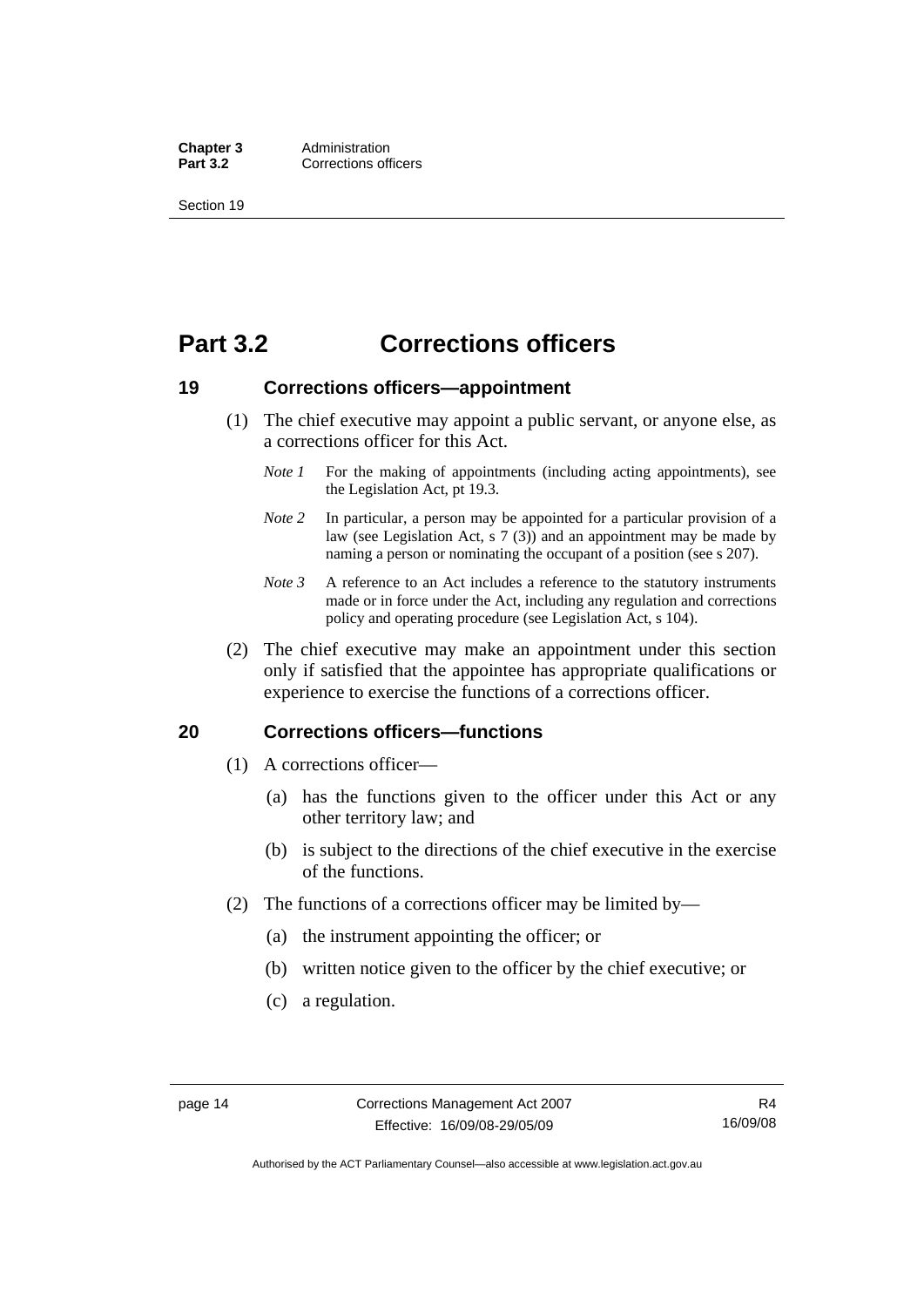#### <span id="page-28-0"></span>**21 Doctors—health service appointments**

- (1) The chief executive responsible for the administration of the *Public Health Act 1997* must appoint a doctor for each correctional centre.
- (2) The doctor's functions are—
	- (a) to provide health services to detainees; and
	- (b) to protect the health of detainees (including preventing the spread of disease at correctional centres).
- (3) A doctor appointed for a correctional centre must be available to provide health services at the centre at least once each week.
- (4) The doctor may give written directions to the chief executive for subsection (2) (b).
- (5) The chief executive must ensure that each direction under subsection (4) is complied with unless the chief executive believes, on reasonable grounds, that compliance would undermine security or good order at the correctional centre.

#### **22 Health professionals—non-therapeutic functions**

- (1) The chief executive must appoint a health professional to exercise non-therapeutic functions at each correctional centre.
	- *Note Health professional* includes a doctor and nurse registered under the *Health Professionals Act 2004*.
- (2) In this section:

*non-therapeutic function* does not include a health service or other function mentioned in section 21.

#### **23 Identity cards**

- (1) This section applies in relation to a person appointed under any of the following:
	- (a) section 19 (Corrections officers—appointment);

page 15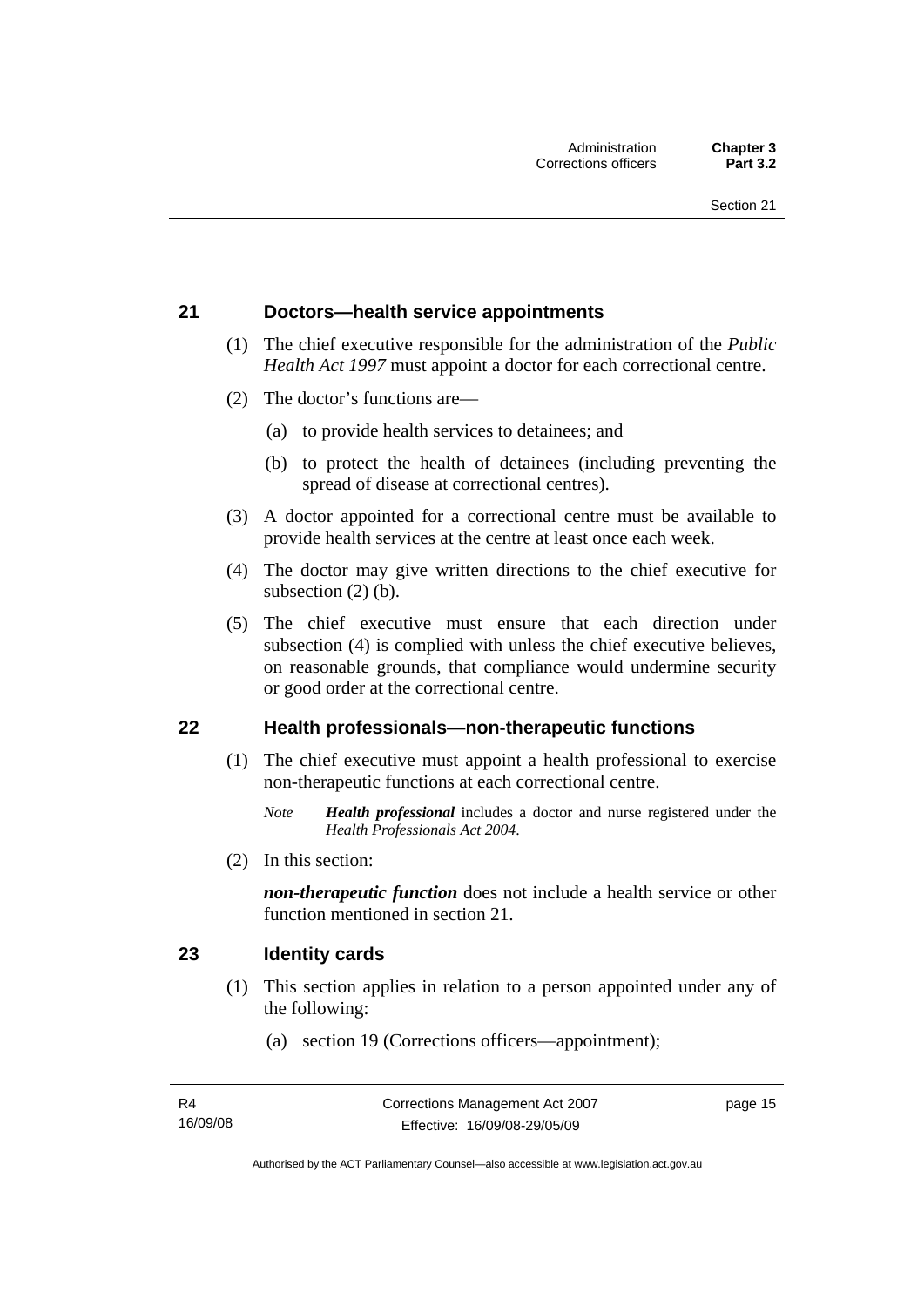Section 23

- (b) section 21 (Doctors—health service appointments);
- (c) section 22 (Health professionals—non-therapeutic functions).
- (2) The chief executive must give each person an identity card stating the person's name and the position to which the person is appointed.
- (3) The identity card must show—
	- (a) a recent photograph of the person; and
	- (b) the card's date of issue and expiry; and
	- (c) anything else prescribed by regulation.
- (4) A person commits an offence if the person—
	- (a) stops being a person to whom this section applies; and
	- (b) does not return the person's identity card to the chief executive no later than 7 days after the day the person stops being a corrections officer.

Maximum penalty: 1 penalty unit.

(5) An offence against this section is a strict liability offence.

Authorised by the ACT Parliamentary Counsel—also accessible at www.legislation.act.gov.au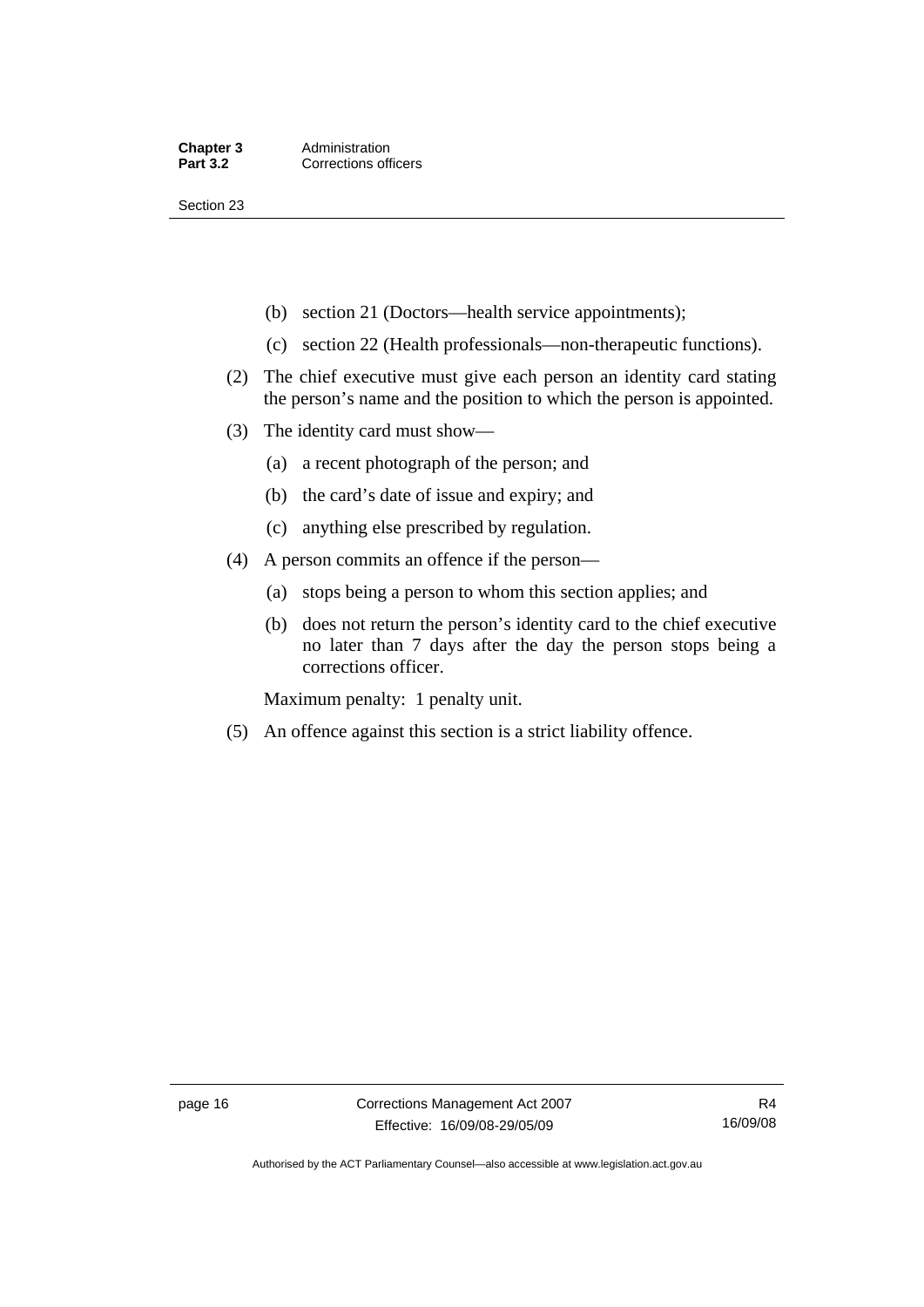# <span id="page-30-0"></span>**Part 3.3 Correctional centres**

#### **24 Correctional centres—declaration**

- (1) The Minister may declare a place to be a correctional centre.
- (2) A declaration is a notifiable instrument.

#### **Examples of declarations**

- 1 the declaration of a place, including a buffer zone surrounding a secure perimeter, to be a correctional centre
- 2 a declaration of a place to be a correctional centre for full-time detention, or for a stated time and purpose, eg a temporary correctional centre for remandees
- *Note 1* An example is part of the Act, is not exhaustive and may extend, but does not limit, the meaning of the provision in which it appears (see Legislation Act, s 126 and s 132).
- *Note 2* A notifiable instrument must be notified under the Legislation Act.
- *Note 3* The power to make an instrument includes power to make different provisions in relation to different matters or different classes of matters, and provisions that apply differently by reference to stated exceptions or factors (see Legislation Act, s 48).

#### **25 Correctional centres—arrangements with NSW**

- (1) The Chief Minister may make arrangements with the Governor of New South Wales in relation to keeping full-time detainees at a NSW correctional centre.
- (2) The arrangements may include provision for—
	- (a) the exercise by NSW officers of functions in relation to full-time detainees kept at a NSW correctional centre; and
	- (b) reports by NSW officers about the exercise of those functions.

page 17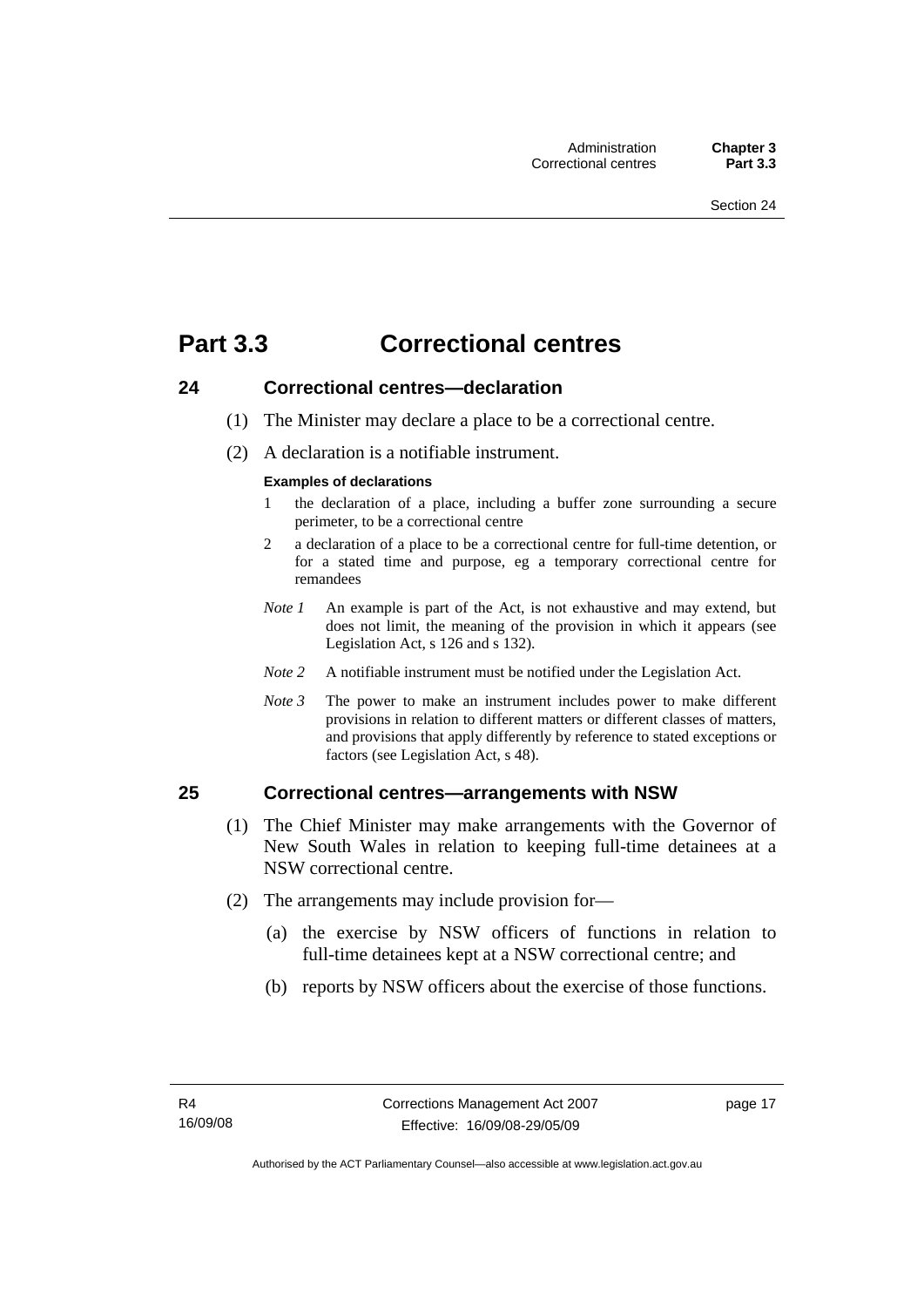| Chapter 3       | Administration       |
|-----------------|----------------------|
| <b>Part 3.3</b> | Correctional centres |

Section 25

(3) In this section:

*NSW officer* means an officer or other person having authority under the *Crimes (Administration of Sentences) Act 1999* (NSW) to exercise a function in relation to a full-time detainee.

*Note* The *Crimes (Sentence Administration) Act 2005*, pt 4.3 (Full-time detention in NSW) provides for the removal of full-time detainees to NSW correctional centres.

page 18 Corrections Management Act 2007 Effective: 16/09/08-29/05/09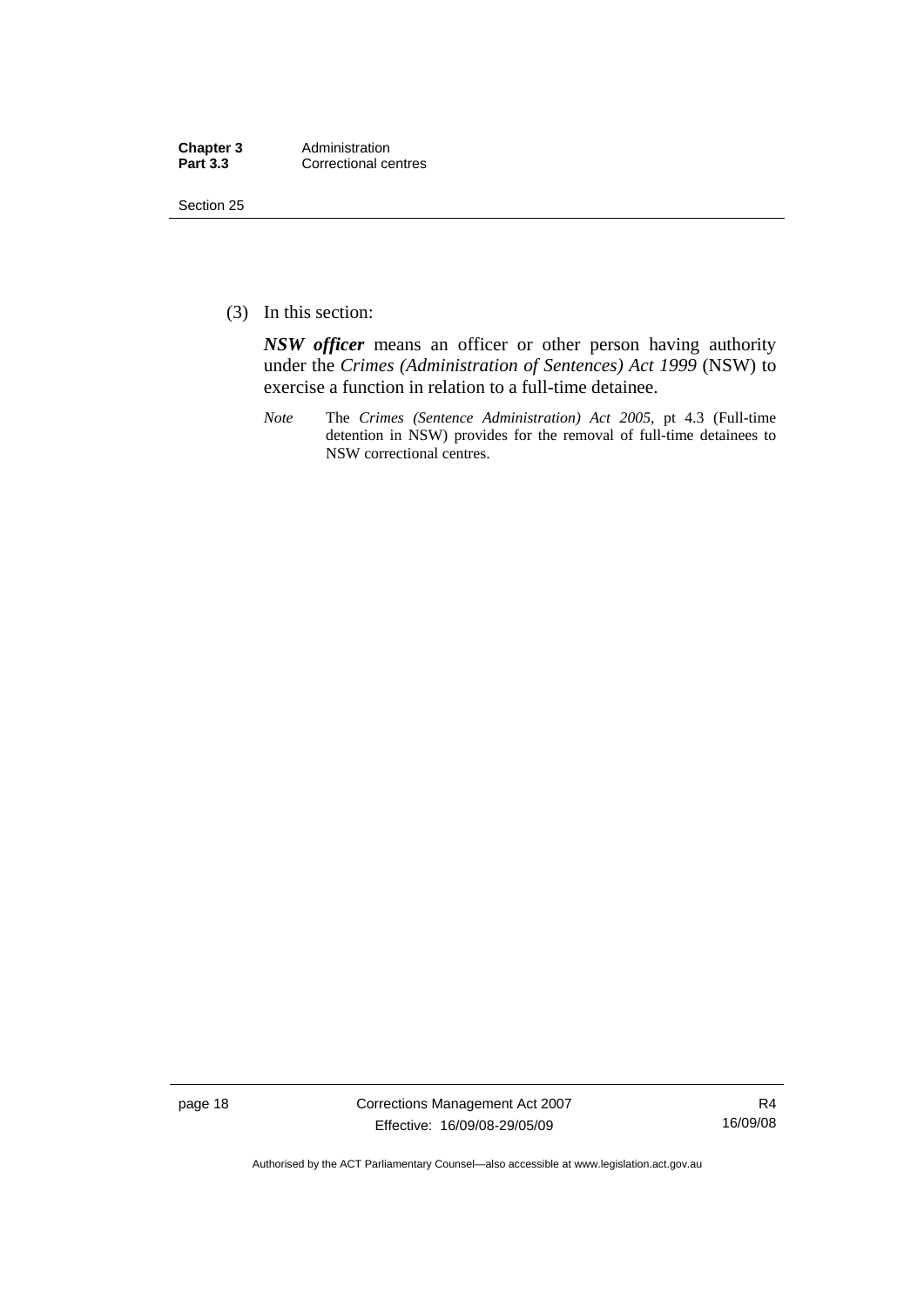# <span id="page-32-0"></span>**Part 3.4 Administration—special provisions**

#### **26 Declaration of emergency**

- (1) This section applies if the chief executive believes, on reasonable grounds, that an emergency (including an imminent emergency) exists in relation to a correctional centre that threatens or is likely to threaten—
	- (a) security or good order at the centre; or
	- (b) the safety of anyone at the centre or elsewhere.
- (2) The chief executive may declare that an emergency exists in relation to the correctional centre for a stated period of not more than—
	- (a) 3 days; or
	- (b) if another period is prescribed by regulation—the period prescribed.
- (3) To remove any doubt, the chief executive may make declarations for 2 or more consecutive periods in relation to the same emergency.
- (4) A declaration commences when it is made, unless it provides for a later commencement.
- (5) A declaration—
	- (a) is a notifiable instrument; and
	- (b) must be notified under the Legislation Act no later than the day after the day it is made.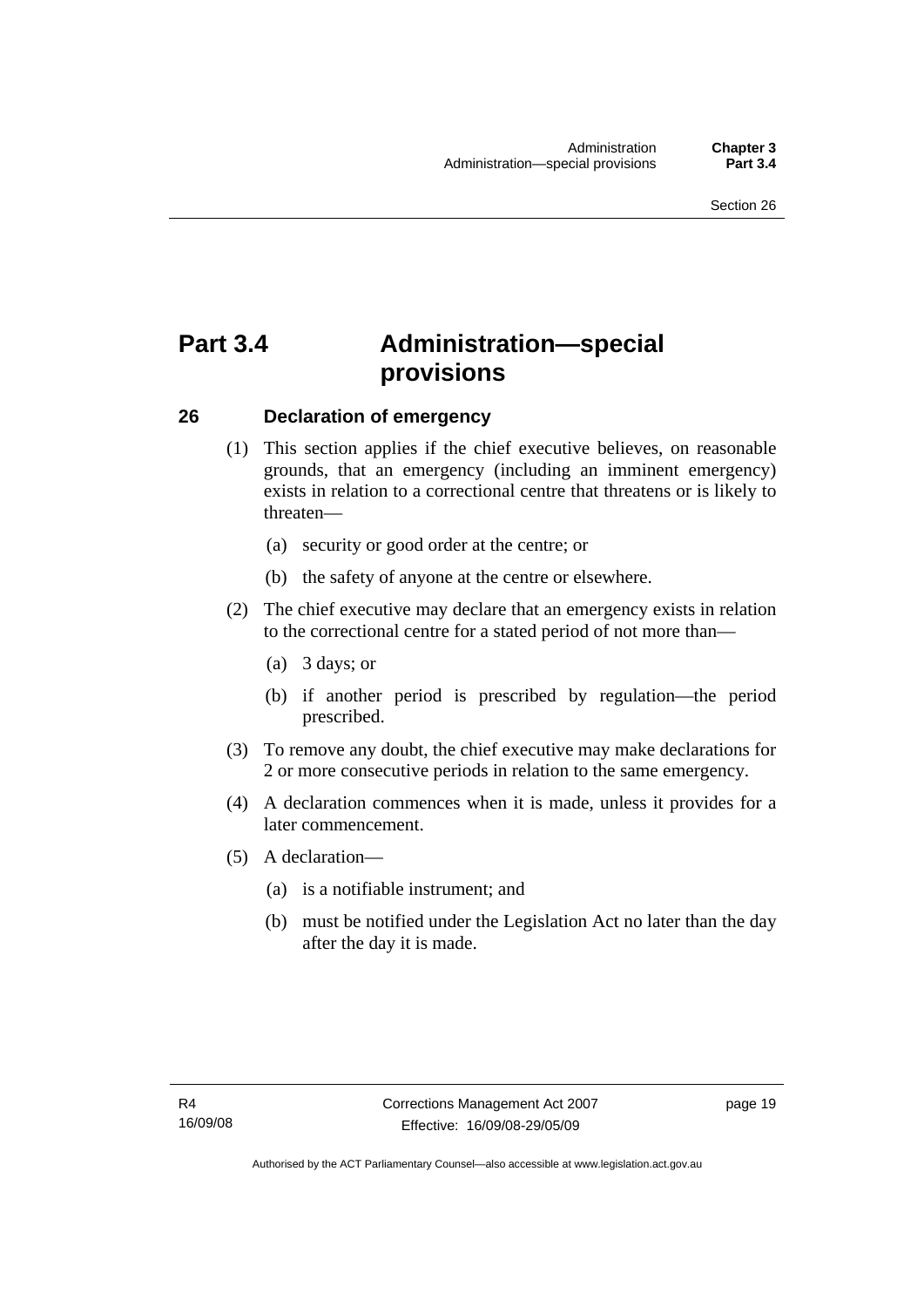<span id="page-33-0"></span>Section 27

#### **27 Emergency powers**

- (1) While an emergency is declared under section 26 in relation to a correctional centre, the chief executive may do 1 or more of the following:
	- (a) restrict any work or activity at the centre;
	- (b) restrict access in, or to or from, the centre or any part of the centre;
	- (c) restrict communications between a detainee and anyone else;
	- (d) authorise a police officer or public servant to exercise any function exercisable by a corrections officer under this Act in accordance with any direction by the chief executive.
- (2) The chief executive must ensure that action taken under this section is necessary and reasonable in the circumstances.

#### **28 Arrangements with police**

- (1) The chief executive may make arrangements with the chief police officer for police assistance in relation to the administration of the following Acts:
	- (a) the *Crimes (Sentencing) Act 2005*;
	- (b) the *Crimes (Sentence Administration) Act 2005*;
	- (c) this Act.
- (2) Subject to any arrangement under this section, the chief police officer must comply, as far as practicable, with any request by the chief executive for police assistance mentioned in subsection (1).
- (3) A police officer providing assistance under this section may exercise any function exercisable by a corrections officer under an Act mentioned in subsection (1) in accordance with any direction by the chief executive.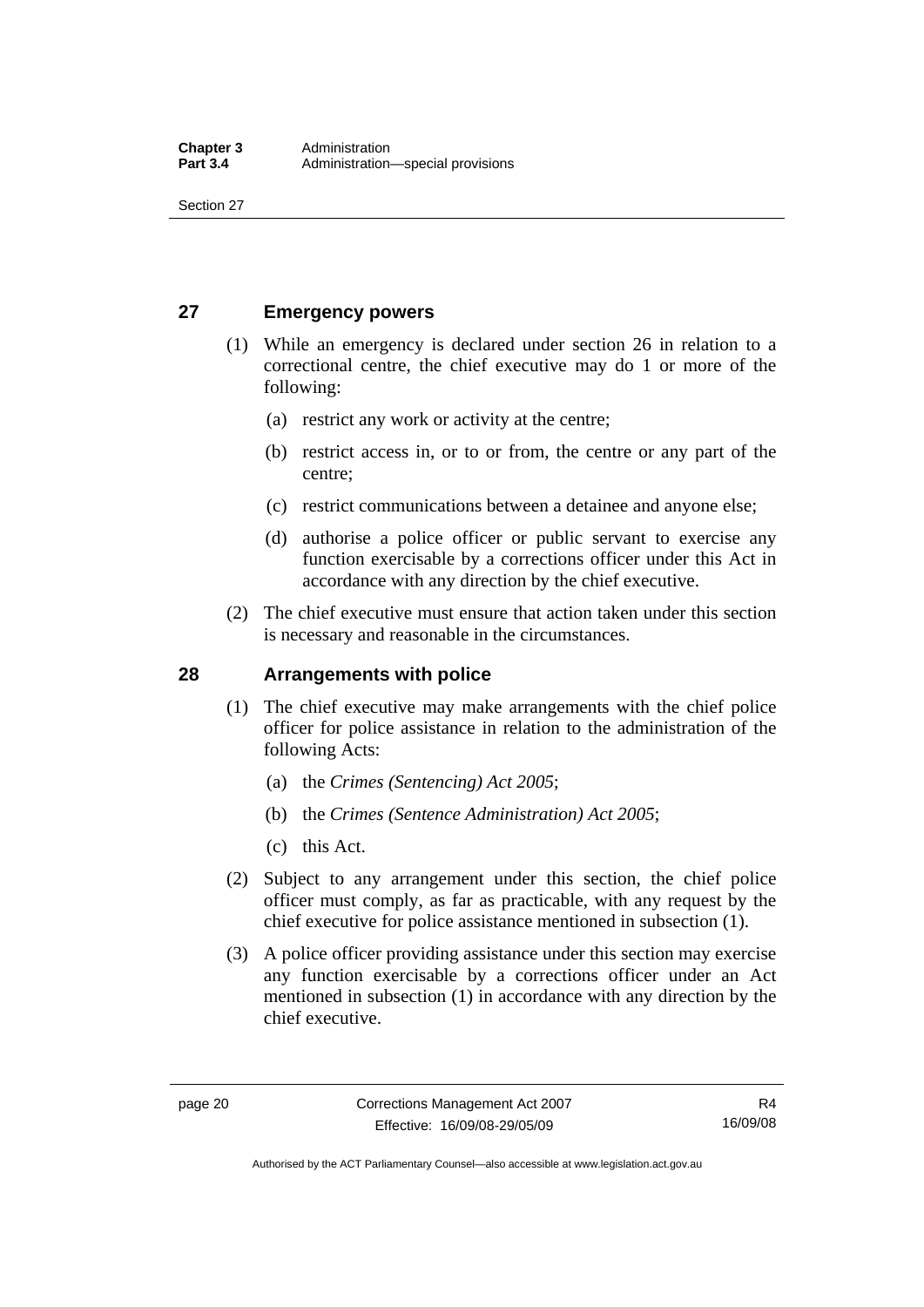# <span id="page-34-0"></span>**Chapter 4 Detention in police and court cells etc**

#### **29 Definitions—ch 4**

(1) In this chapter:

*chief executive* means—

- (a) for a detainee (other than a young detainee)—the chief executive responsible for this Act;
- (b) for a young detainee—the chief executive responsible for the *Children and Young People Act 2008*.

*court cell* means a cell (however described) for the detention of a person at a court.

*police cell* means a cell (however described) for the detention of a person at a police station.

*young detainee*—see the *Children and Young People Act 2008*, section 95.

- (2) In this chapter—
	- (a) a reference to a *correctional centre* is, in relation to the custody or detention of a young detainee, a reference to a detention place under the *Children and Young People Act 2008*; and
	- (b) a reference to a *corrections officer* is, in relation to the custody or detention of a young detainee, a reference to a youth detention officer under the *Children and Young People Act 2008*.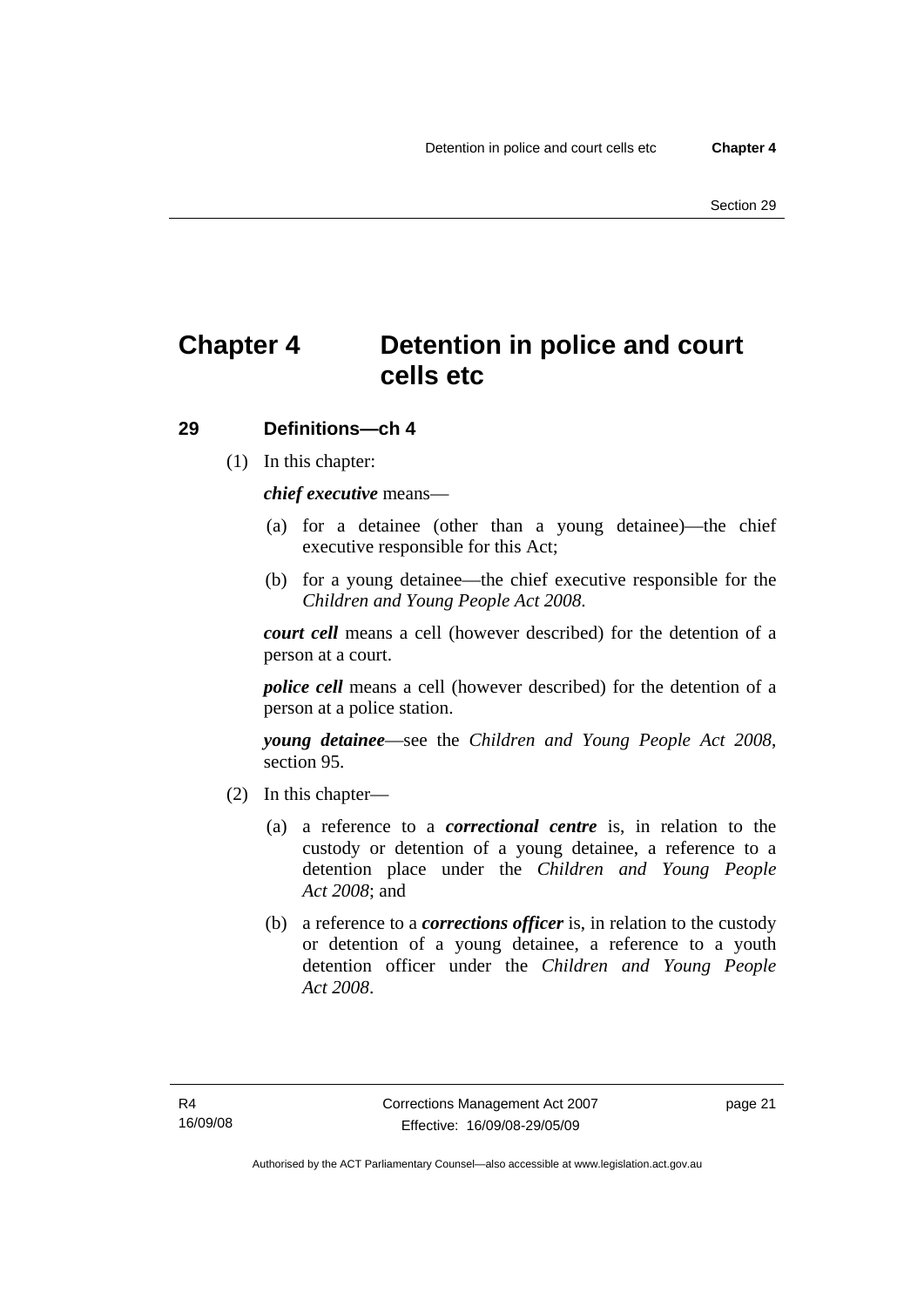<span id="page-35-0"></span>Section 30

#### **30 Detention in police cells**

- (1) A person lawfully required to be in police custody may, for the purposes of the custody, be detained at a police cell.
- (2) However, a person lawfully required to be in police custody must not be detained continuously at a police cell for a period longer than the following period (the *allowed period*):
	- (a) for a detainee (other than a young detainee)—36 hours;
	- (b) for a young detainee—12 hours.
- (3) If a person is lawfully required to remain in police custody for a period longer than the allowed period, the chief police officer may direct that the person be transferred to the custody of the chief executive for the purposes of the police custody.
- (4) The direction by the chief police officer—
	- (a) authorises the chief executive to have custody of the person under the direction; and
	- (b) requires the chief executive to do the following:
		- (i) take the person into custody;
		- (ii) arrange for the person's admission to a correctional centre;
		- (iii) keep the person in custody under full-time detention under the direction;
		- (iv) provide for police access to the person;
		- (v) return the person to the custody of the chief police officer as required by the direction.
- (5) To remove any doubt, the person is also taken to remain in police custody while in custody under subsection (4).

Authorised by the ACT Parliamentary Counsel—also accessible at www.legislation.act.gov.au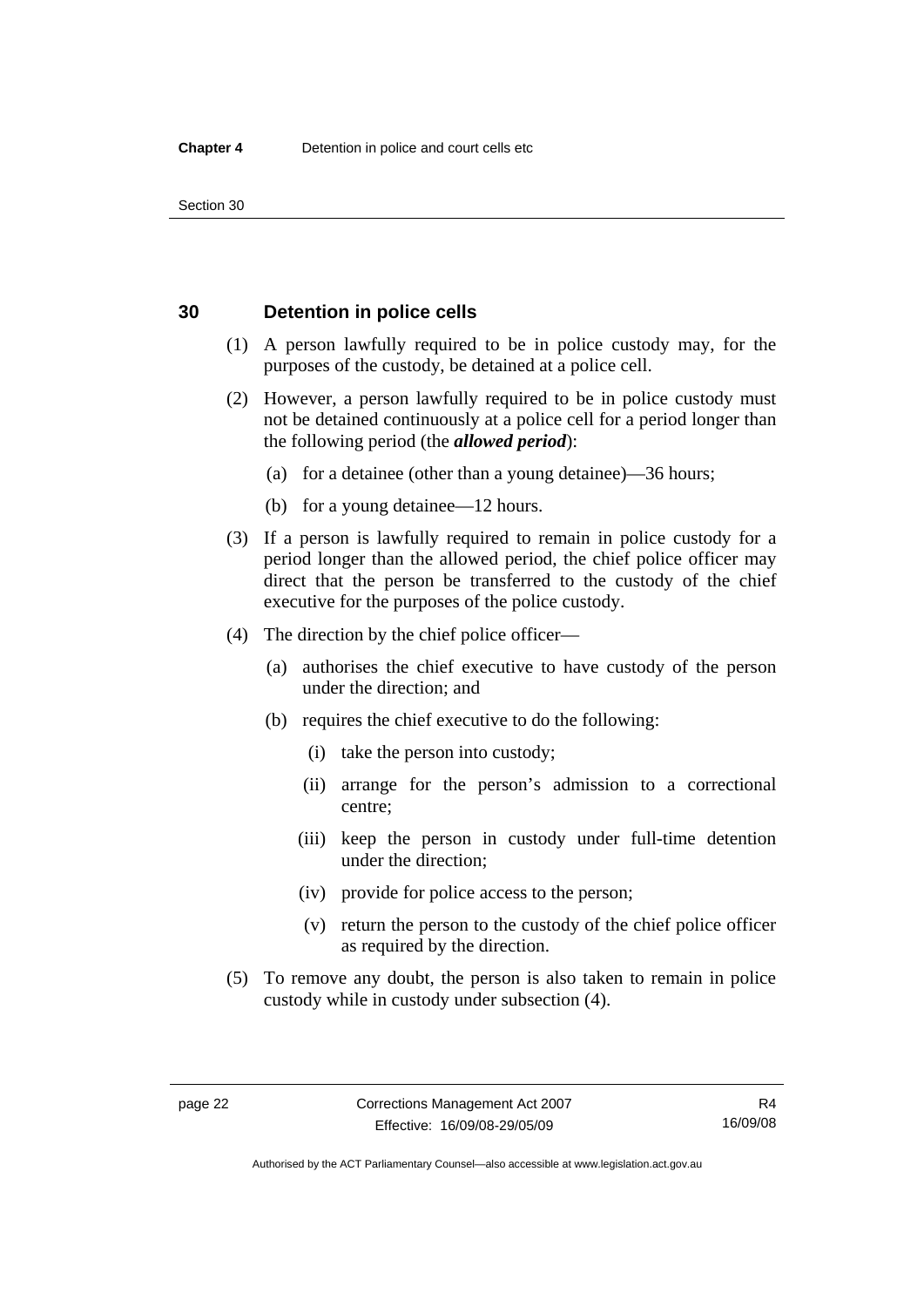# **31 Detention in police cells—search powers etc**

- (1) The chief police officer may direct a police officer to conduct a scanning search, frisk search, ordinary search or strip search of a person detained at a police cell.
- (2) For the application of this section to a detainee (other than a young detainee), part 9.4 (Searches) and part 9.5 (Seizing property) apply as if the direction, search or seizure occurred under the relevant part in relation to a detainee at a correctional centre.
- (3) For the application of this section to a young detainee, the following provisions of the *Children and Young People Act 2008* apply as if the direction, search or seizure occurred under the relevant part in relation to a young detainee at a detention place:
	- (a) part 7.1 (Preliminary—ch 7);
	- (b) part 7.2 (Searches generally);
	- (c) part 7.3 (Scanning, frisking and ordinary searches);
	- (d) part 7.4 (Strip searches—young detainees);
	- (e) part 7.9 (Seizing property).

# **U 31A Detention in police cells—additional provisions for young detainees**

- (1) This section applies if a young detainee is detained at a police cell under section 30.
- (2) The chief police officer must ensure that the young detainee—
	- (a) is kept separate from adult detainees; and
	- (b) has prompt access to medical and legal assistance; and
	- (c) is told, in language and a way he or she can readily understand, about the reason for the detention and the procedures that apply; and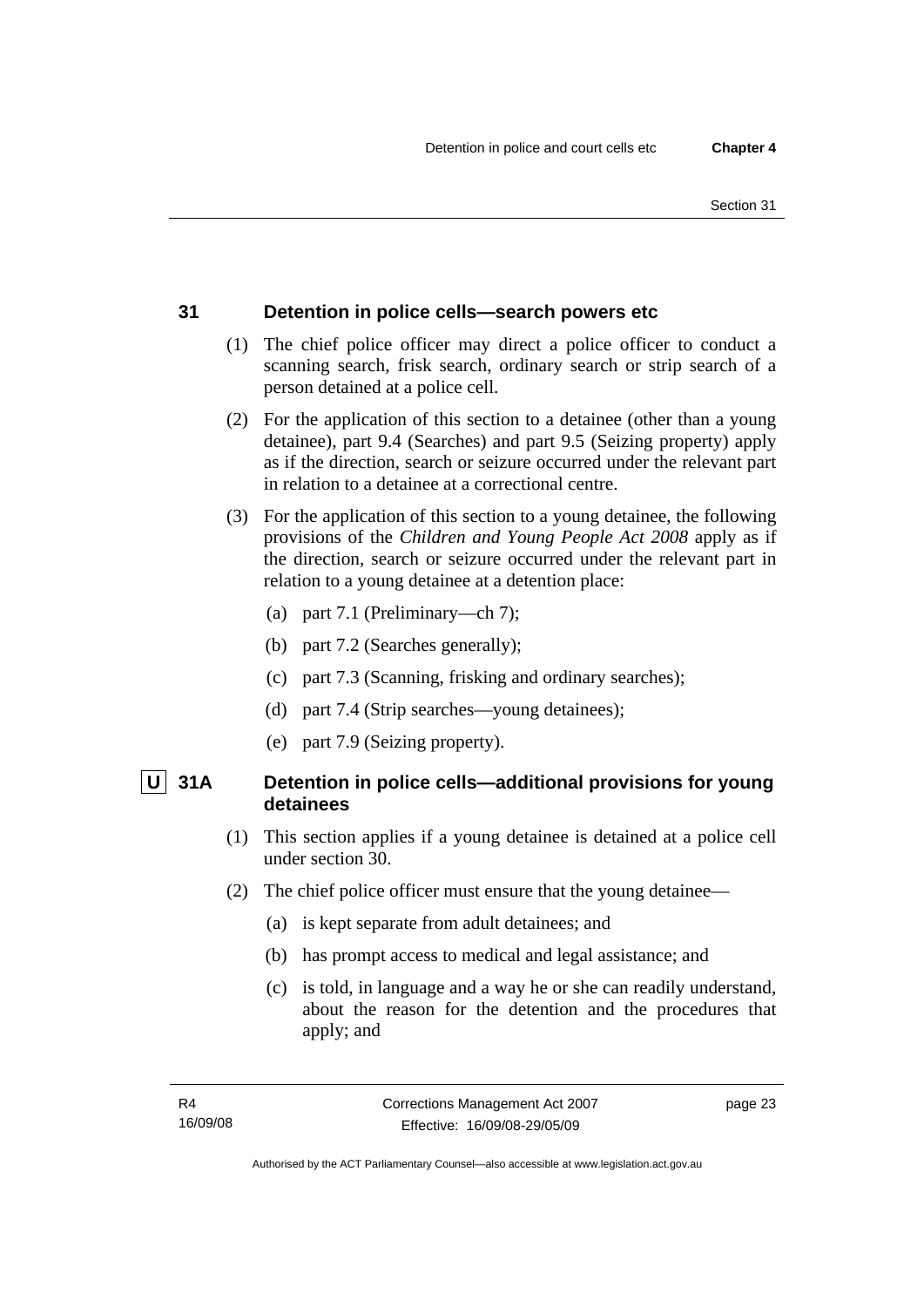- (d) is able to contact and be contacted by each of the following:
	- (i) a commissioner exercising functions under the *Human Rights Commission Act 2005*;
	- (ii) the public advocate;
	- (iii) the ombudsman.
- *Note* The *Crimes Act 1914* (Cwlth), pt 1C contains provisions about investigation of offences (including about periods of arrest and obligations of investigating officials) that apply to indictable offences against ACT laws.

In particular, that Act, s 23Q provides that a person who is under arrest or a protected suspect must be treated with humanity and with respect for human dignity, and must not be subjected to cruel, inhuman or degrading treatment.

#### **32 Other police powers not limited**

To remove any doubt, section 30 and section 31 are additional to, and do not limit, any other provision relating to a police function under a territory law or a law of the Commonwealth, a State or another Territory.

#### **33 Detention in court cells**

- (1) This section applies to a person who is—
	- (a) in the chief executive's custody but not admitted as a detainee at a correctional centre; and
	- (b) required to attend a court.
- (2) The chief executive may direct that the person be detained at a court cell in the custody of a corrections officer for the purposes of the person's attendance at the court.
	- *Note* If the person is a young offender who is under 18 years old, he or she must not be placed in a room with an adult who is under detention (see *Children and Young People Act 2008*, s 100).

Authorised by the ACT Parliamentary Counsel—also accessible at www.legislation.act.gov.au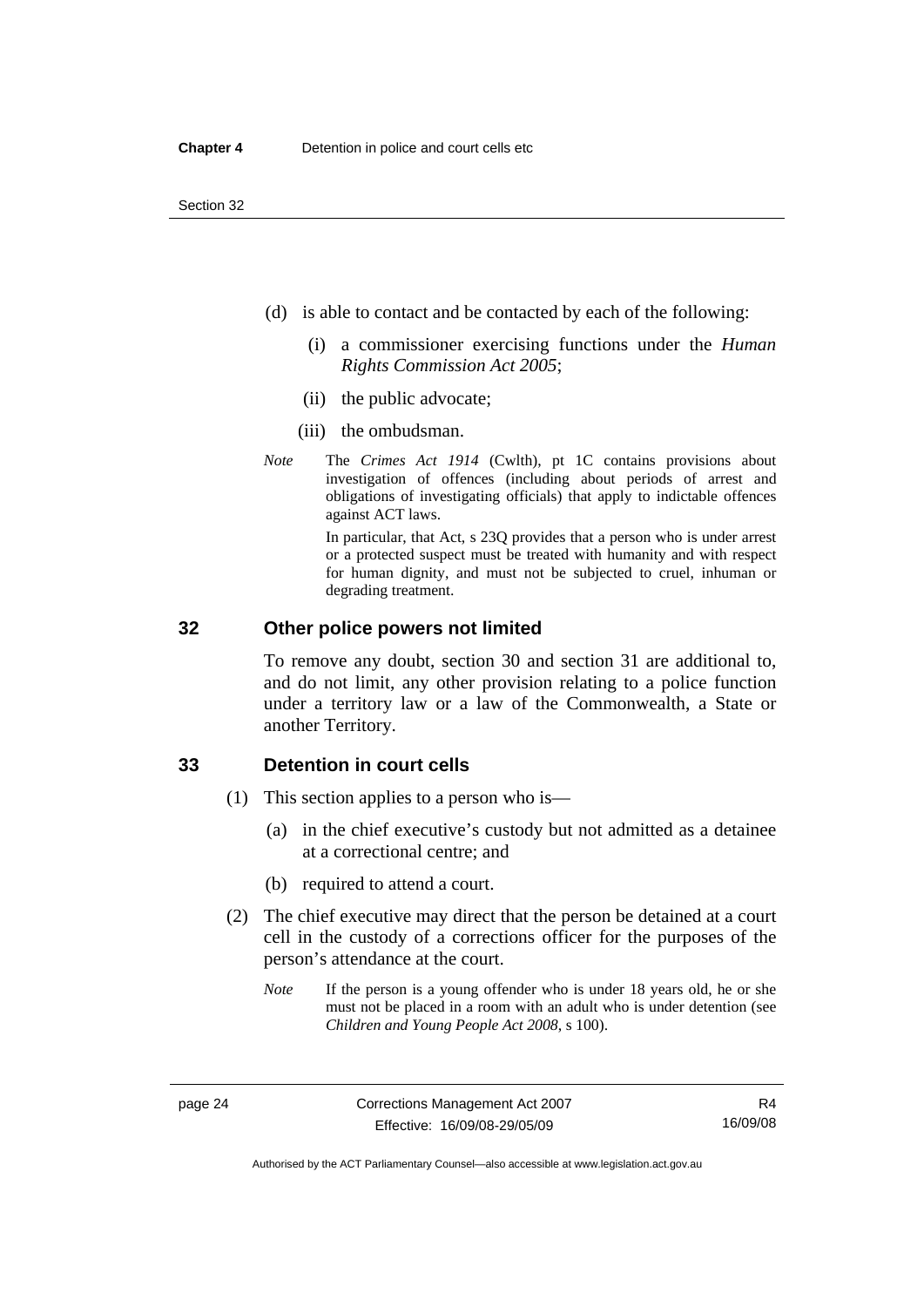- (3) However, the person must not be detained continuously at a court cell for a period longer than the following period (the *allowed period*):
	- (a) for a detainee (other than a young detainee)—36 hours;
	- (b) for a young detainee—12 hours.
- (4) If the person is required to remain in detention for a period longer than the allowed period for the court attendance, the chief executive must—
	- (a) arrange for the person's admission to a correctional centre; and
	- (b) keep the person in custody under full-time detention for the attendance; and
	- (c) take the person to the court as required by the court.
- (5) While detained at a court cell under this section—
	- (a) a detainee (other than a young detainee) is taken to be a detainee for all purposes under this Act; and
	- (b) a young detainee is taken to be a young detainee for all purposes under the *Children and Young People Act 2008*.

# **33A Detention in court cells—additional provisions for young detainees**

- (1) This section applies if a young detainee is detained at a court cell under section 33.
- (2) The chief executive must ensure that the young detainee—
	- (a) is kept separate from adult detainees; and
	- (b) has prompt access to medical and legal assistance; and
	- (c) is told, in language and a way he or she can readily understand, about the reason for the detention and the procedures that apply; and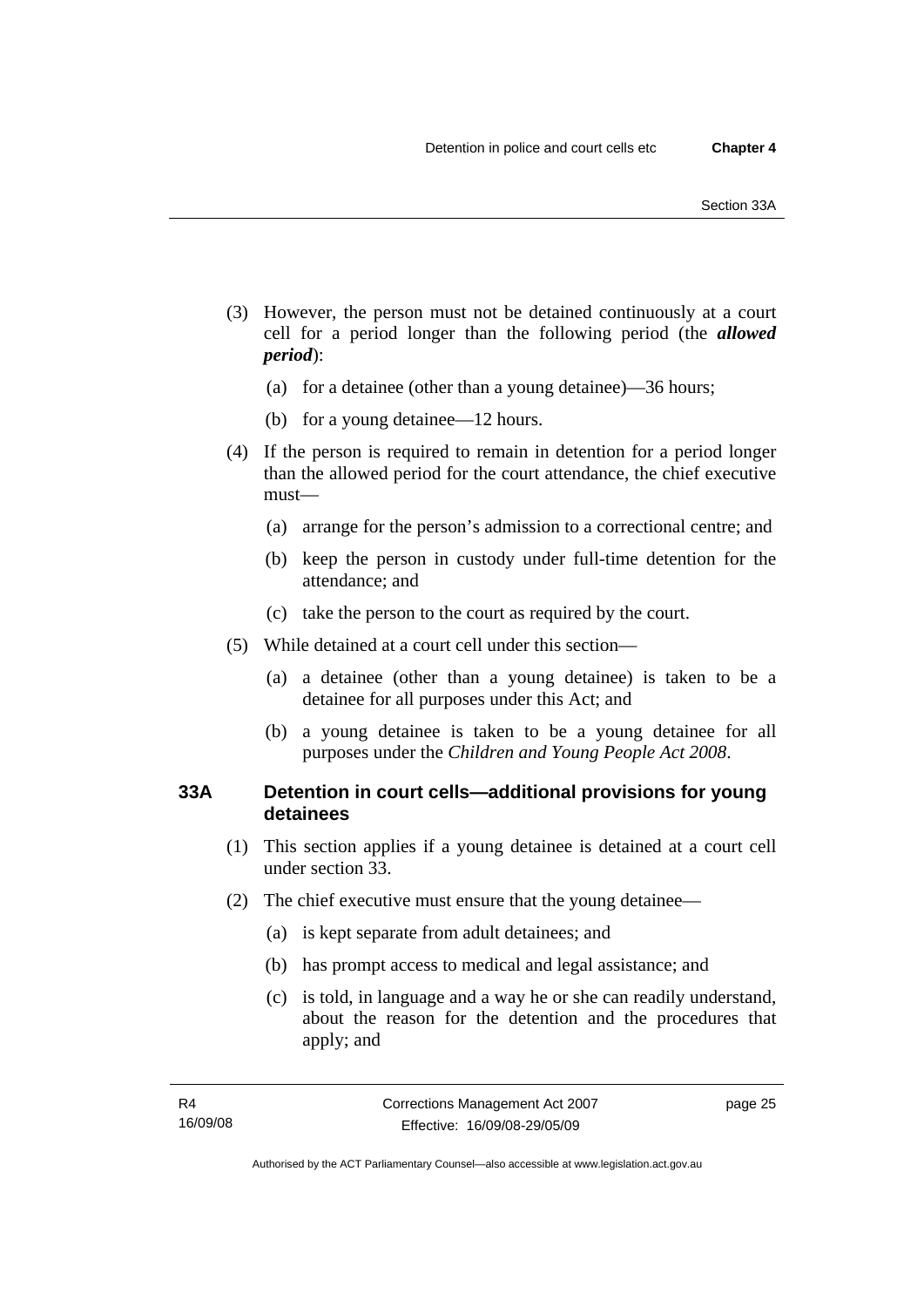- (d) is able to contact and be contacted by each of the following:
	- (i) a commissioner exercising functions under the *Human Rights Commission Act 2005*;
	- (ii) the public advocate;
	- (iii) the ombudsman.

#### **34 Detainees accommodated away from correctional centre**

 (1) This section applies if the chief executive believes, on reasonable grounds, that circumstances exist in relation to a correctional centre that make it necessary or prudent for a detainee admitted at the centre to be accommodated temporarily away from the centre.

#### **Examples**

- 1 where a correctional centre cannot properly accommodate any more detainees
- 2 where there is an outbreak of disease or violent behaviour at a correctional centre
- 3 where a detainee is being transferred to or from a correctional centre or other place and needs accommodation in transit
- *Note* An example is part of the Act, is not exhaustive and may extend, but does not limit, the meaning of the provision in which it appears (see Legislation Act, s 126 and s 132).
- (2) The chief executive may declare that this section applies in relation to the correctional centre for a stated period.
- (3) A declaration is a notifiable instrument.
	- *Note* A notifiable instrument must be notified under the Legislation Act.
- (4) The chief executive may direct that, while a declaration is in force in relation to a correctional centre, a detainee at the centre be detained—
	- (a) at a police cell in the custody of a police officer; or
	- (b) at a court cell in the custody of a corrections officer.

Authorised by the ACT Parliamentary Counsel—also accessible at www.legislation.act.gov.au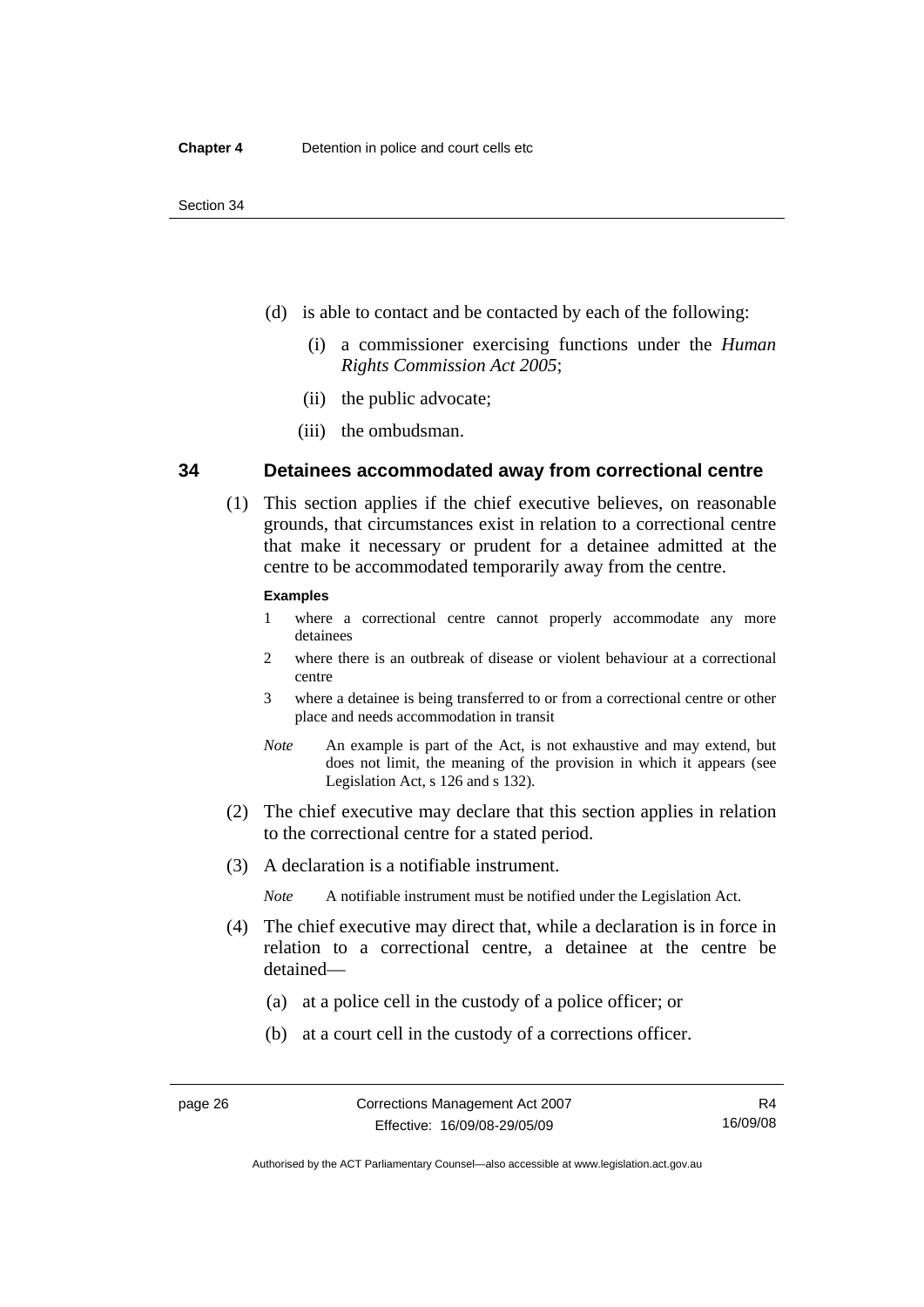- (5) The period of detention at a police cell or court cell is not limited by section 30 or section 33.
- (6) To remove any doubt, while detained under this section—
	- (a) a detainee (other than a young detainee) remains a detainee for all purposes under this Act; and
	- (b) a young detainee remains a young detainee for all purposes under the *Children and Young People Act 2008*.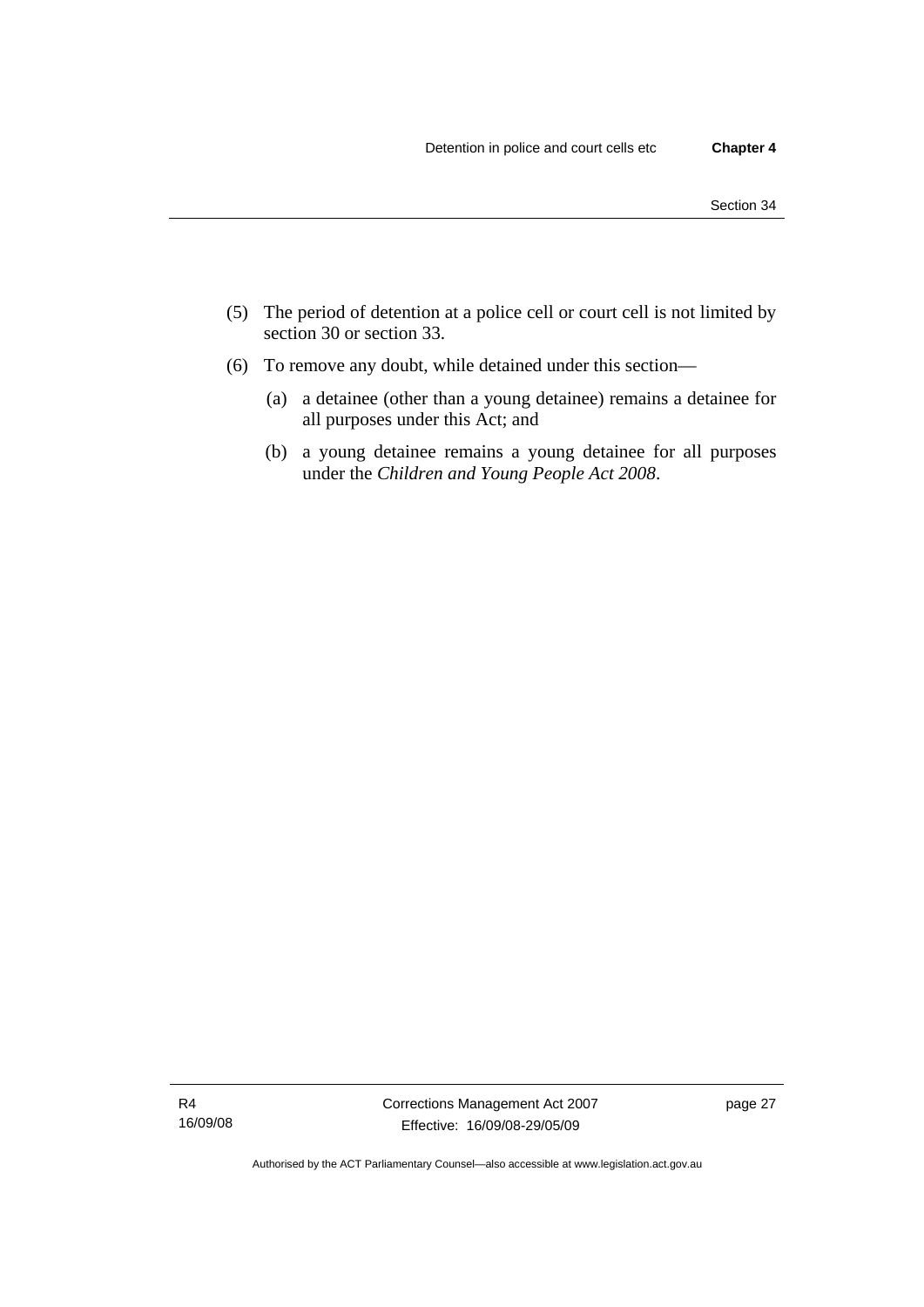# **Chapter 5 Escorting detainees**

#### **35 Escort officer functions etc**

- (1) This section applies if, under a law in force in the ACT, a person required to be held in the chief executive's custody is to be escorted anywhere by an escort officer.
- (2) To remove any doubt—
	- (a) the escort officer is authorised to have custody of the person for the purpose of escorting the person; and
	- (b) the person is also taken to be in the chief executive's custody; and
	- (c) a corrections officer acting as the escort officer may, for the purpose of escorting the person, exercise any function under this Act that the officer may exercise in relation to a detainee admitted at a correctional centre.

#### **Examples of functions—par (c)**

- 1 functions given to the officer under section 20 (Corrections officers functions) or delegated to the officer by the chief executive (for example, giving directions to detainees)
- 2 the officer's functions under part 9.4 (Searches) or part 9.7 (Use of force)
- *Note* An example is part of the Act, is not exhaustive and may extend, but does not limit, the meaning of the provision in which it appears (see Legislation Act, s 126 and s 132).

## **36 Escorting arrested person to court etc**

- (1) This section applies if a person arrested by a police officer—
	- (a) has not been released on bail; and
	- (b) is in police custody; and

Authorised by the ACT Parliamentary Counsel—also accessible at www.legislation.act.gov.au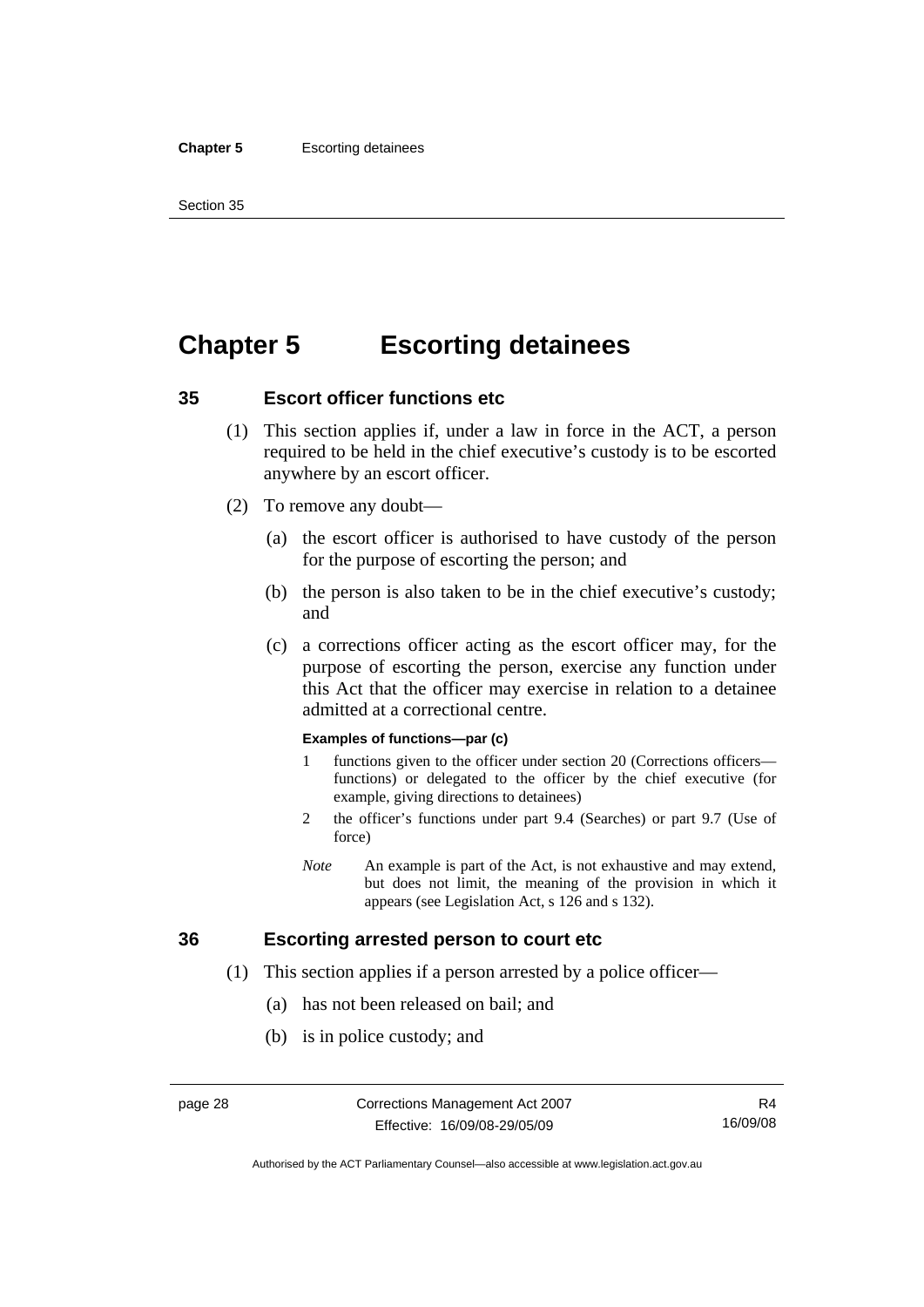- (c) is required by law to be brought before a court or tribunal.
- (2) A police officer may request an escort officer to bring the person before the court or tribunal.
- (3) The escort officer must bring the person before the court or tribunal and, for that purpose, may—
	- (a) take the person into custody; and
	- (b) arrange for the person to be detained under this Act until the person is brought before the court or tribunal.

# **37 Custody etc during proceedings**

Subject to any order or direction of a court, an escort officer who is required to bring a person before a court must, as far as practicable—

- (a) ensure the safe custody and welfare of the person for the purposes of the proceeding; and
- (b) ensure that the person does not obstruct or hinder the proceeding.

## **38 Executing warrants of imprisonment or remand etc**

- (1) The chief executive may make escort officers available to attend on a court or tribunal—
	- (a) to take a person into custody; or
	- (b) to arrange for a person to be kept in custody; or
	- (c) to transfer or otherwise deal with a person.
- (2) An order or direction of the court addressed to all escort officers—
	- (a) is taken to be addressed to each escort officers; and
	- (b) may be executed by any escort officers.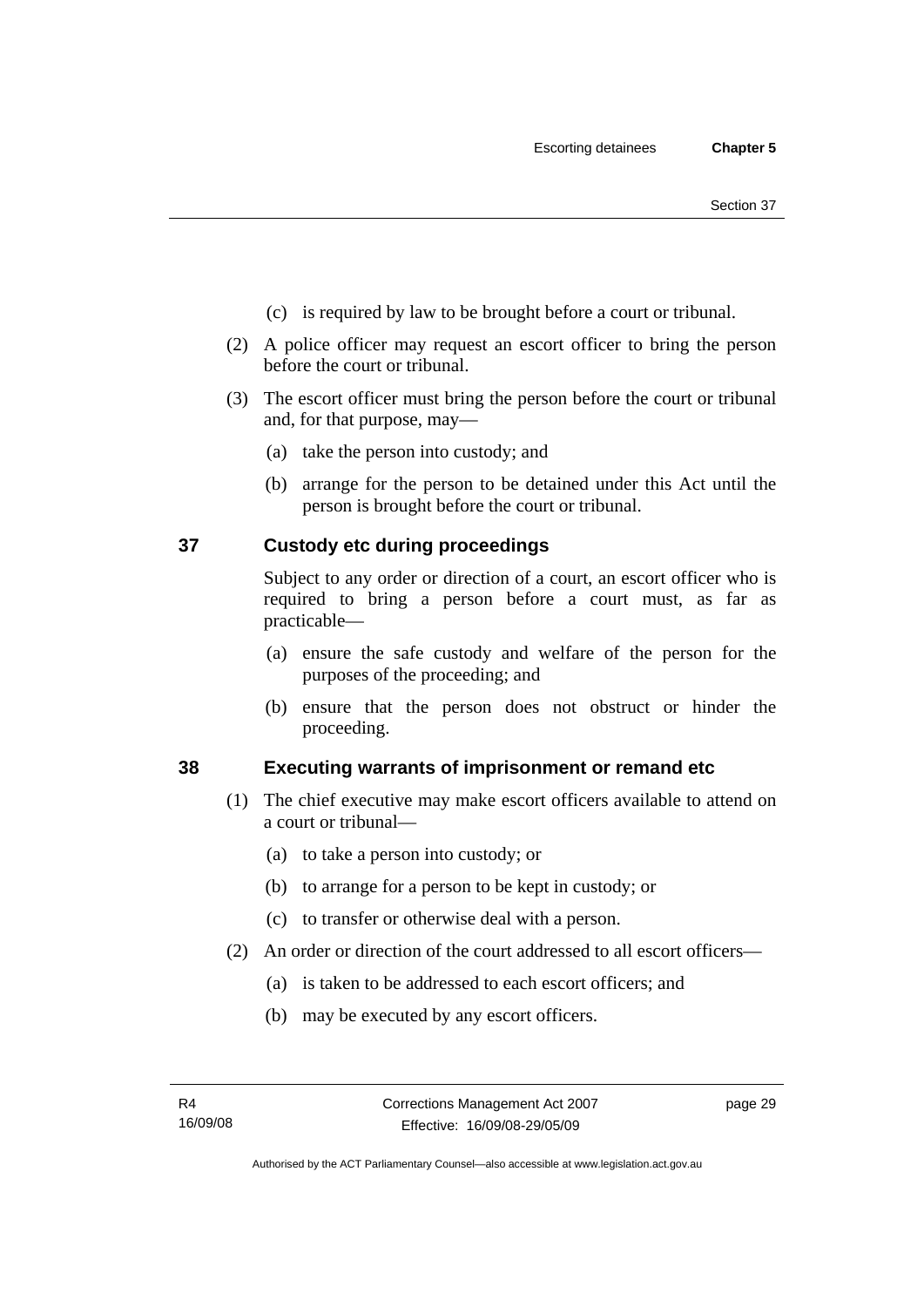#### **Chapter 5** Escorting detainees

Section 39

# **39 Other powers not limited**

To remove any doubt, this chapter is additional to, and does not limit, any other provision relating to the escorting of detainees under a territory law or a law of the Commonwealth, a State or another territory.

#### **Examples of other provisions**

- 1 The *Crimes Sentence (Administration) Act 2005*, part 3.3 (Committal miscellaneous)—
	- section 20 (Directions to escort officers)
	- section 21 (Orders to bring offender or remandee before court etc).
- 2 A law of a State relating to the escort of prisoners through the ACT.
- *Note* An example is part of the Act, is not exhaustive and may extend, but does not limit, the meaning of the provision in which it appears (see Legislation Act, s 126 and s 132).

page 30 Corrections Management Act 2007 Effective: 16/09/08-29/05/09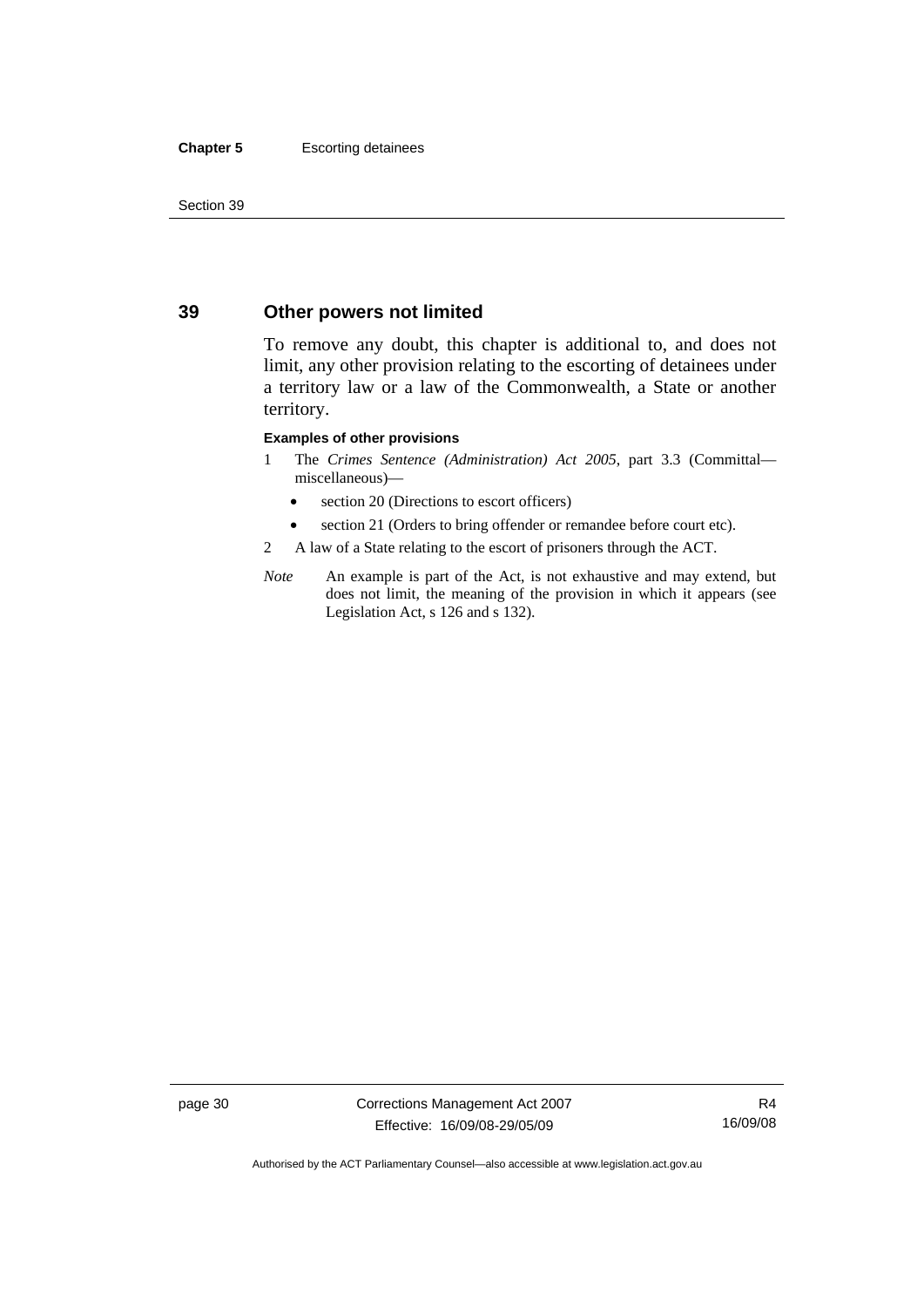# **Chapter 6 Living conditions at correctional centres**

#### *Note to ch 6*

Anything expressed in this chapter to be an entitlement for ch 10 (Discipline) is not affected by anything that happens under that chapter. See s 154 (Meaning of *privilege*) and s 188 (Privileges and entitlements—impact of discipline).

#### **40 Food and drink**

- (1) The chief executive must ensure that—
	- (a) sufficient nutritional food and drink are provided for detainees to avoid hunger and poor nourishment; and
	- (b) meals are provided for detainees at times consistent with the cultural norms of Australia; and
	- (c) clean drinking water is provided to meet the needs of detainees.
- (2) The chief executive must also ensure, as far as practicable, that allowance is made for the religious, spiritual and cultural needs of detainees in relation to the provision of food and drink.
- (3) If a doctor, other than a doctor appointed under section 22 (Health professionals—non-therapeutic functions), prescribes a particular diet for a detainee, the chief executive must ensure that reasonable steps are taken to provide the detainee with the diet.
- (4) For chapter 10 (Discipline), subsections (1), (2) and (3) are taken to provide an entitlement for each detainee in relation to food and drink.

page 31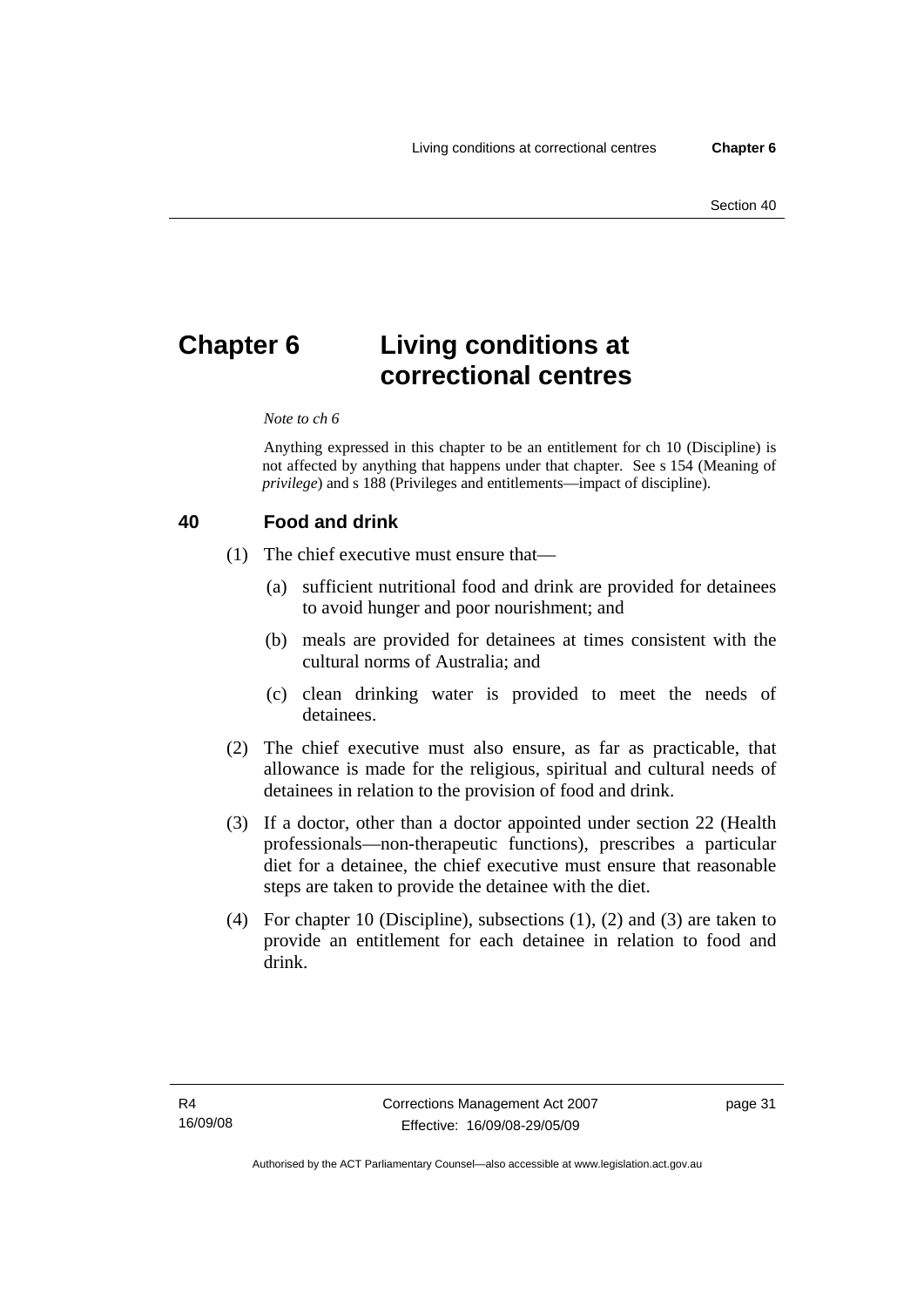- (5) Without limiting section 14 (Corrections policies and operating procedures), a corrections policy or operating procedure may include provision for any of the following:
	- (a) the nutritional standards to be met by food and drink for detainees;
	- (b) the provision of nutritional advice about food and drink provided to detainees;
	- (c) the appointment of a nutritionist.
- (6) For chapter 10 (Discipline), a detainee's entitlement in relation to food and drink includes anything expressed to be an entitlement in a corrections policy or operating procedure made for subsection (5).

# **41 Clothing**

- (1) The chief executive must ensure that—
	- (a) sufficient, suitable clothing is provided for detainees; and
	- (b) any particular clothing, including a uniform, issued to detainees is not likely to degrade or humiliate detainees.
- (2) The chief executive must also ensure, as far as practicable, that clothing provided for detainees is clean and hygienic.
- (3) For chapter 10 (Discipline), this section is taken to provide an entitlement for each detainee in relation to clothing.

## **42 Personal hygiene**

- (1) The chief executive must ensure that—
	- (a) toilet facilities and washing or showering facilities are available to detainees; and
	- (b) the facilities are clean, hygienic and private enough to ensure the dignity and self-respect of detainees.

Authorised by the ACT Parliamentary Counsel—also accessible at www.legislation.act.gov.au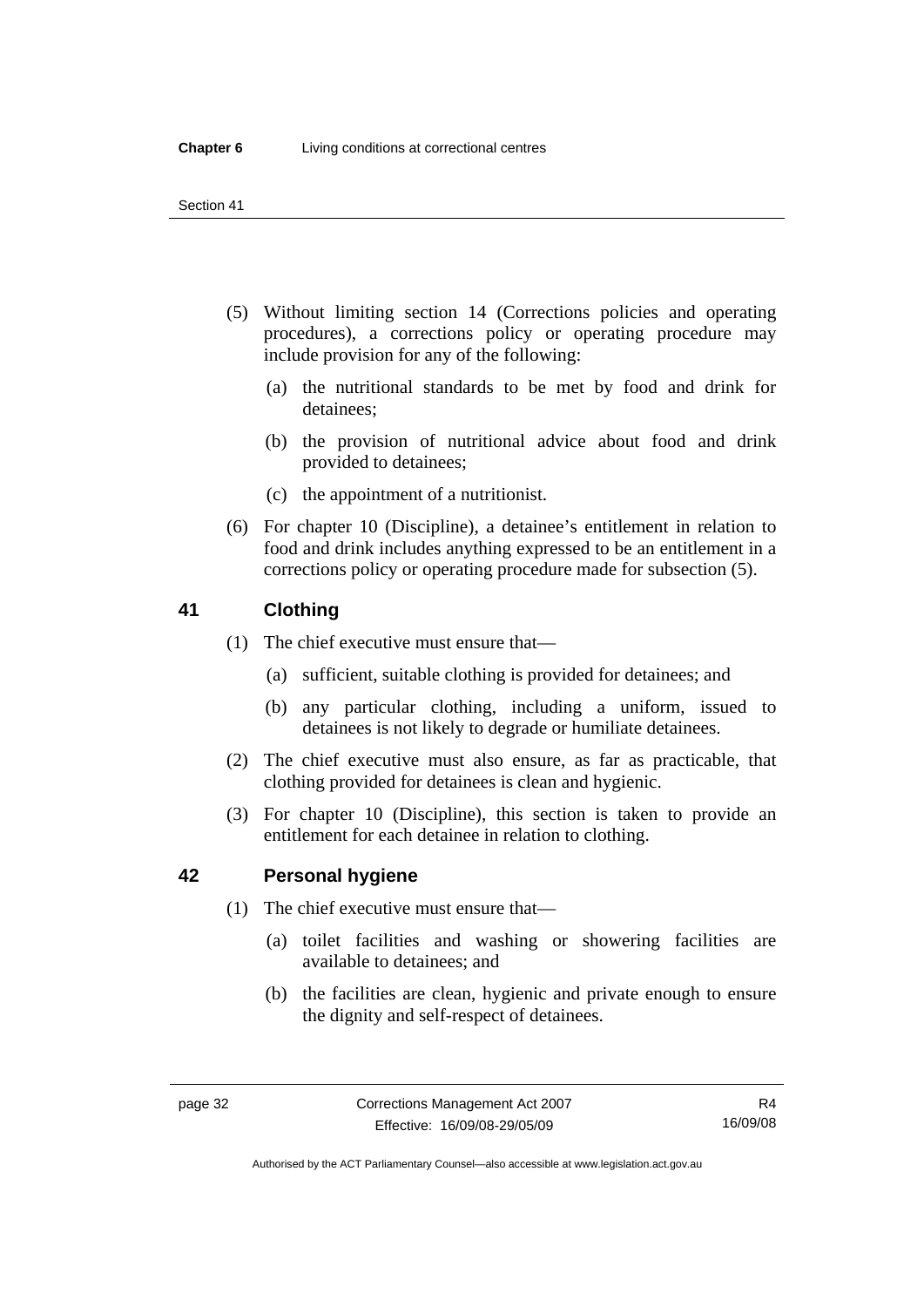(2) For chapter 10 (Discipline), this section is taken to provide an entitlement for each detainee in relation to personal hygiene.

# **43 Sleeping areas**

- (1) The chief executive must ensure that—
	- (a) detainees have sleeping places, with bed and bedding, suitable for reasonable privacy and comfort; and
	- (b) sleeping places, including beds and bedding, are clean and hygienic.
- (2) For chapter 10 (Discipline), this section is taken to provide an entitlement for each detainee in relation to sleeping areas.

# **44 Treatment of convicted and non-convicted detainees**

 (1) Without limiting section 14 (Corrections policies and operating procedures), the chief executive must make a corrections policy or operating procedure providing for different treatment of convicted detainees and non-convicted detainees.

#### **Example**

a corrections policy or operating procedure, in accordance with the following rules of the United Nations *Standard Minimum Rules for the Treatment of Prisoners*, for non-convicted detainees to be able to—

- procure food at own expense (r 87)
- be offered work but not be obliged to work (r 89)
- procure reading and writing material at own expense (r 90)
- visit and be treated by own doctor at own expense (r 91)
- *Note* An example is part of the Act, is not exhaustive and may extend, but does not limit, the meaning of the provision in which it appears (see Legislation Act, s 126 and s 132).
- (2) The chief executive must also ensure that convicted detainees are accommodated separately from non-convicted detainees.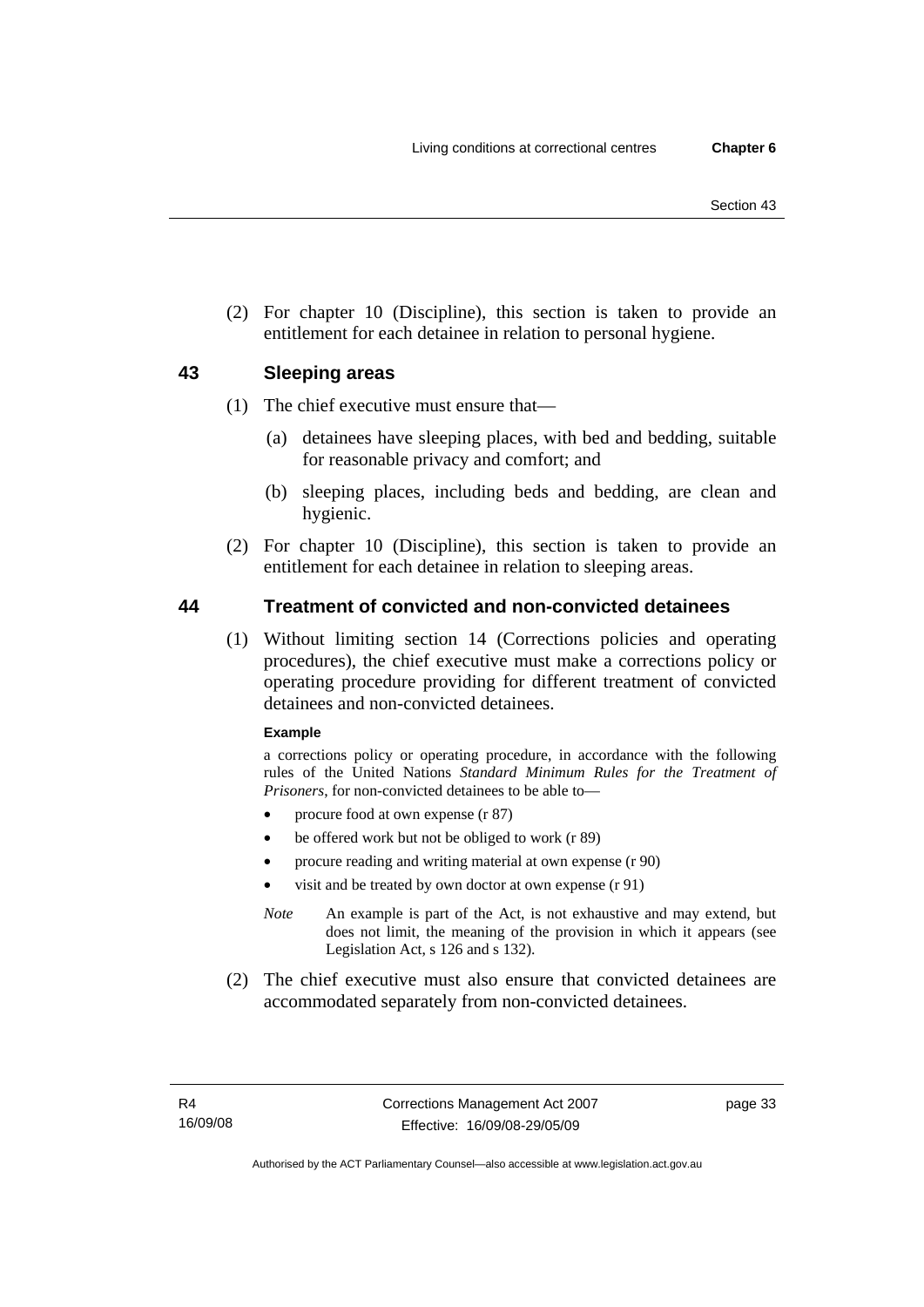- (3) For chapter 10 (Discipline)—
	- (a) a detainee's entitlement in relation to treatment in detention includes anything expressed to be an entitlement in a corrections policy or operating procedure made for subsection (1); and
	- (b) subsection (2) is taken to provide an entitlement for each detainee in relation to accommodation.
- (4) However, the chief executive may give directions for different accommodation of a non-convicted detainee if the chief executive suspects, on reasonable grounds, that is necessary to ensure the safety of the detainee or anyone else.

#### **Example**

Remandee J has served various sentences for violence offences, has an aggressive personality and enjoys bullying other people. The chief executive suspects that other remandees detained with J are highly vulnerable in comparison with J. The chief executive decides that J should be accommodated with convicted offenders.

- *Note* An example is part of the Act, is not exhaustive and may extend, but does not limit, the meaning of the provision in which it appears (see Legislation Act, s 126 and s 132).
- (5) In this section:

*convicted detainee* means a detainee whose detention is because of the detainee's conviction of an offence.

## **45 Access to open air and exercise**

- (1) The chief executive must ensure, as far as practicable, that detainees—
	- (a) have access to the open air for at least 1 hour each day; and
	- (b) can exercise for at least 1 hour each day.
- (2) The standards under subsection (1) may both be satisfied during the same hour on any day.

Authorised by the ACT Parliamentary Counsel—also accessible at www.legislation.act.gov.au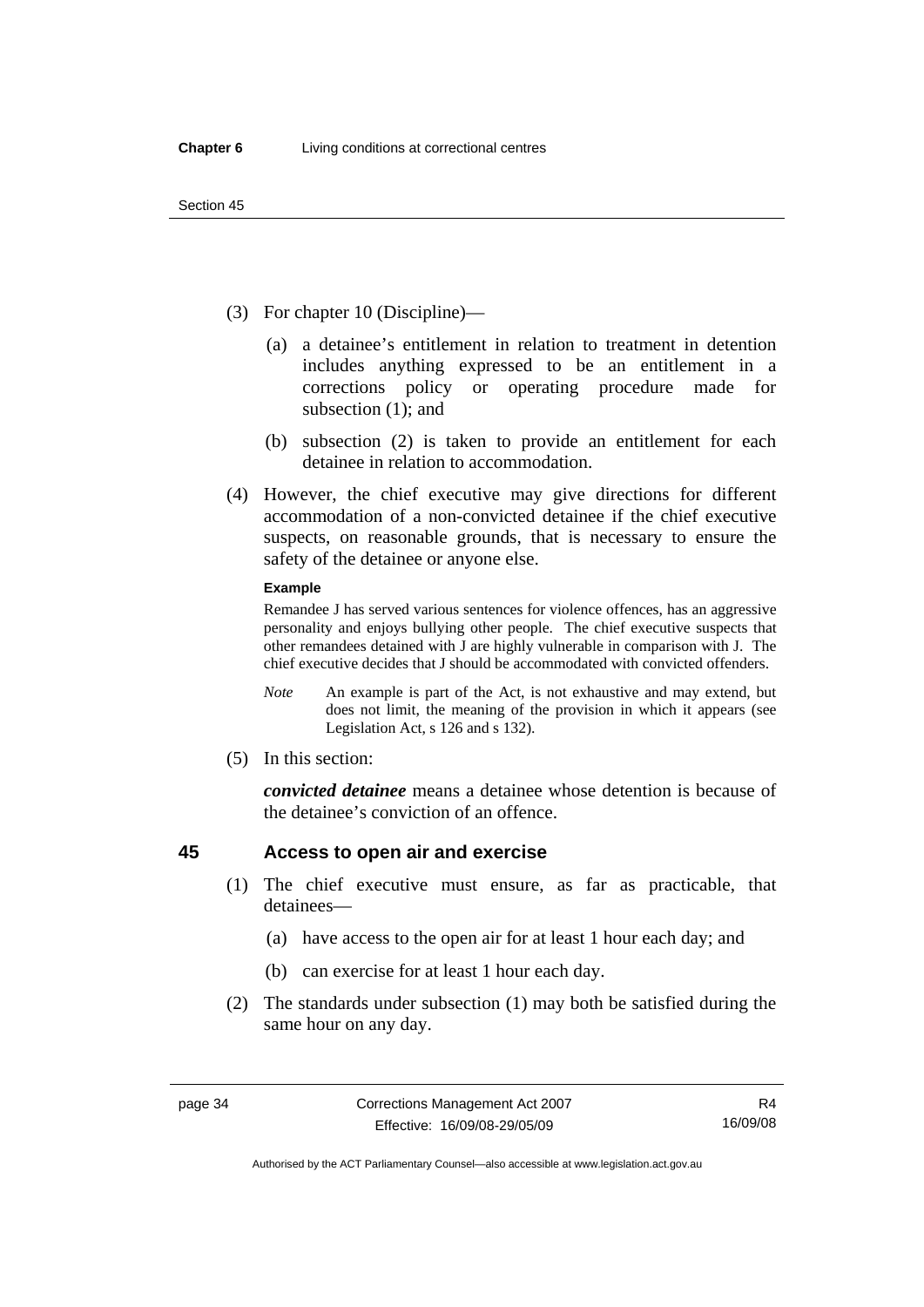(3) For chapter 10 (Discipline), this section is taken to provide an entitlement for each detainee in relation to access to the open air and exercise.

# **46 Communication with family and others**

- (1) The chief executive must ensure, as far as practicable, that adequate opportunities are provided for detainees to be able to remain in contact with family members, friends, associates and others by telephone calls, mail and visits.
- (2) For subsection (1), the chief executive must have regard, in addition to any other relevant matter, to whether the detainee's detention is for a reason other than the conviction of an offence.
- (3) The chief executive must also ensure that the overall treatment of a detainee, including any segregation or disciplinary action, does not unreasonably deprive the detainee generally of all communication with other people.
- (4) In particular, the chief executive must ensure that the overall treatment of a detainee does not deprive the detainee generally of all communication with any of the following:
	- (a) the courts;
	- (b) accredited people;
	- (c) a doctor of the detainee's choice for health services;
	- (d) family members;
	- (e) other people with whom the detainee may communicate under this Act.
- (5) For chapter 10 (Discipline), subsections (1) to (4) are taken to provide an entitlement for each detainee in relation to communication generally with other people.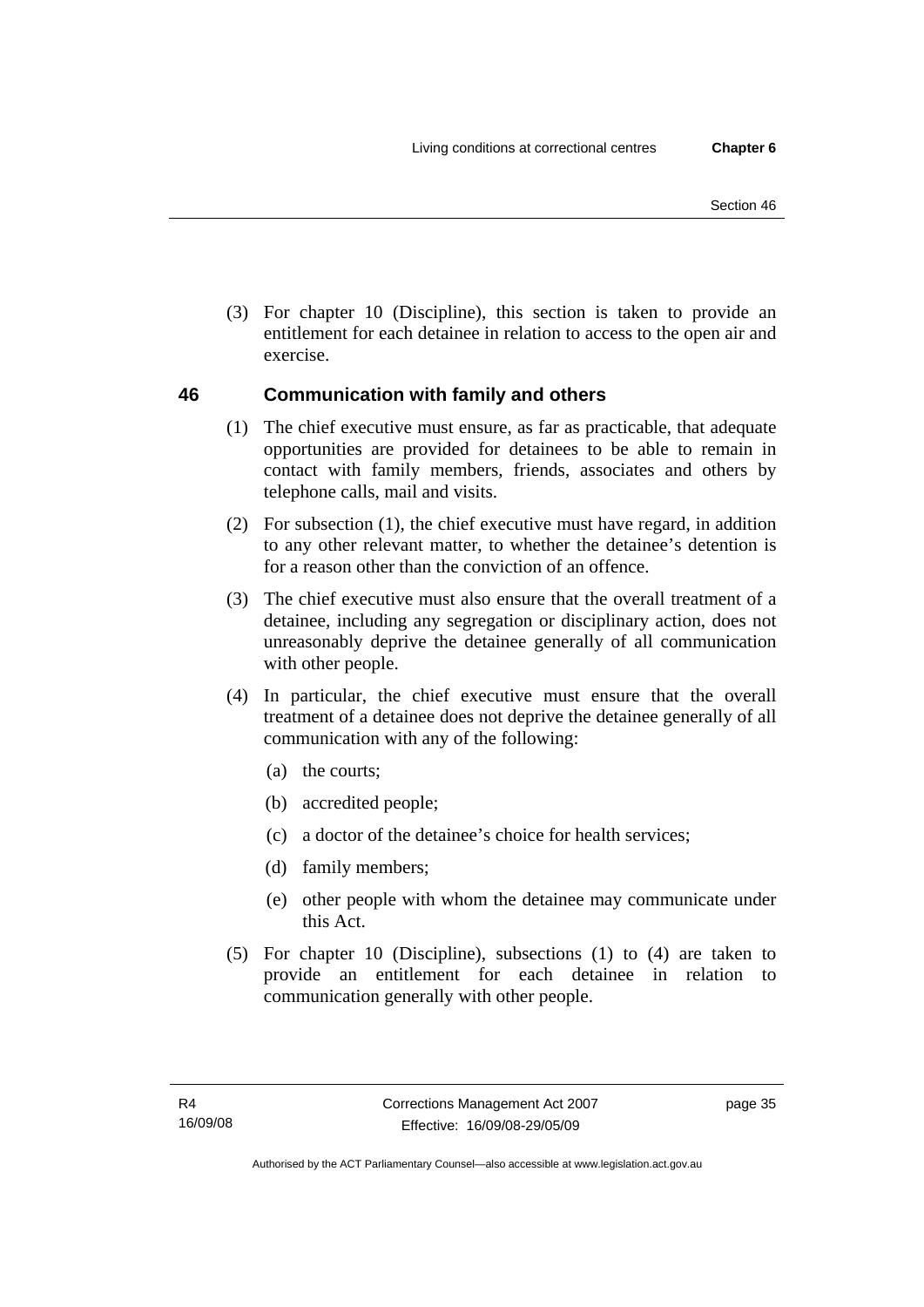- (6) However, this section is subject to the following:
	- (a) section 47 (Telephone calls);
	- (b) section 48 (Mail);
	- (c) section 49 (Visits by family members etc);
	- (d) section 50 (Contact with accredited people).

## **47 Telephone calls**

- (1) The chief executive must ensure that each correctional centre has telephone facilities for detainees to make and receive telephone calls.
- (2) A detainee may make at least—
	- (a) 1 telephone call on admission to a correctional centre; and
	- (b) 1 telephone call each week to a family member.

*Note Family member* is defined in the dictionary.

- (3) A detainee may also make and receive further telephone calls for necessary contact with a family member, friend or someone else.
- (4) A detainee who makes a telephone call mentioned in subsection (2) or (3) must pay for the call if the chief executive believes, on reasonable grounds, that is appropriate.

#### **Example**

if the detainee can afford to pay for the call

- *Note* An example is part of the Act, is not exhaustive and may extend, but does not limit, the meaning of the provision in which it appears (see Legislation Act, s 126 and s 132).
- (5) For chapter 10 (Discipline), subsections (2) and (3) are taken to provide entitlements for each detainee in relation to telephone calls.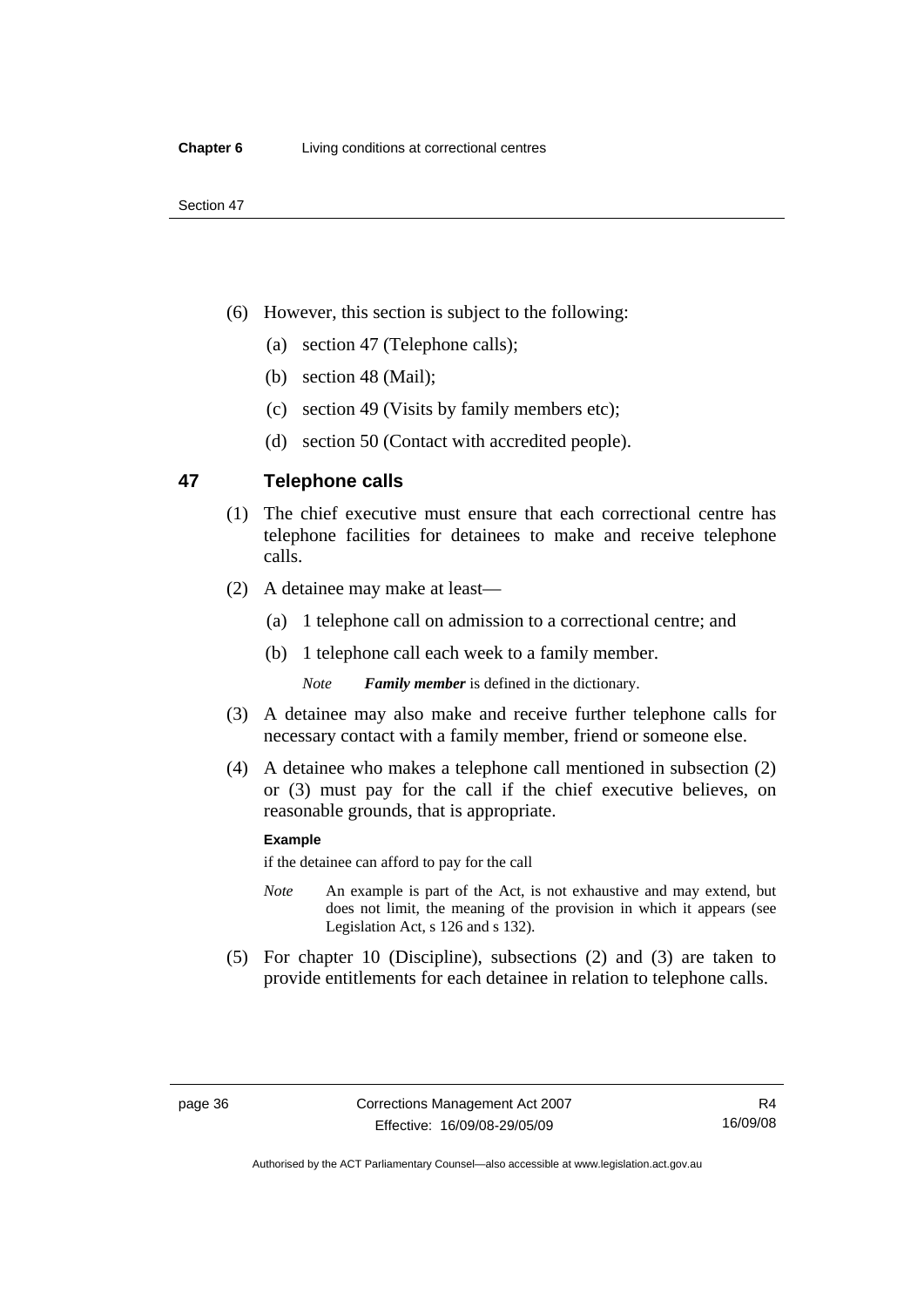- (6) However, the chief executive may give directions denying or limiting the use of a telephone by a detainee for a call mentioned in subsection (2) or (3) if the chief executive suspects, on reasonable grounds, that the call may—
	- (a) undermine security or good order at a correctional centre; or
	- (b) revictimise a victim; or
	- (c) circumvent any process for investigating complaints or reviewing decisions under this Act; or
	- (d) have the purpose of causing community distress.

#### **Example—par (d)**

Mr F was imprisoned for intentionally inflicting grievous bodily harm against his former wife. He had been convicted previously of domestic violence offences. He believes he has a right to assault his former wife and advocates the matter is private. Mr F believes that organisations that support victims of domestic violence are a social evil. He begins to use telephone calls to his brother to organise him into inciting violence against organisations advocating women's rights. Following complaints from the organisations, the chief executive denies phone calls between Mr F and his brother.

- (7) Also, subsections (2) and (3) are subject to—
	- (a) section 103 (Monitoring telephone calls etc); and
	- (b) any operating procedure mentioned in subsection (8).
- (8) An operating procedure may include provision regulating the following in relation to detainees' telephone calls:
	- (a) the times for making or receiving calls;
	- (b) the frequency and length of calls;
	- (c) arrangements for payment for the cost of calls made.

## **48 Mail**

 (1) The chief executive must ensure, as far as practicable, that detainees can send and receive as much mail as they wish.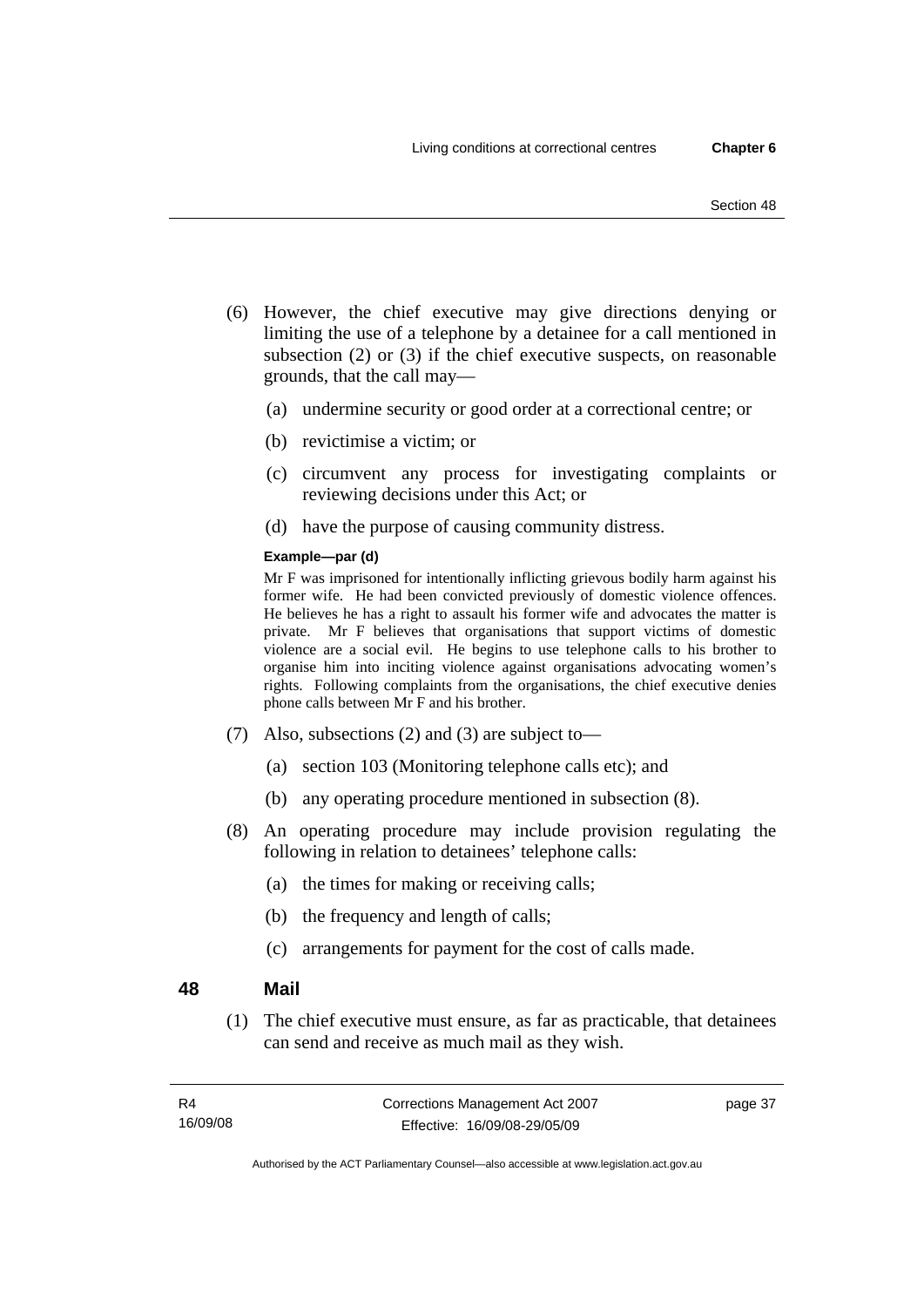#### Section 48

- (2) However, a detainee may send mail to, and receive mail from, a person only if the person is nominated by the detainee by written notice given to the chief executive.
- (3) A detainee who sends mail must pay for the cost of any writing and other material, and postage, for the mail if the chief executive believes, on reasonable grounds, that is appropriate.

#### **Example**

if the detainee can afford to pay for the material and postage

- *Note* An example is part of the Act, is not exhaustive and may extend, but does not limit, the meaning of the provision in which it appears (see Legislation Act, s 126 and s 132).
- (4) For chapter 10 (Discipline), subsection (2) is taken to provide an entitlement for each detainee in relation to mail.
- (5) However, the chief executive may give directions denying or limiting the sending or receiving of an item of mail by a detainee if the chief executive suspects, on reasonable grounds, that it may—
	- (a) undermine security or good order at a correctional centre; or
	- (b) revictimise a victim; or
	- (c) circumvent any process for investigating complaints or reviewing decisions under this Act; or
	- (d) have the purpose of causing community distress.

#### **Example—par (d)**

AW was convicted of murdering her parents with a view to obtaining an inheritance. The W family are well known in the community and family members had actively campaigned for a higher sentence for AW. AW began writing inflammatory letters to her relatives and friends of her parents. Having received complaints about the letters from family members, the chief executive denies AW from sending further letters to family members who had complained about the letters.

- (6) Also, subsections (1) and (2) are subject to—
	- (a) section 104 (Monitoring ordinary mail); and

R4 16/09/08

Authorised by the ACT Parliamentary Counsel—also accessible at www.legislation.act.gov.au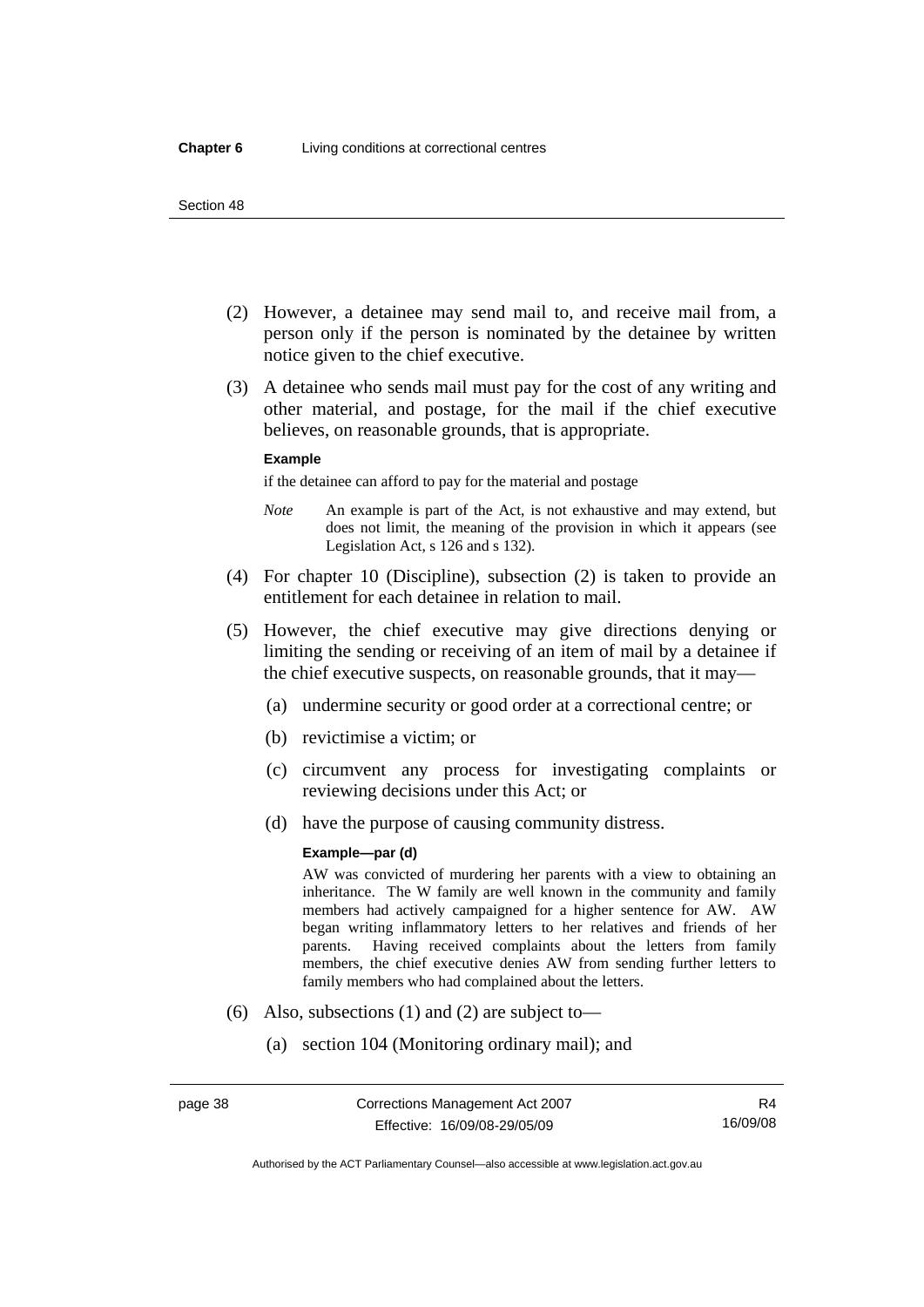- Section 49
- (b) section 105 (Monitoring protected mail); and
- (c) any operating procedure mentioned in subsection (7).
- (7) An operating procedure may include provision regulating the following in relation to detainees' mail:
	- (a) the way mail is sent or received;
	- (b) the provision of writing and other material for sending mail;
	- (c) arrangements for payment for the cost of the material and postage.

# **49 Visits by family members etc**

 (1) The chief executive must ensure that each correctional centre has suitable facilities for detainees to receive visits from family members and other people.

#### **Example of non-family member visitor**

a person who is a long-term friend or a friend who normally lives with the detainee

- *Note* An example is part of the Act, is not exhaustive and may extend, but does not limit, the meaning of the provision in which it appears (see Legislation Act, s 126 and s 132).
- (2) A detainee may have at least 1 visit, of at least 30 minutes, each week by a family member.

*Note Family member* is defined in the dictionary.

- (3) For chapter 10 (Discipline), subsection (2) is taken to provide an entitlement for each detainee in relation to visits by family members.
- (4) However, the chief executive may give directions denying or limiting a visit mentioned in subsection (1) if the chief executive suspects, on reasonable grounds, that the visit may—
	- (a) undermine security or good order at a correctional centre; or

page 39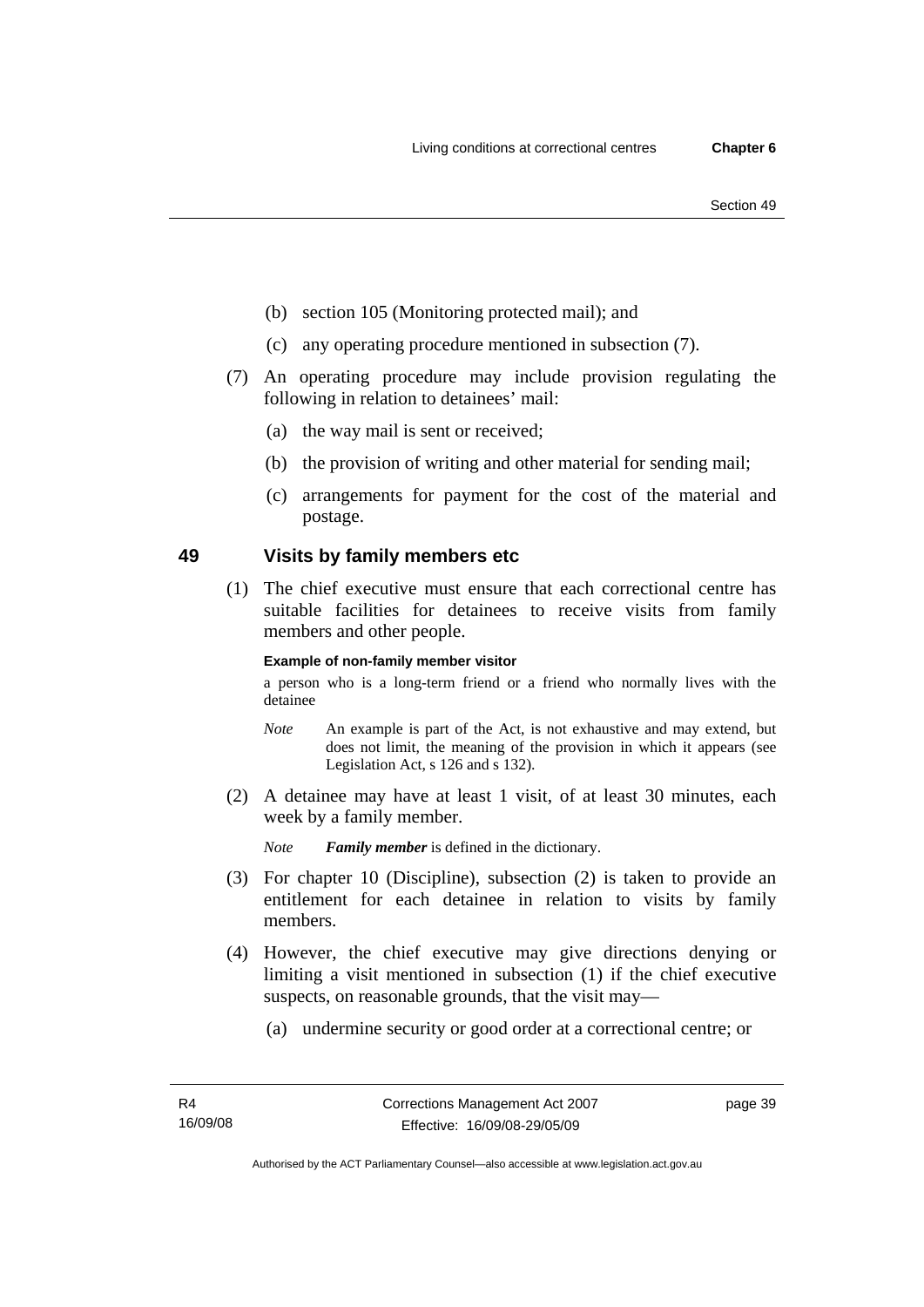Section 50

- (b) revictimise a victim; or
- (c) circumvent any process for investigating complaints or reviewing decisions under this Act; or
- (d) have the purpose of causing community distress.

#### **Example—par (d)**

Mr J is convicted of numerous serious sexual offences against young girls. He begins to write letters to various public figures, including journalists, stating that his crimes were motivated by a love for the children and that he intends to change his name to that of one of his victims. He makes arrangements for a visit by a journalist for a story about why he wants to change his name. The chief executive may deny the visit on the ground that it may cause community distress.

(5) Also, this section is subject to section 143 (Visiting conditions).

## **50 Contact with accredited people**

 (1) The chief executive must ensure that a detainee has adequate opportunities for contact with an accredited person, whether by telephone or mail or by a visit by an accredited person.

*Note Accredited person* is defined in the dictionary.

- (2) For chapter 10 (Discipline), subsection (1) is taken to provide an entitlement for each detainee in relation to contact with an accredited person.
- (3) However, the chief executive may give directions denying or limiting a detainee's contact with an accredited person if the chief executive suspects, on reasonable grounds, that the contact may—
	- (a) undermine security or good order at a correctional centre; or
	- (b) circumvent any process for investigating complaints or reviewing decisions under this Act.
- (4) Also, this section is subject to section 143 (Visiting conditions).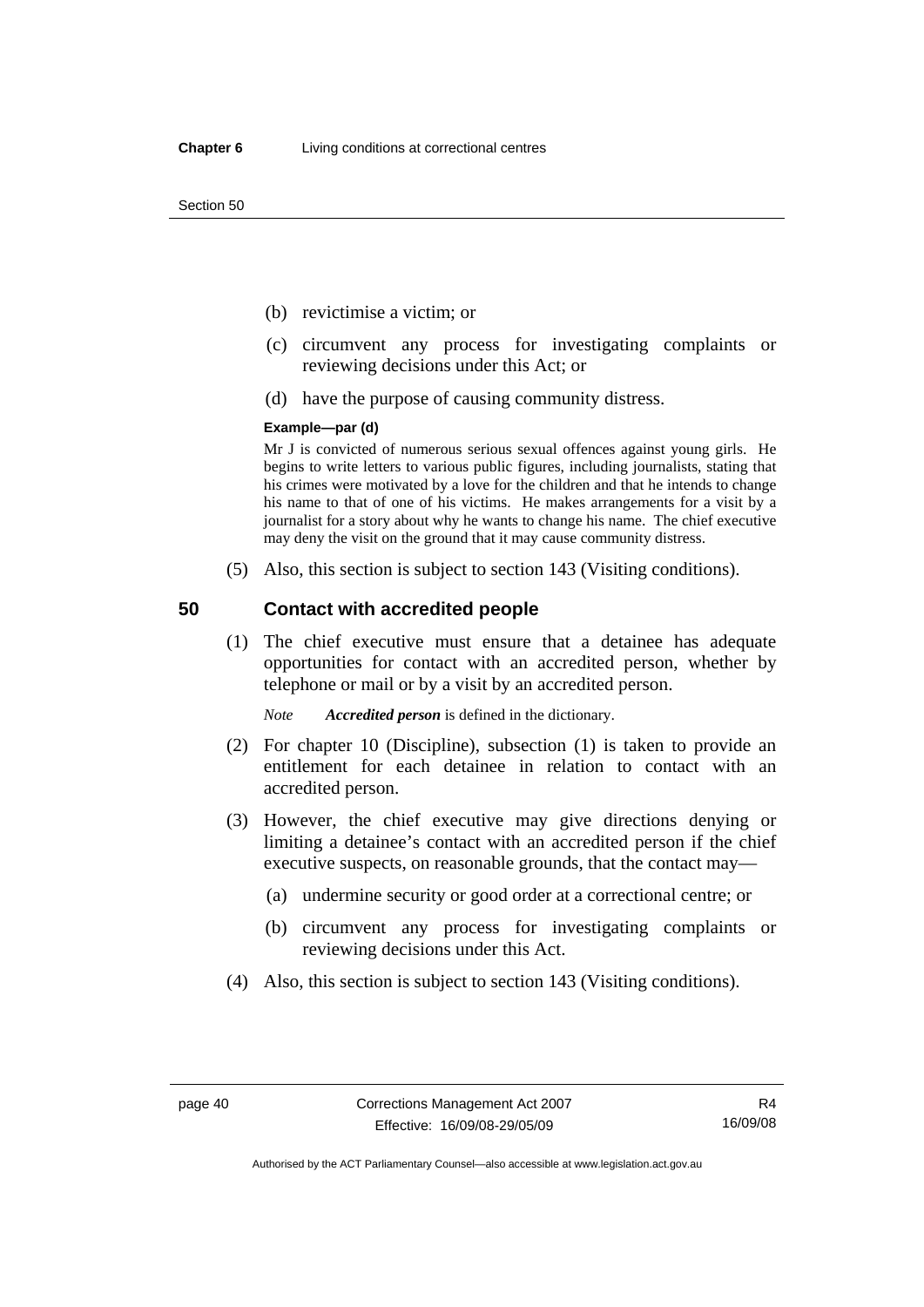# **51 Visits—protected communications**

The chief executive must not listen to, or record, a communication at a visit between a detainee and any of the following people:

- (a) a lawyer representing the detainee;
- (b) an official visitor;
- (c) the human rights commissioner;
- (d) the public advocate;
- (e) the ombudsman;
- (f) a person prescribed by regulation.
- *Note 1* Electronic communications between a detainee and a person mentioned in this section must not be monitored, see s 103.
- *Note 2* For restrictions on monitoring mail between a detainee and a person mentioned in this section, see s 105.

# **52 News and educational services**

- (1) The chief executive must ensure, as far as practicable, that detainees have reasonable access to—
	- (a) newspapers, radio and television broadcasts and other mass media (including the internet) for news and information; and
	- (b) a library or library service.
- (2) The chief executive may, as part of a detainee's case management plan, approve a detainee participating in academic, vocational or cultural education or training if satisfied it would benefit the detainee in any of the following ways:
	- (a) by providing the detainee with suitable vocational skills;
	- (b) by promoting the detainee's rehabilitation or reintegration into society;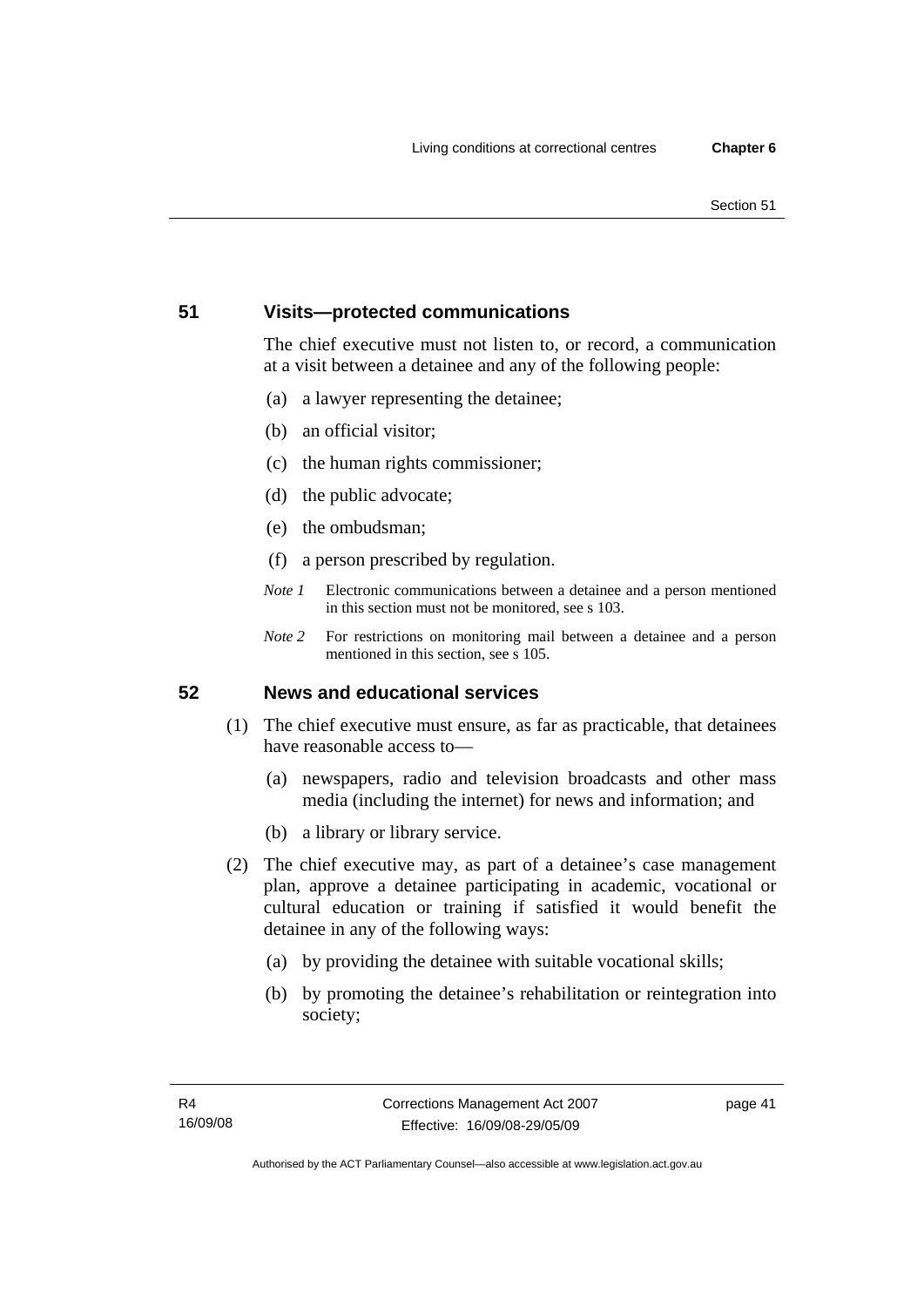- (c) by contributing satisfactorily to the detainee's personal development.
- (3) For chapter 10 (Discipline), participation in education or training approved under subsection (2) is taken to be an entitlement for the detainee.

#### **53 Health care**

- (1) The chief executive must ensure that—
	- (a) detainees have a standard of health care equivalent to that available to other people in the ACT; and
	- (b) arrangements are made to ensure the provision of appropriate health services for detainees; and
	- (c) conditions in detention promote the health and wellbeing of detainees; and
	- (d) as far as practicable, detainees are not exposed to risks of infection.
- (2) In particular, the chief executive must ensure that detainees have access to—
	- (a) regular health checks; and
	- (b) timely treatment where necessary, particularly in urgent circumstances; and
	- (c) hospital care where necessary; and
	- (d) as far as practicable—
		- (i) specialist health services from health professionals; and
		- (ii) necessary health care programs, including rehabilitation programs.
- (3) For chapter 10 (Discipline), subsections (1) and (2) are taken to provide an entitlement for each detainee in relation to health care.

Authorised by the ACT Parliamentary Counsel—also accessible at www.legislation.act.gov.au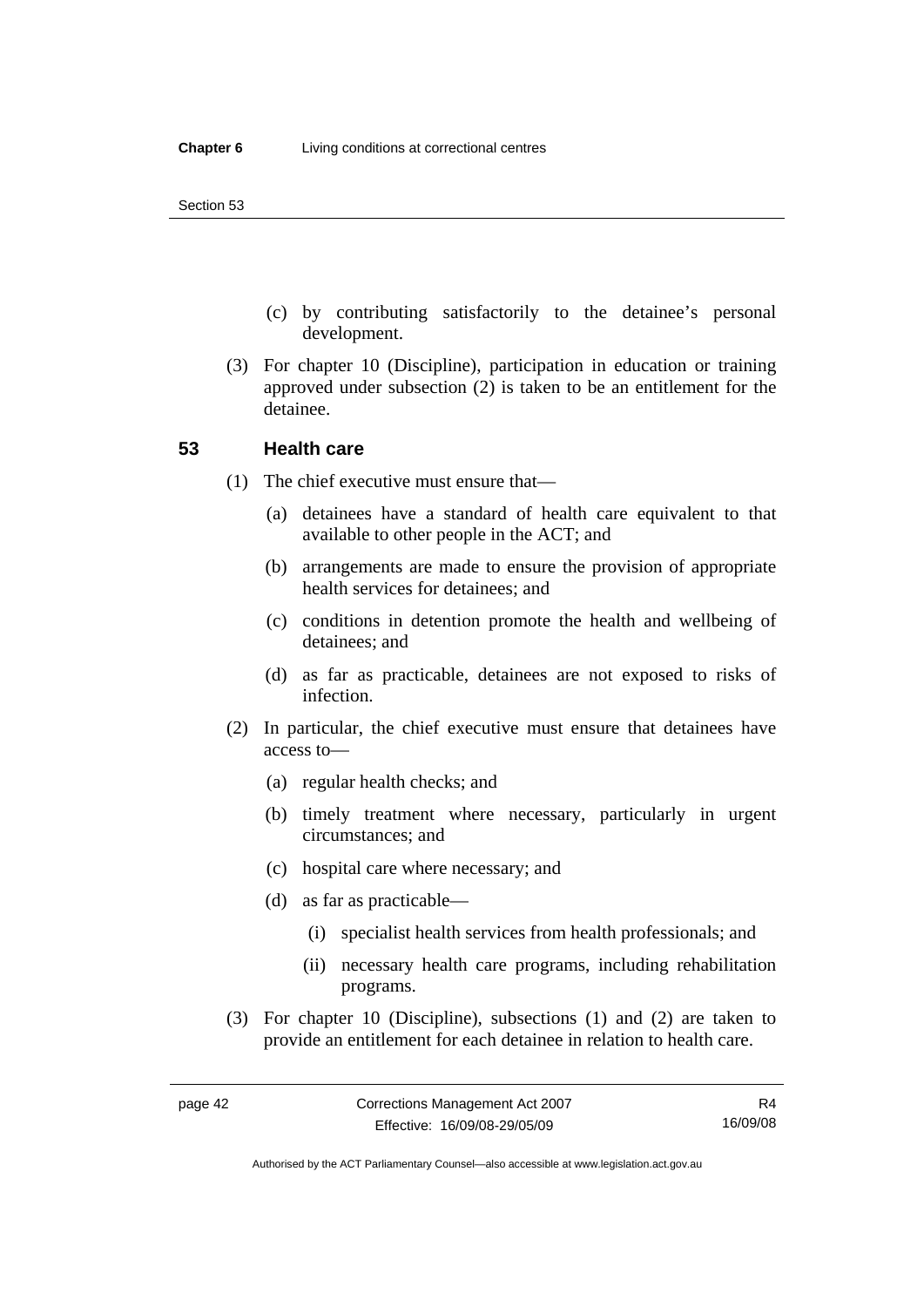- (4) A regulation may make provision in relation to health services for detainees, including provision about the following:
	- (a) the appointment of health professionals for this Act;
	- (b) the provision of health service clinics for detainees;
	- (c) appointments for detainees with health professionals;
	- (d) rehabilitation for detainees who suffer personal injury arising out of or in the course of their detention;
	- (e) security arrangements for detainees visiting health professionals or health facilities, particularly outside correctional centres.
- (5) For chapter 10 (Discipline), a detainee's entitlement in relation to health care includes anything expressed to be an entitlement in a regulation made for subsection (4).

# **54 Transfers to health facilities**

 (1) The chief executive may direct that a detainee be transferred to a health facility at a correctional centre, or outside a correctional centre, if the chief executive believes, on reasonable grounds, that is necessary or desirable for the detainee to receive health services at the facility.

*Note Health facility* is defined in the dictionary.

- (2) The chief executive must have regard to the advice of a doctor appointed under section 21 (Doctors—health service appointments) when considering whether to make a direction under subsection (1).
- (3) The chief executive may direct an escort officer to escort the detainee to or from the health facility, or while at the facility.
- (4) The detainee may be discharged from the health facility only if—
	- (a) the health professional in charge of the detainee's care approves the discharge; or

page 43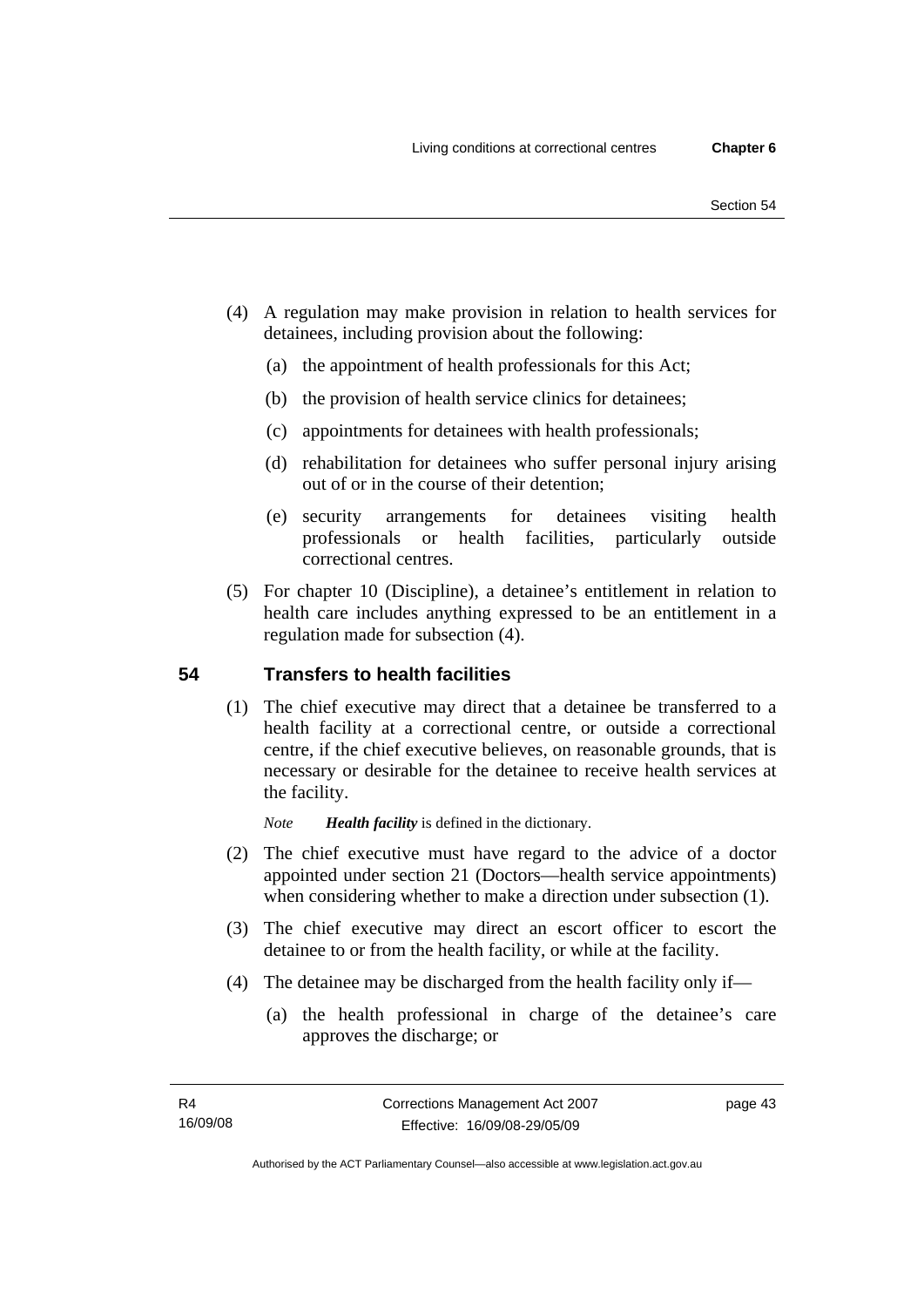#### Section 55

 (b) the chief executive directs that the detainee be removed from the facility.

#### **Example of direction for removal of detainee from health facility**

where the detainee is a danger to the safety of people at the facility

- *Note* An example is part of the Act, is not exhaustive and may extend, but does not limit, the meaning of the provision in which it appears (see Legislation Act, s 126 and s 132).
- (5) The chief executive may give a direction for ensuring that a detainee discharged from a health facility under this section is returned to a correctional centre stated in the direction.
- (6) For chapter 10 (Discipline), this section is taken to provide an entitlement for each detainee in relation to health care.

## **55 Religious, spiritual and cultural needs**

 (1) The chief executive must ensure, as far as practicable, that provision is made at correctional centres for the religious, spiritual and cultural needs of detainees.

#### **Examples of religious, spiritual or cultural needs**

- 1 observances and practices relating to religious or spiritual beliefs, including indigenous spiritual beliefs
- 2 observances or practices arising because a person belongs to a particular culture
- *Note* An example is part of the Act, is not exhaustive and may extend, but does not limit, the meaning of the provision in which it appears (see Legislation Act, s 126 and s 132).
- (2) In particular, the chief executive must ensure, as far as practicable, that detainees have reasonable access to—
	- (a) ministers of religion and other people with standing in a particular culture whom detainees wish to see for religious, spiritual or cultural purposes; and
	- (b) religious services at the correctional centre; and

Authorised by the ACT Parliamentary Counsel—also accessible at www.legislation.act.gov.au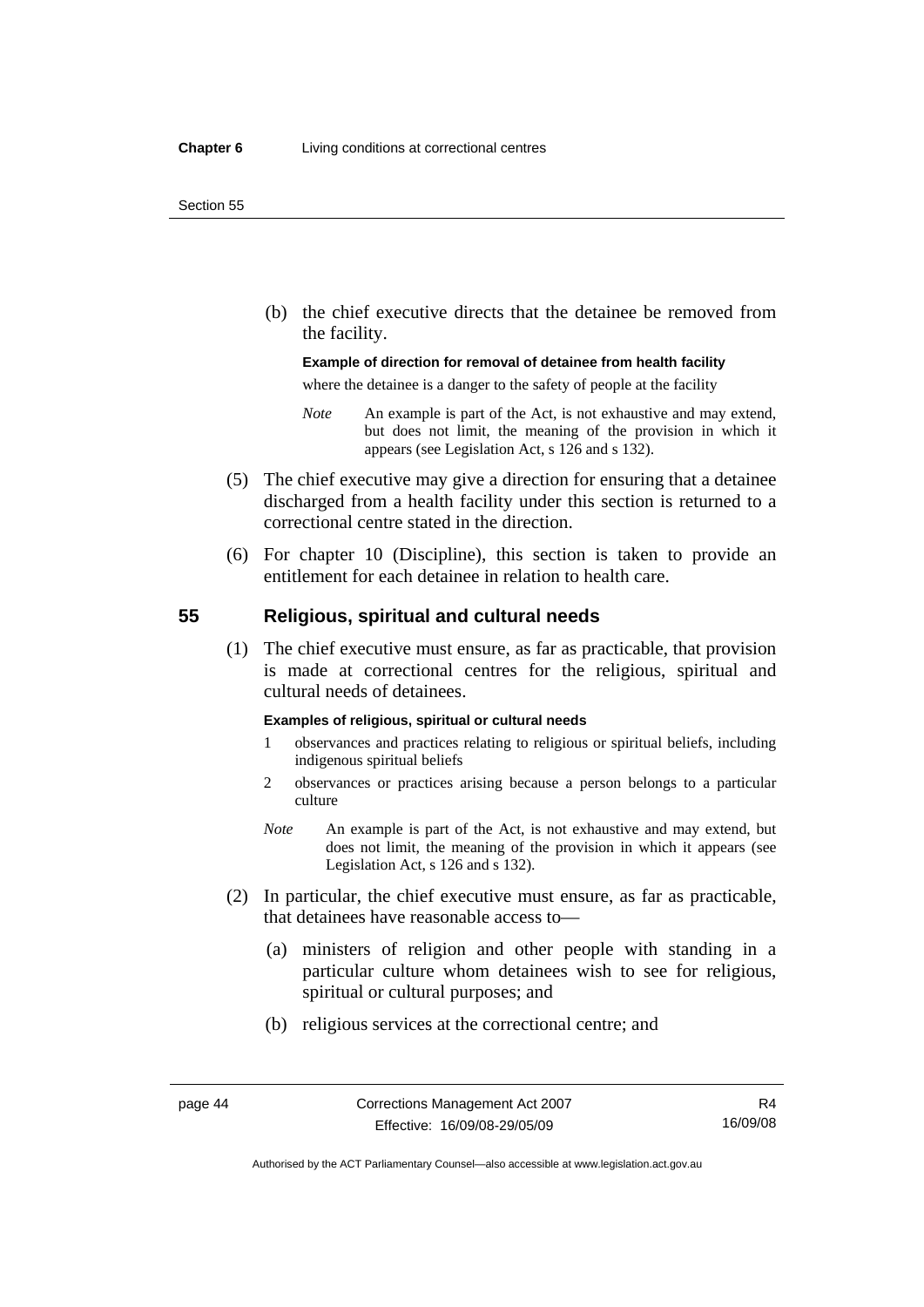- (c) books and other articles associated with their religious, spiritual or cultural practices.
- (3) However, the chief executive may give directions denying or limiting a detainee's access under subsection (1) or (2) if the chief executive suspects, on reasonable grounds, that it may—
	- (a) undermine security or good order at a correctional centre; or
	- (b) revictimise a victim; or
	- (c) circumvent any process for investigating complaints or reviewing decisions under this Act; or
	- (d) cause community distress.
- (4) A detainee must not be required to receive a visit from anyone representing a particular religion, spiritual belief or culture, or attend any related service or practice, if the detainee does not wish to do so.
- (5) For chapter 10 (Discipline), subsections (1) and (2) are taken to provide an entitlement for each detainee in relation to religious observance.
- (6) In this section:

*minister of religion* means—

- (a) a person registered under the *Marriage Act 1961* (Cwlth), part 4.1 (Authorised celebrants); or
- (b) a person prescribed by regulation.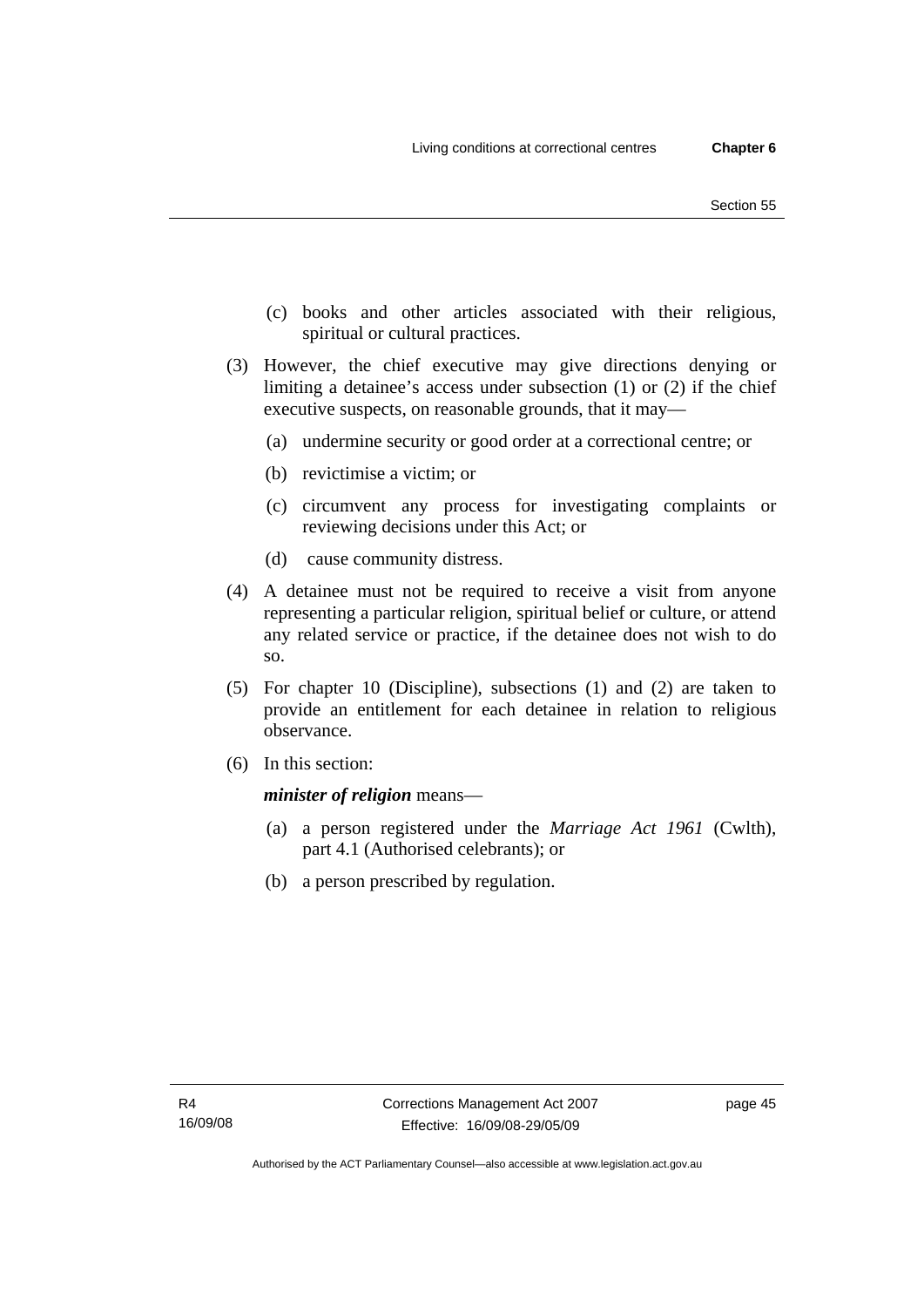Section 56

# **Chapter 7 Inspection of correctional centres**

# **56 Independent inspections**

- (1) This section applies to each of the following:
	- (a) a judge;
	- (b) a magistrate;
	- (c) a member of the Legislative Assembly;
	- (d) the human rights commissioner;
	- (e) the ombudsman.
- (2) A person mentioned in subsection (1) may, at any reasonable time, enter and inspect—
	- (a) a correctional centre; or
	- (b) a place outside a correctional centre where a detainee is, or has been, directed to work or participate in an activity.

#### **Example of time that would not be reasonable**

a time that would hinder a search at a correctional centre

*Note* An example is part of the Act, is not exhaustive and may extend, but does not limit, the meaning of the provision in which it appears (see Legislation Act, s 126 and s 132).

## **57 Official visitors—appointment**

- (1) The Minister must appoint at least 1 official visitor.
- (2) The Minister may appoint a person as an official visitor only if satisfied the person has suitable qualifications or experience to exercise the functions of an official visitor.

R4 16/09/08

Authorised by the ACT Parliamentary Counsel—also accessible at www.legislation.act.gov.au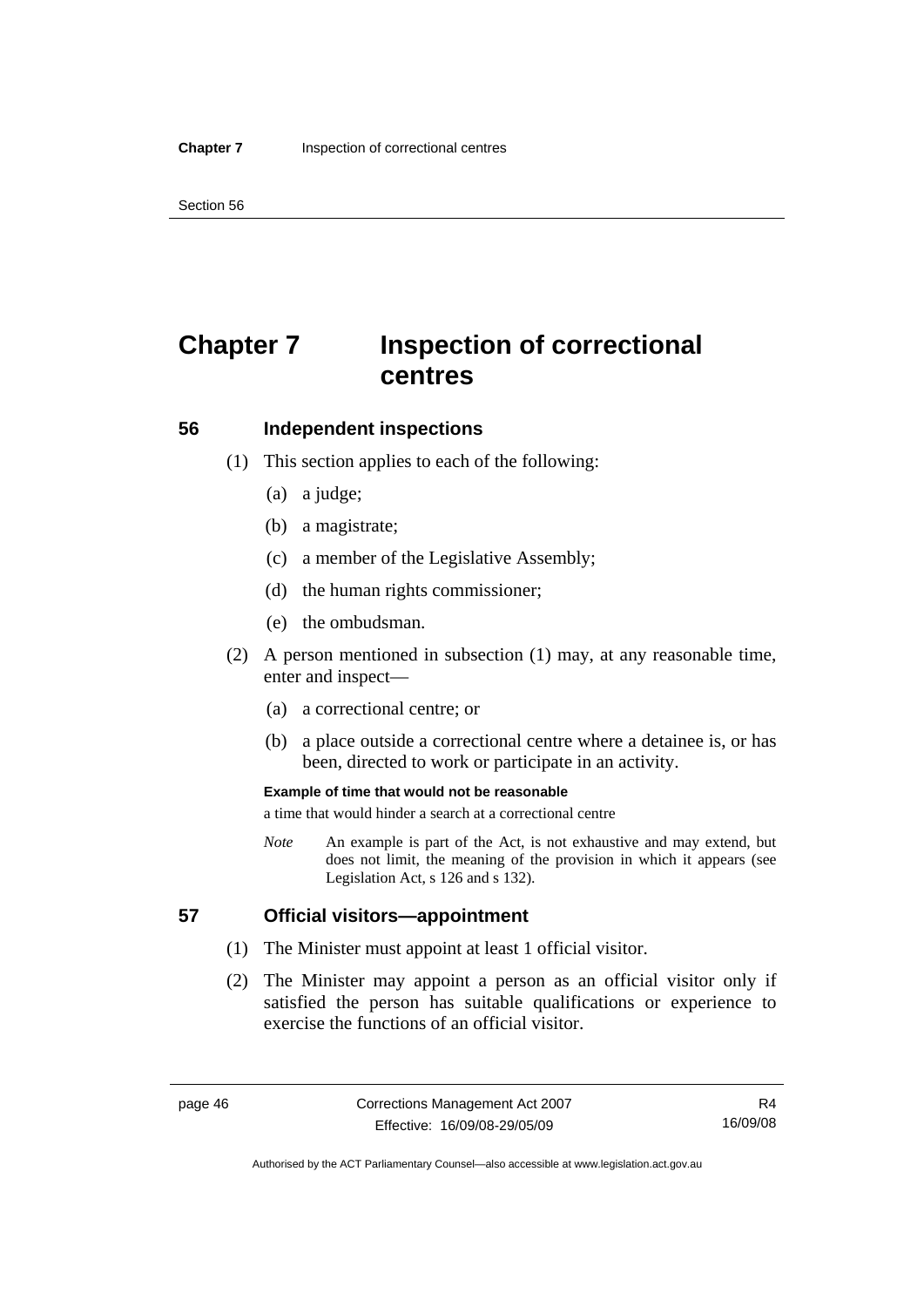- (3) The Minister must not appoint a public employee as an official visitor.
- (4) An appointment of an official visitor must be for not longer than 3 years.
- (5) The conditions of appointment of an official visitor are the conditions agreed between the Minister and the member, subject to any determination under the *Remuneration Tribunal Act 1995*.
	- *Note 1* For the making of appointments (including acting appointments), see the Legislation Act, pt 19.3.
	- *Note 2* Certain Ministerial appointments require consultation with an Assembly committee and are disallowable (see Legislation Act, div 19.3.3).
	- *Note 3* A person may be reappointed to a position if the person is eligible to be appointed to the position (see Legislation Act, s 208 and dict, pt 1, def *appoint*).

# **58 Official visitors—functions**

- (1) An official visitor's functions are—
	- (a) to inspect correctional centres and places outside correctional centres where detainees are, or have been, directed to work or participate in an activity; and
	- (b) to exercise any other function given to an official visitor under this Act or another territory law.
- (2) For subsection (1), an official visitor—
	- (a) must visit each correctional centre in accordance with the conditions of the official visitor's appointment; and
	- (b) may visit a place outside a correctional centre where a detainee is, or has been, directed to work or participate in an activity; and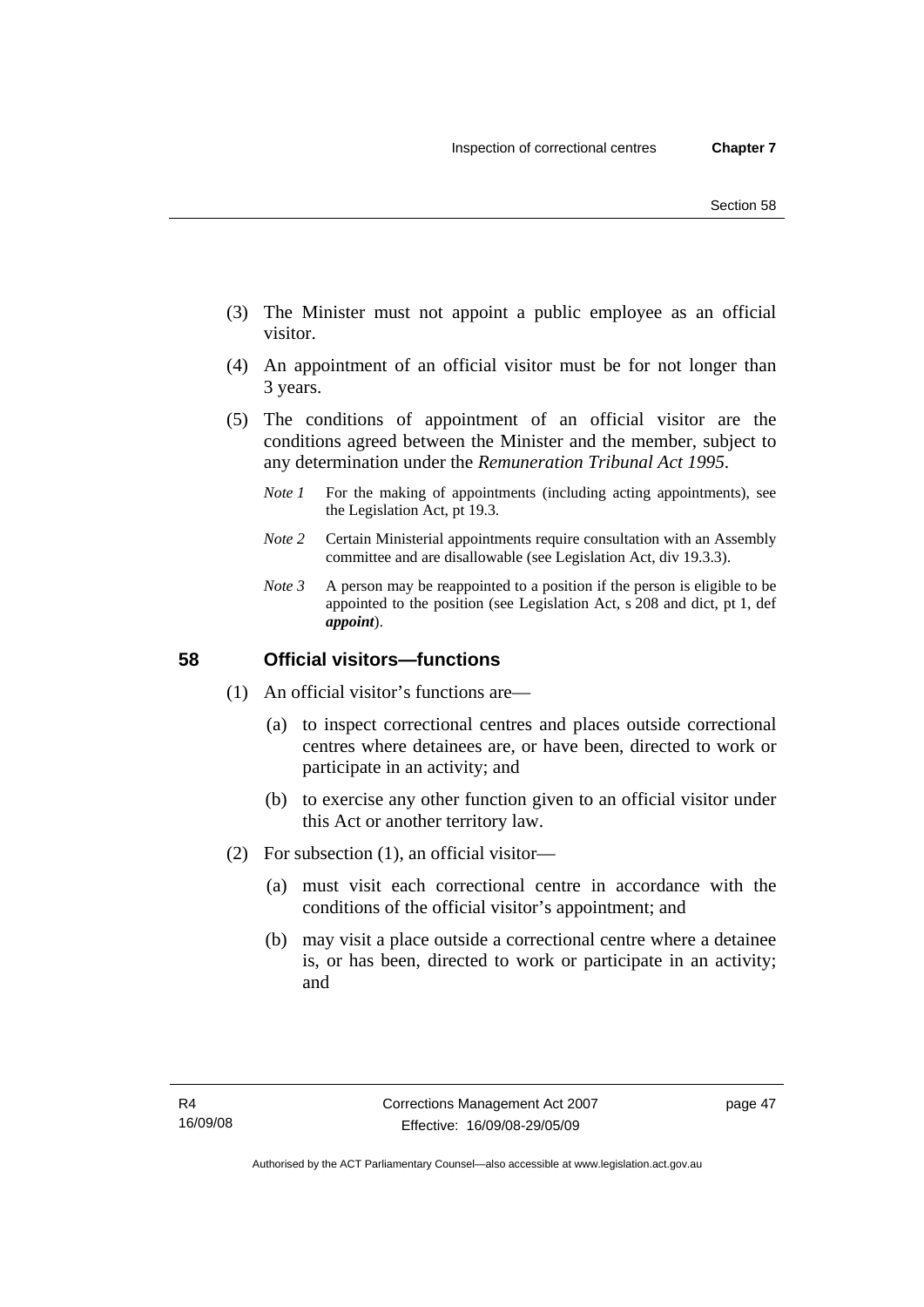(c) may, at any reasonable time, enter a correctional centre or a place mentioned in paragraph (b).

#### **Example of time that would not be reasonable**

a time that would hinder a search at a correctional centre

- *Note* An example is part of the Act, is not exhaustive and may extend, but does not limit, the meaning of the provision in which it appears (see Legislation Act, s 126 and s 132).
- (3) If an official visitor believes, on reasonable grounds, that the detention of a detainee (including any aspect of the treatment, living conditions, work or activities of the detainee) is not in accordance with this Act, the official visitor must report that belief to the Minister in writing.
- (4) A corrections officer must give an official visitor any reasonable help the official visitor asks for to exercise the official visitor's functions.

## **59 Complaints to official visitors**

- (1) A detainee may complain to an official visitor about any aspect of the detainee's detention or treatment in detention, including—
	- (a) the operation of a correctional centre where the detainee is detained; or
	- (b) conditions, or work or activities provided, at a place where the detainee is, or has been, directed to work or participate in an activity.
- (2) The chief executive must ensure that an official visitor is told as soon as practicable about any detainee who has told a corrections officer that the detainee wants to see an official visitor.
- (3) A detainee is not required to explain to the chief executive or a corrections officer why the detainee may want to see an official visitor.

Authorised by the ACT Parliamentary Counsel—also accessible at www.legislation.act.gov.au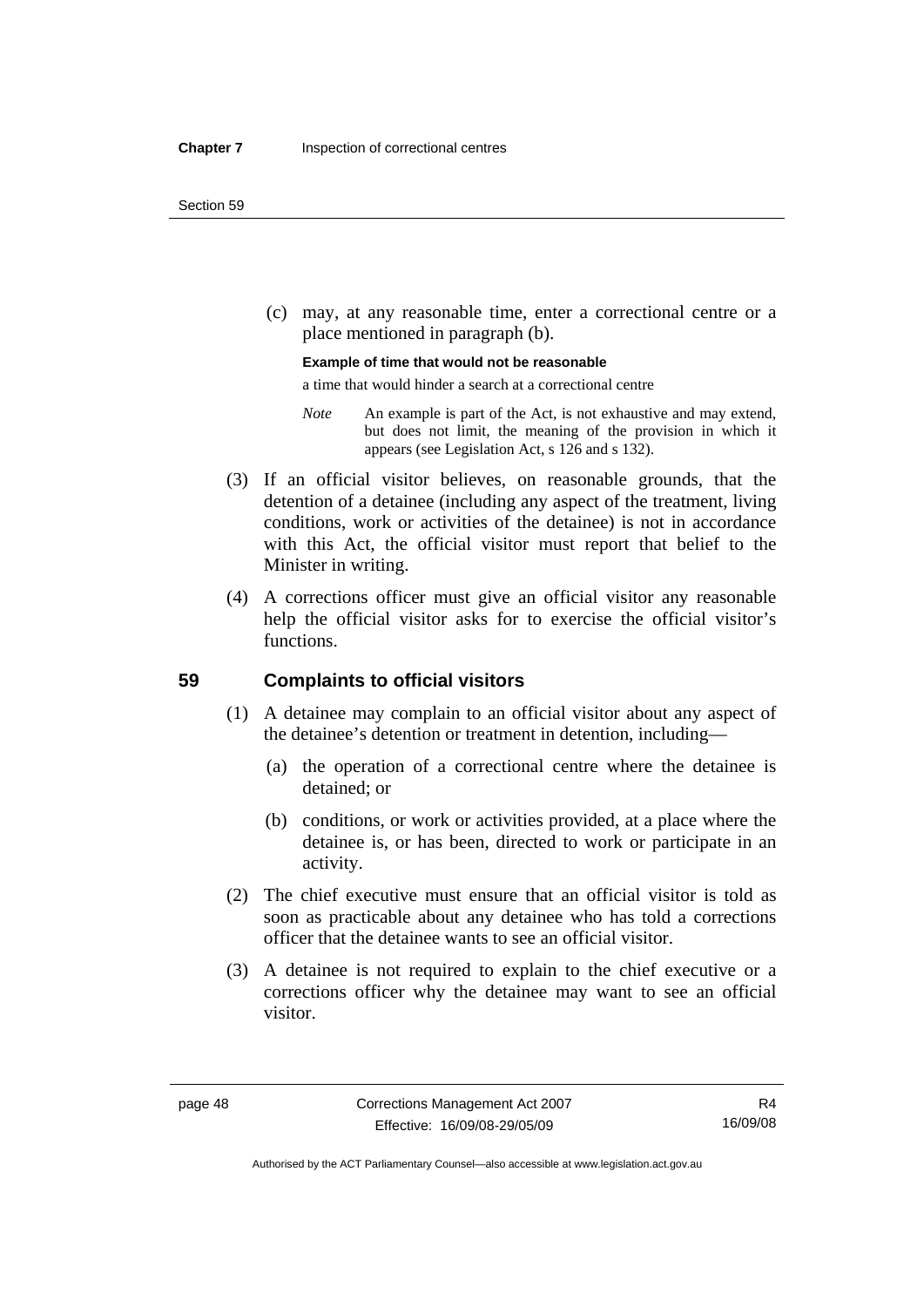#### Section 60

## **60 Investigation etc by official visitors**

- (1) An official visitor must investigate each complaint made under section 59 unless the official visitor believes, on reasonable grounds, that the complaint is frivolous or vexatious.
- (2) An official visitor may—
	- (a) make a recommendation about the complaint to the chief executive; or
	- (b) if the official visitor considers it is appropriate, give the Minister a report about any complaint or investigation.
- (3) As soon as practicable after the end of each quarter, an official visitor must give the Minister a written report for the quarter summarising—
	- (a) the number and kinds of complaints received by the official visitor; and
	- (b) the number and kinds of complaints investigated by the official visitor; and
	- (c) the outcomes of investigations of complaints.
	- *Note* For the meaning of *quarter*, see the Legislation Act, dict, pt 1.
- (4) The quarterly report may include comments by the official visitor about anything in relation to a complaint or investigation to which the report applies.

#### **61 Official visitors—ending appointments**

- (1) The Minister may end the appointment of an official visitor—
	- (a) if the official visitor contravenes a territory law; or
	- (b) for misbehaviour; or
	- (c) if the official visitor becomes bankrupt or executes a personal insolvency agreement; or

page 49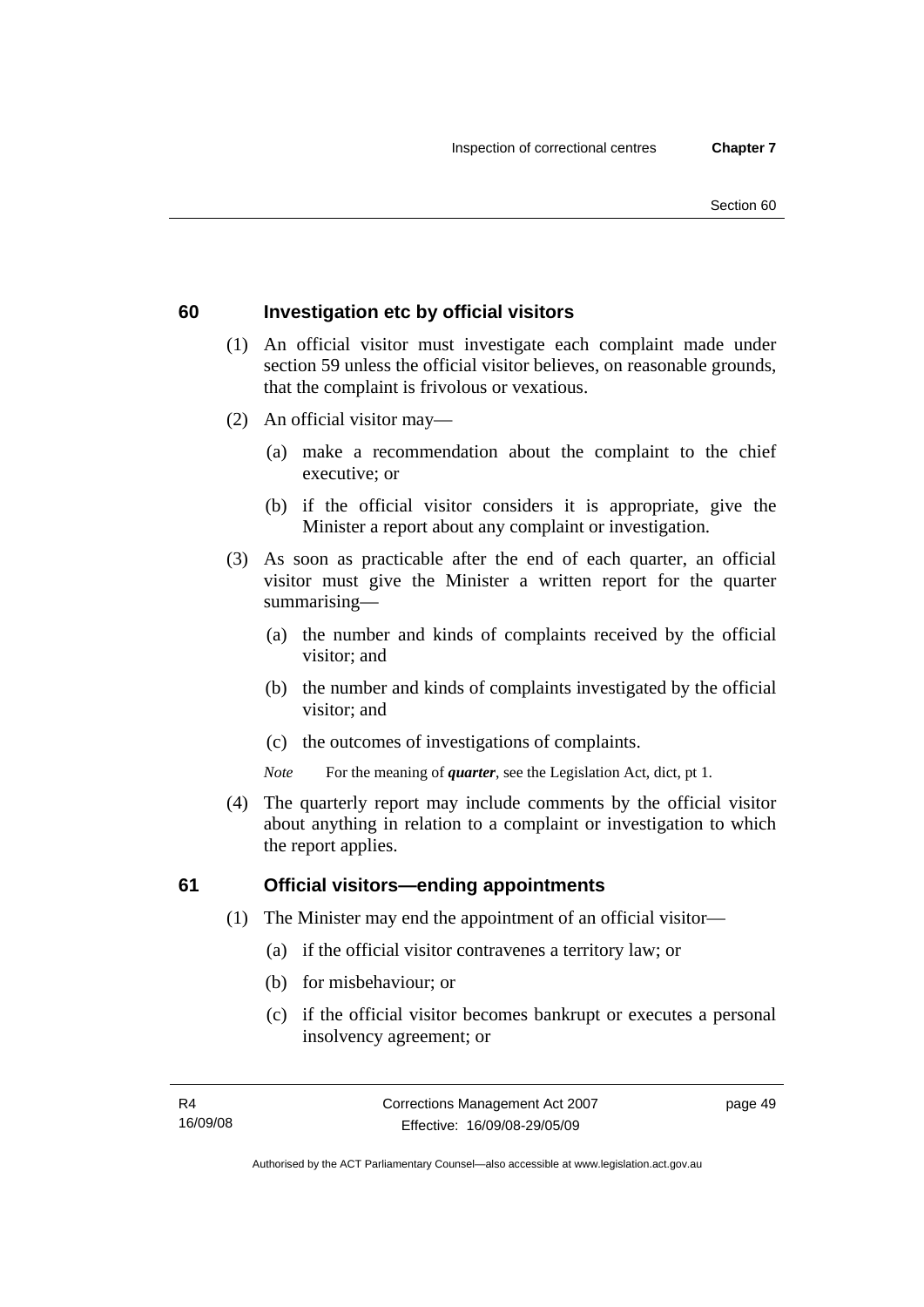- (d) if the official visitor is convicted or found guilty, in the ACT, of an offence punishable by imprisonment for at least 1 year; or
- (e) if the official visitor is convicted or found guilty, outside the ACT, in Australia or elsewhere, of an offence that, if it had been committed in the ACT, would be punishable by imprisonment for at least 1 year; or
- (f) if the official visitor fails to visit a correctional centre in accordance with the conditions of the official visitor's appointment without the Minister's approval; or
- (g) for physical or mental incapacity, if the incapacity substantially affects the exercise of the official visitor's functions.
- (2) An official visitor's appointment ends if the person becomes a public employee.
	- *Note 1* A public employee must not be appointed as an official visitor (see s 57 (3)).
	- *Note 2* A person's appointment also ends if the person resigns (see Legislation Act, s 210).

## **62 Relationship with other inspection laws**

- (1) This Act must be construed and administered in a way that is consistent with an inspection law unless the contrary intention appears from this Act or that law.
- (2) This Act is taken to be consistent with an inspection law to the extent that it is capable of operating concurrently with that law.
- (3) The chief executive may make arrangements with a person responsible for the exercise of functions under an inspection law to ensure, as far as practicable, the safety of an inspector (however described) or anyone else affected by the exercise of the function in relation to a detainee or correctional centre.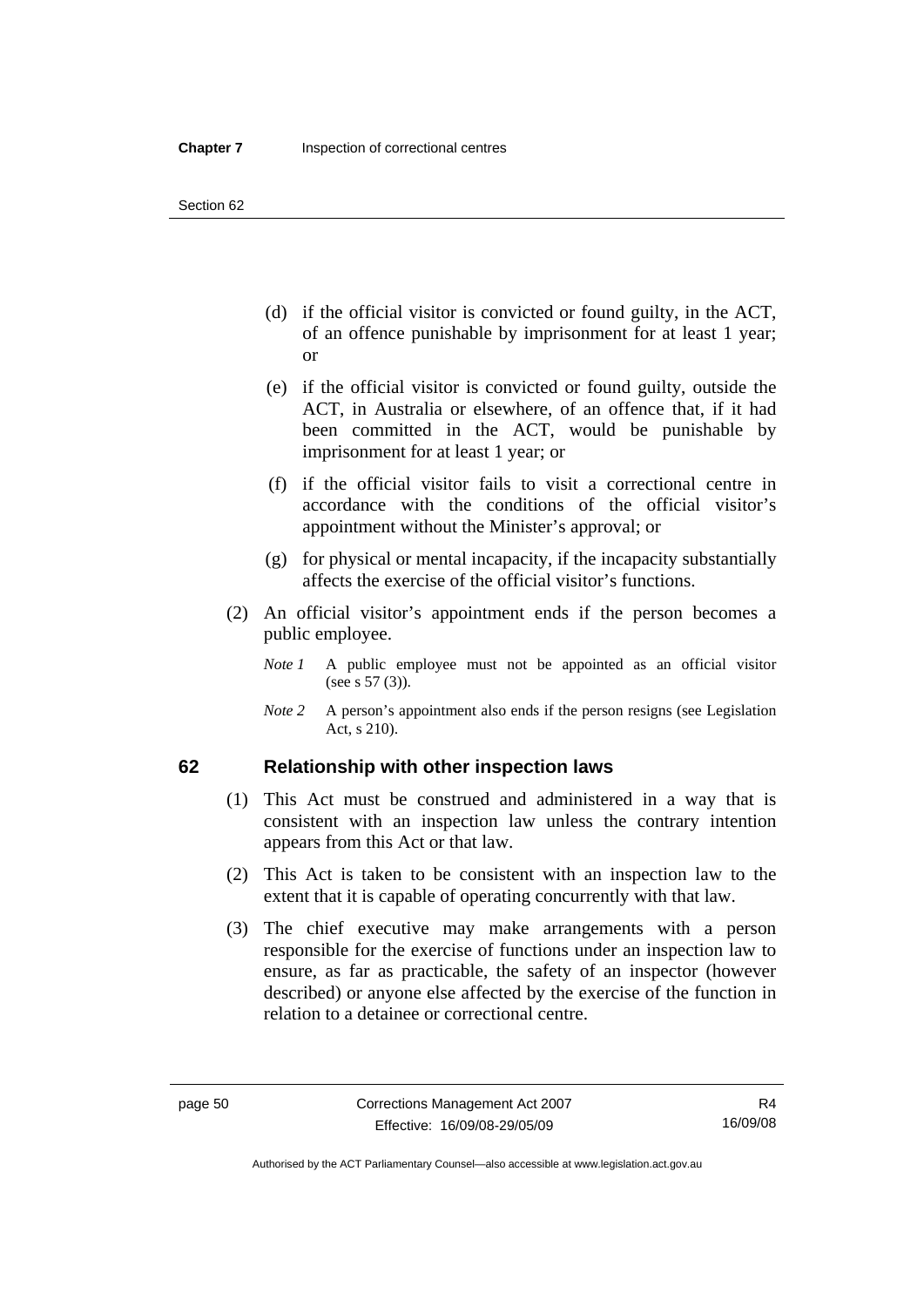- (4) A person exercising a function under an inspection law in relation to a detainee or correctional centre must exercise the function in accordance with any direction by the chief executive in relation to—
	- (a) the safety of anyone at the correctional centre; or
	- (b) security or good order at a correctional centre.
- (5) In this section:

*inspection law* means an Act that provides for the entry and inspection of premises, or the search of people or premises.

#### **Examples of inspection laws**

- *Crimes Act 1900*
- *Emergencies Act 2004*
- *Food Act 2001*
- *Public Health Act 1997*
- *Note* An example is part of the Act, is not exhaustive and may extend, but does not limit, the meaning of the provision in which it appears (see Legislation Act, s 126 and s 132).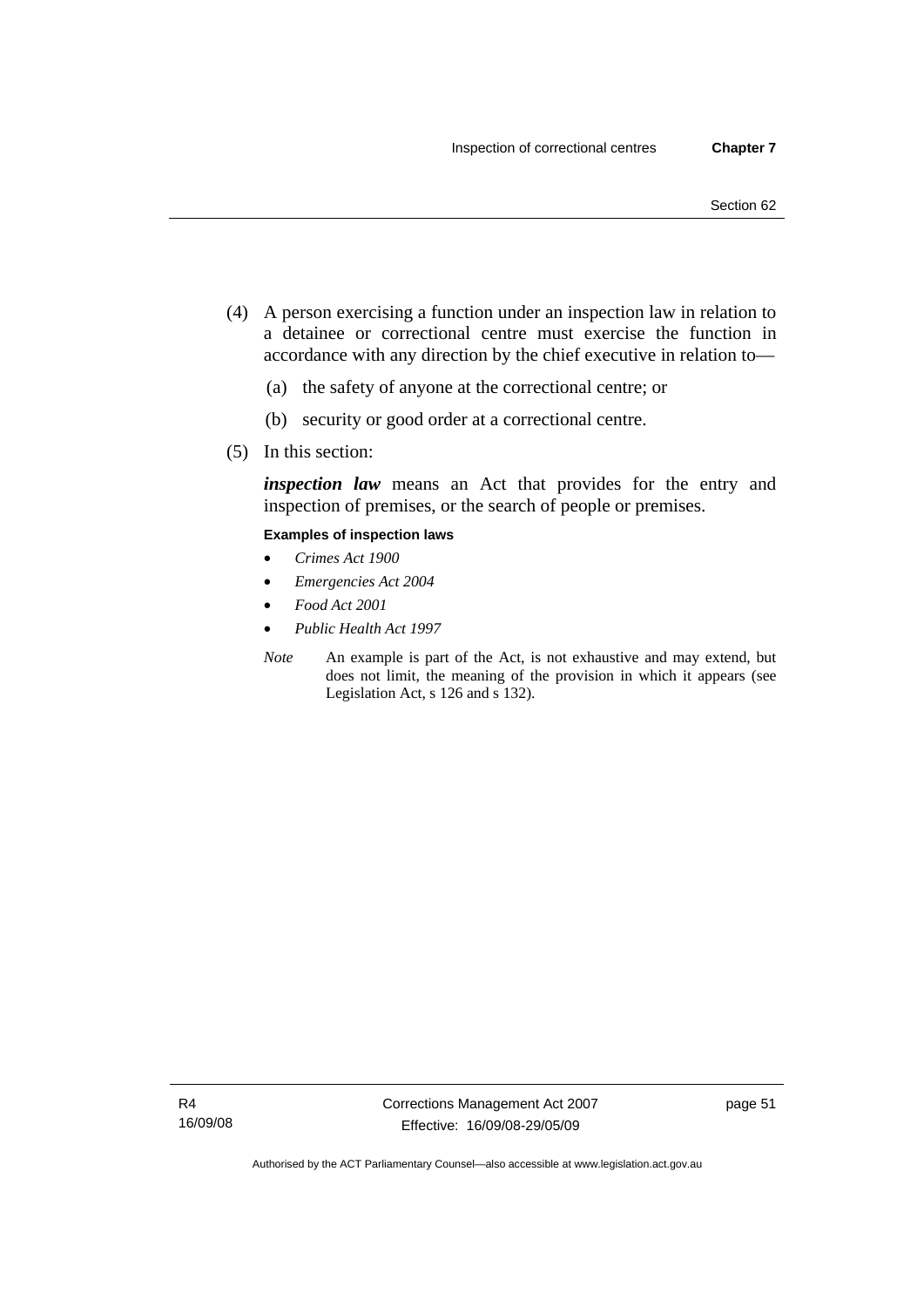# **Chapter 8 Admission to correctional centres**

## **63 Meaning of** *admission* **to correctional centre**

In this Act:

*admission,* of a detainee to a correctional centre, means—

- (a) admission of the detainee to the centre for detention; and
- (b) for a detainee reporting to the centre to perform periodic detention—includes the first, but not the second or subsequent, time the detainee reports to the centre to perform periodic detention.

#### **64 Authority for detention**

- (1) A person must not be admitted to, or detained at, a correctional centre unless the detention is—
	- (a) authorised by a warrant under the *Crimes (Sentence Administration) Act 2005*, section 12 (Warrant for imprisonment); or
	- (b) authorised by a warrant under the *Crimes (Sentence Administration) Act 2005*, section 17 (Warrant for remand); or
	- (c) otherwise authorised, whether by a warrant or other authority (however named), under a territory law or a law of the Commonwealth, a State or another Territory.

#### **Examples—par (c)**

- 1 an accused person who is refused bail by an authorised person under the *Bail Act 1992*
- 2 a person held on a warrant issued under the *Royal Commissions Act 1991*, section 35 (Apprehension of witnesses failing to appear)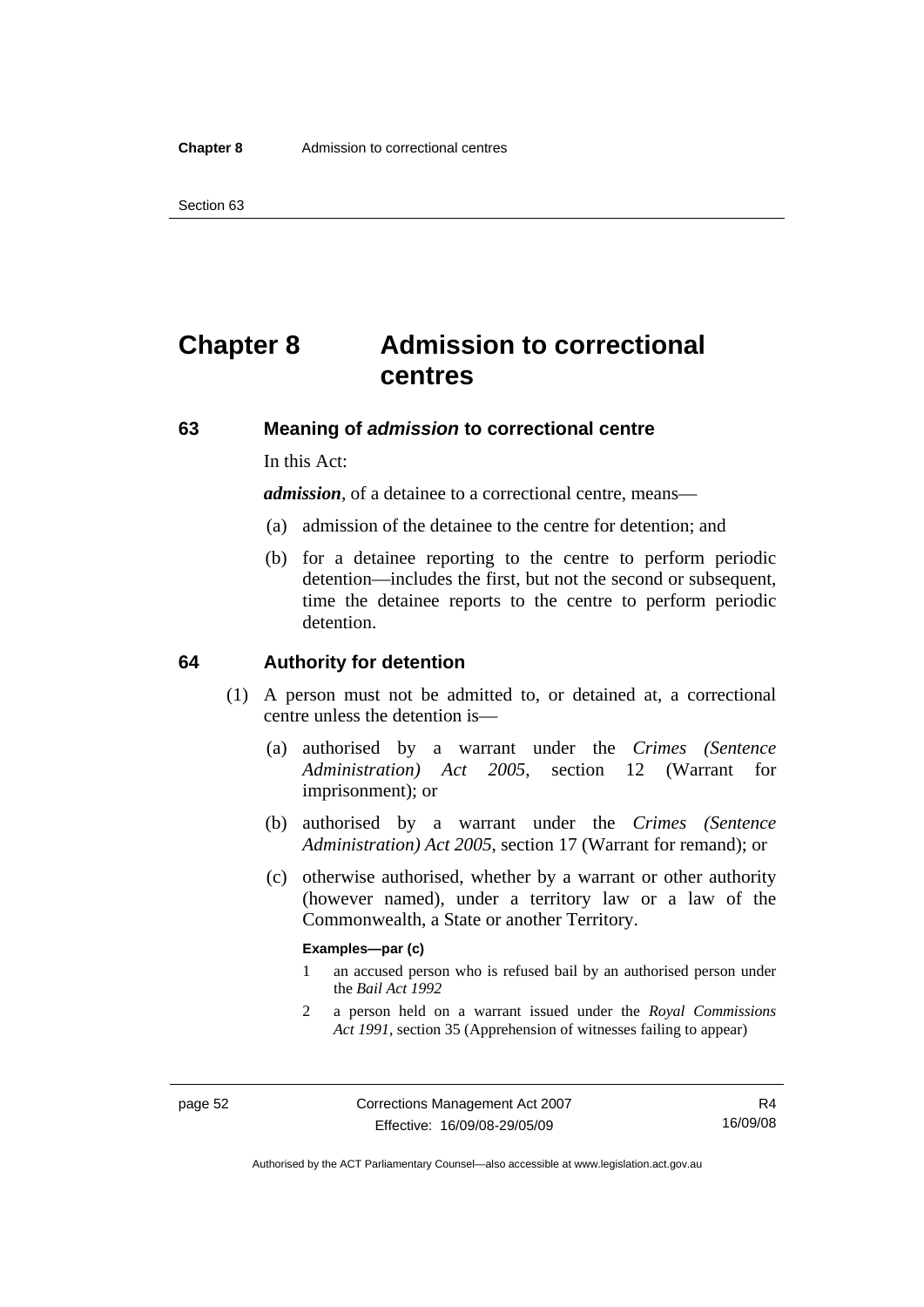- 3 a person in immigration detention under the Migration Act 1958 (Cwlth)
- 4 an interstate detainee on leave in the ACT held in custody overnight
- *Note* An example is part of the Act, is not exhaustive and may extend, but does not limit, the meaning of the provision in which it appears (see Legislation Act, s 126 and s 132).
- (2) Before the person is admitted to the correctional centre, the chief executive must be given the warrant or evidence of other authority for the detention.
- (3) The validity of a person's detention at a correctional centre is not affected by a defect or irregularity in or in relation to the warrant or the evidence of other authority for the detention.

# **65 Identification of detainees**

- (1) For the identification of a detainee admitted to a correctional centre, the chief executive may direct that all or any of the following be taken of, or from, the detainee:
	- (a) prints of the detainee's hands, fingers, feet or toes;
	- (b) a photograph or video recording;
	- (c) a measurement;
	- (d) a cast or impression;
	- (e) a buccal swab or saliva sample;
	- (f) a blood sample;
	- (g) anything else prescribed by regulation.
- (2) Anything taken of, or from, a detainee under subsection (1) must be destroyed if—
	- (a) the detainee is found not guilty of any offence to which the detention relates, other than on the ground of unsoundness of mind; or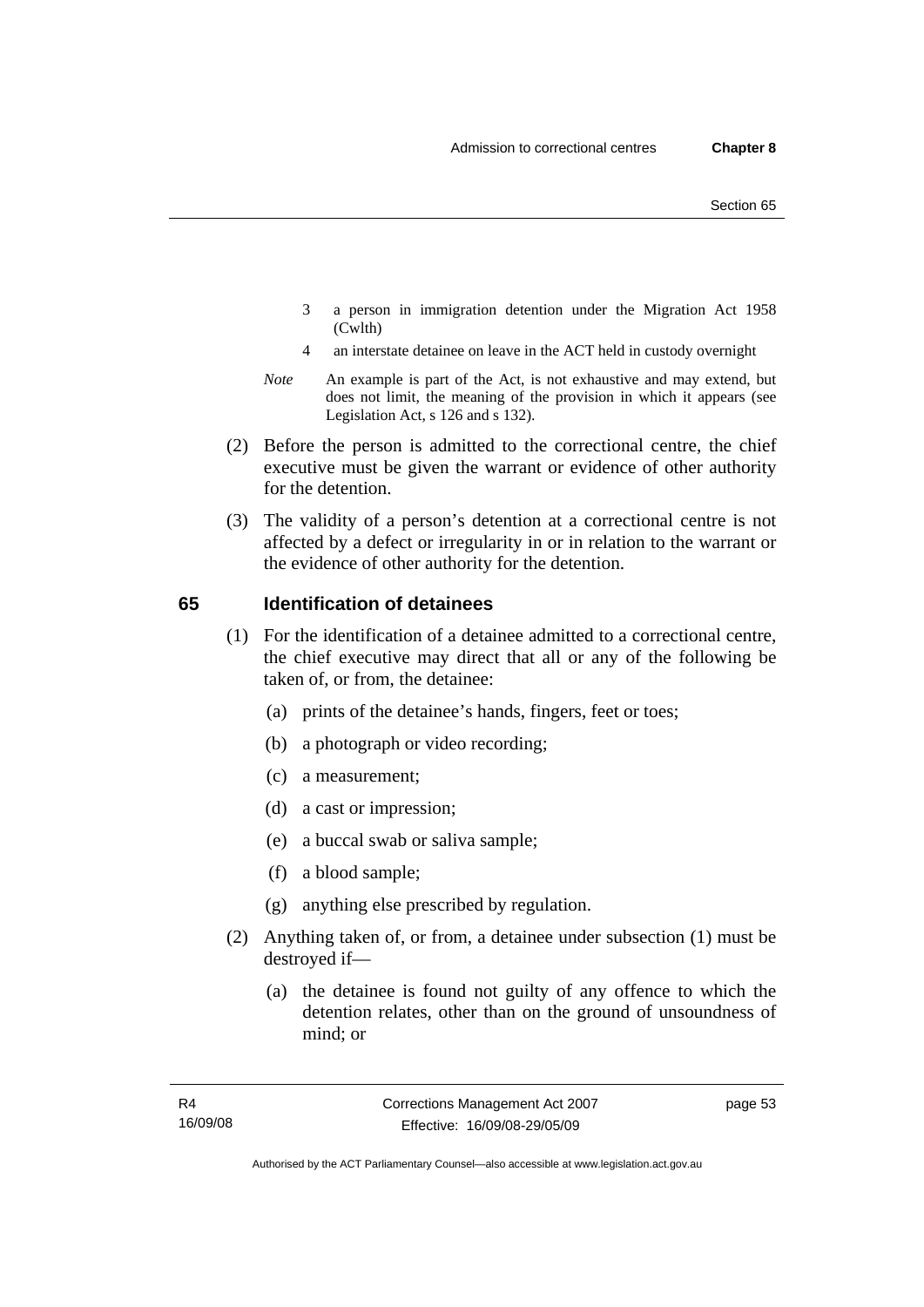Section 66

- (b) proceedings for any offence to which the detention relates are discontinued or dismissed.
- (3) However, subsection (2) does not apply if, for any part of the period of detention in relation to an offence, the detainee was also being detained for another offence—
	- (a) of which the detainee has been convicted; or
	- (b) for which a proceeding (including any appeal proceeding) is still pending.
- (4) A blood sample under this section may only be taken by a health professional appointed under section 22 (Health professionals non-therapeutic functions).
	- *Note* The *Crimes (Forensic Procedures) Act 2000* includes provision for carrying out forensic procedures on people in custody. See particularly pt 2.7 (Carrying out of certain forensic procedures after conviction of serious offenders).

#### **66 Information about entitlements and obligations**

- (1) As soon as practicable after a detainee is admitted to a correctional centre, the chief executive must ensure that reasonable steps are taken to explain the following to the detainee:
	- (a) the detainee's entitlements and obligations under this Act;
	- (b) the case management plan arrangements;
	- (c) the role of official visitors;
	- (d) the procedures for seeking information and making complaints;
	- (e) if the detainee is a national of a foreign country—the right to have a diplomatic or consular representative of the country told about the detention;
	- (f) anything else prescribed by regulation;

Authorised by the ACT Parliamentary Counsel—also accessible at www.legislation.act.gov.au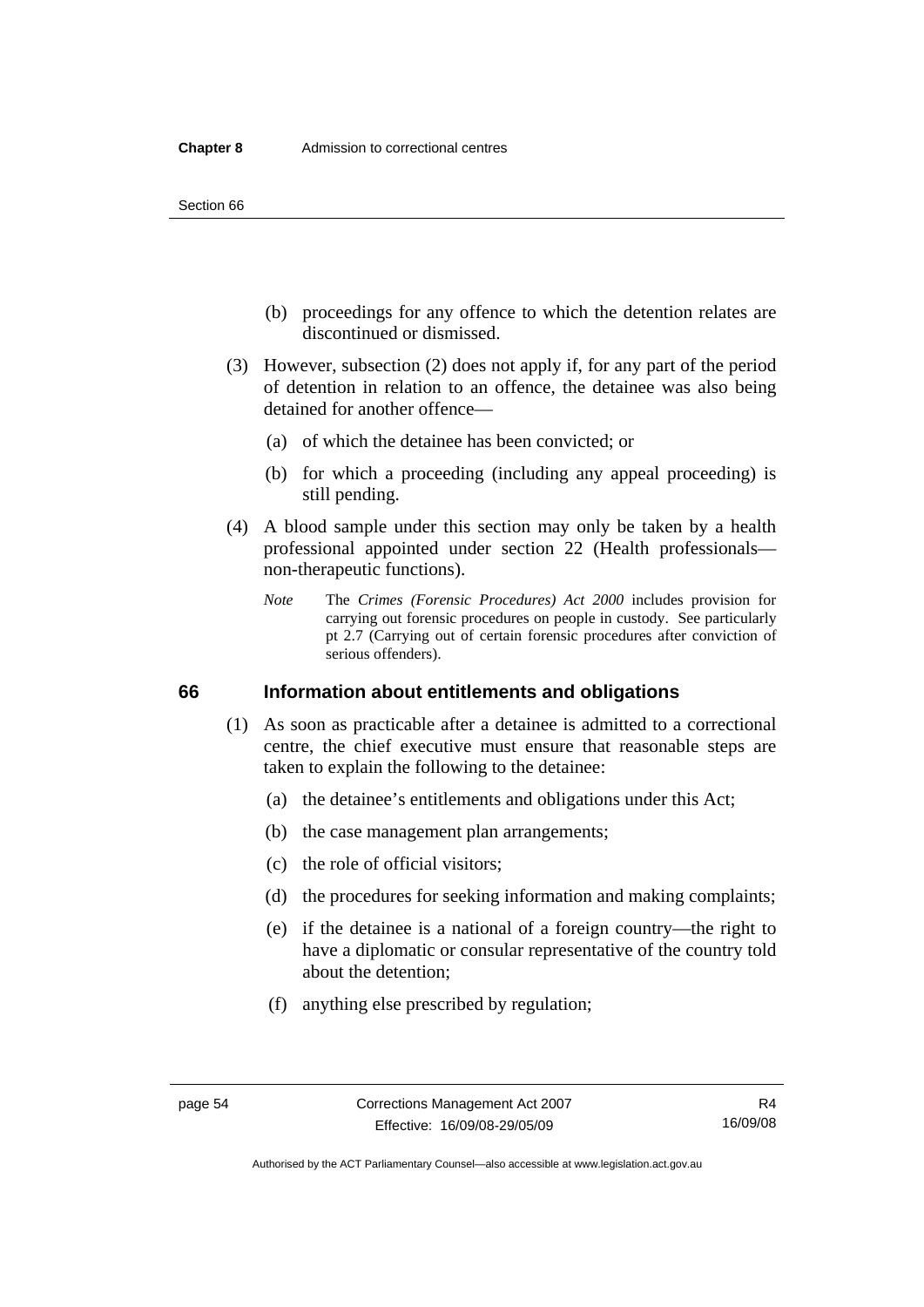(g) anything else the chief executive considers necessary or desirable.

#### **Examples—par (g)**

- 1 corrections policies and operating procedures relevant to the detainee
- 2 the scope and effect of the chief executive's directions
- 3 for a transgender or intersex detainee—the effect of section 79 in relation to choice of sexual identity
- 4 the health services, work and activities available to detainees
- 5 for an offender—the role of the sentence administration board
- *Note* An example is part of the Act, is not exhaustive and may extend, but does not limit, the meaning of the provision in which it appears (see Legislation Act, s 126 and s 132).
- (2) The explanation under subsection (1)—
	- (a) may be in general terms; and
	- (b) as far as practicable, must be in language the detainee can readily understand.

#### **Example—par (a)**

a written statement or checklist used by corrections officers to give detainees a general summary of the things mentioned in subsection (1)

- *Note* An example is part of the Act, is not exhaustive and may extend, but does not limit, the meaning of the provision in which it appears (see Legislation Act, s 126 and s 132).
- (3) The chief executive must arrange for the assistance of an interpreter in complying with subsection (1) or (2) if the chief executive believes, on reasonable grounds, that the detainee is unable, because of inadequate knowledge of the English language or a disability, to communicate with reasonable fluency in English.
- (4) Without limiting subsection (3), the assistance of the interpreter may be provided by telephone.

page 55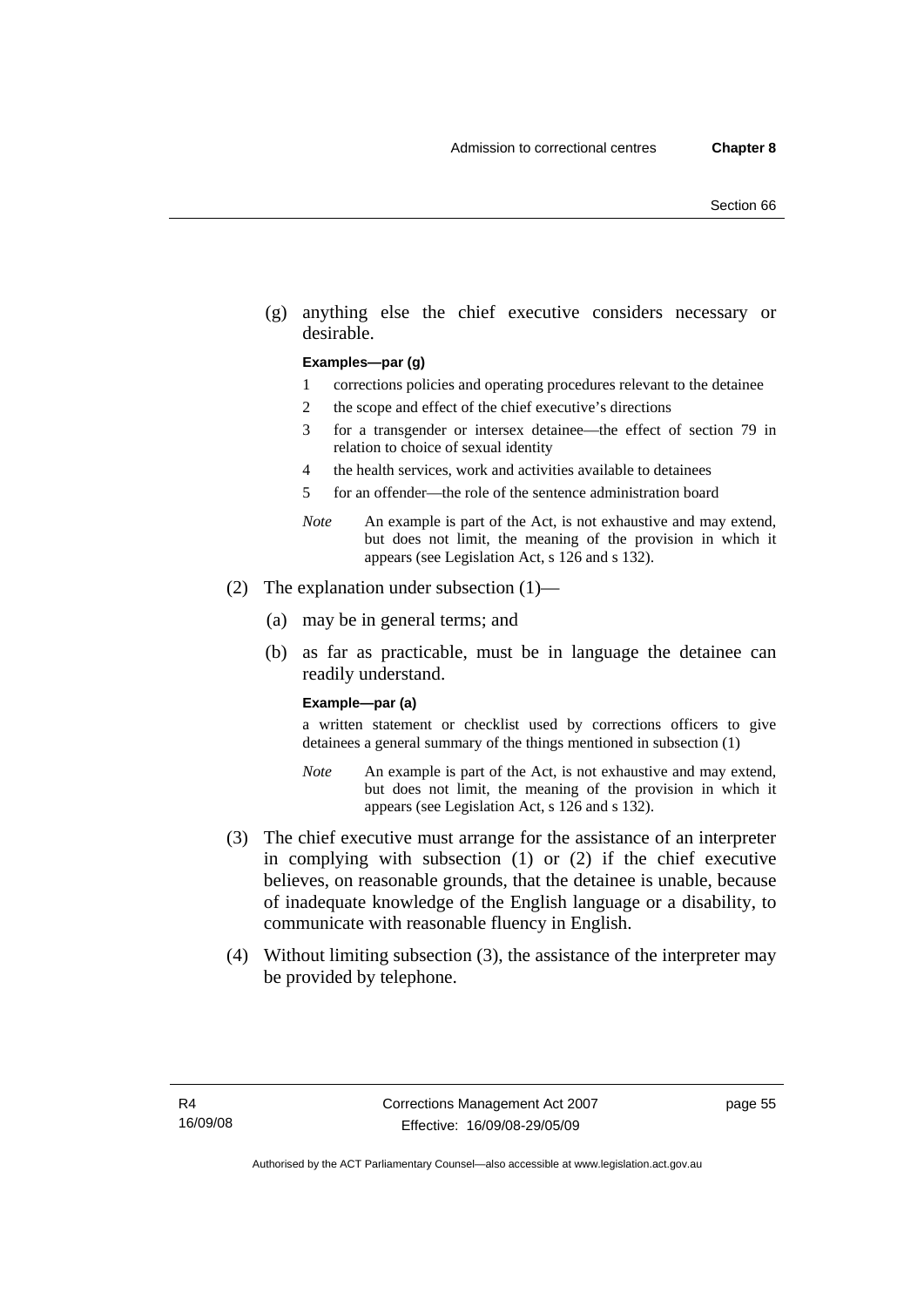- (5) The chief executive must also ensure that copies of the following are available for inspection by detainees at each correctional centre:
	- (a) this Act;
	- (b) corrections policies and operating procedures available under section 14.
- (6) The chief executive must tell a diplomatic or consular representative of a foreign country about the detention of a national of that country, if asked by the detainee.

## **67 Initial assessment**

- (1) The chief executive must ensure that—
	- (a) each detainee admitted to a correctional centre is assessed as soon as practicable to identify any immediate physical or mental health, or safety or security, risks and needs; and
	- (b) any risks and needs identified by the assessment are addressed.
- (2) In particular, the chief executive must ensure that any ongoing risks and needs are addressed in the detainee's case management plan.

#### **68 Health assessment**

- (1) The assessment under section 67 of a detainee's physical and mental health needs and risks must be made within 24 hours after the detainee's admission.
- (2) The health assessment must involve—
	- (a) an initial assessment by a nurse and a review of the nurse's assessment by a doctor appointed under section 21 (Doctors health service appointments); or
	- (b) an assessment by a doctor appointed under section 21 (Doctors—health service appointments).

Authorised by the ACT Parliamentary Counsel—also accessible at www.legislation.act.gov.au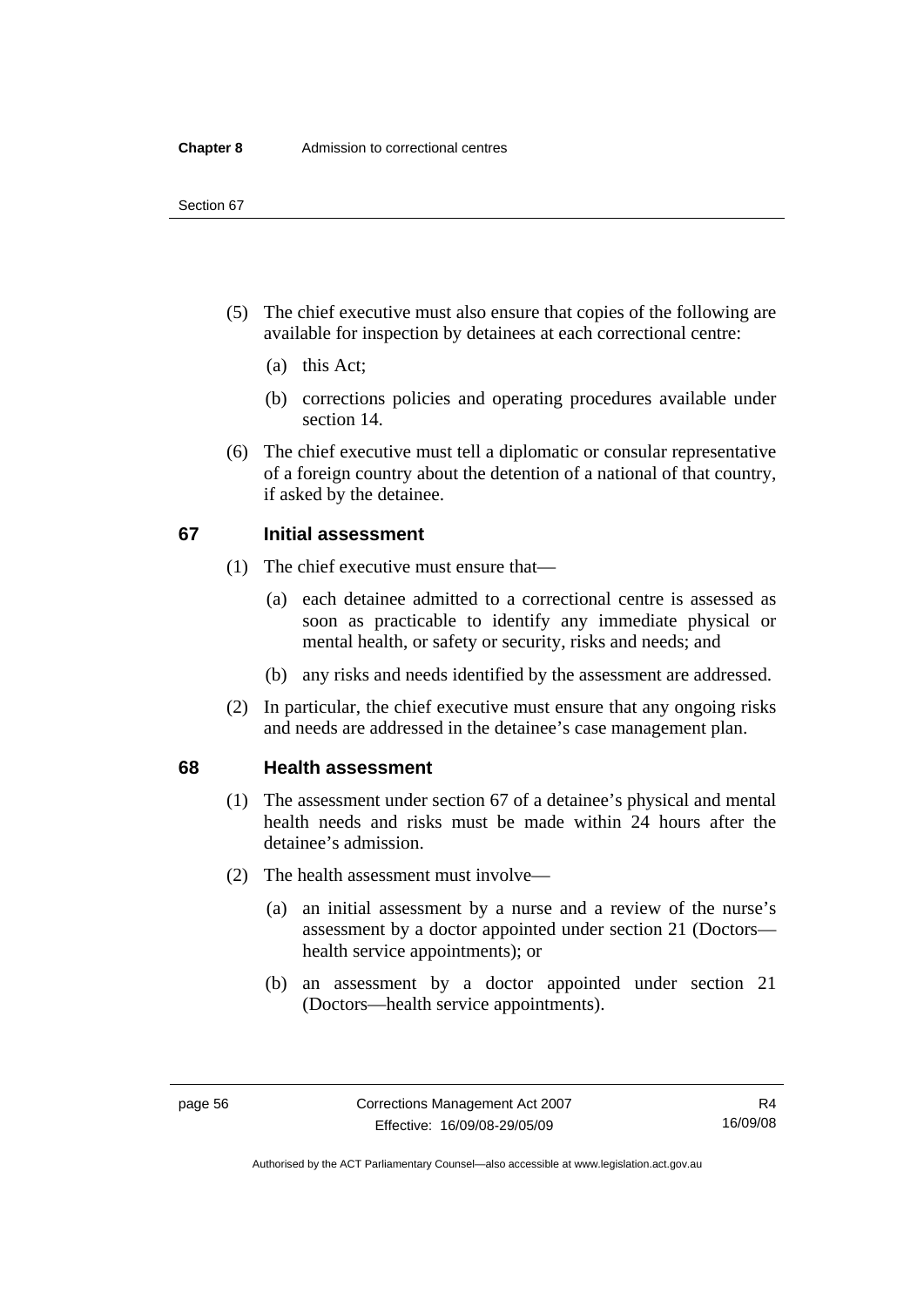- (3) The health assessment must include an assessment of the detainee's risk of self-harm.
	- *Note 1* The detainee's case management plan must also address the detainee's health condition, any risk of self-harm and any treatment regime (see s 78).
	- *Note 2* The *Mental Health (Treatment and Care) Act 1994* also includes provision for assessment orders, and emergency detention and care, under that Act.

# **69 Alcohol and drug tests on admission**

- (1) For an assessment under section 67, the chief executive may direct the detainee, orally or in writing, to provide a test sample.
- (2) Division 9.6.2 (Alcohol and drug testing—detainees) applies in relation to the direction and any sample given under the direction.

# **70 Strip search on admission**

- (1) For an assessment under section 67, the chief executive may direct the detainee, orally or in writing, to submit to a strip search.
- (2) Part 9.4 (Searches) and part 9.5 (Seizing property) apply in relation to the direction and any strip search conducted under the direction.

## **71 Property of detainees**

- (1) The chief executive may allow a detainee's property to be brought into a correctional centre.
- (2) However, the chief executive may give directions imposing conditions in relation to the detainee's property brought into a correctional centre, including conditions in relation to—
	- (a) the nature, amount and location of property that may be held by a detainee at the centre; and
	- (b) the use of the property.

page 57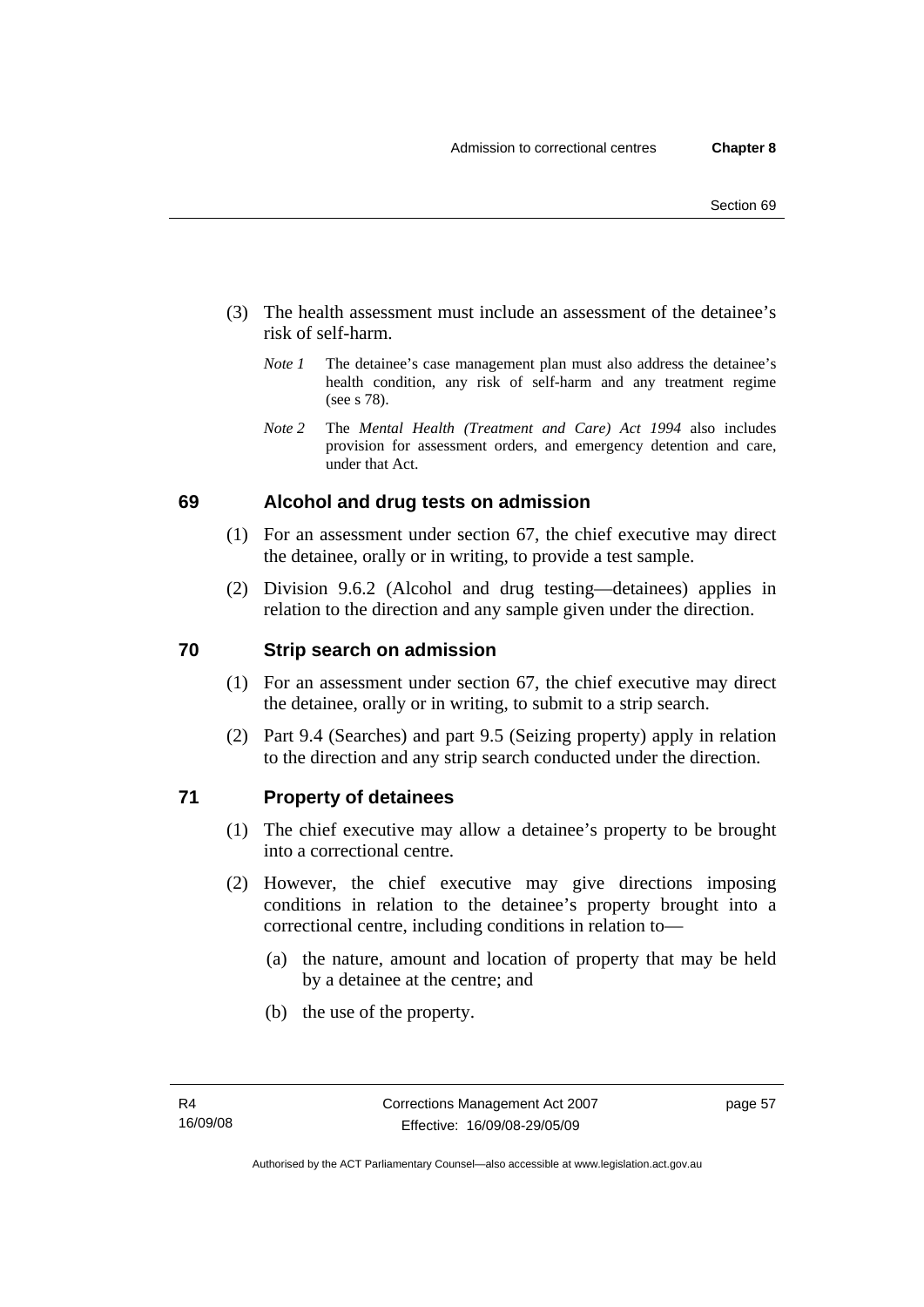- (3) The chief executive must ensure that the register of detainees includes details of the property each detainee has at a correctional centre.
- (4) Without limiting section 14 (Corrections policies and operating procedures), a corrections policy or operating procedure may make provision in relation to detainee's property, including provision in relation to the following:
	- (a) the taking and storage of the property;
	- (b) access to, and use of, the property;
	- (c) transfer of the property;
	- (d) compensation for loss or damage;
	- (e) return of the property to the detainee.
- (5) In this section:

*detainee's property* does not include a prohibited thing.

*Note* Pt 9.5 (Seizing property) provides generally for the seizure, forfeiture and return of property.

#### **72 Security classification**

The chief executive must arrange a security classification for a detainee as soon as practicable after the detainee's admission to a correctional centre.

## **73 Case management plan**

The chief executive must arrange for a case management plan to be prepared for a detainee as soon as practicable after the detainee's admission to a correctional centre.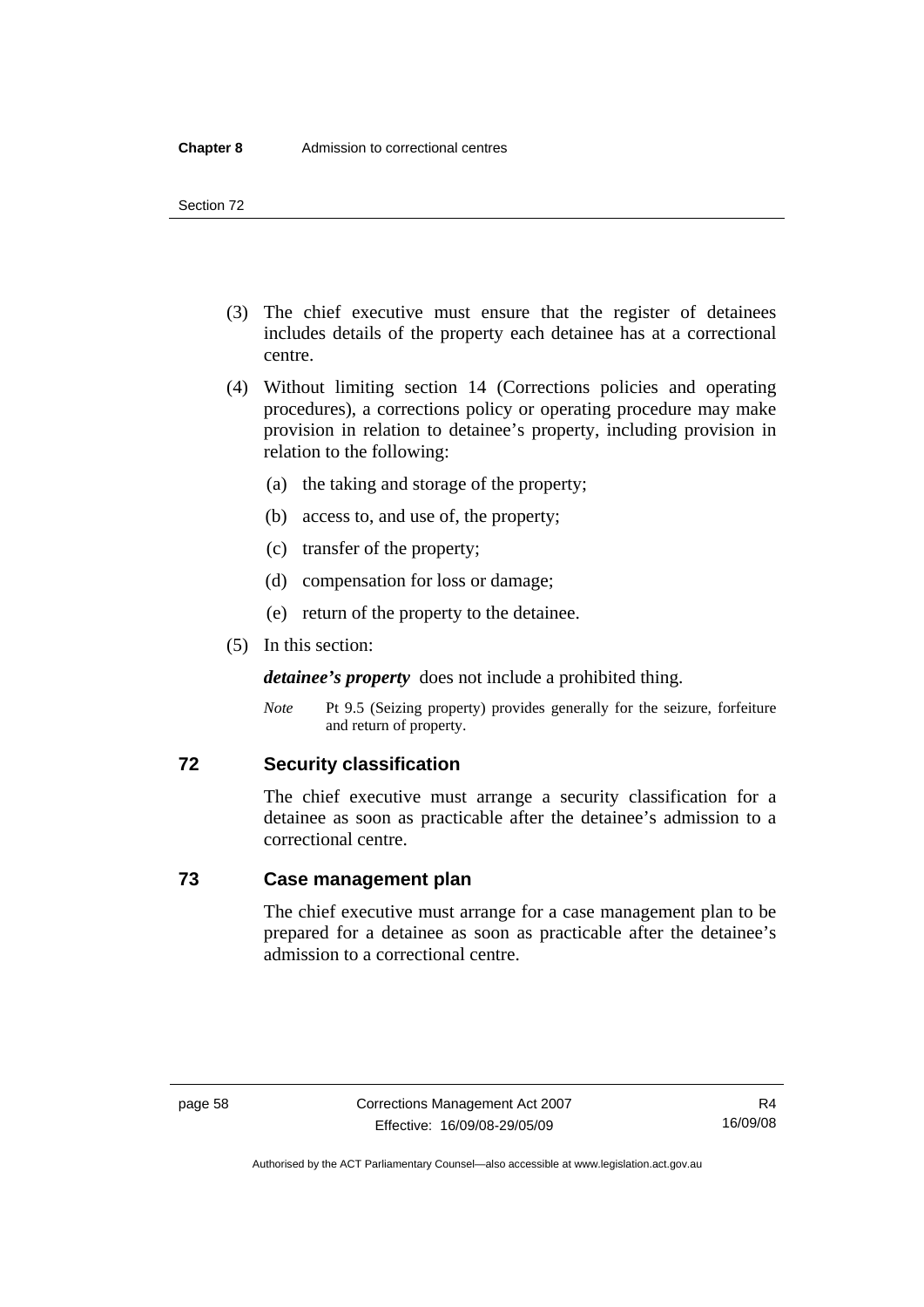## **74 Entries in register of detainees**

The chief executive must ensure that details of each detainee admitted to a correctional centre are entered in the register of detainees on the detainee's admission to the centre.

*Note* The chief executive must keep a register of detainees at a correctional centre (see s 76).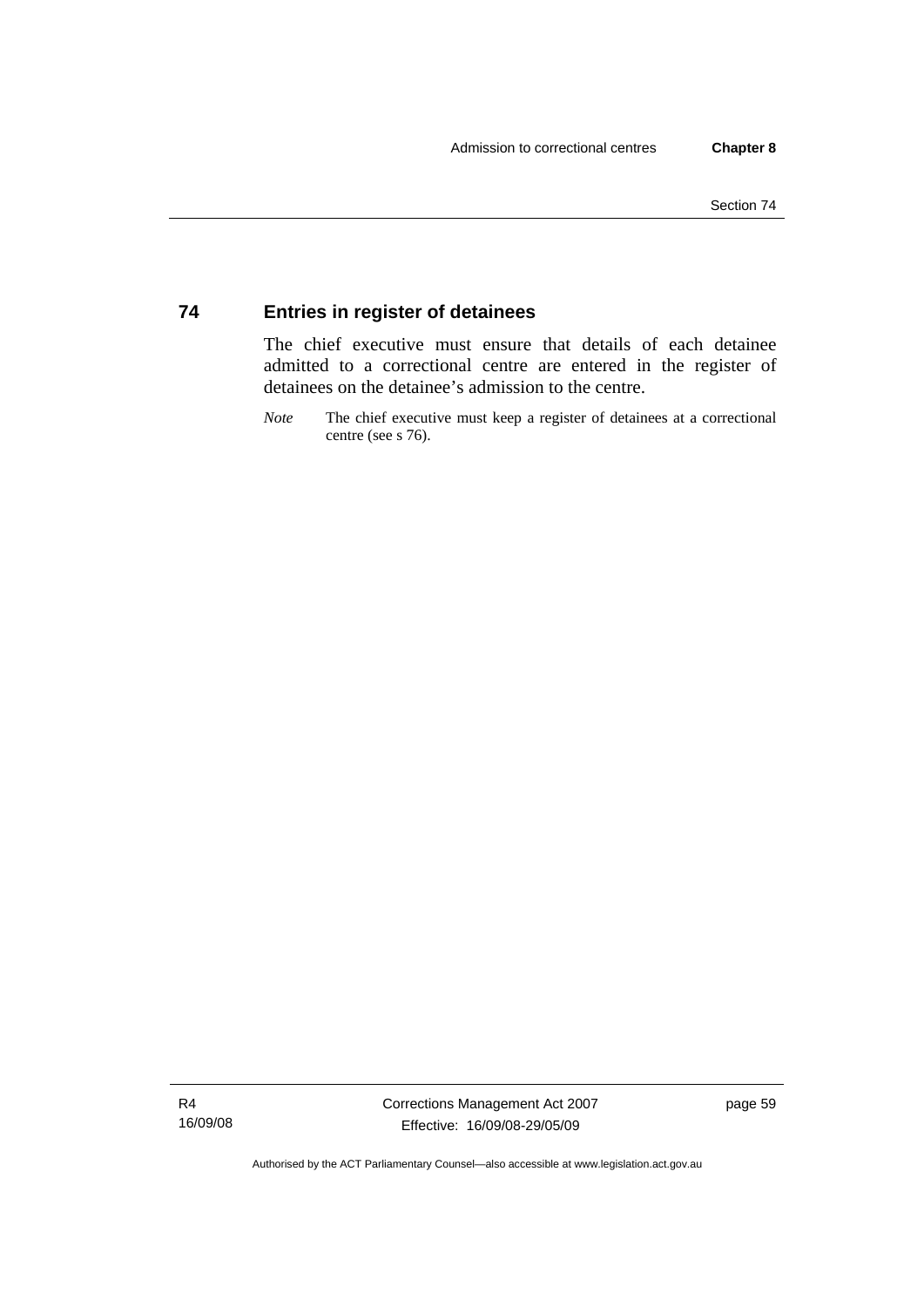# **Chapter 9 Management and security**

# **Part 9.1 Management and security general**

#### **75 Compliance with chief executive's directions**

A detainee must comply with any direction given under this Act to the detainee by the chief executive.

*Note* Under s 17, the chief executive may delegate any of the chief executive's functions, including the giving of directions, to a corrections officer.

#### **76 Register of detainees**

- (1) The chief executive must keep a register containing details of each detainee at a correctional centre.
- (2) The register must include details of the following for each detainee:
	- (a) full name;
	- (b) authority for detention;
	- (c) period of authorised detention;
	- (d) for a detainee under a sentence of imprisonment—
		- (i) the sentence, including any periodic detention period or other element of a combination sentence; and
		- (ii) any nonparole period;
	- (e) current place of detention;
	- (f) security classification;
	- (g) case management plan;

Authorised by the ACT Parliamentary Counsel—also accessible at www.legislation.act.gov.au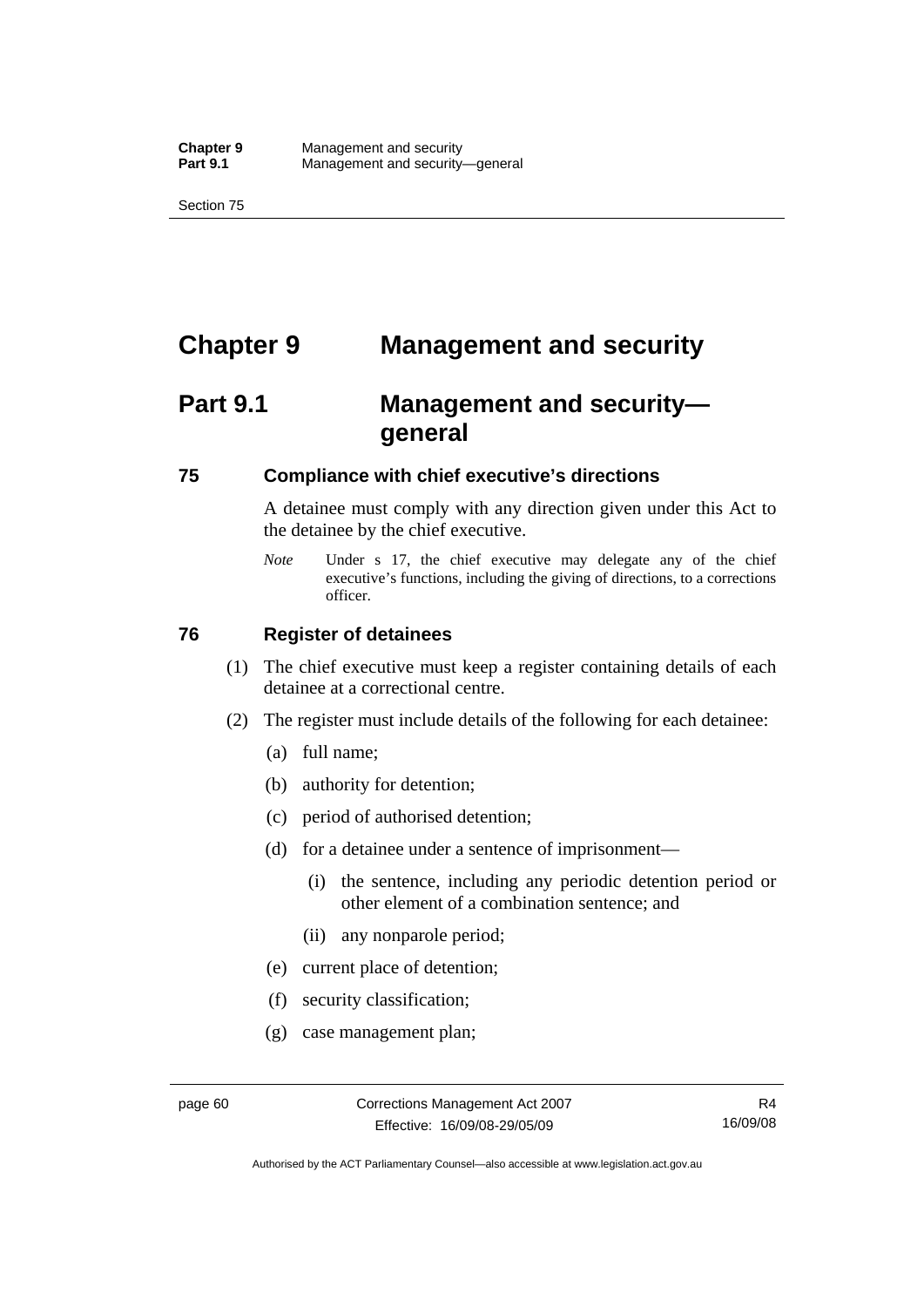- (h) sex, including that chosen under section 79 (Transgender and intersex detainees—sexual identity);
- (i) any known condition of the detainee that requires, or is likely to require, a health service;
- (j) anything taken under section 65 (Identification of detainees);
- (k) anything else the chief executive considers necessary or appropriate for the proper management of the detainee.

#### **Examples—par (i)**

- 1 nutritional or health needs
- 2 need for spectacles, contact lens, crutches, prosthesis or other artificial aids
- 3 language or literacy difficulties

*Note* An example is part of the Act, is not exhaustive and may extend, but does not limit, the meaning of the provision in which it appears (see Legislation Act, s 126 and s 132).

- (3) The register must be available for inspection under chapter 7 (Inspection of correctional centres).
- (4) In this section:

*combination sentence*—see the *Crimes (Sentencing) Act 2005*, dictionary.

#### **77 Health reports**

- (1) For this Act, the chief executive may ask a relevant chief executive for a written report about a detainee's health.
- (2) The relevant chief executive must comply with the request as soon as practicable.
- (3) The relevant chief executive's report must include personal health information about the detainee that is in a health record—
	- (a) in the relevant chief executive's custody; or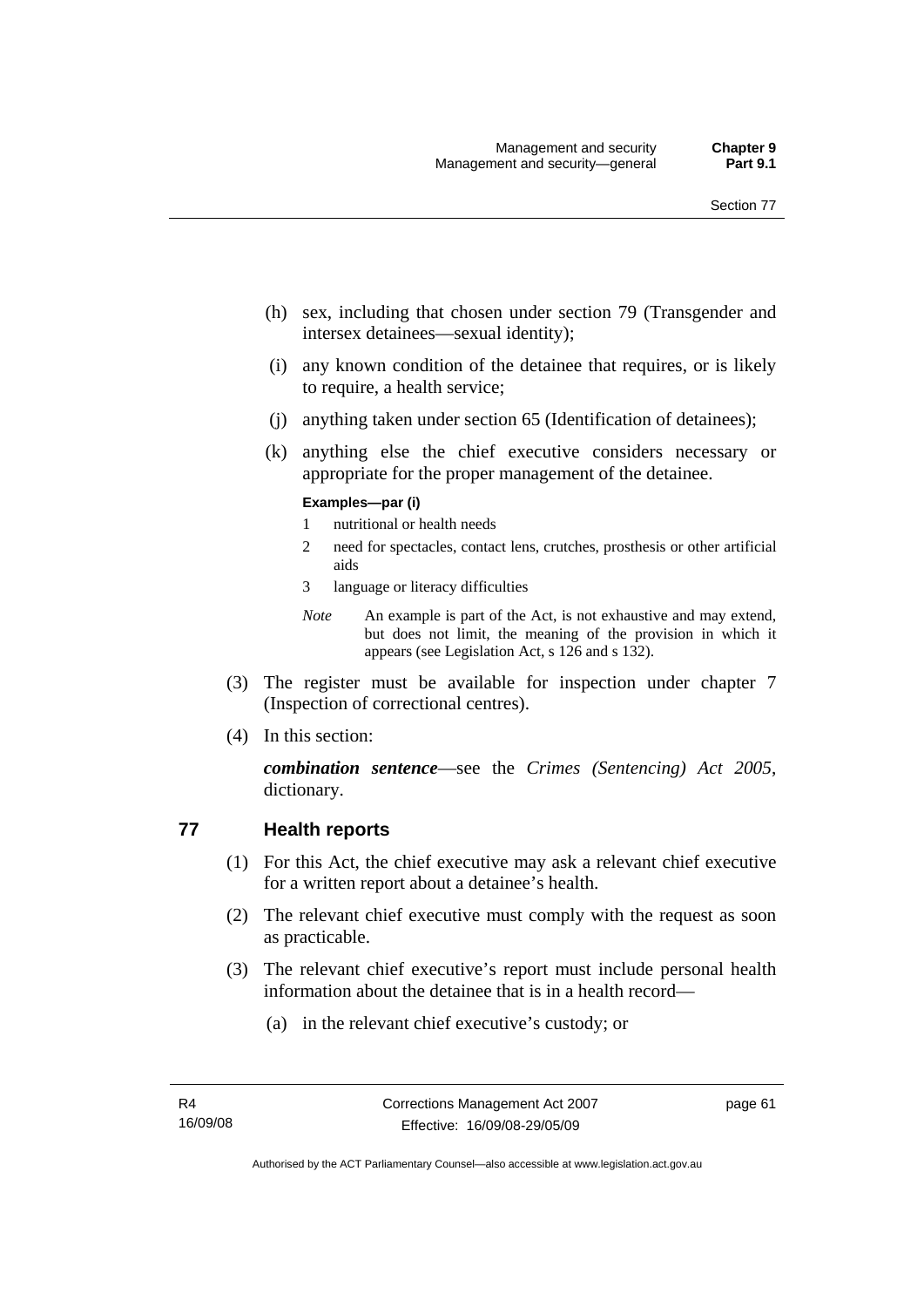- (b) to which the relevant chief executive has access through any arrangement with another chief executive.
- (4) The chief executive must ensure that a doctor appointed under section 21 (Doctors—health service appointments) assesses the report from a relevant chief executive and includes a statement of the detainee's condition (the *health schedule*) in the detainee's case management plan.
- (5) The health schedule must include a summary of—
	- (a) the detainee's condition and health risks, including any likelihood of the condition resulting in a medical emergency or the onset of significant health problems and any associated symptoms; and
	- (b) a treatment regime for the detainee

#### **Examples—s (5)**

- 1 Detainee D has diabetes. The health schedule for D explains the type of diabetes, the treatment required, any likely medical emergency or significant health problem and the associated symptoms, such as hypoglycaemia.
- 2 Detainee P has epilepsy. The health schedule for P explains the type of epilepsy, the treatment required, the symptoms and consequences of any failure to maintain the treatment regime.
- *Note* An example is part of the Act, is not exhaustive and may extend, but does not limit, the meaning of the provision in which it appears (see Legislation Act, s 126 and s 132).
- (6) Without limiting section 14 (Corrections policies and operating procedures), a corrections policy or operating procedure may include provision in relation to the health schedule, including provision in relation to any of the following:
	- (a) the content of the schedule and, in particular, any statement about the detainee's health risks and treatment regime;
	- (b) the people who may access the health schedule and the circumstances for access.

Authorised by the ACT Parliamentary Counsel—also accessible at www.legislation.act.gov.au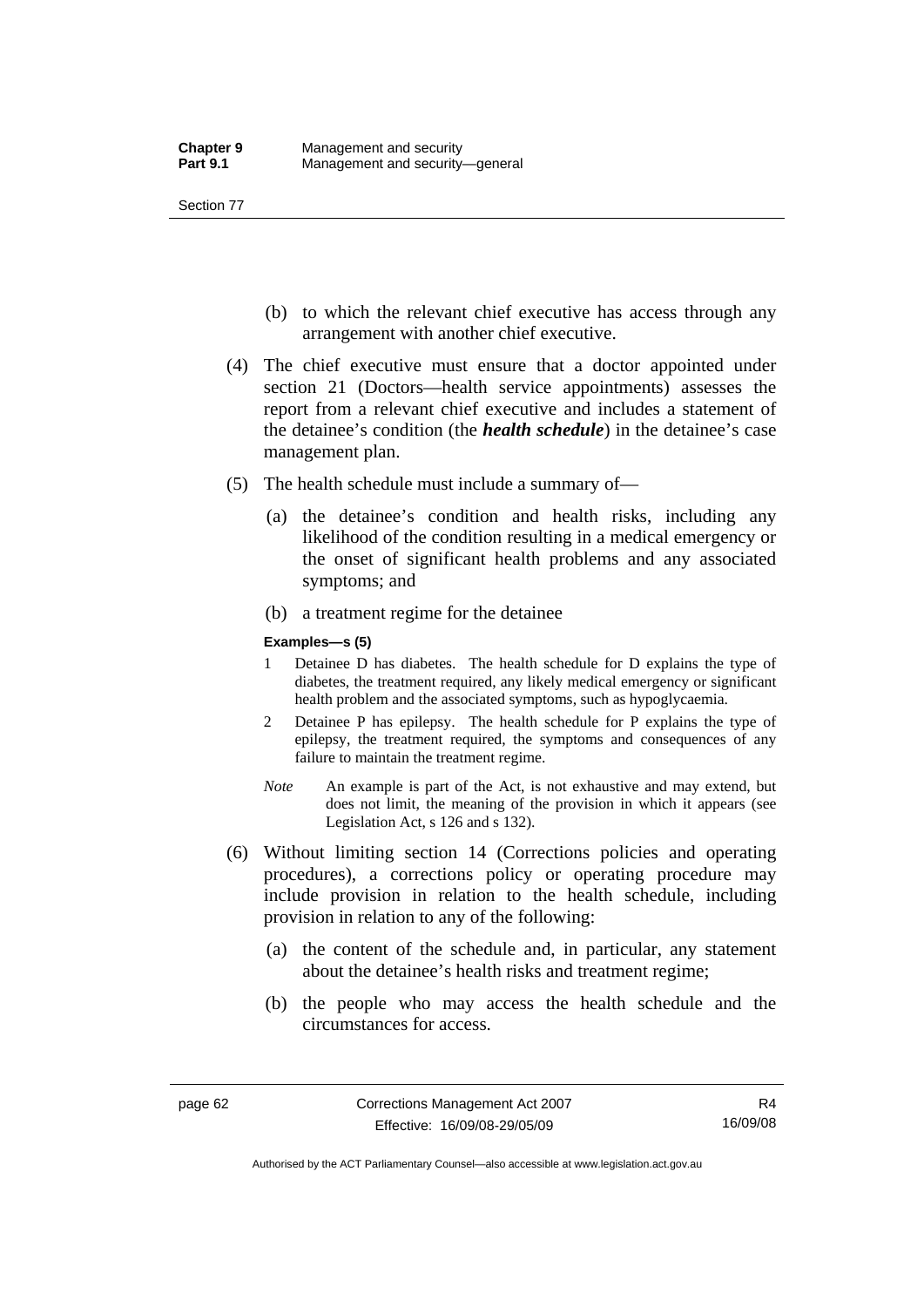- (7) The chief executive must ensure that the relevant chief executive's report and the health schedule is available only to people authorised by the chief executive.
- (8) In this section:

*health record*—see the *Health Records (Privacy and Access) Act 1997*, dictionary.

*personal health information*—see the *Health Records (Privacy and Access) Act 1997*, dictionary.

*relevant chief executive* means a chief executive whose administrative unit is responsible for any provision of the following Acts:

- (a) the *Children and Young People Act 2008*;
- (b) the *Disability Services Act 1991*;
- (c) the *Health Act 1993*;
- (d) the *Mental Health (Treatment and Care) Act 1994*.
- *Note* Compliance with a request under this section does not involve a contravention of a privacy principle under the *Health Records (Privacy and Access) Act 1997* (see that Act, s 5 (The privacy principles))*.*

#### **78 Case management plans—scope etc**

- (1) The chief executive—
	- (a) must maintain an individual management plan for each detainee, other than a remandee; and
	- (b) may maintain an individual management plan for a detainee who is a remandee.
- (2) A case management plan for a detainee must—
	- (a) outline work and activities for the detainee; and

page 63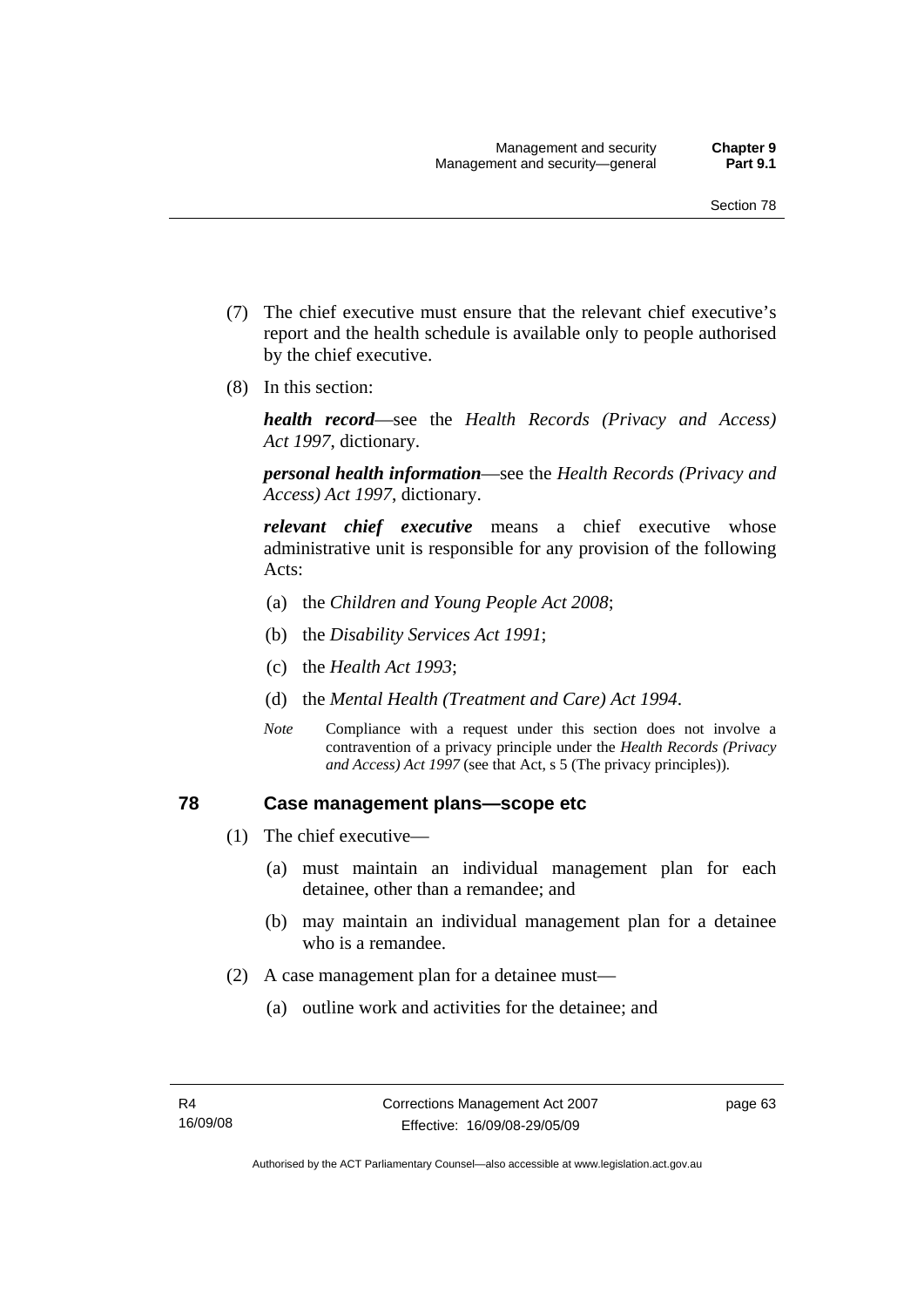- (b) be based on an assessment of the needs, capacities and disposition of the detainee; and
- (c) be consistent with the resources available to the chief executive to manage the detainee; and
- (d) if the detainee is an offender—outline how the detainee is to be prepared for lawful release and reintegration into society at the earliest possible time.
- (3) A case management plan may deal with any matter relating to a detainee, including the following:
	- (a) provision for the safe, secure and humane treatment of the detainee;
	- (b) for a detainee at risk of self-harm—an outline of the risk and strategies for managing the risk;
	- (c) the welfare of the detainee, including the detainee's participation in work or activities, and other constructive use of time in detention;
	- (d) details of any academic, vocational or cultural education or training for the detainee approved under section 52 (News and educational services);
	- (e) the detainee's health condition and risks, and any associated treatment regime;
	- (f) for a detainee with a physical, mental or educational disability—strategies for extra assistance to minimise any disadvantage suffered by the detainee because of the disability, particularly in relation to suitability for work and release from detention;
	- (g) for a detainee serving a sentence of imprisonment by full-time detention—requirements for the detainee to be—
		- (i) told the detainee's release date under the sentence; and

Authorised by the ACT Parliamentary Counsel—also accessible at www.legislation.act.gov.au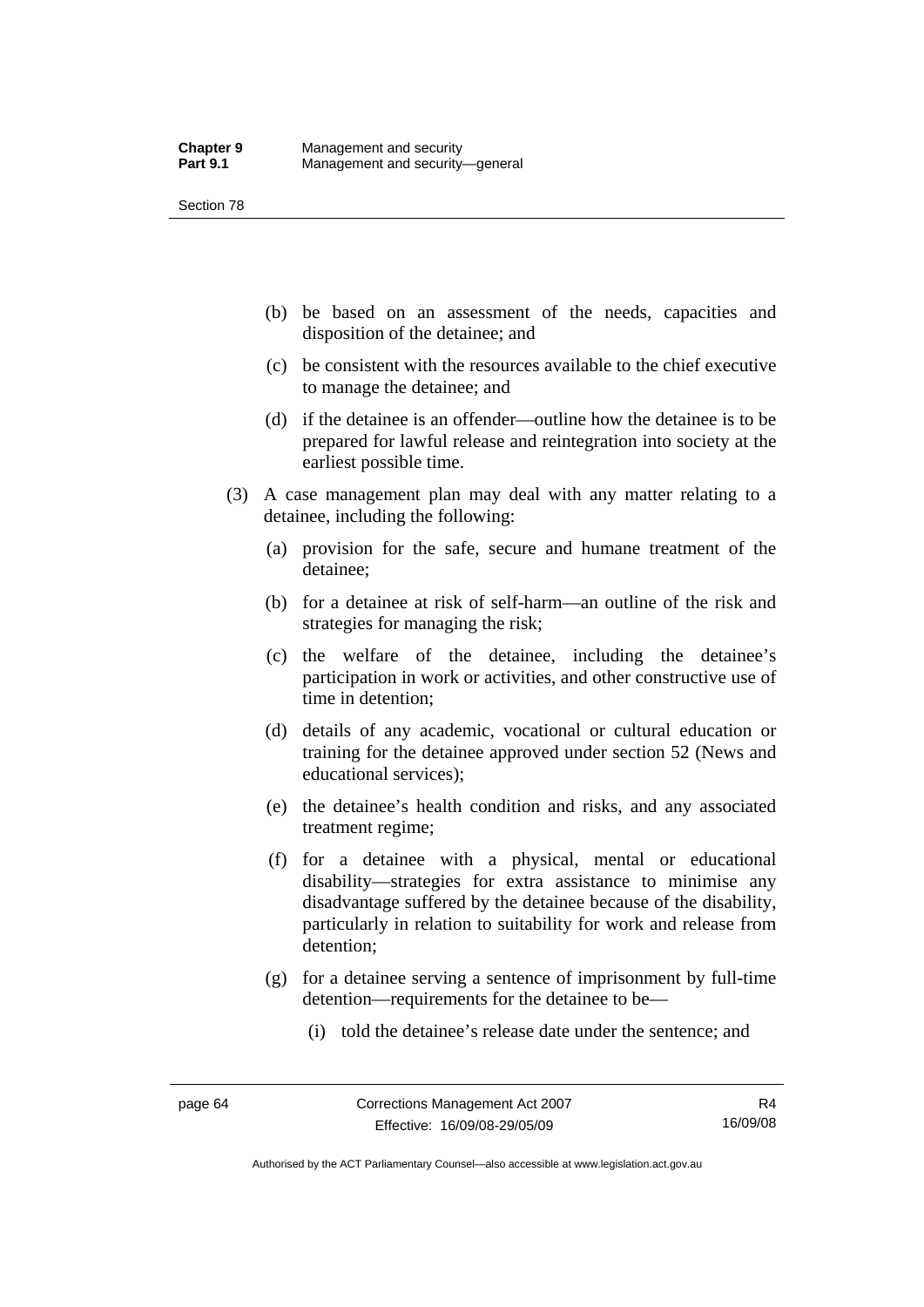- (ii) given necessary assistance in applying for parole;
- (h) anything else prescribed by regulation or directed by the chief executive.

#### **79 Transgender and intersex detainees—sexual identity**

- (1) This section applies to a transgender or intersex detainee.
- (2) For this Act, the sex of the detainee is taken to be—
	- (a) the sex chosen under subsection (3); or
	- (b) if subsection (4) applies—the sex chosen with approval under subsection (4).
- (3) On admission to a correctional centre—
	- (a) the detainee may tell the chief executive the sex the detainee chooses to be identified with; or
	- (b) if the detainee fails to make a choice under paragraph (a)—the chief executive may choose the sex the detainee is to be identified with having regard to the report obtained under subsection (5).

*Note Fail* includes refuse, see the Legislation Act, dict, pt 1.

- (4) The chief executive may, on application by the detainee, approve a change in the sex the detainee chooses to be identified with, having regard to the report obtained under subsection (5).
- (5) Before making a decision under subsection (3) or (4), the chief executive must obtain a report by a doctor appointed under section 22 (Health professionals—non-therapeutic functions) about the detainee's sexual identity.
- (6) The chief executive must—
	- (a) give the detainee written notice of a decision by the chief executive under subsection (3) or (4); and

page 65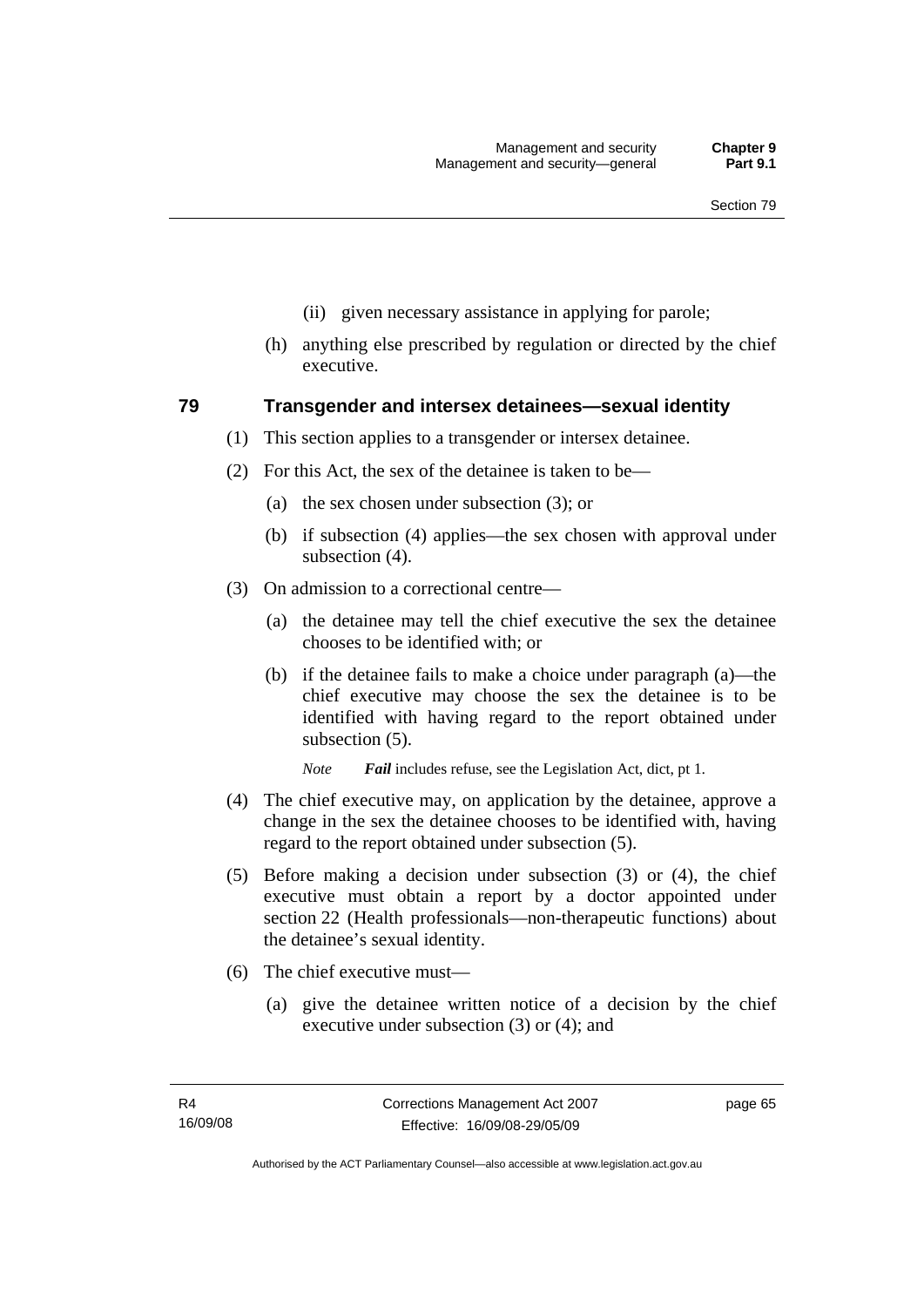(b) must ensure that the detainee's sex chosen under this section is entered in the register of detainees.

#### **Examples of effect of this section**

The conduct of searches of the detainee, and the allocation of accommodation and sanitary facilities for the detainee, would be on the basis that the detainee was a person of the chosen sex.

*Note* An example is part of the Act, is not exhaustive and may extend, but does not limit, the meaning of the provision in which it appears (see Legislation Act, s 126 and s 132).

#### **80 Security classification—basis etc**

- (1) The chief executive must—
	- (a) give each detainee a security classification; and
	- (b) review the classification at least annually or otherwise as prescribed by regulation.
- (2) When deciding a detainee's security classification, the chief executive must consider the following:
	- (a) the reason for the detention, including the nature of any offence for which the detainee is detained;
	- (b) the risks posed by the detainee if the detainee were to escape;
	- (c) the risk of the detainee escaping;
	- (d) the risks posed by the detainee while at a correctional centre;
	- (e) the risks to the detainee of being accommodated with particular detainees or in particular areas at a correctional centre;
	- (f) any matter prescribed by regulation.
- (3) The chief executive may consider anything else the chief executive considers relevant.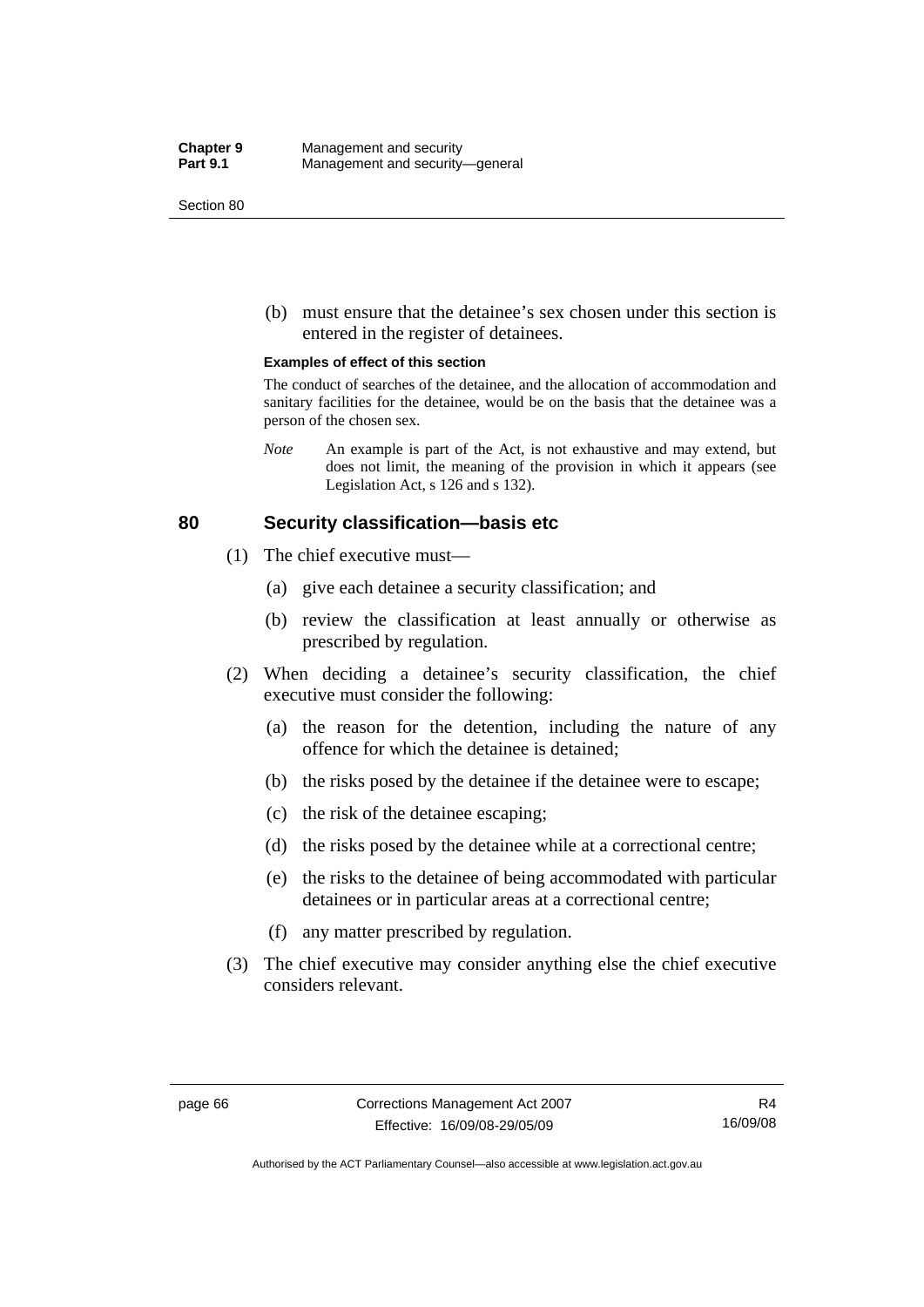(4) The security measures to which a detainee is subject under a security classification must be the minimum necessary to ensure secure detention of the detainee.

#### **81 Prohibited things**

- (1) The chief executive may declare a thing to be a prohibited thing.
- (2) A declaration is a notifiable instrument.

#### **Examples of prohibited things**

- 1 a weapon or something crafted as a weapon
- 2 an explosive
- 3 alcohol
- 4 a controlled drug under the Criminal Code
- 5 a mobile phone
- *Note 1* The power to make an instrument includes power to make different provisions in relation to different matters or different classes of matters, and provisions that apply differently by reference to stated exceptions or factors (see Legislation Act, s 48.)
- *Note 2* A notifiable instrument must be notified under the Legislation Act.
- *Note 3* An example is part of the Act, is not exhaustive and may extend, but does not limit, the meaning of the provision in which it appears (see Legislation Act, s 126 and s 132).

#### **82 Possession of prohibited things**

 (1) A detainee commits an offence if the detainee possesses a prohibited thing.

Maximum penalty: 50 penalty units, imprisonment for 6 months or both.

 (2) Subsection (1) does not apply if the chief executive approves the detainee's possession of the thing.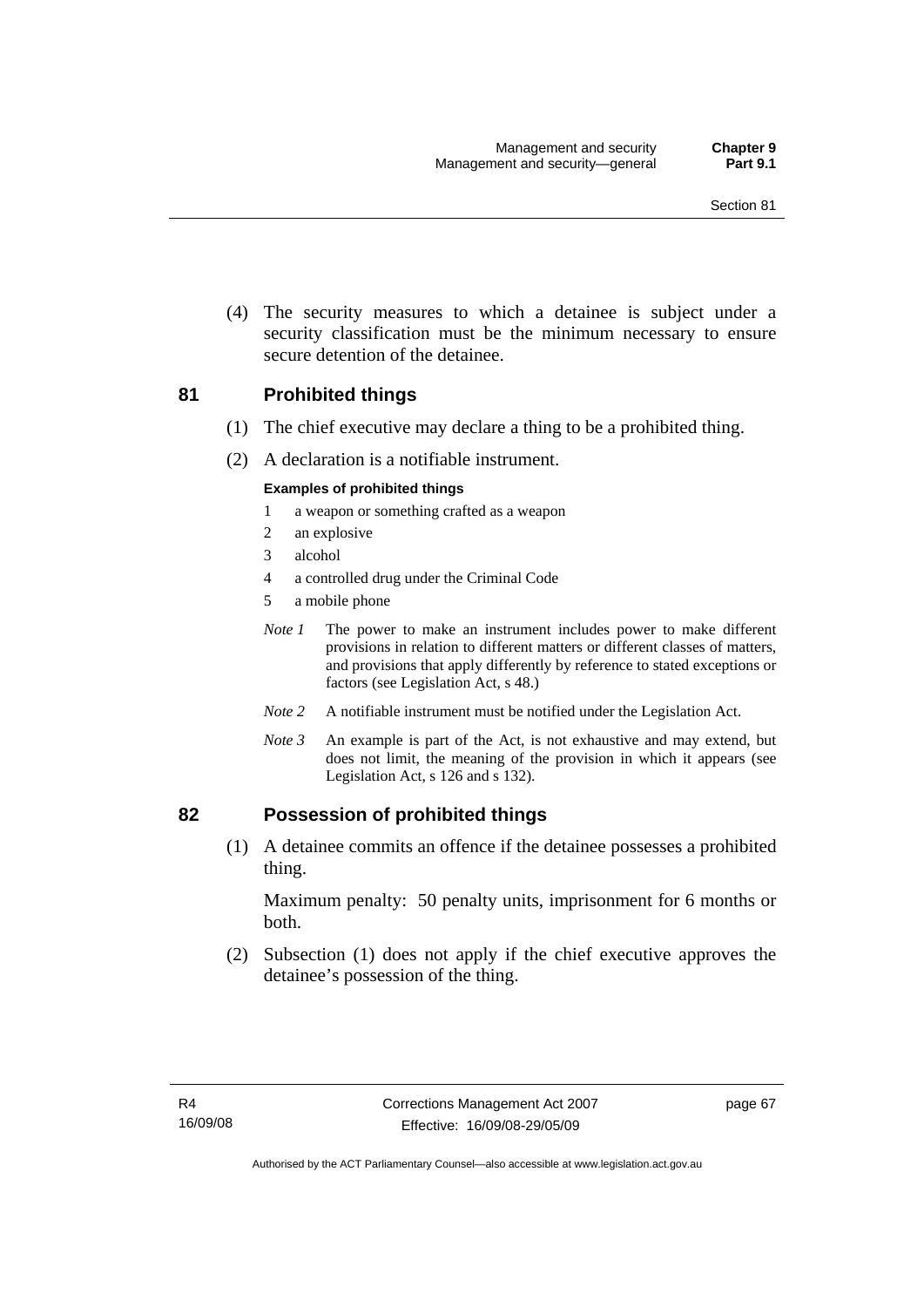#### **83 Work by detainees**

A regulation may make provision in relation to work by detainees, including provision in relation to any of the following:

- (a) the kind of work that may be done by detainees;
- (b) the places where detainees may work, including places outside a correctional centre;
- (c) any payment or other return to which detainees are entitled for work done;
- (d) accounting for any payment or other return credited to detainees for work done.

#### **84 Trust accounts for detainees**

- (1) The chief executive must ensure that money belonging to a detainee is held for the detainee in a trust account.
- (2) The chief executive may deduct amounts from the amount held in trust for a detainee the amount for payment of any financial penalty or reparation that must be paid as disciplinary action against the detainee.
- (3) A regulation may make provision in relation to the operation or maintenance of trust accounts.

#### **85 Prohibited areas**

- (1) The chief executive may define an area at a correctional centre where detainees are prohibited (a *prohibited area*).
- (2) The chief executive must take reasonable steps to bring each prohibited area to the attention of detainees, corrections officers and other people who work at or visit the centre.
- (3) Without limiting subsection (1), the chief executive must ensure that notices or signs are prominently displayed at or near each prohibited area indicating that it is an area where detainees are prohibited.

Authorised by the ACT Parliamentary Counsel—also accessible at www.legislation.act.gov.au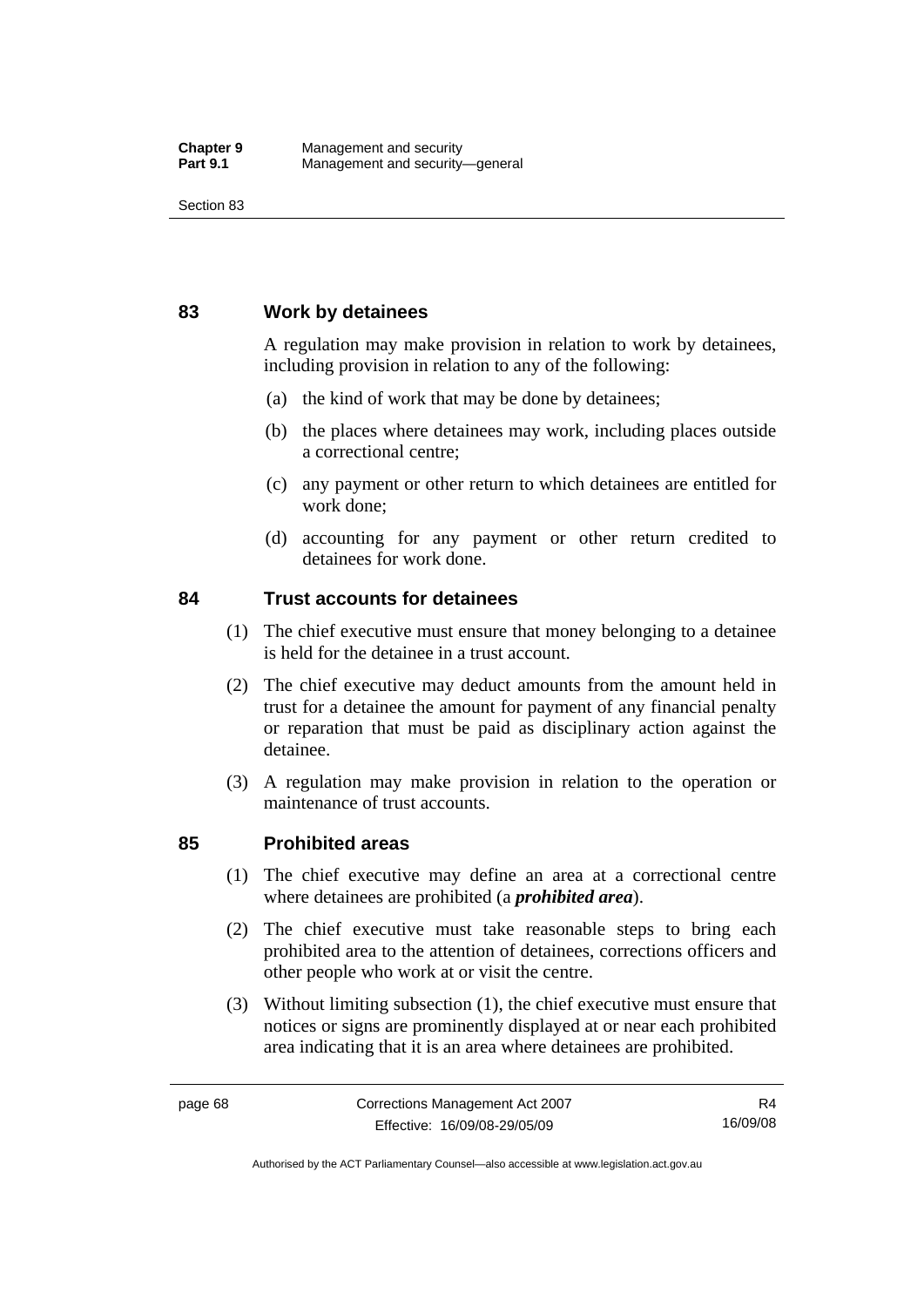#### **86 Nonsmoking areas**

- (1) The chief executive may define an area at a correctional centre as an area in which smoking is prohibited (a *nonsmoking area*).
- (2) The chief executive must take reasonable steps to bring each non-smoking area to the attention of detainees, corrections officers and other people who work at or visit the centre.
- (3) Without limiting subsection (1), the chief executive must ensure that notices or signs are prominently displayed at or near each nonsmoking area indicating that smoking is prohibited in the area.
- (4) The *Smoking (Prohibition in Enclosed Public Places) Act 2003* does not apply to a correctional centre.

## **87 Management and security—corrections policies and operating procedures**

- (1) Without limiting section 14 (Corrections policies and operating procedures), a corrections policy or operating procedure may include provision for any other matter in relation to the management or security of detainees.
- (2) The chief executive must ensure that a corrections policy or operating procedure makes provision in relation to each the following:
	- (a) a detainee giving birth;
	- (b) a marriage or civil partnership of a detainee;
	- (c) the death of a detainee.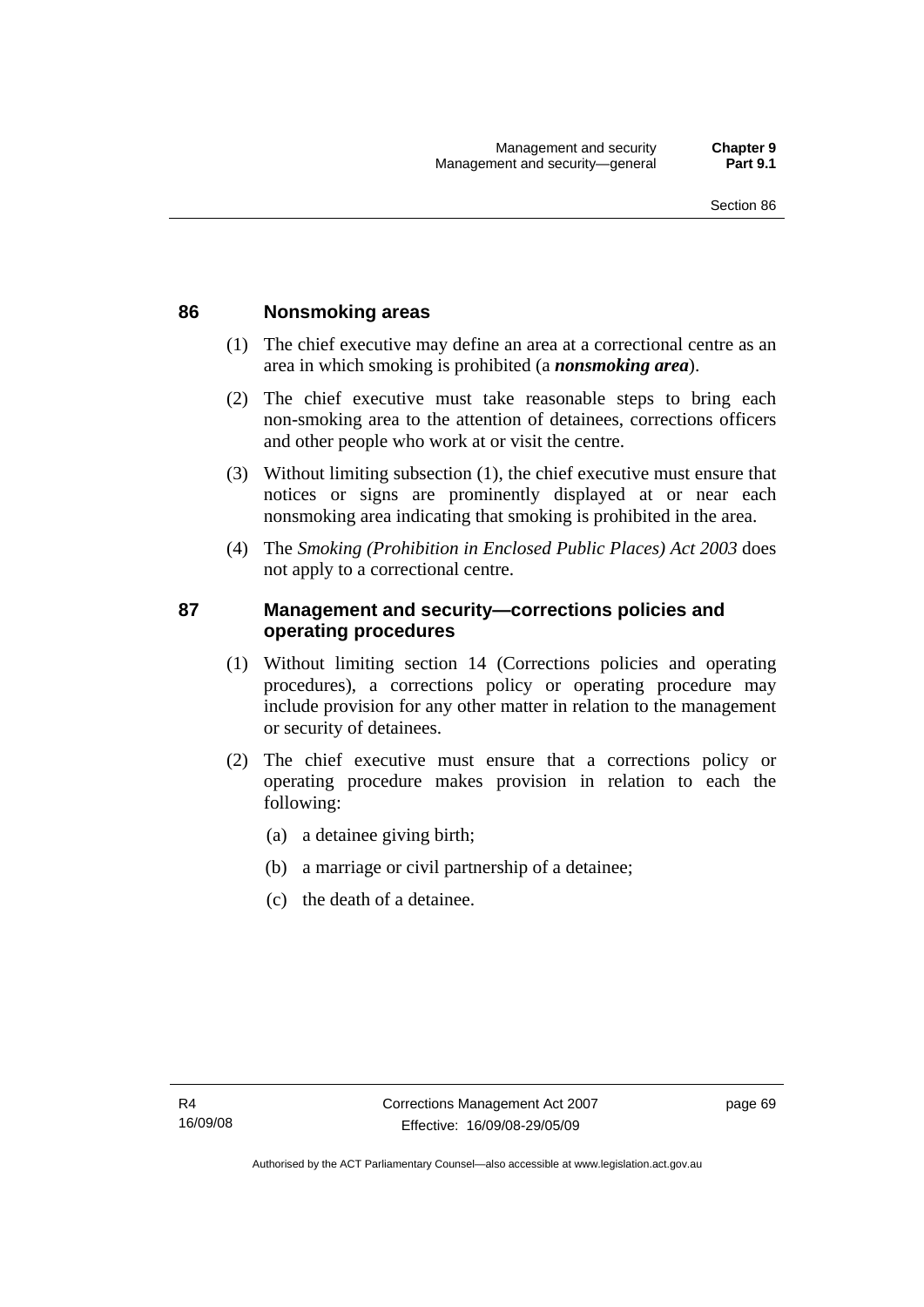**Chapter 9 Management and security**<br>**Part 9.2 Segregation Segregation** 

Section 88

# **Part 9.2 Segregation**

## **88 Meaning of** *segregation*

In this Act:

*segregation*, of a detainee—

- (a) means the restriction or denial of the detainee's opportunity—
	- (i) to go into, or be in, a particular part of a correctional centre; or
	- (ii) to associate with other detainees; and
- (b) includes separate confinement.

## **89 Segregation under pt 9.2—purpose**

To remove any doubt, segregation under this part must not be used for punishment or disciplinary purposes.

#### **90 Segregation—safety and security**

- (1) The chief executive may direct that a detainee be segregated from other detainees if the chief executive believes, on reasonable grounds, that the segregation is necessary or prudent to protect—
	- (a) the safety of anyone else at a correctional centre; or
	- (b) security or good order at a correctional centre.
- (2) When making a direction under this section, the chief executive must also have regard to any relevant, known cultural consideration and the likely impact of segregation on the health and wellbeing of the detainee.
- (3) The chief executive must give the detainee prompt notice of the direction, why it was given, when it takes effect and the provisions for its duration and review under this part.

R4 16/09/08

Authorised by the ACT Parliamentary Counsel—also accessible at www.legislation.act.gov.au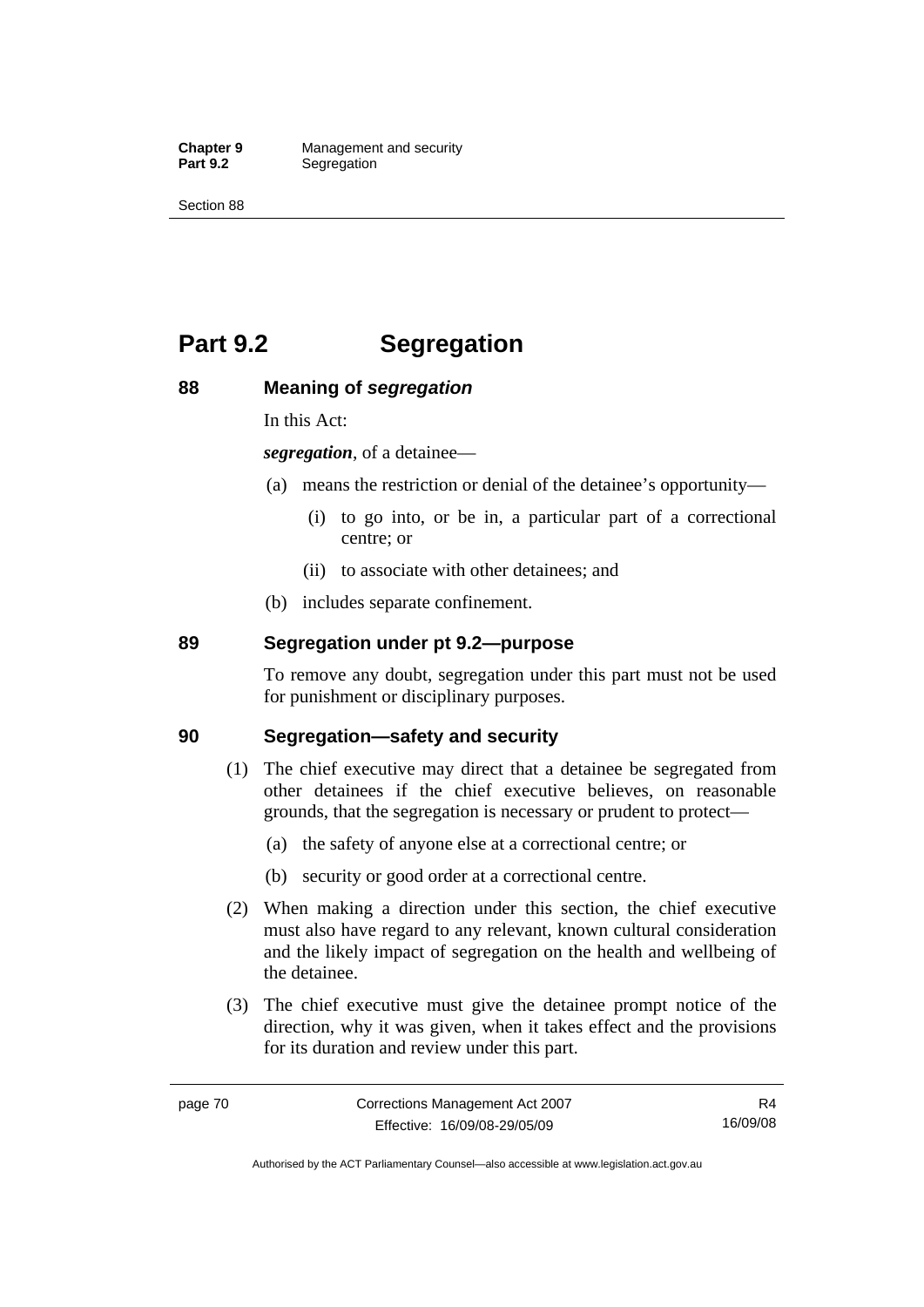- (4) The chief executive must revoke the direction if the chief executive believes, on reasonable grounds, that the protection mentioned in subsection (1) is no longer necessary or prudent.
- (5) The chief executive—
	- (a) may review the direction at any time, on the chief executive's own initiative or on request by the detainee; and
	- (b) must review the direction before any transfer of the detainee to another correctional centre; and
	- (c) must review the direction at least once every 21 days while it remains in force.
- (6) After reviewing the direction, the chief executive may—
	- (a) confirm the direction; or
	- (b) make a further direction under subsection (1); or
	- (c) revoke the direction under subsection (4).
- (7) To remove any doubt, the chief executive may make more than 1 further direction under this section.
- (8) Subject to this section and section 94 (Segregated detainees removed to NSW), a direction ends at the end of—
	- (a) 28 days after the day it is given; or
	- (b) if subsection (6) (b) applies—90 days after the day the further direction, or latest further direction, is given.

#### **91 Segregation—protective custody**

 (1) The chief executive may direct that a detainee be segregated from other detainees if the chief executive believes, on reasonable grounds, that the segregation is necessary or prudent to protect the safety of the detainee.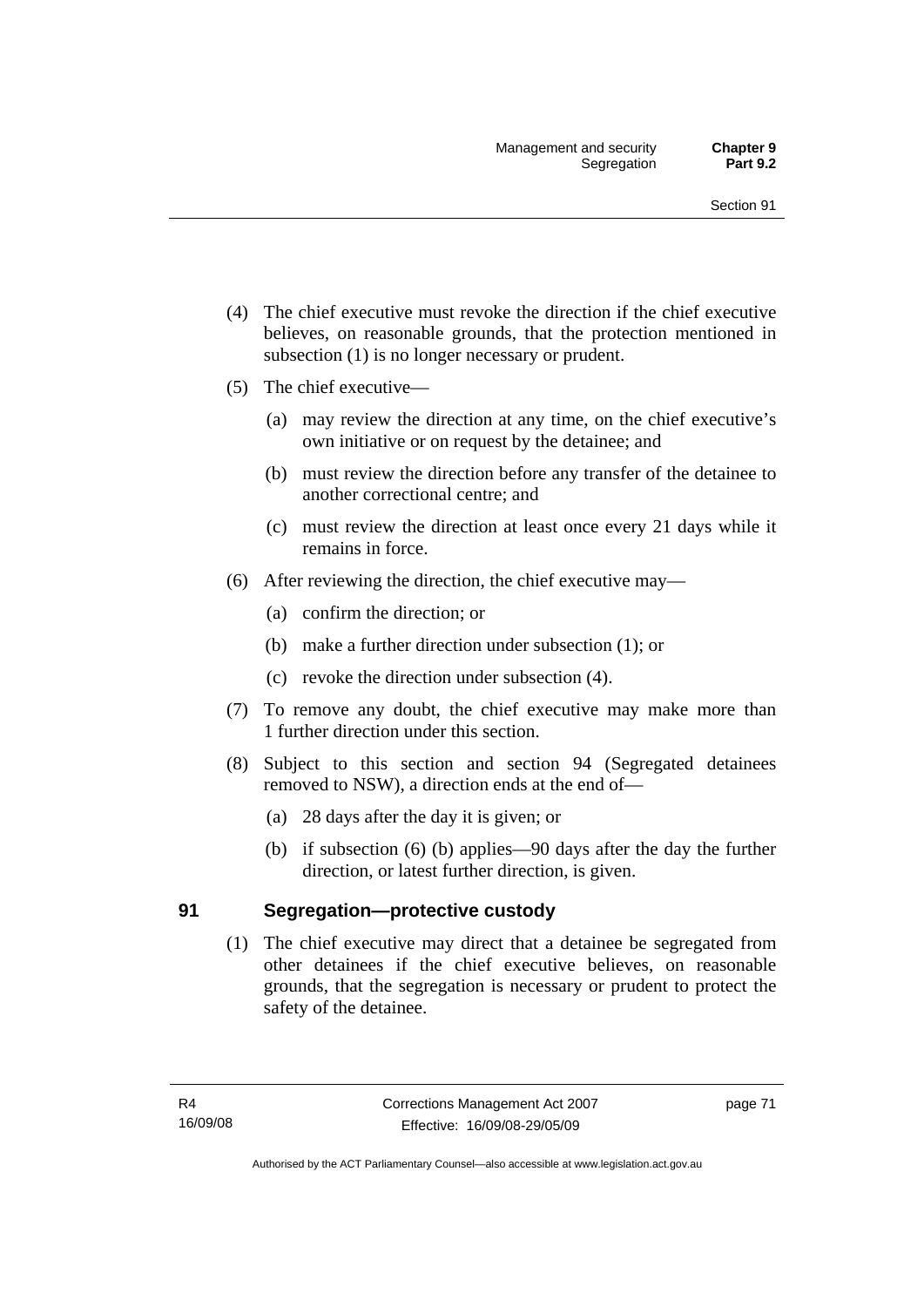- (2) The chief executive may give the direction at any time, on the chief executive's own initiative or on request by the detainee.
- (3) The chief executive must give the detainee prompt notice of the direction, why it was given, when it takes effect and the provisions for its duration and review under this part.
- (4) The chief executive must revoke the direction if the chief executive believes, on reasonable grounds, that the protection mentioned in subsection (1) is no longer necessary or prudent.
- (5) The chief executive—
	- (a) may review the direction at any time, on the chief executive's own initiative or on request by the detainee; and
	- (b) must review the direction before any transfer of the detainee to another correctional centre; and
	- (c) must review the direction at least once every 21 days while it remains in force.
- (6) After reviewing the direction, the chief executive may—
	- (a) confirm the direction; or
	- (b) make a further direction under subsection (1); or
	- (c) revoke the direction under subsection (4).
- (7) To remove any doubt, the chief executive may make more than 1 further direction under this section.
- (8) Subject to this section and section 94 (Segregated detainees removed to NSW), a direction ends—
	- (a) 28 days after the day it is given; or
	- (b) if subsection (6) (b) applies—90 days after the day the further direction, or latest further direction, is given.

Authorised by the ACT Parliamentary Counsel—also accessible at www.legislation.act.gov.au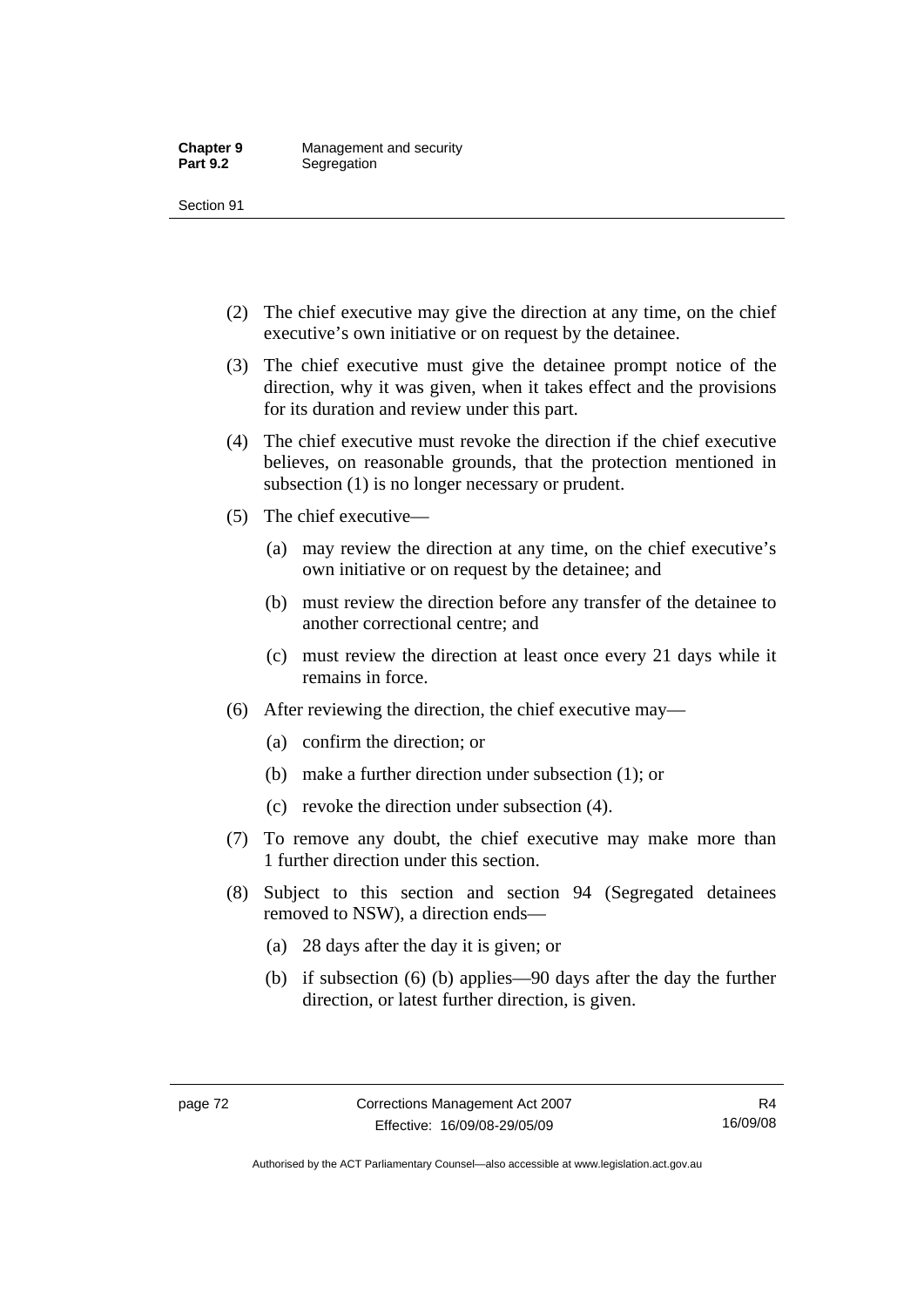## **92 Segregation—health**

- (1) The chief executive may direct that a detainee be segregated from other detainees if the chief executive believes, on reasonable grounds, that the segregation is necessary or prudent—
	- (a) to assess the detainee's physical or mental health; or
	- (b) to protect anyone (including the detainee) from harm because of the detainee's physical or mental health; or
	- (c) to prevent the spread of disease.
- (2) The chief executive must give the detainee prompt notice of the direction, why it was given, when it takes effect and the provisions for its duration and review under this part.
- (3) The chief executive must revoke the direction if the chief executive believes, on reasonable grounds, that the direction is no longer necessary or prudent.
- (4) The chief executive—
	- (a) may review the direction at any time, on the chief executive's own initiative or on request by the detainee; and
	- (b) must review the direction on request by a doctor appointed under section 21 (Doctors—health service appointments); and
	- (c) must review the direction before any transfer of the detainee to another correctional centre; and
	- (d) must review the direction at least once every 21 days while it remains in force.
- (5) After reviewing the direction, the chief executive may—
	- (a) confirm the direction; or
	- (b) make a further direction under subsection (1); or
	- (c) revoke the direction under subsection (3).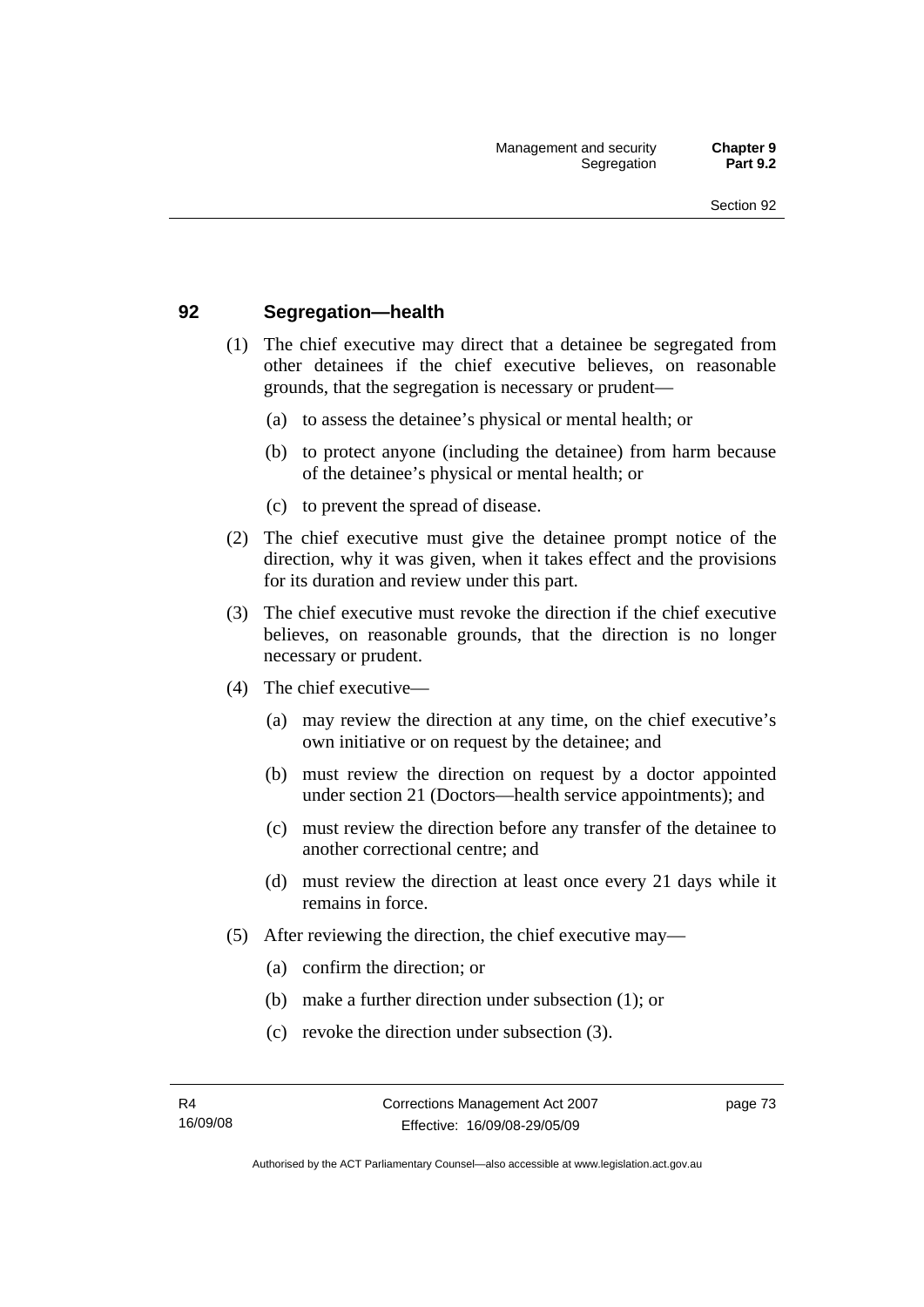- (6) To remove any doubt, the chief executive may make more than 1 further direction under this section.
- (7) When acting under subsection (1), (3) or (4), the chief executive must have regard to any advice given by a doctor appointed under section 21 (Doctors—health service appointments) in relation to the segregation of the detainee.

## **93 Interstate segregated detainees transferred to ACT**

- (1) This part applies if—
	- (a) an interstate segregation direction applies to a detainee; and
	- (b) the detainee is transferred (however described) into custody at a correctional centre in the ACT.
- (2) Despite the transfer, the interstate direction—
	- (a) continues to apply in relation to the detainee—
		- (i) as if it were a direction under this part; and
		- (ii) with any necessary changes, and any change prescribed by regulation; and
	- (b) subject to this part, ends 3 days after the day the detainee is taken into custody at the correctional centre in the ACT.
- (3) In this section:

*interstate segregation direction* means a direction or order (however described) that—

- (a) corresponds substantially to a direction under this part; and
- (b) is in force under a law of the Commonwealth, a State or another Territory that is declared by regulation to be a corresponding law for this section.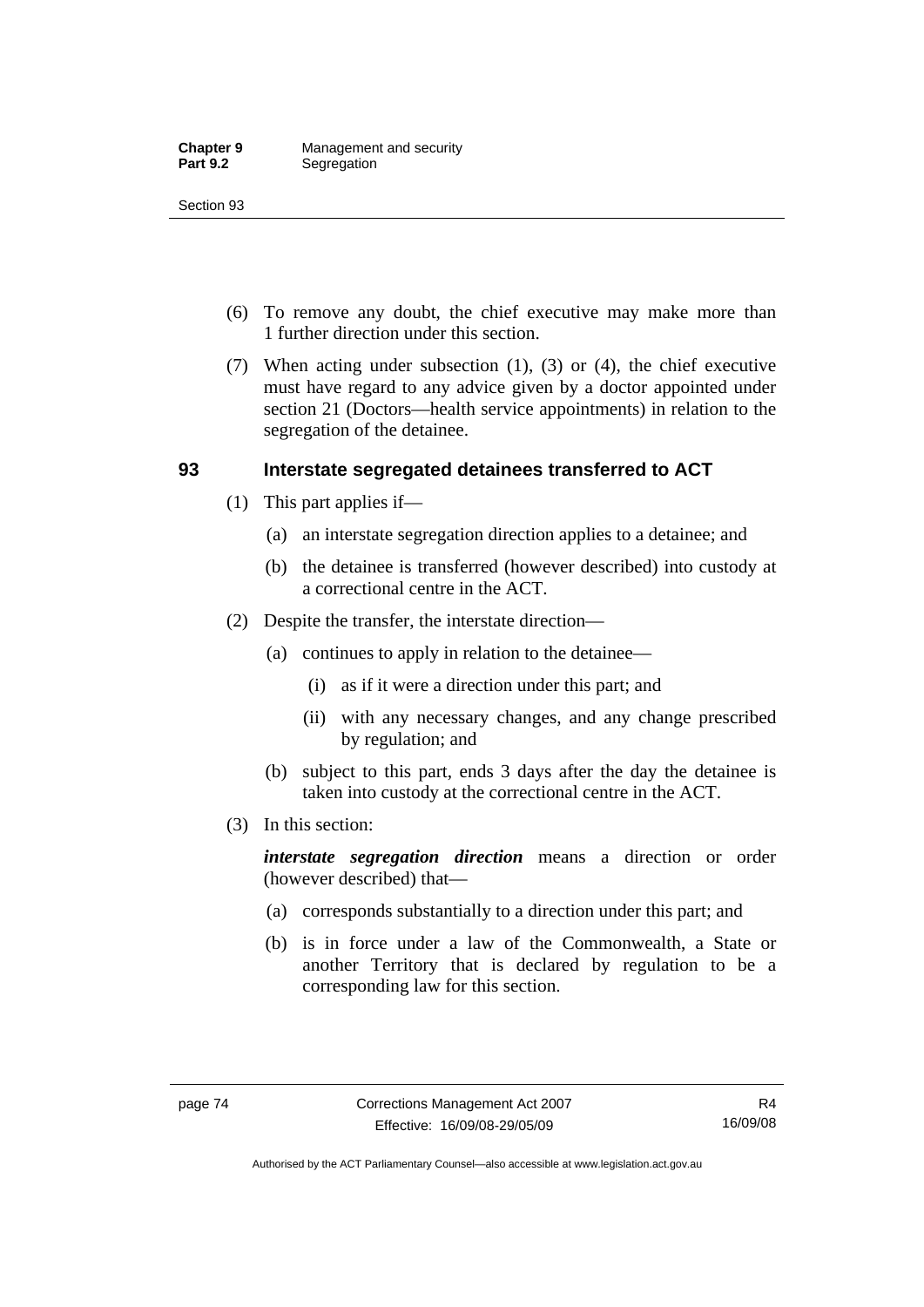#### **94 Segregated detainees removed to NSW**

- (1) This section applies if both of the following apply to a detainee:
	- (a) a direction under the *Crimes (Sentence Administration) Act 2005*, section 26 (Full-time detention in ACT or NSW) that the detainee be removed to a NSW correctional centre;
	- (b) a direction (the *ACT direction*)—
		- (i) under this part; or
		- (ii) under chapter 10 (Discipline) for investigative segregation.
- (2) Despite the detainee's removal to a NSW correctional centre, the ACT direction—
	- (a) continues to apply in relation to the detainee, with any necessary changes, and any change prescribed by regulation; and
	- (b) subject to this part, ends 3 days after the day the detainee is taken into custody at the NSW correctional centre.

## **95 Segregation not to affect minimum living conditions**

- (1) The segregation of a detainee under this part does not affect the standards applying to the detainee under section 12 (Correctional centres—minimum living conditions).
- (2) However, subsection (1) does not prevent the application of the standards in a way that is necessary and reasonable for the purpose of the segregation.

## **96 Application for review of segregation directions**

- (1) A detainee may apply to an adjudicator for a review of the chief executive's directions under any of the following sections:
	- (a) section 90 (Segregation—safety and security);

page 75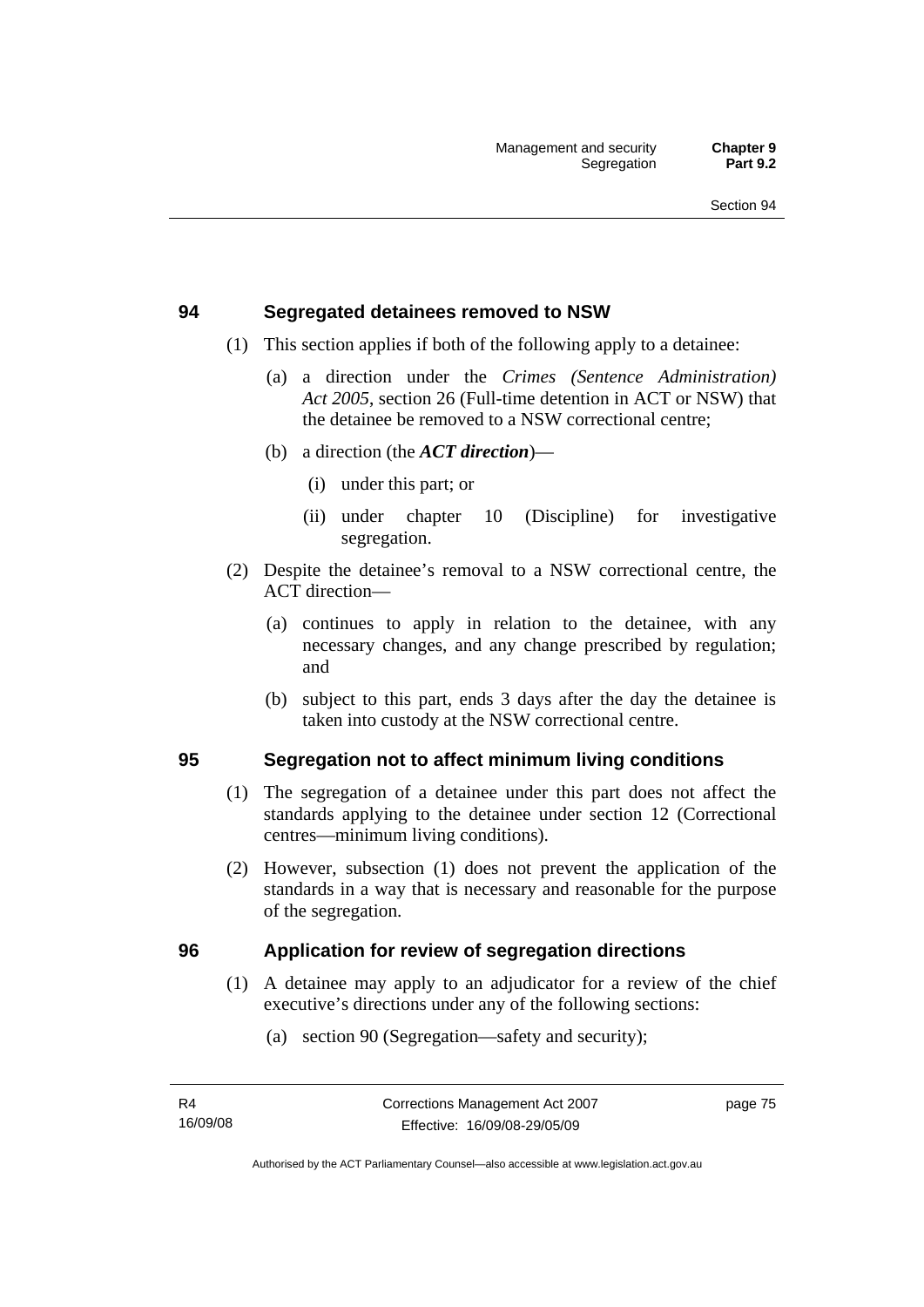- (b) section 91 (Segregation—protective custody);
- (c) section 92 (Segregation—health).
- (2) The application must be made no later than 7 days after the day the chief executive gives the detainee notice of the direction.
	- *Note* If a form is approved under s 228 for an application under this section, the form must be used.
- (3) Subject to any decision by the adjudicator under section 97, the application does not affect the segregation of the detainee under the direction under review.

## **97 Review of segregation directions**

- (1) On application under section 96, an adjudicator may—
	- (a) conduct an inquiry to review the chief executive's direction; or
	- (b) refuse to review the chief executive's direction.
- (2) Chapter 11 (Disciplinary inquiries) applies, with any changes prescribed by regulation, in relation to the inquiry as if it were an inquiry under that chapter.
- (3) After completing an inquiry under this section, the adjudicator may—
	- (a) confirm the direction under review; or
	- (b) give any direction the chief executive may make under the section authorising the direction under review, either by—
		- (i) amending the direction under review; or
		- (ii) setting aside the direction under review and making a direction in substitution for the direction set aside.
- (4) The adjudicator must give the detainee prompt written notice of the adjudicator's decision under this section.

Authorised by the ACT Parliamentary Counsel—also accessible at www.legislation.act.gov.au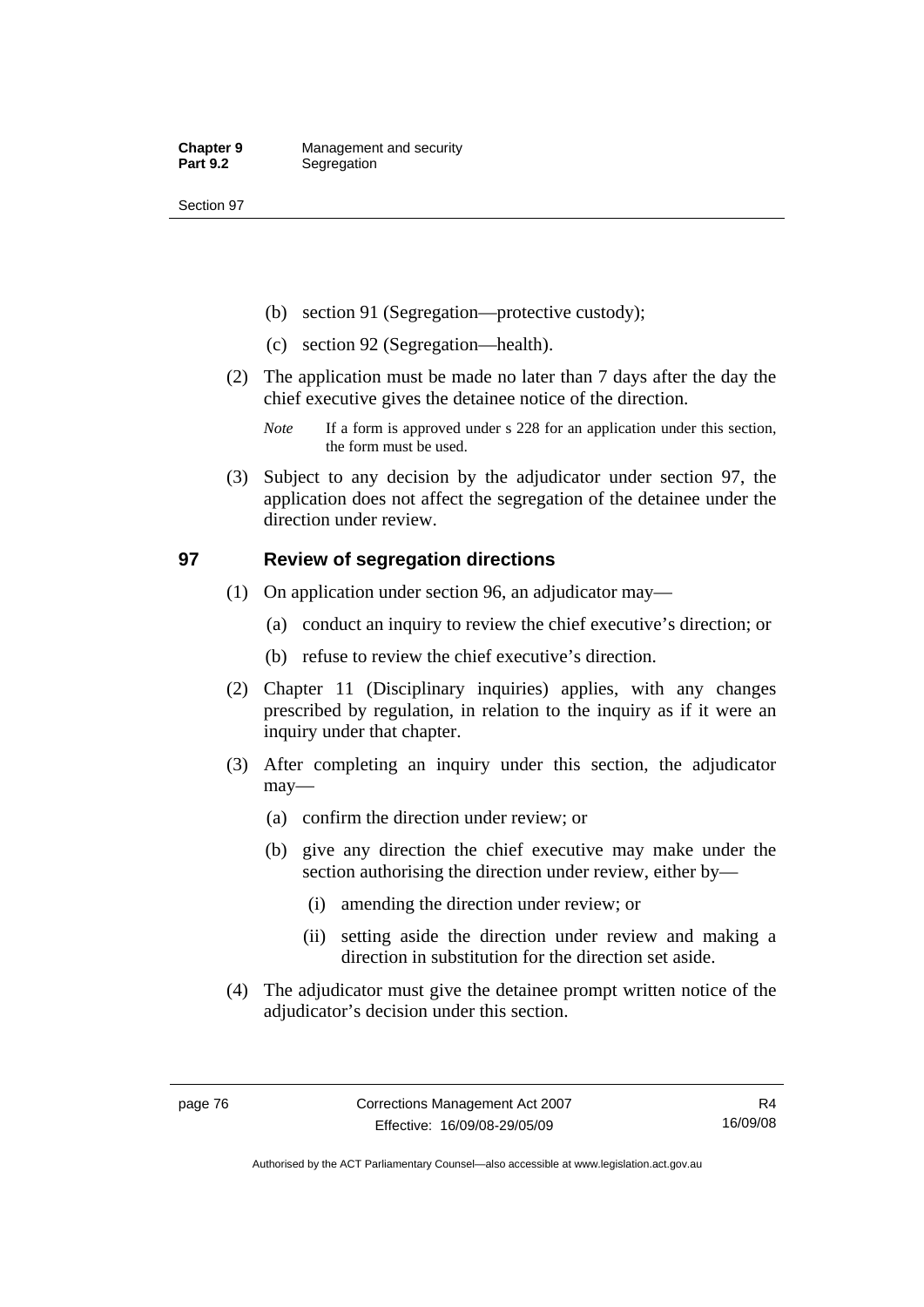- (5) If the adjudicator refuses to review the chief executive's direction, the notice must include the reasons for the refusal.
	- *Note* Under the *Administrative Decisions (Judicial Review) Act 1989*, a person aggrieved by an administrative decision made under an enactment may apply to the Supreme Court for a review of the decision. Subject to any order of the court, the making of the application does not affect the operation of the decision or prevent its implementation (see that Act, s 16).

#### **98 Other separation of detainees**

- (1) The chief executive must provide separate accommodation for males and females.
- (2) Without limiting section 14 (Corrections policies and operating procedures), the chief executive may make a corrections policy or operating procedure in relation to the management of detainees, including provision in relation to the separation of detainees in relation to any of the following:
	- (a) the cultural background or vulnerability of detainees;
	- (b) accommodation or use of facilities;
	- (c) participation in work or other activities.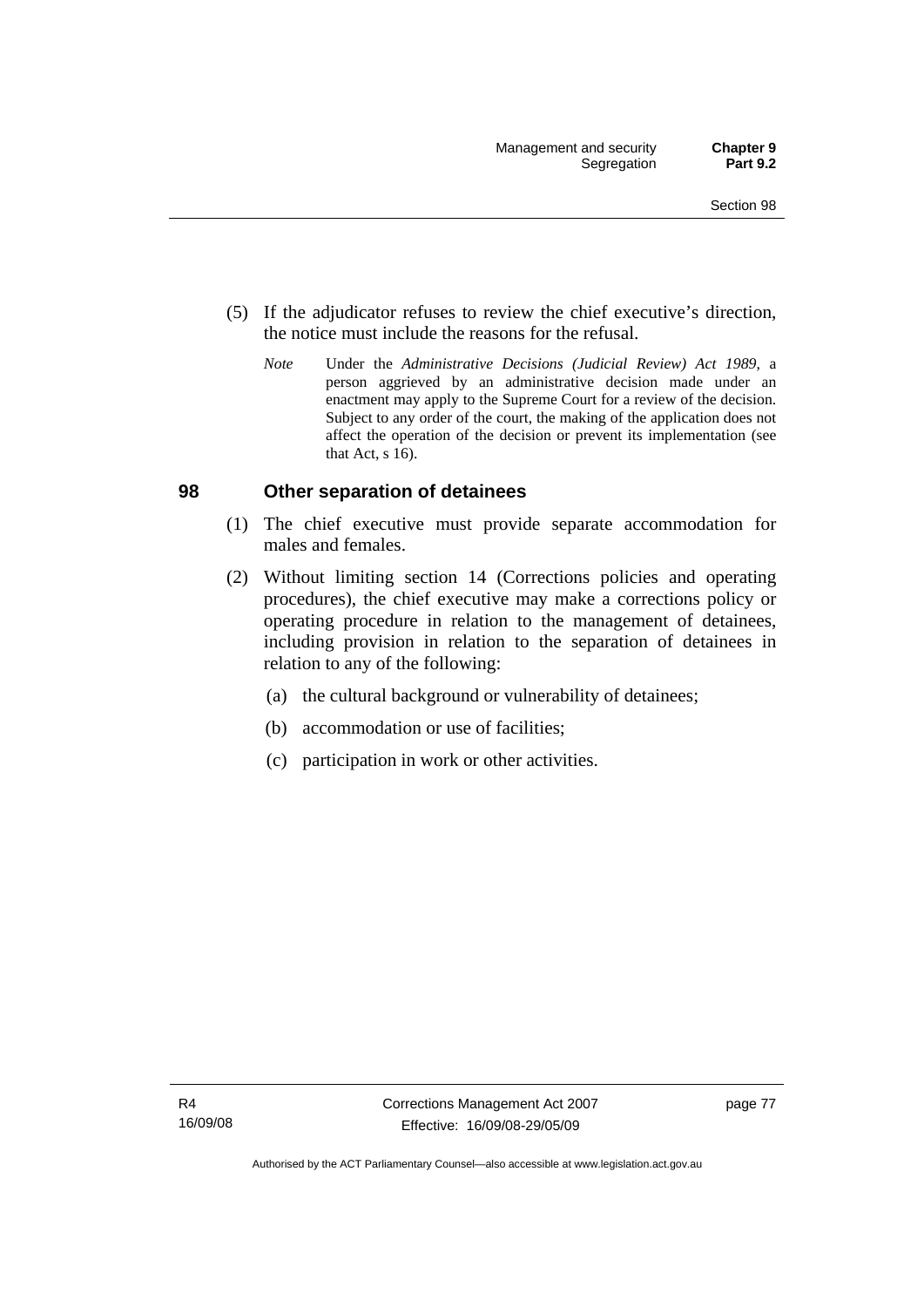**Chapter 9 Management and security**<br>**Part 9.3 Monitoring Monitoring** 

Section 99

# **Part 9.3 Monitoring**

## **99 Monitoring—general considerations**

In exercising a function under this part, the chief executive must ensure that the following are balanced appropriately:

- (a) the need to protect the safety of detainees, corrections officers, other people who work at or visit correctional centres, and the community;
- (b) the need for security and good order at correctional centres;
- (c) the benefits of detainees maintaining contact with the community outside correctional centres;
- (d) the need to protect the privacy of detainees;
- (e) the need to prevent intimidation and corruption at correctional centres, and the commission of offences;
- (f) the need to detect prohibited things entering, at, or leaving correctional centres;
- (g) anything else the chief executive considers, on reasonable grounds, to be relevant.

#### **100 Monitoring at correctional centres**

The chief executive may arrange for any part of a correctional centre to be monitored for any activity, including the movement of anyone at the centre.

#### **Examples of monitoring**

direct viewing, closed-circuit television coverage and the use of other devices for detecting movement

*Note* An example is part of the Act, is not exhaustive and may extend, but does not limit, the meaning of the provision in which it appears (see Legislation Act, s 126 and s 132).

R4 16/09/08

Authorised by the ACT Parliamentary Counsel—also accessible at www.legislation.act.gov.au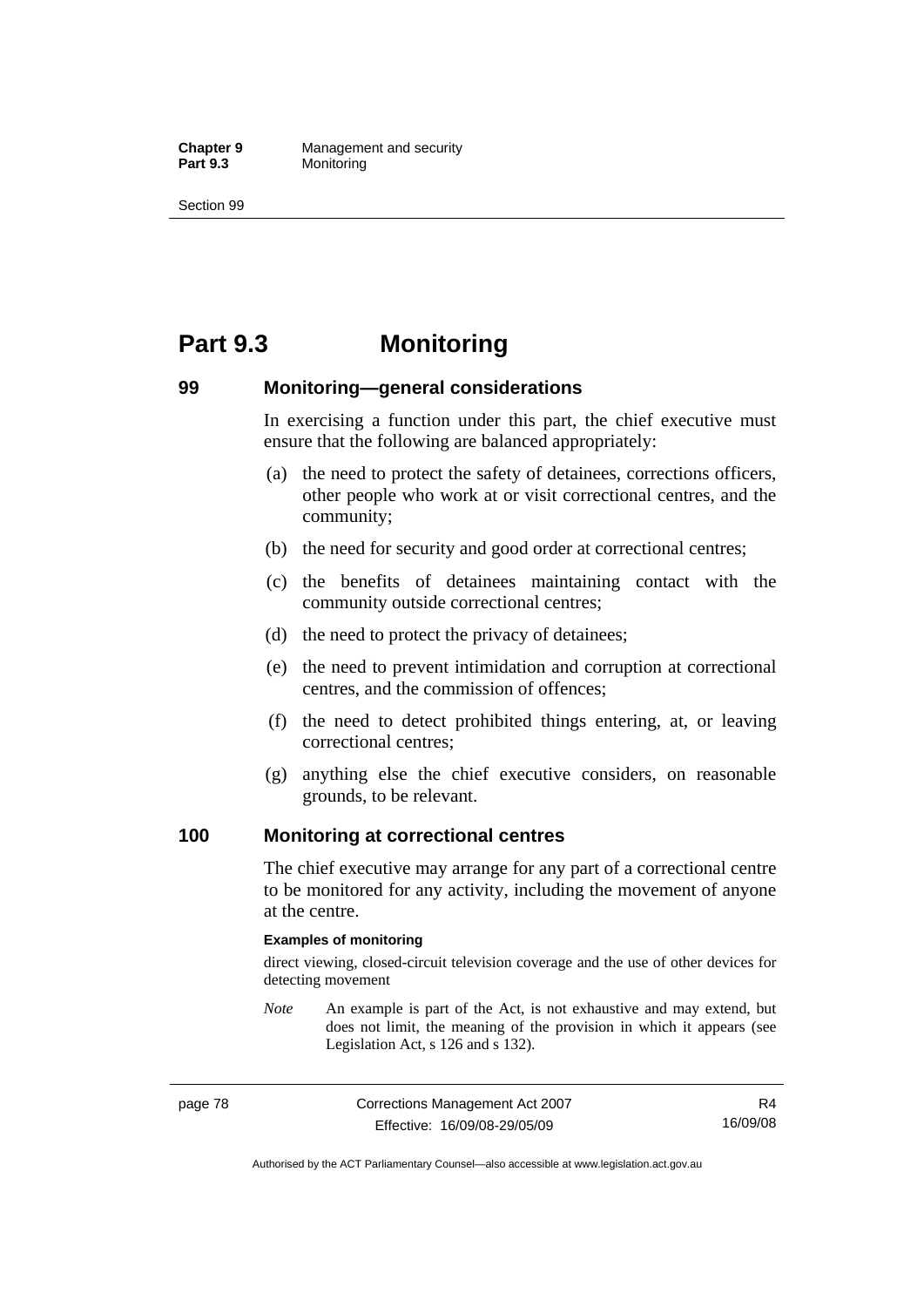## **101 Personal monitoring devices**

- (1) The chief executive may, orally or in writing, direct a person at a correctional centre to wear a device (a *personal monitoring device*) that allows the person's location at the centre to be monitored.
- (2) To remove any doubt, a direction under this section may be given to any of the following:
	- (a) a detainee;
	- (b) a corrections officer;
	- (c) anyone working at or visiting a correctional centre.

## **102 Interfering with personal monitoring devices**

 (1) A person commits an offence if the person interferes with a personal monitoring device.

Maximum penalty: 50 penalty units, imprisonment for 6 months or both.

- (2) It does not matter whether the interference is by the person directed to wear the device or someone else.
- (3) Subsection (1) does not apply if the interference is authorised by the chief executive.
- (4) In this section:

*interfere*, with a personal monitoring device, includes damage, cause to malfunction, disable and remove but does not include the effect of normal wear and tear associated with wearing the device.

## **103 Monitoring telephone calls etc**

 (1) This section applies in relation to an electronic communication with a detainee, other than a protected electronic communication.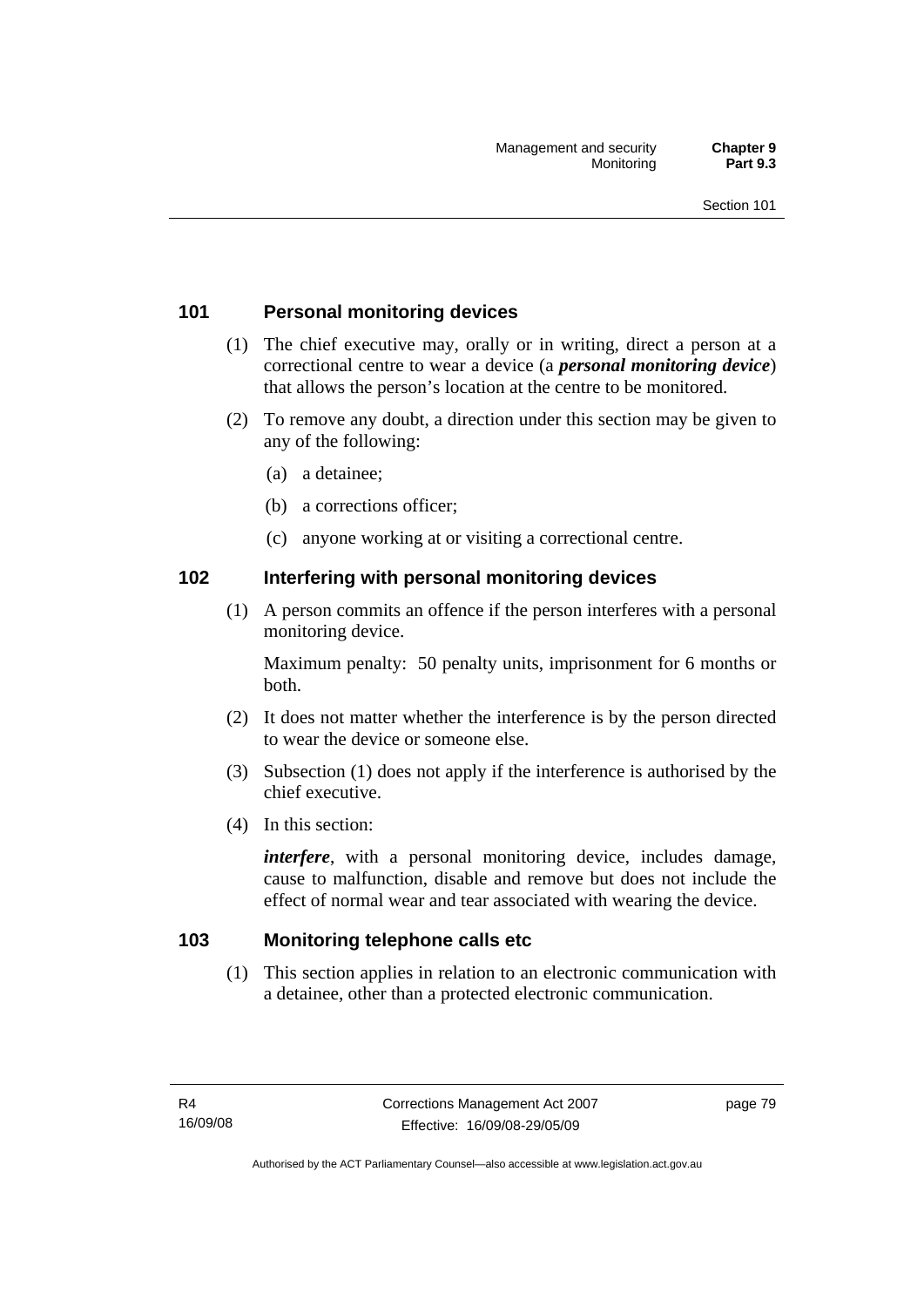#### **Chapter 9 Management and security**<br>**Part 9.3 Monitoring Monitoring**

Section 104

- (2) The chief executive may do either or both of the following in relation to the communication:
	- (a) monitor the communication;
	- (b) record the communication.
- (3) The chief executive must tell the parties to the communication that the communication might be monitored and recorded.
- (4) If the communication reveals information about the commission of an offence, the chief executive must give the information to the chief police officer.
- (5) In this section:

*electronic communication* means communication by—

- (a) telephone, email or fax; or
- (b) any other electronic means.

*protected electronic communication* means an electronic communication between a detainee and any of the following:

- (a) a lawyer representing the detainee;
- (b) an official visitor;
- (c) the human rights commissioner;
- (d) the public advocate;
- (e) the ombudsman;
- (f) a person prescribed by regulation.

## **104 Monitoring ordinary mail**

- (1) The chief executive may open and search a detainee's ordinary mail.
- (2) The chief executive may read a detainee's ordinary mail only if the chief executive suspects, on reasonable grounds, that the mail may—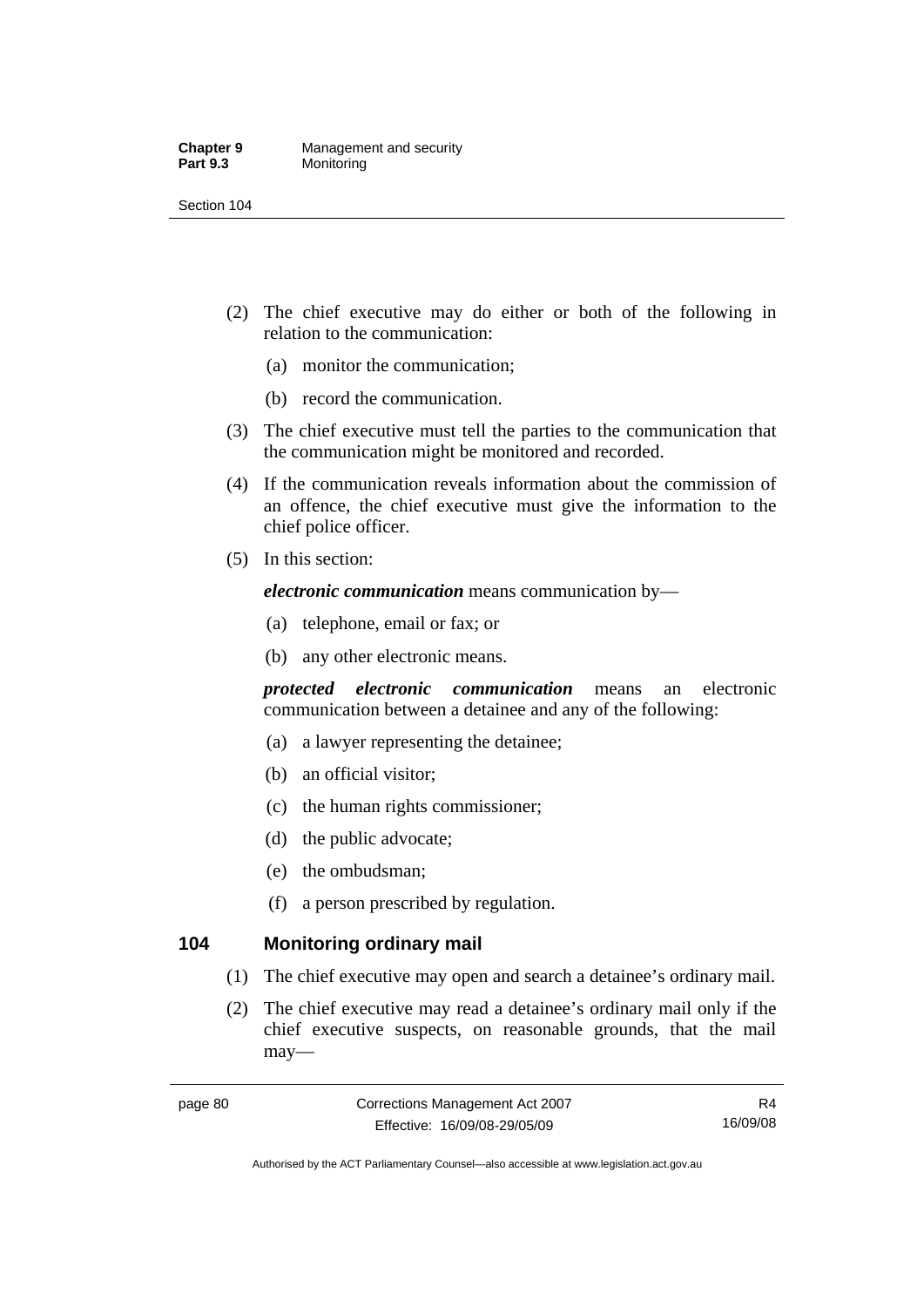- (a) undermine security or good order at a correctional centre; or
- (b) revictimise a victim; or
- (c) circumvent any process for investigating complaints or reviewing decisions under this Act.
- (3) However, and without limiting section 14 (Corrections policies and operating procedures), the chief executive may make a corrections policy or operating procedure in relation to reading a random selection of detainees' ordinary mail.
- (4) In this section:

*ordinary mail* means mail other than protected mail.

*protected mail* means mail between a detainee and any of the following:

- (a) a lawyer representing the detainee;
- (b) an official visitor;
- (c) the human rights commissioner;
- (d) the public advocate;
- (e) the ombudsman;
- (f) a person prescribed by regulation.

*search* includes search—

- (a) with any device using electronic or other technology; and
- (b) by physical means; and
- (c) with the assistance of a corrections dog.

#### **105 Monitoring protected mail**

 (1) The chief executive may open and search a detainee's protected mail in the detainee's presence if the chief executive suspects, on reasonable grounds, that the mail contains—

page 81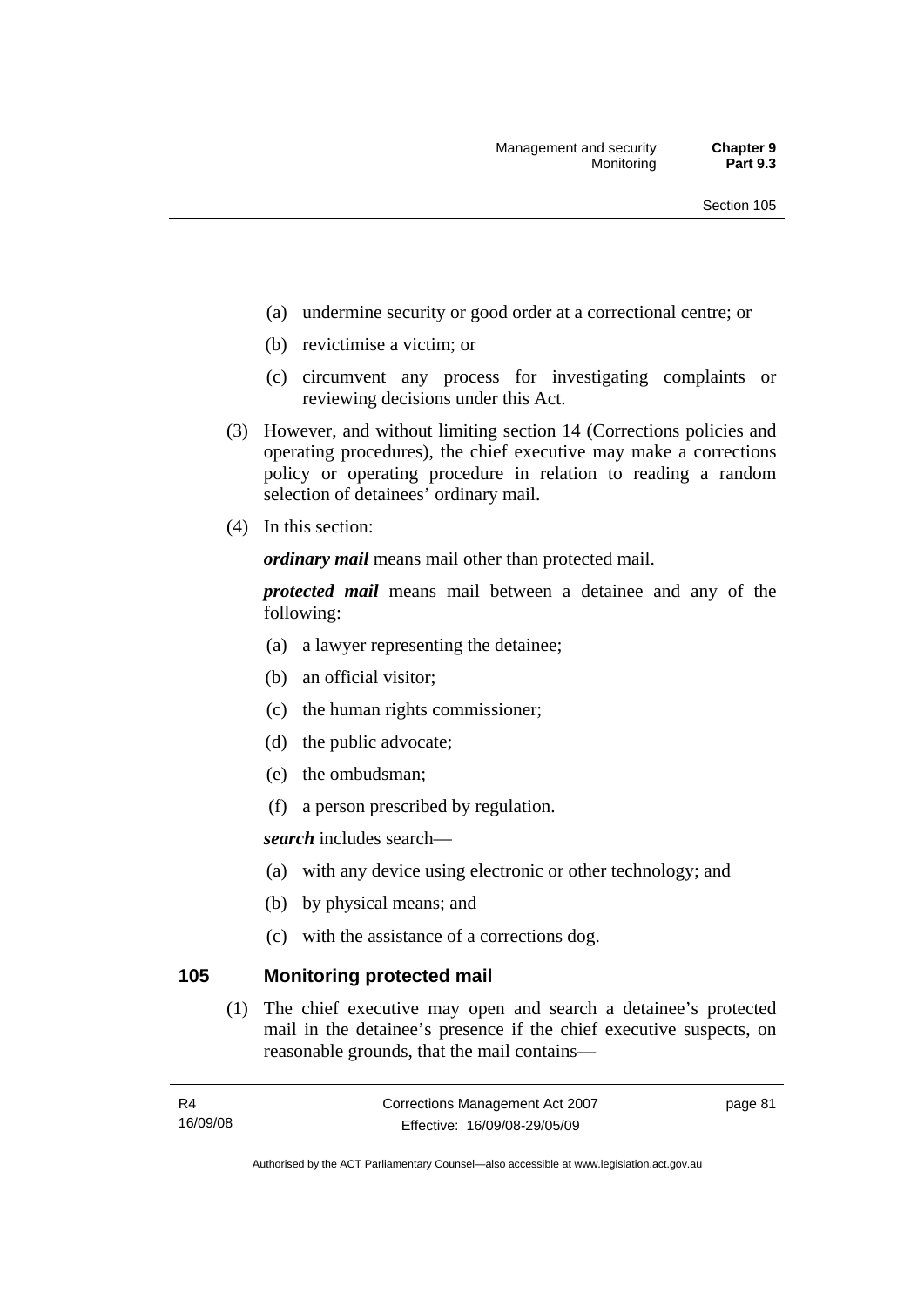- (a) something that may physically harm the addressee; or
- (b) a prohibited thing.
- (2) However, the chief executive must not read a detainee's protected mail without the detainee's written consent.
- (3) In this section:

*search*—see section 104 (4).

## **106 Mail searches—consequences**

- (1) Subject to section 127 (Seizing mail etc), a detainee's mail, once searched, must be delivered to the addressee as soon as practicable.
- (2) If a search of a detainee's mail reveals information about the commission of an offence, the chief executive must give the information to the chief police officer.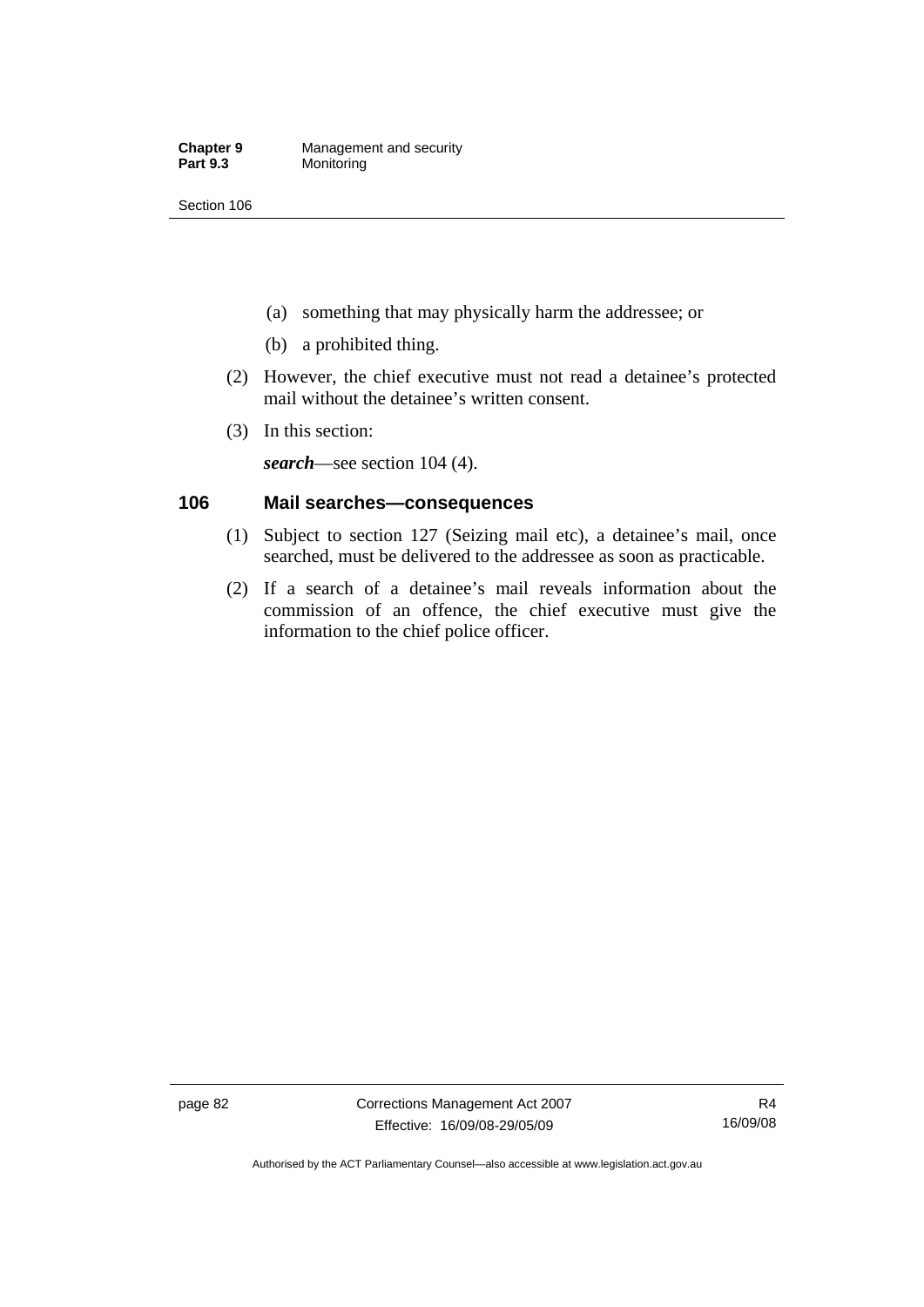# **Part 9.4 Searches**

## **Division 9.4.1 Searches—general**

#### **107 Definitions—searches**

In this Act:

*body search*, of a detainee, means a search of the detainee's body, including an examination of any orifice or cavity of the detainee's body.

*frisk search* means—

- (a) a search of a person conducted by quickly running the hands over the person's outer garments; and
- (b) an examination of anything worn or carried by the person that is conveniently and voluntarily removed by the person.

*ordinary search* means a search of a person, or of articles in a person's possession, that may include—

- (a) requiring the person to remove the person's overcoat, coat or jacket and any gloves, shoes or hat; and
- (b) an examination of those items.

*scanning search* means a search of a person by electronic or other means that does not require the person to remove the person's clothing or to be touched by someone else.

#### **Examples of scanning searches**

- 1 passing a portable electronic or other device over a person
- 2 requiring a person to pass by or through an electronic or other device
- *Note* An example is part of the Act, is not exhaustive and may extend, but does not limit, the meaning of the provision in which it appears (see Legislation Act, s 126 and s 132).

page 83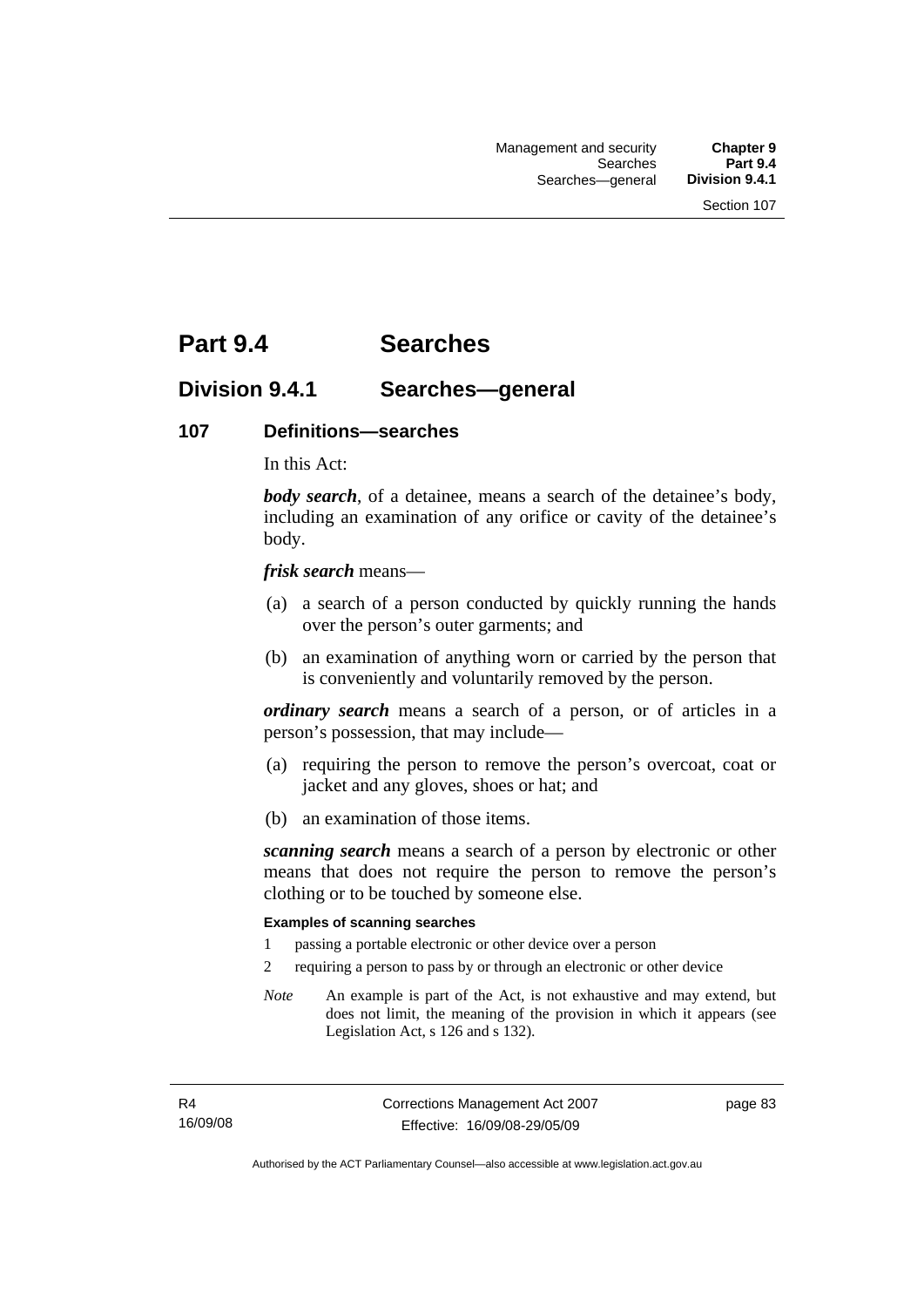*strip search*, of a detainee, means a search of the detainee, or of articles in the detainee's possession, that may include—

- (a) requiring the detainee to remove all of the detainee's clothing; and
- (b) an examination of the detainee's body (but not the detainee's body orifices or cavities) and of that clothing.

#### **108 Intrusiveness of searches**

The person conducting a search of a person under this part must ensure, as far as practicable, that—

- (a) the search is the least intrusive kind of search that is reasonable and necessary in the circumstances; and
- (b) the search is conducted in the least intrusive way that is reasonable and necessary in the circumstances.

#### **Example**

searching for a prohibited thing by a frisk search (rather than an ordinary search) with the assistance of a corrections dog

*Note* An example is part of the Act, is not exhaustive and may extend, but does not limit, the meaning of the provision in which it appears (see Legislation Act, s 126 and s 132).

#### **109 Searches of transgender and intersex detainees**

- (1) This section applies if a transgender or intersex detainee is to be subjected to a search under this part.
- (2) To remove any doubt, the detainee's sex is taken to be that entered for the detainee in the register of detainees.
	- *Note* For the meaning of *transgender person* and *intersex person*, see the Legislation Act, s 169A and s 169B.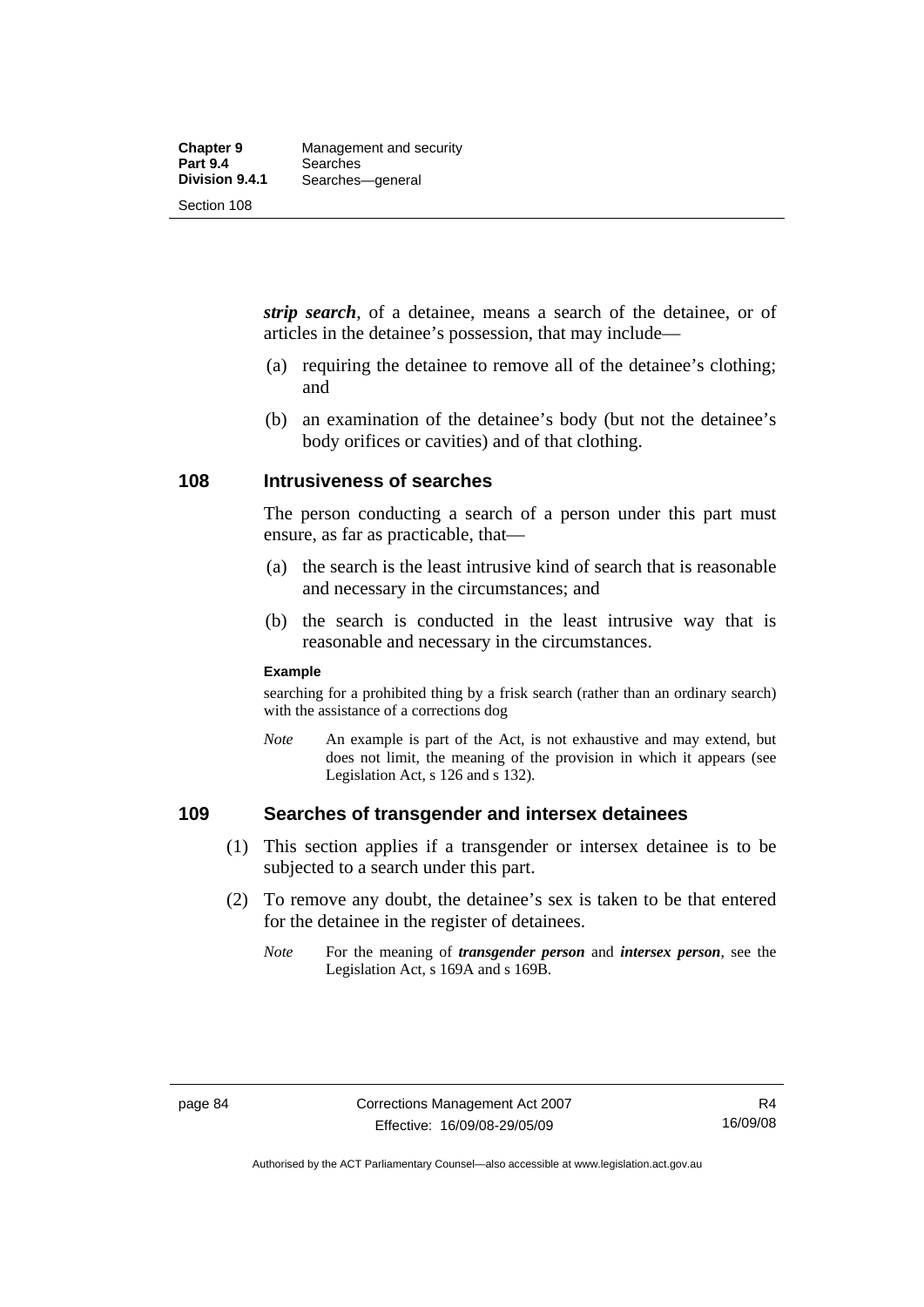## **110 Register of strip and body searches**

- (1) This section applies in relation to—
	- (a) a strip search of a detainee; and
	- (b) a body search of a detainee.
- (2) The chief executive must keep a register containing the following details in relation to each search:
	- (a) the name of the detainee searched;
	- (b) the reason for the search;
	- (c) when the search was conducted;
	- (d) the name of each person present at any time during the search;
	- (e) details of anything seized during the search;
	- (f) anything else prescribed by regulation.
- (3) The register may contain anything else the chief executive considers relevant.
- (4) The register must be available for inspection under chapter 7 (Inspection of correctional centres).

## **Division 9.4.2 Scanning, frisk and ordinary searches**

## **111 Scanning, frisk and ordinary searches—directions**

- (1) The chief executive may, at any time, direct a corrections officer to conduct a scanning search, frisk search or ordinary search of a detainee, another corrections officer or anyone else working at or visiting a correctional centre if the chief executive believes, on reasonable grounds, that it is prudent to conduct the search to protect—
	- (a) the safety of anyone at a correctional centre; or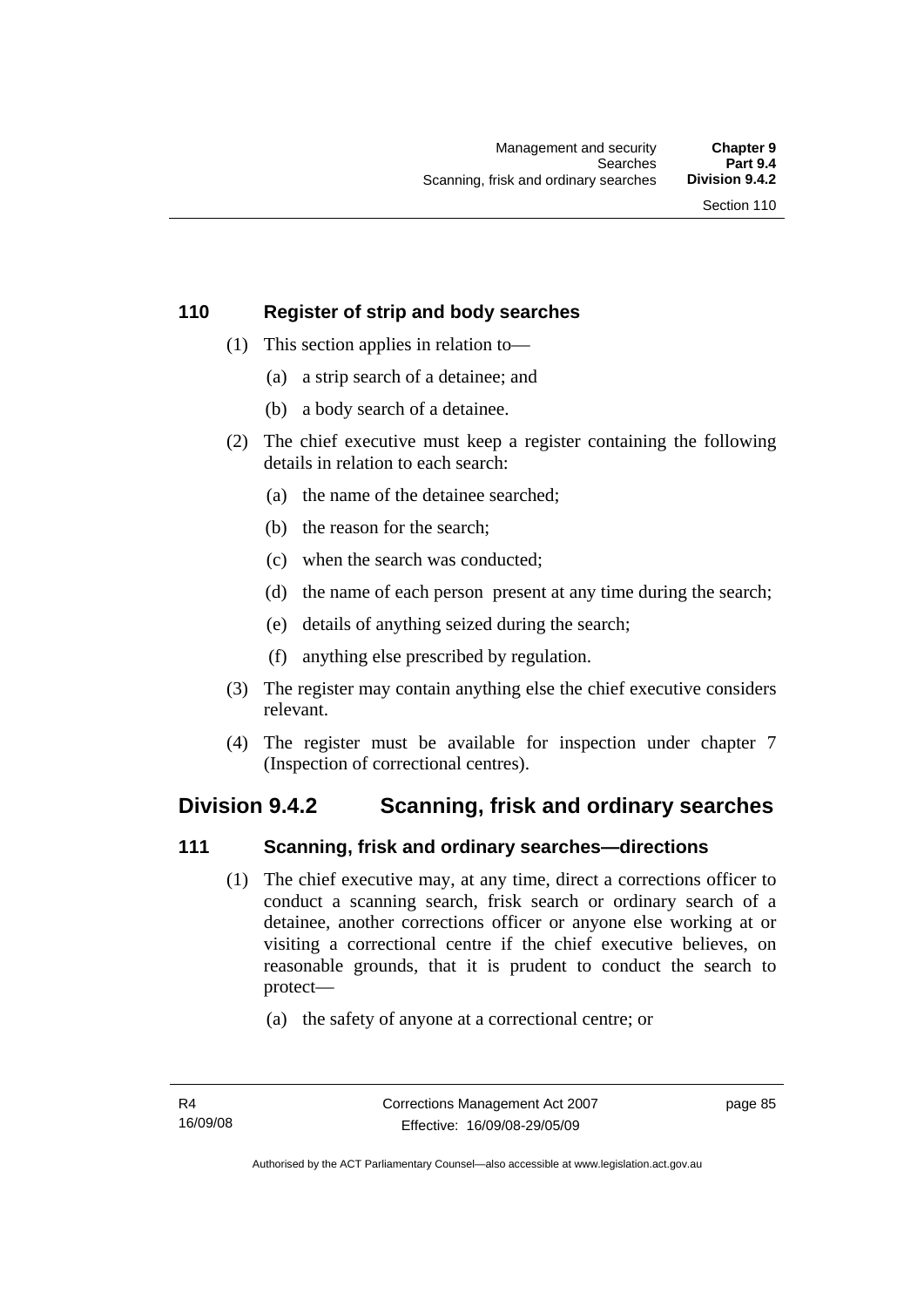#### (b) security or good order at a correctional centre.

#### **Examples of other people working at correctional centre**

counsellors, psychologists, maintenance workers and volunteers

#### **Examples of searches**

- 1 searching a detainee returning to a correctional centre after performing community service
- 2 searching a corrections officer reporting for work
- 3 searching a person engaged to provide an educational program at a correctional centre when the person arrives at, or returns to, the centre
- 4 searching a detainee returning to the detainee's accommodation at a correctional centre after working in another part of the centre
- *Note* An example is part of the Act, is not exhaustive and may extend, but does not limit, the meaning of the provision in which it appears (see Legislation Act, s 126 and s 132).
- (2) Also, a corrections officer may conduct a scanning search, frisk search or ordinary search of a detainee if the officer suspects, on reasonable grounds, that the detainee is carrying—
	- (a) a prohibited thing; or
	- (b) anything else that creates, or is likely to create, a risk to—
		- (i) the personal safety of the detainee or anyone else; or
		- (ii) security or good order at a correctional centre.
	- *Note* Section 126 provides for the use of force to carry out searches under this part.

#### **112 Scanning, frisk and ordinary searches—requirements**

- (1) A corrections officer may conduct a scanning search, frisk search or ordinary search of a person under section 111 only if—
	- (a) the person is of the same sex as the officer; or
	- (b) if that is not the case—another person of the same sex as the person to be searched is present while the search is conducted.

Authorised by the ACT Parliamentary Counsel—also accessible at www.legislation.act.gov.au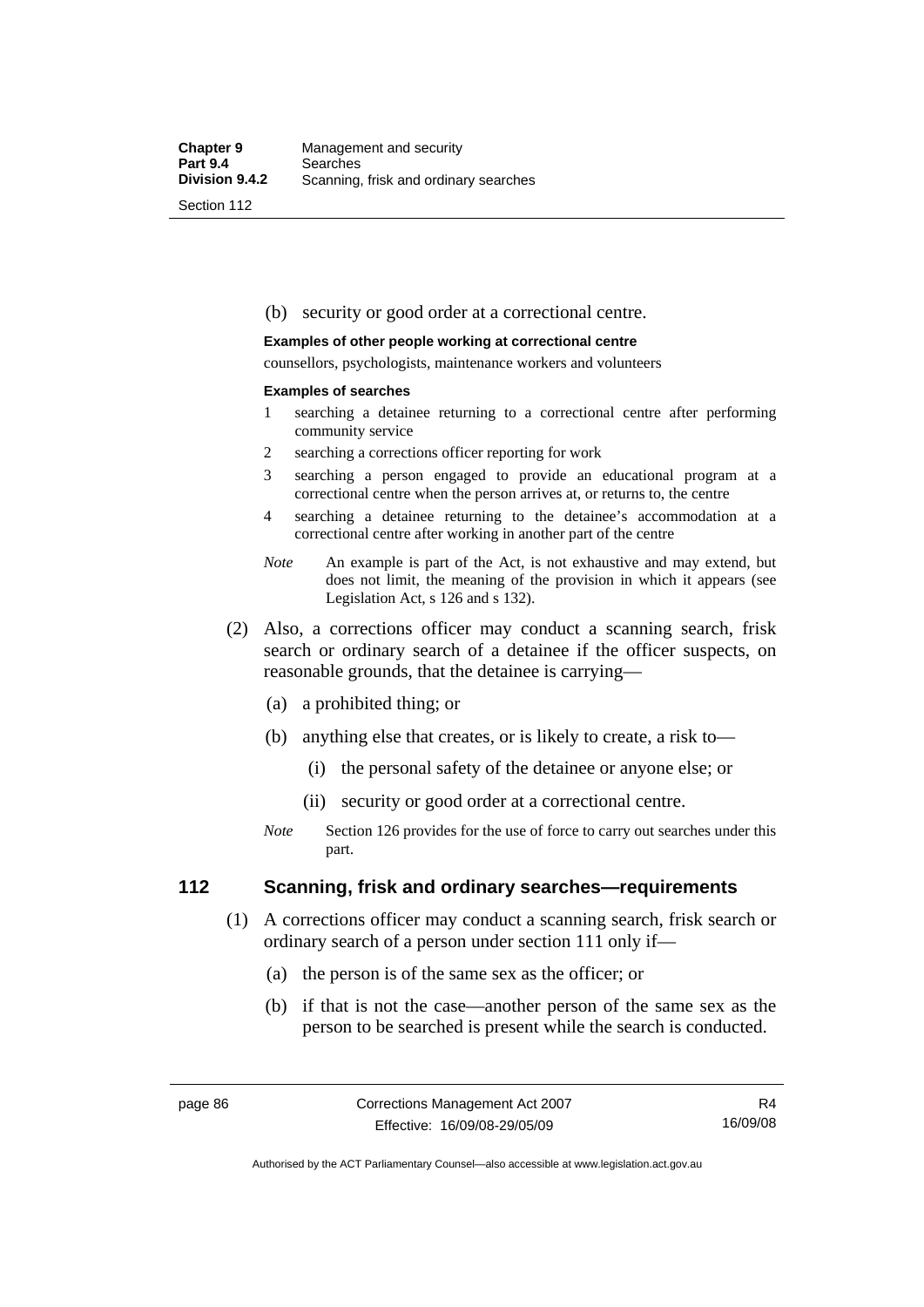(2) The other person mentioned in subsection (1) must not be a detainee.

## **Division 9.4.3 Strip searches**

## **113 Meaning of** *seizeable item***—div 9.4.3**

In this division:

*seizeable item* means anything that—

- (a) is a prohibited thing; or
- (b) may be used by the detainee in a way that may involve—
	- (i) intimidating anyone else; or
	- (ii) an offence or disciplinary breach; or
	- (iii) a risk to the personal safety of anyone else; or
	- (iv) a risk to security or good order at a correctional centre.

## **113A Strip searches—when may be conducted**

- (1) A detainee may be strip searched only if the chief executive gives a direction in accordance with section 113B or section 113C.
	- *Note* Section 126 provides for the use of force to carry out searches under this part.
- (2) To remove any doubt, a strip search of a detainee may be conducted immediately after any scanning search, frisk search or ordinary search of the detainee.

## **113B Strip searches—on suspicion**

The chief executive may direct a corrections officer to strip search a detainee if the chief executive suspects on reasonable grounds that the detainee has a seizeable item concealed on the detainee.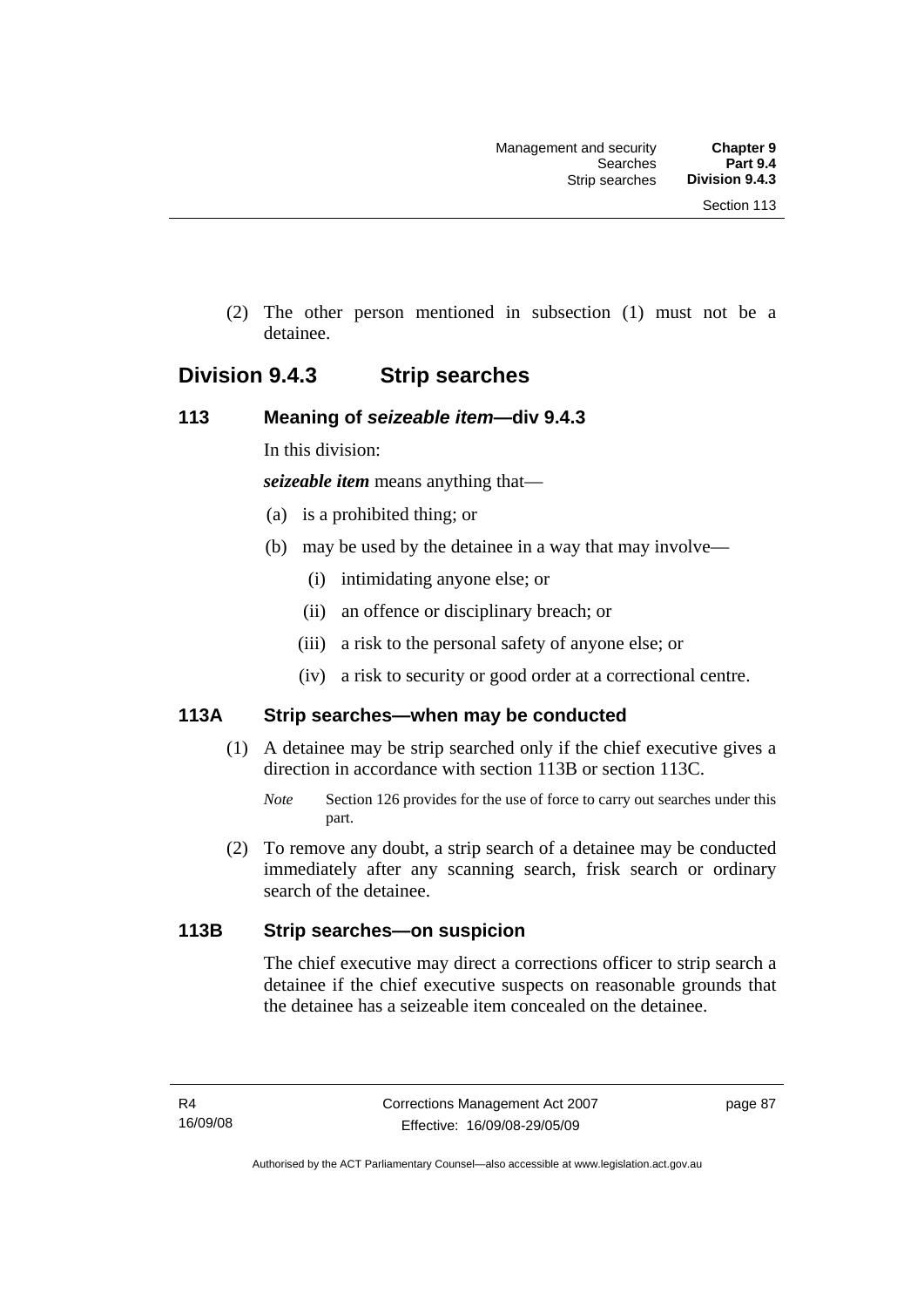#### **113C Strip searches—where prudent**

- (1) The chief executive may direct a corrections officer to strip search a detainee at a correctional centre if—
	- (a) the chief executive believes on reasonable grounds that it is prudent to search the detainee for a seizeable item that may be concealed on or in the detainee because the detainee—
		- (i) has recently not been under the control or immediate supervision of a corrections officer for a period; and
		- (ii) during the period, may have had an opportunity to obtain a seizeable item; and
	- (b) a scanning search may assist in detecting the item but—
		- (i) the means of conducting the search is not available at the correctional centre; or
		- (ii) if the means of conducting the search is available—the scanning search is not likely to detect more than a limited range of seizeable items; or
		- (iii) the search could only be carried out using force that would be likely to make it ineffectual; and
	- (c) a frisk search or ordinary search is not likely to detect more than a limited range of seizeable items.

#### **Example—par (a) (ii)**

the detainee has had a personal contact visit by someone who is not an accredited person

#### **Example—par (b) (ii)**

a metal detector

*Note* An example is part of the Act, is not exhaustive and may extend, but does not limit, the meaning of the provision in which it appears (see Legislation Act, s 126 and s 132).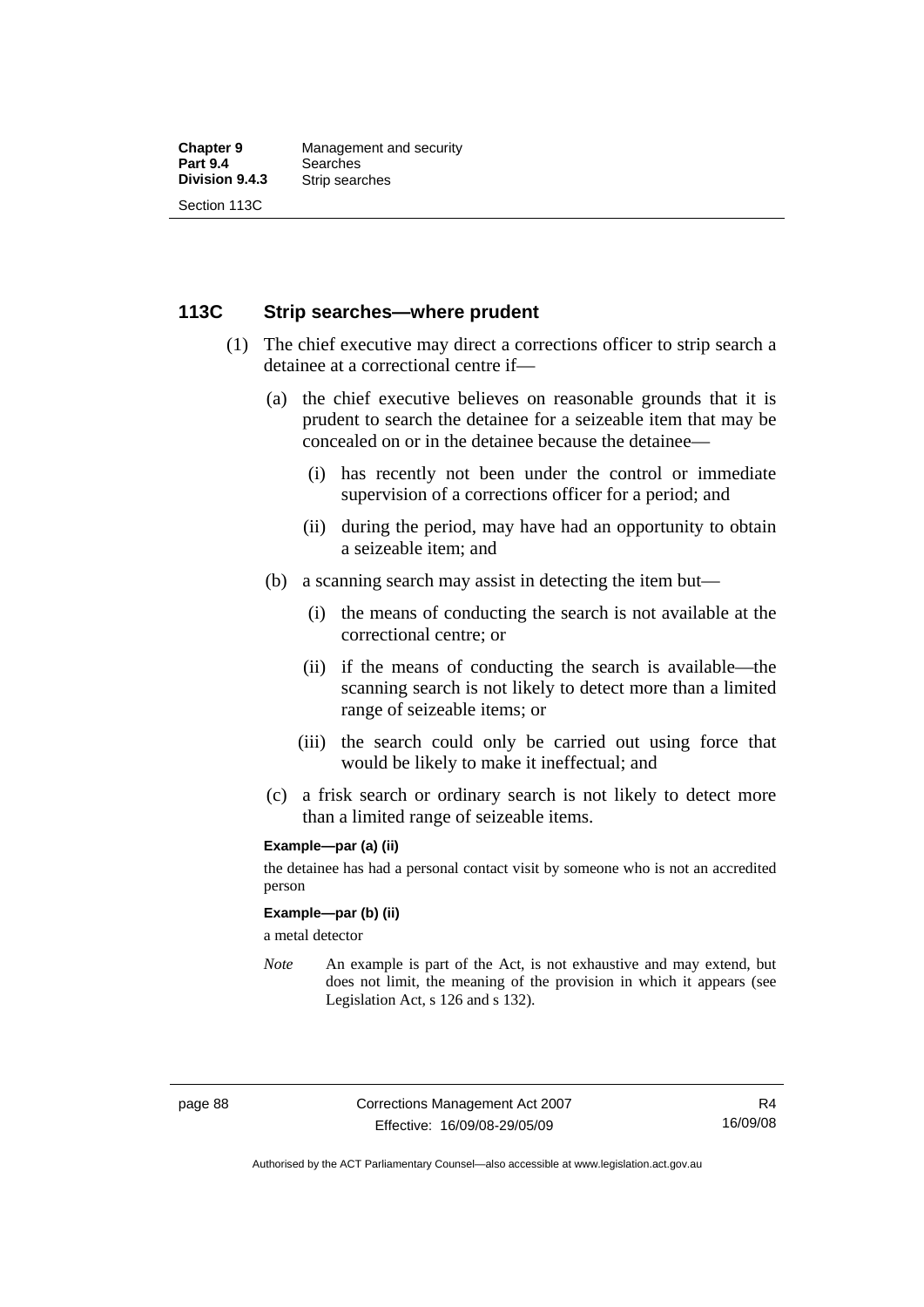(2) Without limiting section 14 (Corrections policies and operating procedures), the chief executive must make a corrections policy or operating procedure in relation to strip searches under this section.

#### **114 Strip searches—presence of corrections officers**

- (1) A strip search of a detainee must be done—
	- (a) by a corrections officer of the same sex as the detainee; and
	- (b) in the presence of 1 or more other corrections officers each of whom must be of the same sex as the detainee.
- (2) However, the number of corrections officers present during the search must be no more than necessary and reasonable to ensure the search is carried out as safely and effectively as possible.
- (3) The corrections officer conducting the search may direct another corrections officer present to provide assistance that the conducting officer believes, on reasonable grounds, is necessary and reasonable for the search.
- (4) A corrections officer may give directions to the detainee for the conduct of the search in accordance with this section.

#### **Examples**

directions that the detainee raise 1 or both arms, raise any long hair or turn in a particular direction

*Note* An example is part of the Act, is not exhaustive and may extend, but does not limit, the meaning of the provision in which it appears (see Legislation Act, s 126 and s 132).

## **115 Strip searches—general rules**

- (1) A strip search must be conducted in a private area or an area that provides reasonable privacy for the detainee being searched.
- (2) The search must not be conducted—
	- (a) in the presence of someone of the opposite sex to the detainee; or

page 89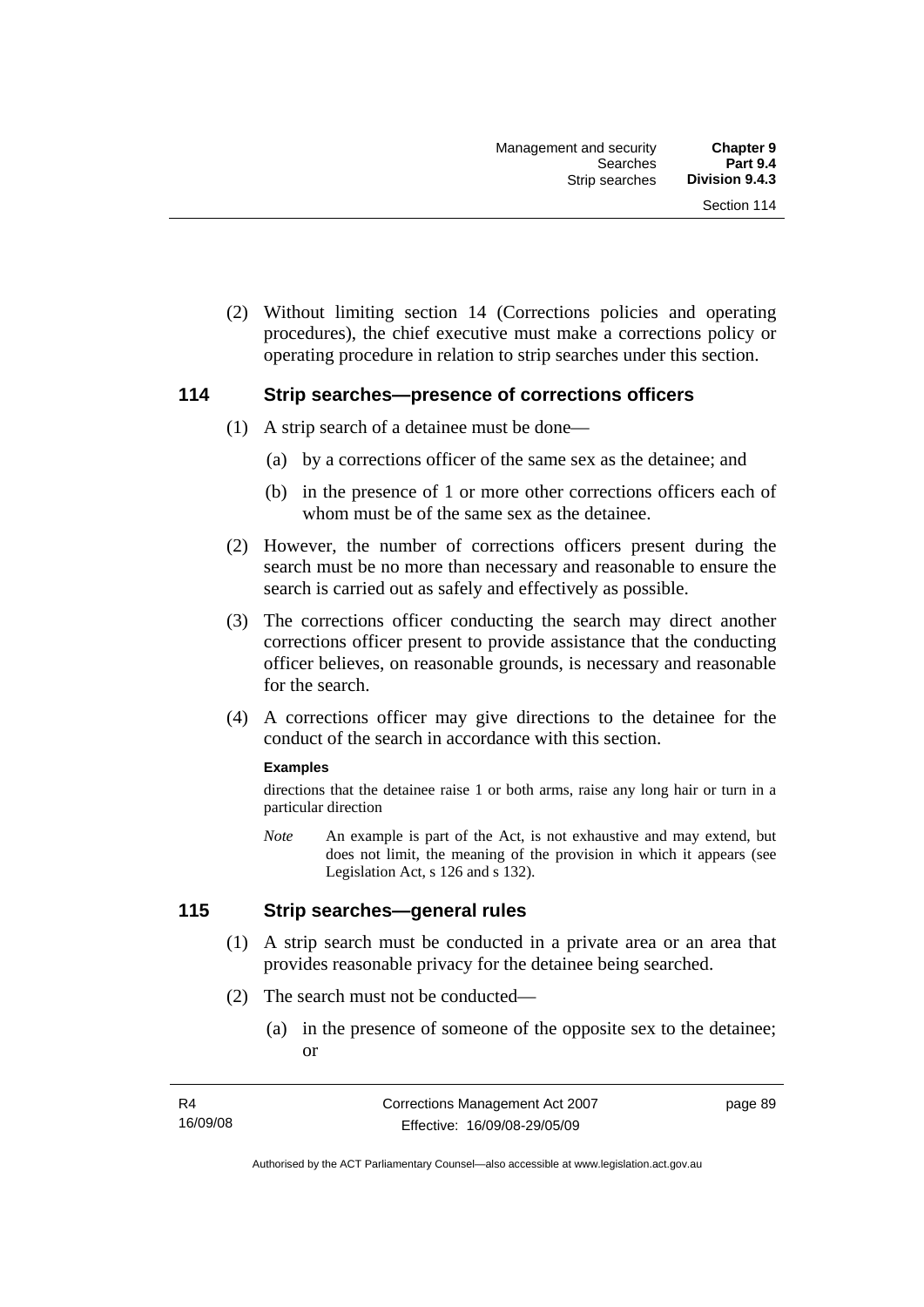- (b) in the presence or sight of someone else whose presence is not necessary for the search or the safety of everyone present.
- (3) The search must not involve—
	- (a) the removal from the detainee of more clothes than is necessary and reasonable to conduct the search; or
	- (b) the removal from the detainee of more clothes at any time than is necessary and reasonable to conduct the search; or
	- (c) without limiting paragraph (b), both the upper and lower parts of the person's body being uncovered at the same time.
- (4) Subject to section 126 (Searches—use of force), the search must not involve any touching of the detainee's body by a corrections officer.
- (5) Each corrections officer present during the search must ensure, as far as practicable, that—
	- (a) the search is done in a way that minimises embarrassment for the detainee; and
	- (b) the search is done quickly; and
	- (c) the detainee is allowed to dress in private immediately after the search is finished.
- (6) If clothing from a detainee is seized during a strip search, the chief executive must ensure that the detainee is left with, or given, appropriate clothing to wear.

## **Division 9.4.4 Body searches**

#### **116 Body searches—directions**

The chief executive may direct a doctor appointed under section 22 (Health professionals—non-therapeutic functions) to conduct a body search of a detainee if the chief executive suspects, on reasonable grounds, that the detainee—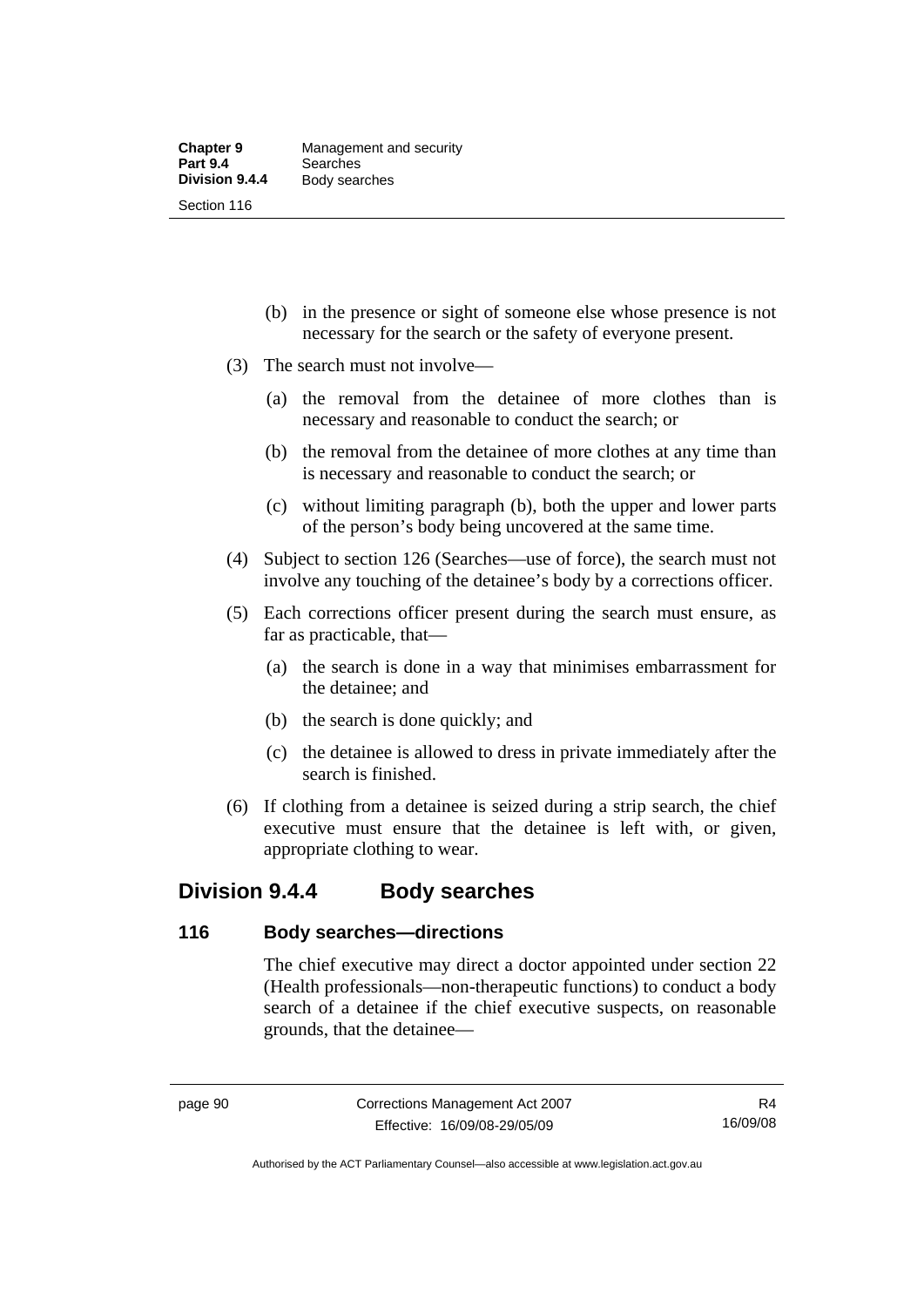- (a) has ingested or inserted something in the detainee's body that may jeopardise the detainee's health or wellbeing; or
- (b) has a prohibited thing concealed in or on the detainee's body that may be used in a way that may pose a risk to the security or good order at a correctional centre; or
- (c) has evidence of the commission of an offence or disciplinary breach concealed in or on the detainee.

## **117 Body searches—presence of nurse and corrections officers**

- (1) A nurse appointed under section 22 (Health professionals non-therapeutic functions) must be present during the body search of a detainee.
- (2) If the doctor conducting the body search is not of the same sex as the detainee, the nurse must be of the same sex as the detainee.
- (3) The chief executive may direct 1 or more corrections officers to be present during the search, each of whom must be of the same sex as the detainee.
- (4) However, the number of corrections officers present during the search must be no more than is necessary and reasonable to ensure the search is carried out as safely and effectively as possible.
- (5) A body search must be conducted in a private area or an area that provides reasonable privacy for the detainee being searched.

## **118 Body searches—assistance from corrections officer**

- (1) This section applies if the doctor conducting a body search of a detainee asks the chief executive for assistance that the doctor believes, on reasonable grounds, is necessary and reasonable for the search.
- (2) The chief executive may direct a corrections officer (the *assistant*) to assist in the conduct of the search.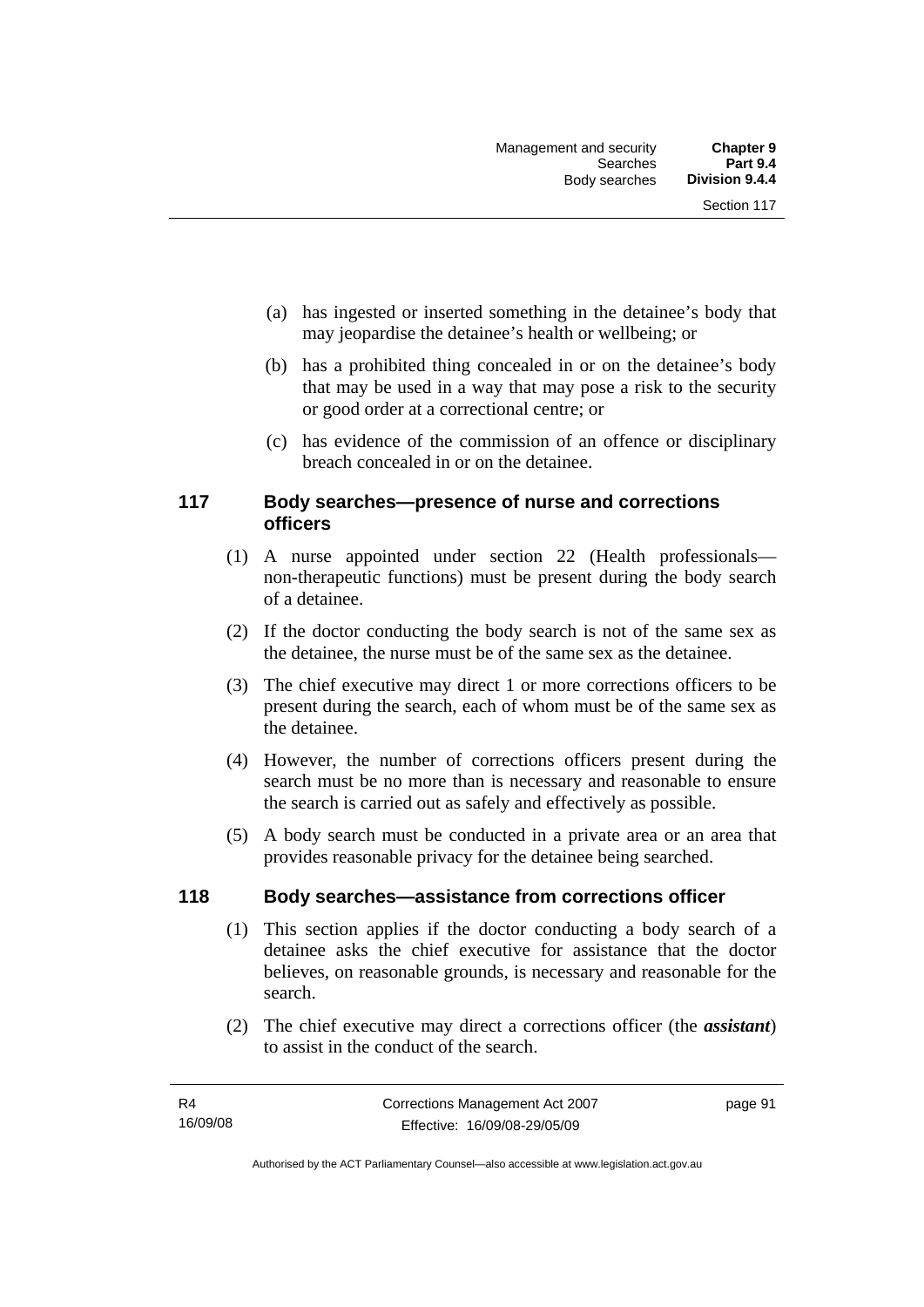(3) However, the assistant must be of the same sex as the detainee.

*Note* Section 126 provides for the use of force to assist at a body search.

## **119 Body searches—rules about detainee's clothing**

- (1) A body search of a detainee must not involve—
	- (a) the removal of more clothes than is necessary and reasonable to conduct the search; or
	- (b) the removal of more clothes at any time than is necessary and reasonable to conduct the search; or
	- (c) without limiting paragraph (b), both the upper and lower parts of the person's body being uncovered at the same time.
- (2) A detainee who has been body searched must be allowed to dress in private immediately after the search is finished.
- (3) If clothing from a detainee is seized during a body search, the chief executive must ensure that the detainee is left with, or given, appropriate clothing to wear.

## **120 Body searches—rules about touching detainee**

The doctor conducting the body search of a detainee, and the nurse present at the search, may, for the search, touch the detainee and examine the detainee's orifices and cavities, but only if the doctor or nurse is of the same sex as the detainee.

## **121 Body searches—seizing things**

- (1) The doctor conducting a body search of a detainee may seize anything discovered during the search if—
	- (a) seizing the thing would not be likely to cause injury to the detainee; and

Authorised by the ACT Parliamentary Counsel—also accessible at www.legislation.act.gov.au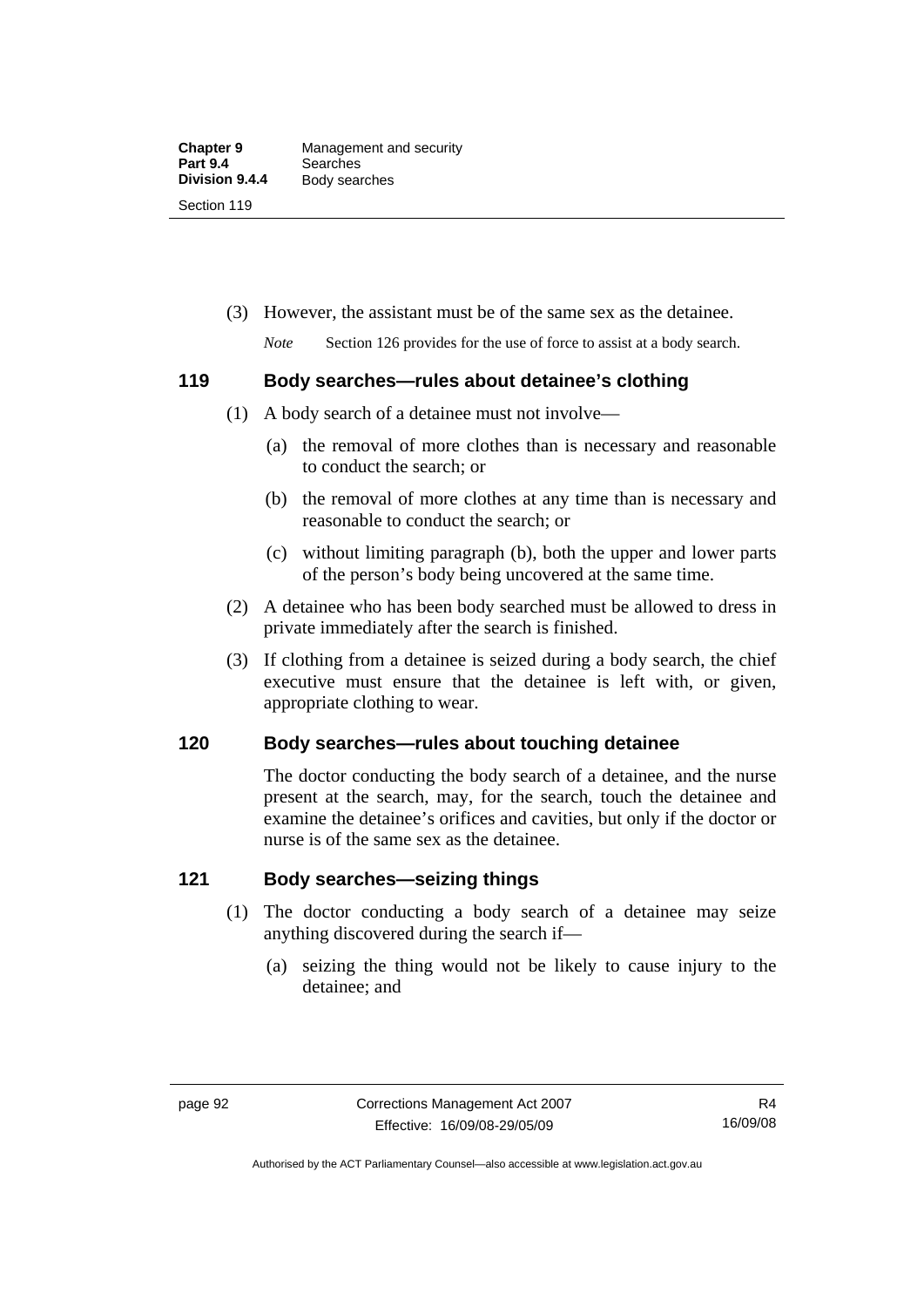- (b) the doctor believes, on reasonable grounds, that the thing may be evidence of the commission of an offence or disciplinary breach by the detainee.
- (2) The doctor must give the thing seized to a corrections officer as soon as practicable.

## **Division 9.4.5 Searches of premises and property**

## **122 Searches—premises and property**

- (1) The chief executive may, at any time, direct a corrections officer to search—
	- (a) any part of a correctional centre; or
	- (b) anything at a correctional centre, including anything in the possession of anyone at a correctional centre; or
	- (c) any vehicle used for transporting a detainee.

#### **Examples of searches under this section**

a search of any of the following for a prohibited thing:

- any area or building or part of a building (including a cell) at a correctional centre
- any storage area, including an area used by detainees or corrections officers, at a correctional centre
- any vehicle, machinery or equipment at a correctional centre
- *Note* An example is part of the Act, is not exhaustive and may extend, but does not limit, the meaning of the provision in which it appears (see Legislation Act, s 126 and s 132).
- (2) However, this section does not authorise—
	- (a) a search of anyone at a correctional centre; or
	- (b) any clothing being worn by anyone at a correctional centre at the time of the search.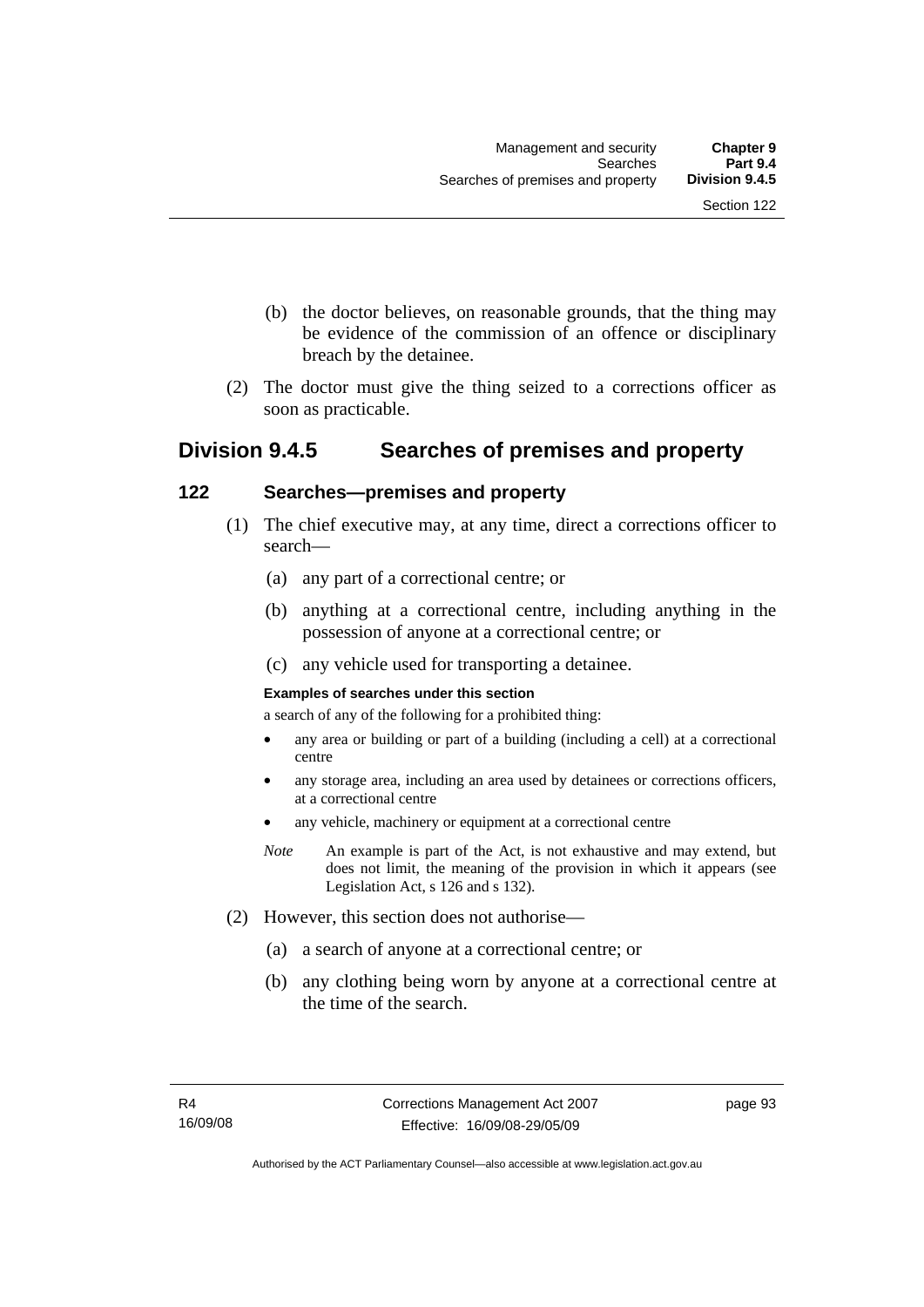(3) In this section:

*search* includes search—

- (a) with any device using electronic or other technology; and
- (b) by physical means; and
- (c) with the assistance of a corrections dog.

## **123 Searches of detainee cells—legally privileged material**

- (1) This section applies if a detainee has legally privileged material at a correctional centre.
- (2) A corrections officer may search the detainee's cell under section 122 in the absence of the detainee if—
	- (a) the detainee removes the legally privileged material from the cell; or
	- (b) the legally privileged material is stored in accordance with a corrections policy or operating procedure made for subsection (3).
- (3) Without limiting section 14 (Corrections policies and operating procedures), a corrections policy or operating procedure may include provision for the secure storage at a correctional centre of legally privileged material for detainees.

## **124 Searches of detainee cells—suspected legally privileged material**

- (1) If a corrections officer suspects, on reasonable grounds, that a detainee's cell contains legally privileged material, the officer may search the cell only if the detainee is present.
- (2) A search under subsection (1) may include an examination of any legally privileged material, and anything containing the material, found in the cell.

Authorised by the ACT Parliamentary Counsel—also accessible at www.legislation.act.gov.au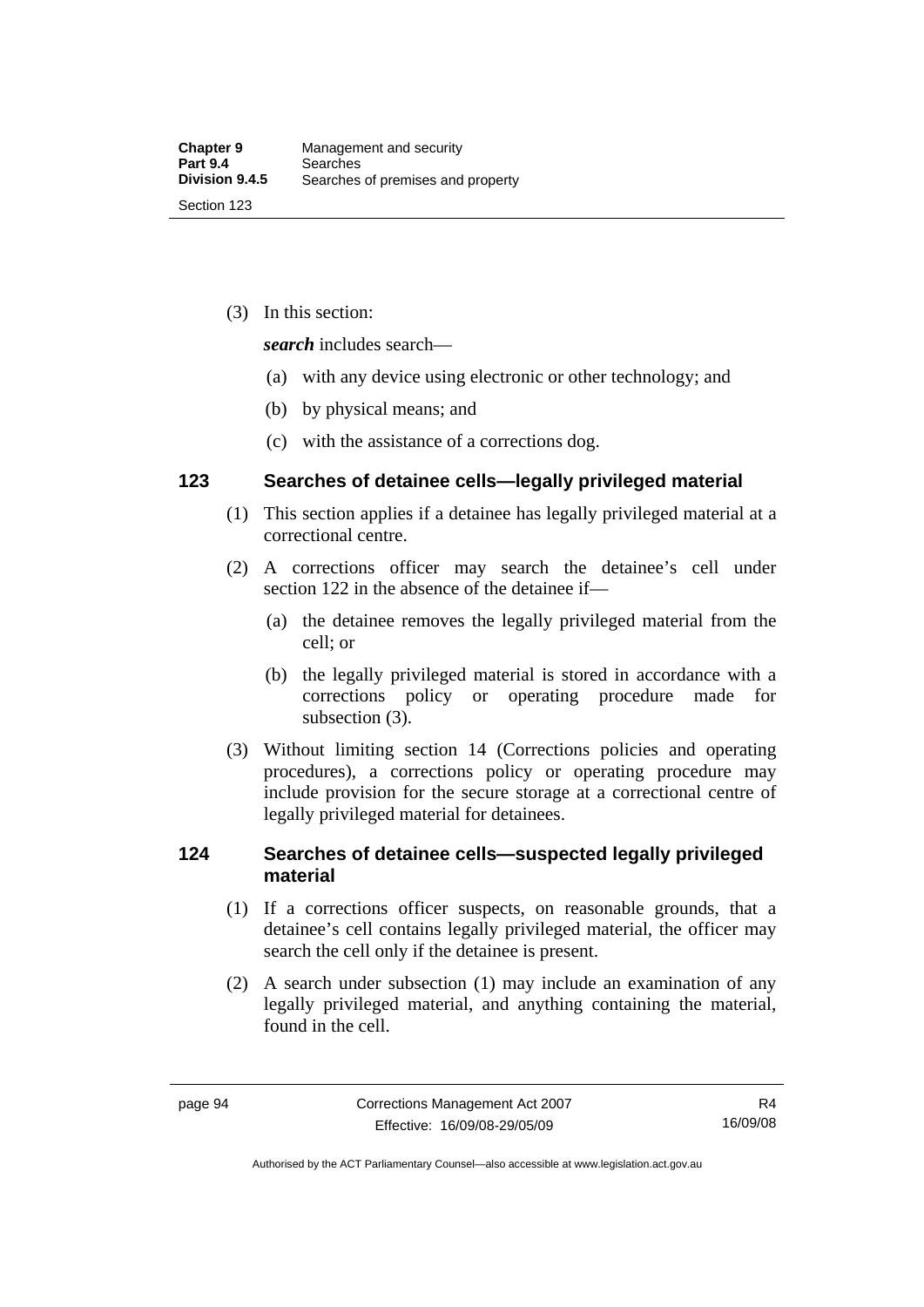- (3) However, the officer may not read any legally privileged material found in the cell unless the detainee is present and—
	- (a) the detainee consents to the officer reading the material; or
	- (b) the officer suspects, on reasonable grounds, that the material contains information that—
		- (i) may threaten security or good order at a correctional centre; or
		- (ii) relates to an offence or disciplinary breach.
- (4) The officer need not comply with subsection (1) or (3) if the officer believes, on reasonable grounds, that urgent circumstances exist and that complying with the subsection would create a risk of injury to the officer, the detainee or anyone else.
- (5) The chief executive must ensure that a record of action under subsection (4) is made and entered in the register of detainees.

## **Division 9.4.6 Searches—miscellaneous**

#### **125 Searches—use of corrections dogs**

- (1) The chief executive may direct a corrections officer to use a corrections dog to assist the officer in conducting a search under this part.
- (2) Without limiting subsection (1), the chief executive may give the direction if the chief executive believes, on reasonable grounds, that the assistance of the dog would minimise the intrusiveness of the search of a detainee by the officer.
- (3) The corrections officer and corrections dog may enter, and remain at any place, to assist in the conduct of a search under this part.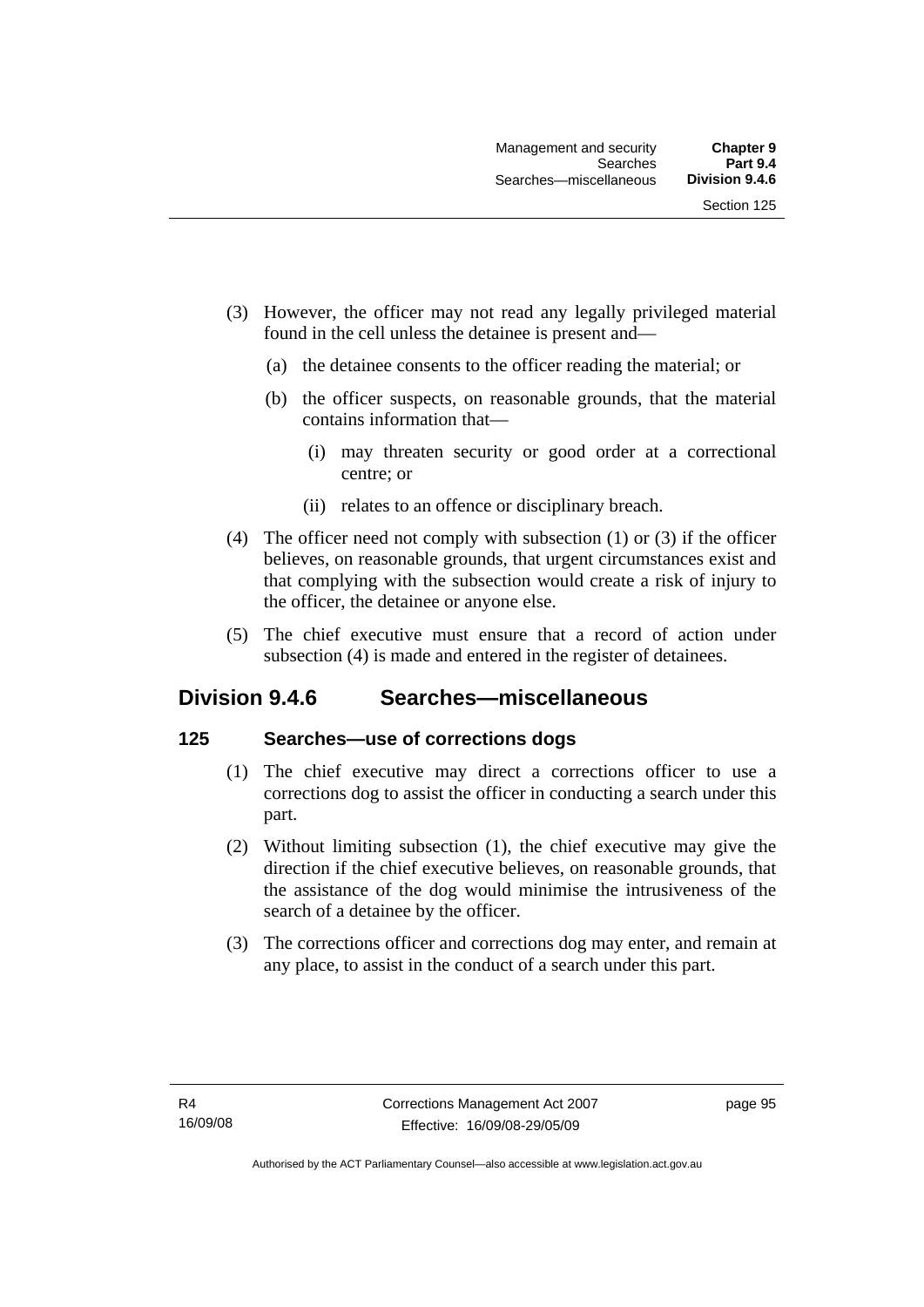## **126 Searches—use of force**

- (1) A corrections officer may use force—
	- (a) to carry out a search under this part; or
	- (b) to assist at a body search under section 118 (Body searches assistance from corrections officer); or
	- (c) to prevent the loss, destruction or contamination of anything seized, or that may be seized, during the search.
- (2) However, the corrections officer may use force only in accordance with part 9.7 (Use of force).

page 96 Corrections Management Act 2007 Effective: 16/09/08-29/05/09

R4 16/09/08

Authorised by the ACT Parliamentary Counsel—also accessible at www.legislation.act.gov.au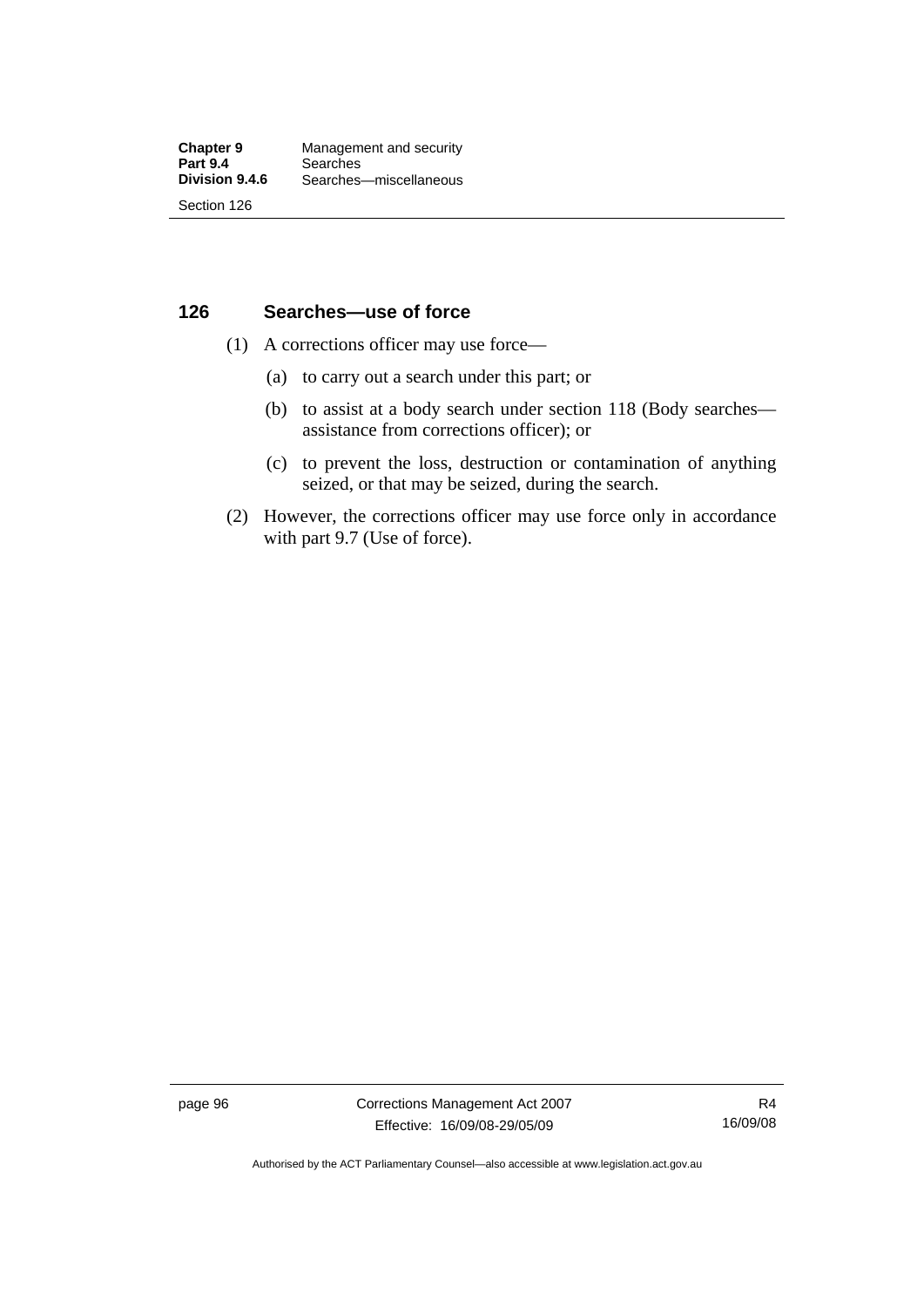# **Part 9.5 Seizing property**

### **127 Seizing mail etc**

- (1) The chief executive may seize anything in a detainee's protected mail if the chief executive believes, on reasonable grounds, that the thing—
	- (a) may physically harm the addressee or anyone else; or
	- (b) is a prohibited thing.
- (2) The chief executive may seize other mail of a detainee, or anything in the mail, if the chief executive suspects, on reasonable grounds, that the seizure is necessary to stop—
	- (a) any of the following entering or leaving a correctional centre:
		- (i) a prohibited thing;
		- (ii) anything that may pose a risk to security or good order at a correctional centre;
		- (iii) anything that appears is being used, or is intended, for the commission of an offence or disciplinary breach; or
	- (b) threatening or otherwise inappropriate correspondence leaving a correctional centre; or
	- (c) a detainee obtaining or buying goods without the chief executive's approval.

#### **Example of inappropriate correspondence—par (b)**

mail addressed to a person by someone convicted of a sexual offence against the person

*Note* An example is part of the Act, is not exhaustive and may extend, but does not limit, the meaning of the provision in which it appears (see Legislation Act, s 126 and s 132).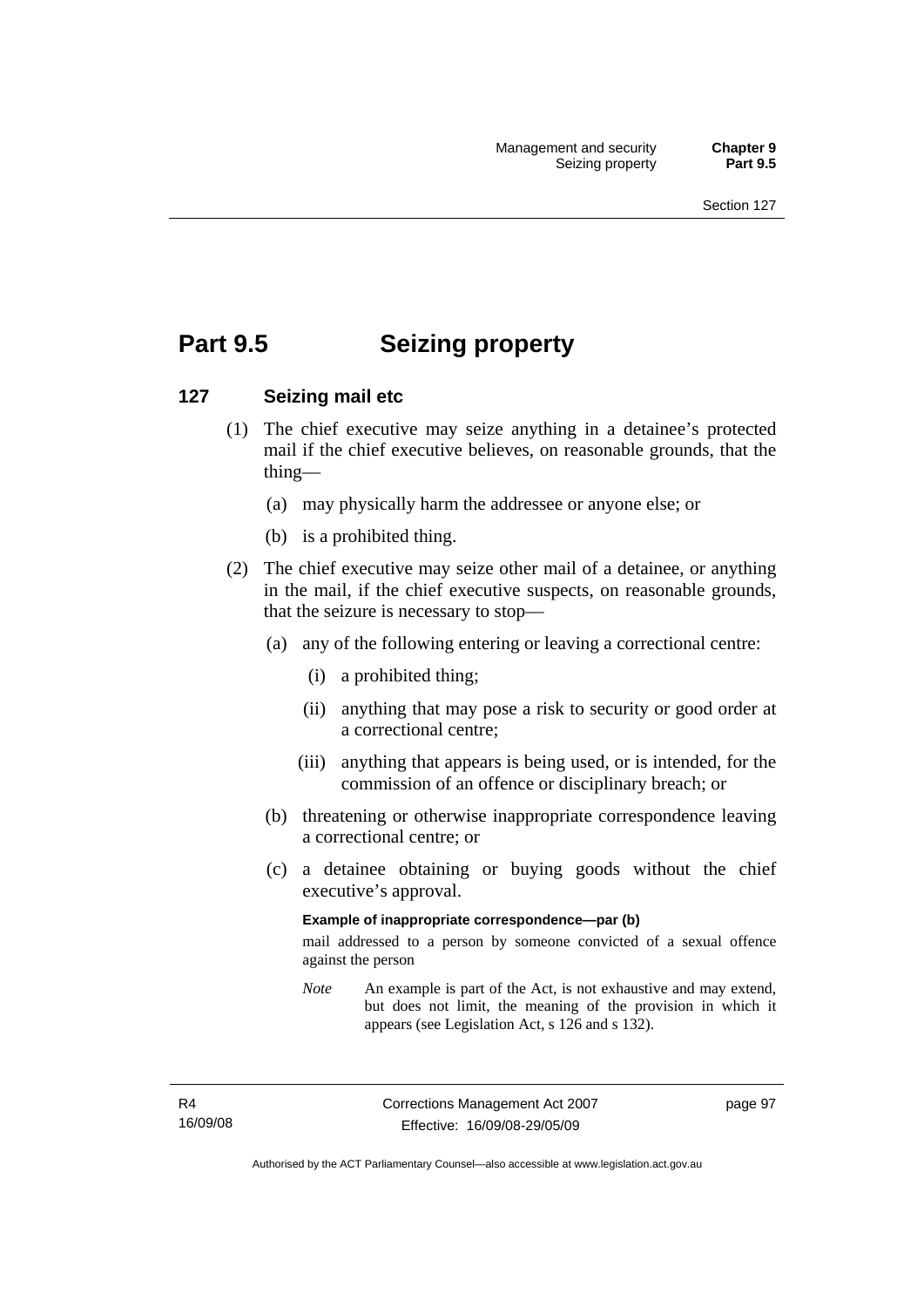**Chapter 9 Management and security**<br>**Part 9.5 Seizing property Seizing property** 

Section 128

 (3) The chief executive may seize a document only if the chief executive believes, on reasonable grounds, that the document is not legally privileged.

#### **128 Seizing property—general**

- (1) The chief executive may seize—
	- (a) anything found at a correctional centre, whether or not in a person's custody or possession, that the chief executive suspects, on reasonable grounds, jeopardises or is likely to jeopardise—
		- (i) security or good order at a correctional centre; or
		- (ii) the safety of anyone at a correctional centre; or
	- (b) anything found at a correctional centre, whether or not in a person's possession, that the chief executive suspects, on reasonable grounds, is being used, or is intended, for the commission of an offence or a disciplinary breach; or
	- (c) a prohibited thing found on a detainee or in a detainee's custody or possession, unless the detainee has the written approval of the chief executive to possess the thing.
- (2) To remove any doubt, this section extends to anything found in a search under part 9.4 (Searches).
- (3) The chief executive may seize a document only if the chief executive believes, on reasonable grounds, that the document is not legally privileged.

#### **129 Receipt for seizure**

 (1) The chief executive must prepare a written receipt for a seizure under section 127 or section 128.

Authorised by the ACT Parliamentary Counsel—also accessible at www.legislation.act.gov.au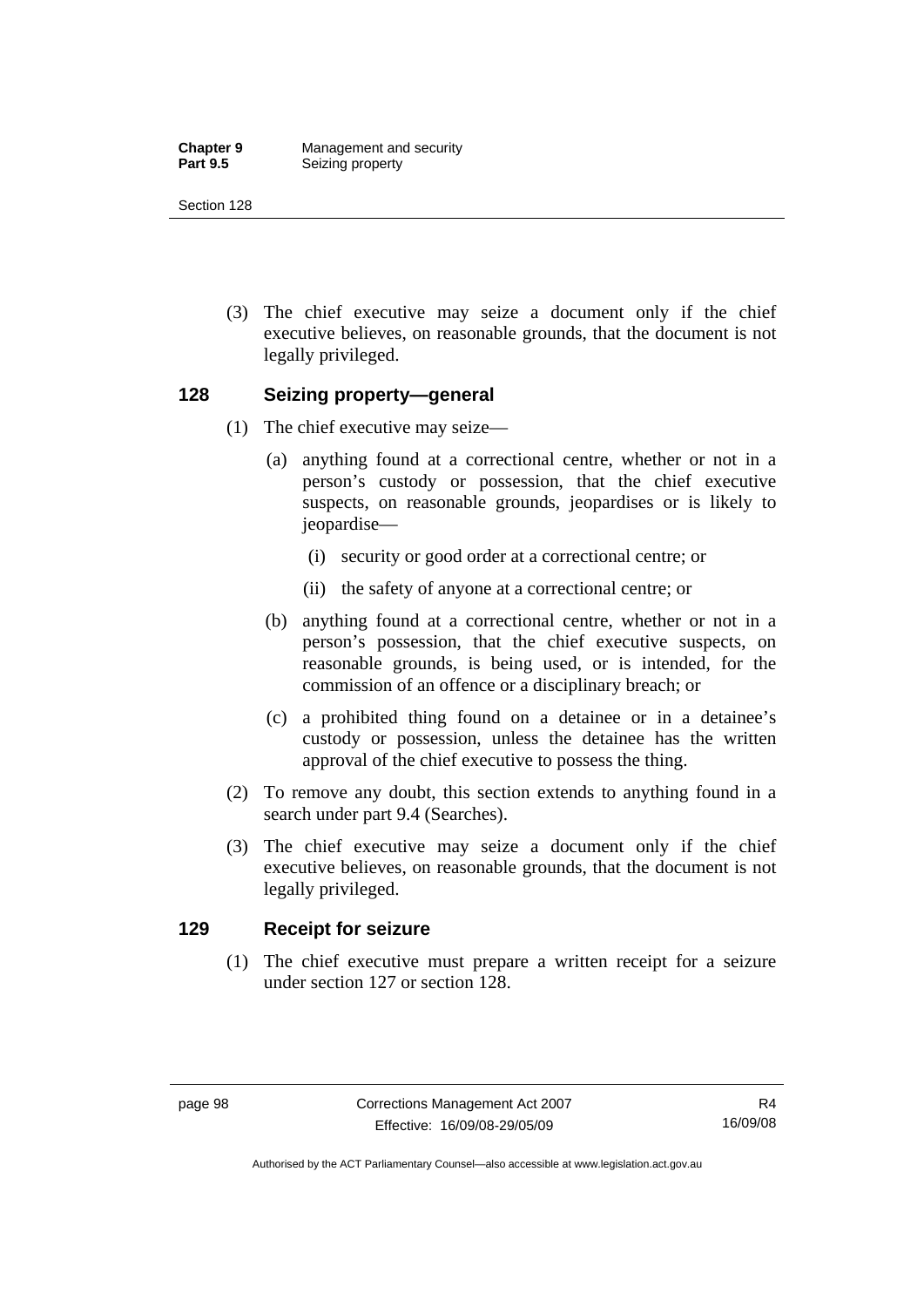- (2) As soon as practicable after the seizure (but no later than 7 days after the day of the seizure), the chief executive must give a copy of the receipt to—
	- (a) the owner of the thing seized; or
	- (b) if the owner cannot be identified after reasonable inquiries (given the thing's apparent value)—the person from whom the thing was seized.
- (3) The receipt must—
	- (a) identify the thing seized; and
	- (b) outline the grounds for the seizure; and
	- (c) include a statement about the effect of section 130; and
	- (d) include anything else prescribed by regulation.
- (4) In this section:

*owner*, of a thing, includes a person entitled to possession of the thing.

#### **130 Forfeiture of things seized**

- (1) A thing seized under section 127 or section 128 is forfeited to the Territory if the chief executive decides, on reasonable grounds—
	- (a) that—
		- (i) after making reasonable inquiries (given the thing's apparent value), the owner of the thing cannot be found; or
		- (ii) after making reasonable efforts (given the thing's apparent value), the thing cannot be returned to the owner; or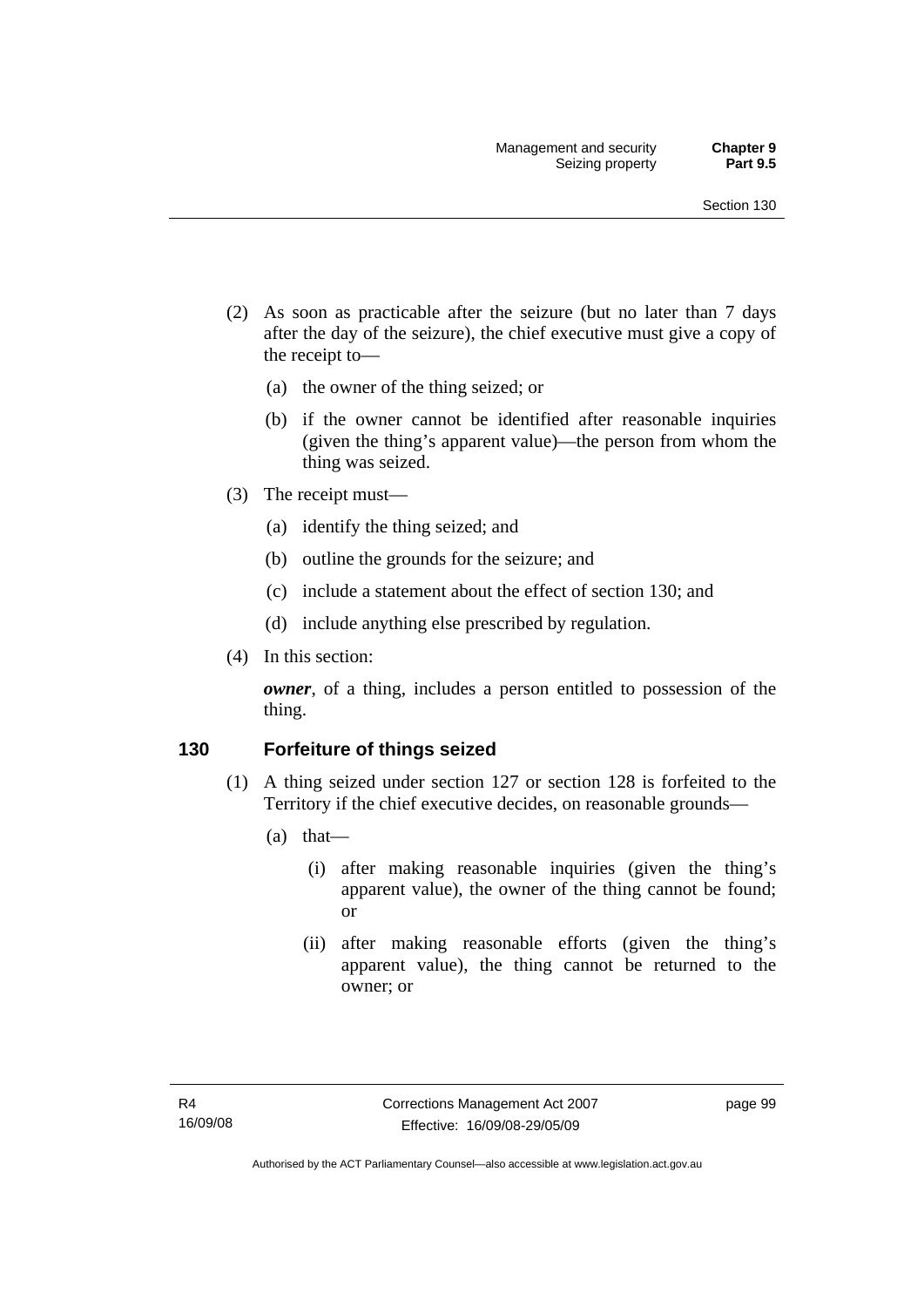- (b) that—
	- (i) possession of the thing by a detainee is an offence or disciplinary breach; or
	- (ii) it is necessary to keep the thing to stop it being used for the commission of an offence or disciplinary breach; or
	- (iii) the thing is inherently unsafe.
- (2) The chief executive may deal with a thing forfeited to the Territory under this section, or dispose of it, as the chief executive considers, on reasonable grounds, to be appropriate.
- (3) However, subsection (2) is subject to any order under the *Crimes Act 1900,* section 249 (Seizure of forfeited articles).

#### **Examples—s (2)**

- 1 giving a forfeited weapon to a police officer
- 2 keeping a forfeited electrical appliance and using it for the benefit of detainees generally
- 3 dumping a forfeited thing of little value
- *Note 1* An example is part of the Act, is not exhaustive and may extend, but does not limit, the meaning of the provision in which it appears (see Legislation Act, s 126 and s 132).
- *Note 2* The *Crimes Act 1900* also provides for articles forfeited under any law in force in the ACT to be seized by a member of the police force, taken before the Magistrates Court and for the court to order disposal of the article by the public trustee (see that Act, s 249 and s 250).
- *Note 3* The *Uncollected Goods Act 1996* provides generally for the disposal of uncollected goods, including goods abandoned on premises controlled by the Territory.

#### **131 Return of things seized but not forfeited**

- (1) If a thing seized under section 127 or section 128 is not forfeited, the chief executive must return it to its owner—
	- (a) no later than the end of 6 months after the day it was seized; or

Authorised by the ACT Parliamentary Counsel—also accessible at www.legislation.act.gov.au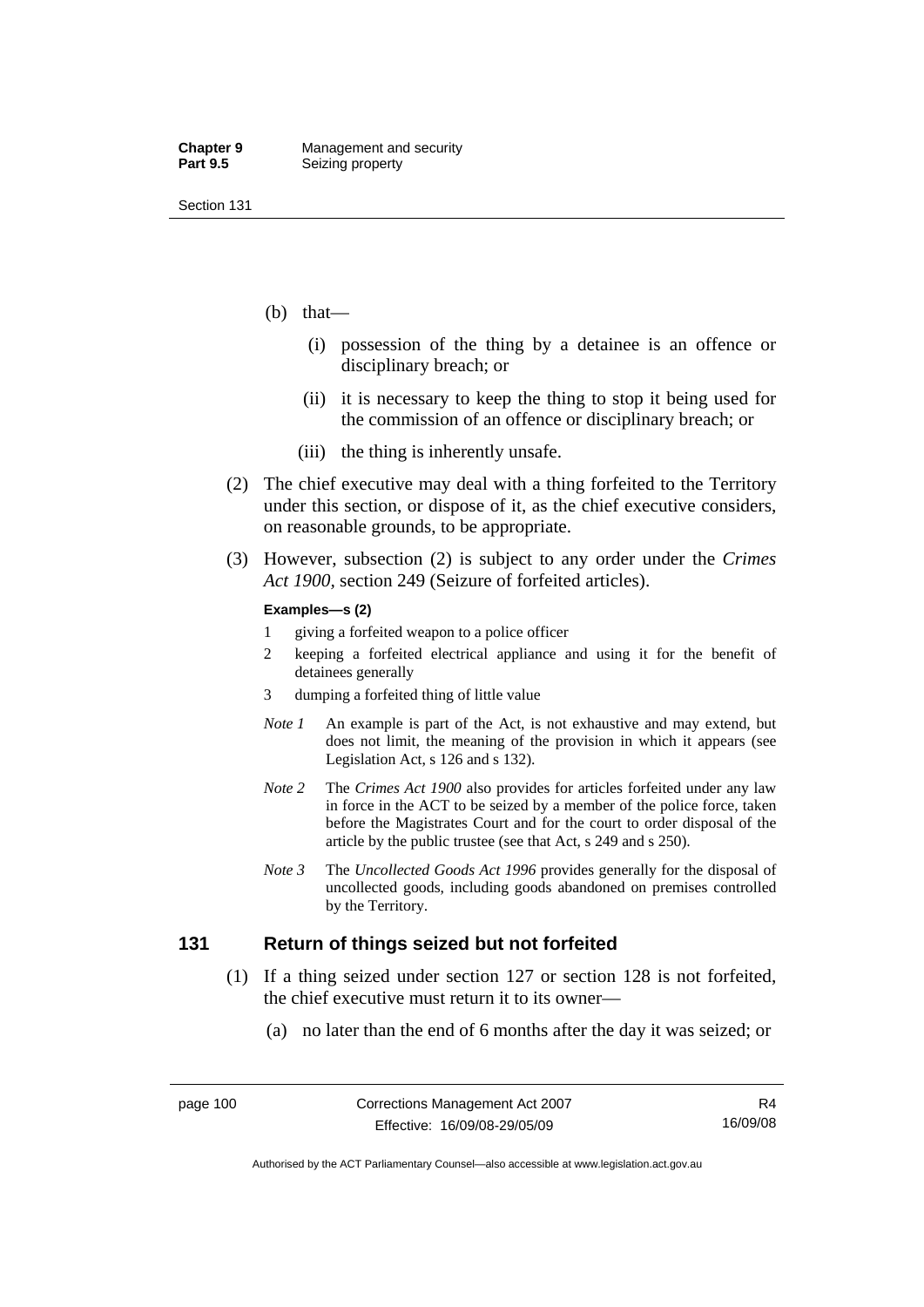- (b) if a proceeding for an offence or disciplinary breach involving the thing is started within the 6-month period—at the end of the proceeding and any appeal from, or the review of, the proceeding.
- (2) However, if the thing was being retained as evidence of an offence or disciplinary breach and the chief executive believes, on reasonable grounds, that its retention as evidence is no longer necessary, the chief executive must return it immediately.
- (3) In this section:

*owner*—see section 129 (4).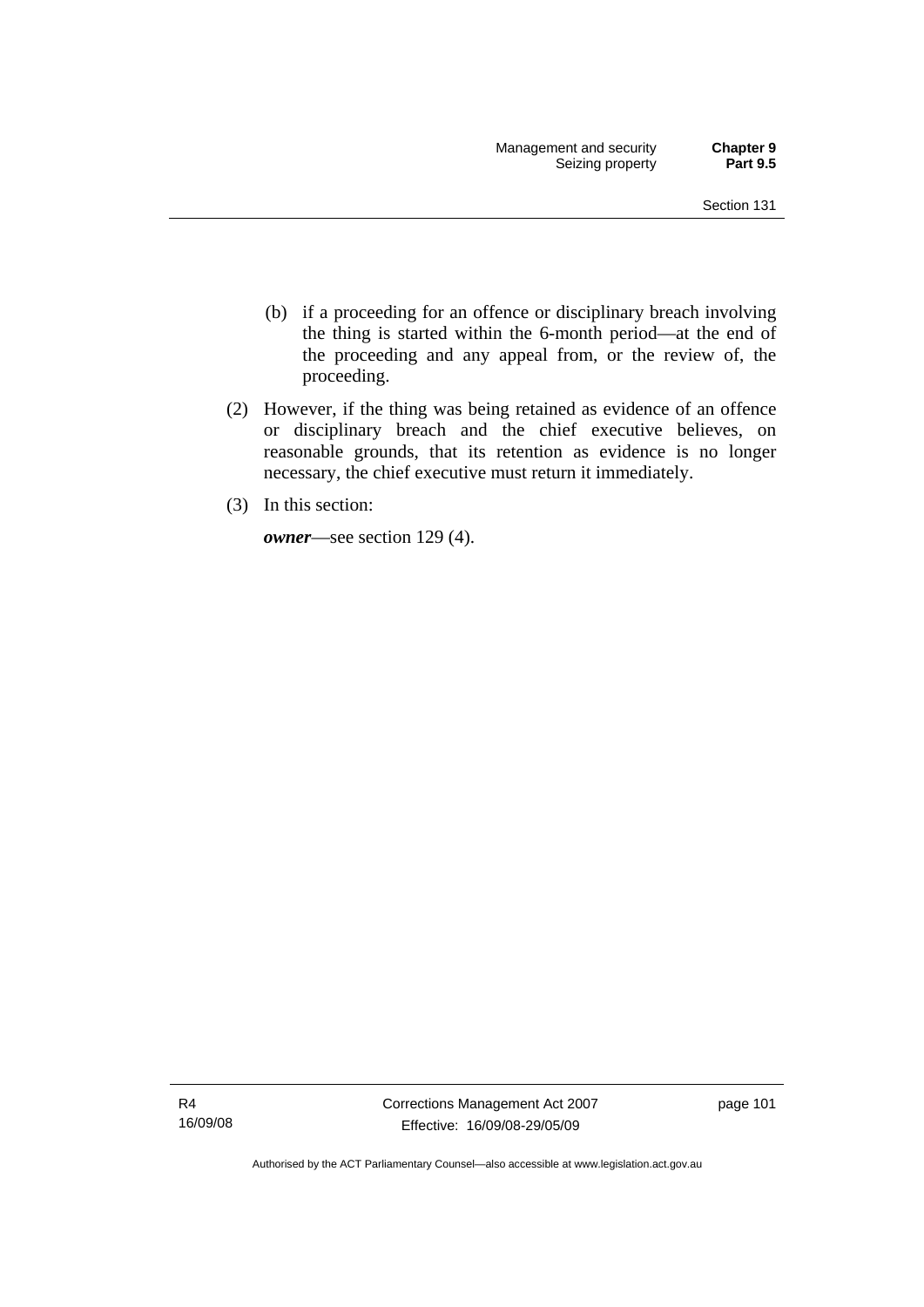**Division 9.6.1** 

Section 132

# **Part 9.6 Alcohol and drug testing**

## **Division 9.6.1 General**

### **132 Definitions—***drug* **and** *test sample*

In this Act:

#### *drug*—

- (a) means—
	- (i) a controlled drug under the Criminal Code, section 600; or
	- (ii) a substance prescribed by regulation for this definition; but
- (b) does not include any of the following:
	- (i) a drug lawfully supplied, and taken as prescribed or directed, by a health professional;
	- (ii) a drug lawfully supplied and self-administered;
	- (iii) a drug exempted under section 133.

*test sample* means a sample of breath, saliva, urine, hair, blood, or anything else prescribed by regulation.

#### **133 When test sample** *positive*

- (1) A person is taken to provide a *positive* test sample for alcohol or a drug if, when directed under this Act or the *Crimes (Sentence Administration) Act 2005*, to provide a test sample—
	- (a) the person fails to provide a test sample in accordance with the direction; or
		- *Note Fail* includes refuse, see the Legislation Act, dict, pt 1.

Authorised by the ACT Parliamentary Counsel—also accessible at www.legislation.act.gov.au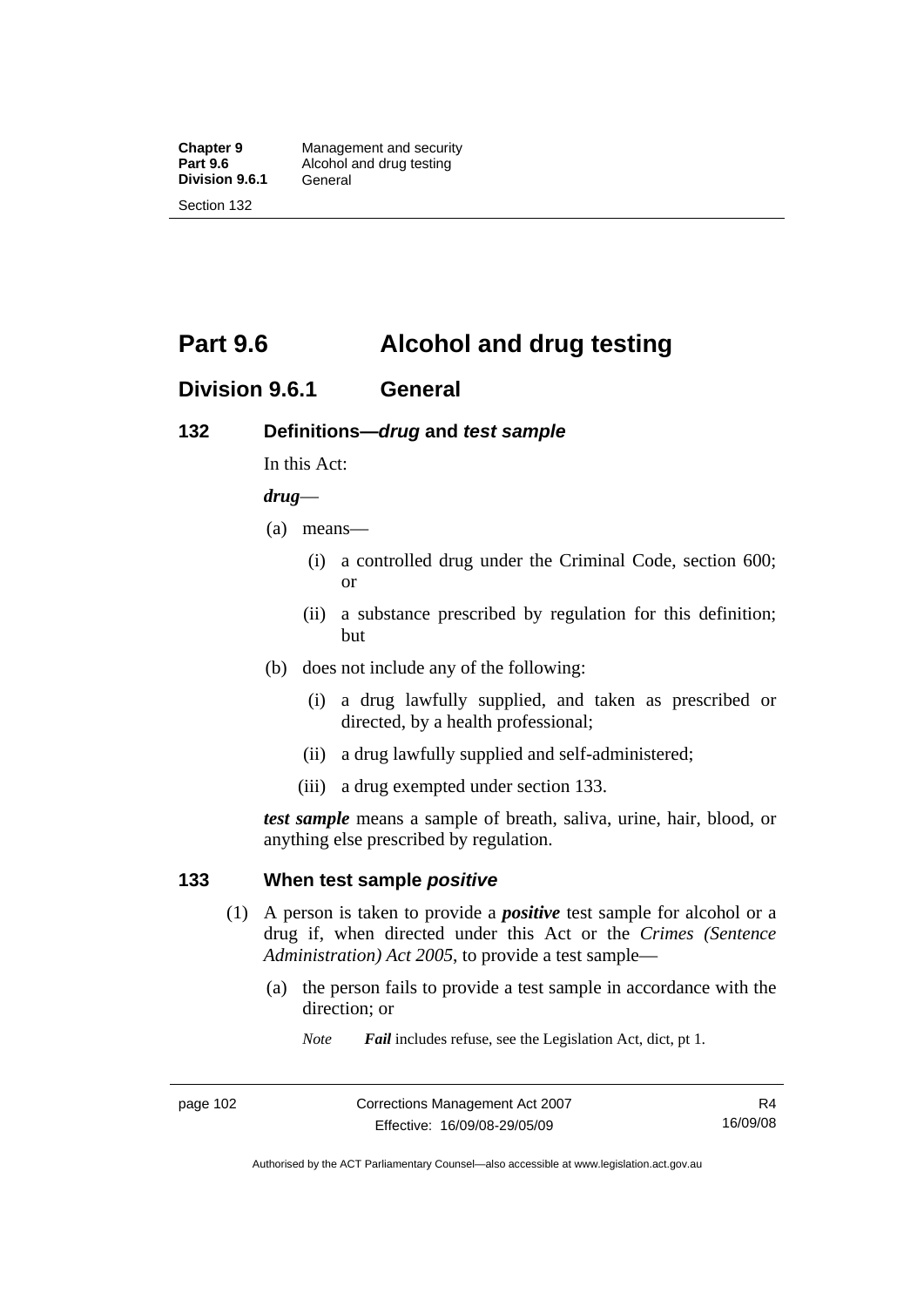- (b) the person provides an invalid test sample; or
- (c) for a full-time detainee—the detainee provides a test sample that shows the detainee has taken alcohol or a drug; or
- (d) for a detainee under periodic detention—the detainee provides a test sample that shows the detainee—
	- (i) has a blood alcohol concentration of the prescribed concentration or more; or
	- (ii) has taken a drug.
- (2) However, subsection (1) (a) does not apply if the person has a reasonable excuse for failing to provide the test sample within a reasonable time of the direction being given.

#### **Examples of reasonable excuse**

- 1 a medical condition that prevents the person from providing a test sample as directed
- 2 prescribed medication that may affect test results
- *Note* An example is part of the Act, is not exhaustive and may extend, but does not limit, the meaning of the provision in which it appears (see Legislation Act, s 126 and s 132).
- (3) The chief executive may exempt a drug from the application of this part.
- (4) An exemption is a notifiable instrument.

*Note* A notifiable instrument must be notified under the Legislation Act.

(5) In this section:

*invalid*—a test sample provided by a person is *invalid* if—

- (a) the person tampers, or attempts to tamper, with the test sample; or
- (b) the person otherwise changes, or attempts to change, the results of the test sample.

page 103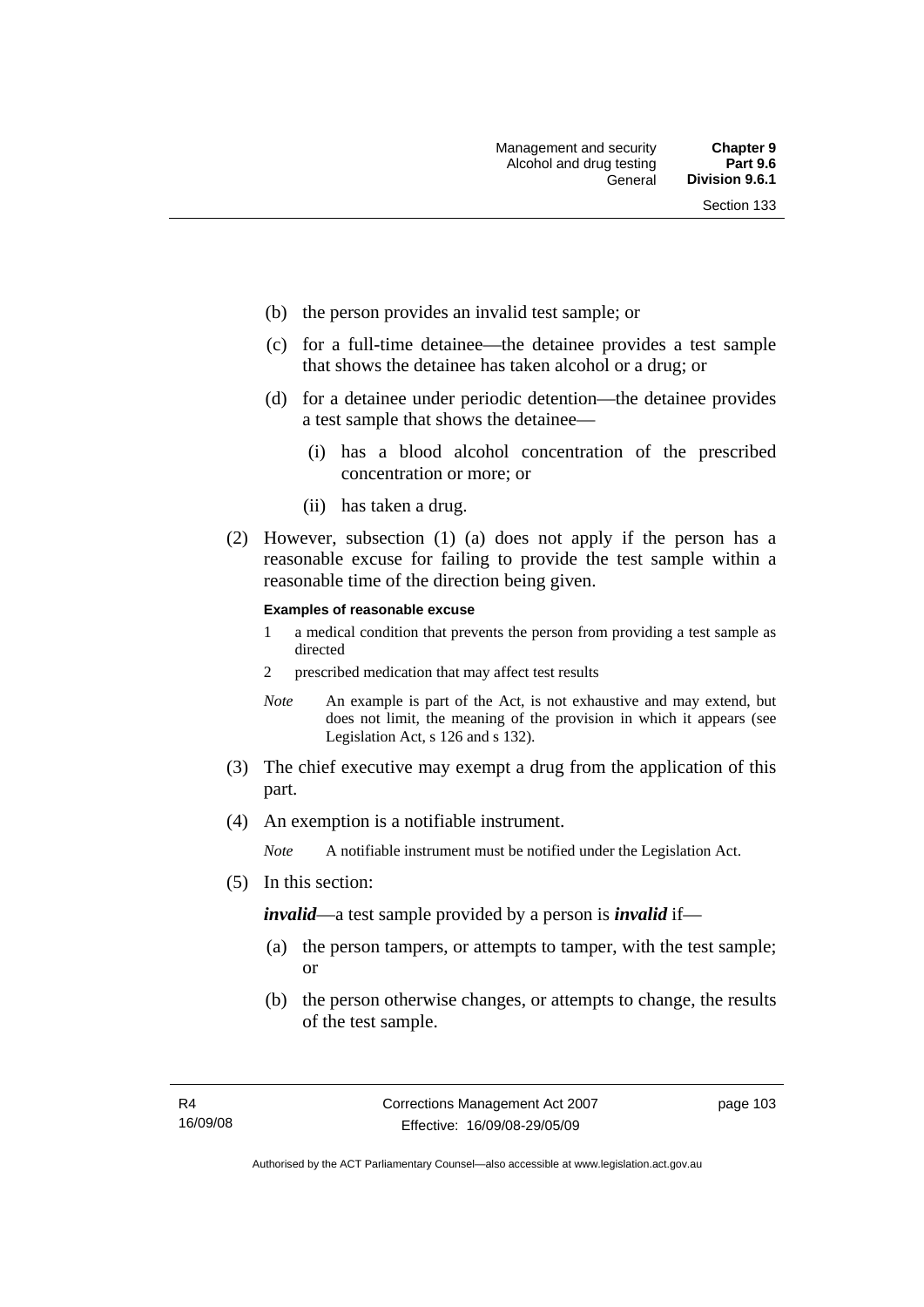#### *prescribed concentration*, of alcohol, means—

- (a) 0.02g of alcohol per 100mL of blood; or
- (b) if a regulation prescribes another concentration—the prescribed concentration.

## **Division 9.6.2 Alcohol and drug testing—detainees**

### **134 Alcohol and drug testing of detainees**

- (1) The chief executive may direct a detainee to provide a stated kind of test sample.
- (2) The chief executive, or a doctor, or nurse, appointed under section 22 (Health professionals—non-therapeutic functions), may give a detainee a direction about the way a detainee must provide the test sample.
- (3) However—
	- (a) a direction under this section must be consistent with any requirement prescribed by an operating procedure for this section; and
	- (b) only a doctor, or nurse, appointed under section 22 (Health professionals—non-therapeutic functions) may take a blood sample.
- (4) A doctor or nurse who takes a test sample from a detainee must give the sample to a corrections officer.
- (5) The chief executive must give the detainee notice of the results of any test conducted on the test sample as soon as practicable after the chief executive receives them.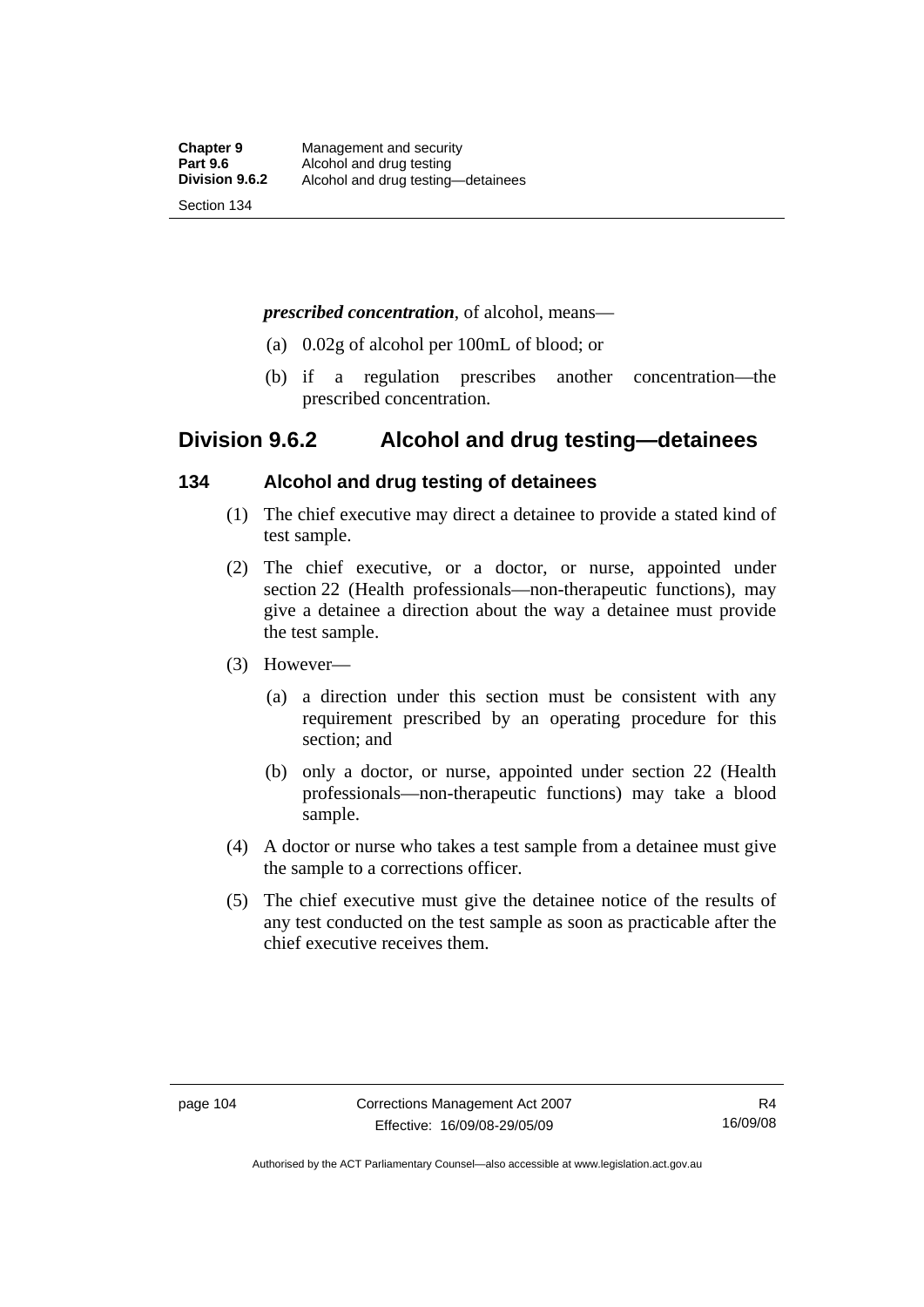## **135 Effect of positive test sample from detainee**

- (1) This section applies if—
	- (a) a detainee is directed under this Act or the *Crimes (Sentence Administration) Act 2005* to provide a test sample; and
	- (b) the test sample provided by the detainee is positive.
- (2) The chief executive may have regard to the positive test sample in making any decision in relation to the management of the detainee under this Act.

#### **Examples of decisions**

- 1 decisions under section 78 (Case management plans—scope etc) or section 80 (Security classification—basis etc)
- 2 decisions under chapter 10 (Discipline)
- *Note 1* An example is part of the Act, is not exhaustive and may extend, but does not limit, the meaning of the provision in which it appears (see Legislation Act, s 126 and s 132).
- *Note 2* The taking (in any way) of alcohol or a drug into the body is a disciplinary breach (see s 152 (Meaning of *disciplinary breach*)). The results of the analysis of a substance under this Act, signed by an analyst, is evidence of the facts stated in the certificate (see s 226 (Evidentiary certificates)).

## **Division 9.6.3 Alcohol and drug testing—corrections officers etc**

#### **136 Alcohol and drug testing of corrections officers etc**

- (1) A regulation may make provision in relation to alcohol and drug testing of—
	- (a) corrections officers; and
	- (b) public servants and other people who work at or visit correctional centres, whether as employees, contractors, volunteers or otherwise.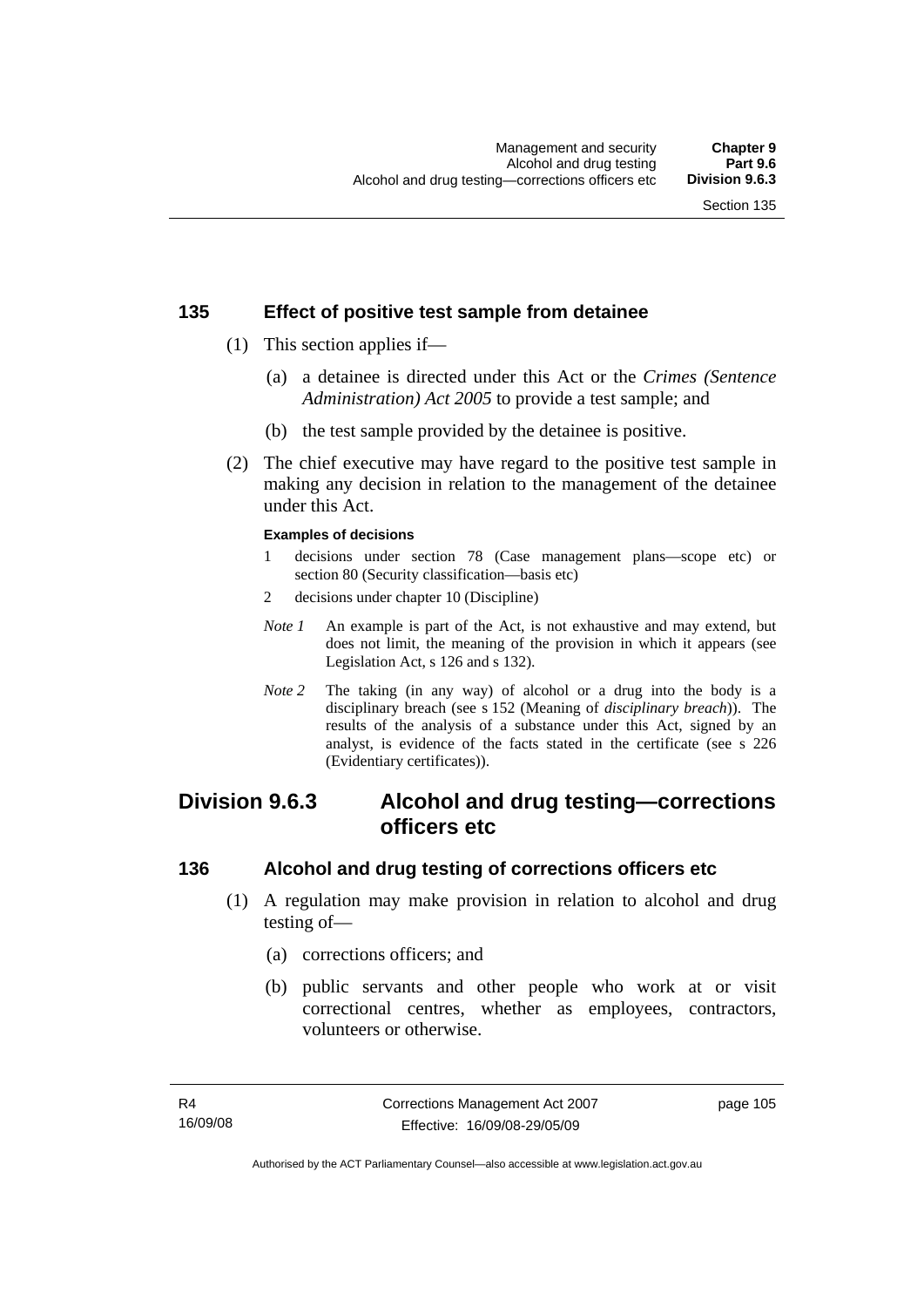- (2) In particular, a regulation may make provision in relation to any of the following:
	- (a) the circumstances for testing, including when and where tests may be conducted;
	- (b) the conduct of the tests.

page 106 Corrections Management Act 2007 Effective: 16/09/08-29/05/09

R4 16/09/08

Authorised by the ACT Parliamentary Counsel—also accessible at www.legislation.act.gov.au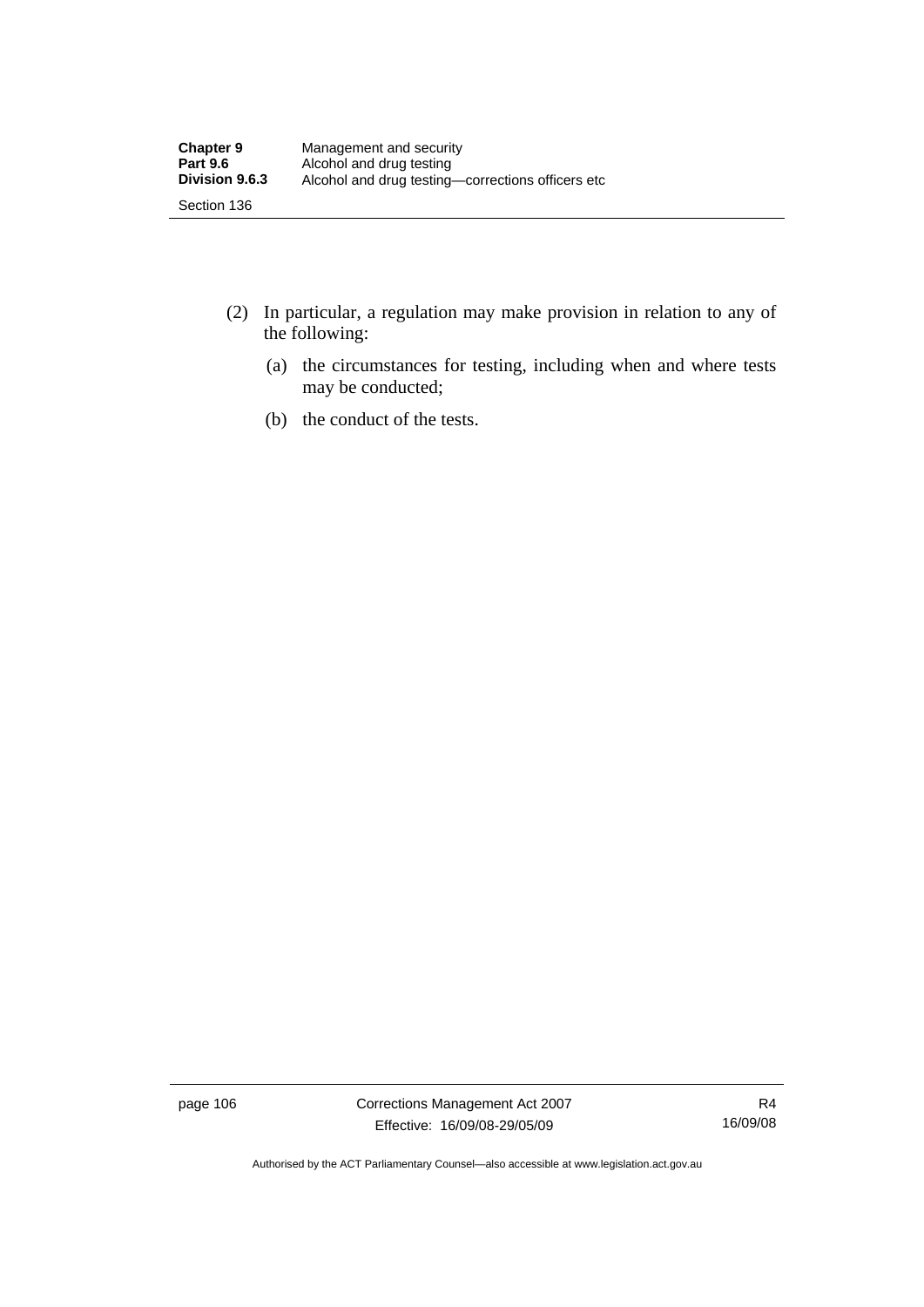# **Part 9.7 Use of force**

#### **137 Managing use of force**

- (1) The chief executive must ensure, as far as practicable, that the use of force in relation to the management of detainees is always—
	- (a) a last resort; and
	- (b) in accordance with this part.
- (2) Without limiting section 14 (Corrections policies and operating procedures), the chief executive must make a corrections policy or operating procedure in relation to the use of force, including provision in relation to the following:
	- (a) the circumstances, and by whom, force may be used;
	- (b) the kinds of force that may be used.
	- *Note* The power to make a corrections policy or operating procedure includes power to make different provisions in relation to different matters or different classes of matters, and provisions that apply differently by reference to stated exceptions or factors (see Legislation Act, s 48).

#### **138 Authorised use of force**

- (1) A corrections officer may use force that is necessary and reasonable for this Act, including for any of the following:
	- (a) to compel compliance with a direction given in relation to a detainee by the chief executive;
	- (b) to act under section 126 (Searches—use of force);
	- (c) to prevent or stop the commission of an offence or disciplinary breach;
	- (d) to prevent the escape of a detainee;

page 107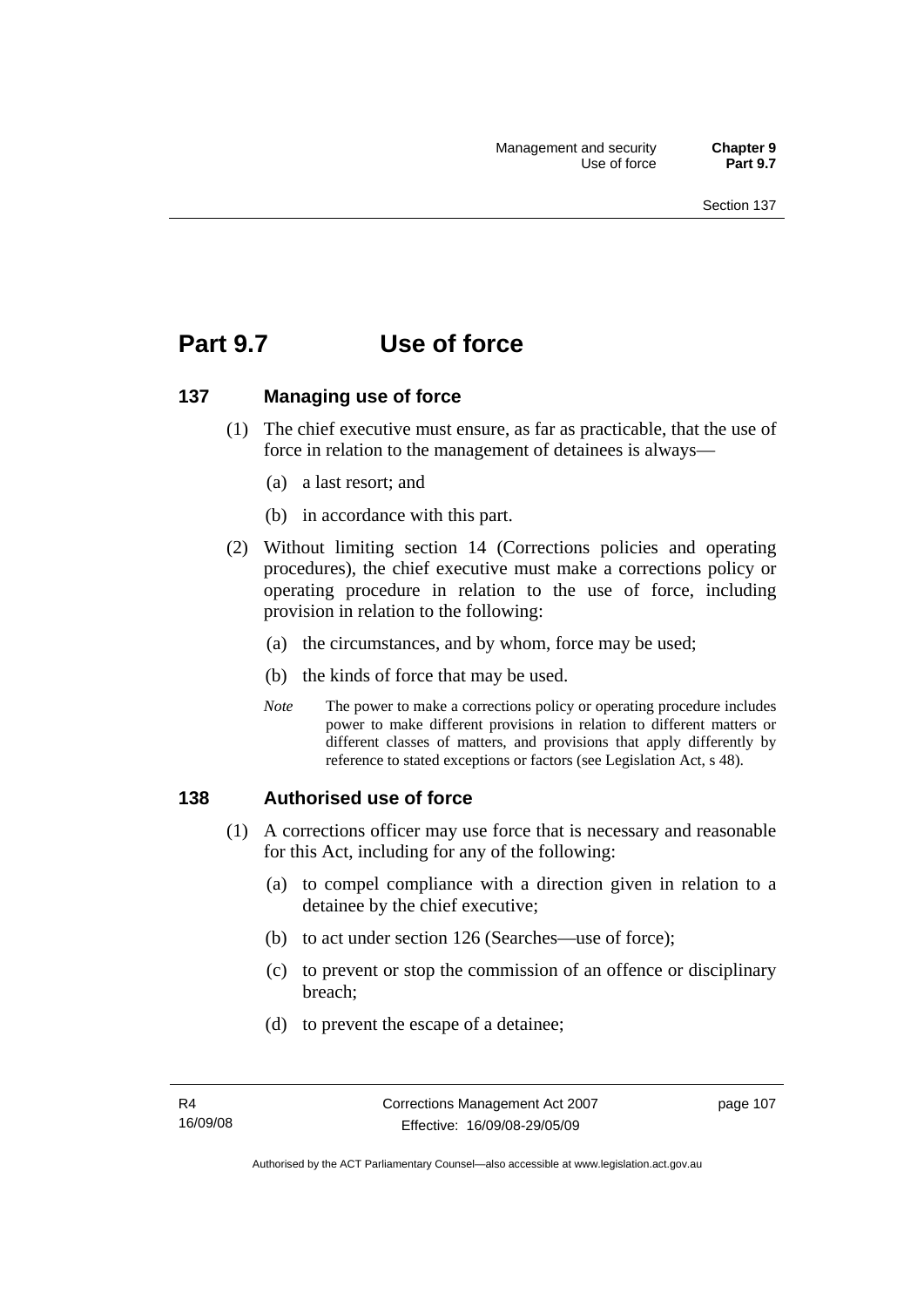- (e) to prevent unlawful damage, destruction or interference with property;
- (f) to defend the officer or someone else;
- (g) to prevent a detainee from inflicting self-harm;
- (h) anything else prescribed by regulation.
- (2) However, a corrections officer may use force only if the officer believes, on reasonable grounds, that the purpose for which force may be used cannot be achieved in another way.

#### **139 Application of force**

- (1) A corrections officer may use force under this part only if the officer—
	- (a) gives a clear warning of the intended use of force; and
	- (b) allows enough time for the warning to be observed; and
	- (c) uses no more force than is necessary and reasonable in the circumstances; and
	- (d) uses force, as far as practicable, in a way that reduces the risk of causing death or grievous bodily harm.
- (2) However, the corrections officer need not comply with subsection  $(1)$   $(a)$  or  $(b)$  if, in urgent circumstances, the officer believes, on reasonable grounds, that doing so would create a risk of injury to the officer, the detainee or anyone else.

#### **Example of urgent circumstances**

the detainee is assaulting someone or engaging in self-harm

*Note* An example is part of the Act, is not exhaustive and may extend, but does not limit, the meaning of the provision in which it appears (see Legislation Act, s 126 and s 132).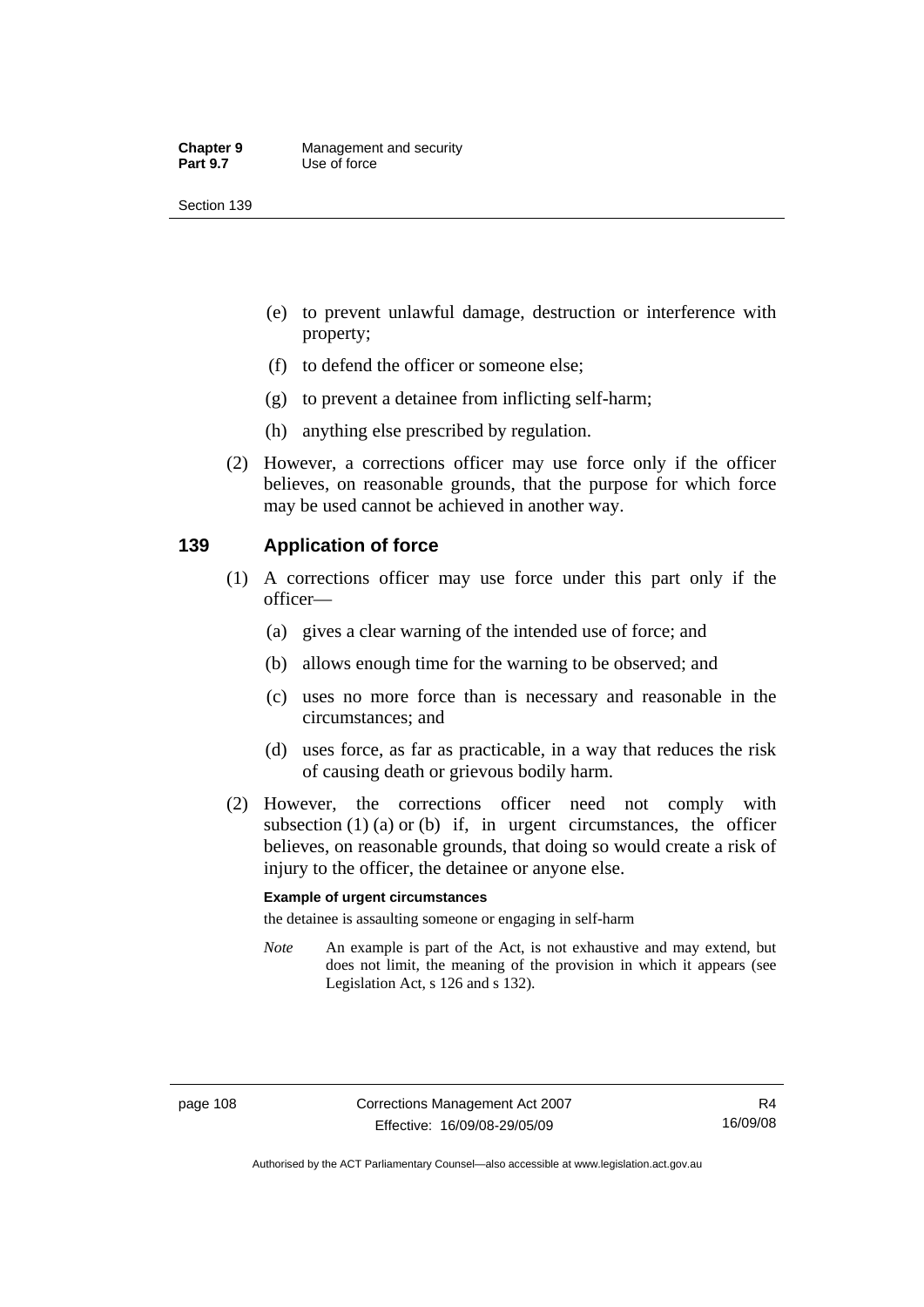#### **140 Use of restraints or weapons**

- (1) The use of force under this part includes the use of restraints and weapons.
- (2) The chief executive must ensure, as far as practicable, that the use of force involving a restraint or weapon is proportionate to the circumstances, and in particular that—
	- (a) the circumstances are sufficiently serious to justify the use; and
	- (b) the kind of restraint or weapon is appropriate in the circumstances; and
	- (c) the restraint or weapon is used appropriately in the circumstances.
- (3) The chief executive must also ensure that restraints and weapons are only used under this part—
	- (a) by corrections officers trained to use them; and
	- (b) in accordance with a corrections policy or operating procedure that applies to their use.
- (4) A health professional appointed under section 22 (Health professionals—non-therapeutic services) may administer a drug as a restraint, or direct the use of another form of restraint, if the health professional believes, on reasonable grounds, that is necessary and reasonable—
	- (a) to treat a detainee, particularly where the detainee's behaviour cannot be controlled otherwise; or
	- (b) to prevent a detainee inflicting self-harm, or harming someone else, particularly where other forms of restraint are unlikely to be effective; or
	- (c) to prevent the escape of a detainee, particularly while being transferred to or from a correctional centre or other place.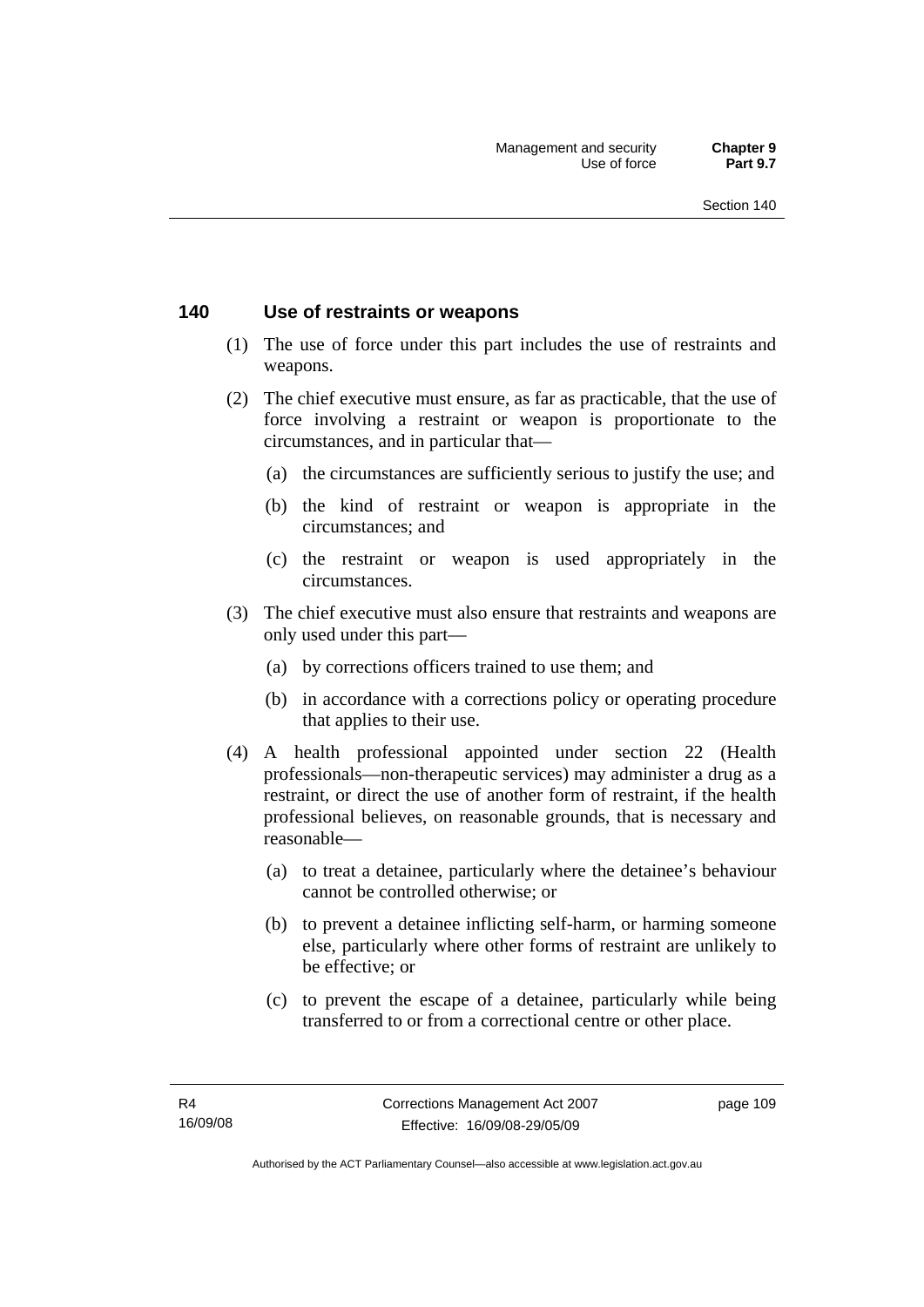| <b>Chapter 9</b> | Management and security |
|------------------|-------------------------|
| <b>Part 9.7</b>  | Use of force            |

- (5) The chief executive must ensure that firearms are not used under this part unless someone's life is under threat or a detainee or other person offers armed resistance to a corrections officer or police officer exercising a function under this Act or another Act.
- (6) In applying force under this part, a corrections officer may use a restraint or weapon, including any of the following:
	- (a) body contact;
	- (b) handcuffs, restraint jackets and other restraining devices;
	- (c) riot control equipment;
	- (d) a chemical agent;
	- (e) a gas gun;
	- (f) a firearm;
	- (g) anything else prescribed by regulation.

#### **141 Medical examination after use of force**

The chief executive must ensure that a doctor appointed under section 21 (Doctors—health service appointments) examines a detainee injured by the use of force under this part as soon as practicable and that appropriate health care is available to the detainee.

### **142 Reporting use of force**

- (1) The chief executive must keep a record of any incident involving the use of force under this part that causes injury or death to anyone.
- (2) The record must—
	- (a) include details of the incident, including the circumstances, the decision to use force and the force used; and
	- (b) be available for inspection under chapter 7 (Inspection of correctional centres).

R4 16/09/08

Authorised by the ACT Parliamentary Counsel—also accessible at www.legislation.act.gov.au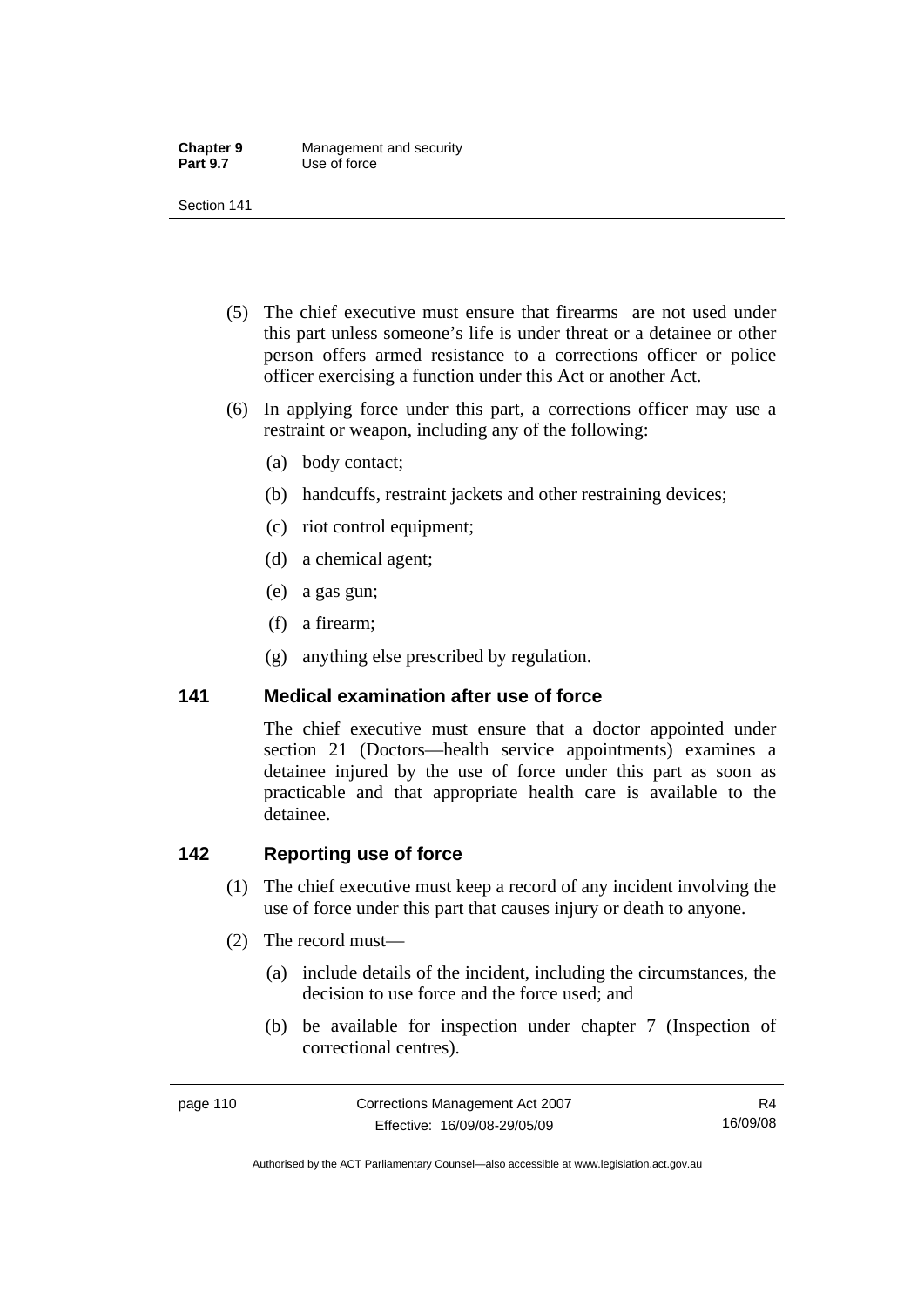(3) The chief executive must give a copy of the record to an official visitor.

Authorised by the ACT Parliamentary Counsel—also accessible at www.legislation.act.gov.au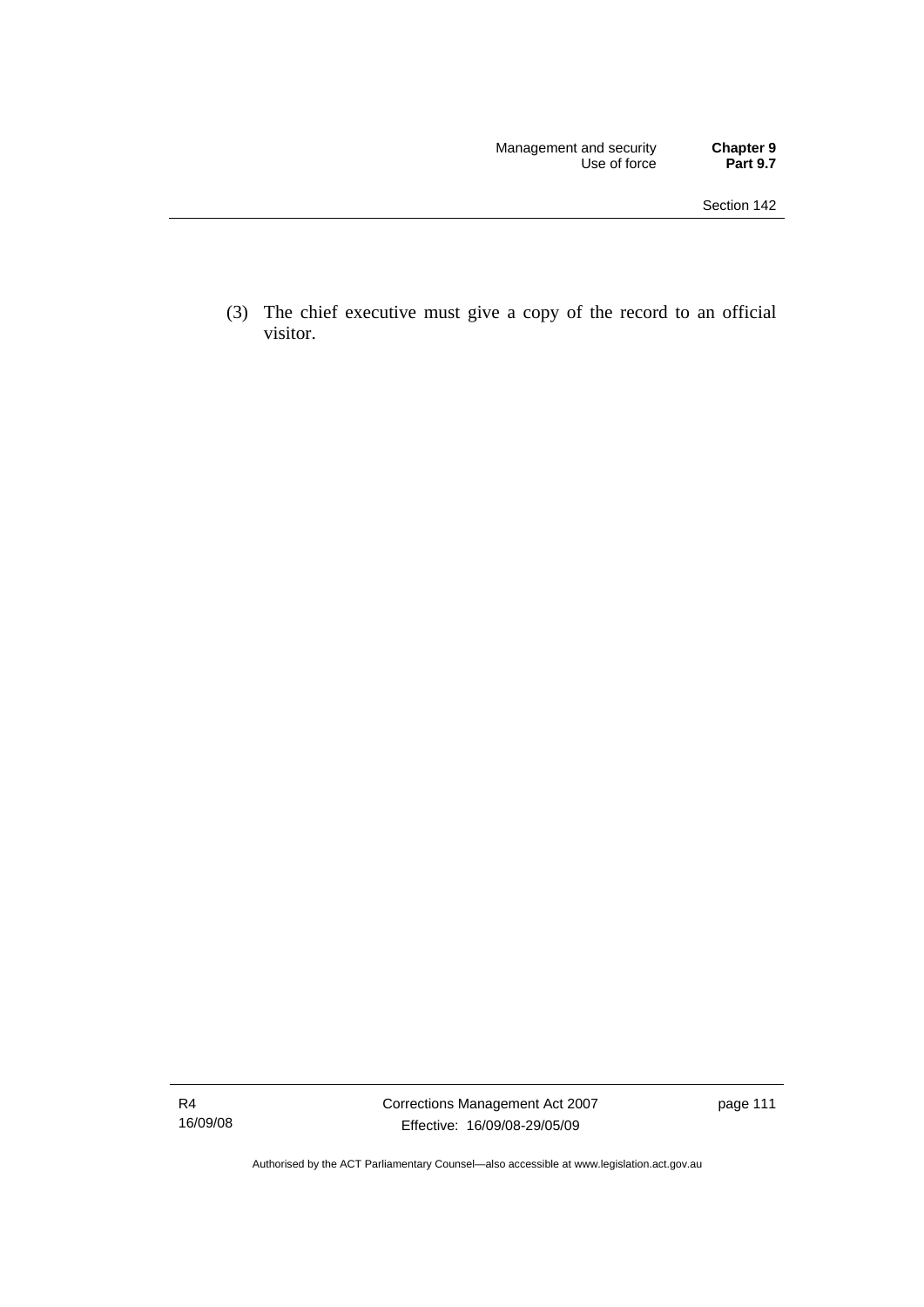**Chapter 9 Management and security<br>
<b>Part 9.8 Access to correctional cen** Access to correctional centres

Section 143

# **Part 9.8 Access to correctional centres**

#### **143 Visiting conditions**

 (1) The chief executive may declare conditions that apply in relation to visits to a correctional centre.

#### **Examples of conditions declared**

- 1 the times and duration of visits
- 2 the number of visitors allowed
- 3 the conditions for conjugal, contact and non-contact visits
- 4 the circumstances in which visitors may be monitored
- 5 a prohibition on smoking in nonsmoking areas
- *Note* An example is part of the Act, is not exhaustive and may extend, but does not limit, the meaning of the provision in which it appears (see Legislation Act, s 126 and s 132).
- (2) A declaration is a disallowable instrument.
	- *Note 1* The power to make an instrument includes power to make different provisions in relation to different matters or different classes of matters, and provisions that apply differently by reference to stated exceptions or factors (see Legislation Act, s 48).
	- *Note 2* A disallowable instrument must be notified, and presented to the Legislative Assembly, under the Legislation Act.

#### **144 Notice of visiting conditions**

- (1) The chief executive must take reasonable steps to bring the visiting conditions to the attention of visitors at a correctional centre.
- (2) Without limiting subsection (1), the chief executive must ensure that—
	- (a) a notice is prominently displayed at each entrance to the centre open to visitors to the effect that visiting conditions apply at the centre; and

Authorised by the ACT Parliamentary Counsel—also accessible at www.legislation.act.gov.au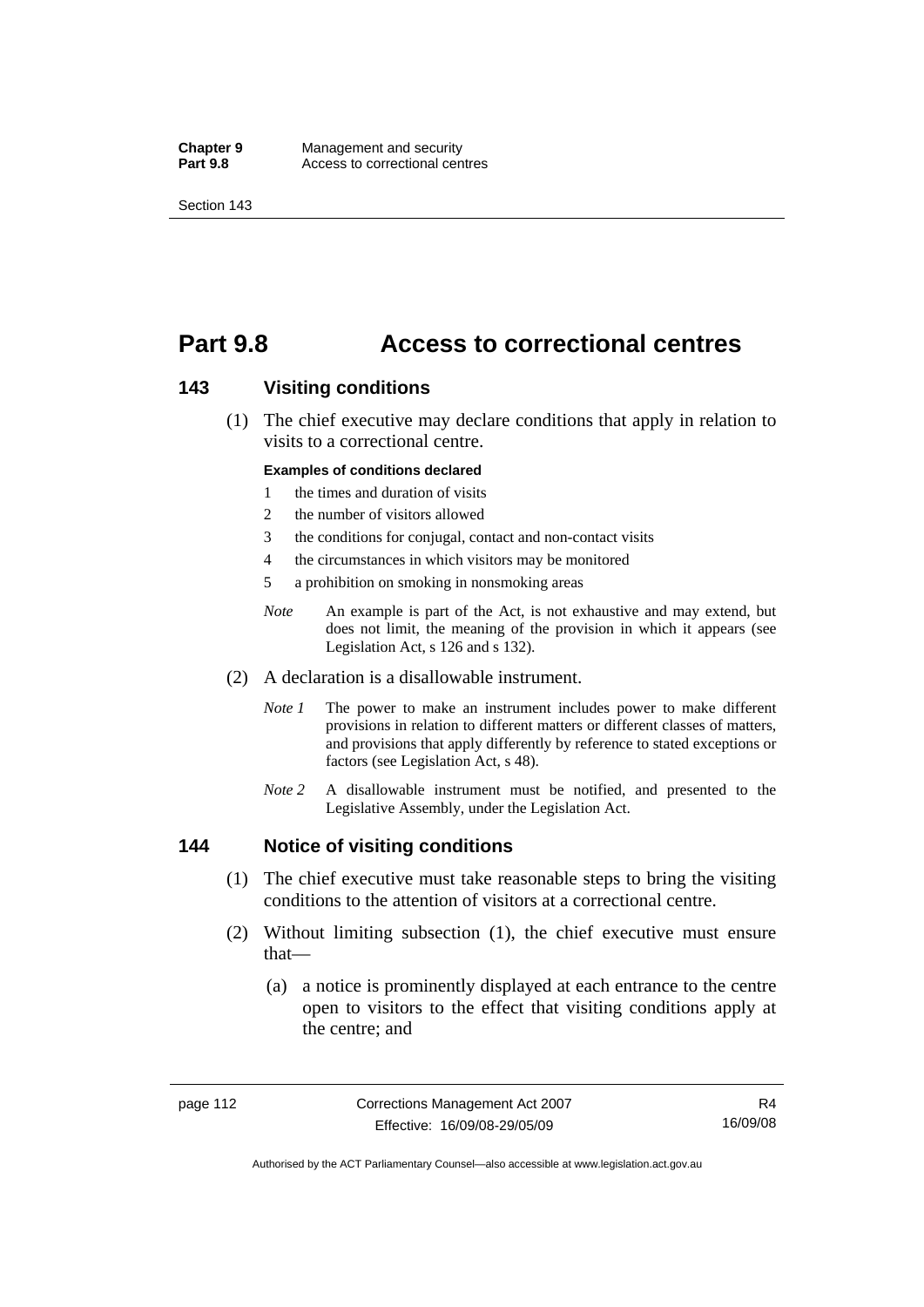(b) a copy of the visiting conditions is available for inspection on request by visitors at the centre.

#### **145 Taking prohibited things etc into correctional centre**

- (1) A person commits an offence if the person—
	- (a) takes a prohibited thing into a correctional centre; or
	- (b) gives a prohibited thing to a detainee; or
	- (c) removes a prohibited thing from a correctional centre.

Maximum penalty: 100 penalty units, imprisonment for 1 year or both.

- (2) Subsection (1) does not apply to any action approved by the chief executive.
- (3) In this section:

*give* includes send.

*prohibited thing* includes something the person intends a detainee to use for making a prohibited thing or use otherwise in relation to a prohibited thing.

#### **146 Directions to visitors**

- (1) The chief executive may, orally or in writing, give a direction to a visitor at a correctional centre to do, or not do, something if the chief executive believes, on reasonable grounds, that the direction is necessary and reasonable—
	- (a) to ensure compliance with the visiting conditions; or
	- (b) for security or good order at a correctional centre.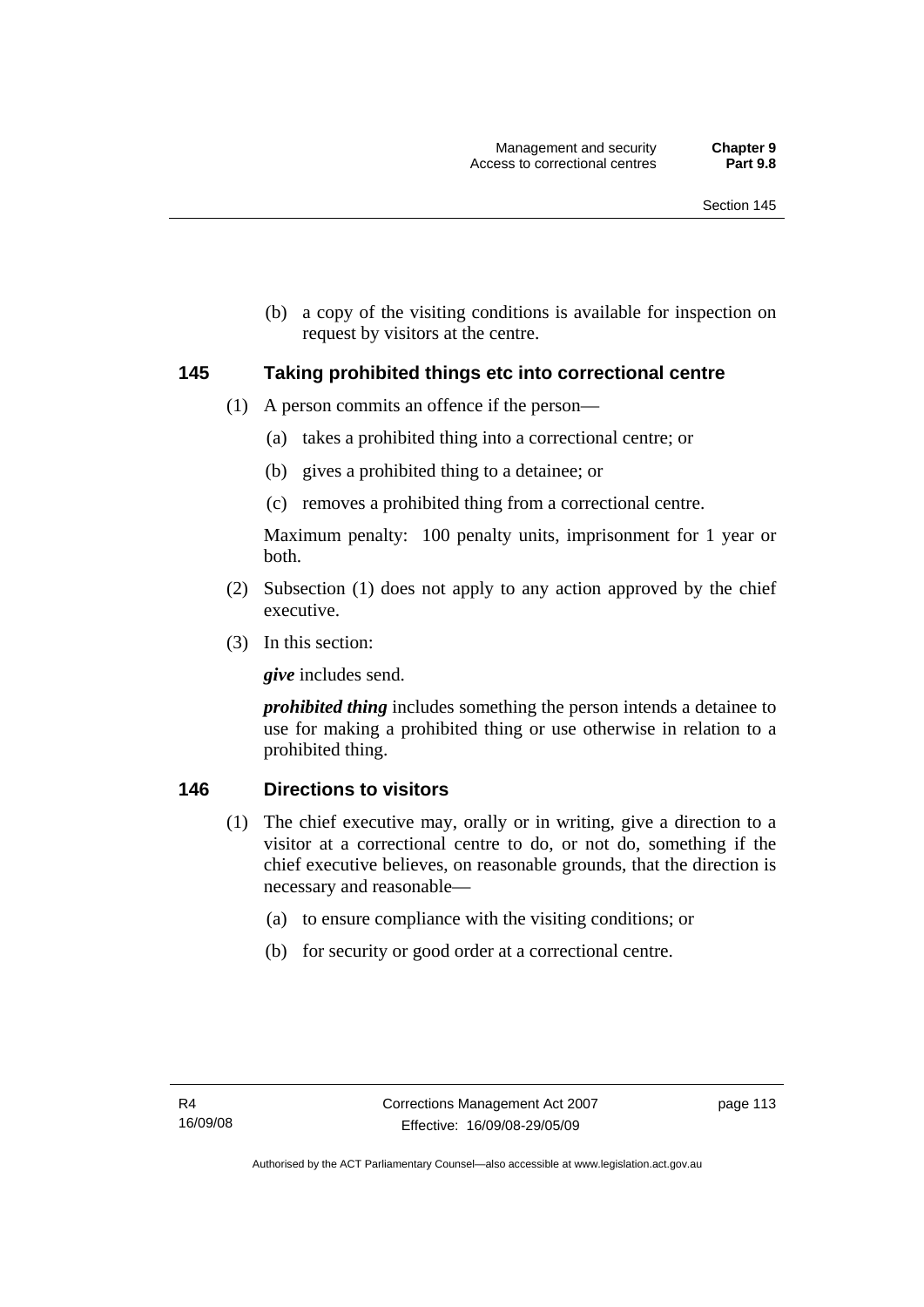(2) A person commits an offence if the person fails to comply with a direction given to the person under this section.

Maximum penalty: 50 penalty units, imprisonment for 6 months or both.

- (3) An offence against this section is a strict liability offence.
- (4) Subsection (2) does not apply if the person takes reasonable steps to comply with the direction.

### **147 Searches of visitors**

- (1) The chief executive may direct a corrections officer to conduct a scanning search, frisk search or ordinary search of a visitor at a correctional centre if the chief executive suspects, on reasonable grounds, that the visitor is carrying—
	- (a) a prohibited thing; or
	- (b) anything else that creates, or is likely to create, a risk to—
		- (i) the personal safety of anyone else; or
		- (ii) security or good order at a correctional centre.
- (2) Part 9.4 (Searches) and part 9.5 (Seizing property) apply as if a direction under this section, any scanning search, frisk search or ordinary search conducted under the direction, and anything found in the search, occurred under the relevant part in relation to a detainee at a correctional centre.
- (3) However, section 126 (Searches—use of force) does not apply in relation to a search of a visitor at a correctional centre.

#### **148 Directions to leave correctional centre etc**

- (1) The chief executive may direct a person at a correctional centre—
	- (a) not to enter the centre; or
	- (b) if the person is already in the centre—to leave the centre.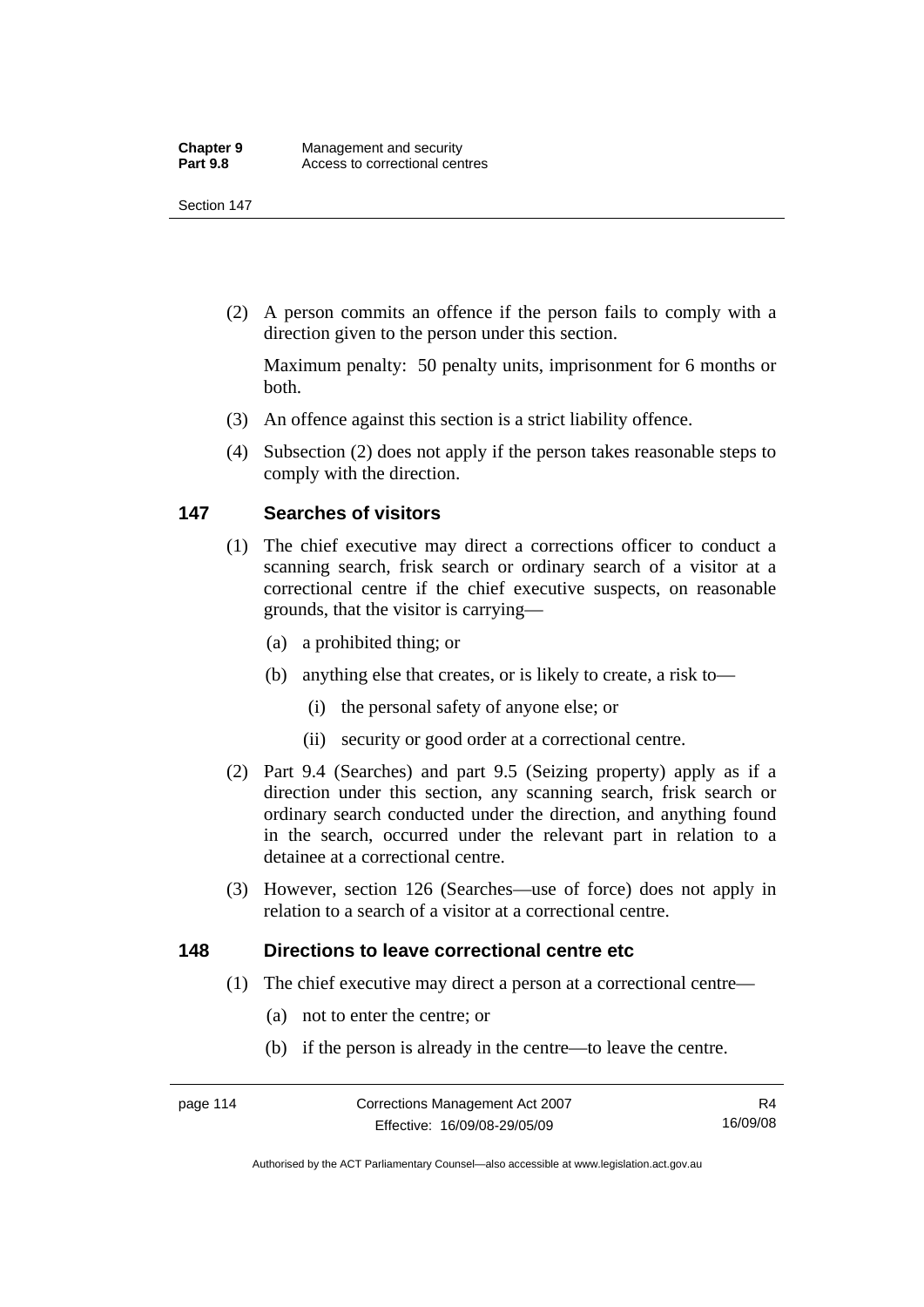- (2) The chief executive may give the direction only if—
	- (a) the chief executive suspects, on reasonable grounds, that—
		- (i) the person is intoxicated; or
		- (ii) the person has possession of a prohibited thing; or
		- (iii) the direction is necessary and reasonable for security or good order at a correctional centre; or
	- (b) the person contravenes a direction given to the person under section 146.
- (3) A person commits an offence if the person fails to comply with a direction given to the person under this section.

Maximum penalty: 50 penalty units, imprisonment for 6 months or both.

- (4) An offence against this section is a strict liability offence.
- (5) Subsection (3) does not apply if the person takes reasonable steps to comply with the direction.
- (6) In this section:

*intoxicated* means under the influence of alcohol, a drug or another substance, or a combination of alcohol, drugs or substances.

#### **Examples of substances**

- 1 glue
- 2 petrol
- 3 another solvent
- *Note* An example is part of the Act, is not exhaustive and may extend, but does not limit, the meaning of the provision in which it appears (see Legislation Act, s 126 and s 132).

*prohibited thing*—see section 145 (3).

page 115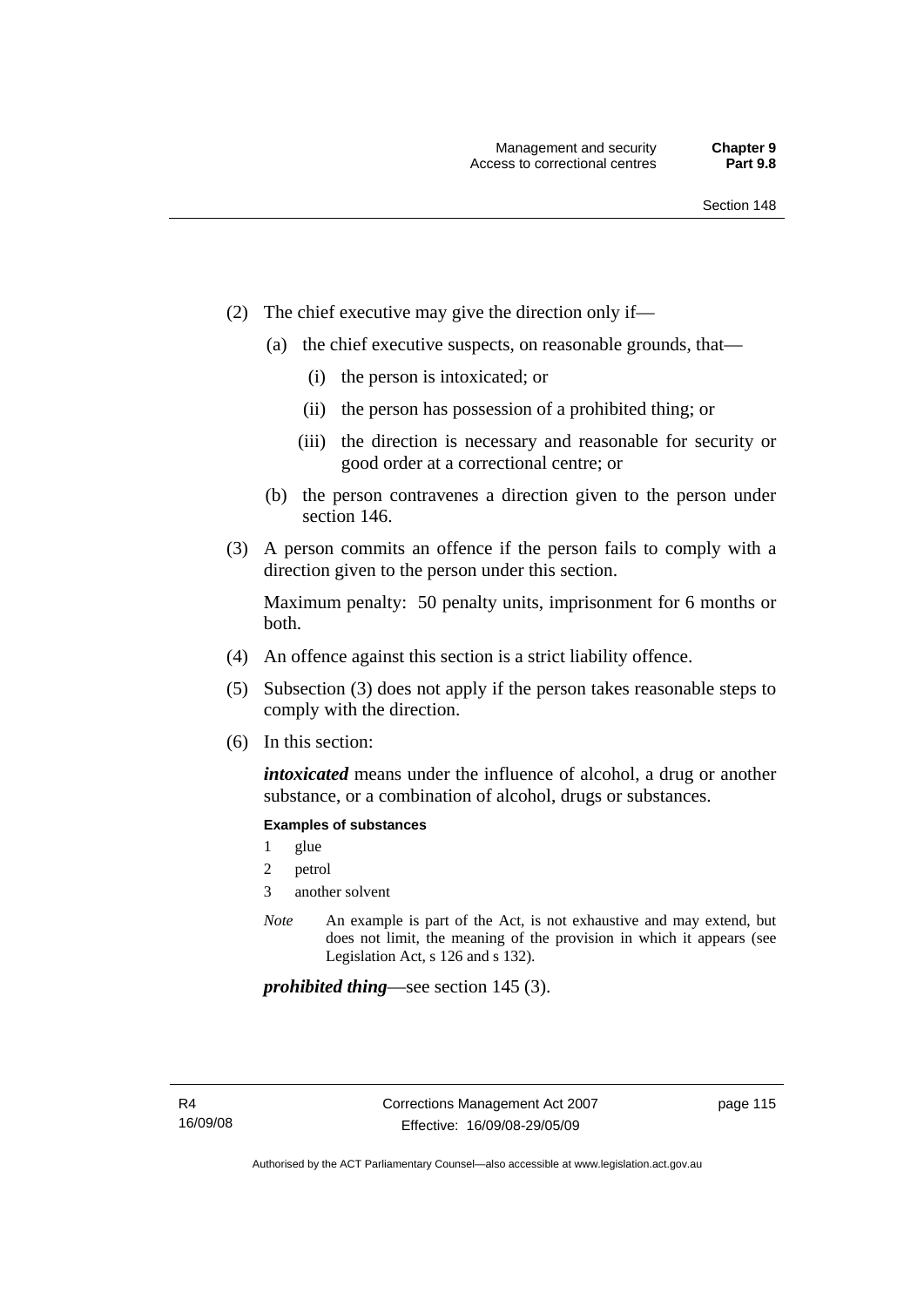## **149 Removing people from correctional centre**

- (1) The chief executive may direct a corrections officer to enforce a direction under section 148 if the person given the direction contravenes the direction.
- (2) The corrections officer may use force that is necessary and reasonable to enforce the direction.

page 116 Corrections Management Act 2007 Effective: 16/09/08-29/05/09

R4 16/09/08

Authorised by the ACT Parliamentary Counsel—also accessible at www.legislation.act.gov.au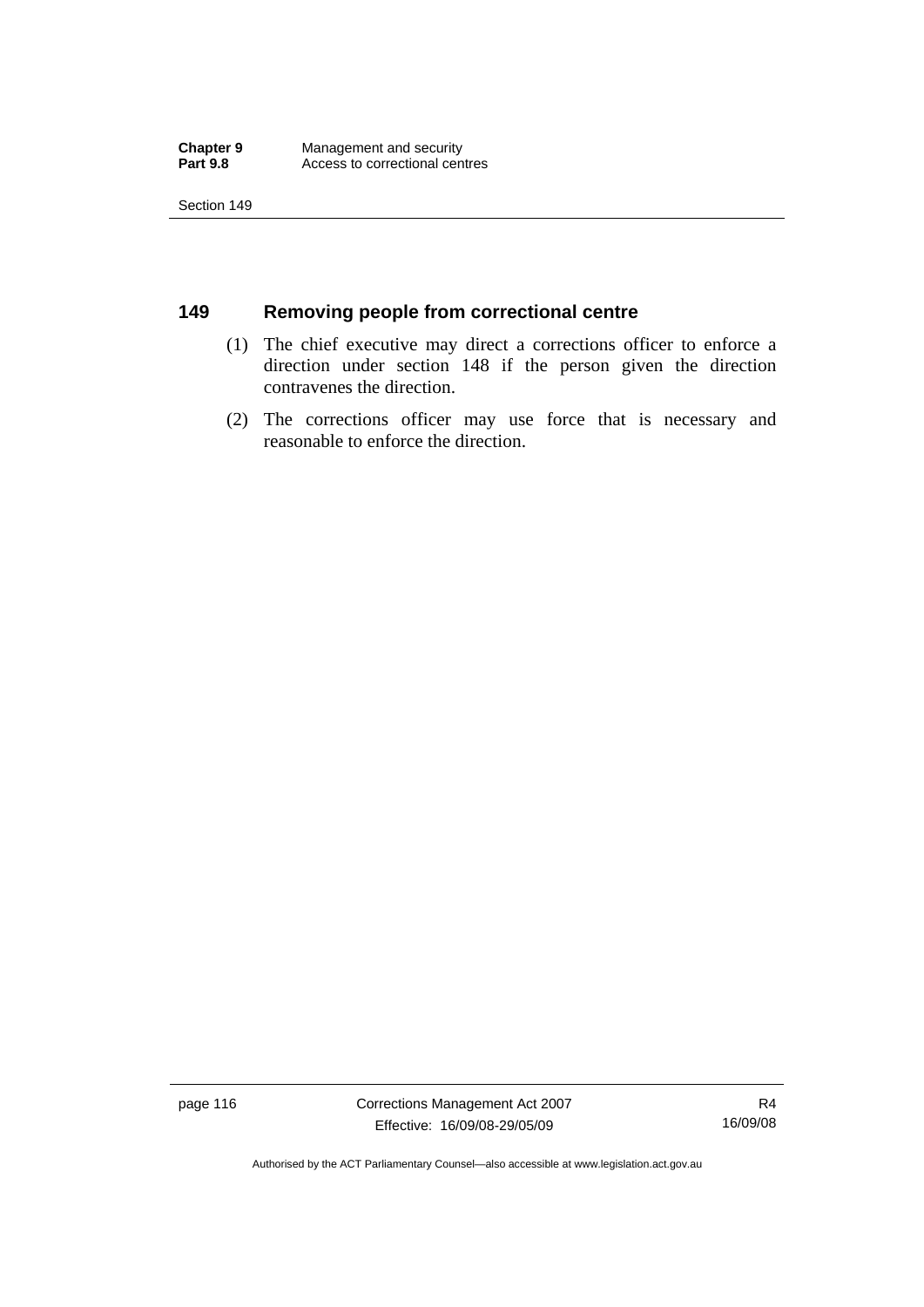# **Chapter 10 Discipline**

# **Part 10.1 General**

## **150 Application—ch 10**

This chapter applies in relation to a disciplinary breach committed, or allegedly committed, by a detainee.

## **151 Definitions—discipline**

In this Act:

*accused* means a detainee charged with a disciplinary breach.

*administrative penalty*—see section 184.

*administrator* means a corrections officer to whom the chief executive has given functions of an administrator under this chapter.

*charge* means a disciplinary charge.

*charge notice*—see section 159.

*disciplinary action*—see section 183.

*disciplinary breach*—see section 152.

*disciplinary charge* means a charge under section 159.

*hearing*, for an inquiry, means a hearing under part 11.3 (Disciplinary hearing procedures).

*inquiry* means an inquiry to which chapter 11 (Disciplinary inquiries) applies.

*investigative segregation* means segregation directed under any of the following:

(a) section 156 (Report etc by corrections officer);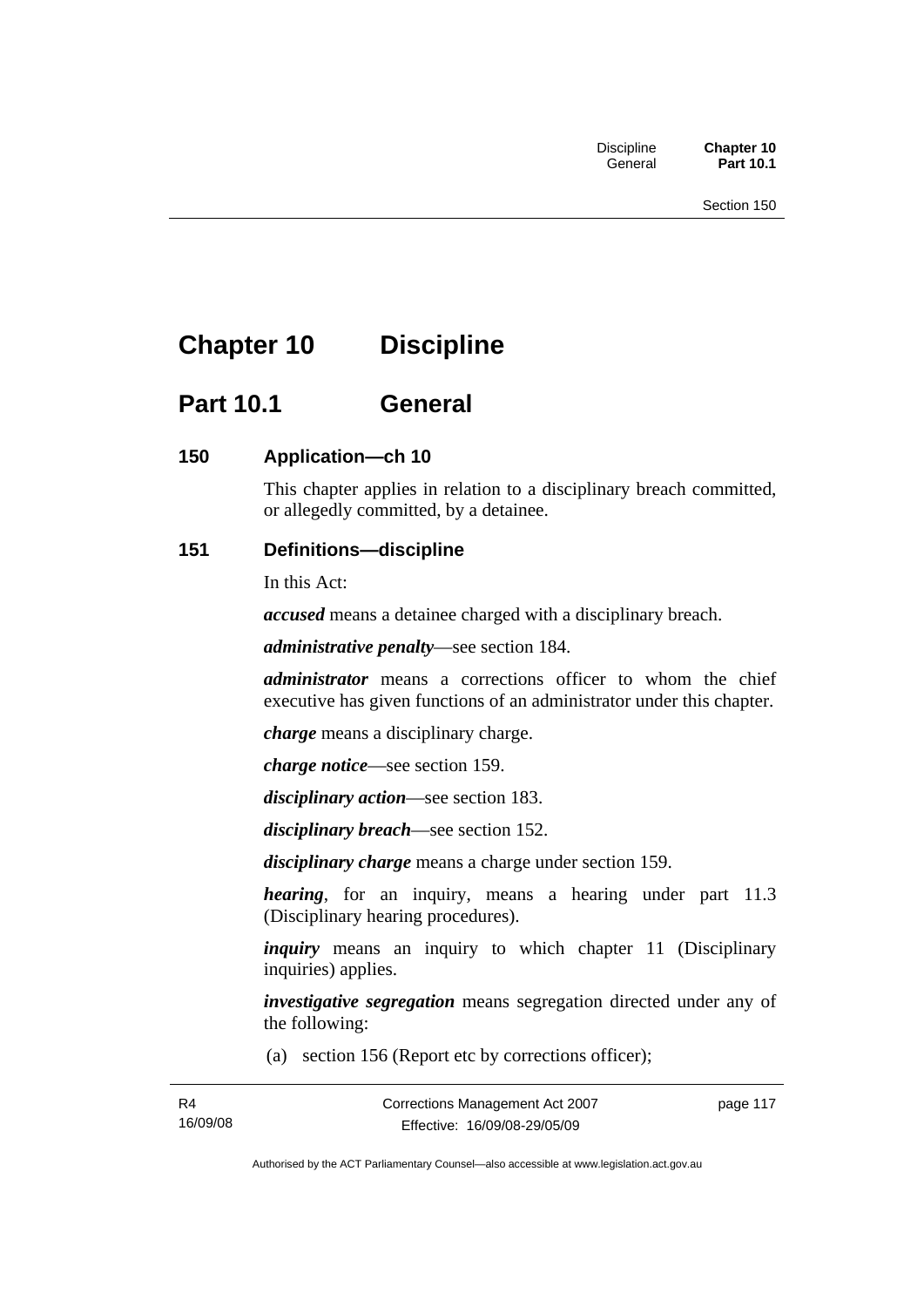- (b) section 157 (Report etc by investigator);
- (c) section 158 (Action by administrator);
- (d) section 160 (Chief executive directions—investigative segregation).

*investigator*—see section 153.

*investigator's report*—see section 157.

*privilege*, in relation to a detainee—see section 154.

*separate confinement*, of a detainee, means confinement of the detainee in a cell, away from other detainees.

#### **152 Meaning of** *disciplinary breach*

For a detainee, each of the following is a *disciplinary breach*:

- (a) contravening a direction given to the detainee by the chief executive or a corrections officer under this Act or the *Crimes (Sentence Administration) Act 2005*;
	- *Note* A reference to an Act includes a reference to the statutory instruments made or in force under the Act, including any regulation (see Legislation Act, s 104).
- (b) being in a prohibited area, without the chief executive's approval;
- (c) smoking in a nonsmoking area at a correctional centre;
- (d) taking (in any way) alcohol or a drug into the detainee's body;
- (e) providing a positive test sample for alcohol or a drug when directed, under this Act or the *Crimes (Sentence Administration) Act 2005*, to provide a test sample;
- (f) making, possessing, concealing, knowingly consuming or dealing with a prohibited thing, without the chief executive's approval;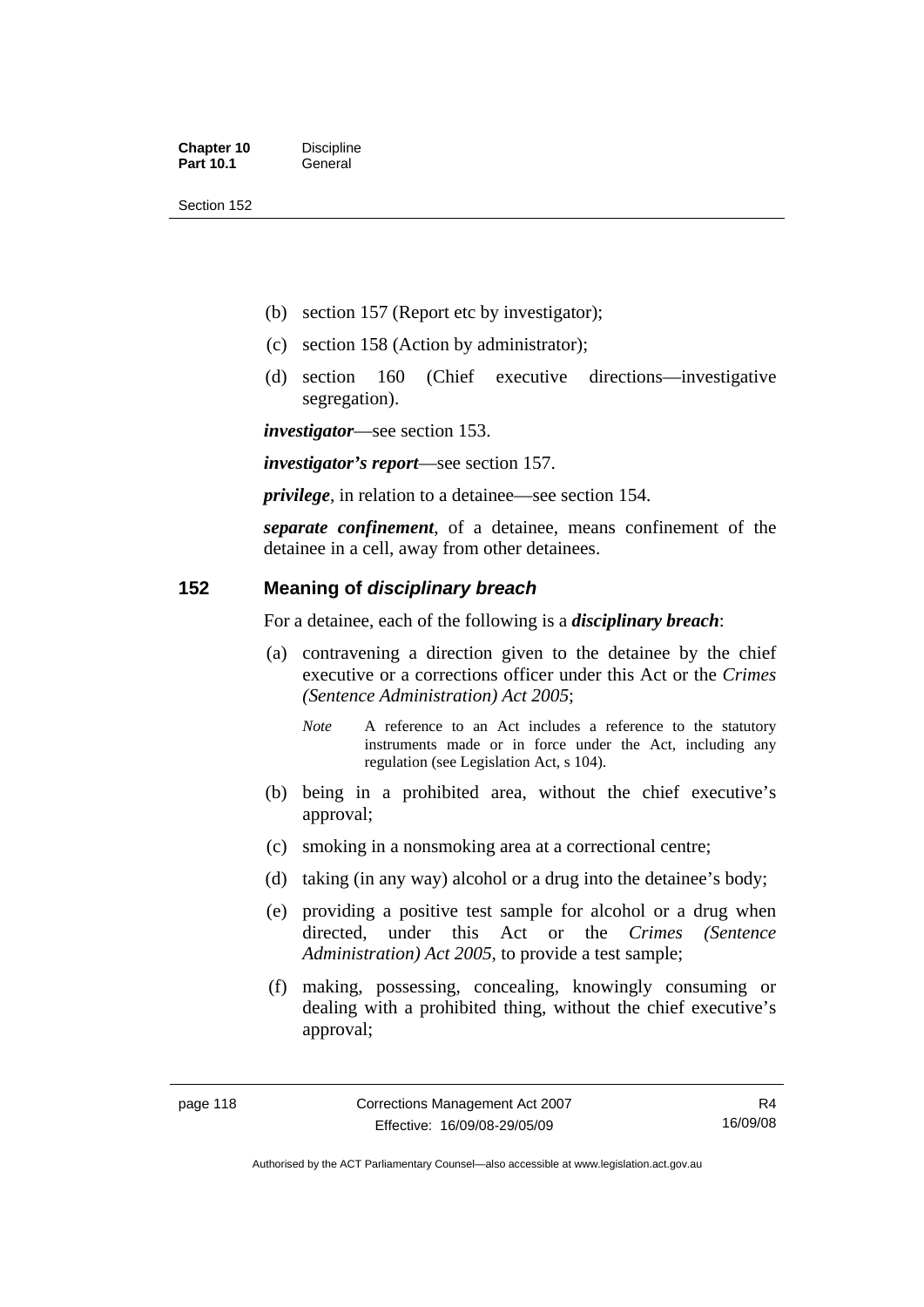- (g) gambling;
- (h) being disrespectful or abusive towards a corrections officer in a way that undermines the officer's authority;
- (i) being disrespectful or abusive towards someone in a way that is likely to provoke a person to be violent;
- (j) intentionally or recklessly engaging in conduct that endangers, or may endanger, the health or safety of the detainee or anyone else;
- (k) fighting;
- (l) assaulting someone else;
- (m) theft;
- (n) possessing stolen property;
- (o) possessing or dealing in things without the chief executive's approval;
- (p) intentionally or recklessly damaging or destroying property belonging to someone else;
- (q) interfering with property belonging to someone else, without approval by the owner of the property;
- (r) interfering with anyone's personal monitoring device without the chief executive's approval;
- (s) creating or participating in a disturbance, or other activity, likely to endanger security or good order at a correctional centre;
- (t) contravening a condition of any of the following:
	- (i) a direction under section 204 (Local leave directions);
	- (ii) a local leave permit;
	- (iii) an interstate leave permit;

page 119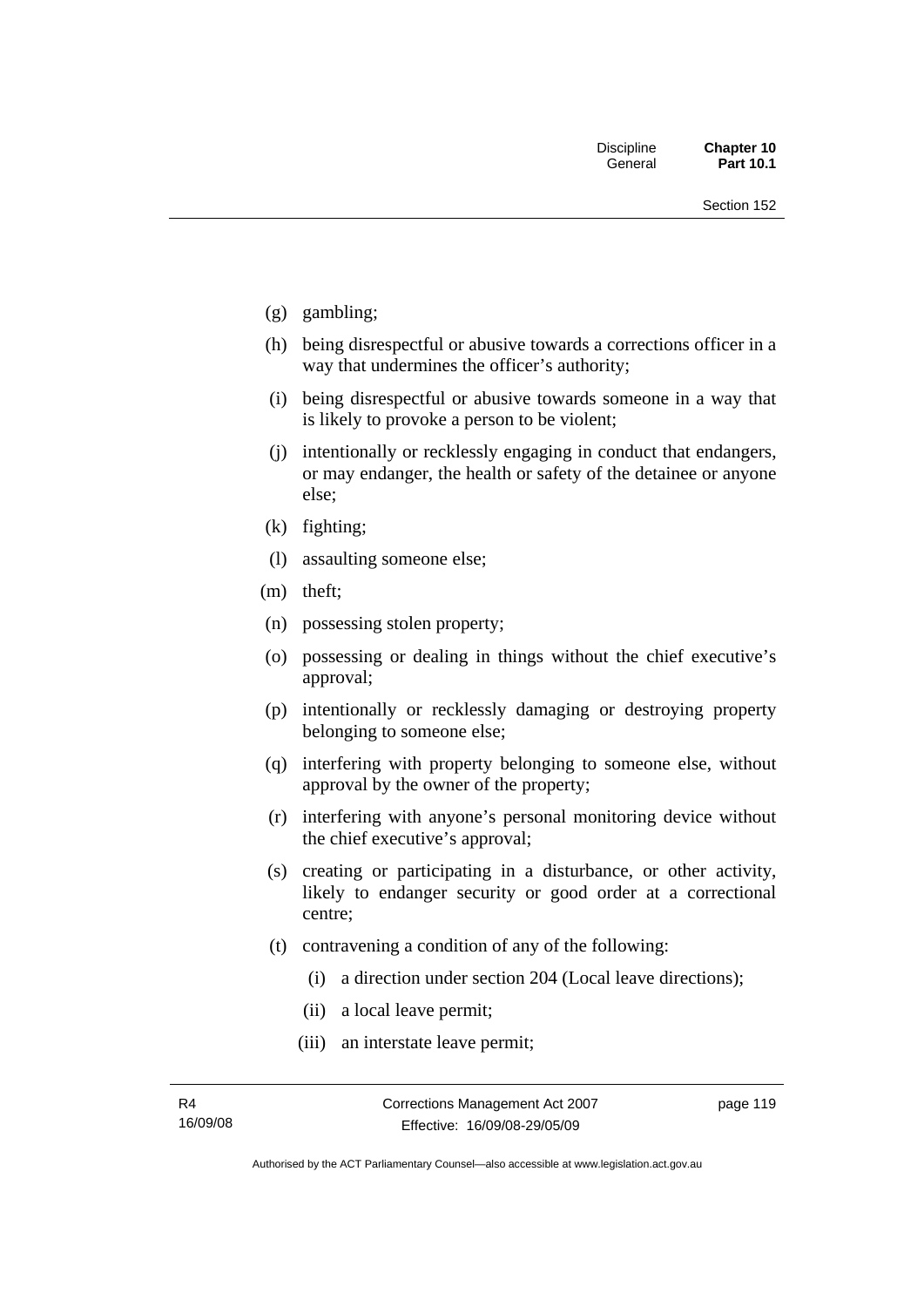| <b>Chapter 10</b> | <b>Discipline</b> |
|-------------------|-------------------|
| <b>Part 10.1</b>  | General           |

- (u) doing anything for the purpose of escaping, or assisting a detainee to escape, from detention;
- (v) offering, giving or taking a bribe;
- (w) attempting, or assisting anyone else attempting, to commit another disciplinary breach;
- $(x)$  threatening to do anything mentioned in paragraphs (j), (k), (l), (p) or (s);
- (y) anything else prescribed by regulation.

#### **Examples of contravening chief executive directions—par (a)**

failing to comply with a direction by the chief executive to provide a test sample or submit to a search under this Act

*Note* An example is part of the Act, is not exhaustive and may extend, but does not limit, the meaning of the provision in which it appears (see Legislation Act, s 126 and s 132).

#### **153 Meaning of** *investigator*

- (1) An *investigator* is—
	- (a) a corrections officer to whom the chief executive has given functions of an investigator; or
	- (b) a person engaged under subsection (2).
- (2) The chief executive may, on behalf of the Territory, engage a person (other than a corrections officer) to exercise the functions of an investigator.
- (3) The chief executive may engage a person under subsection (2) only if satisfied the person has appropriate qualifications or experience to exercise the functions of an investigator.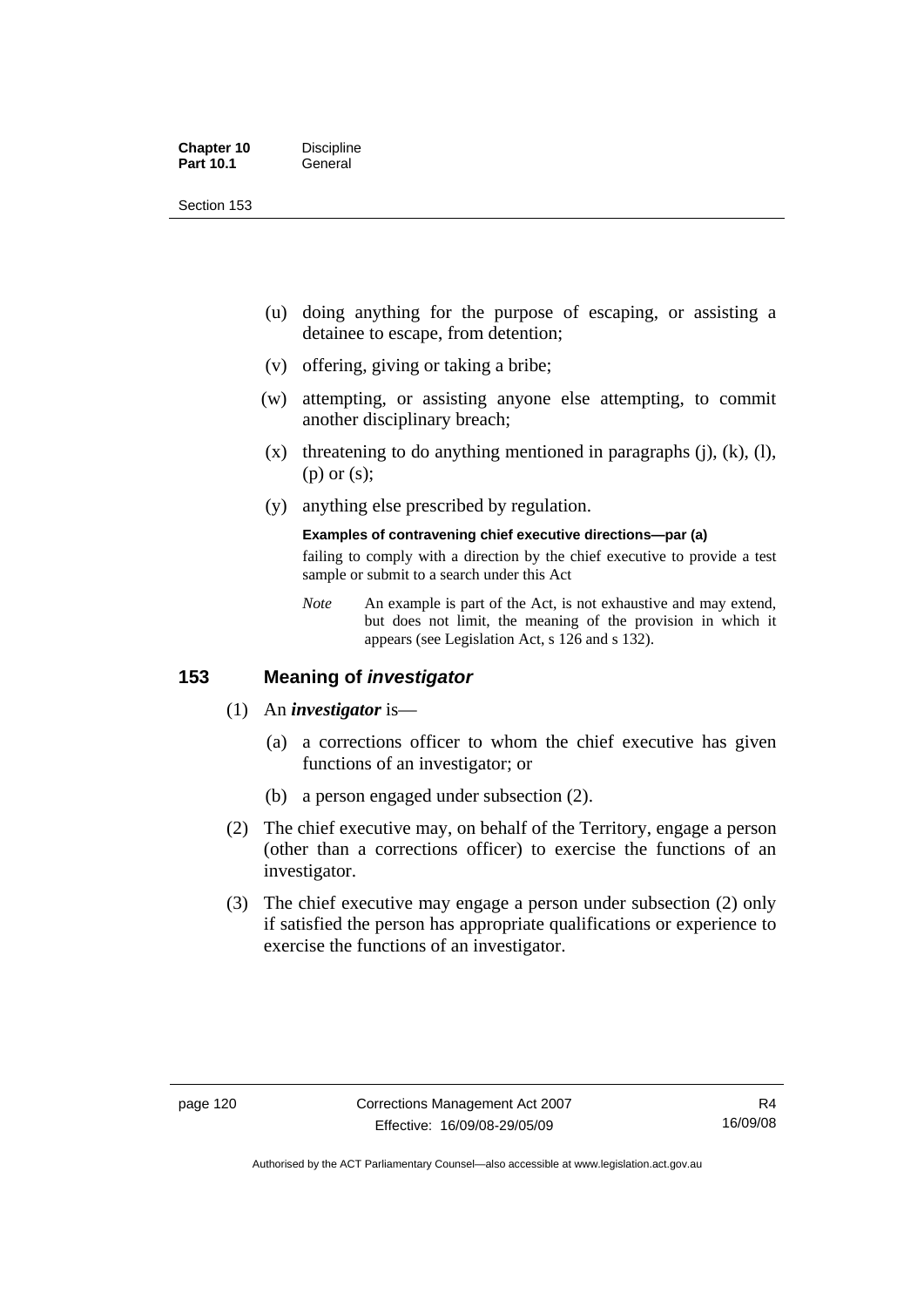## **154 Meaning of** *privilege*

A *privilege*, in relation to a detainee*—*

- (a) is any amenity, facility or opportunity the detainee may have the benefit of in detention; but
- (b) does not include anything that is, for this chapter, an entitlement for the detainee.

#### **Examples of privileges**

- 1 using common areas at a correctional centre for mixing with other detainees
- 2 participating in activities other than those forming part of a detainee's case management plan
- 3 using phones, email or the internet other than for entitled usage
- 4 buying non-essential goods from money held in trust for a detainee
- 5 using a radio, television, CD or DVD player or other electronic equipment for recreational purposes
- 6 pursuing hobbies and crafts
- 7 keeping personal property in a cell

#### **Examples of entitlements**

things expressed in chapter 6 (Living conditions at correctional centres) to be entitlements for detainees

*Note* An example is part of the Act, is not exhaustive and may extend, but does not limit, the meaning of the provision in which it appears (see Legislation Act, s 126 and s 132).

## **155 Overlapping disciplinary breaches and criminal offences**

- (1) This section applies if a detainee engages, or is alleged to have engaged, in conduct that is both—
	- (a) a disciplinary breach; and
	- (b) an offence (a *criminal offence*) against a territory law, including this Act.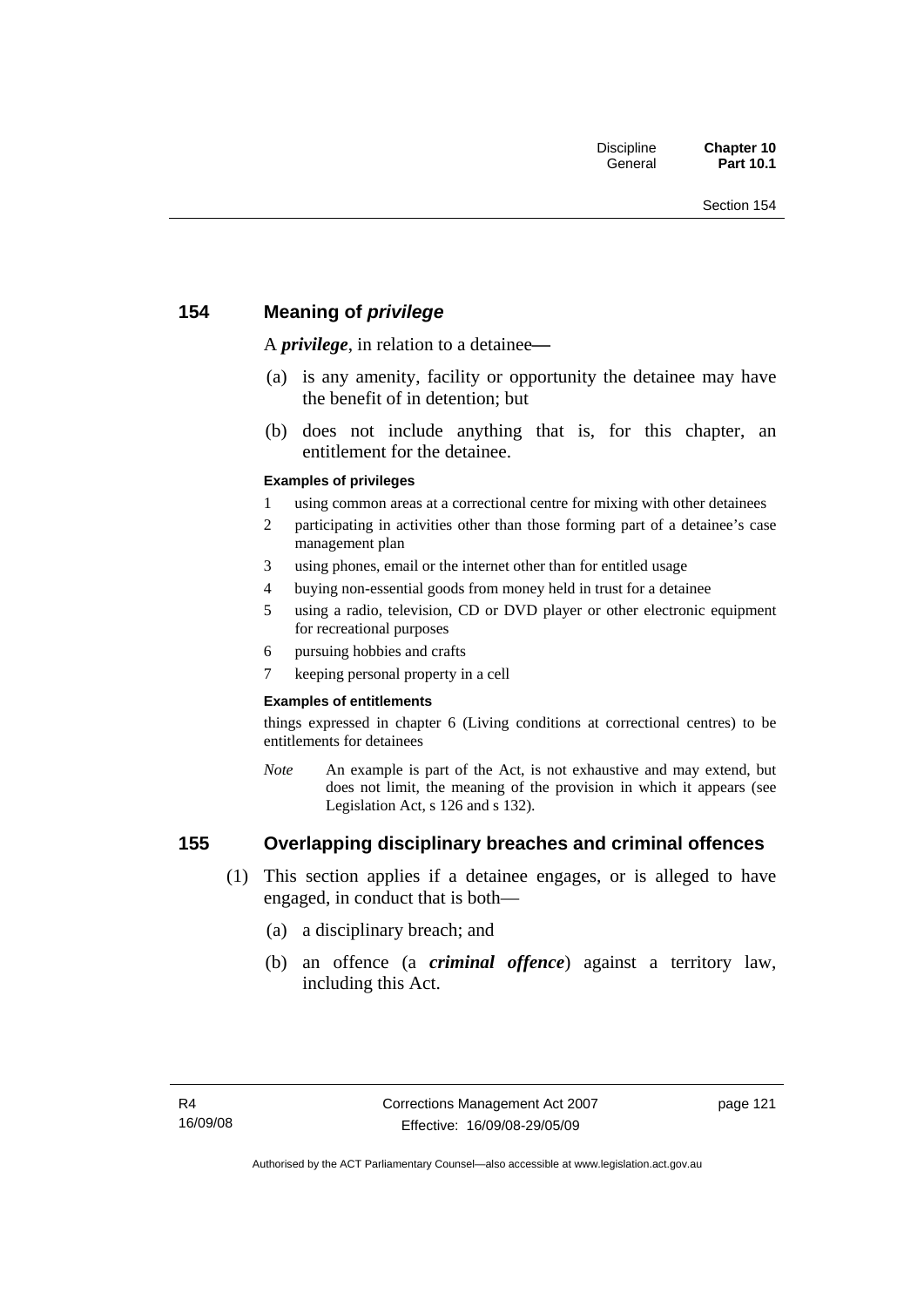| <b>Chapter 10</b> | <b>Discipline</b> |
|-------------------|-------------------|
| <b>Part 10.1</b>  | General           |

- (2) The detainee must not be prosecuted for the criminal offence if an administrative penalty has been imposed on the detainee because of the disciplinary breach.
- (3) A disciplinary charge for the disciplinary breach must not be started, or further dealt with, under this chapter if a prosecution for the criminal offence has been started in a court.
- (4) Disciplinary action for the disciplinary breach must not be taken against the detainee if the detainee has been convicted or found guilty of the criminal offence by a court.

*Note* For the kinds of disciplinary action that may be taken, see s 183.

page 122 Corrections Management Act 2007 Effective: 16/09/08-29/05/09

R4 16/09/08

Authorised by the ACT Parliamentary Counsel—also accessible at www.legislation.act.gov.au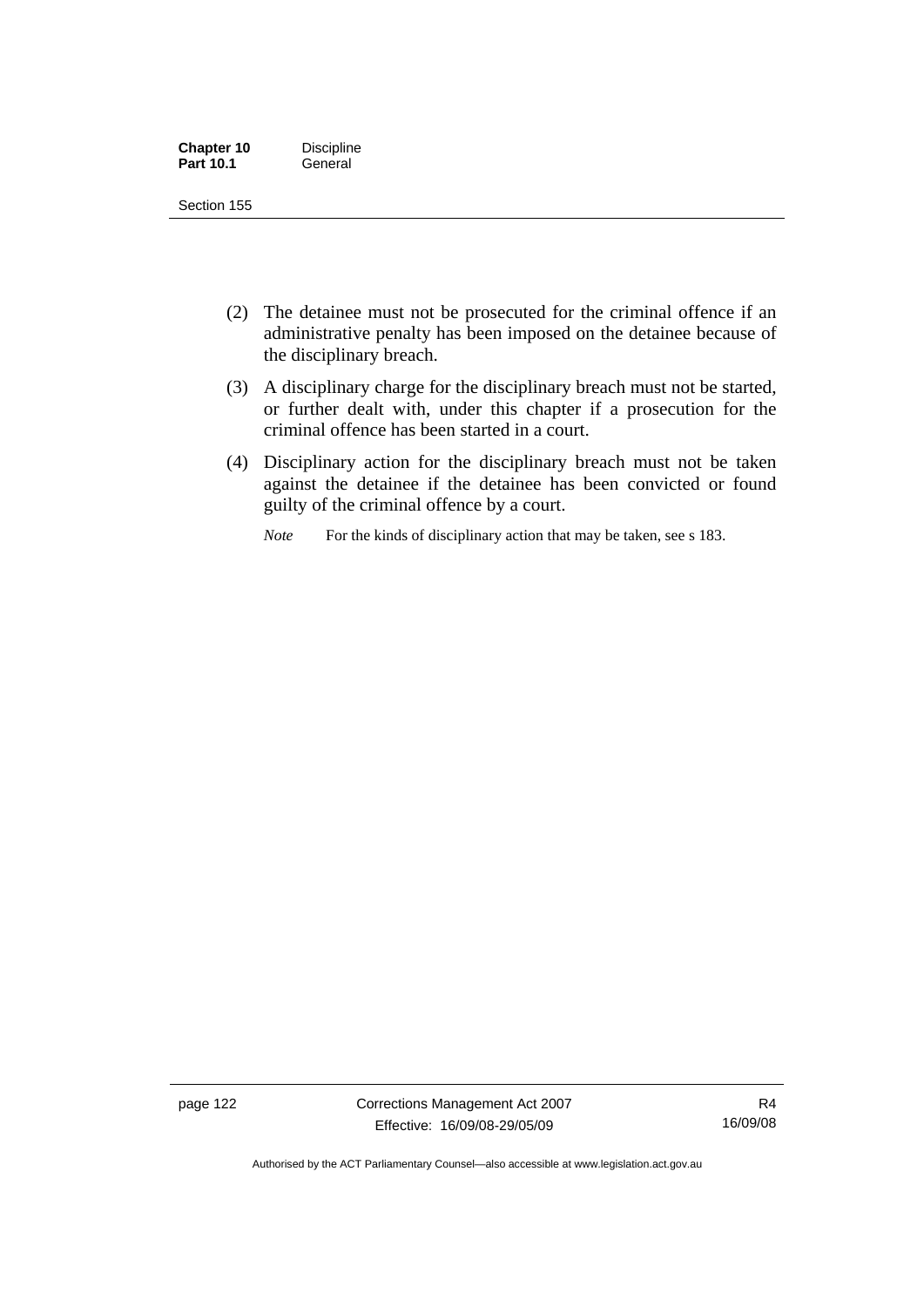# **Part 10.2 Disciplinary investigations**

## **Division 10.2.1 Investigation of disciplinary breaches**

#### **156 Report etc by corrections officer**

- (1) This section applies if a corrections officer believes, on reasonable grounds, that a detainee has committed a disciplinary breach.
- (2) The corrections officer may do 1 or more of the following if the officer believes, on reasonable grounds, that it is appropriate in the circumstances:
	- (a) counsel the detainee;
	- (b) warn the detainee about committing a disciplinary breach;
	- (c) reprimand the detainee;
	- (d) subject to section 161 (Grounds for investigative segregation), direct that the detainee be segregated from other detainees for the purposes of this part;
	- (e) give an investigator a report about the alleged disciplinary breach.
- (3) A report under subsection (2) (e) must be given to an investigator as soon as possible, and must set out the following:
	- (a) details of the alleged disciplinary breach;
	- (b) the officer's reasons for believing the detainee has committed the disciplinary breach;
	- (c) if subsection  $(2)$  (d) applies—
		- (i) details of the segregation directed; and
		- (ii) the officer's reasons for the direction; and
		- (iii) a recommendation about the detainee's segregation;

page 123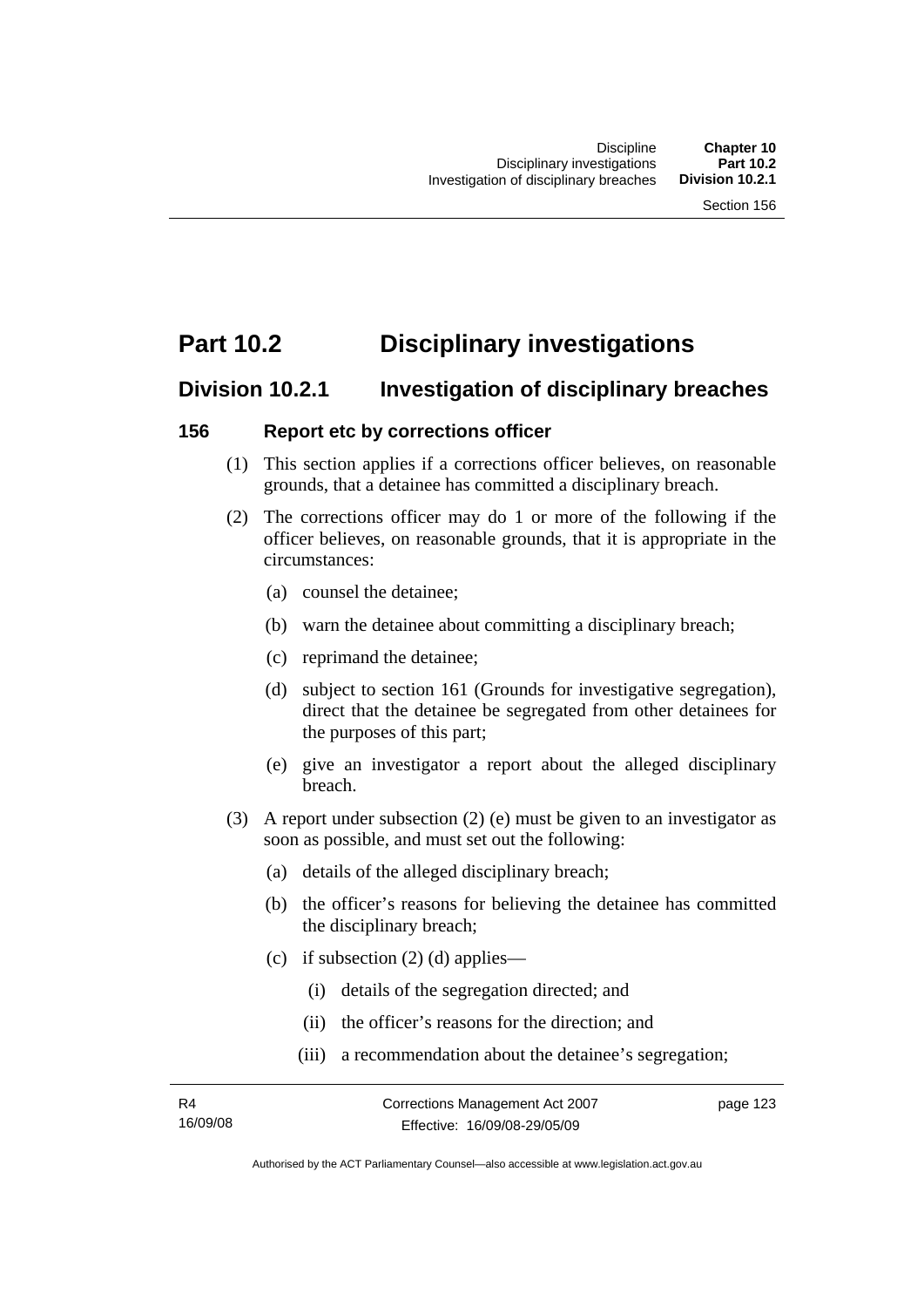(d) anything else prescribed by regulation.

### **157 Report etc by investigator**

- (1) This section applies if an investigator is given a report by a corrections officer under section 156 about an alleged disciplinary breach by a detainee.
- (2) After considering the report and making any investigation the investigator considers appropriate, the investigator may do 1 or more of the following if the investigator believes, on reasonable grounds, that it is appropriate in the circumstances:
	- (a) take no further action in relation to the report;
	- (b) counsel the detainee;
	- (c) warn the detainee about committing a disciplinary breach;
	- (d) reprimand the detainee;
	- (e) refer the allegation to the chief police officer;
	- (f) subject to section 161 (Grounds for investigative segregation), direct that the detainee be segregated from other detainees for the purposes of this part;
	- (g) give an administrator a report (an *investigator's report*) about the alleged disciplinary breach.
- (3) An investigator's report must be given to an administrator as soon as possible, and must set out the following:
	- (a) details (or a copy) of the corrections officer's report;
	- (b) details of any referral of the allegation to the chief police officer;
	- (c) if subsection  $(2)$  (f) applies—
		- (i) details of the segregation directed; and
		- (ii) the investigator's reasons for the direction; and

Authorised by the ACT Parliamentary Counsel—also accessible at www.legislation.act.gov.au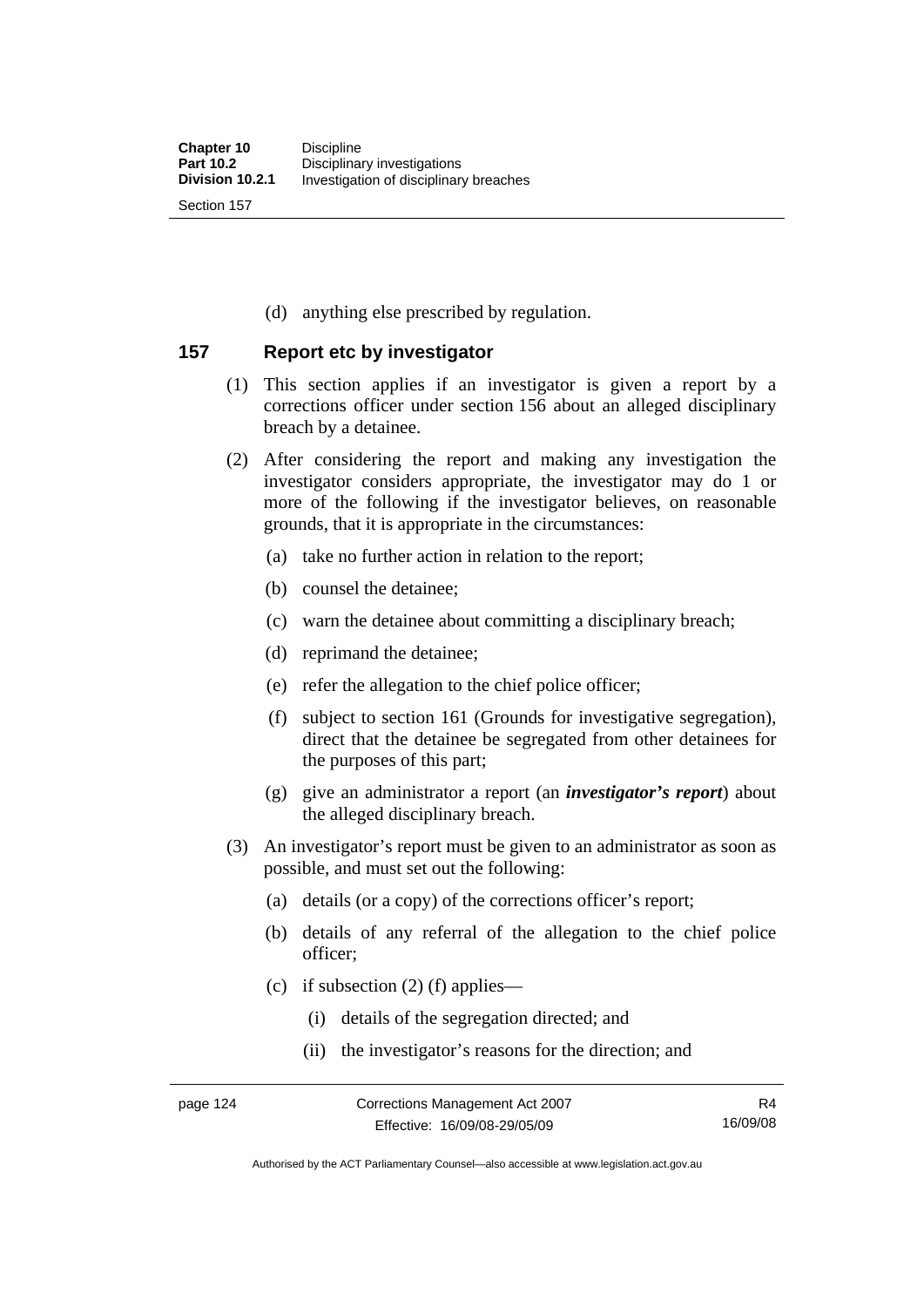- (iii) a recommendation about the detainee's segregation;
- (d) a recommendation for any action by the administrator under section 158;
- (e) anything else prescribed by regulation.
- (4) A referral under subsection (2) (e) must be in writing and be accompanied by the investigator's report.
- (5) A corrections officer who is also an investigator must not exercise any function as an investigator in relation to any report made by the officer under section 156.

#### **158 Action by administrator**

- (1) This section applies if an administrator is given a report under section 157 about an alleged disciplinary breach by a detainee.
- (2) After considering the report and making any further investigation the administrator considers appropriate, the administrator may do 1 or more of the following if the administrator believes, on reasonable grounds, that it is appropriate in the circumstances:
	- (a) take no further action in relation to the report;
	- (b) counsel the detainee;
	- (c) warn the detainee about committing a disciplinary breach;
	- (d) reprimand the detainee;
	- (e) refer the allegation to—
		- (i) the chief police officer; or
		- (ii) the director of public prosecutions;
	- (f) charge the detainee under section 159 (Disciplinary charge);
	- (g) subject to section 161 (Grounds for investigative segregation), direct that the detainee be segregated from other detainees for the purposes of this part;

page 125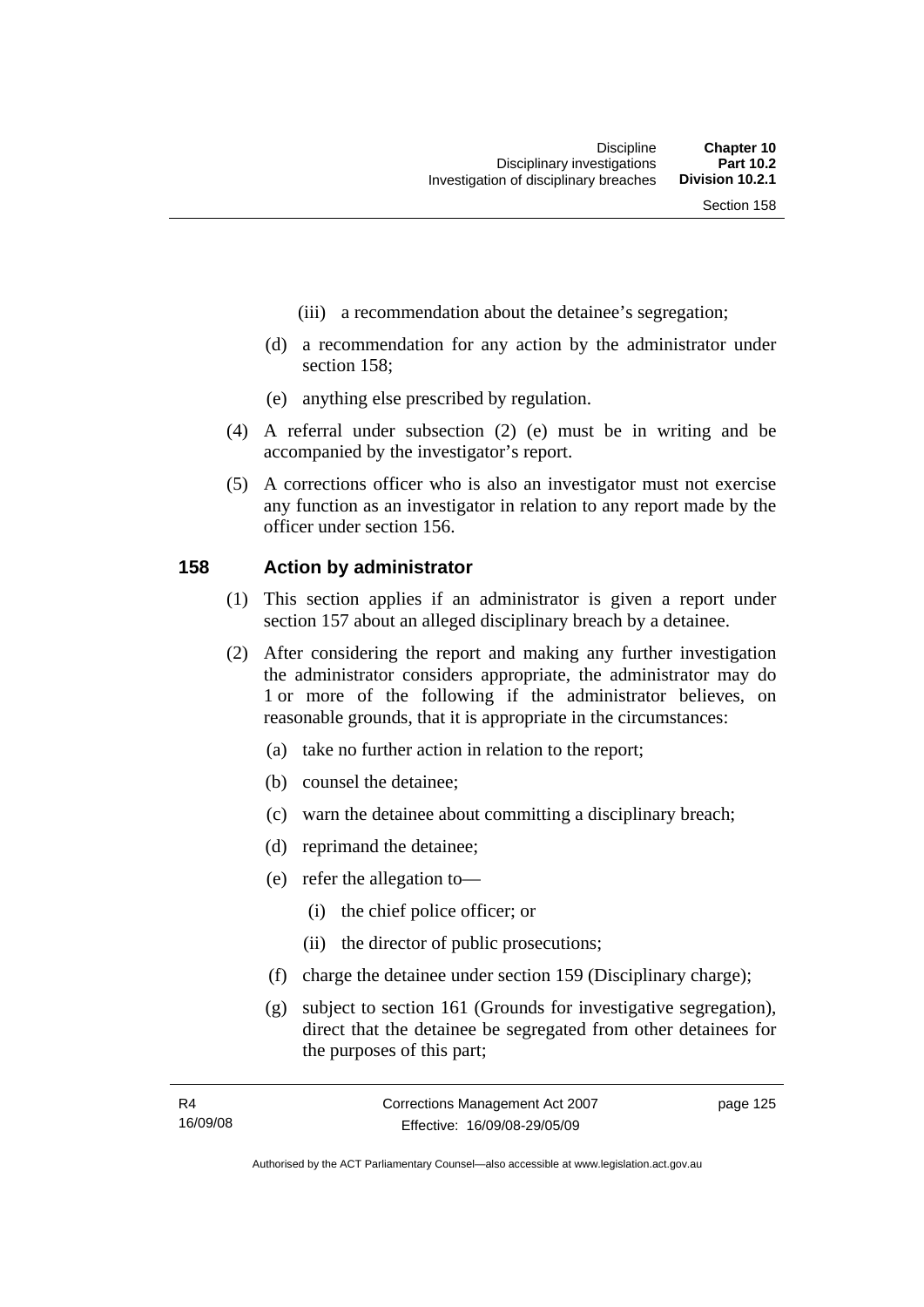(h) anything else prescribed by regulation.

- (3) A referral under subsection (2) (e) must be in writing and be accompanied by the investigator's report.
- (4) A corrections officer who is also an administrator, or who is or has been an investigator, must not exercise any function as an administrator under this section in relation to any report made by the officer under section 156 or section 157.

#### **159 Disciplinary charge**

To charge a detainee with a disciplinary breach, the administrator must give the detainee written notice of the charge (a *charge notice*), including details of the following:

- (a) the disciplinary breach charged;
- (b) a brief statement of the conduct to which the charge applies and when, or the period during which, it happened or is alleged to have happened;
- (c) the option of having the charge dealt with by consent under division 10.3.1 (Disciplinary action—with accused's consent);
- (d) the election available under section 167 (Disciplinary breach admitted by accused) to accept the disciplinary action proposed by the administrator;
- (e) the disciplinary action the administrator believes, on reasonable grounds, would be appropriate if the charge were dealt with under section 168 (Presiding officer's powers breach admitted by accused).
- *Note* If a form is approved under s 228 for a disciplinary charge, the form must be used.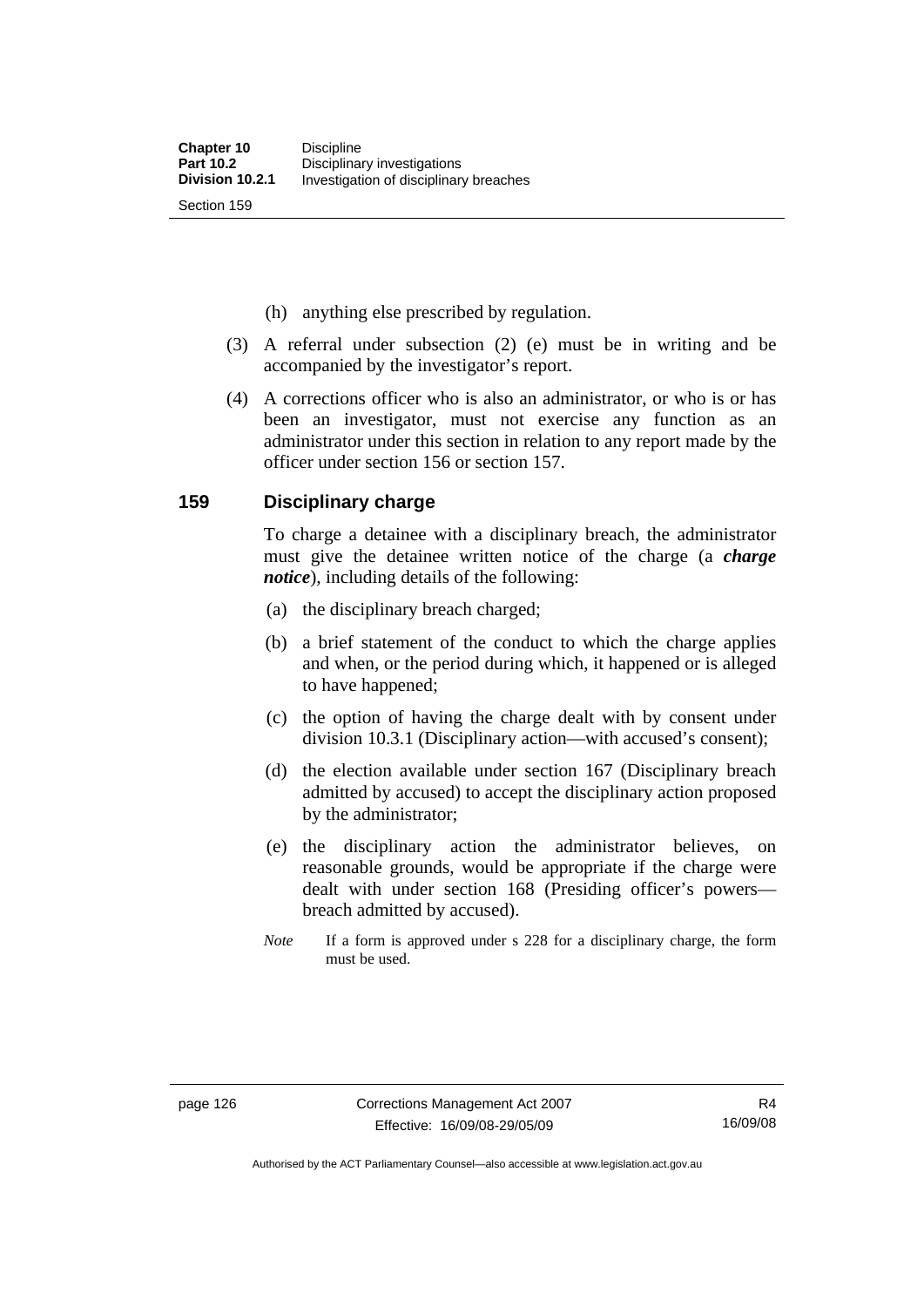# **Division 10.2.2 Investigative segregation**

### **160 Chief executive directions—investigative segregation**

- (1) Subject to section 161, the chief executive may direct that a detainee be segregated from other detainees for the purposes of this part.
- (2) To remove any doubt, this section is additional to, and does not limit, the power to direct that a detainee be segregated from other detainees under any of the following:
	- (a) section 156 (Report etc by corrections officer);
	- (b) section 157 (Report etc by investigator);
	- (c) section 158 (Action by administrator).

## **161 Grounds for investigative segregation**

- (1) This section applies to a direction for investigative segregation.
- (2) The direction may be given only if the person giving the direction believes, on reasonable grounds, that segregation of the detainee is necessary or prudent for the purposes of this part.
- (3) Without limiting subsection (2), the direction may be given if the person giving the direction believes, on reasonable grounds, that the opportunity for the detainee to associate with anyone else creates, or is likely to create, a risk of—
	- (a) harm, or threatened harm, to the detainee or anyone else; or
	- (b) the perverting, or attempted perverting, of an investigation, under this part; or
	- (c) undermining security or good order at a correctional centre.

#### **162 Notice of investigative segregation**

The person giving a direction for investigative segregation of a detainee must give the detainee prompt notice of the direction, why

page 127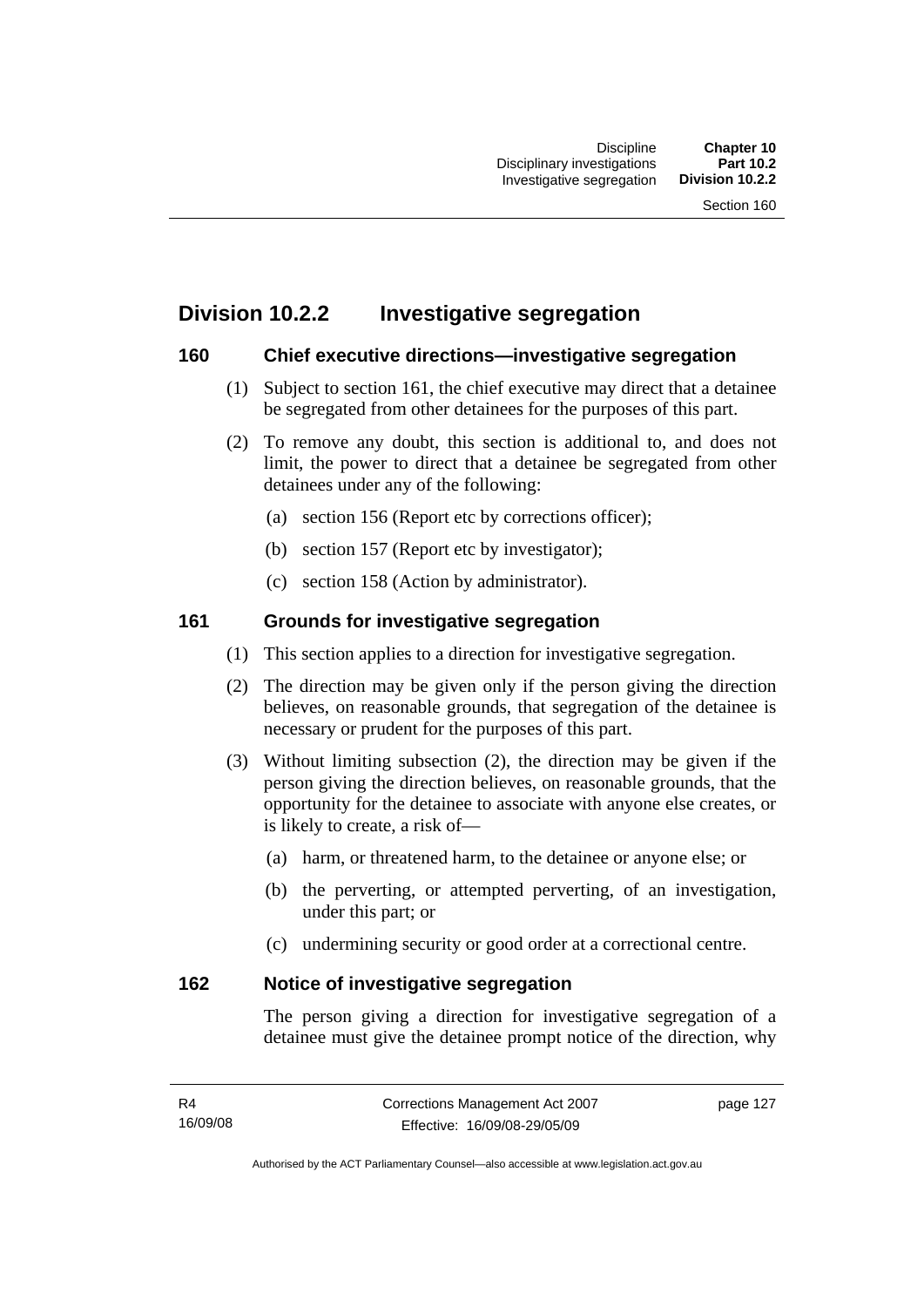it was given, when it takes effect and the provisions for its duration and review under this part.

### **163 Duration of investigative segregation**

- (1) The chief executive must revoke a direction for investigative segregation if the chief executive believes, on reasonable grounds, that the direction is no longer necessary or prudent.
- (2) The chief executive—
	- (a) may review a direction for investigative segregation of a detainee at any time on the chief executive's own initiative or on request by the detainee; and
	- (b) must review the direction before any transfer of the detainee to another correctional centre; and
	- (c) must review the direction at least once every 7 days while it remains in force.
- (3) After reviewing a direction for investigative segregation, the chief executive may—
	- (a) confirm the direction; or
	- (b) make a direction or further direction under section 160 (1); or
	- (c) revoke the direction under subsection (1).
- (4) To remove any doubt, the chief executive may make more than 1 direction under section 160 (1) in relation to a detainee for the same investigation.
- (5) Subject to this section and section 94 (Segregated detainees removed to NSW), a direction, or further direction, for investigative segregation ends at the end of the earlier of the following days:
	- (a) the 7th day after the day the direction is given;
	- (b) the day the administrator makes a decision under section 158 (Action by administrator) in relation to the alleged disciplinary

Authorised by the ACT Parliamentary Counsel—also accessible at www.legislation.act.gov.au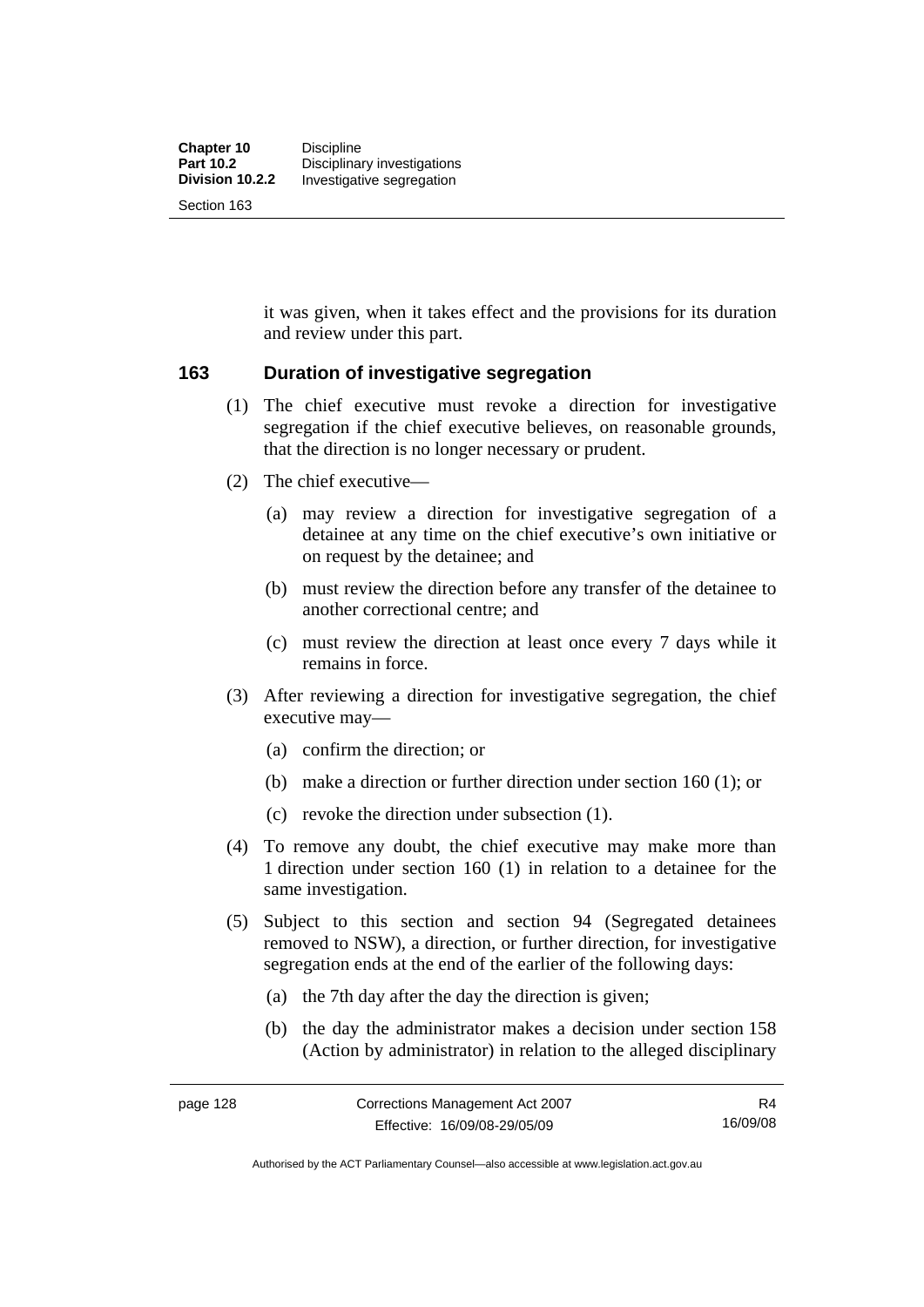breach to which the direction applies (other than a decision to direct investigative segregation of the detainee).

## **164 Application for review of investigative segregation directions**

- (1) A detainee may apply to an adjudicator for a review of a direction for investigative segregation of the detainee.
- (2) The application must be made no later than 7 days after the day the person making the direction gives the detainee notice under section 162 of the direction.

 (3) Subject to any decision by the adjudicator under section 165, the making of the application does not affect the segregation of the detainee under the direction.

#### **165 Review of investigative segregation directions**

- (1) On application under section 164, an adjudicator may—
	- (a) conduct an inquiry to review the direction for investigative segregation of the detainee; or
	- (b) refuse to review the direction.
- (2) Chapter 11 (Disciplinary inquiries) applies to the inquiry, with any changes prescribed by regulation, as if it were an inquiry under that chapter.
- (3) After completing an inquiry under this section, the adjudicator may—
	- (a) confirm the direction under review; or
	- (b) amend the direction under review; or
	- (c) set aside the direction under review; or

*Note* If a form is approved under s 228 for an application under this section, the form must be used.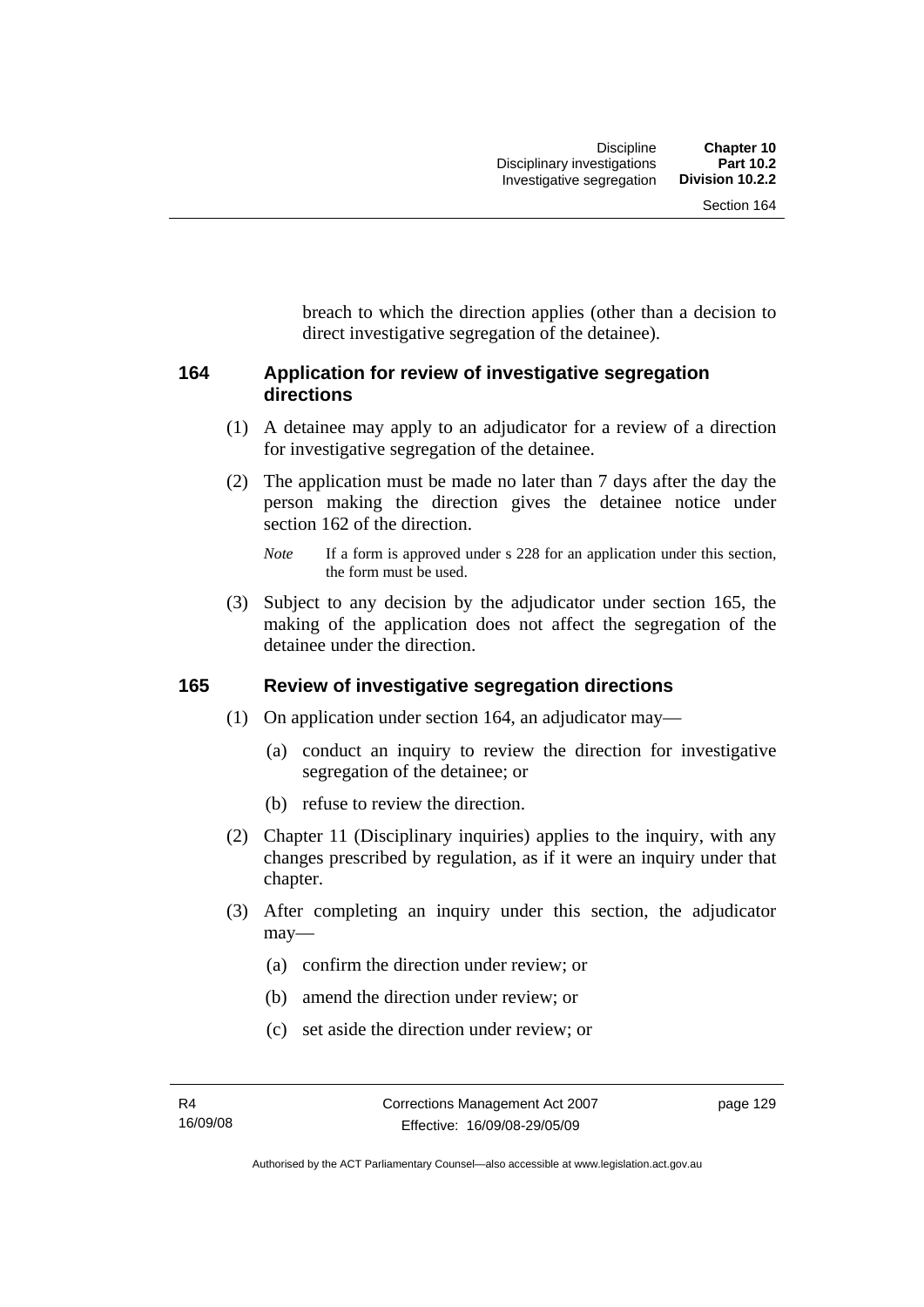- (d) set aside the direction under review and make a substitute direction that the detainee be segregated from other detainees for the purposes of this part.
- (4) The adjudicator must give the detainee prompt written notice of the adjudicator's decision under this section.
- (5) If the adjudicator refuses to review the direction, the notice must include the reasons for the refusal.
	- *Note* Under the *Administrative Decisions (Judicial Review) Act 1989*, a person aggrieved by an administrative decision made under an enactment may apply to the Supreme Court for a review of the decision. Subject to any order of the court, the making of the application does not affect the operation of the decision or prevent its implementation (see that Act,  $s$  16).

page 130 Corrections Management Act 2007 Effective: 16/09/08-29/05/09

R4 16/09/08

Authorised by the ACT Parliamentary Counsel—also accessible at www.legislation.act.gov.au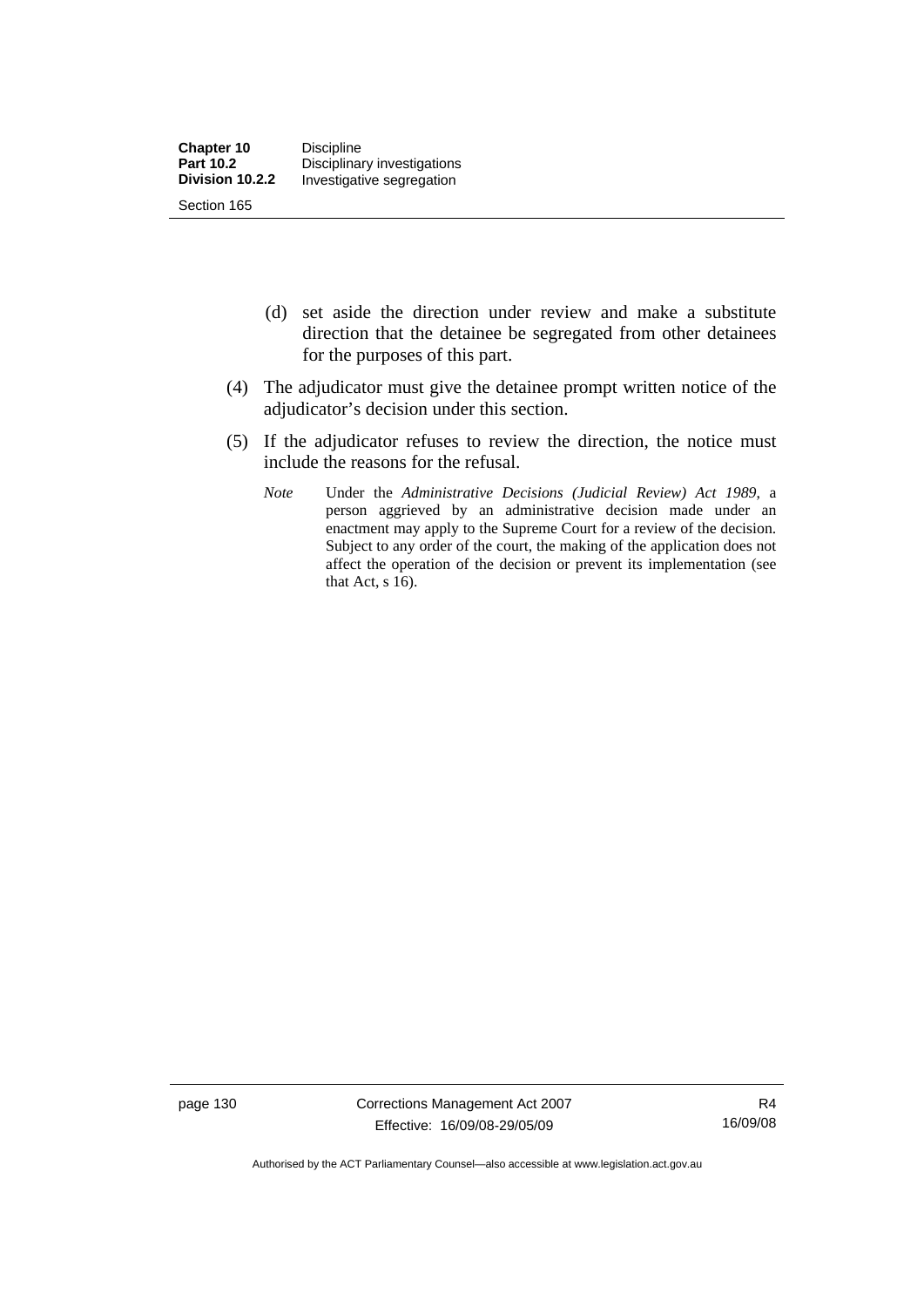# **Part 10.3 Disciplinary action and review**

# **Division 10.3.1 Disciplinary action—with accused's consent**

### **166 Meaning of** *presiding officer***—div 10.3.1**

In this division:

*presiding officer* means a corrections officer to whom the chief executive has given functions of a presiding officer under this division.

### **167 Disciplinary breach admitted by accused**

- (1) An accused may elect to have a disciplinary charge against the detainee dealt with under this division by giving the administrator a written notice in which the accused—
	- (a) admits the disciplinary breach charged; and
	- (b) accepts the proposed disciplinary action stated in the charge notice.

#### **Example of election**

a signed admission and acceptance on the charge notice

- *Note 1* An example is part of the Act, is not exhaustive and may extend, but does not limit, the meaning of the provision in which it appears (see Legislation Act, s 126 and s 132).
- *Note* 2 If a form is approved under s 228 for an election under this section, the form must be used.
- (2) The election must be given to the administrator—
	- (a) no later than the day after the day the administrator gives the accused the charge notice; or
	- (b) within any extended period allowed under subsection (3).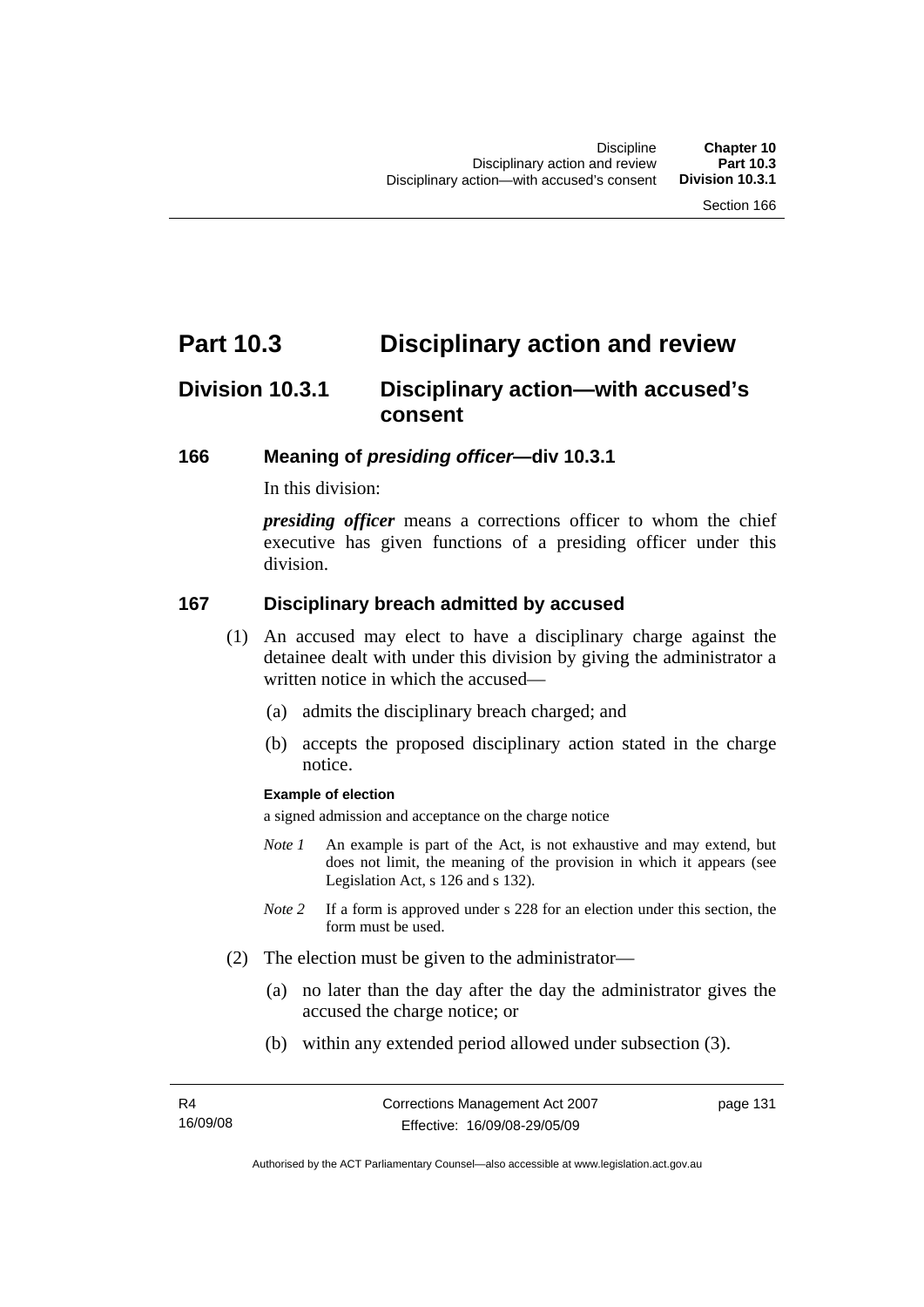- (3) For subsection (2) (b), the administrator may extend the period within which the election must be made if the administrator believes, on reasonable grounds, that is appropriate.
	- *Note* An extension of the time for making an election may be given even though the relevant time has ended (see Legislation Act, s 151C (Power to extend time)).
- (4) The administrator must give the accused written notice of a decision under subsection (3).

### **168 Presiding officer's powers—breach admitted by accused**

- (1) This section applies if the accused elects under section 167 to have a disciplinary charge dealt with under this division.
- (2) A presiding officer may, without further investigation or inquiry, counsel the accused and take disciplinary action against the accused in accordance with division 10.3.5 (Disciplinary action).
- (3) However, the only disciplinary action the presiding officer may take under this section is the disciplinary action stated as the appropriate action in the charge notice.
- (4) The presiding officer must give the accused written notice of a decision made under this section.

# **Division 10.3.2 Internal disciplinary inquiry**

## **169 Meaning of** *presiding officer***—div 10.3.2**

In this division:

*presiding officer* means a corrections officer to whom the chief executive has given functions of a presiding officer under this division.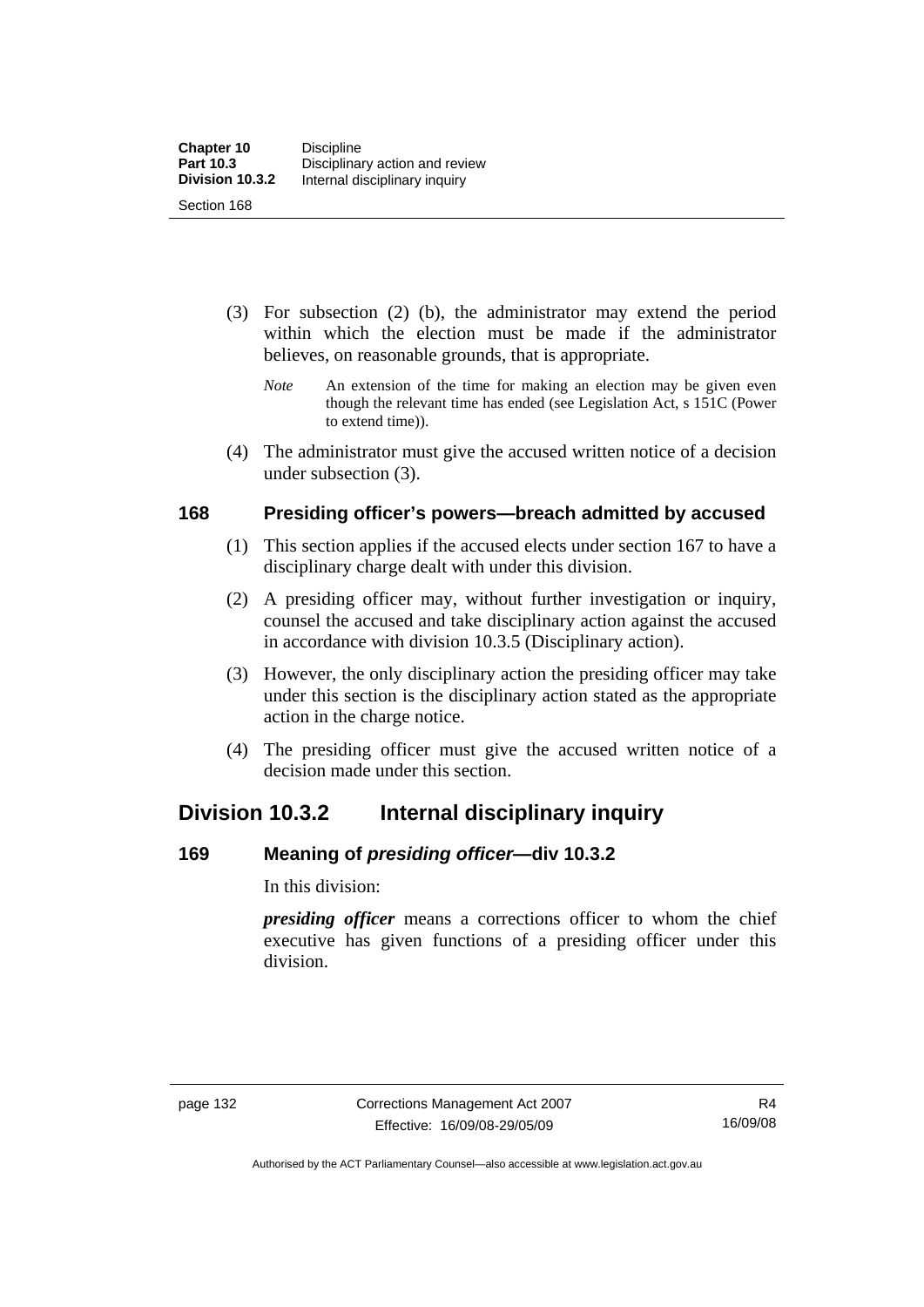### **170 Disciplinary inquiry into charge**

- (1) This section applies if an accused—
	- (a) is given a charge notice; and
	- (b) does not elect under section 167 to have the charge dealt with under division 10.3.1 (Disciplinary action—with accused's consent).
- (2) A presiding officer must conduct an inquiry into the disciplinary breach charged.
- (3) A corrections officer must not exercise any function of a presiding officer under this division in relation to the disciplinary charge if the officer—
	- (a) made a report under either of the following sections in relation to the alleged disciplinary breach to which the charge relates:
		- (i) section 156 (Report etc by corrections officer);
		- (ii) section 157 (Report etc by investigator); or
	- (b) made the charge under section 158 (Action by administrator).
	- *Note* Ch 11 (Disciplinary inquiries) applies in relation to an inquiry under this division (see s 190).

#### **171 Presiding officer's powers after internal inquiry**

- (1) This section applies if a presiding officer has completed an inquiry under section 170.
- (2) If the presiding officer is satisfied, on the balance of probabilities, that a disciplinary breach charged has been proven, the presiding officer may take disciplinary action against the accused in accordance with division 10.3.5 (Disciplinary action).
- (3) The presiding officer must dismiss the charge—
	- (a) if not satisfied, on the balance of probabilities, that the disciplinary breach charged has been proven; or

Authorised by the ACT Parliamentary Counsel—also accessible at www.legislation.act.gov.au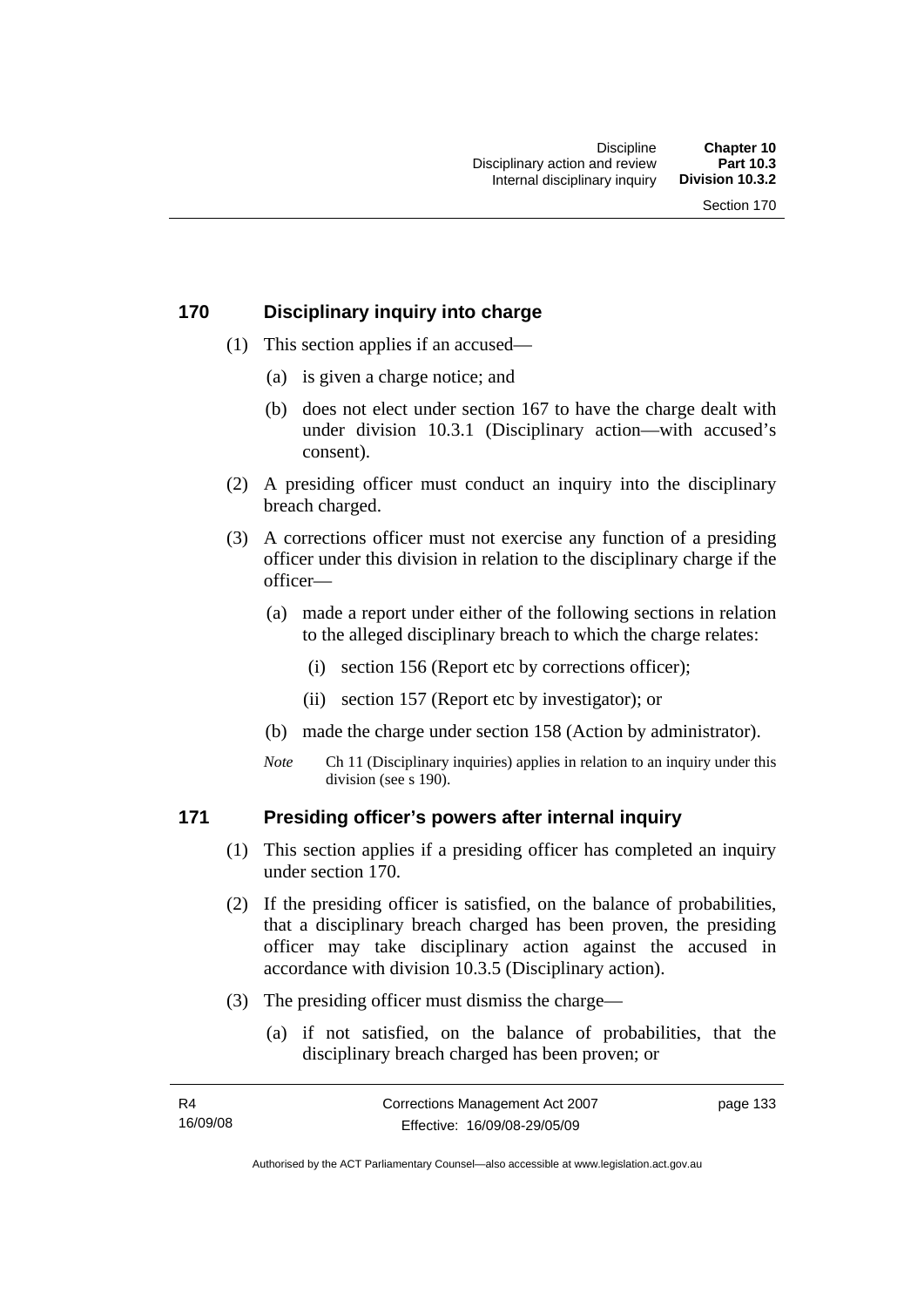Section 172

 (b) if satisfied, on reasonable grounds, that it would otherwise be appropriate to do so.

- (4) If the presiding officer believes, on reasonable grounds, that it is necessary or desirable to do so, the presiding officer may refer the charge to—
	- (a) the chief police officer; or
	- (b) the director of public prosecutions.
- (5) The presiding officer must give the accused prompt written notice of the presiding officer's decision under this section, including—
	- (a) a statement of the reasons for the decision; and
	- (b) a statement about the effect of division 10.3.3.
	- *Note 1* If a form is approved under s 228 for the notice, the form must be used.
	- *Note* 2 For the meaning of a statement of reasons, see the Legislation Act, s 179.
- (6) A referral under subsection (4) must be in writing and be accompanied by a report by the presiding officer.

## **Division 10.3.3 Internal review of inquiry decision**

#### **172 Meaning of** *review officer*—**div 10.3.3**

In this division:

*review officer* means a corrections officer to whom the chief executive has given functions of a review officer under this division.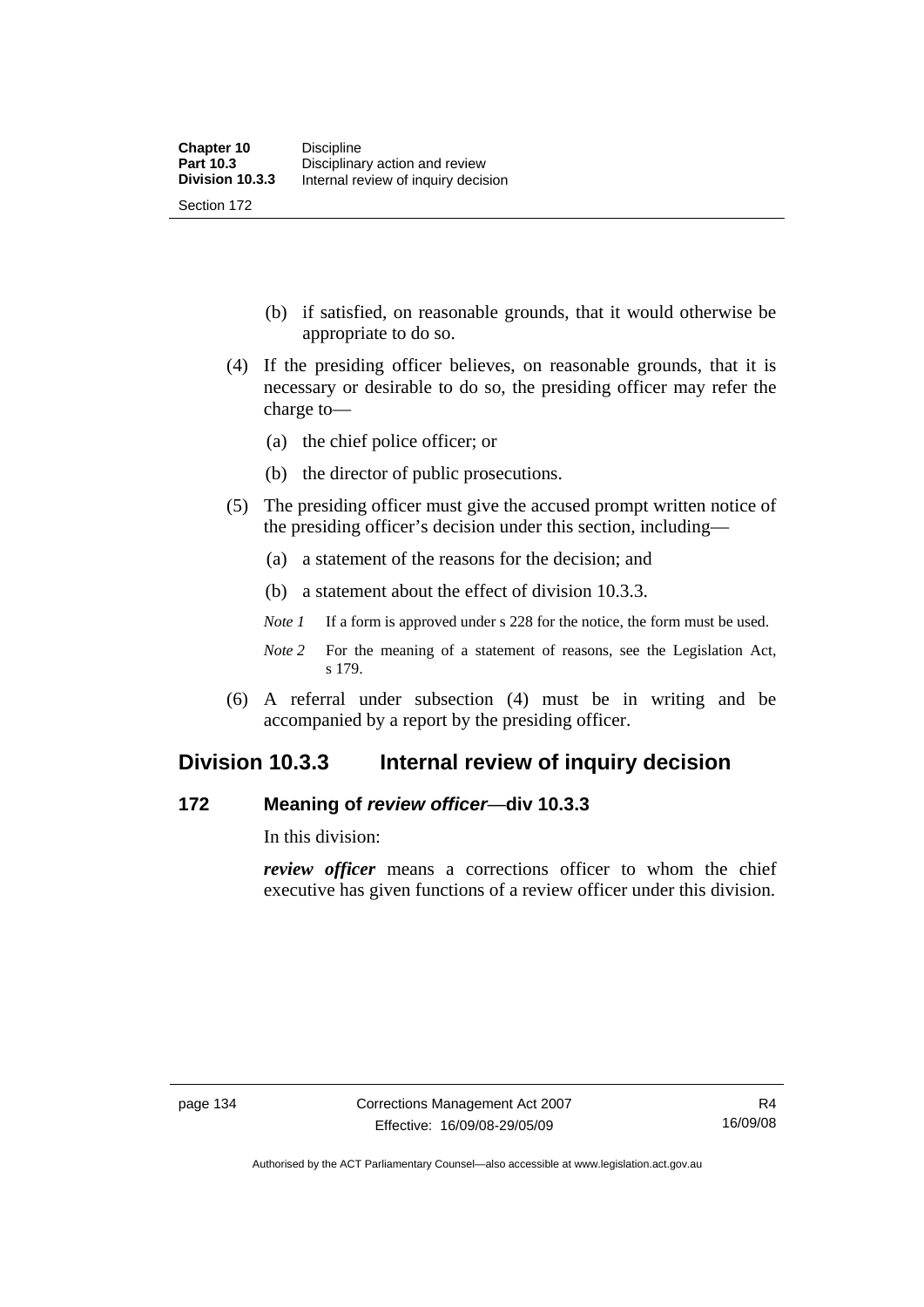## **173 Application for review of inquiry decision**

 (1) An accused may apply to the chief executive for a review of a decision by a presiding officer under section 171 in relation to the accused.

#### **Example of application for review**

a signed application on the presiding officer's notice under section 171

- *Note 1* An example is part of the Act, is not exhaustive and may extend, but does not limit, the meaning of the provision in which it appears (see Legislation Act, s 126 and s 132).
- *Note* 2 If a form is approved under s 228 for an application under this section, the form must be used.
- (2) The application must be made no later than 7 days after the day the accused is given notice of the decision under section 171.
- (3) Subject to any decision by a review officer under section 176, the making of the application does not affect the taking of disciplinary action under the decision under review.

#### **174 Chief executive to assign review officer**

- (1) On application under section 173, the chief executive must assign a review officer, or review officers, to review the decision to which the application relates.
- (2) A corrections officer must not exercise any function of a review officer under this division in relation to a disciplinary charge if the officer—
	- (a) made a report under either of the following sections in relation to the alleged disciplinary breach to which the charge relates:
		- (i) section 156 (Report etc by corrections officer);
		- (ii) section 157 (Report etc by investigator); or
	- (b) made the charge under section 158 (Action by administrator); or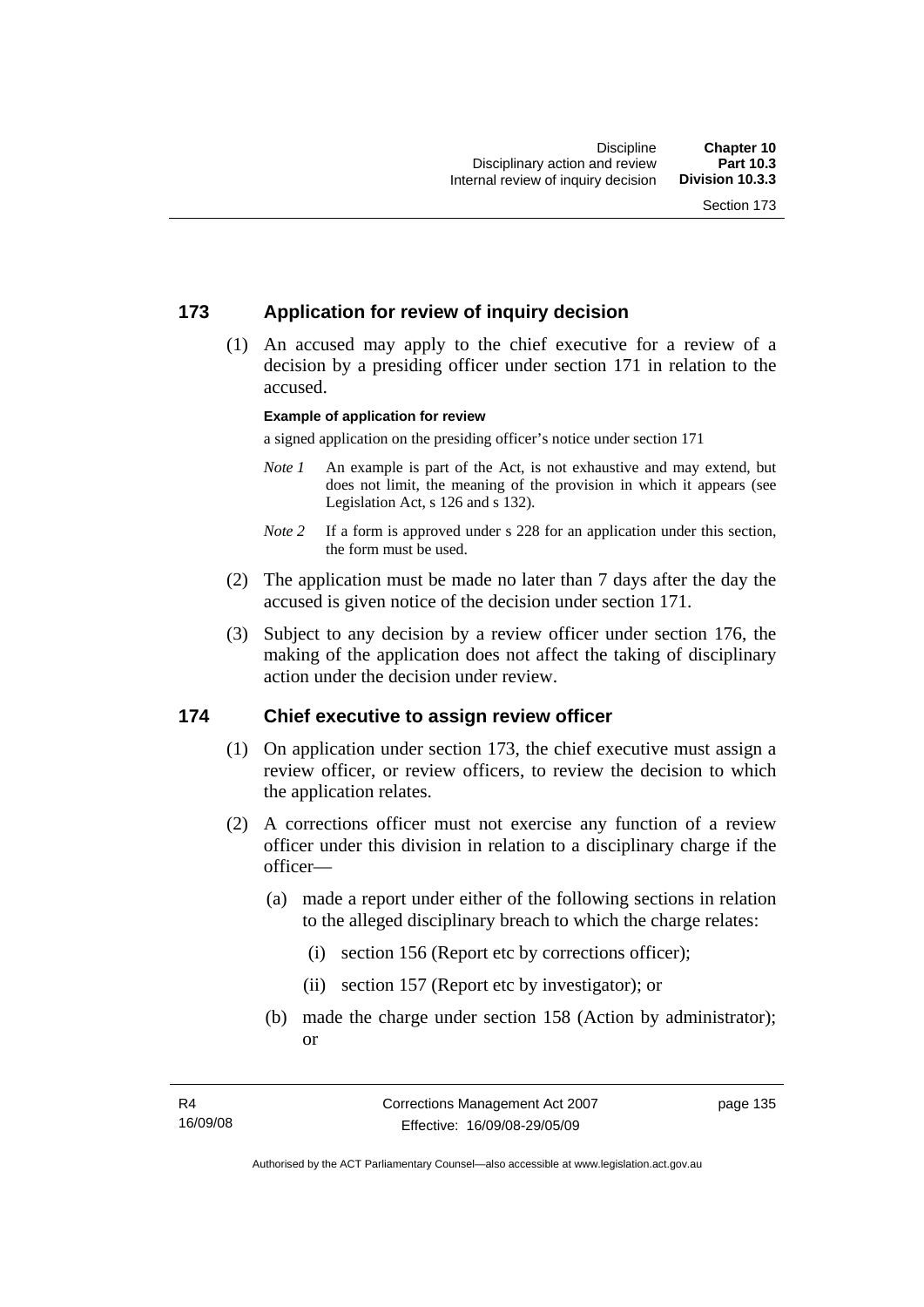(c) conducted an inquiry as presiding officer under section 170 (Disciplinary inquiry into charge) in relation to the charge.

#### **175 Review of inquiry decision**

A review officer assigned under section 174 to review a decision under section 171 (Presiding officer's powers after internal inquiry) must conduct a further inquiry to review the decision.

*Note* Ch 11 (Disciplinary inquiries) applies in relation to an inquiry under this division (see s 190).

#### **176 Review officer's powers after further inquiry**

- (1) After completing a review under section 175, the review officer may—
	- (a) confirm the decision under review; or
	- (b) exercise any function of a presiding officer under section 171 in relation to the accused, either by—
		- (i) amending the decision under review; or
		- (ii) setting aside the decision under review and making a decision in substitution for the decision set aside.
- (2) The review officer must give the accused prompt written notice of the review officer's decision under this section, including—
	- (a) a statement of the reasons for the decision; and
	- (b) a statement about the effect of division 10.3.4.
	- *Note 1* If a form is approved under s 228 for the notice, the form must be used.
	- *Note 2* For the meaning of a statement of reasons, see the Legislation Act, s 179.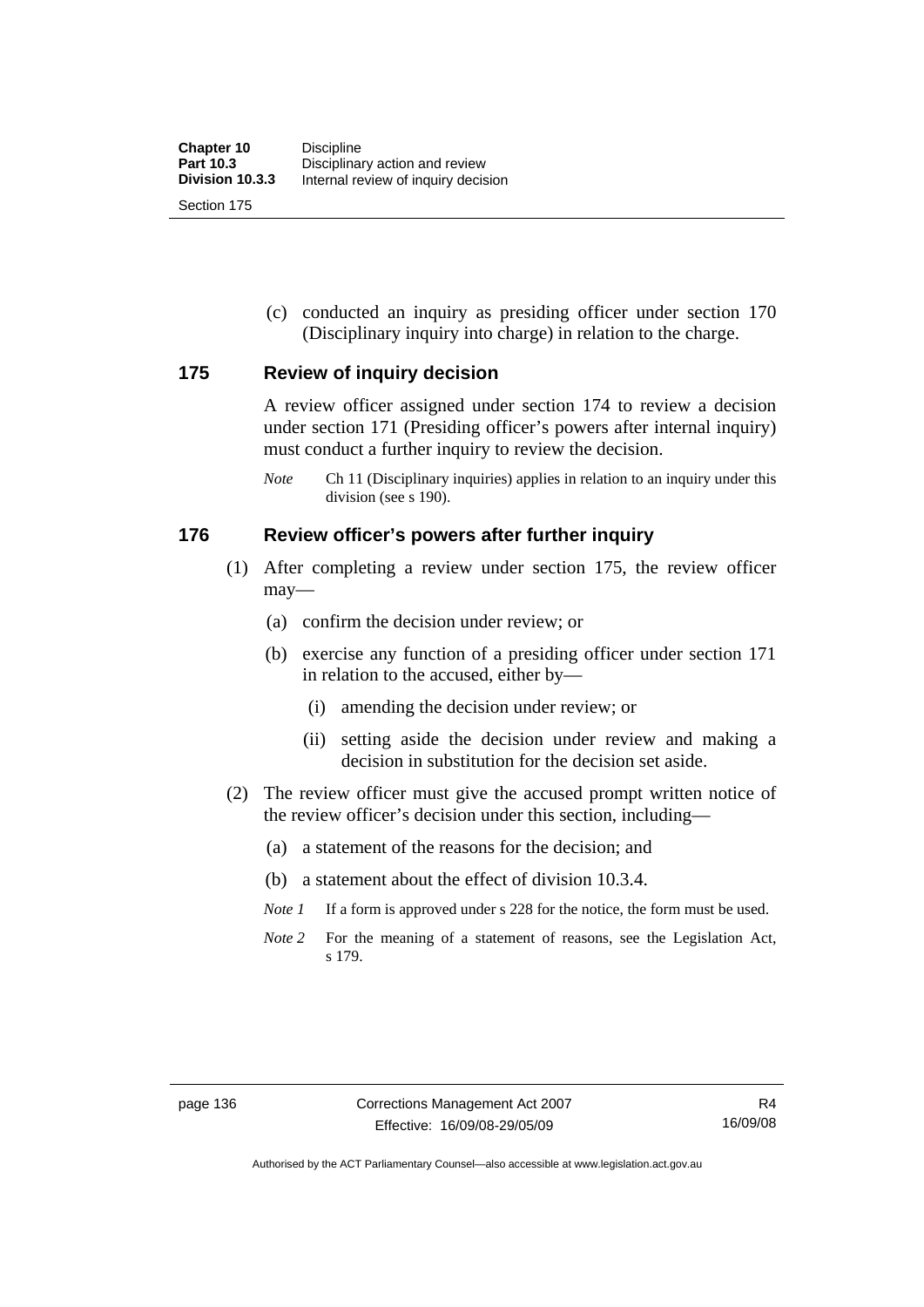# **Division 10.3.4 External review of inquiry decisions**

### **177 Appointment of adjudicator**

- (1) The Minister may appoint at least 1 adjudicator.
	- *Note* For the making of appointments (including acting appointments), see the Legislation Act, pt 19.3.
- (2) A person may be appointed as an adjudicator only if the person is a magistrate and consents, in writing, to be appointed as an adiudicator.
	- *Note* The appointment of a magistrate to another position under a law of the Territory requires consultation between the Attorney-General and the Chief Magistrate (see the *Magistrates Court Act 1930*, s 7G (Magistrates not to do other work)).
- (3) The Legislation Act, division 19.3.3 (Appointments—Assembly consultation) does not apply to an appointment of an adjudicator under subsection (1).

## **178 Application for review by adjudicator**

 (1) An accused may apply to an adjudicator for a review of a decision under section 176 (Review officer's powers after further inquiry) in relation to the accused.

#### **Example of application for review**

a signed application on the review officer's notice under section 176

- *Note* An example is part of the Act, is not exhaustive and may extend, but does not limit, the meaning of the provision in which it appears (see Legislation Act, s 126 and s 132).
- (2) The application must be made no later than 7 days after the day the accused is given notice of the review officer's decision under section 176.
- (3) Subject to any decision by the adjudicator under section 180, the making of the application does not affect the taking of disciplinary action under the decision under review.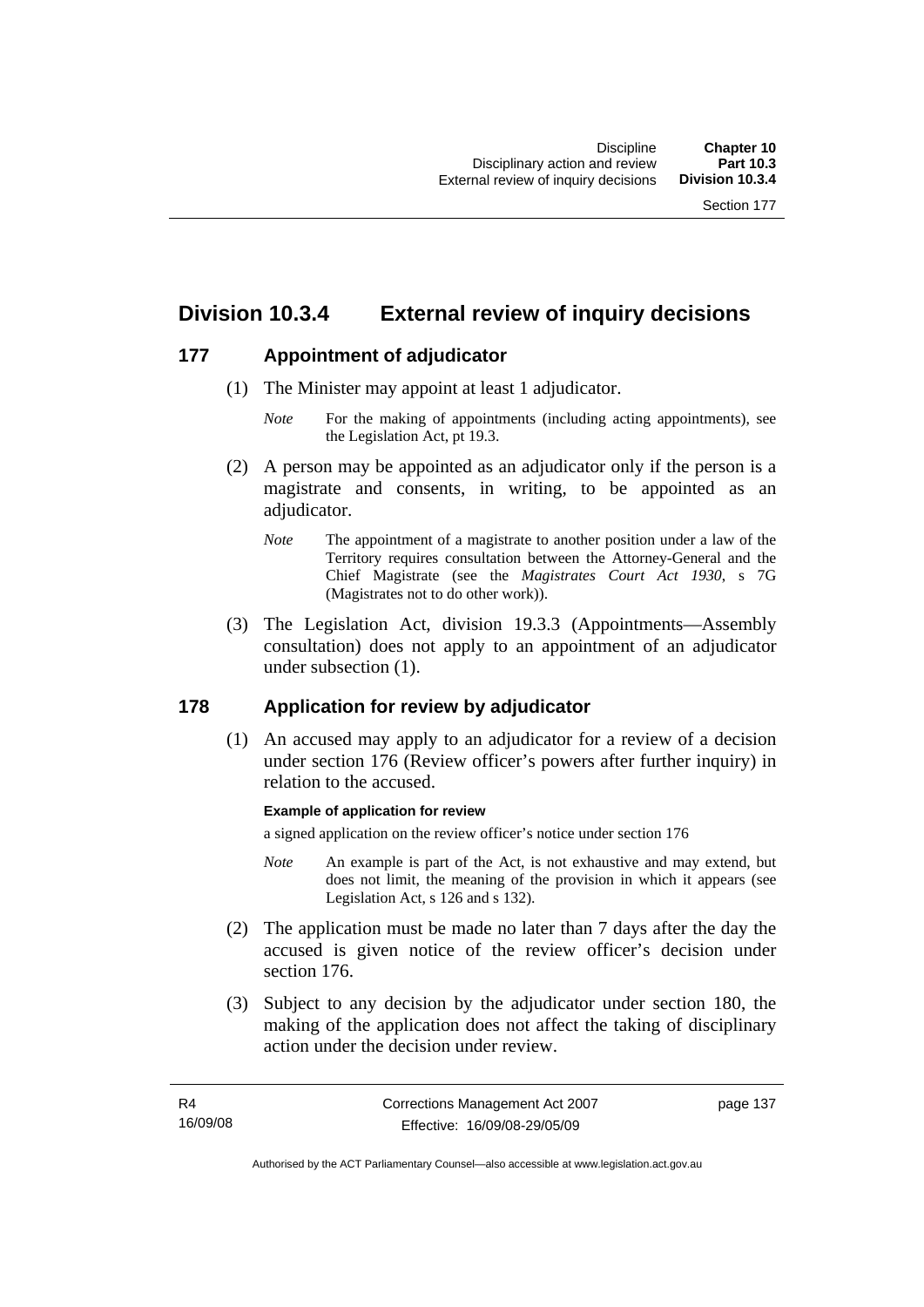#### **179 Review by adjudicator**

Section 179

- (1) On application under section 178, an adjudicator may—
	- (a) conduct an inquiry to review the review officer's decision; or
	- (b) refuse to review the review officer's decision.

- (2) If the adjudicator refuses to review the review officer's decision, the adjudicator must give the accused prompt written notice of the refusal, including—
	- (a) a statement of the reasons for the refusal; and
	- (b) notice that a person aggrieved by the decision may apply for a review of the decision under the *Administrative Decisions (Judicial Review) Act 1989*.
	- *Note 1* If a form is approved under s 228 for the notice, the form must be used.
	- *Note 2* For the meaning of a statement of reasons, see the Legislation Act, s 179.
	- *Note 3* Under the *Administrative Decisions (Judicial Review) Act 1989*, a person aggrieved by an administrative decision made under an enactment may apply to the Supreme Court for a review of the decision. Subject to any order of the Court, the making of the application does not affect the operation of the decision or prevent its implementation (see that Act, s 16).

#### **180 Adjudicator's powers after review**

- (1) After completing a review under section 179, the adjudicator may—
	- (a) confirm the decision under review; or
	- (b) exercise any function of a review officer under section 176 in relation to the accused, either by—
		- (i) amending the decision under review; or

*Note* Ch 11 (Disciplinary inquiries) applies in relation to an inquiry under this division (see s 190).

Authorised by the ACT Parliamentary Counsel—also accessible at www.legislation.act.gov.au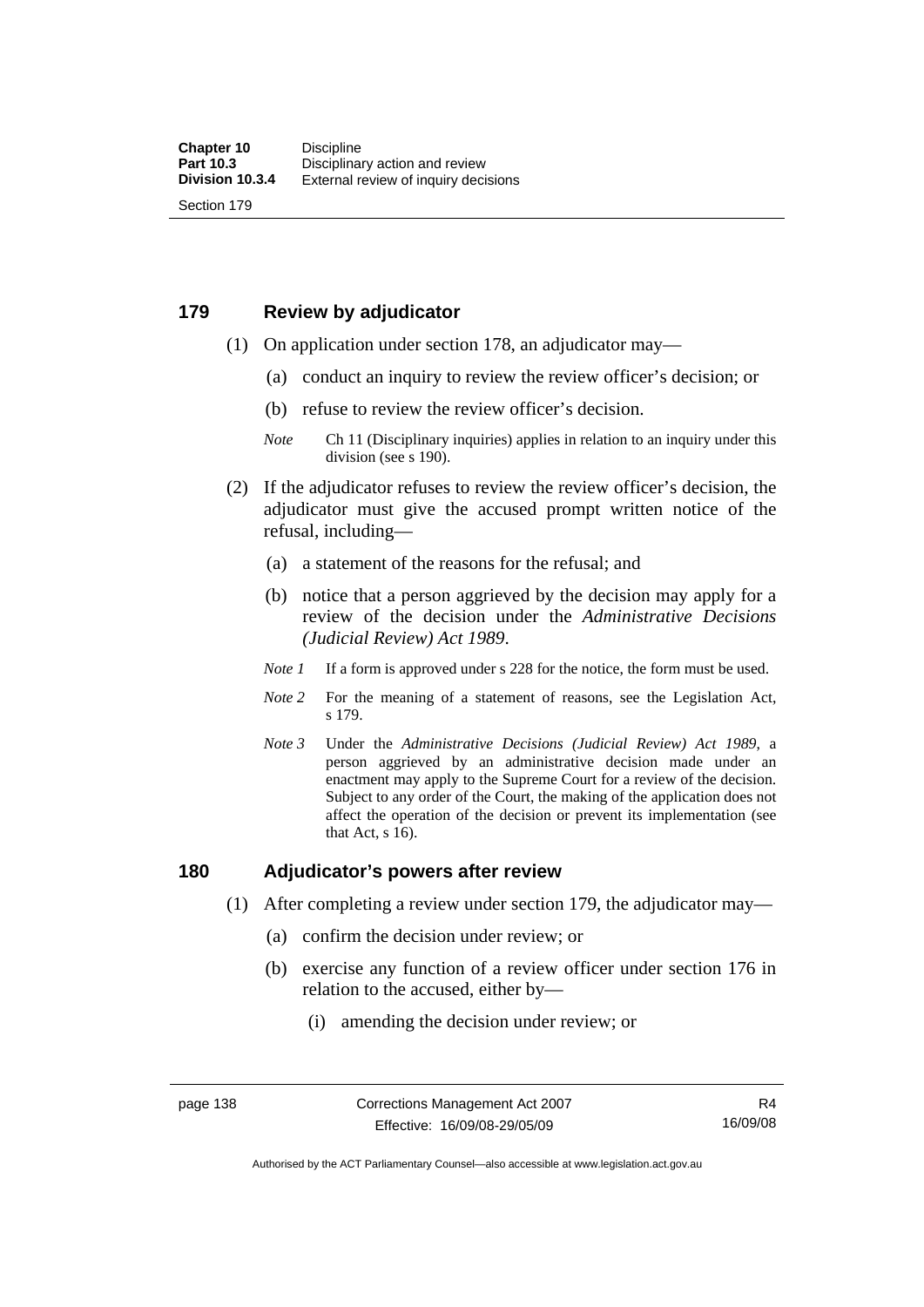- (ii) setting aside the decision under review and making a decision in substitution for the decision set aside.
- (2) The adjudicator must give the accused prompt written notice of the adjudicator's decision under this section, including—
	- (a) a statement of the reasons for the decision; and
	- (b) notice that a person aggrieved by the decision may apply for a review of the decision under the *Administrative Decisions (Judicial Review) Act 1989*.
	- *Note 1* If a form is approved under s 228 for the notice, the form must be used.
	- *Note* 2 For the meaning of a statement of reasons, see the Legislation Act, s 179.
	- *Note 3* Under the *Administrative Decisions (Judicial Review) Act 1989*, a person aggrieved by an administrative decision made under an enactment may apply to the Supreme Court for a review of the decision. Subject to any order of the Court, the making of the application does not affect the operation of the decision or prevent its implementation (see that Act, s 16).

## **Division 10.3.5 Disciplinary action**

#### **181 Application—div 10.3.5**

This division applies to a detainee against whom disciplinary action may be taken under this chapter.

#### **182 Meaning of** *relevant presiding officer***—div 10.3.5**

In this division:

*relevant presiding officer* means any of the following:

- (a) a presiding officer under division 10.3.1 (Disciplinary action with accused's consent);
- (b) a presiding officer under division 10.3.2 (Internal disciplinary inquiry);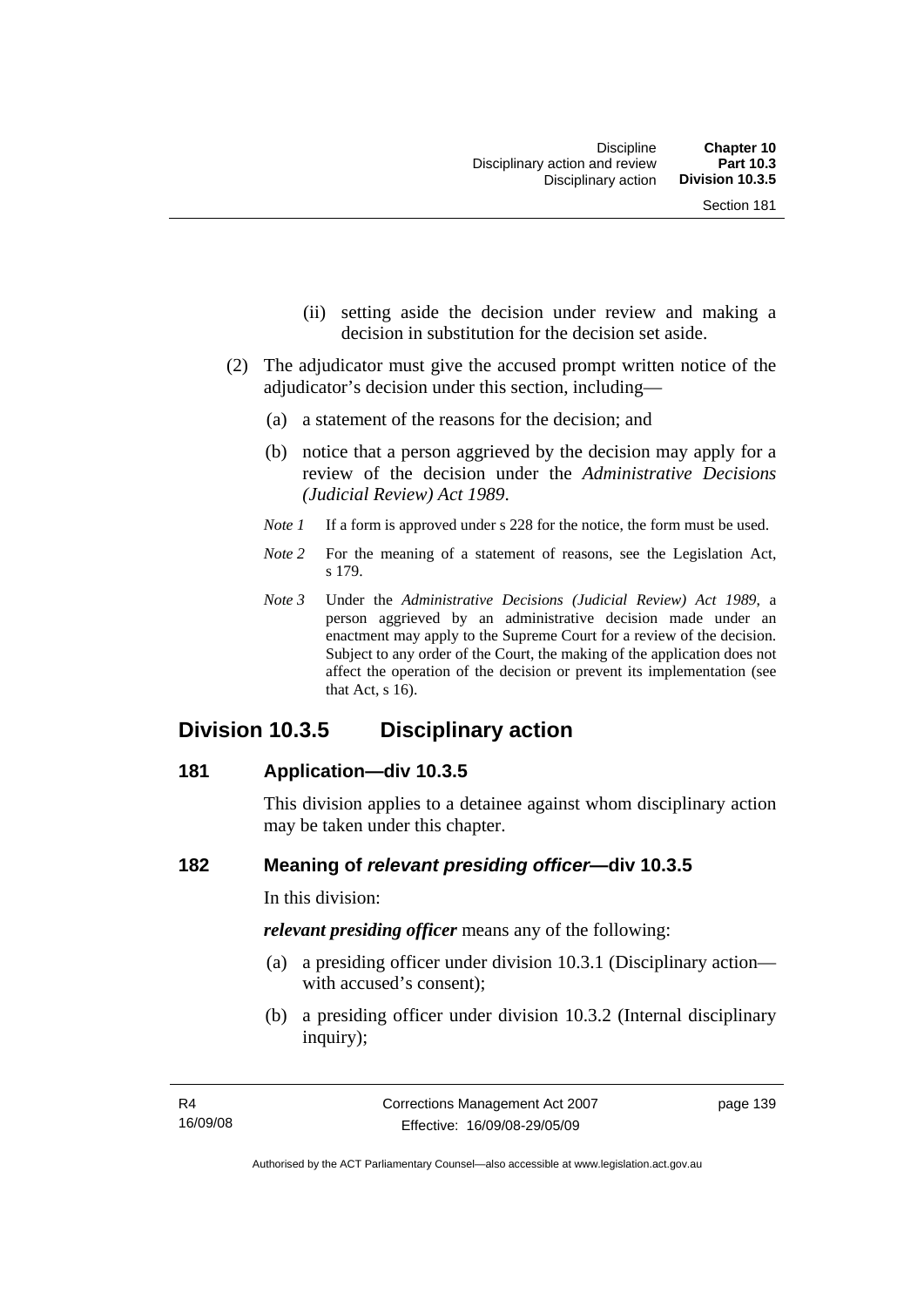- (c) a review officer under division 10.3.3 (Internal review of inquiry decision);
- (d) an adjudicator under division 10.3.4 (External review of inquiry decisions).

#### **183 Disciplinary action by relevant presiding officer**

- (1) As disciplinary action against a detainee, a relevant presiding officer may do 1 or more of the following (each of which is *disciplinary action*):
	- (a) warn the detainee about committing a disciplinary breach;
	- (b) reprimand the detainee;
	- (c) impose an administrative penalty, or a combination of administrative penalties, on the detainee;
	- (d) give the detainee a direction under section 185 (Reparation).
- (2) The relevant presiding officer must ensure that the disciplinary action against a detainee for a disciplinary breach is proportionate to the breach.
- (3) Without limiting section 14 (Corrections policies and operating procedures), the chief executive must make a corrections policy and operating procedure providing for matters to be considered when deciding whether disciplinary action is proportionate to a disciplinary breach.

#### **184 Administrative penalties**

Each of the following is an *administrative penalty*:

- (a) a financial penalty not exceeding \$500;
- (b) a withdrawal of privileges for not longer than 180 days;
- (c) a requirement to perform extra work;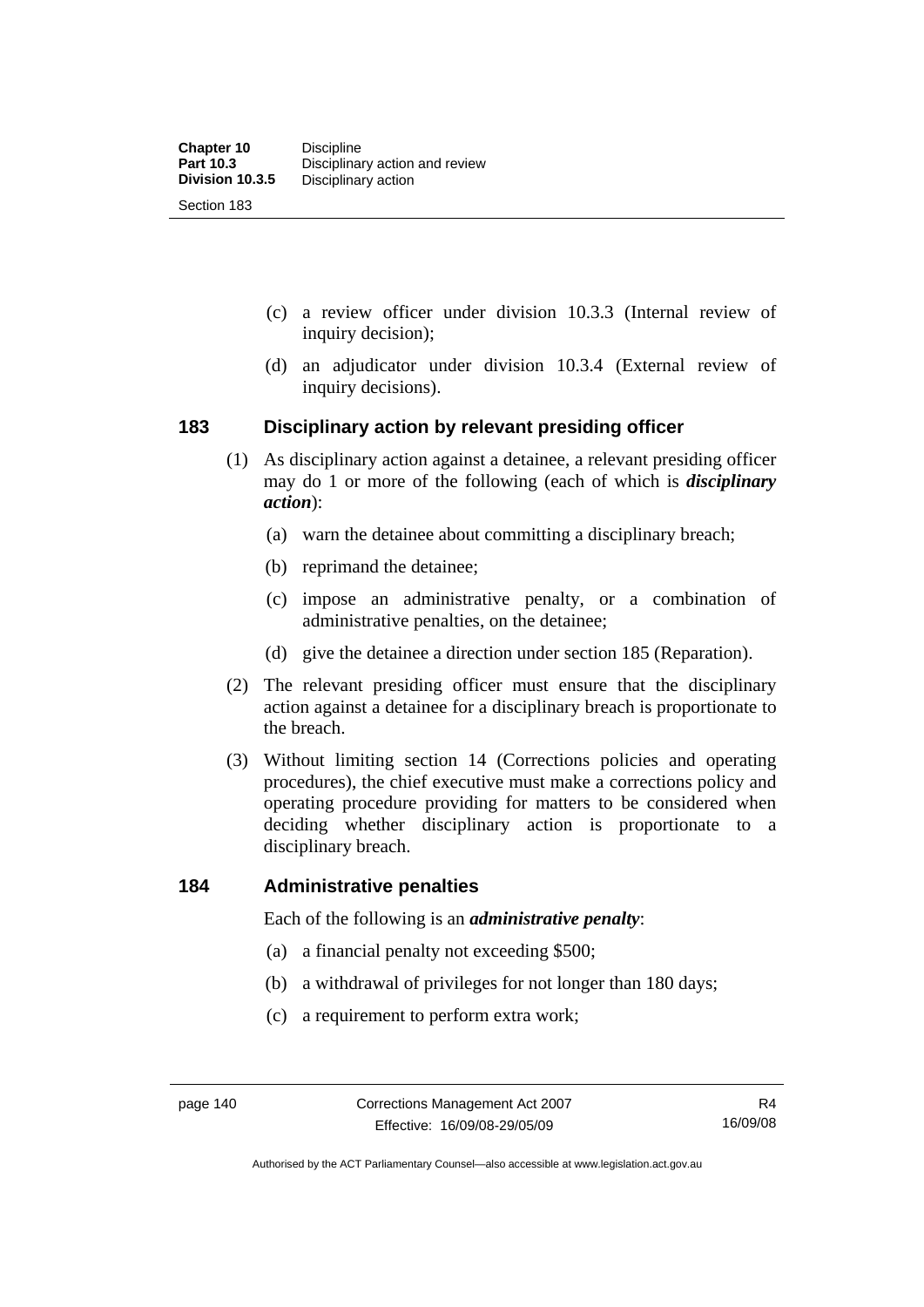- (d) separate confinement for 1 of the following:
	- $(i)$  3 days;
	- $(ii)$  7 days;
	- $(iii)$  28 days;
- (e) anything declared by regulation to be an administrative penalty.

### **185 Reparation**

- (1) This section applies if a relevant presiding officer finds that—
	- (a) a charge for a disciplinary breach by a detainee is proven; and
	- (b) a person (the *injured person*) suffered loss as a direct result of the breach.
- (2) The relevant presiding officer may direct the detainee to make reparation for the injured person's loss by payment of an amount or otherwise.
- (3) An amount directed to be paid must not exceed—
	- (a) \$100; or
	- (b) if a higher amount is prescribed by regulation—the prescribed amount.
- (4) An amount payable under a direction is payable out of any money held by the chief executive for the detainee.
- (5) In this section:

*loss*—

- (a) see the Criminal Code, section 300; and
- (b) includes out-of-pocket or other expense incurred.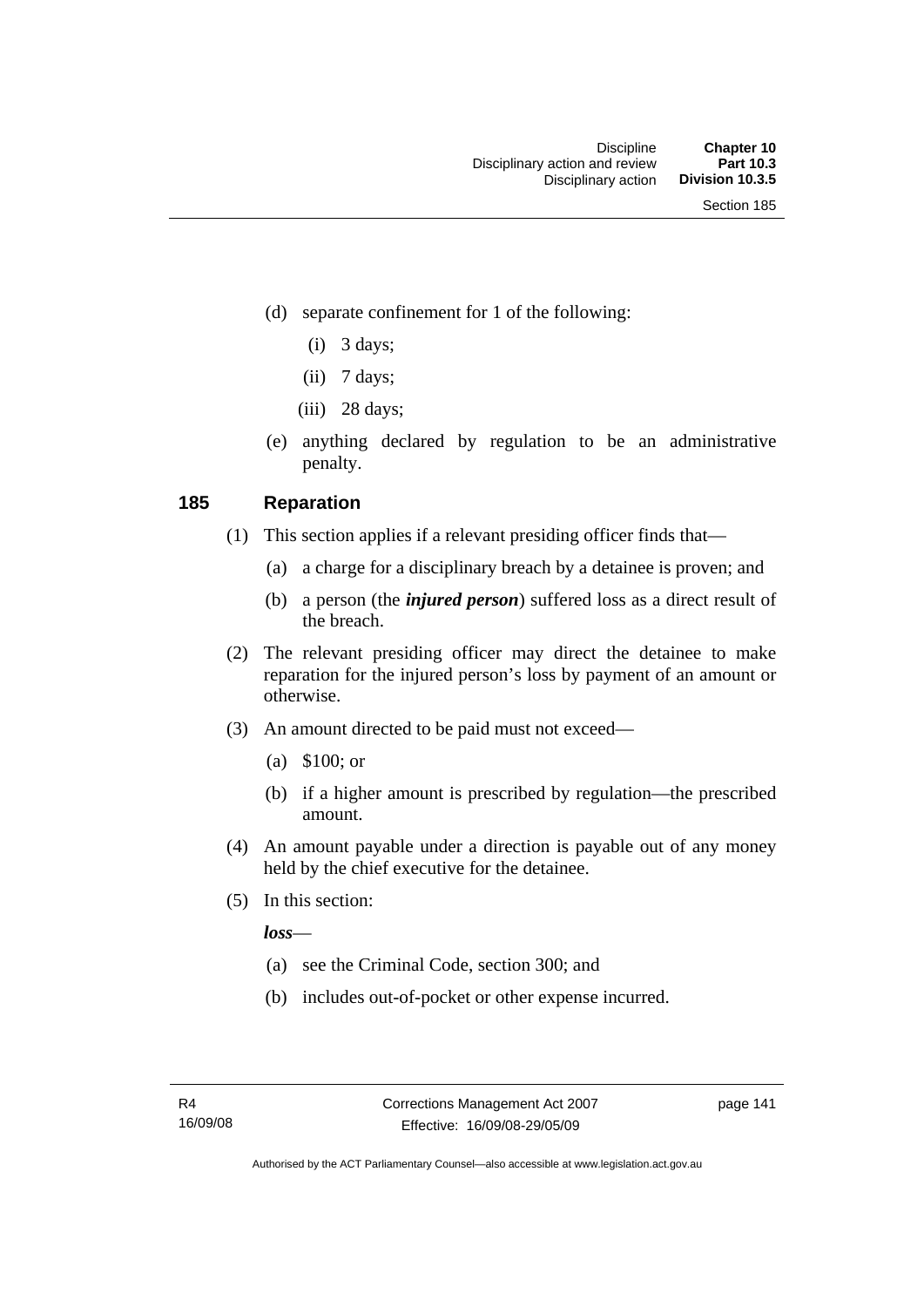Section 186

#### **186 Maximum administrative penalties**

- (1) This section applies if—
	- (a) a detainee is charged with 2 or more disciplinary breaches; and
	- (b) the charges arise out of the same conduct.
- (2) The total of the administrative penalties imposed for the breaches must not, for any particular kind of penalty, be more than the maximum penalty that may be imposed for any 1 of those breaches.

### **187 Separate confinement conditions**

- (1) This section applies if separate confinement is imposed on a detainee as an administrative penalty for a disciplinary breach.
- (2) The chief executive must ensure that—
	- (a) a doctor appointed under section 21 (Doctors—health service appointments) examines the detainee as soon as practicable after the separate confinement starts and ends; and
	- (b) a corrections officer monitors the detainee's condition in separate confinement at least daily.

#### **188 Privileges and entitlements—impact of discipline**

To remove any doubt—

- (a) anything expressed in chapter 6 (Living conditions at correctional centres) to be an entitlement for this chapter is not affected by anything that happens under this chapter, including—
	- (i) investigative segregation; and
	- (ii) disciplinary action; and
- (b) anything else mentioned in chapter 6 is, for this chapter, a privilege.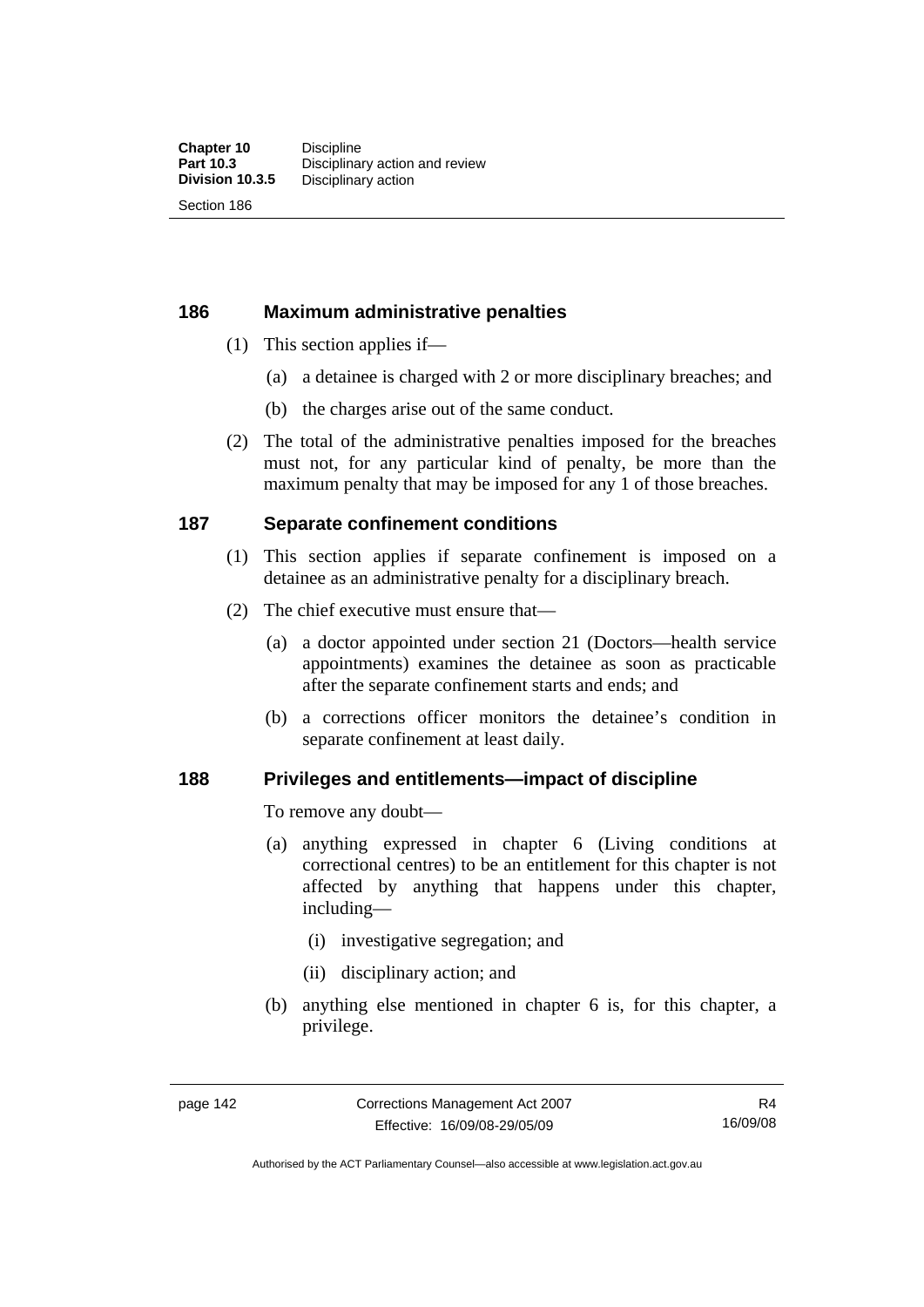#### **189 Record of disciplinary action**

- (1) The chief executive must keep a record of any disciplinary action taken against a detainee.
- (2) The record must include details of the following:
	- (a) the detainee's name;
	- (b) the disciplinary breach;
	- (c) a brief statement of the conduct to which the disciplinary breach applies and when, or the period during which, it happened;
	- (d) the disciplinary action taken against the detainee;
	- (e) anything else prescribed by regulation.
- (3) The record must also include details of any finding by a relevant presiding officer that a disciplinary breach is proven against the detainee if the relevant presiding officer decides not to take disciplinary action against the detainee.
- (4) The record must be available for inspection under chapter 7 (Inspection of correctional centres).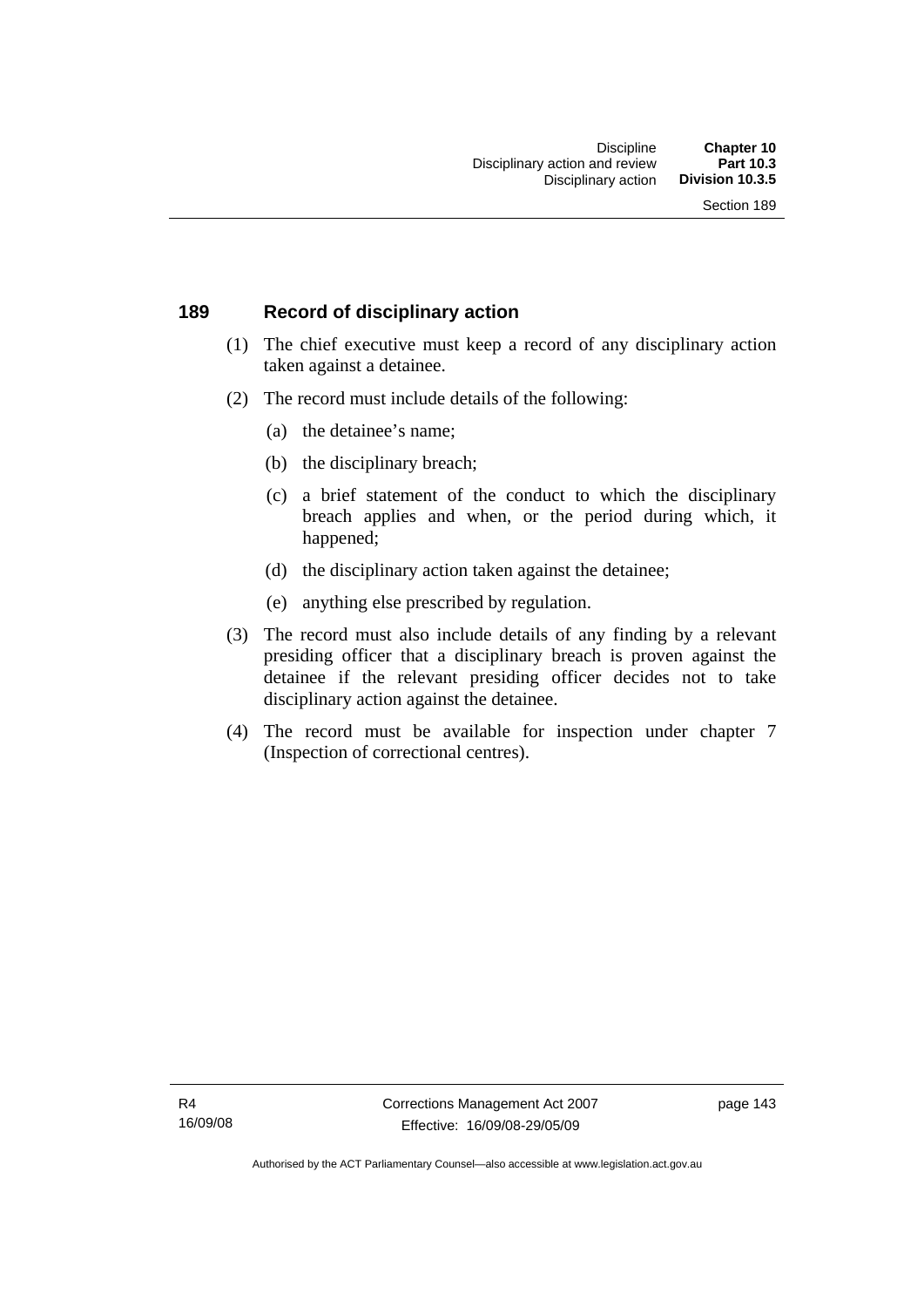Section 190

# **Chapter 11 Disciplinary inquiries**

# **Part 11.1 Conduct of disciplinary inquiries—general**

### **190 Application—ch 11**

This chapter applies to an inquiry under any of the following:

- (a) division 10.3.2 (Internal disciplinary inquiry);
- (b) division 10.3.3 (Internal review of inquiry decision);
- (c) division 10.3.4 (External review of inquiry decisions).

## **191 Meaning of** *presiding officer—***ch 11**

In this chapter:

*presiding officer*, for an inquiry, means the relevant presiding officer under division 10.3.5 (Disciplinary action) for the inquiry.

Authorised by the ACT Parliamentary Counsel—also accessible at www.legislation.act.gov.au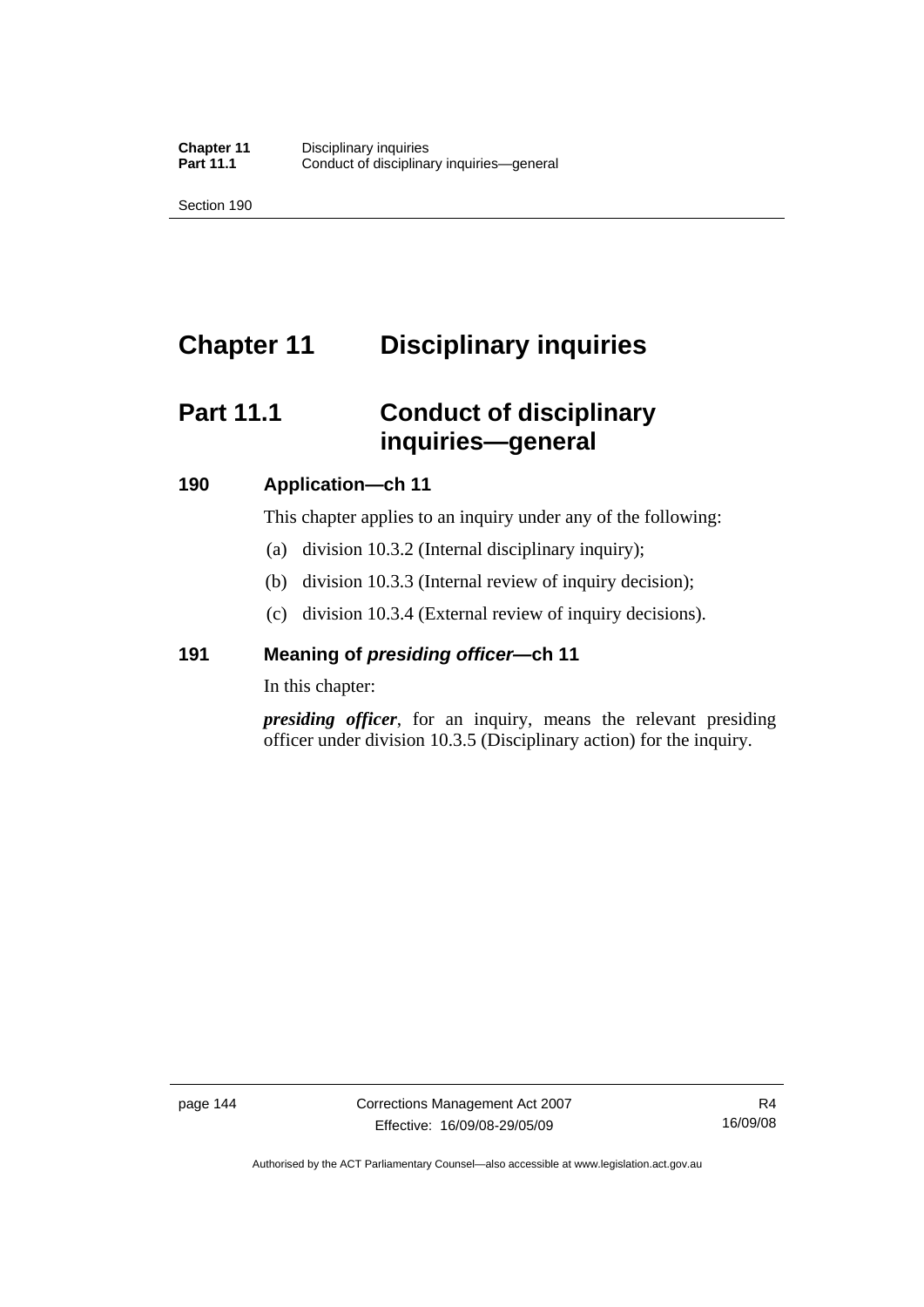# **Part 11.2 Disciplinary inquiry procedures**

### **192 Nature of disciplinary inquiries**

- (1) To remove any doubt, an inquiry is an administrative process.
- (2) At an inquiry—
	- (a) the rules of natural justice apply; and
	- (b) the laws of evidence do not apply; and
	- (c) evidence must not be given on oath or by affidavit; and
	- (d) the question whether a detainee has committed a disciplinary breach must be decided on the balance of probabilities.

## **193 Application of Criminal Code, ch 7**

To remove any doubt, an inquiry is not a legal proceeding for the Criminal Code, chapter 7 (Administration of justice offences).

*Note* That chapter includes offences (eg perjury, falsifying evidence, failing to attend and refusing to be sworn) applying in relation to an inquiry.

## **194 Notice of disciplinary inquiry etc**

- (1) The presiding officer for an inquiry in relation to an accused must give the accused written notice of the inquiry.
- (2) The notice must include the following:
	- (a) a statement about where and when the inquiry is to start;
	- (b) details of the disciplinary charge or disciplinary action to which the inquiry relates;
	- (c) the closing date for the accused to give the presiding officer submissions to the inquiry;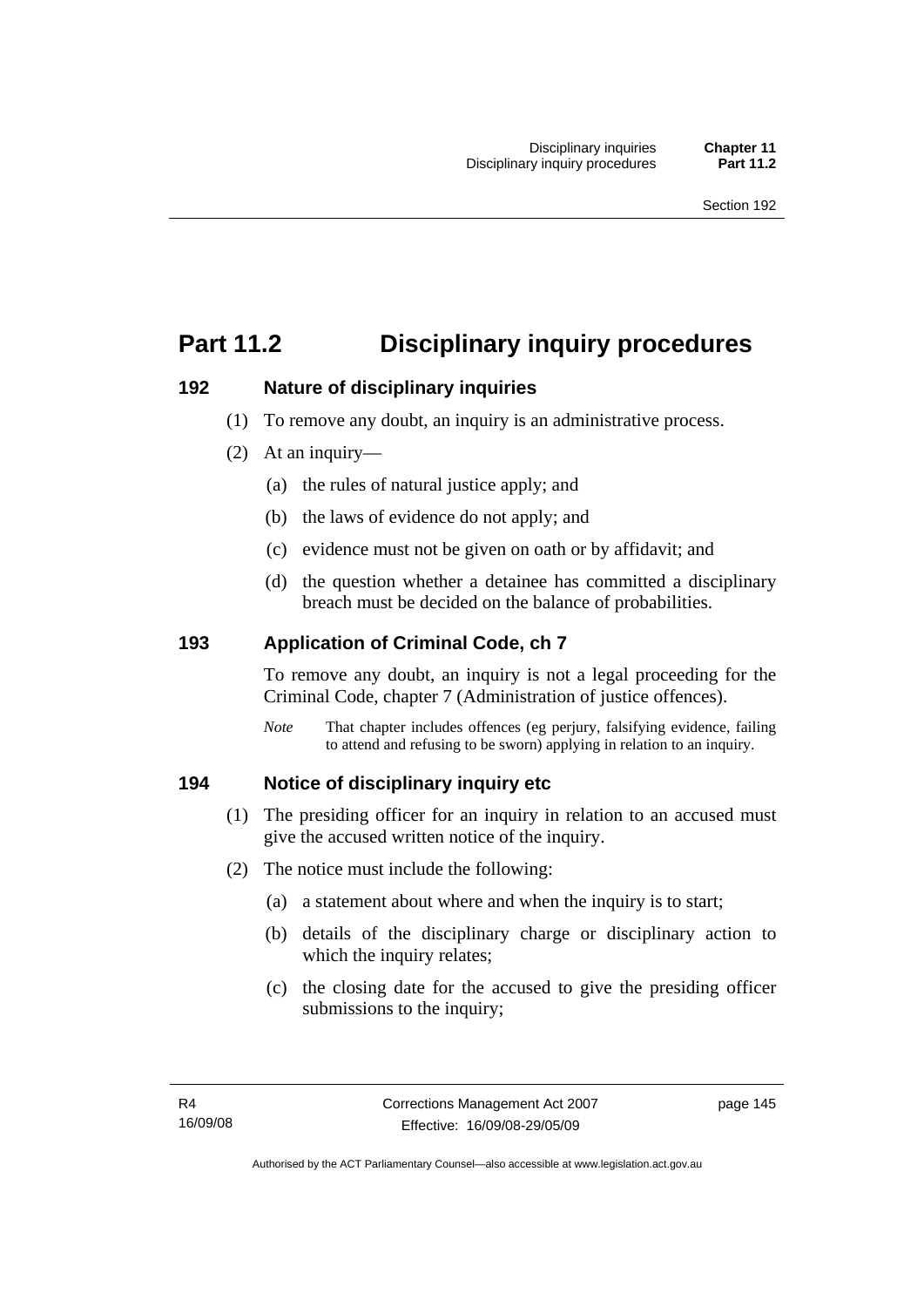Section 195

- (d) a statement about the effect of section 192 (Nature of disciplinary inquiries);
- (e) a statement about the effect of subsections (3) and (4);
- (f) a statement to the effect that the presiding officer may hold a hearing for the inquiry in accordance with part 11.3 (Disciplinary hearing procedures).
- (3) The accused may make submissions to the presiding officer for the inquiry in any form acceptable to the presiding officer.

#### **Example of acceptable form**

an audio recording or a document written for a detainee

- *Note* An example is part of the Act, is not exhaustive and may extend, but does not limit, the meaning of the provision in which it appears (see Legislation Act, s 126 and s 132).
- (4) The presiding officer must consider any submission given to the presiding officer by the accused before the closing date for submissions stated in the notice of the inquiry given to the accused.

## **195 Conduct of disciplinary inquiries**

- (1) An inquiry must be conducted with as little formality and technicality, and as quickly as the requirements of this Act and a proper consideration of the charge allow.
- (2) The presiding officer at an inquiry may hold a hearing for the inquiry.
- (3) A hearing for an inquiry must be held in accordance with part 11.3.
- (4) Proceedings at an inquiry are not open to the public, unless the presiding officer decides otherwise in a particular case.
- (5) A decision of the presiding officer at an inquiry is not invalid only because of any informality or lack of form.

Authorised by the ACT Parliamentary Counsel—also accessible at www.legislation.act.gov.au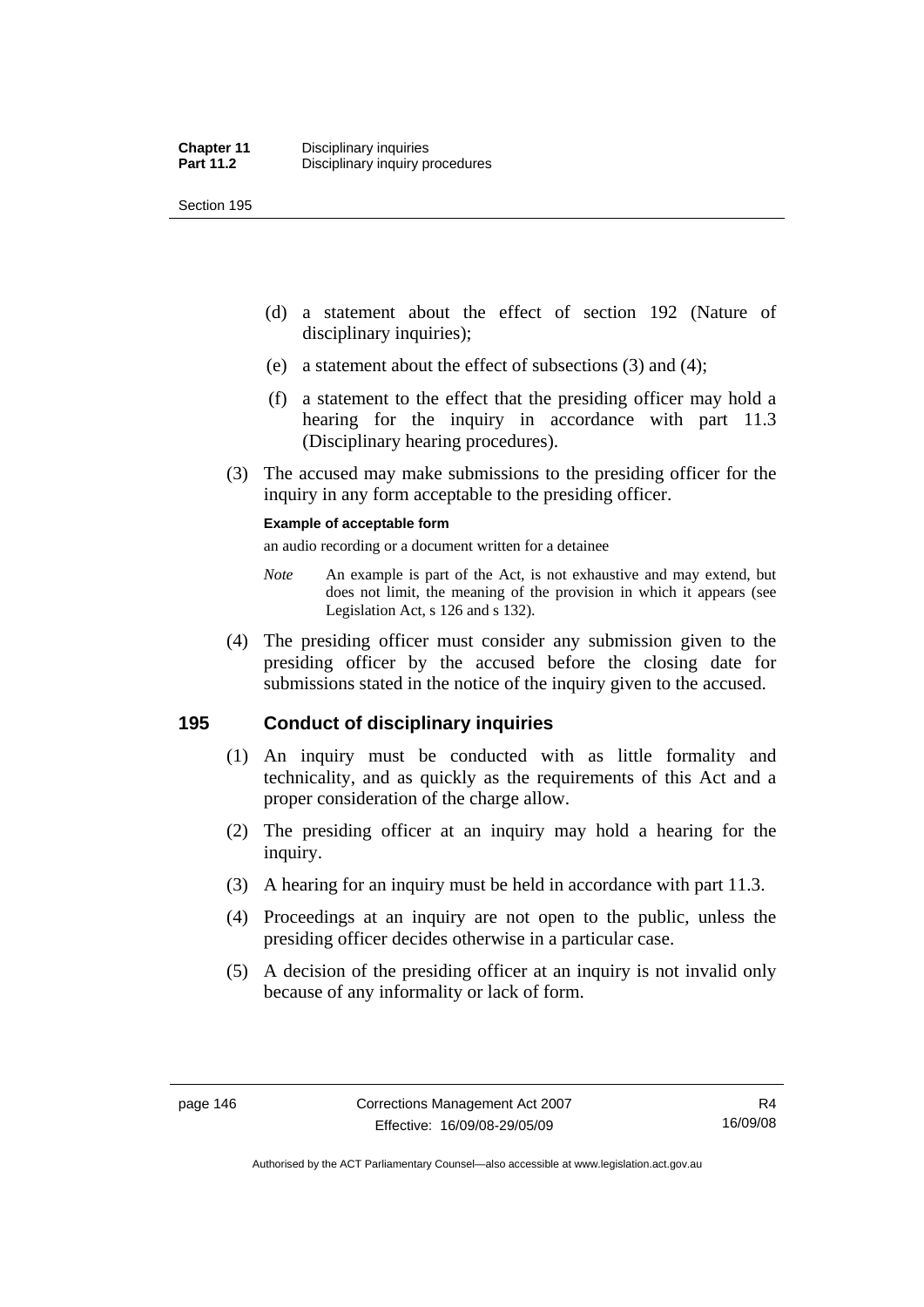### **196 Presiding officer may require official reports**

- (1) For an inquiry, the presiding officer may, by written notice given to any of the following, require the person to give the presiding officer a written report about the accused:
	- (a) the chief executive;
	- (b) if the accused has been detained at a NSW correctional centre—the commissioner of corrective services under the *Crimes (Administration of Sentences) Act 1999* (NSW);
	- (c) the director of public prosecutions;
	- (d) a corrections officer;
	- (e) a public servant.
- (2) The person given the notice must comply with it.

#### **197 Presiding officer may require information and documents**

- (1) For an inquiry, the presiding officer may, by written notice given to a person, require the person—
	- (a) to provide stated information to the presiding officer relevant to the inquiry; or
	- (b) to produce to the presiding officer a stated document or thing relevant to the inquiry.
- (2) This section does not require a person to give information, or produce a document or other thing, to the presiding officer if the Minister certifies in writing that giving the information, or producing the document or other thing—
	- (a) may endanger a detainee or anyone else; or
	- (b) is contrary to the public interest.
	- *Note* The Legislation Act, s 170 and s 171 deal with the application of the privilege against selfincrimination and client legal privilege.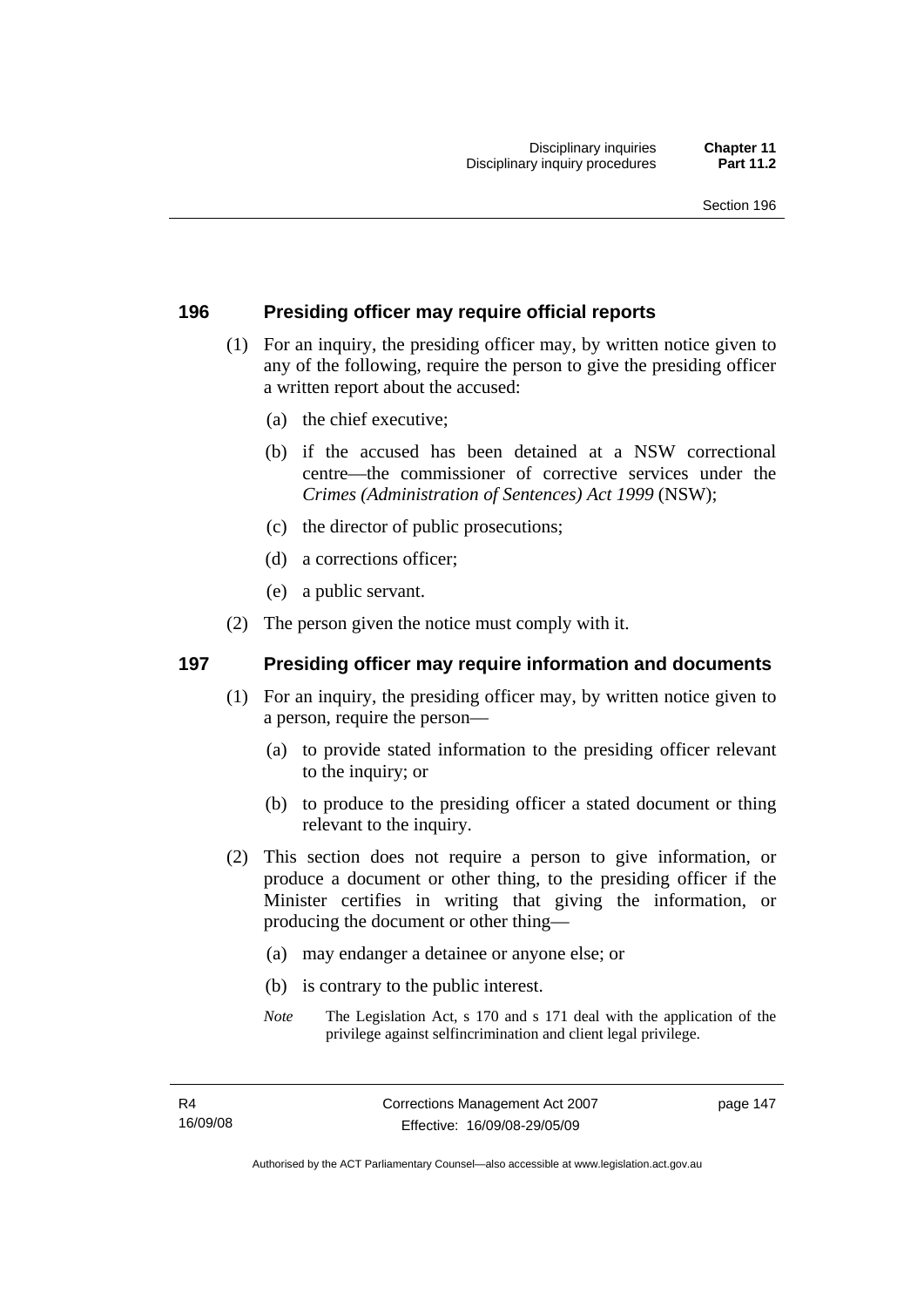| <b>Chapter 11</b> | Disciplinary inquiries          |
|-------------------|---------------------------------|
| <b>Part 11.2</b>  | Disciplinary inquiry procedures |

Section 198

### **198 Possession of inquiry documents etc**

The presiding officer may have possession of a document or other thing produced to the presiding officer for an inquiry for as long as the presiding officer considers necessary for the inquiry.

#### **199 Record of inquiry**

The presiding officer for an inquiry must keep a written record of proceedings at the inquiry.

page 148 Corrections Management Act 2007 Effective: 16/09/08-29/05/09

R4 16/09/08

Authorised by the ACT Parliamentary Counsel—also accessible at www.legislation.act.gov.au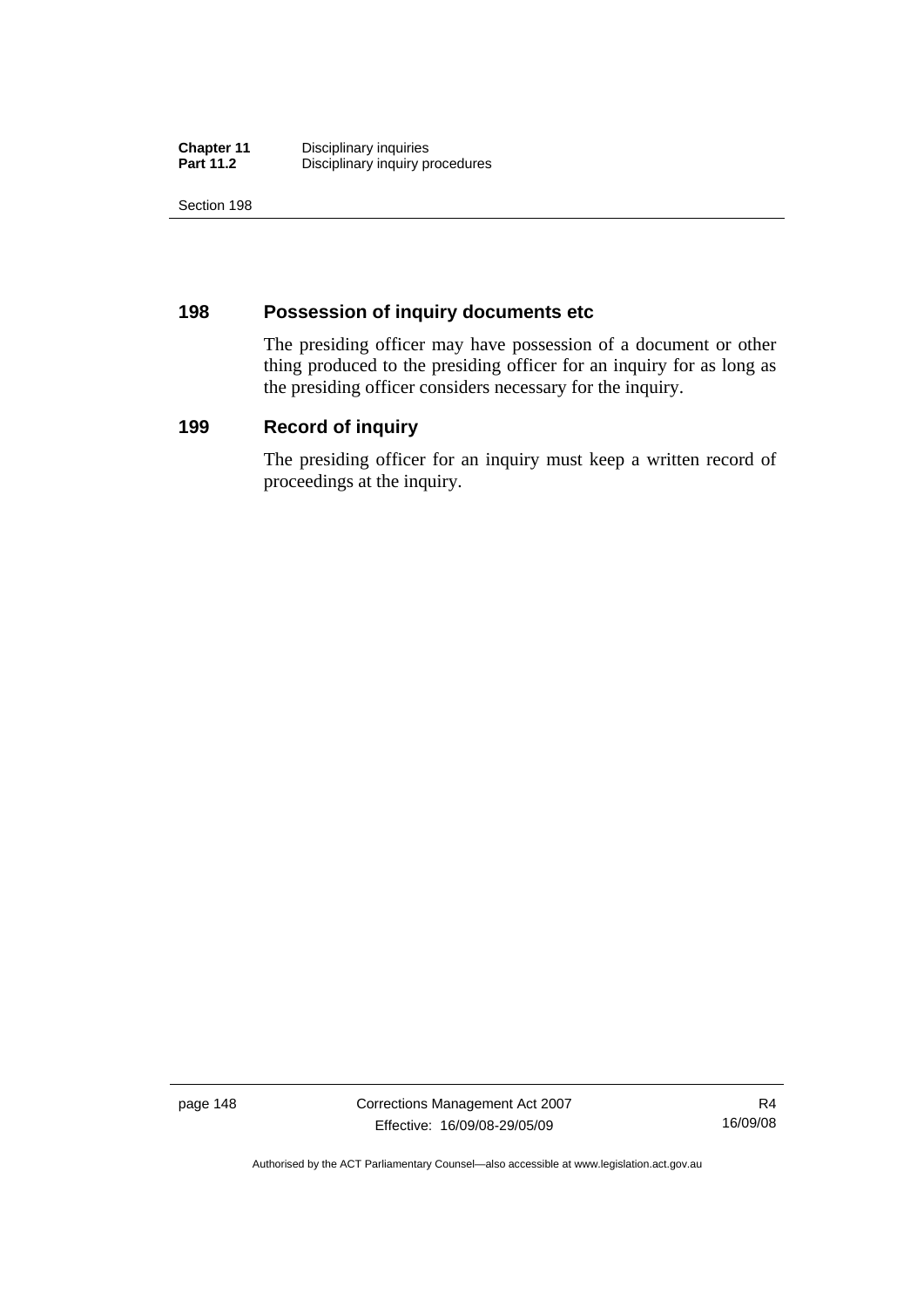# **Part 11.3 Disciplinary hearing procedures**

### **200 Notice of disciplinary hearing**

- (1) The presiding officer for an inquiry must give written notice of a hearing for the inquiry to each of the following:
	- (a) the accused to whom the inquiry relates;
	- (b) the chief executive.
- (2) The notice must include the following:
	- (a) a statement about where and when the hearing is to be held;
	- (b) a statement about the accused's entitlements under section 201 and section 202.
- (3) To remove any doubt, the hearing may be held at the correctional centre where the accused is detained.

## **201 Appearance at disciplinary hearing**

- (1) The accused is entitled to be present at a hearing for an inquiry in relation to the accused.
- (2) For the hearing, the presiding officer may, by written notice given to the accused or anyone else, require the person to appear before the presiding officer, at a stated time and place, to do either or both of the following:
	- (a) answer questions;
	- (b) produce a stated document or other thing relevant to the inquiry.
- (3) A person is taken to have complied with a notice under subsection (2) (b) if the person gives the document or thing to the presiding officer before the time stated in the notice for its production.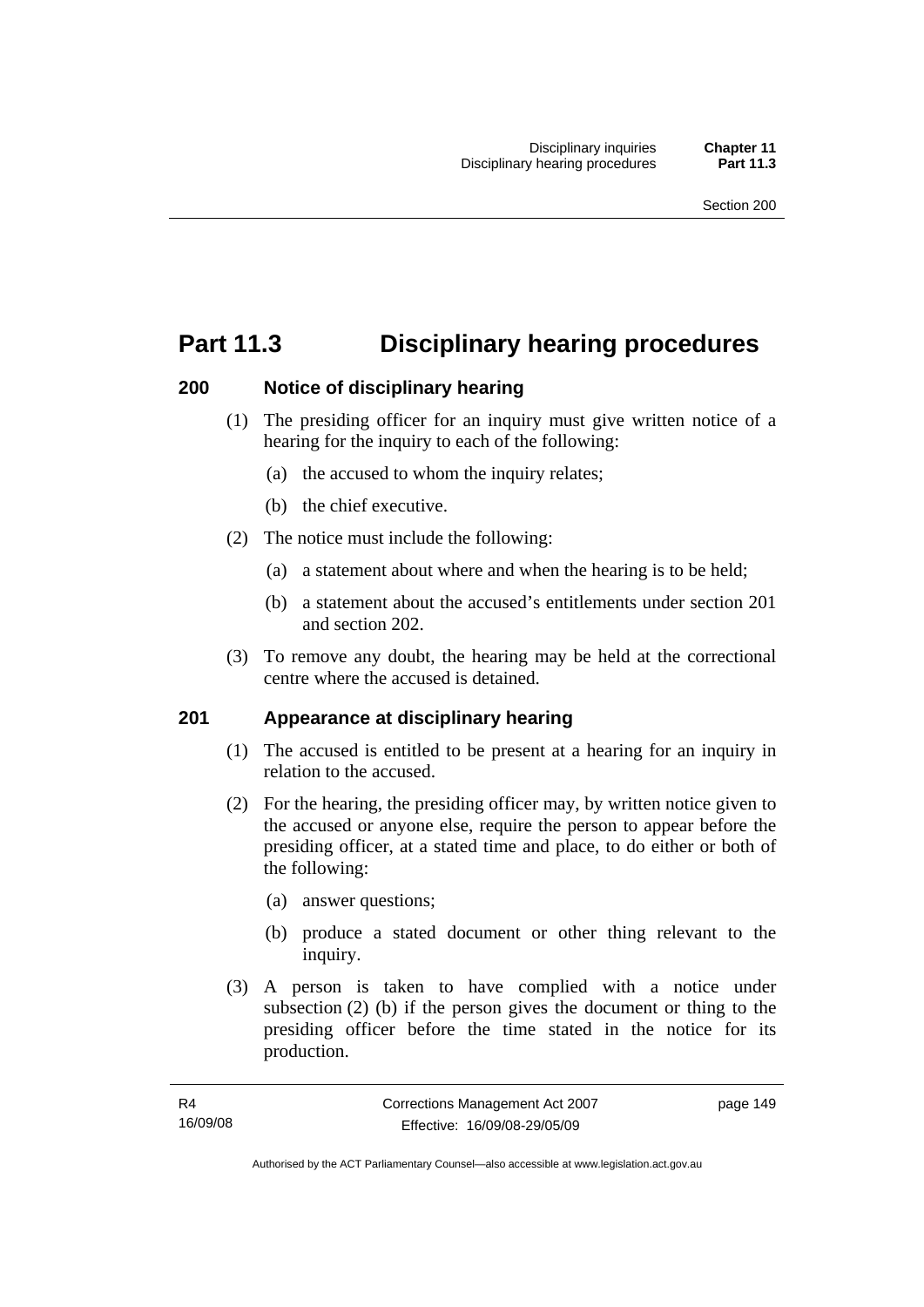Section 202

- (4) The presiding officer at a hearing for an inquiry may require the accused, or a witness, appearing before the presiding officer to do 1 or more of the following:
	- (a) answer a question relevant to the inquiry;
	- (b) produce a document or other thing relevant to the inquiry.
- (5) The presiding officer at the hearing may disallow a question put to a person if the presiding member considers the question—
	- (a) is unfair, unduly prejudicial or vexatious; or
	- (b) involves an abuse of the inquiry process.
	- *Note* The Legislation Act, s 170 and s 171 deal with the application of the privilege against selfincrimination and client legal privilege.
- (6) The presiding officer may allow a corrections officer or anyone else to be present, and to be heard, at a disciplinary hearing.

#### **202 Rights of accused at disciplinary hearing**

- (1) An accused who appears at a hearing for an inquiry in relation to the accused—
	- (a) is entitled to be heard, to examine and cross-examine witnesses, and to make submissions for the inquiry; and
	- (b) is not entitled to be represented by a lawyer or anyone else, without the presiding officer's consent.
- (2) In deciding whether to grant leave for legal representation, the presiding officer must have regard to the following:
	- (a) the seriousness of the disciplinary breach charged;
	- (b) the administrative penalty likely to be imposed for the disciplinary breach charged;
	- (c) the likely procedural complexities;
	- (d) the accused's capacity for selfrepresentation;

Authorised by the ACT Parliamentary Counsel—also accessible at www.legislation.act.gov.au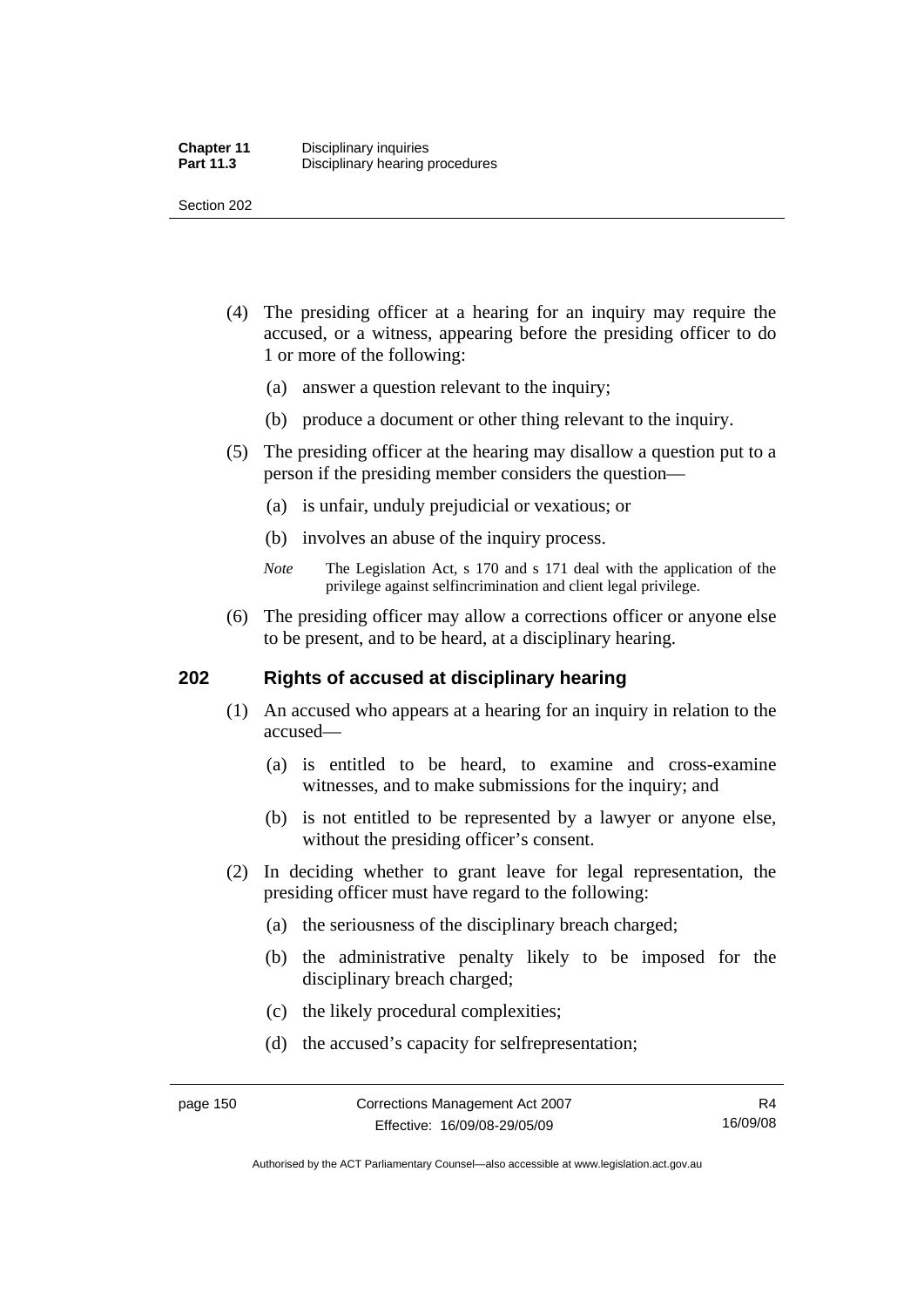(e) the need for a fair and prompt resolution of the charge.

#### **Example—par (c)**

the extent of cross-examination that might be required

- *Note* An example is part of the Act, is not exhaustive and may extend, but does not limit, the meaning of the provision in which it appears (see Legislation Act, s 126 and s 132).
- (3) However, the presiding officer may, by written order, exclude the accused from a hearing for the inquiry if the accused—
	- (a) unreasonably interrupts, interferes with or obstructs the hearing; or
	- (b) contravenes a reasonable direction by the presiding officer about the conduct of the hearing.
- (4) If the accused fails to attend a hearing for the inquiry, the presiding officer may conduct the hearing, and make a decision on the charge, in the accused's absence.

#### **203 Appearance at disciplinary hearing—audiovisual or audio link**

- (1) This section applies if, in relation to a hearing for an inquiry, or part of the hearing, the presiding officer has given a direction under either of the following sections of the *Evidence (Miscellaneous Provisions) Act 1991*:
	- (a) section 20 (Territory courts may take evidence and submissions from outside ACT);
	- (b) section 32 (Use of link in proceedings).
- (2) A person may appear and take part in the hearing in accordance with the direction, if the person—
	- (a) is required or entitled to appear personally, whether as the accused or as a witness; or
	- (b) is entitled to appear for someone else.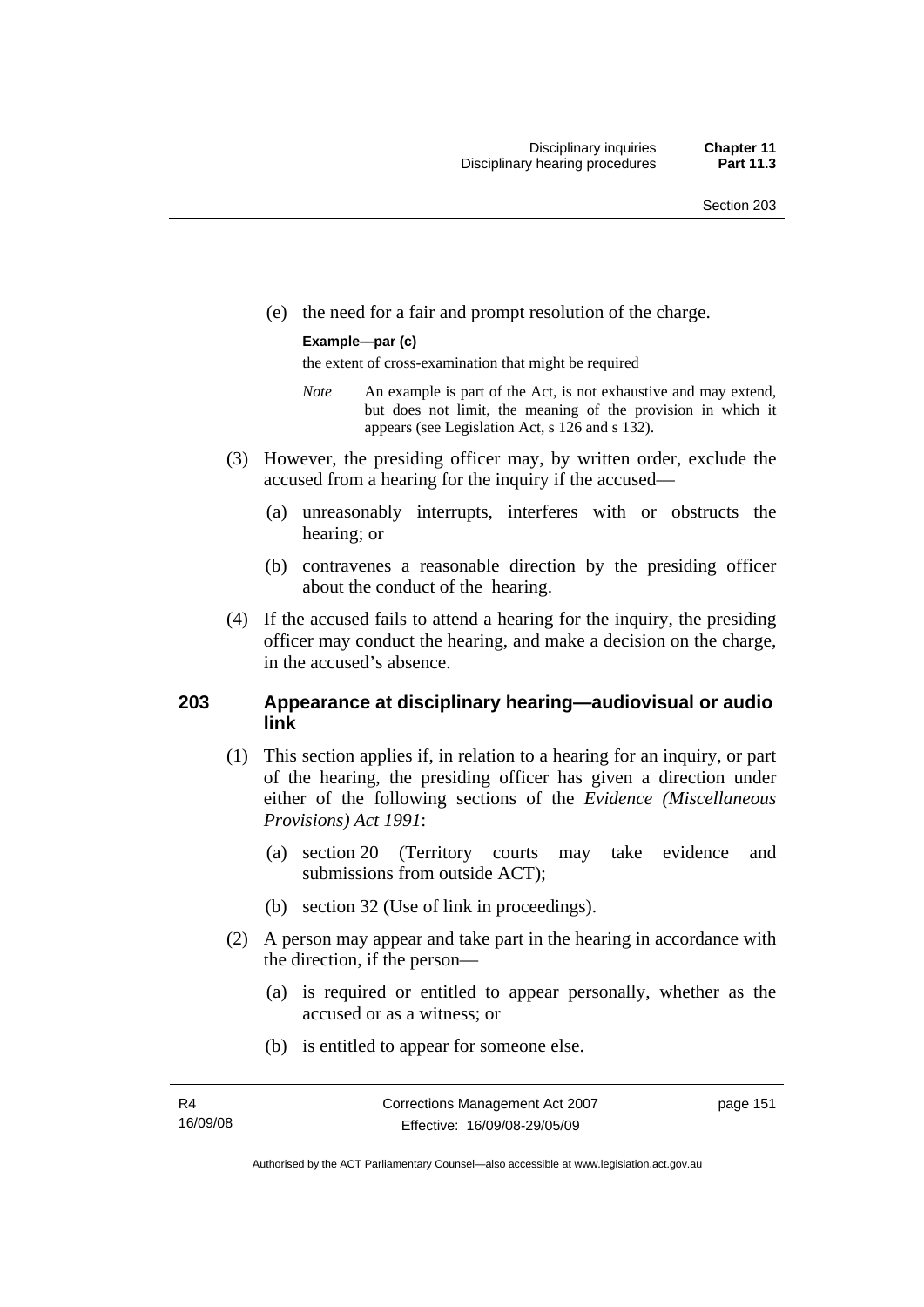| <b>Chapter 11</b> | Disciplinary inquiries          |
|-------------------|---------------------------------|
| <b>Part 11.3</b>  | Disciplinary hearing procedures |

Section 203

 (3) A person who appears at the hearing under this section is taken to be before the presiding officer.

page 152 Corrections Management Act 2007 Effective: 16/09/08-29/05/09

Authorised by the ACT Parliamentary Counsel—also accessible at www.legislation.act.gov.au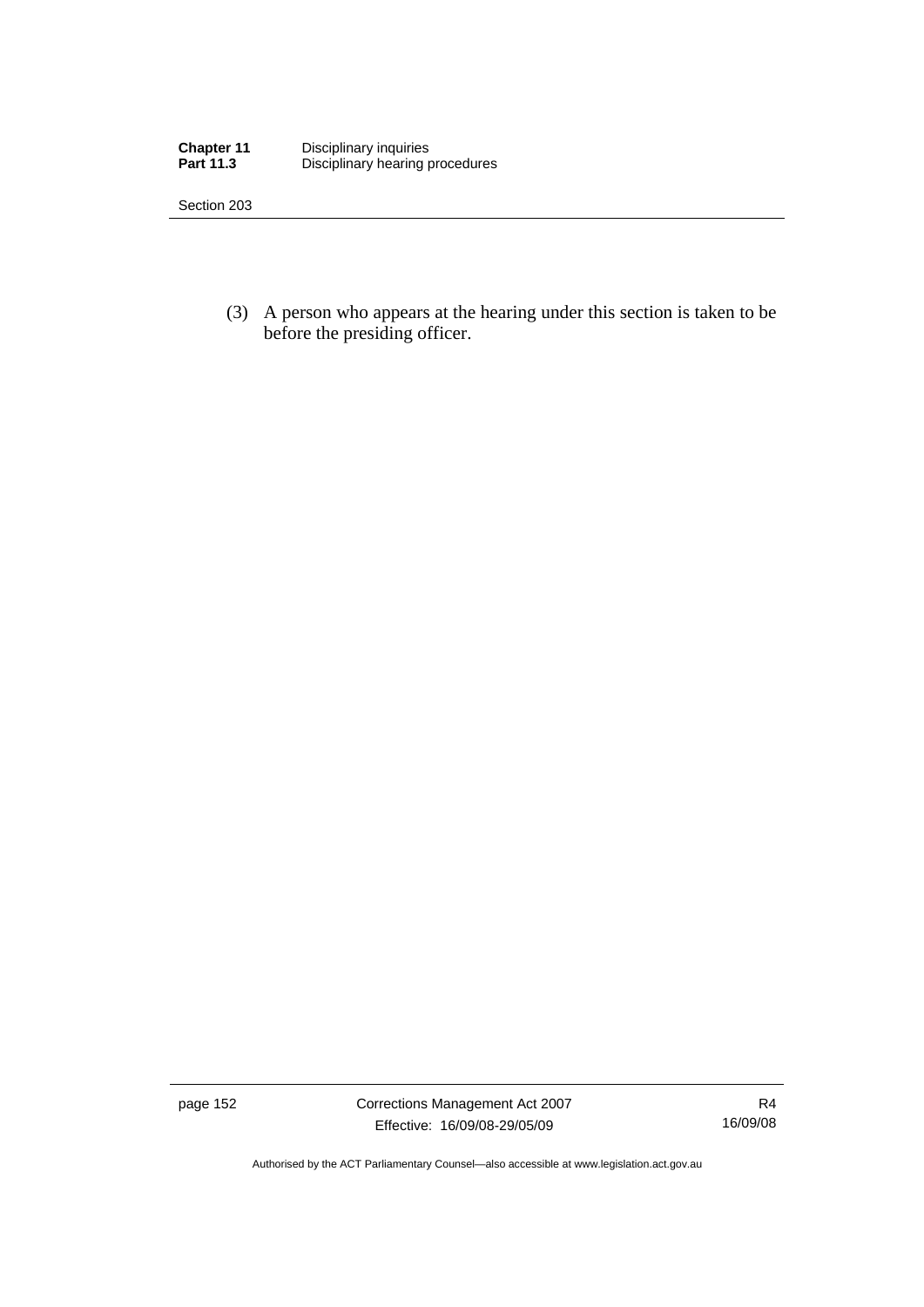# **Chapter 12 Full-time detainees—leave**

# **Part 12.1 Local leave**

#### **204 Local leave directions**

 (1) The chief executive may direct that a full-time detainee be taken from a correctional centre to any place in the ACT for any purpose the chief executive considers appropriate.

#### **Example**

a direction that a detainee be taken to a place to assist police or a criminal justice entity in relation to the administration of justice

- *Note 1* An example is part of the Act, is not exhaustive and may extend, but does not limit, the meaning of the provision in which it appears (see Legislation Act, s 126 and s 132).
- *Note* 2 Power given under an Act to make a statutory instrument (including a direction) includes power to amend or revoke the instrument (see Legislation Act, s 46 (1)).
- (2) The direction is subject to the following conditions:
	- (a) any condition prescribed by regulation;
	- (b) any other condition, consistent with the conditions (if any) prescribed by regulation, that—
		- (i) the chief executive believes, on reasonable grounds, is necessary and reasonable; and
		- (ii) is stated in the permit.

#### **Example of condition stated in direction**

a condition that an escort officer escorts the detainee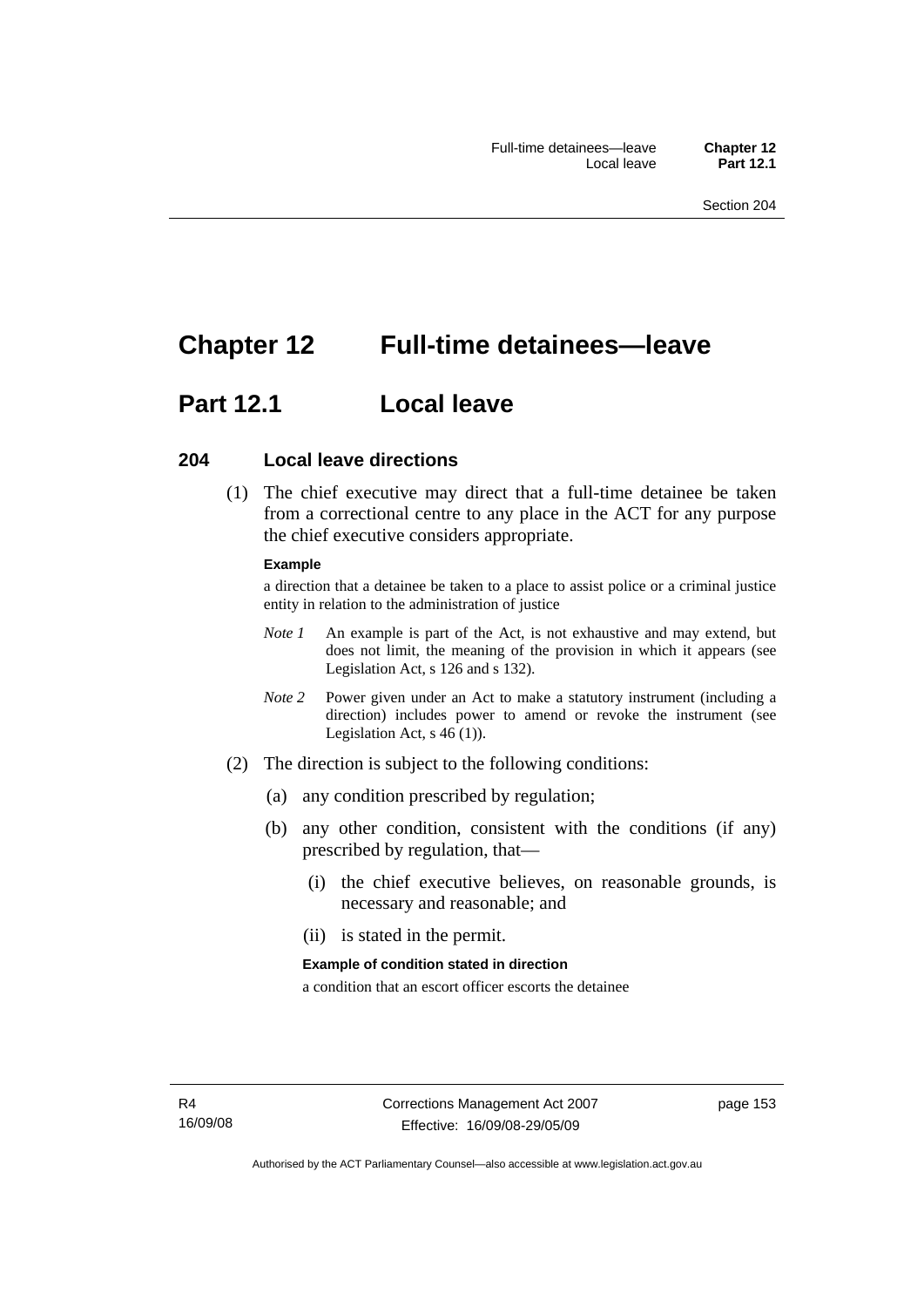#### **Chapter 12** Full-time detainees—leave<br>**Part 12.1** Local leave **Local leave**

Section 205

#### **205 Local leave permits**

 (1) The chief executive may give a full-time detainee a written permit (a *local leave permit*) to be absent from a correctional centre for any purpose the chief executive considers appropriate.

#### **Examples of purposes**

- 1 to attend a health or rehabilitation service
- 2 to take part in work or work-related activities
- 3 for compassionate reasons
- *Note 1* An example is part of the Act, is not exhaustive and may extend, but does not limit, the meaning of the provision in which it appears (see Legislation Act, s 126 and s 132).
- *Note* 2 If a form is approved under s 228 for this provision, the form must be used.
- *Note 3* Power given under an Act to make a statutory instrument (including a direction) includes power to amend or revoke the instrument (see Legislation Act, s 46 (1)).
- (2) The permit must include the following:
	- (a) the purpose for which the leave is granted;
	- (b) the period, not longer than 7 days, for which leave is granted.
- (3) The permit is subject to the following conditions:
	- (a) any condition prescribed by regulation;
	- (b) any other condition, consistent with the conditions (if any) prescribed by regulation, that—
		- (i) the chief executive believes, on reasonable grounds, is necessary and reasonable; and
		- (ii) is stated in the permit.

#### **Example of condition stated in permit**

a condition prohibiting association with a particular person or being near a particular place

Authorised by the ACT Parliamentary Counsel—also accessible at www.legislation.act.gov.au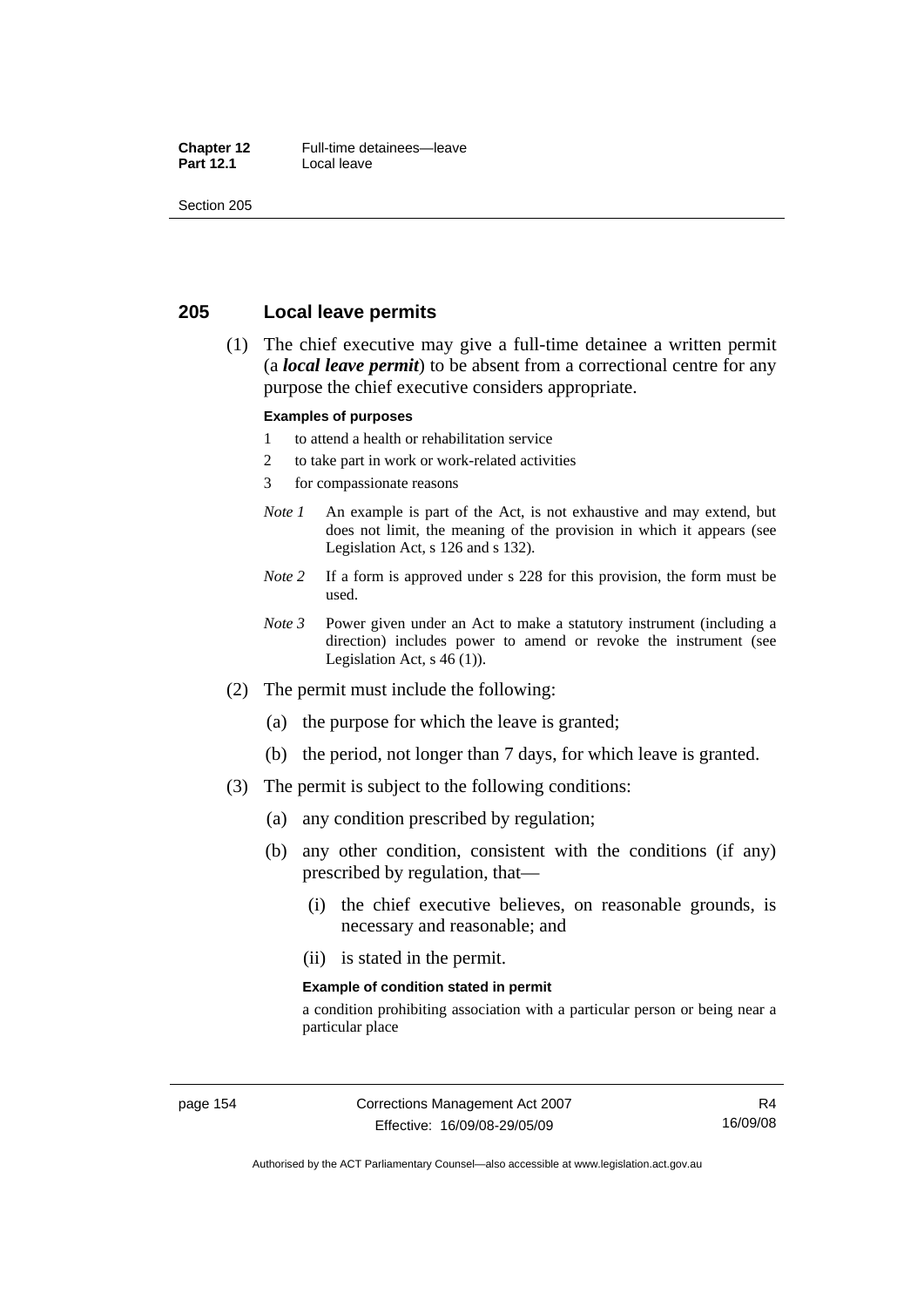# **Part 12.2 Interstate leave**

## **Division 12.2.1 General**

#### **206 Definitions—pt 12.2**

In this part:

*corresponding chief executive*, of a participating State, means the person responsible for the administration of correctional centres (however described) for full-time detention in the participating State.

*corresponding leave law* means a law of a State or another Territory declared to be a corresponding leave law under section 207.

*escape*, in relation to an interstate detainee, includes fail to return to lawful custody at the end of the period to which the detainee's interstate leave permit applies.

*interstate detainee* means a person to whom an interstate leave permit under a corresponding leave law applies.

*participating State* means a State or another Territory where a corresponding leave law is in force.

#### **207 Declaration of corresponding leave laws**

- (1) The Minister may declare that a law of a State or another Territory is a corresponding leave law.
- (2) The Minister may make the declaration only if satisfied that the law substantially corresponds to this part.
- (3) A declaration under this section is a notifiable instrument.

*Note* A notifiable instrument must be notified under the Legislation Act.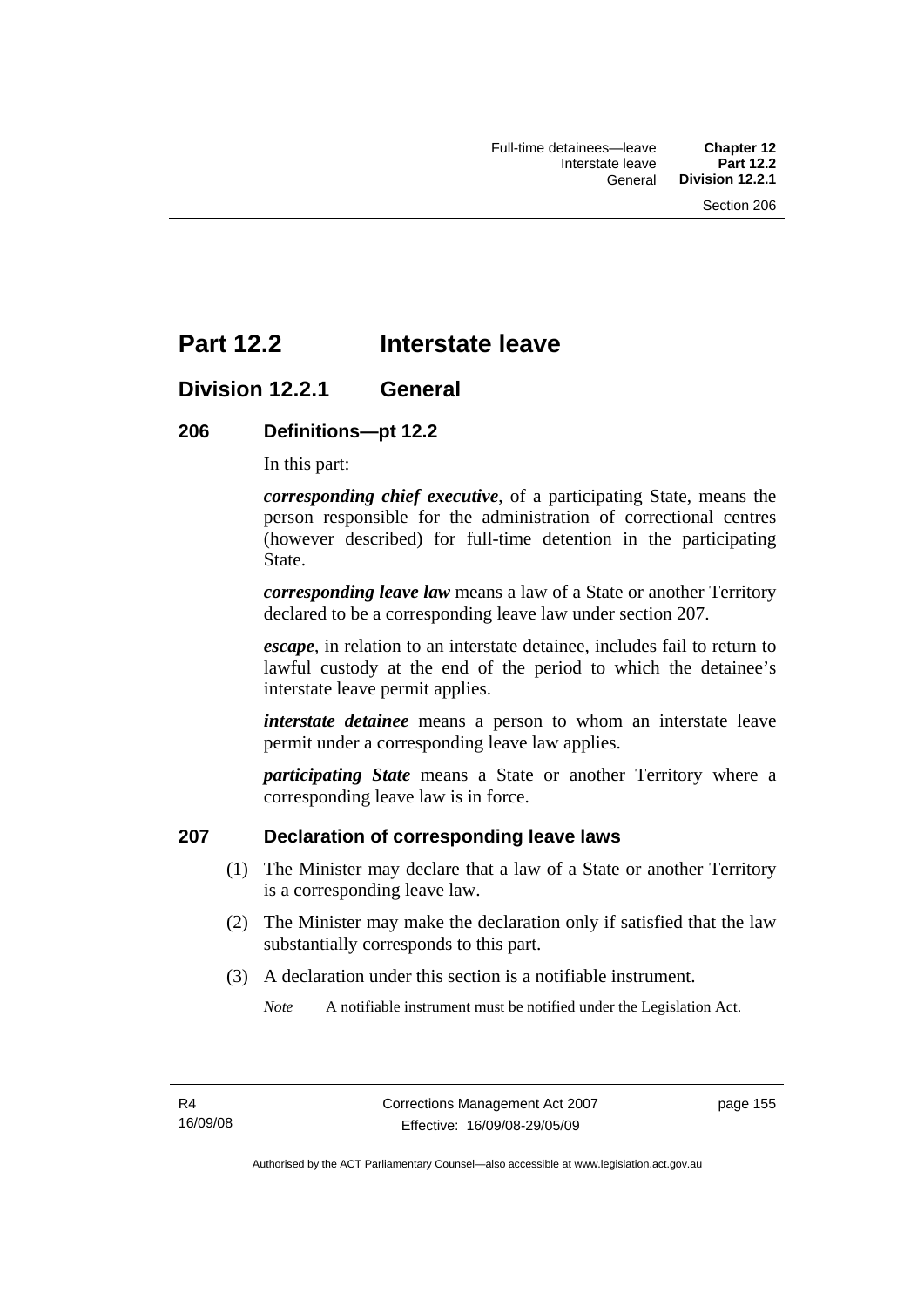## **Division 12.2.2 ACT permits for interstate leave**

#### **208 Interstate leave permits**

- (1) The chief executive may, by written notice (an *interstate leave permit*) given to a full-time detainee, give the detainee leave to travel to and from, and remain in, a participating State.
- (2) An interstate leave permit must include the following details:
	- (a) the State or Territory to which the permit applies;
	- (b) the purpose for which the leave is granted;
	- (c) the period, not longer than 7 days, for which leave is granted.
	- *Note 1* If a form is approved under s 228 for this provision, the form must be used.
	- *Note 2* Power given under an Act to make a statutory instrument (including an interstate leave permit) includes power to amend or revoke the instrument (see Legislation Act, s 46 (1)).
- (3) An interstate leave permit may be issued—
	- (a) for a full-time detainee with a high security classification only if the leave is to enable the detainee to receive a health service or for a compassionate reason; or
	- (b) in any other case—for any purpose the chief executive believes, on reasonable grounds, is appropriate.
- (4) An interstate leave permit is subject to the following conditions:
	- (a) any condition prescribed by regulation;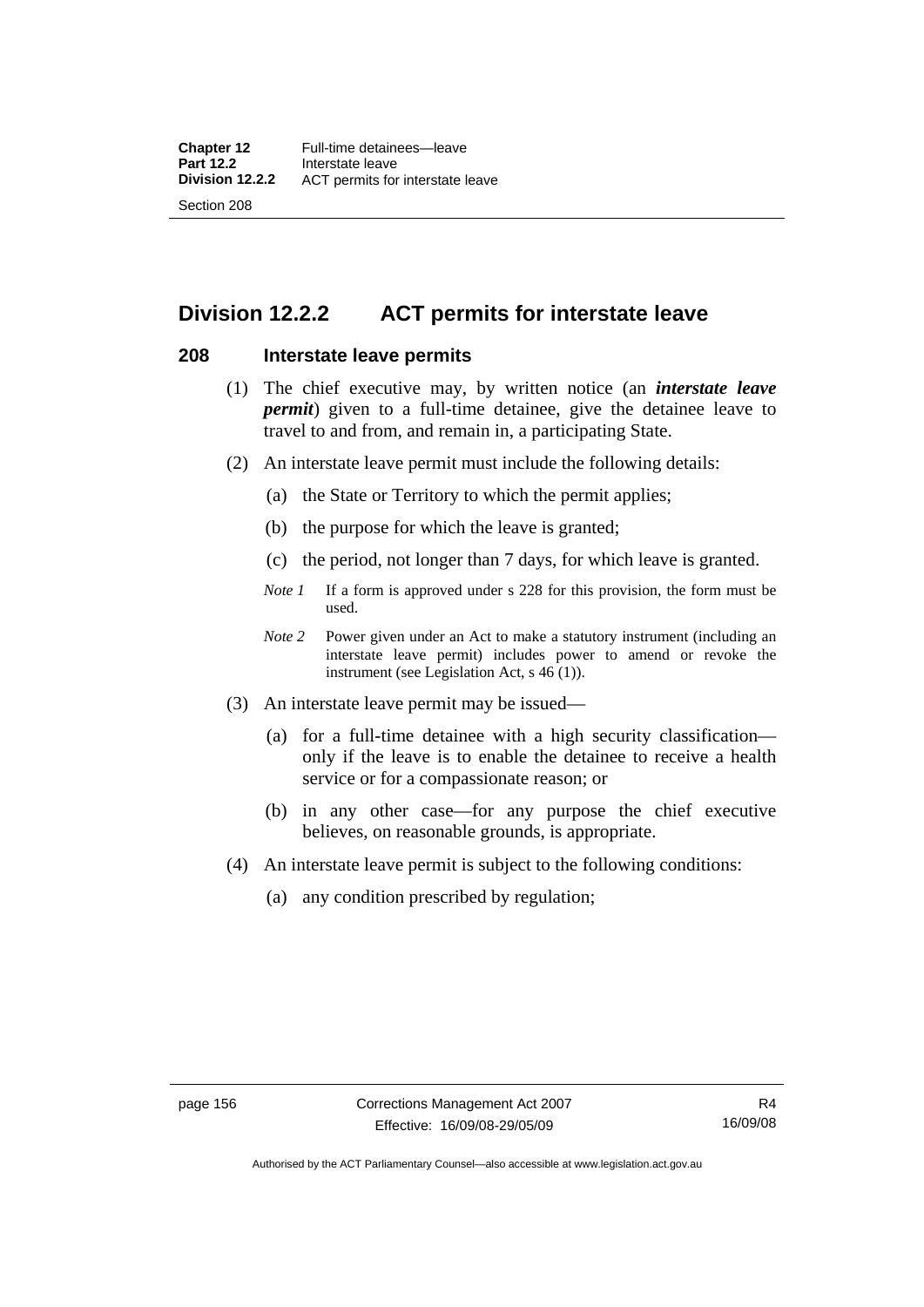- (b) any other condition, consistent with the conditions (if any) prescribed by regulation, that—
	- (i) the chief executive believes, on reasonable grounds, is necessary and reasonable; and
	- (ii) is stated in the permit.

#### **Examples of conditions stated in interstate leave permits**

- 1 a condition that an escort officer stated in the permit escort the detainee
- 2 a condition prohibiting association with a particular person or being near a particular place
- 3 a condition that an indigenous detainee travelling interstate to mark the birth or death of a relative be escorted by an indigenous elder or relative
- *Note* An example is part of the Act, is not exhaustive and may extend, but does not limit, the meaning of the provision in which it appears (see Legislation Act, s 126 and s 132).

#### **209 Effect of ACT permit for interstate leave**

- (1) An interstate leave permit for a full-time detainee authorises the detainee to be absent from a correctional centre in accordance with the permit—
	- (a) unescorted; or
	- (b) if the permit is subject to a condition that an escort officer must escort the detainee—while under escort by the escort officer.
- (2) If an interstate leave permit is subject to a condition that the full-time detainee be escorted by an escort officer, the permit authorises the escort officer to escort the detainee in accordance with the permit—
	- (a) to and within the participating State stated in the permit (whether or not through any other jurisdiction); and
	- (b) back to the correctional centre.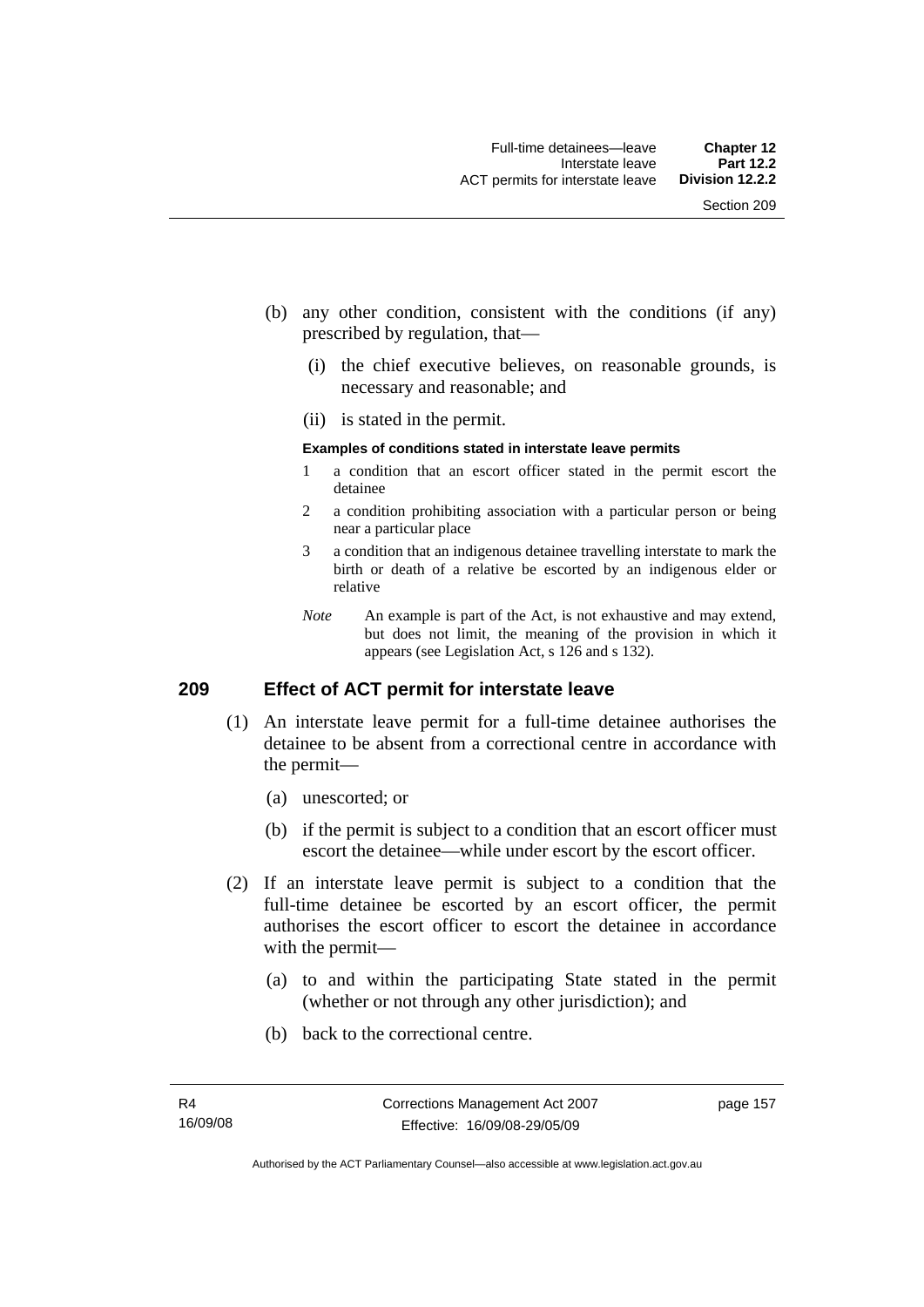### **210 Notice to participating States**

The chief executive must give written notice of an interstate leave permit given to a full-time detainee, and the period of the permit, to each of the following:

- (a) the corresponding chief executive of the participating State to which the permit applies;
- (b) the chief of police (however described) of the participating State to which the permit applies;
- (c) the chief of police (however described) of any other State or Territory through which the detainee may travel under the permit.

### **211 Powers of escort officers**

- (1) An escort officer escorting a full-time detainee under an interstate leave permit may, to keep custody of the detainee under the permit or to arrest the detainee if the detainee has escaped—
	- (a) give the detainee any direction that the officer believes, on reasonable grounds, is necessary and reasonable; and
	- (b) use force in accordance with part 9.7 (Use of force).
- (2) An escort officer escorting a full-time detainee under an interstate leave permit may conduct a scanning search, frisk search or ordinary search of the detainee if the officer suspects, on reasonable grounds, the detainee may be carrying a prohibited thing.
- (3) Part 9.4 (Searches) and part 9.5 (Seizing property) apply, with any necessary changes and any changes prescribed by regulation, in relation to a search under this section.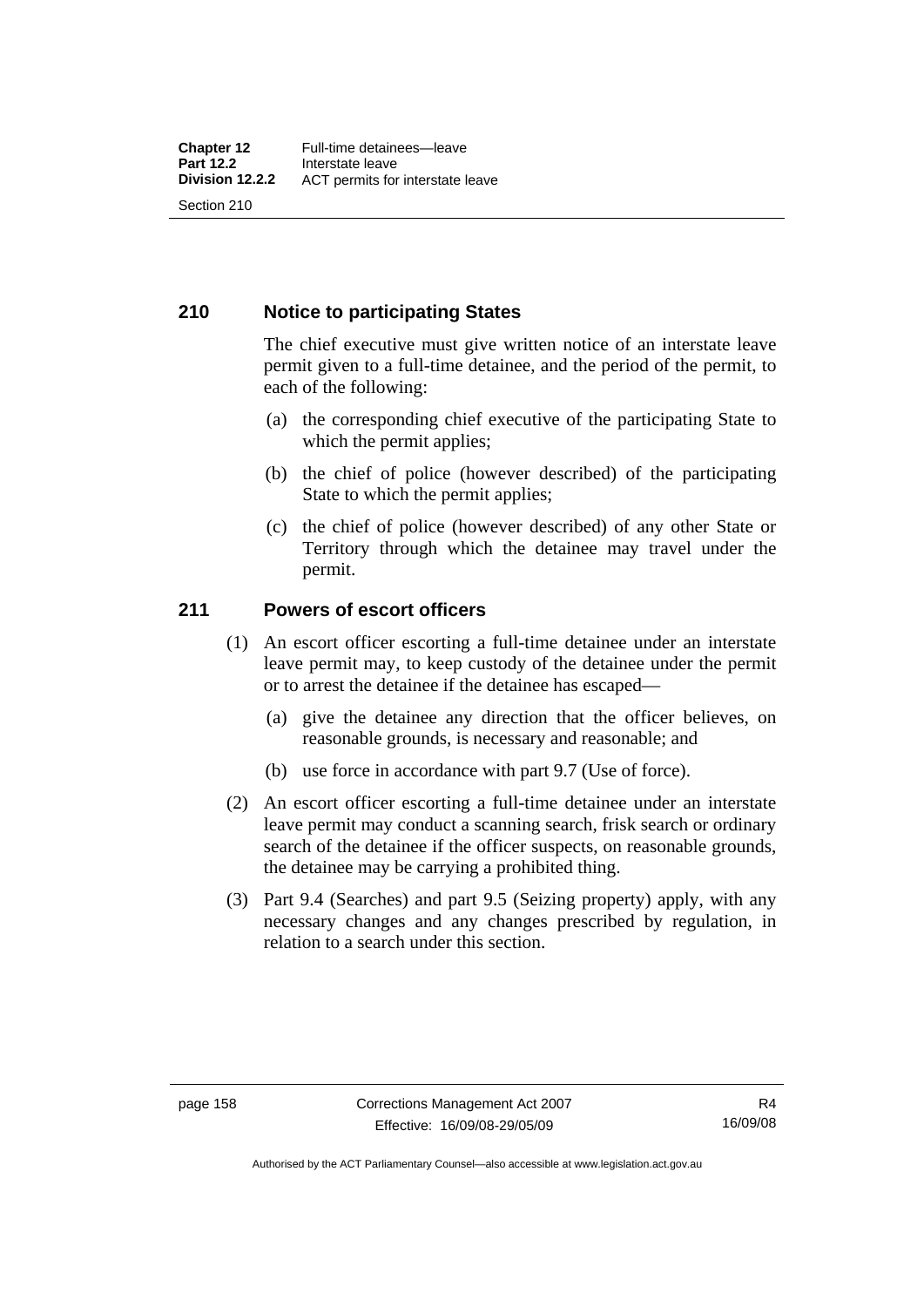## **212 Liability for damage etc**

- (1) The Territory is liable for any damage or loss sustained by anyone in a participating State that is caused by the conduct of a full-time detainee or an escort officer while in the participating State under an interstate leave permit.
- (2) This section does not affect any right the Territory may have against the detainee or escort officer for the damage or loss.

## **Division 12.2.3 Interstate leave under corresponding leave laws**

### **213 Effect in ACT of interstate leave permit under corresponding leave law**

- (1) This section applies to a person (an *interstate escort officer*) who is authorised under an interstate leave permit issued under a corresponding leave law to escort an interstate detainee to or from, or in, the ACT.
- (2) The interstate escort officer is authorised, in the ACT, to escort the interstate detainee in accordance with the interstate leave permit.

## **214 Powers of interstate escort officers**

- (1) This section applies if an interstate escort officer uses force, a weapon, or a means of restraint, in the ACT for—
	- (a) keeping custody of an interstate detainee under an interstate leave permit; or
	- (b) arresting an interstate detainee who has escaped.
- (2) The use of force, weapon or means of restraint is lawful in the ACT if it would have been lawful in the participating State where the interstate permit was issued.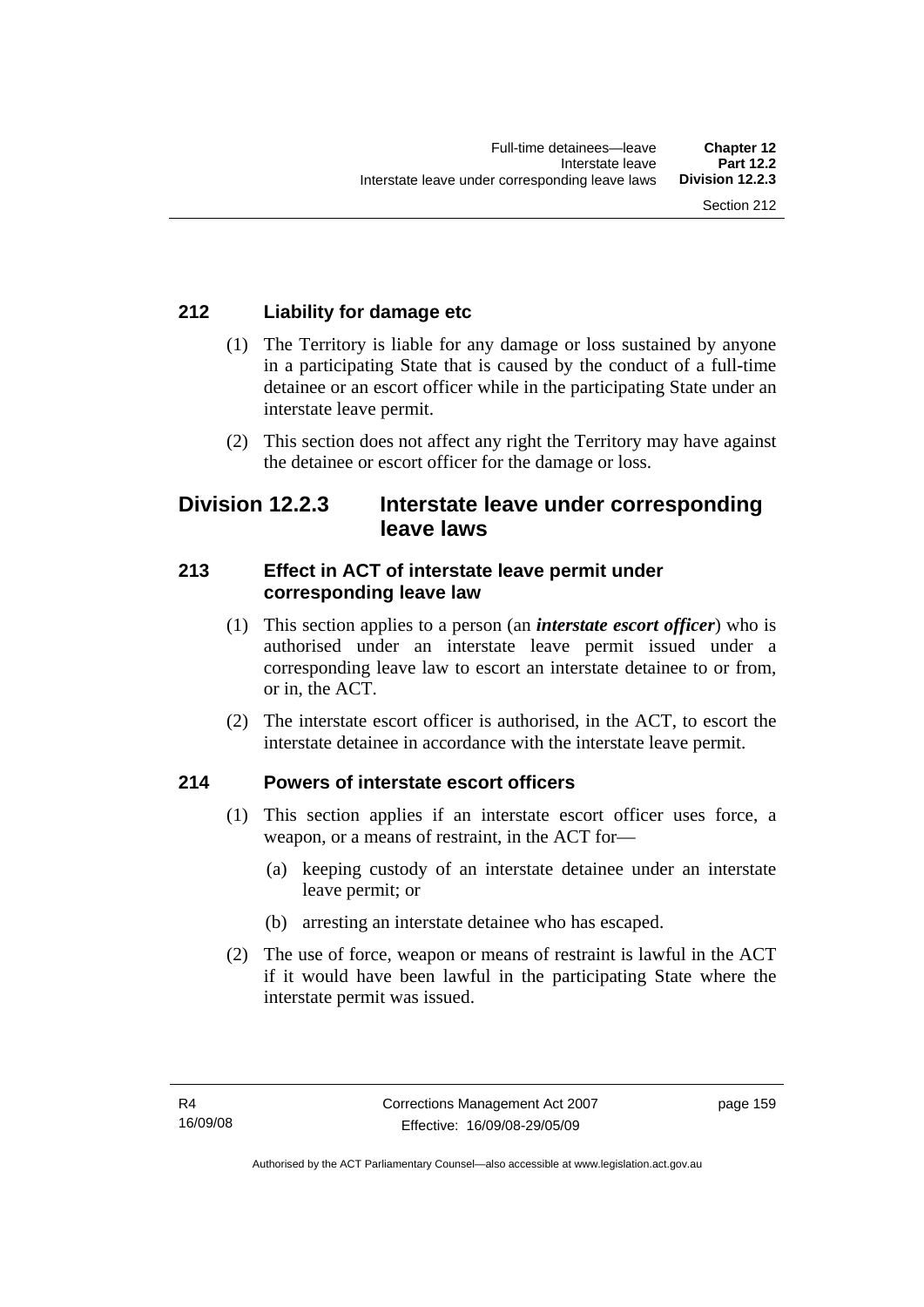## **215 Escape of interstate detainee**

- (1) This section applies to an interstate detainee in the ACT under an interstate leave permit issued under a corresponding leave law.
- (2) If the interstate detainee escapes from lawful custody, the detainee may be arrested without warrant by—
	- (a) an interstate escort officer for the detainee; or
	- (b) a police officer.
- (3) A police officer who arrests the detainee may return the detainee to an interstate escort officer for the detainee.
	- *Note* A police officer may also arrest without a warrant a person who has escaped from lawful custody or who is unlawfully at large (see *Crimes Act 1900*, s 212 and s 214).

#### **216 Return of escaped interstate detainee**

- (1) This section applies if, in the ACT, an interstate detainee attempts to escape or is arrested after an escape.
- (2) The interstate detainee may be taken before a magistrate.
- (3) Despite the terms of the interstate detainee's interstate leave permit, the magistrate may by warrant (a *return warrant*)—
	- (a) order the return of the detainee to the participating State where the permit was issued; and
	- (b) order the interstate detainee to be delivered into the custody of a police officer or interstate escort officer for that purpose.
- (4) If a return warrant is issued for the interstate detainee, the detainee may be kept in detention until the earlier of the following events:
	- (a) the detainee is delivered into the custody of a police officer or interstate escort officer in accordance with the warrant;
	- (b) the end of 14 days after the day the warrant was issued.

Authorised by the ACT Parliamentary Counsel—also accessible at www.legislation.act.gov.au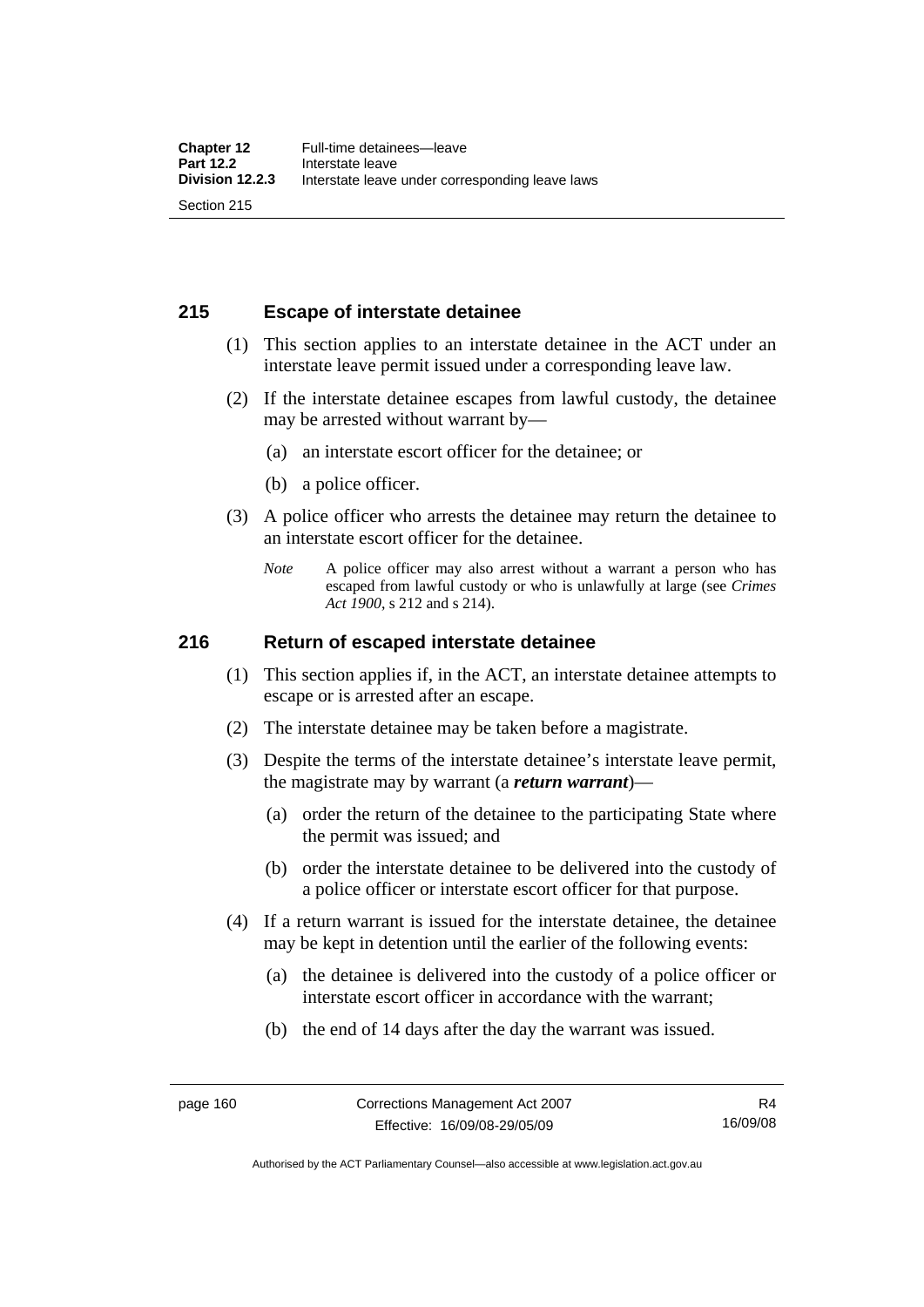(5) The return warrant ends if the interstate detainee is not delivered into the custody of a police officer or interstate escort officer, in accordance with the warrant, before the end of 14 days after the day the warrant is issued.

Authorised by the ACT Parliamentary Counsel—also accessible at www.legislation.act.gov.au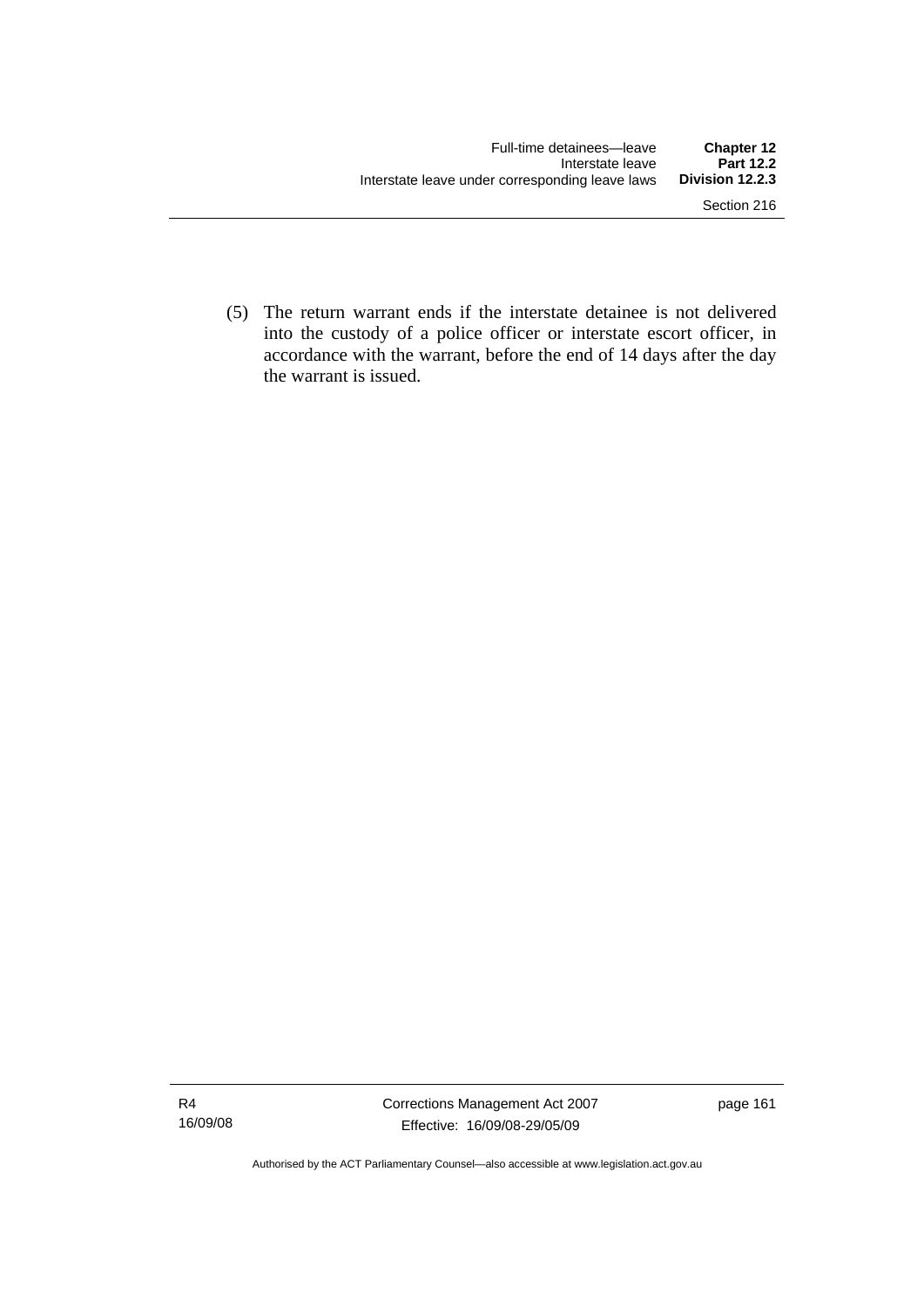# **Chapter 13 Miscellaneous**

#### **217 Lawful temporary absence from correctional centre**

- (1) This section applies to a detainee who is absent from a correctional centre under any of the following:
	- (a) a direction by the chief executive, including a direction under—
		- (i) section 54 (Transfers to health facilities);
		- (ii) section 204 (Local leave directions);
	- (b) a local leave permit;
	- (c) an interstate leave permit;
	- (d) any other authority (however described) prescribed by regulation.
- (2) To remove any doubt, the detainee is—
	- (a) taken to be in the chief executive's custody; and
	- (b) if under escort by an escort officer—also taken to be in the escort officer's custody.

#### **218 Detainee's work—no employment contract etc**

- (1) To remove any doubt, any work by a detainee under this Act, whether at a correctional centre or elsewhere, is taken not to create a contract of employment or a contract for services.
- (2) In particular, a contract of employment is taken not to exist between the following in relation to work by a detainee:
	- (a) the detainee and the Territory;
	- (b) the detainee and a person involved in the work;

Authorised by the ACT Parliamentary Counsel—also accessible at www.legislation.act.gov.au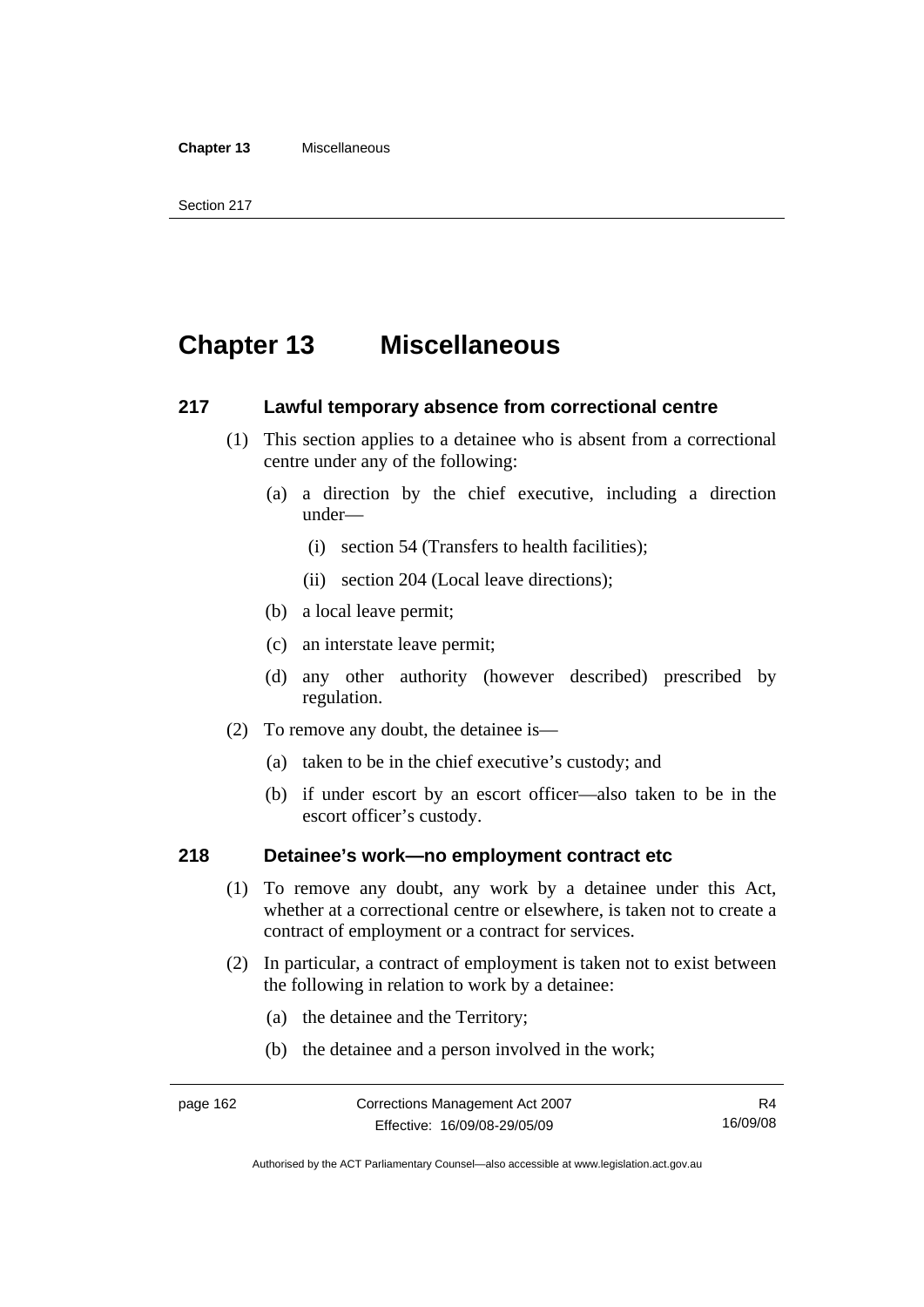(c) the Territory and a person involved in the work.

## **219 Detainee's work—occupational health and safety**

- (1) The chief executive must ensure, as far as practicable, that the conditions in relation to work by a detainee, whether at a correctional centre or elsewhere, comply with requirements under the *Occupational Health and Safety Act 1989* in relation to work by employees.
- (2) In particular, the chief executive must ensure that arrangements in relation to a detainee's work take account, as far as practicable, of the need—
	- (a) to secure the health, safety and welfare of the detainee; and
	- (b) to protect people at or near the workplace from risks to health or safety arising out of the activities of the detainee.
- (3) A regulation may provide for the application of the *Occupational Health and Safety Act 1989* in relation to work by a detainee, including for changes to that Act in its application in relation to the work.

## **220 Personal injury management—detainees etc**

- (1) This section applies if—
	- (a) a detainee suffers injury that arises out of, or in the course of, the detainee's detention; or
	- (b) an offender, who is directed to do community service work under the *Crimes (Sentence Administration) Act 2005*, section 91, suffers injury that arises out of, or in the course of, the work.
- (2) A regulation may make provision in relation to the injury, including provision in relation to the following:
	- (a) injury management;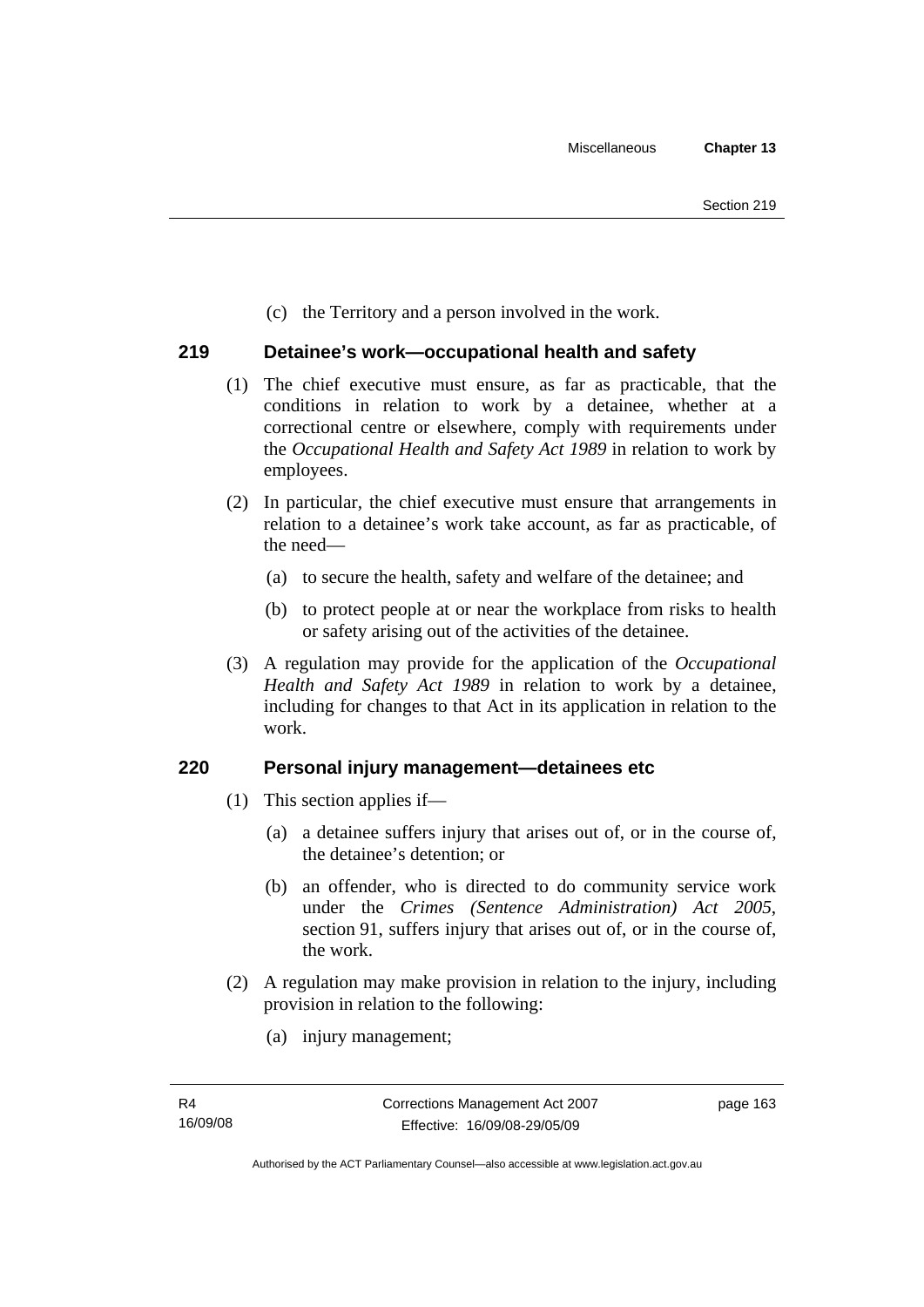- (b) vocational rehabilitation;
- (c) compensation for a permanent injury;
- (d) death benefits.
- (3) In this section:

*injury* includes—

- (a) disease; and
- (b) aggravation, acceleration and recurrence of an injury or disease.

#### **221 Random testing of detainees—statistical purposes**

- (1) The chief executive may direct a number of randomly selected detainees at a correctional centre to provide test samples for detecting alcohol or drug abuse.
- (2) The chief executive must ensure that—
	- (a) no record is made that identifies the donor of a test sample; and
	- (b) the results of any tests conducted on the test samples are used only for statistical purposes.
- (3) In this section:

*random selection* means selection by a computer programmed to select names randomly from the register of detainees.

#### **222 Confidentiality**

(1) In this section:

*corresponding corrections law* means a law of a State or another Territory declared to be a corresponding corrections law under section 225.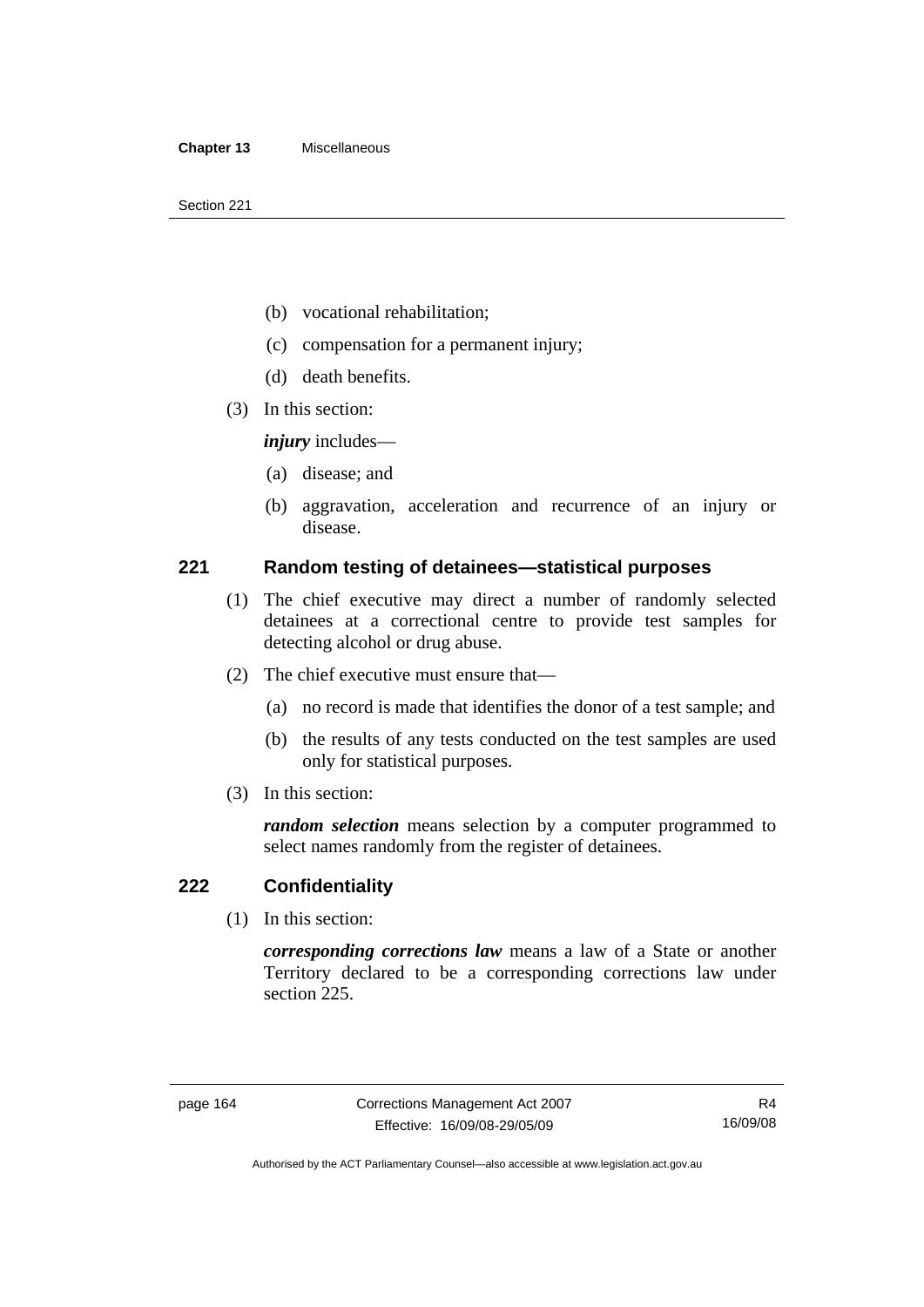*court* includes a tribunal.

*Note* A *tribunal* includes any entity authorised to hear, receive and examine evidence (see Legislation Act, dict, pt 1).

*divulge* includes communicate.

*person to whom this section applies* means a person who—

- (a) exercises, or has exercised, a function under this Act; or
- (b) is, or has been, otherwise involved in the administration of this Act.

*produce* includes allow access to.

*protected information* means information about a person that is disclosed to, or obtained by, a person to whom this section applies because of—

- (a) the exercise of a function under this Act by the person or someone else; or
- (b) the involvement of the person, or someone else, in the administration of this Act.
- (2) A person to whom this section applies commits an offence—
	- (a) if the person—
		- (i) makes a record of protected information about someone else; and
		- (ii) is reckless about whether the information is protected information about someone else; or
	- (b) if the person does something that divulges protected information about someone else and is reckless about whether—
		- (i) the information is protected information about someone else; and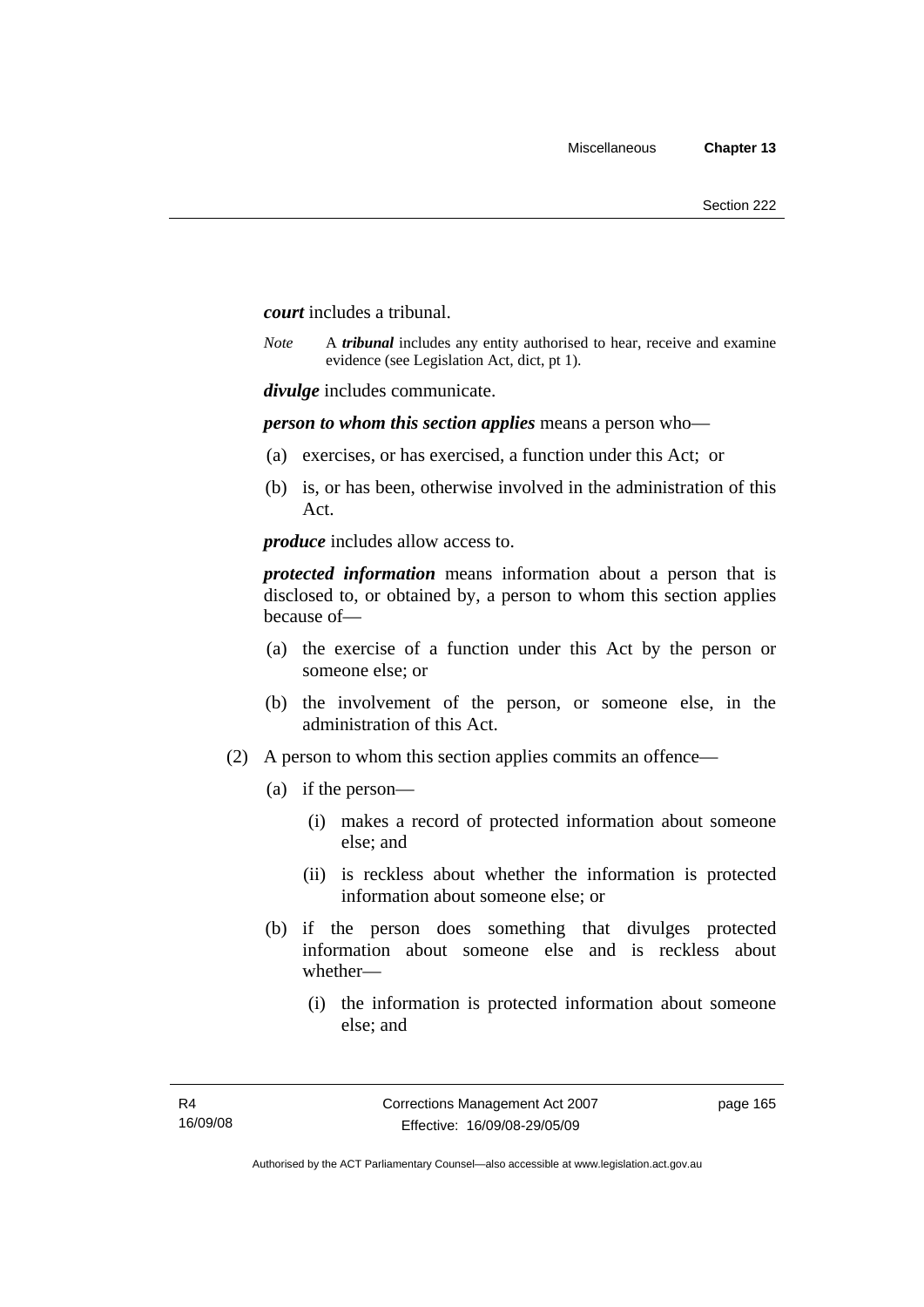(ii) doing the thing would result in the information being divulged to someone else.

Maximum penalty: 50 penalty units, imprisonment for 6 months or both.

- (3) Subsection (2) does not apply if the record is made, or the information is divulged, by the person as follows:
	- (a) under this Act or another territory law;
	- (b) in relation to the exercise of a function under this Act or another territory law;
	- (c) for the *Crimes (Sentencing) Act 2005*, section 136 (Information exchanges between criminal justice entities);
	- (d) to a person exercising a function under, or otherwise involved in the administration of, a corresponding corrections law;
	- (e) to a law enforcement agency;

*Note Law enforcement agency* is defined in the dictionary.

- (f) to an entity prescribed by regulation;
- (g) otherwise in relation to the administration of this Act or another territory law.
- (4) Subsection (2) does not apply to the divulging of protected information about someone—
	- (a) with the person's consent; or
	- (b) if authorised by the chief executive under subsection (5); or
	- (c) if the information only tells someone of the place where a detainee is held in detention; or
	- (d) if the information is disclosed under a regulation.

Authorised by the ACT Parliamentary Counsel—also accessible at www.legislation.act.gov.au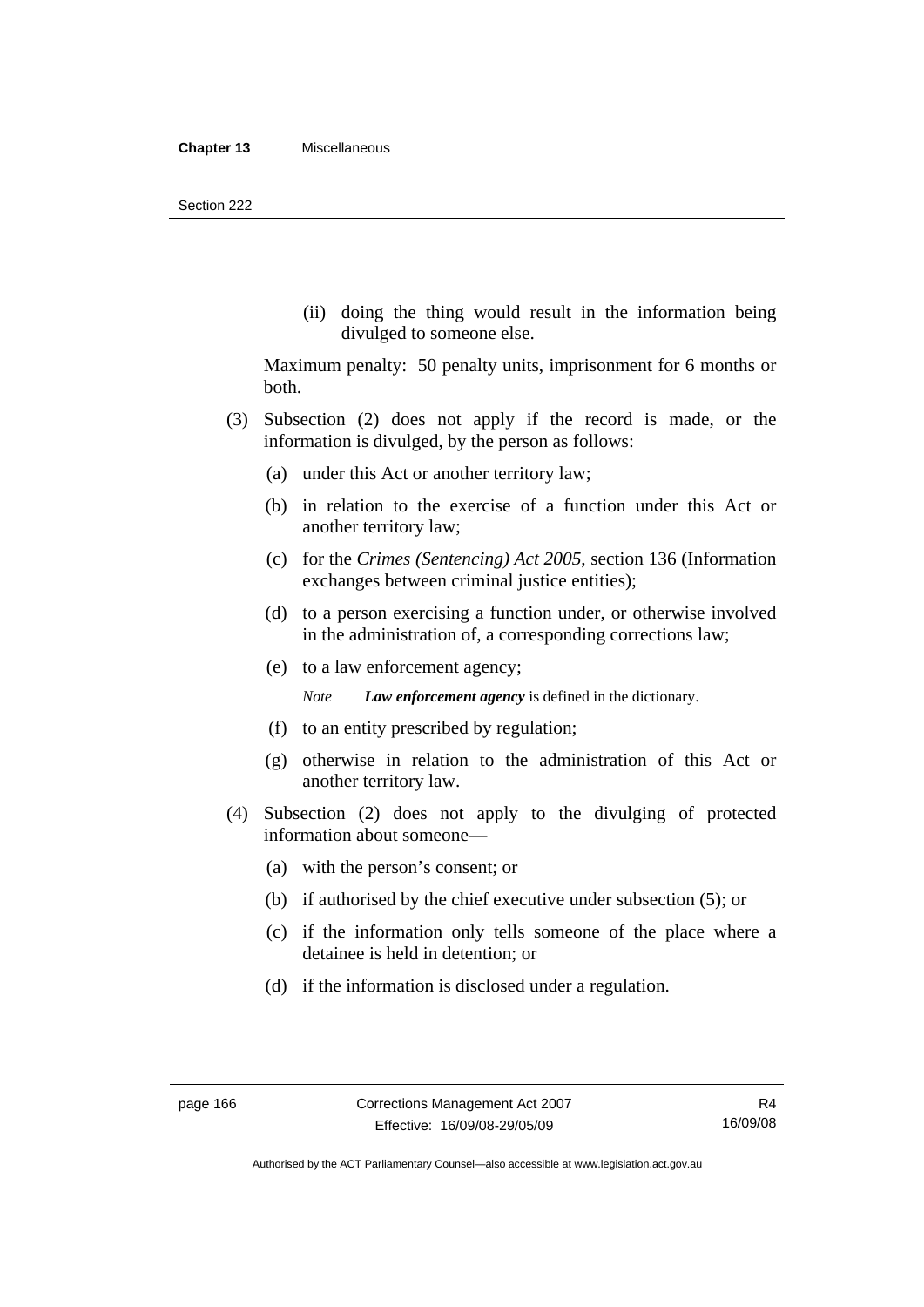- (5) The chief executive may, in writing, authorise the divulging of protected information about a person if the chief executive believes, on reasonable grounds, that divulging the information is—
	- (a) necessary to protect someone whose life or safety is in danger; or
	- (b) otherwise in the public interest.

## **223 Protection from liability**

- (1) This section applies to a person who—
	- (a) exercises, or has exercised, a function under this Act; or
	- (b) is, or has been, otherwise involved in the administration of this Act.
- (2) The person does not incur civil liability for an act or omission done honestly and without recklessness for this Act.
	- *Note* A reference to an Act includes a reference to the statutory instruments made or in force under the Act, including regulations and the corrections rules (see Legislation Act, s 104).
- (3) Any civil liability that would, apart from this section, attach to the person attaches instead to the Territory.

#### **224 Corrections dogs**

A regulation may make provision in relation to the use of corrections dogs.

#### **Examples of provision made by regulation**

- 1 the training and approval of dogs for exercising functions under this Act
- 2 approvals for corrections officers to use corrections dogs
- *Note* An example is part of the Act, is not exhaustive and may extend, but does not limit, the meaning of the provision in which it appears (see Legislation Act, s 126 and s 132).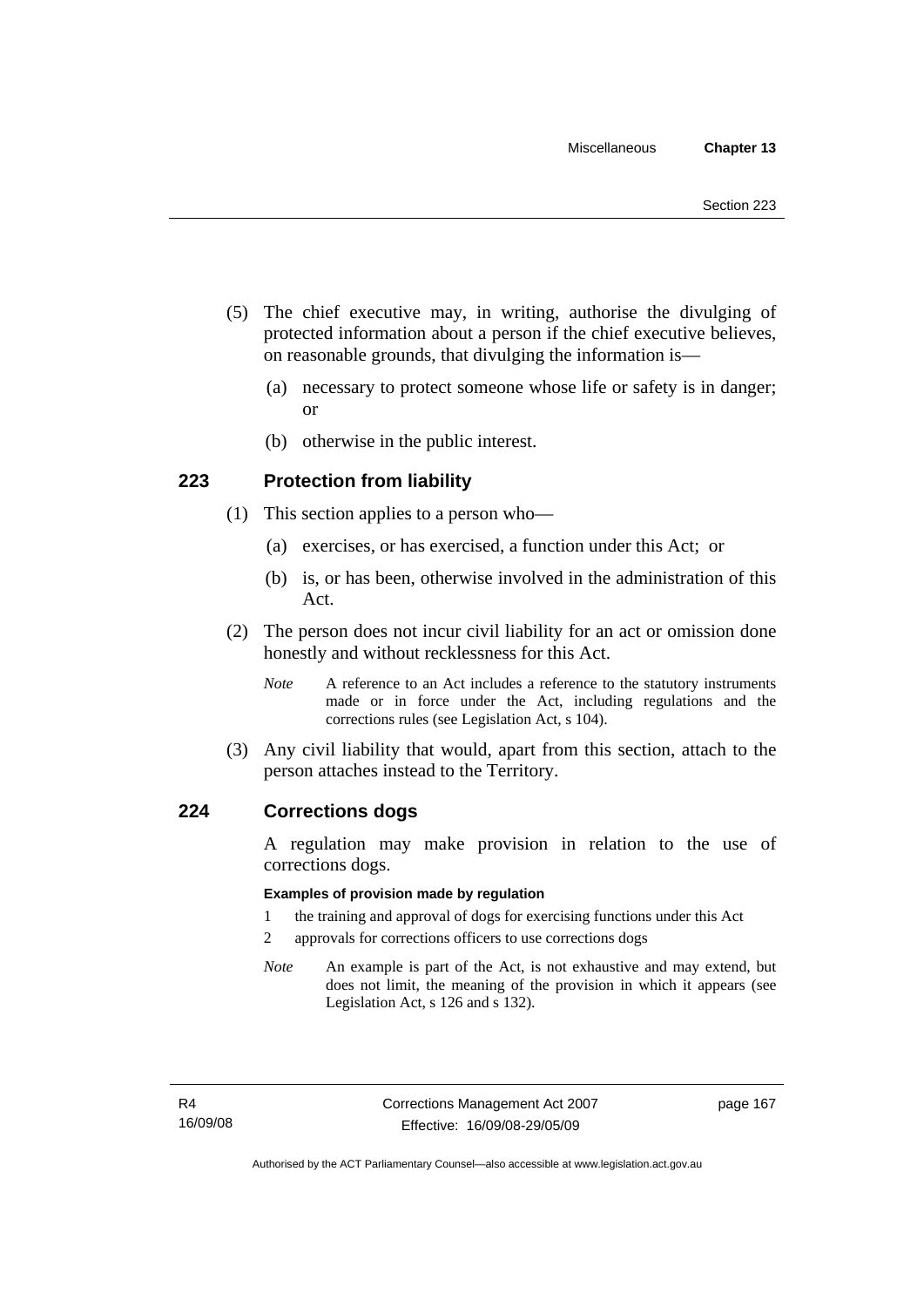#### **Chapter 13** Miscellaneous

## **225 Declaration of corresponding corrections law**

- (1) The Minister may declare that a law of a State or another Territory is a corresponding corrections law.
- (2) The Minister may make the declaration only if satisfied that the law substantially corresponds to this Act or a part of this Act.
- (3) A declaration is a notifiable instrument.

*Note* A notifiable instrument must be notified under the Legislation Act.

## **226 Evidentiary certificates**

- (1) A certificate that appears to be signed by or for the chief executive, and states any matter relevant to anything done or not done under this Act in relation to a detainee, is evidence of the matter.
- (2) Without limiting subsection (1), a certificate under subsection (1) may state any of the following:
	- (a) that a stated person did, or did not, occupy a position under this Act;
	- (b) that a stated person was, or was not, a detainee;
	- (c) that a stated instrument under this Act was, or was not, in force;
	- (d) that a stated disciplinary breach by a stated detainee was, or was not, admitted by the detainee or found proven at an inquiry for chapter 10 (Discipline);
	- (e) that a stated instrument is a copy of an instrument made, given, issued or received under this Act.
- (3) A certificate that appears to be signed by or for the chief executive, and states any matter prescribed by regulation for this section, is evidence of the stated matter.
- (4) A certificate mentioned in subsection (1) or (2) may state a matter by reference to a date or period.

Authorised by the ACT Parliamentary Counsel—also accessible at www.legislation.act.gov.au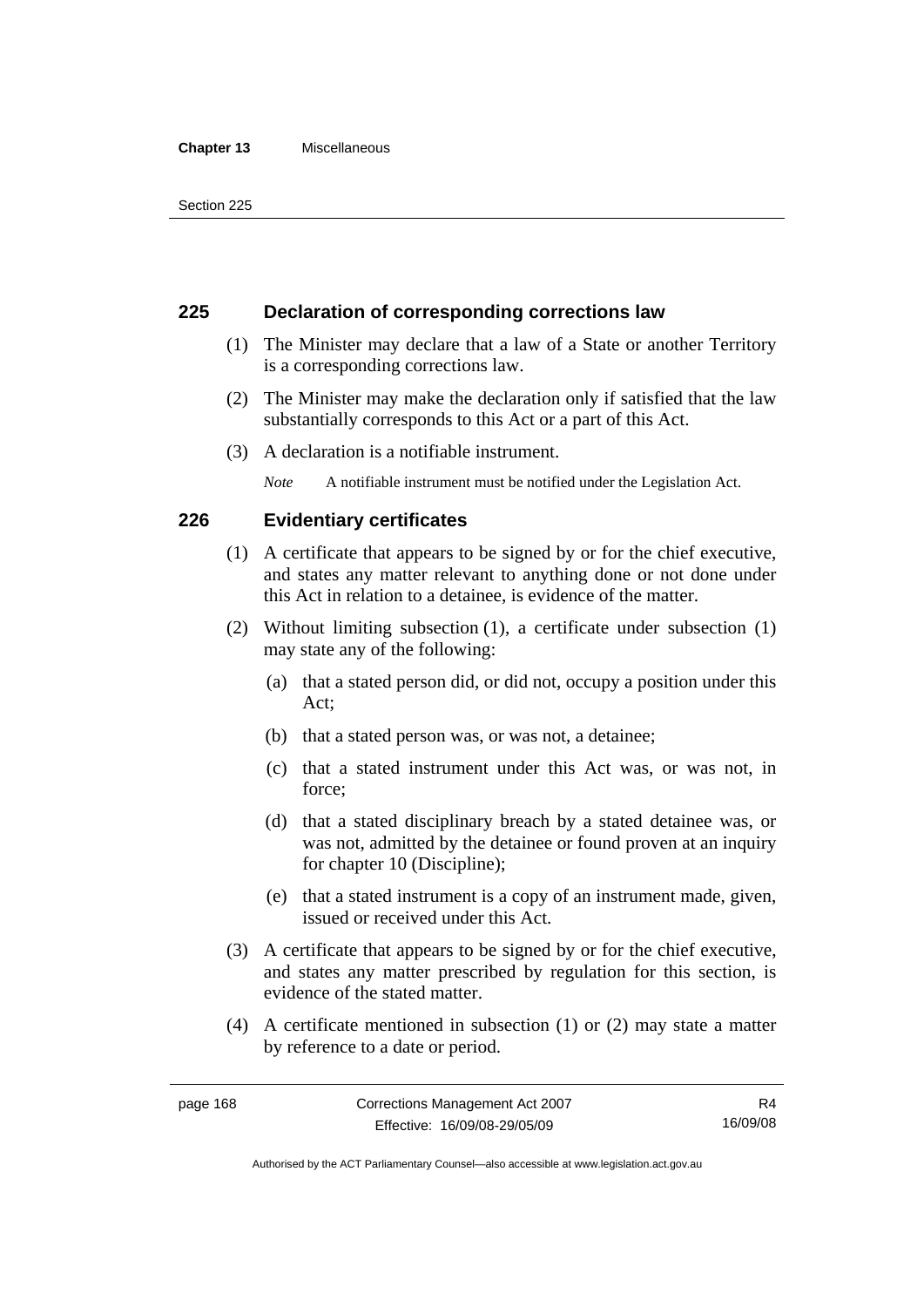- (5) A certificate of the results of the analysis of a substance under this Act, signed by an analyst appointed under subsection (8), is evidence of the facts stated in the certificate.
- (6) A court must accept a certificate or other document mentioned in this section as proof of the matters stated in it if there is no evidence to the contrary.
- (7) However, an instrument mentioned in subsection (2) (c), or certificate mentioned in subsection (5), must not be admitted in evidence by a court unless the court is satisfied that reasonable efforts have been made to serve a copy of the instrument or certificate on the person concerned.
- (8) The chief executive may appoint analysts for this Act.
	- *Note 1* For the making of appointments (including acting appointments), see the Legislation Act, pt 19.3.
	- *Note* 2 In particular, a person may be appointed for a particular provision of a law (see Legislation Act, s 7 (3)) and an appointment may be made by naming a person or nominating the occupant of a position (see s 207).
- (9) An appointment under subsection (8) is a notifiable instrument.
	- *Note* A notifiable instrument must be notified under the Legislation Act.

## **227 Determination of fees**

- (1) The Minister may determine fees for this Act.
	- *Note* The Legislation Act contains provisions about the making of determinations and regulations relating to fees (see pt 6.3).
- (2) A determination is a disallowable instrument.
	- *Note* A disallowable instrument must be notified, and presented to the Legislative Assembly, under the Legislation Act.

## **228 Approved forms**

 (1) The Minister may approve forms for this Act (other than forms for use in or in relation to a court).

| R4       | Corrections Management Act 2007 | page 169 |
|----------|---------------------------------|----------|
| 16/09/08 | Effective: 16/09/08-29/05/09    |          |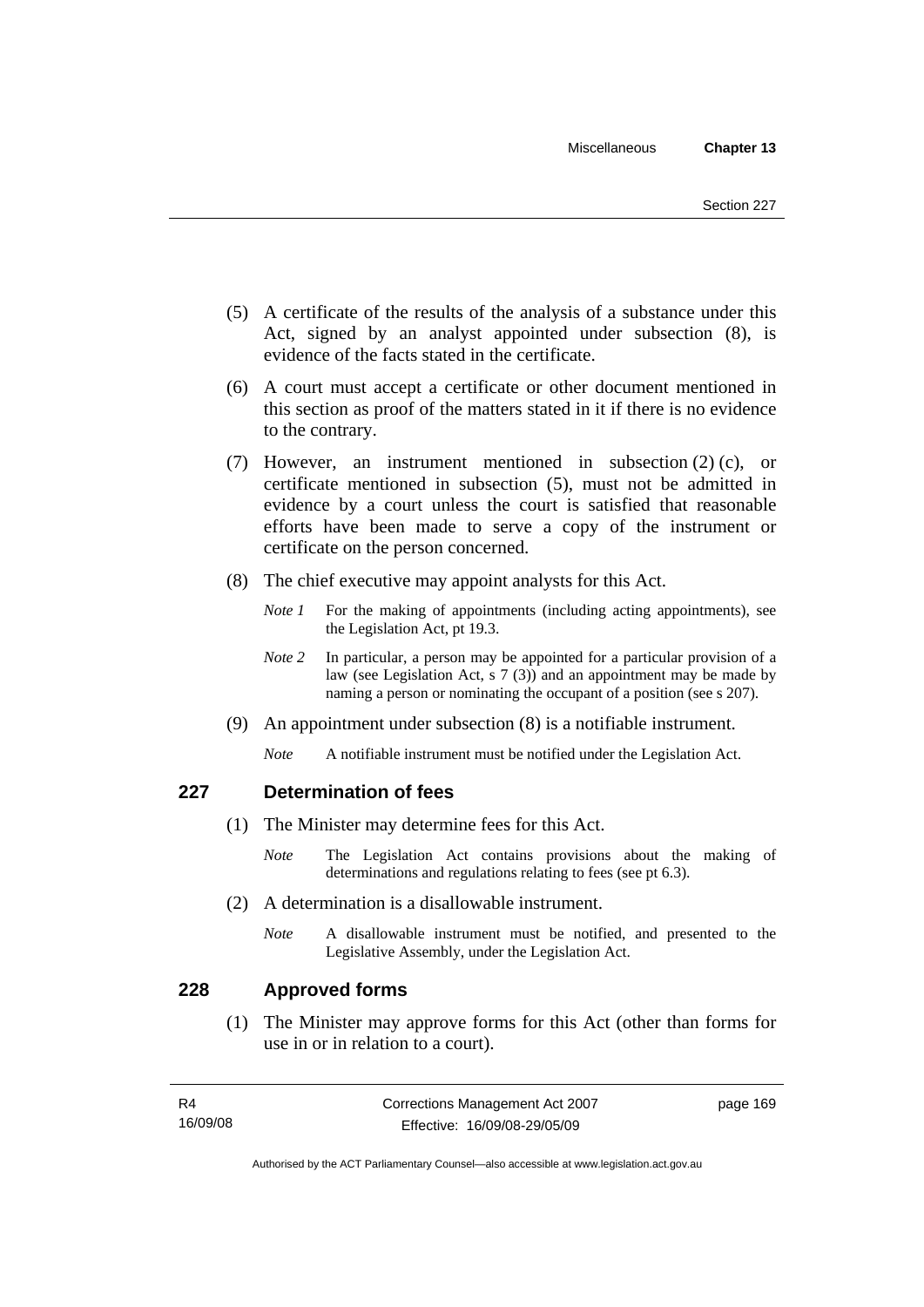(2) If the Minister approves a form for a particular purpose, the approved form must be used for that purpose.

*Note* For other provisions about forms, see the Legislation Act, s 255.

(3) An approved form is a notifiable instrument.

*Note* A notifiable instrument must be notified under the Legislation Act.

#### **229 Regulation-making power**

(1) The Executive may make regulations for this Act.

- (2) In particular, a regulation may deal with any of the following:
	- (a) the administration of correctional centres;
	- (b) the detention of people in police and court cells;
	- (c) the escorting of detainees;
	- (d) living conditions at correctional centres, including the treatment of detainees;
	- (e) the inspection of correctional centres and investigation of complaints by detainees;
	- (f) the admission of detainees to correctional centres;
	- (g) the management and security of correctional centres, particularly in relation to any of the following:
		- (i) the assessment of risks and measures to contain risks;
		- (ii) the classification and management of detainees;
		- (iii) work or activities by detainees;
		- (iv) correctional centre routine;
		- (v) detainees' money or property;
		- (vi) communications by detainees with other people, whether by phone or mail or any other means;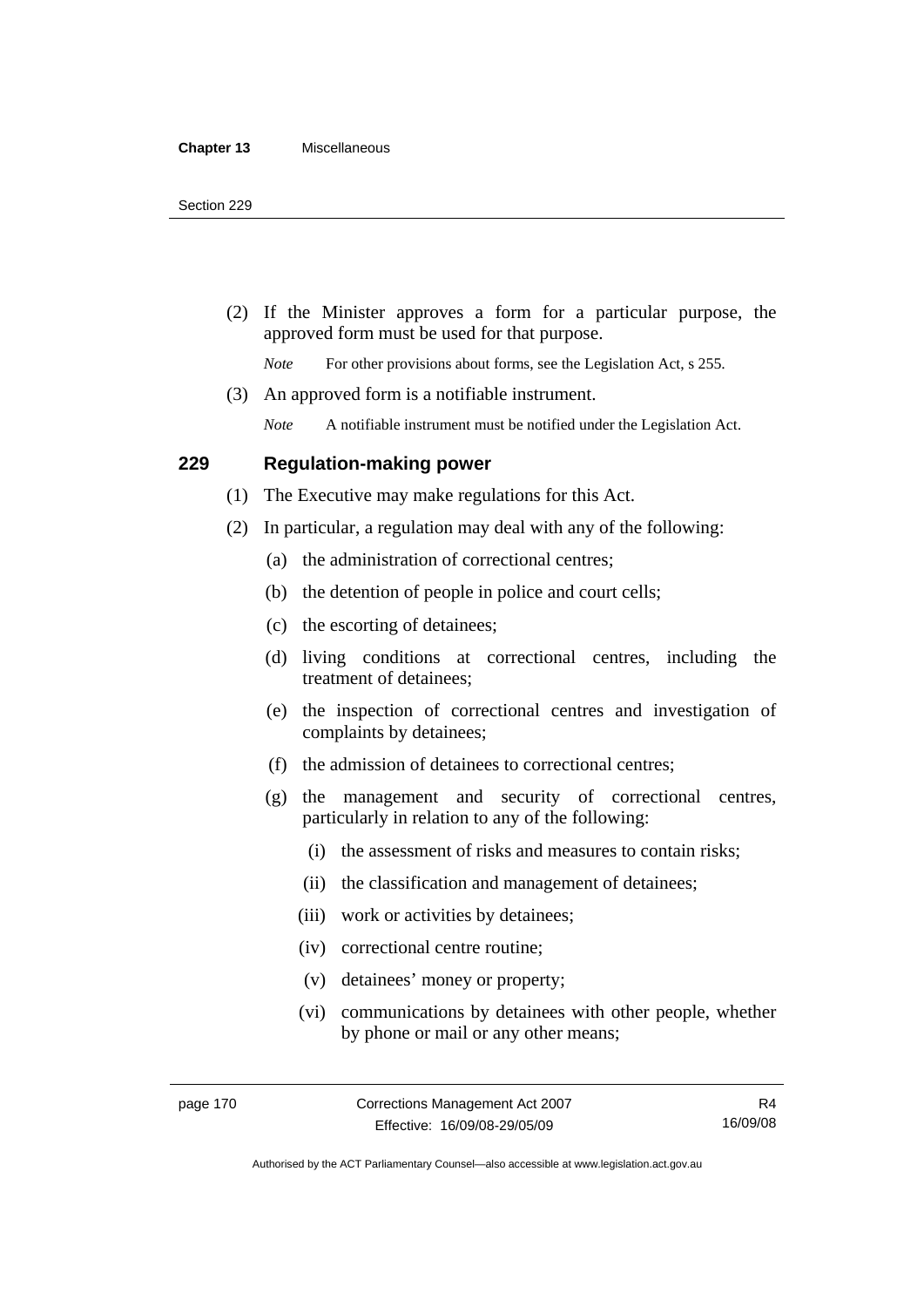- (vii) the movement or segregation of detainees;
- (viii) requirements for the wearing of uniforms by detainees;
	- (ix) searches of people or property and the seizure of property;
	- (x) alcohol or drug testing;
- (xi) the use of force;
- (xii) the analysis of things seized under this Act;
- (xiii) access to correctional centres;
- (xiv) good order and discipline;
- (xv) release procedures;
- (h) leave for detainees to be absent from correctional centres.
- (3) For chapter 10 (Discipline), a detainee's entitlements in relation to chapter 6 (Living conditions at correctional centres) include anything expressed to be an entitlement in a regulation made for a provision of chapter 6.
- (4) A regulation is taken to be consistent with this Act to the extent that it is capable of operating concurrently with this Act.
- (5) A regulation may apply, adopt or incorporate a law of another jurisdiction or an instrument, or a provision of a law of another jurisdiction or instrument, as in force from time to time.
	- *Note 1* The text of an applied, adopted or incorporated law or instrument, whether applied as in force from time to time or at a particular time, is taken to be a notifiable instrument if the operation of the Legislation Act, s 47 (5) or (6) is not disapplied (see s 47 (7)).
	- *Note 2* A notifiable instrument must be notified under the Legislation Act.
- (6) A regulation may create offences and fix maximum penalties of not more than 20 penalty units for the offences.
	- *Note* Regulations must be notified, and presented to the Legislative Assembly, under the Legislation Act.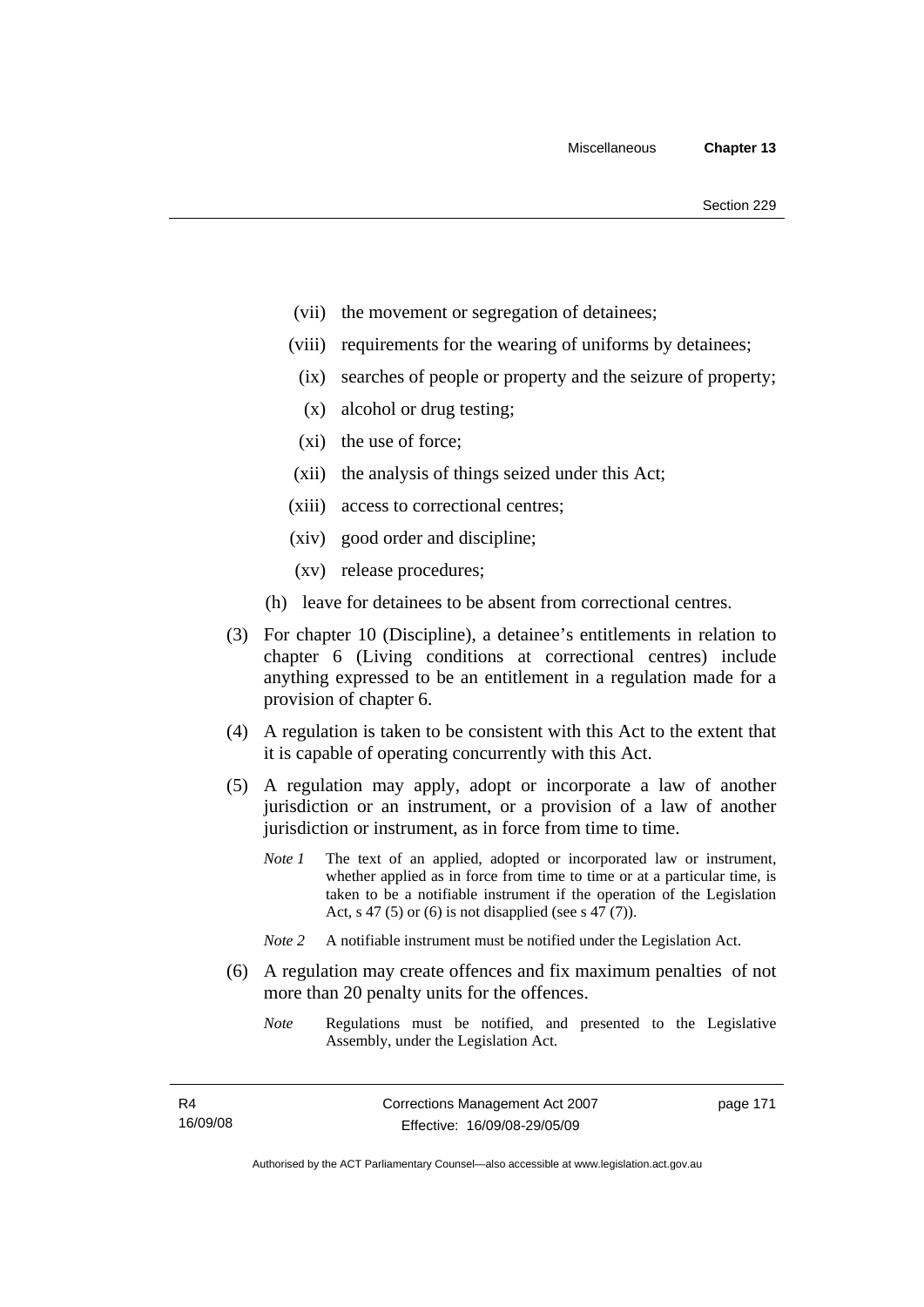#### **Chapter 50 Transitional**

Section 500

# **Chapter 50 Transitional**

## **500 Meaning of** *commencement day***—ch 50**

In this chapter:

*commencement day* means the day this chapter commences.

## **501 Application of Act to transitional detainees**

- (1) To remove any doubt, this Act applies to a person who is a detainee because of any of the following provisions of the *Crimes (Sentence Administration) Act 2005*:
	- (a) section 330 (Full-time imprisonment—sentenced offenders);
	- (b) section 331 (Full-time imprisonment—remandees);
	- (c) section 331A (Full-time imprisonment—other detainees).
- (2) When this section expires, the following note also expires:
	- section  $6(1)$ , note 2.
- (3) This section is a law to which the Legislation Act, section 88 (Repeal does not end effect of transitional laws etc) applies.
- (4) This section expires on the expiry of the *Crimes (Sentence Administration) Act 2005,* chapter 16 (Transitional—general).

## **502 Application of Act to transitional interstate leave permits**

- (1) A permit in force immediately before the commencement day under the Prisoners Interstate Leave Act, section 6 (Grants of interstate leave of absence permits) is taken, on and after the commencement day, to be an interstate leave permit under this Act.
- (2) This section is a law to which the Legislation Act, section 88 (Repeal does not end effect of transitional laws etc) applies.

Authorised by the ACT Parliamentary Counsel—also accessible at www.legislation.act.gov.au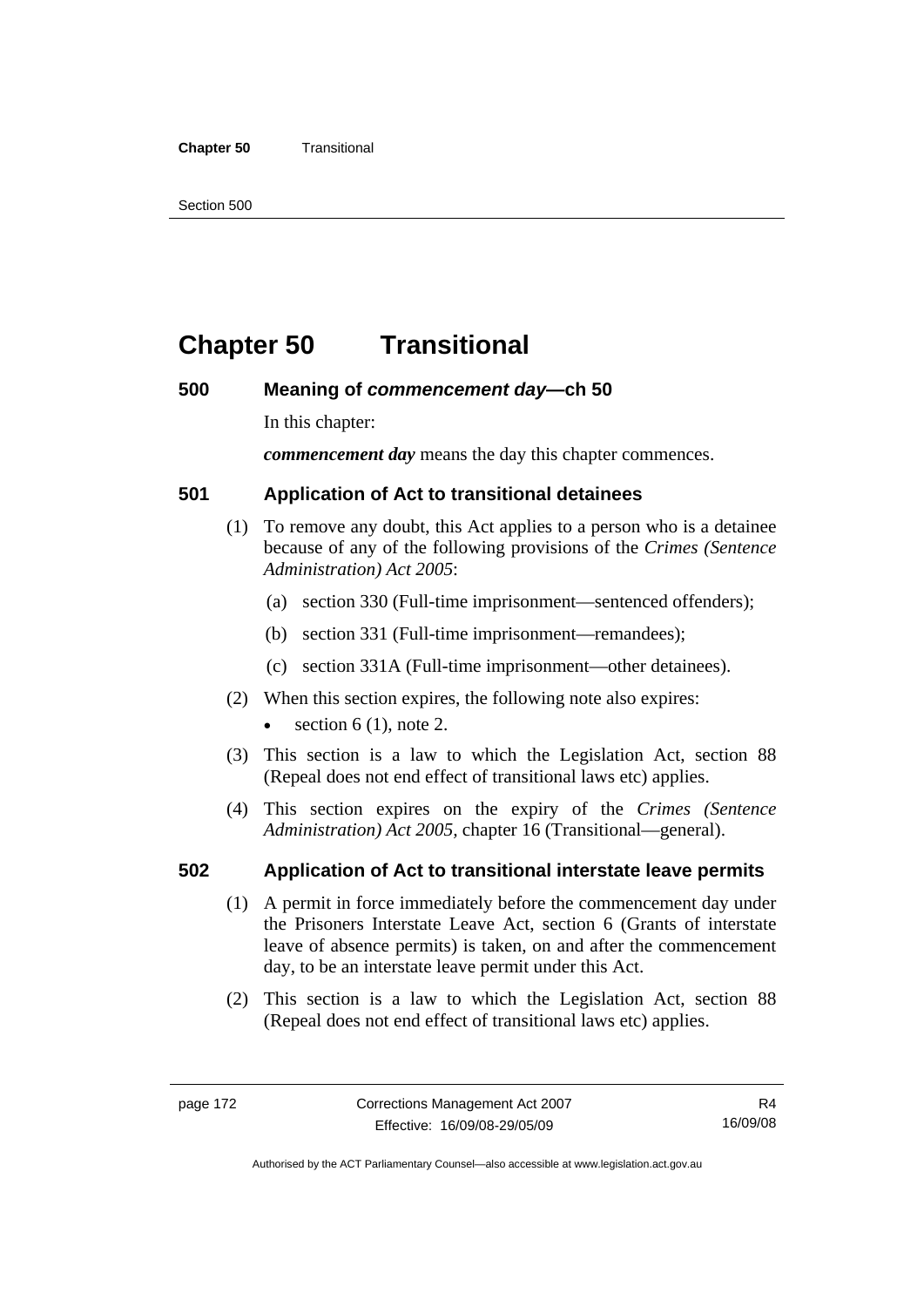- (3) This section expires on the expiry of the *Crimes (Sentence Administration) Act 2005,* chapter 16 (Transitional—general).
- (4) In this section:

*Prisoners Interstate Leave Act* means the *Prisoners Interstate Leave Act 1997* (repealed) as applied by the *Crimes (Sentence Administration) Act 2005*, section 605 (Old custody law continues).

# **503 Application of Act to certain transitional remandees**

- (1) The removal of a detainee from a remand centre under the Remand Centres Act, section 14 (Removal of detainee to hospital) before the commencement day is, for any period for which the detainee remains removed from the remand centre on or after the commencement day, taken to be a transfer directed under this Act, section 54 (5) (Transfers to health facilities).
- (2) A pending complaint under the Remand Centres Act, section 25 (Complaints by detainees) is taken, on and after the commencement day, to be a complaint made under this Act, section 59 (Complaints to official visitors).
- (3) For subsection (2), a complaint is *pending* if an official visitor has not, before the commencement day, completed an inquiry and made any recommendation or report in relation to the complaint under the Remand Centres Act, section 25.
- (4) A release in force immediately before the commencement day under the Remand Centres Act, section 28 (Temporary release of detainees within ACT) is taken, for any period of the release on or after the commencement day, to be a local leave permit under this Act.
- (5) This section is a law to which the Legislation Act, section 88 (Repeal does not end effect of transitional laws etc) applies.
- (6) This section expires 2 years after the commencement day.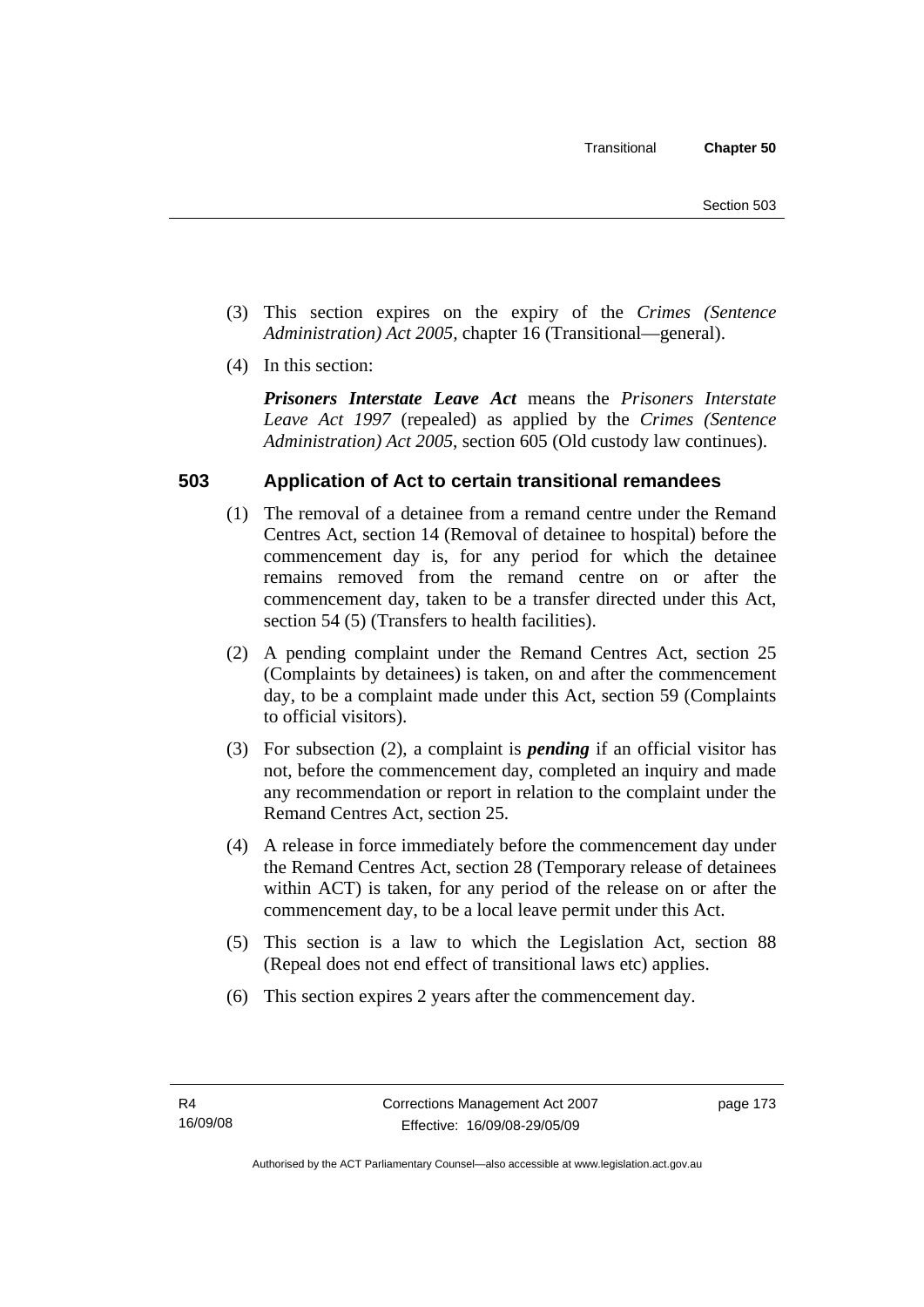(7) In this section:

*Remand Centres Act* means the *Remand Centres Act 1976*  (repealed) as applied by the *Crimes (Sentence Administration) Act 2005*, section 605 (Old custody law continues).

## **504 Transitional arrangements with NSW—Rehabilitation of Offenders (Interim) Act, s 94**

- (1) This section applies to an arrangement in force immediately before the commencement day under the Rehabilitation of Offenders (Interim) Act, section 94 (Chief Minister may make arrangements with NSW).
- (2) The arrangement is taken, on and after the commencement day, to be an arrangement under this Act, section 25 (Correctional centres—arrangements with NSW).
- (3) This section is a law to which the Legislation Act, section 88 (Repeal does not end effect of transitional laws etc) applies.
- (4) This section expires 2 years after the commencement day.
- (5) In this section:

*Rehabilitation of Offenders (Interim) Act* means the *Rehabilitation of Offenders (Interim) Act 2001* (repealed) as applied by the *Crimes (Sentence Administration) Act 2005*, section 605 (Old custody law continues).

## **505 Construction of outdated references**

- (1) In any Act, instrument made under an Act or a document, a reference to an earlier law is, in relation to anything to which this Act applies, a reference to this Act.
- (2) In any Act, instrument made under an Act or a document, a reference to a provision of an earlier law is, in relation to anything to which this Act applies, a reference to the corresponding provision of this Act.

R4 16/09/08

Authorised by the ACT Parliamentary Counsel—also accessible at www.legislation.act.gov.au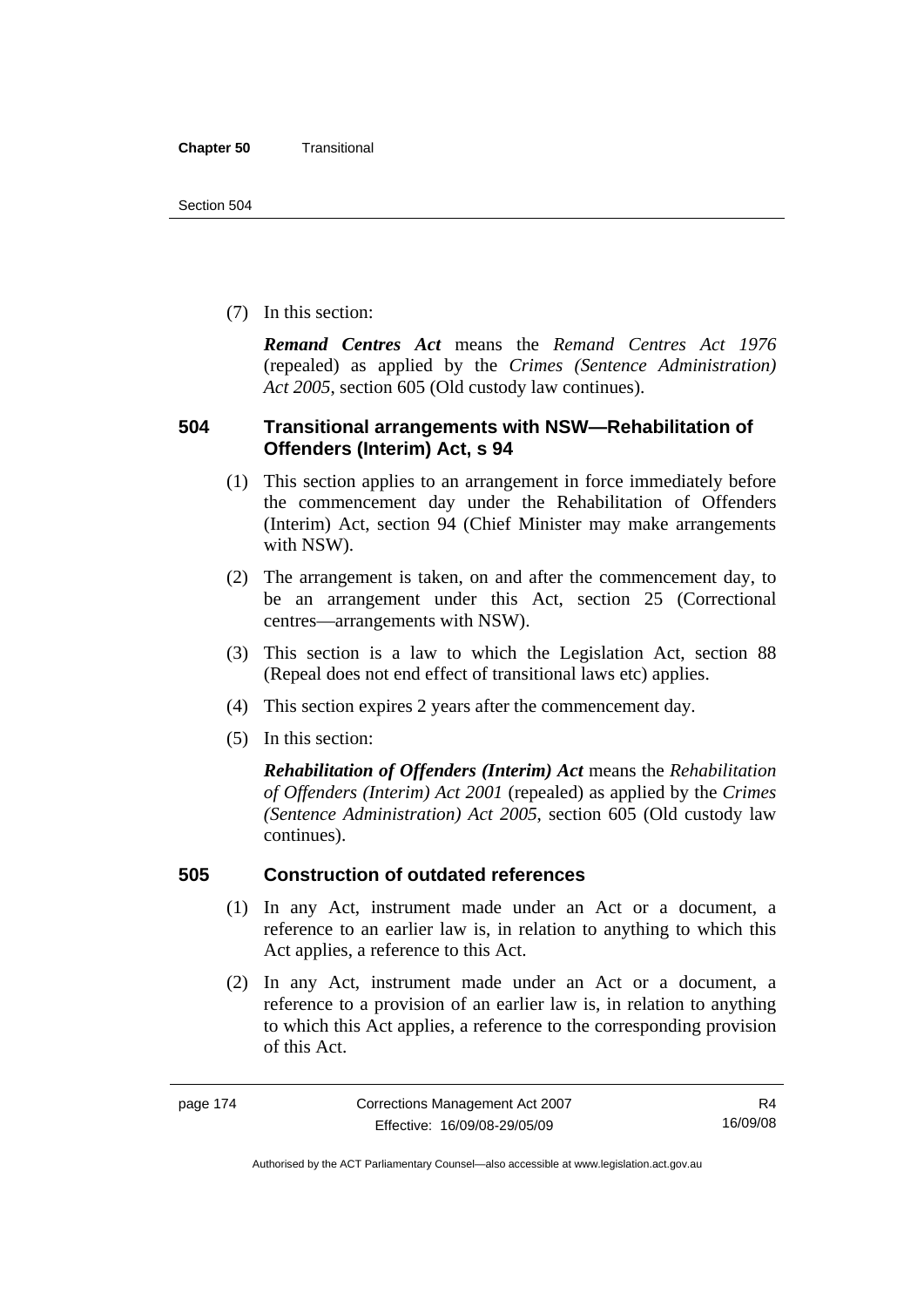- (3) In any Act, instrument made under an Act or a document, a reference to anything that is no longer applicable because of the repeal or amendment of an earlier law by the *Sentencing Legislation Amendment Act 2006*, and for which there is a corresponding thing under this Act, is taken to be a reference to the corresponding thing under this Act, if the context allows and if otherwise appropriate.
- (4) This section is a law to which the Legislation Act, section 88 (Repeal does not end effect of transitional laws etc) applies.
- (5) This section expires 10 years after the commencement day.
- (6) In this section:

*earlier law* means any of the following:

- (a) *Community Based Sentences (Transfer) Act 2003* (repealed);
- (b) *Crimes Act 1900*;
- (c) *Custodial Escorts Act 1998* (repealed);
- (d) *Magistrates Court Act 1930*;
- (e) *Parole Orders (Transfer) Act 1983* (repealed);
- (f) *Periodic Detention Act 1995* (repealed);
- (g) *Prisoners (International Transfer) Act 1999* (repealed);
- (h) *Prisoners Interstate Leave Act 1997* (repealed);
- (i) *Prisoners (Interstate Transfer) Act 1993* (repealed);
- (j) *Rehabilitation of Offenders (Interim) Act 2001* (repealed);
- (k) *Remand Centres Act 1976* (repealed);
- (l) *Removal of Prisoners Act 1968* (repealed);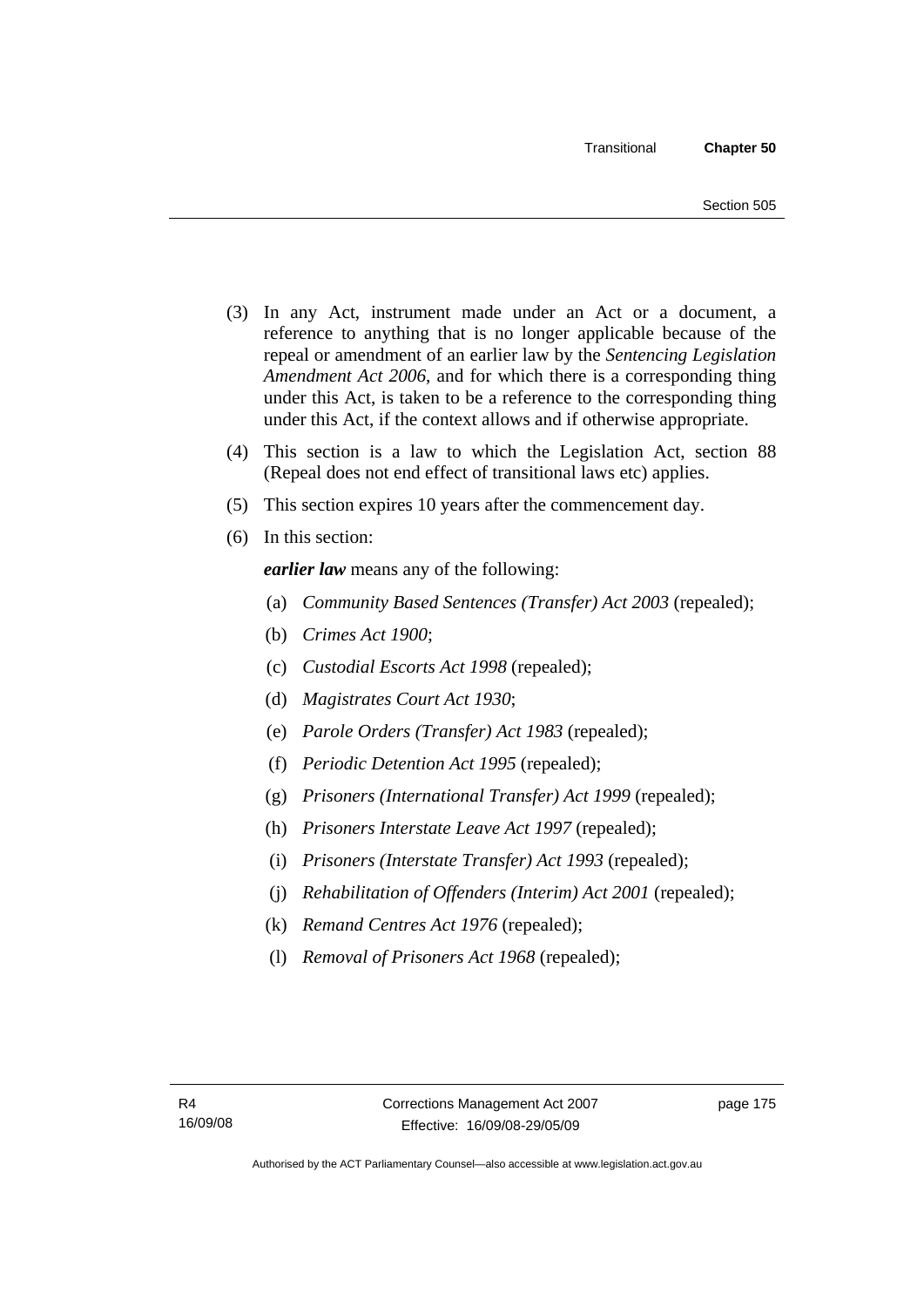- (m) *Supervision of Offenders (Community Service Orders) Act 1985* (repealed).
- *Note* A reference to an Act includes a reference to the statutory instruments made or in force under the Act, including any regulation (see Legislation Act, s 104).

# **506 Crimes (Sentence Administration) Act 2005, ch 17 (Transitional—interim custody arrangements)—definition of** *Corrections Management Act 2007*

- (1) This section applies to the *Crimes (Sentence Administration) Act 2005*, section 603 (Definitions—ch 17), definition of *Corrections Management Act 2007* (the *interim definition*).
- (2) The interim definition applies to this Act.
- (3) This section is a law to which the Legislation Act, section 88 (Repeal does not end effect of transitional laws etc) applies.
- (4) This section expires 2 years after the commencement day.

## **507 Transitional regulations**

- (1) A regulation may prescribe transitional matters necessary or convenient to be prescribed because of the enactment of this Act, the *Crimes (Sentencing) Act 2005*, the *Sentencing Legislation Amendment Act 2006* or the *Crimes (Sentence Administration) Act 2005.*
- (2) A regulation may modify this chapter (including its operation in relation to another territory law) to make provision in relation to anything that, in the Executive's opinion, is not, or is not adequately or appropriately, dealt with in this chapter.
- (3) A regulation under subsection (2) has effect despite anything else in this Act or another territory law.
- (4) This section expires 2 years after the commencement day.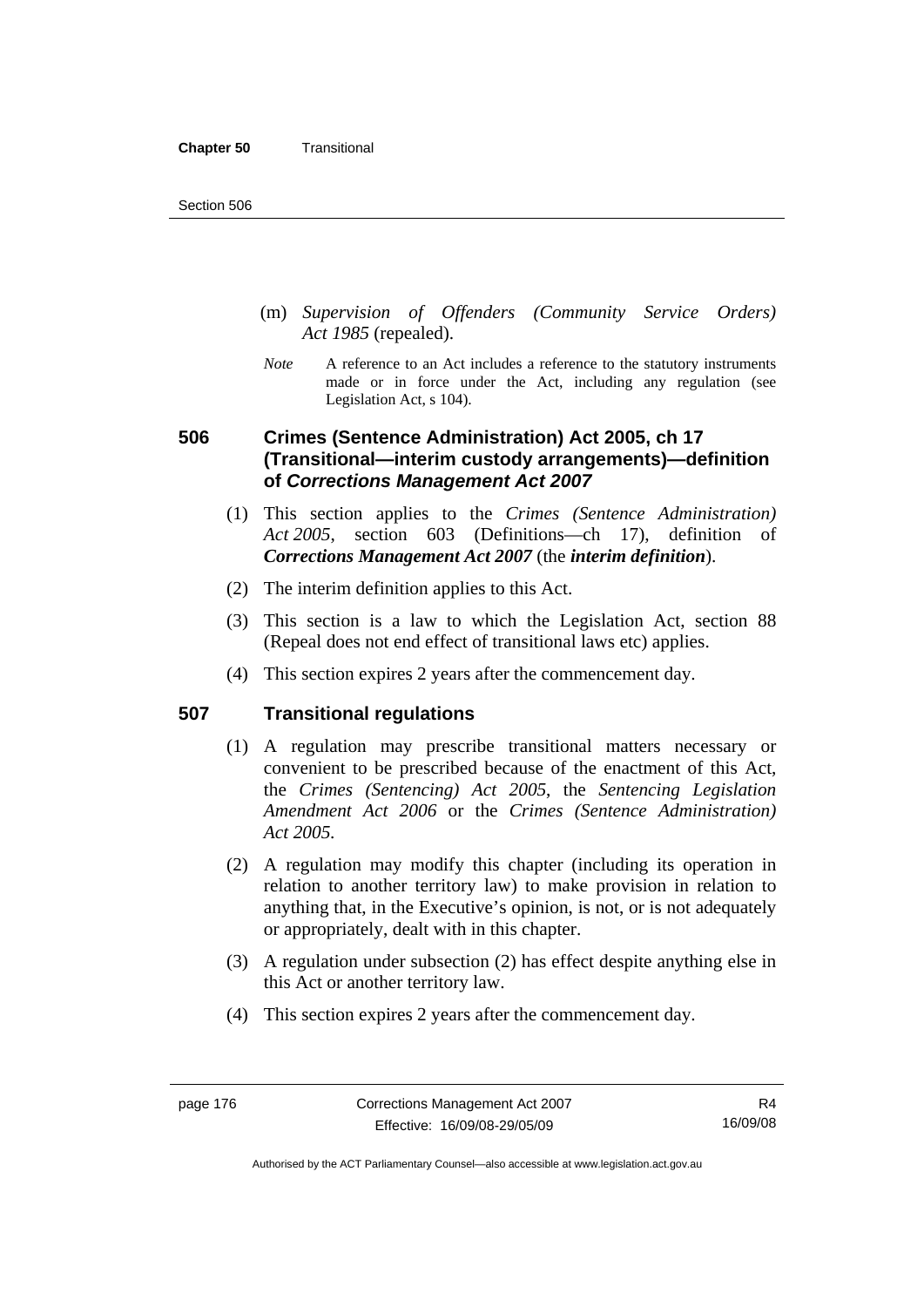# **Dictionary**

(see s 3)

*Note 1* The Legislation Act contains definitions and other provisions relevant to this Act.

*Note 2* For example, the Legislation Act, dict, pt 1, defines the following terms:

- chief executive (see s 163)
- chief police officer
- civil partnership
- doctor
- domestic partner (see s 169 (1))
- **Governor**
- human rights commissioner
- in relation to
- intersex person (see s 169B)
- judge
- Legislative Assembly
- magistrate
- NSW correctional centre
- nurse
- ombudsman
- police officer
- public advocate
- public employee
- public servant
- quarter
- sentence administration board
- transgender person (see s  $169A(1)$  and  $(2)$ )
- tribunal.

page 177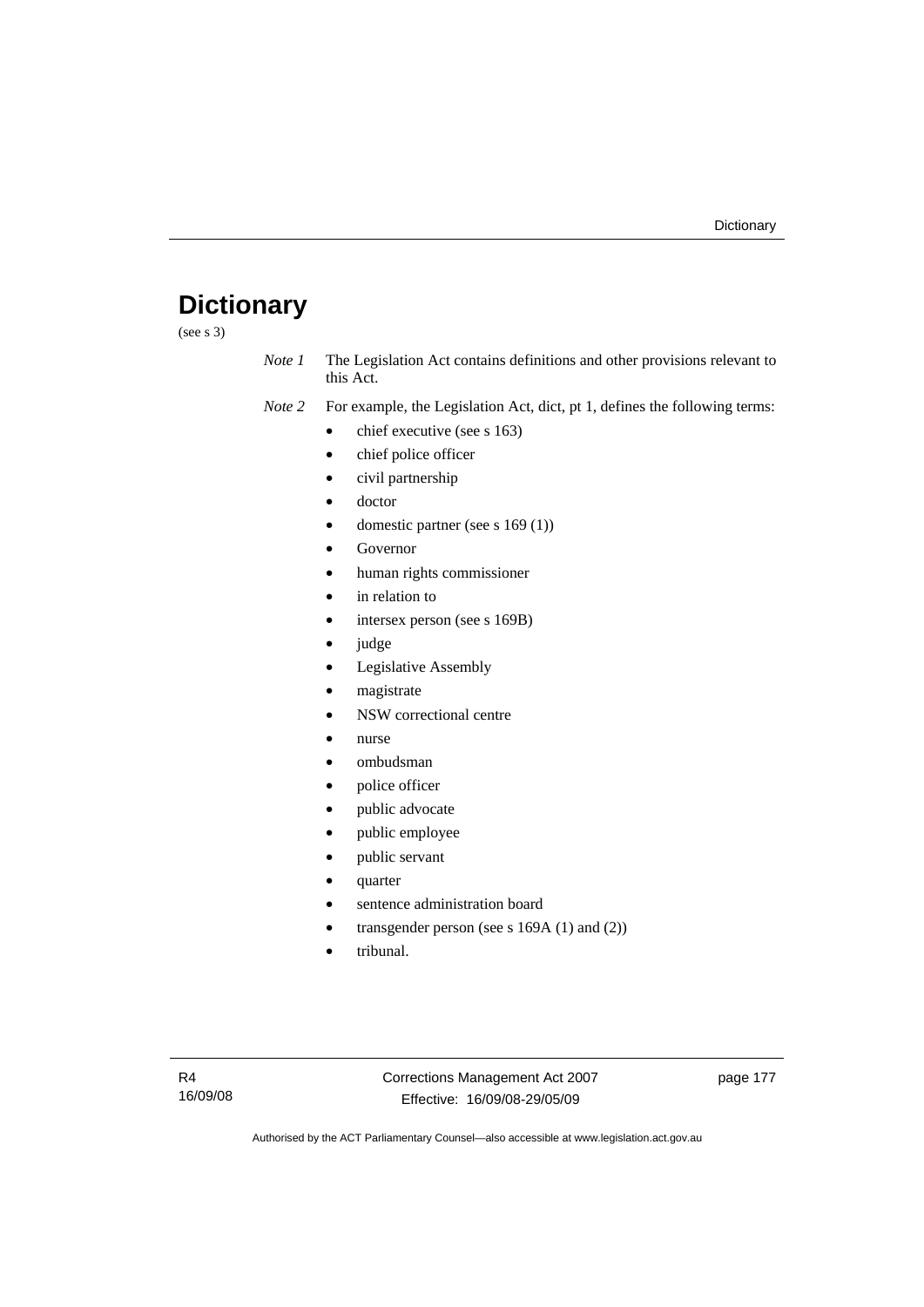*accredited person*, in relation to a detainee, means each of the following:

- (a) if the detainee is a sentenced offender—anyone involved in relation to the administration of the sentence;
- (b) a lawyer representing the detainee;
- (c) an official visitor;
- (d) the human rights commissioner;
- (e) the public advocate;
- (f) the ombudsman;
- (g) a person prescribed by regulation.
- *Note* Territory laws apply to a delegate of a person in the exercise of a delegation as if the delegate were the person who appointed the delegate (see Legislation Act, s 239 (2)).

*accused*—see section 151.

*activity*—see the *Crimes (Sentence Administration) Act 2005*, dictionary.

*adjudicator* means a person who is appointed as an adjudicator under section 177.

*administrative penalty*—see section 151.

*administrator*, in relation to a disciplinary breach—see section 151.

*admission*, of a detainee to a correctional centre—see section 63.

*body search*, of a detainee—see section 107.

*case management plan*, for a detainee, means the detainee's case management plan maintained under section 78.

*charge*—see section 151.

*charge notice*—see section 151.

*conduct* means an act or omission.

page 178 Corrections Management Act 2007 Effective: 16/09/08-29/05/09

R4 16/09/08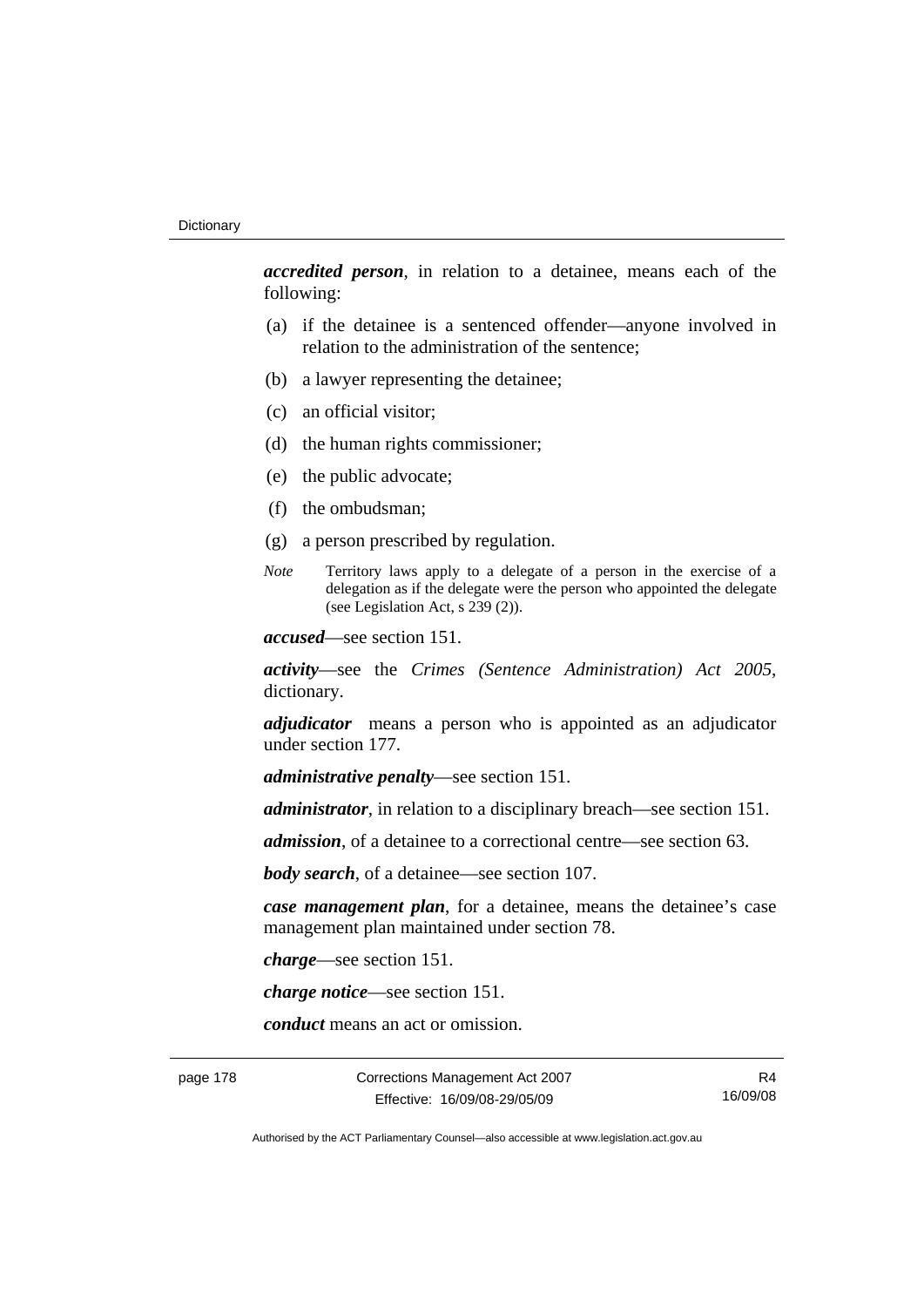*correctional centre* means a place declared to be a correctional centre under section 24.

*corrections dog* means a dog approved under the regulations to exercise functions as a corrections dog under this Act.

*corrections officer* means a person who is appointed as a corrections officer under section 19.

*corrections policy* means a corrections policy under section 14.

*corresponding chief executive*, for part 12.2 (Interstate leave)—see section 206.

*corresponding corrections law*—see section 225.

*corresponding leave law*, for part 12.2 (Interstate leave)—see section 206.

*court cell*, for chapter 4 (Detention in police and court cells etc) see section 29.

*detainee*—see section 6.

*detention period*, for an offender's periodic detention—see the *Crimes (Sentence Administration) Act 2005*, section 41.

*disciplinary action*—see section 151.

*disciplinary breach*—see section 151.

*disciplinary charge*—see section 151.

*drug*—see section 132.

*engage in conduct* means—

- (a) do an act; or
- (b) omit to do an act.

*escape*, for part 12.2 (Interstate leave)—see section 206.

page 179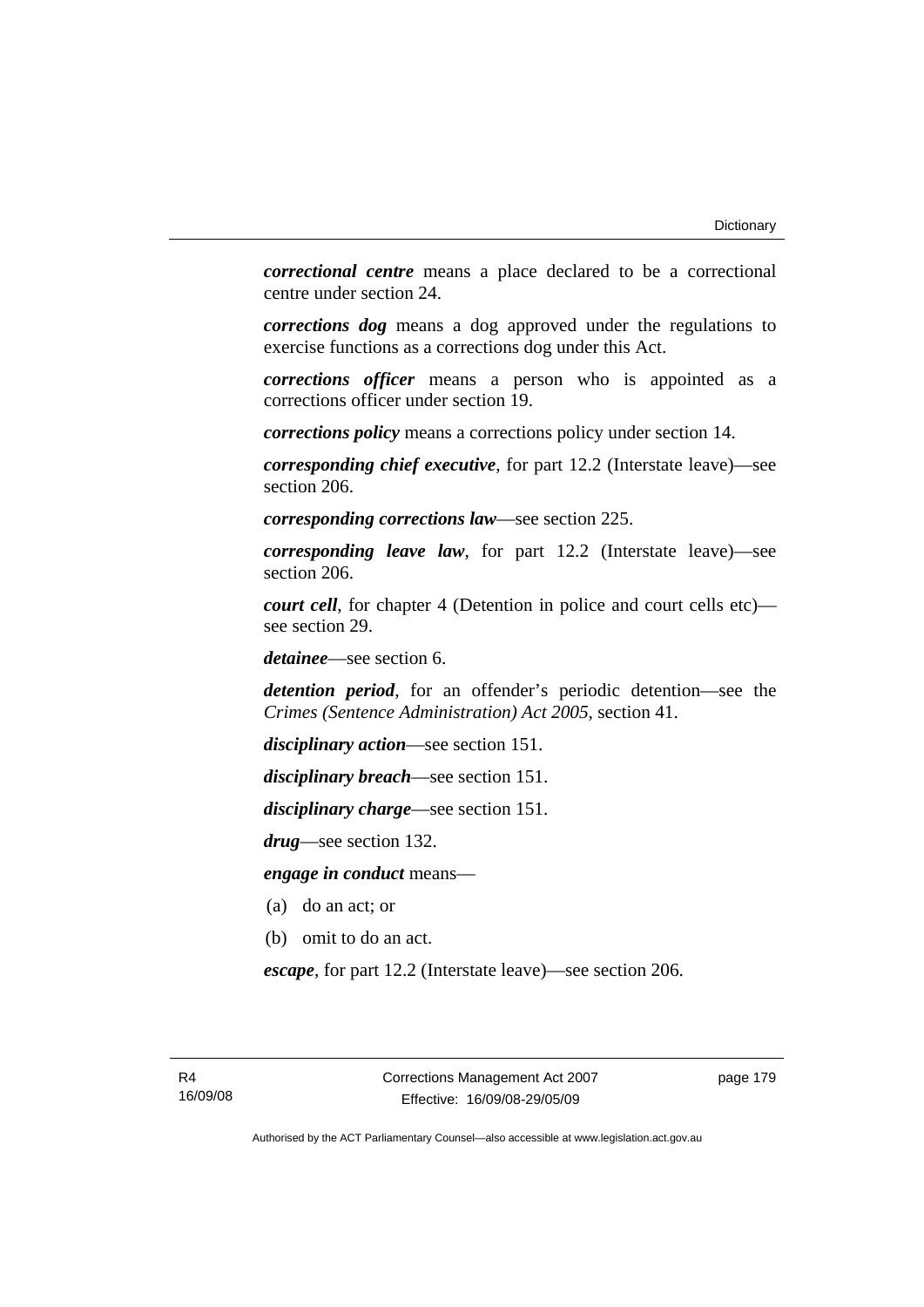*escort officer*, in relation to a person, means—

- (a) a police officer; or
- (b) a corrections officer whose functions including escorting the person.

*family member*, of a detainee, means any of the following:

- (a) the detainee's domestic partner;
- (b) a parent, step-parent or grandparent of the detainee;
- (c) a child, step-child or grandchild of the detainee;
- (d) a brother, sister, step-brother or step-sister of the detainee;
- (e) a guardian or carer of the detainee.

*frisk search*—see section 107.

*full-time detainee*—see the *Crimes (Sentence Administration) Act 2005*, section 22 (1).

*health facility* means a hospital or other facility where health services are provided.

*health professional* means a health professional registered under the *Health Professions Act 2004.*

*health service*—see the *Health Professionals Act 2004*, section 15.

*hearing*, for an inquiry—see section 151.

*inquiry*—see section 151.

*interstate detainee*, for part 12.2 (Interstate leave)—see section 206.

*interstate escort officer*—see section 213.

*interstate leave permit*—see section 208.

*investigative segregation*—see section 151.

*investigator*—see section 151.

page 180 Corrections Management Act 2007 Effective: 16/09/08-29/05/09

R4 16/09/08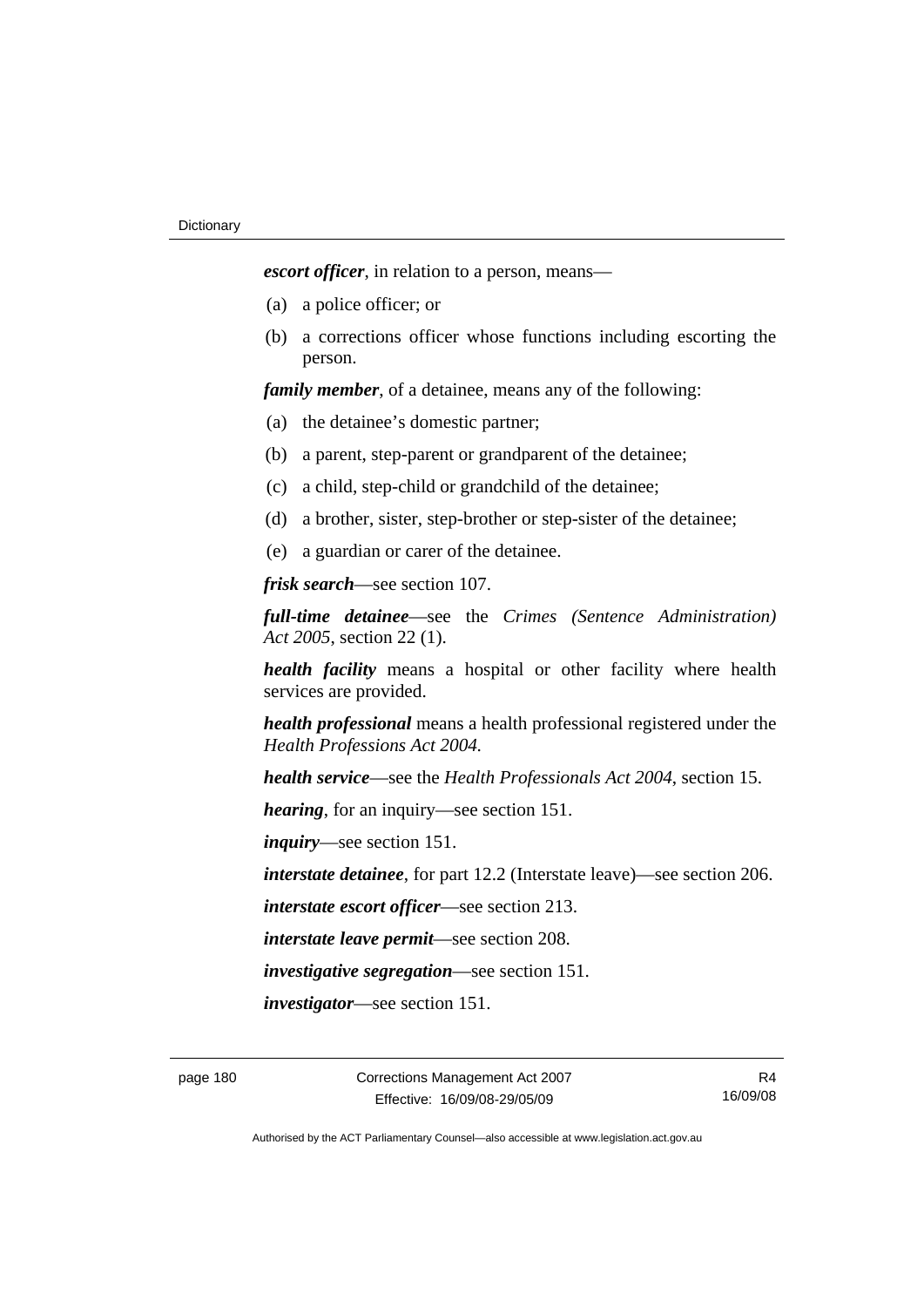*investigator's report*—see section 151.

*law enforcement agency*—see the *Spent Convictions Act 2000*, dictionary.

*legally privileged—*a thing is *legally privileged* if client legal privilege attaches to the thing.

*local leave permit—*see section 205.

*mail* means postal mail.

*nonsmoking area*, at a correctional centre—see section 86.

*offender*—see the *Crimes (Sentence Administration) Act 2005*, dictionary.

*official visitor* means a person who is appointed as an official visitor under section 57.

*operating procedure* means an operating procedure under section 14.

*ordinary search*—see section 107.

*participating State*, for part 12.2 (Interstate leave)—see section 206.

*periodic detention*, for an offender—see the *Crimes (Sentence Administration) Act 2005*, section 40.

*personal monitoring device*—see section 101.

*police cell*, for 0 (Detention in police and court cells)—see section 29.

*positive*, for a test sample for alcohol or a drug—see section 133.

*possession*, of a thing, includes the following:

- (a) receiving or obtaining possession of the thing;
- (b) having control over the disposition of the thing (whether or not having custody of the thing);
- (c) having joint possession of the thing.

page 181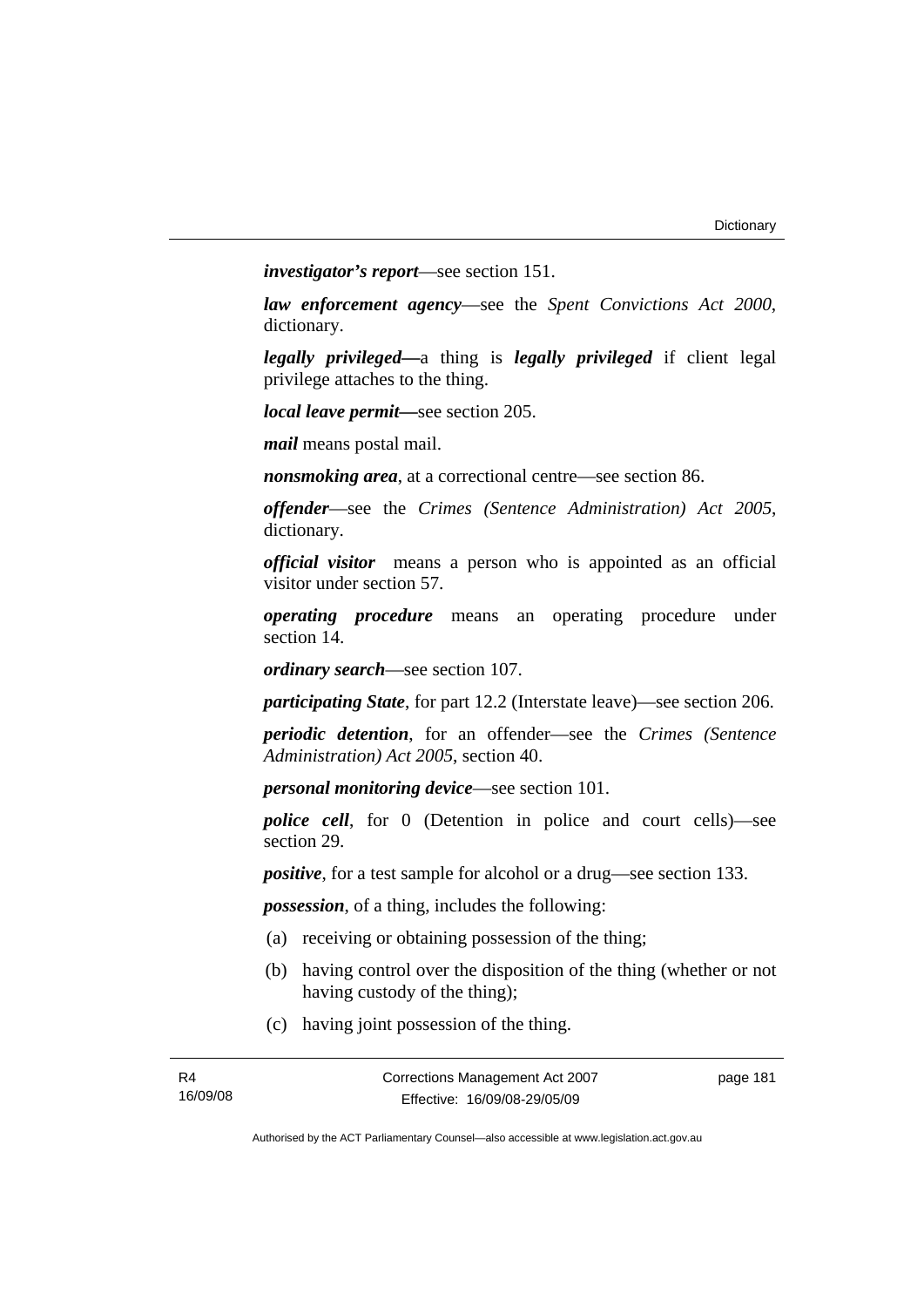#### *presiding officer*—

- (a) for division 10.3.1 (Disciplinary action—with accused's consent)—see section 166; or
- (b) for division 10.3.2 (Internal disciplinary inquiry)—see section 169; or
- (c) for chapter 11 (Disciplinary inquiries)—see section 191.

*privilege*, in relation to a detainee—see section 151.

*prohibited area*, at a correctional centre—see section 85.

*prohibited thing* means a thing declared to be a prohibited thing under section 81.

*protected mail*—see section 104 (4).

*register of detainees* means the register kept under section 76.

*relevant presiding officer*, for division 10.3.5 (Disciplinary action)—see section 182.

*remandee*—see the *Crimes (Sentence Administration) Act 2005*, dictionary.

*review officer*, for division 10.3.3 (Internal review of inquiry decision)—see section 172.

*scanning search*—see section 107.

*security classification*, for a detainee, means the detainee's security classification under section 80.

*segregation*, of a detainee—see section 88.

*seizeable item*, for division 9.4.3 (Strip searches)—see section 113.

*sentence—*see the *Crimes (Sentence Administration) Act 2005*, dictionary.

*separate confinement*, of a detainee—see section 151.

*strip search*, of a detainee—see section 107.

R4 16/09/08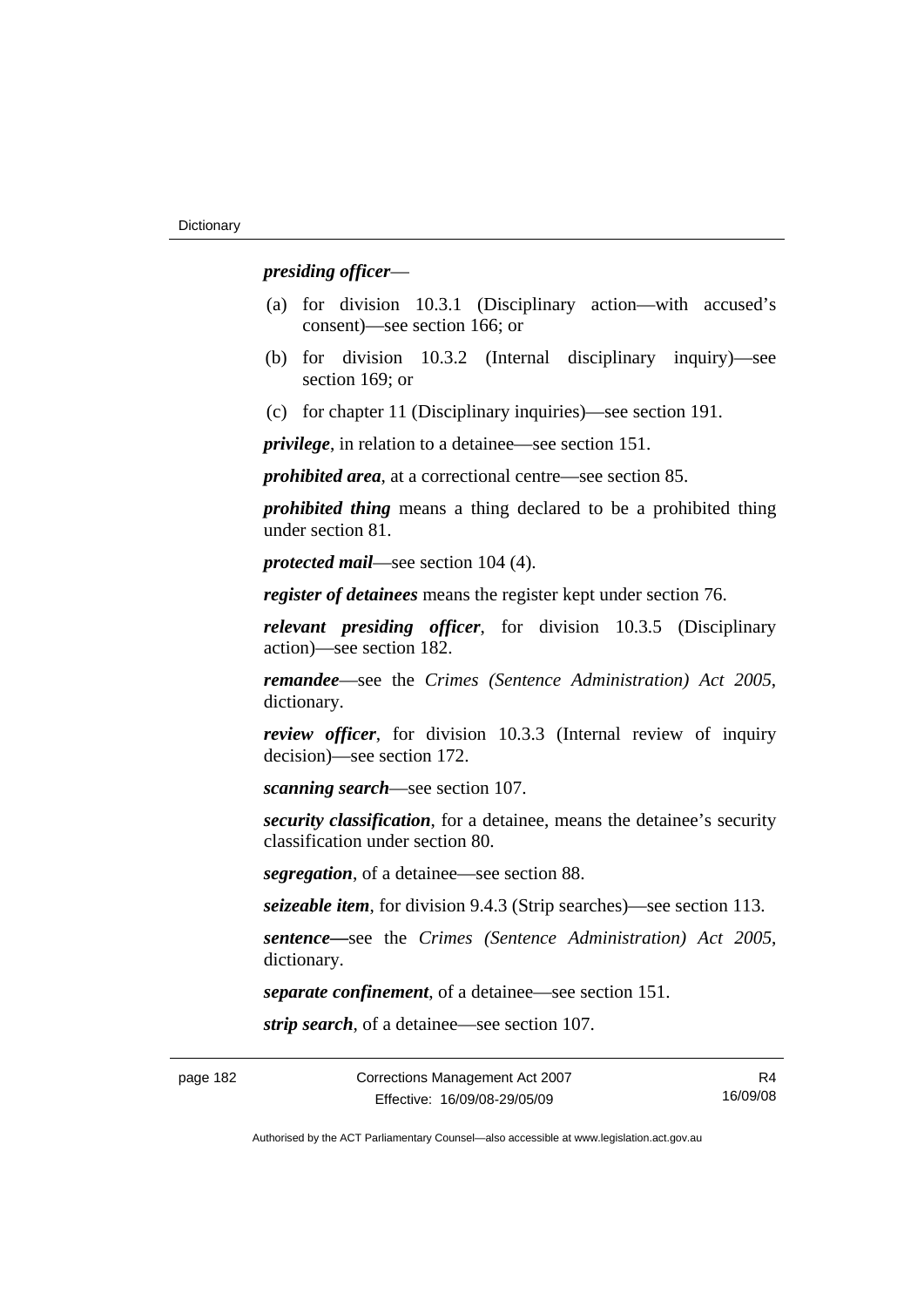*test sample*—see section 132.

*visiting conditions*, at a correctional centre, means conditions declared under section 143 (Visiting conditions) in relation to the centre.

*visitor*, in relation to a correctional centre, includes a person wishing to enter the centre as a visitor.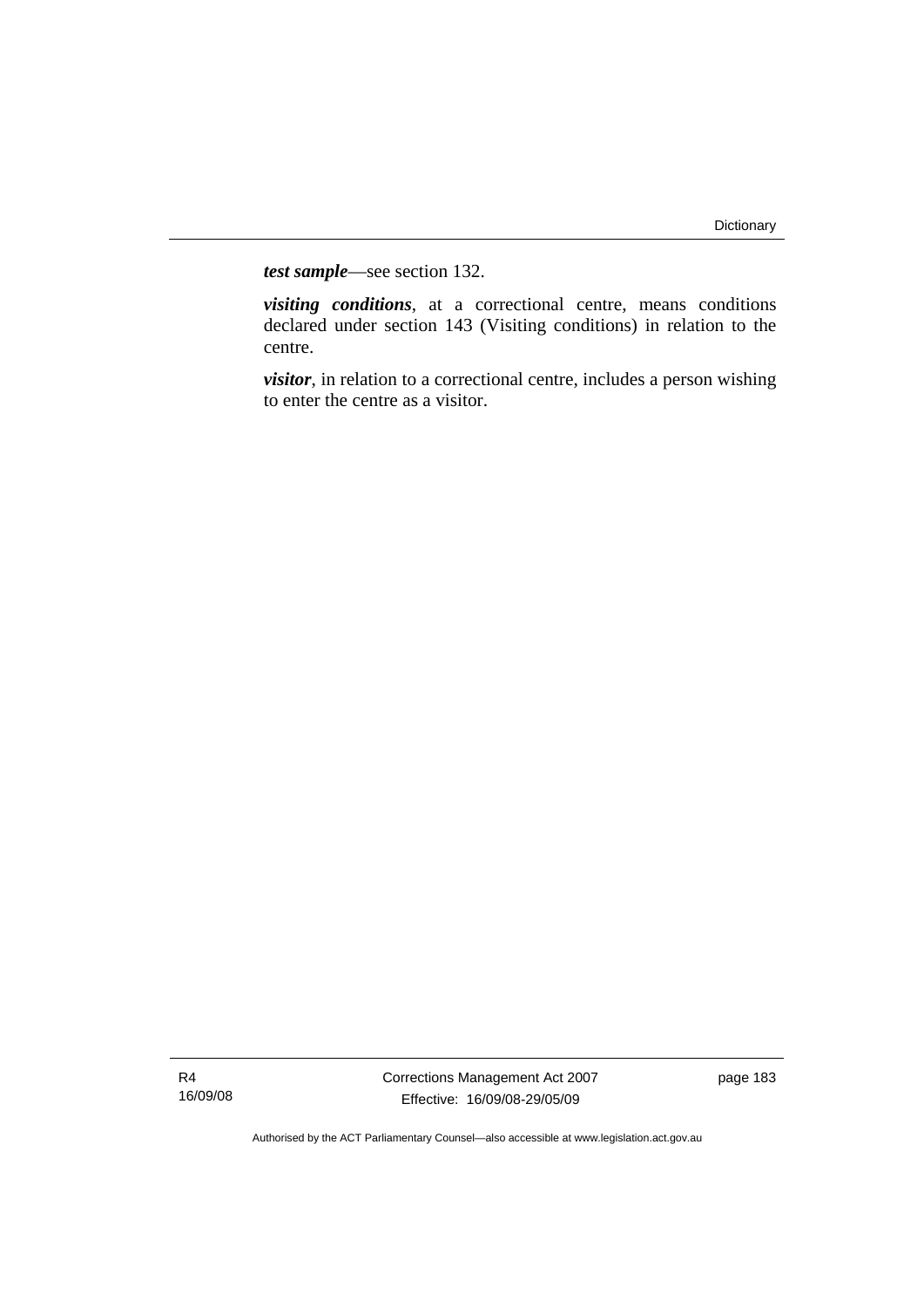1 About the endnotes

# **Endnotes**

## **1 About the endnotes**

Amending and modifying laws are annotated in the legislation history and the amendment history. Current modifications are not included in the republished law but are set out in the endnotes.

Not all editorial amendments made under the *Legislation Act 2001*, part 11.3 are annotated in the amendment history. Full details of any amendments can be obtained from the Parliamentary Counsel's Office.

Uncommenced amending laws and expiries are listed in the legislation history and the amendment history. These details are underlined. Uncommenced provisions and amendments are not included in the republished law but are set out in the last endnote.

If all the provisions of the law have been renumbered, a table of renumbered provisions gives details of previous and current numbering.

The endnotes also include a table of earlier republications.

| $am = amended$                               | $ord = ordinance$                         |
|----------------------------------------------|-------------------------------------------|
| $amdt = amendment$                           | $orig = original$                         |
| $ch = chapter$                               | $par = paragraph/subparagraph$            |
| $def = definition$                           | $pres = present$                          |
| $dict = dictionary$                          | $prev = previous$                         |
| disallowed = disallowed by the Legislative   | $(\text{prev}) = \text{previously}$       |
| Assembly                                     | $pt = part$                               |
| $div = division$                             | $r = rule/subrule$                        |
| $exp = expires/expired$                      | $remum = renumbered$                      |
| $Gaz = gazette$                              | $reloc = relocated$                       |
| $hdg =$ heading                              | $R[X]$ = Republication No                 |
| $IA = Interpretation Act 1967$               | $RI = reissue$                            |
| $ins = inserted/added$                       | $s = section/subsection$                  |
| $LA =$ Legislation Act 2001                  | $sch = schedule$                          |
| $LR =$ legislation register                  | $sdiv = subdivision$                      |
| $LRA =$ Legislation (Republication) Act 1996 | $sub = substituted$                       |
| $mod = modified/modification$                | SL = Subordinate Law                      |
| $o = order$                                  | underlining = whole or part not commenced |
| $om = omitted/repealed$                      | or to be expired                          |
|                                              |                                           |

#### **2 Abbreviation key**

page 184 Corrections Management Act 2007 Effective: 16/09/08-29/05/09

R4 16/09/08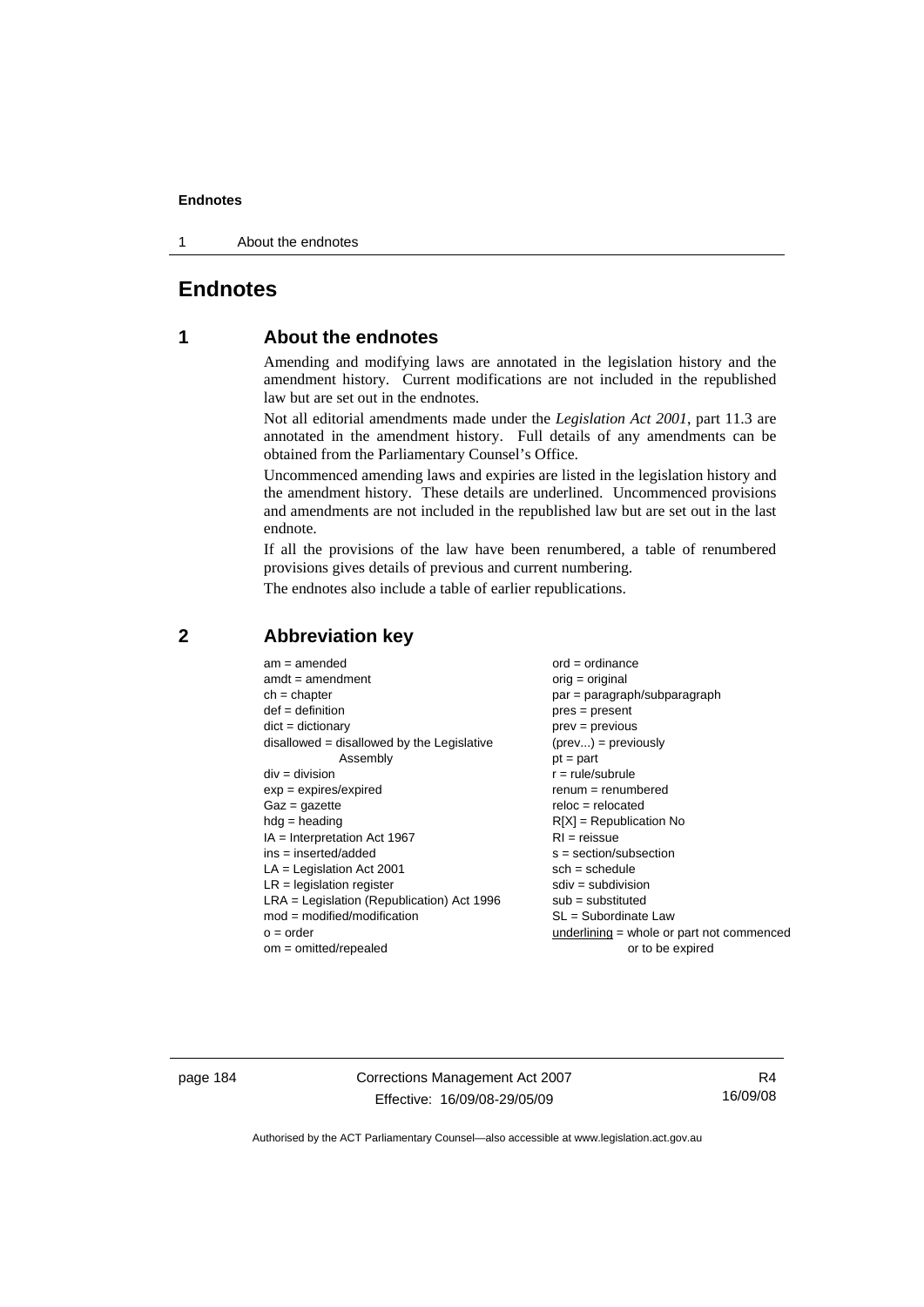#### **3 Legislation history**

#### **Corrections Management Act 2007 A2007-15**

- notified LR 18 June 2007
- s 1, s 2 commenced 18 June 2007 (LA s 75 (1))
- s 230 commenced 1 August 2007 (LA s 75AA)
- sch 1 pt 1.2, pt 1.3 commenced 1 August 2007 (s 2 and CN2007-6) remainder commenced 18 December 2007 (s 2 and LA s 79)

#### as amended by

#### **Civil Partnerships Act 2008 A2008-14 sch 1 pt 1.6**

notified LR 15 May 2008 s 1, s 2 commenced 15 May 2008 (LA s 75 (1)) sch 1 pt 1.6 commenced 19 May 2008 (s 2 and CN2008-8)

#### **Children and Young People Act 2008 A2008-19 sch 1 pt 1.1**

notified LR 17 July 2008 s 1, s 2 commenced 17 July 2008 (LA s 75 (1)) sch 1 pt 1.1 commenced 9 September 2008 (s 2 and CN2008-13)

#### **Children and Young People (Consequential Amendments) Act 2008 A2008-20 sch 2 pt 2.4**

notified LR 17 July 2008

s 1, s 2 commenced 17 July 2008 (LA s 75 (1))

s 3 commenced 18 July 2008 (s 2 (1))

sch 2 pt 2.4 commenced 9 September 2008 (s 2 (3) and see Children and Young People Act 2008 A2008-19, s 2 and CN2008-13)

# **Crimes Legislation Amendment Act 2008 A2008-44 sch 1 pt 1.2**

notified LR 9 September 2008

s 1, s 2 commenced 9 September 2008 (LA s 75 (1))

sch 1 pt 1.2 awaiting commencement (s 2)

*Note* default commencement under s 2 (2): 9 June 2009 (default commencement under LA s 79 does not apply to this Act)

#### **Corrections Management Amendment Act 2008 A2008-49**

notified LR 15 September 2008

s 1, s 2 commenced 15 September (LA s 75 (1)) remainder commenced 16 September 2008 (s 2)

R4 16/09/08 Corrections Management Act 2007 Effective: 16/09/08-29/05/09

page 185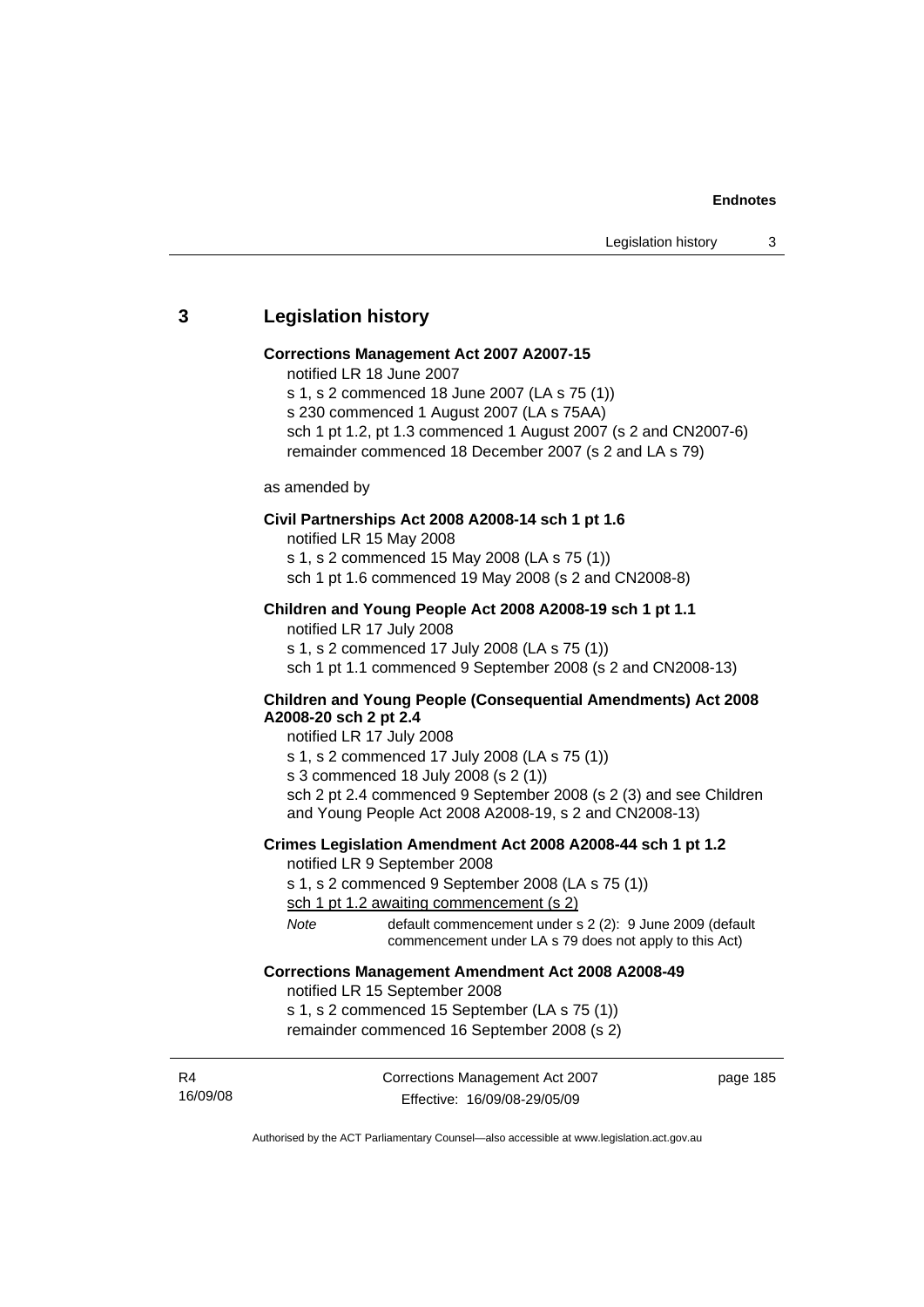4 Amendment history

#### **4 Amendment history**

```
Commencement 
s 2 om LA s 89 (4) 
Application of Act—detainees
s 6 am A2008-19 amdt 1.1 
                 (1) note 2 exp 2 June 2011 (s 501 (2), (4) (LA s 88 declaration 
                 applies))
Definitions—ch 4 
s 29 am A2008-19 amdt 1.3 
                 def chief executive ins A2008-19 amdt 1.2 
                 def young detainee ins A2008-19 amdt 1.2 
Detention in police cells 
s 30 am A2008-19 amdt 1.4, amdt 1.5 
Detention in police cells—search powers etc 
s 31 am A2008-19 amdt 1.6, amdt 1.7 
Detention in police cells—additional provisions for young detainees 
s 31A ins A2008-19 amdt 1.8 
                 am A2008-44 amdt 1.14
Detention in court cells 
s 33 am A2008-19 amdts 1.9-1.12 
Detention in court cells—additional provisions for young detainees 
s 33A ins A2008-19 amdt 1.13 
Detainees accommodated away from correctional centre 
s 34 am A2008-19 amdt 1.14 
Health reports 
s 77 am A2008-20 amdt 2.14 
Management and security—corrections policies and operating procedures 
s 87 am A2008-14 amdt 1.17
Meaning of seizeable item—div 9.4.3 
s 113 sub A2008-49 s 4
Strip searches—when may be conducted 
s 113A ins A2008-49 s 4 
Strip searches—on suspicion 
s 113B ins A2008-49 s 4 
Strip searches—where prudent 
s 113C ins A2008-49 s 4
```
page 186 Corrections Management Act 2007 Effective: 16/09/08-29/05/09

R4 16/09/08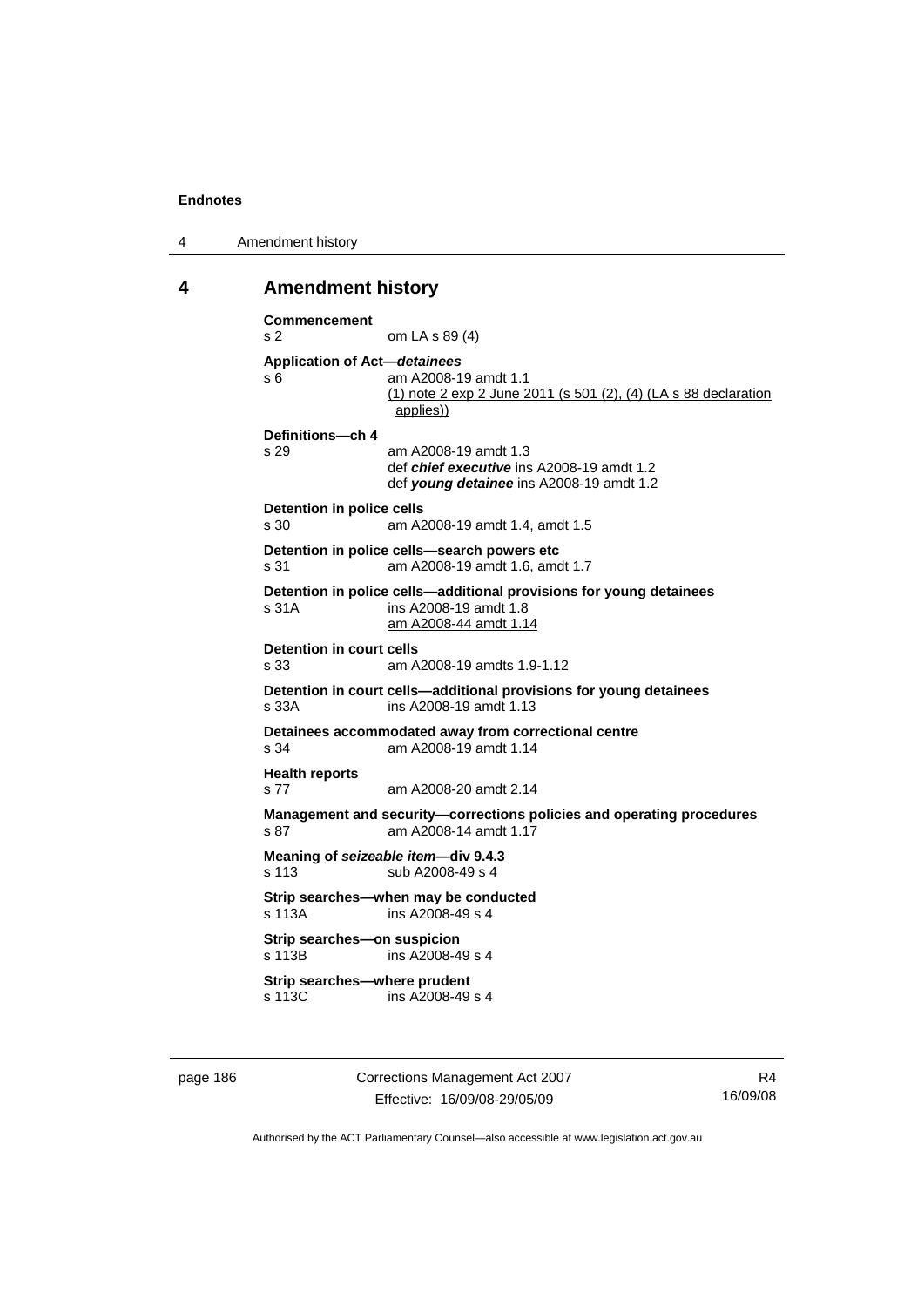Amendment history 4

| Legislation amended-sch 1<br>s 230                                                                                                                                                                                          | om LA s 89 (3)                                                                                                            |  |  |  |
|-----------------------------------------------------------------------------------------------------------------------------------------------------------------------------------------------------------------------------|---------------------------------------------------------------------------------------------------------------------------|--|--|--|
| Application of Act to transitional detainees<br>s, 501<br>exp 2 June 2011 (s 501 (4) (LA s 88 declaration applies))                                                                                                         |                                                                                                                           |  |  |  |
| Application of Act to transitional interstate leave permits<br>s 502<br>$\frac{\text{exp 2 June 2011 (s 502 (3) (LA s 88 declaration applies))}}{(\text{L})}$                                                               |                                                                                                                           |  |  |  |
| s, 503                                                                                                                                                                                                                      | Application of Act to certain transitional remandees<br>exp 18 December 2009 (s 503 (6) (LA s 88 declaration<br>applies)) |  |  |  |
| Transitional arrangements with NSW-Rehabilitation of Offenders (Interim)<br>Act, s 94                                                                                                                                       |                                                                                                                           |  |  |  |
| s 504                                                                                                                                                                                                                       | exp 18 December 2009 (s 504 (4) (LA s 88 declaration<br>applies))                                                         |  |  |  |
| s 505                                                                                                                                                                                                                       | <b>Construction of outdated references</b><br>exp 18 December 2017 (s 505 (5) (LA s 88 declaration<br>applies))           |  |  |  |
| Crimes (Sentence Administration) Act 2005, ch 17 (Transitional-interim<br>custody arrangements)-definition of Corrections Management Act 2007<br>s 506<br>exp 18 December 2009 (s 506 (4) (LA s 88 declaration<br>applies)) |                                                                                                                           |  |  |  |
| <b>Transitional regulations</b>                                                                                                                                                                                             |                                                                                                                           |  |  |  |
| s 507                                                                                                                                                                                                                       | exp 18 December 2009 (s 507 (4) (LA s 88 declaration<br>applies))                                                         |  |  |  |
| <b>Consequential amendments</b><br>sch 1                                                                                                                                                                                    | om LA s 89 (3)                                                                                                            |  |  |  |
| <b>Dictionary</b>                                                                                                                                                                                                           |                                                                                                                           |  |  |  |
| dict                                                                                                                                                                                                                        | am A2008-14 amdt 1.18<br>def seizable item ins A2008-49 s 5                                                               |  |  |  |

R4 16/09/08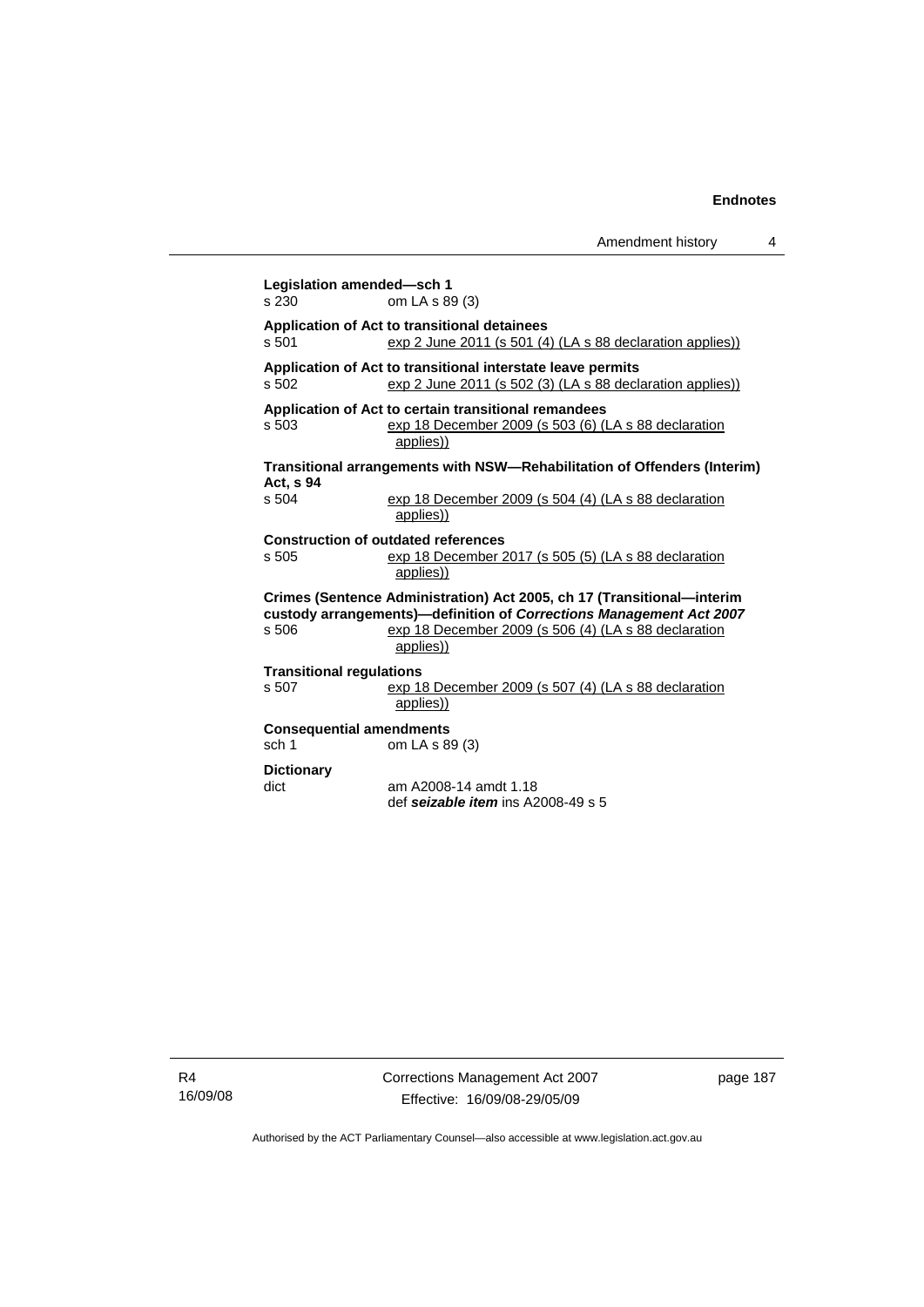## **5 Earlier republications**

Some earlier republications were not numbered. The number in column 1 refers to the publication order.

Since 12 September 2001 every authorised republication has been published in electronic pdf format on the ACT legislation register. A selection of authorised republications have also been published in printed format. These republications are marked with an asterisk (\*) in column 1. Electronic and printed versions of an authorised republication are identical.

| <b>Republication</b><br>No and date | <b>Effective</b>             | Last<br>amendment<br>made by | <b>Republication</b><br>for               |
|-------------------------------------|------------------------------|------------------------------|-------------------------------------------|
| R <sub>1</sub><br>18 Dec 2007       | 18 Dec 2007-<br>18 May 2008  | not amended                  | new Act                                   |
| R <sub>2</sub><br>19 May 2008       | 19 May 2008-<br>8 Sept 2008  | A2008-14                     | amendments by<br>A2008-14                 |
| R <sub>3</sub><br>9 Sept 2008       | 9 Sept 2008-<br>15 Sept 2008 | A2008-44                     | amendments by<br>A2008-19 and<br>A2008-20 |

page 188 Corrections Management Act 2007 Effective: 16/09/08-29/05/09

R4 16/09/08